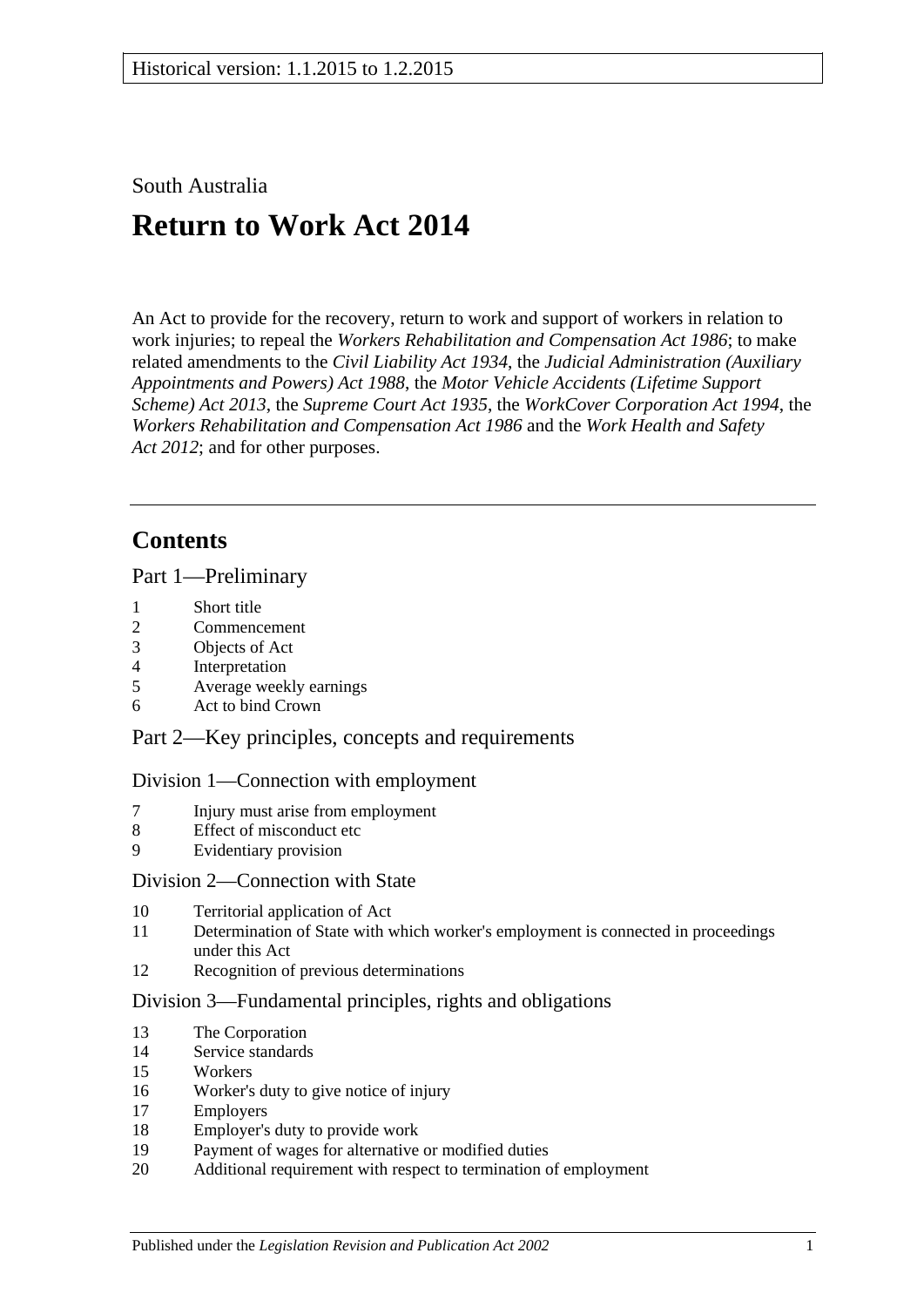### Division [4—Seriously injured workers](#page-35-2)

[Seriously injured workers](#page-35-3)

### Division [5—Assessment of permanent impairment](#page-36-0)

[Assessment of permanent impairment](#page-36-1)

### Part [3—Early intervention, recovery and return to work](#page-39-0)

- [Object](#page-39-1)
- [Early intervention, recovery and return to work services](#page-39-2)
- [Recovery/return to work plans](#page-40-0)
- [Return to work co-ordinators](#page-42-0)
- [Standards and facilities established by Corporation](#page-43-0)
- [Rates for provision of services](#page-43-1)
- [Related initiatives](#page-44-0)

## Part [4—Financial benefits](#page-44-1)

### Division [1—Claims](#page-44-2)

- [Claims](#page-44-3)
- [Determination of claim](#page-45-0)
- [Payment of interim benefits](#page-47-0)

### Division [2—Medical expenses etc](#page-47-1)

- [Medical expenses](#page-47-2)
- [Transportation for initial treatment](#page-50-0)
- Division [3—Property damage](#page-51-0)
- [Property damage](#page-51-1)
- Division [4—Income support](#page-51-2)

Subdivision [1—Preliminary](#page-51-3)

- [Capacity to perform work](#page-51-4)
- [Prescribed benefits](#page-52-0)
- [Prescribed allowances](#page-52-1)

### Subdivision [2—Entitlement to weekly payments](#page-52-2)

- [Weekly payments over designated periods for workers other than seriously injured](#page-52-3)  [workers](#page-52-3)
- [Supplementary income support for incapacity resulting from surgery](#page-53-0)
- [Weekly payments for seriously injured workers](#page-53-1)
- [Federal minimum wage safety net](#page-54-0)
- [Return to work obligations of worker](#page-55-0)
- [Termination of weekly payments on retiring age](#page-55-1)

Subdivision [3—Adjustment of weekly payments](#page-56-0)

- [Adjustments due to change from original arrangements](#page-56-1)
- [Review of weekly payments](#page-57-0)
- [Economic adjustments to weekly payments for seriously injured workers](#page-57-1)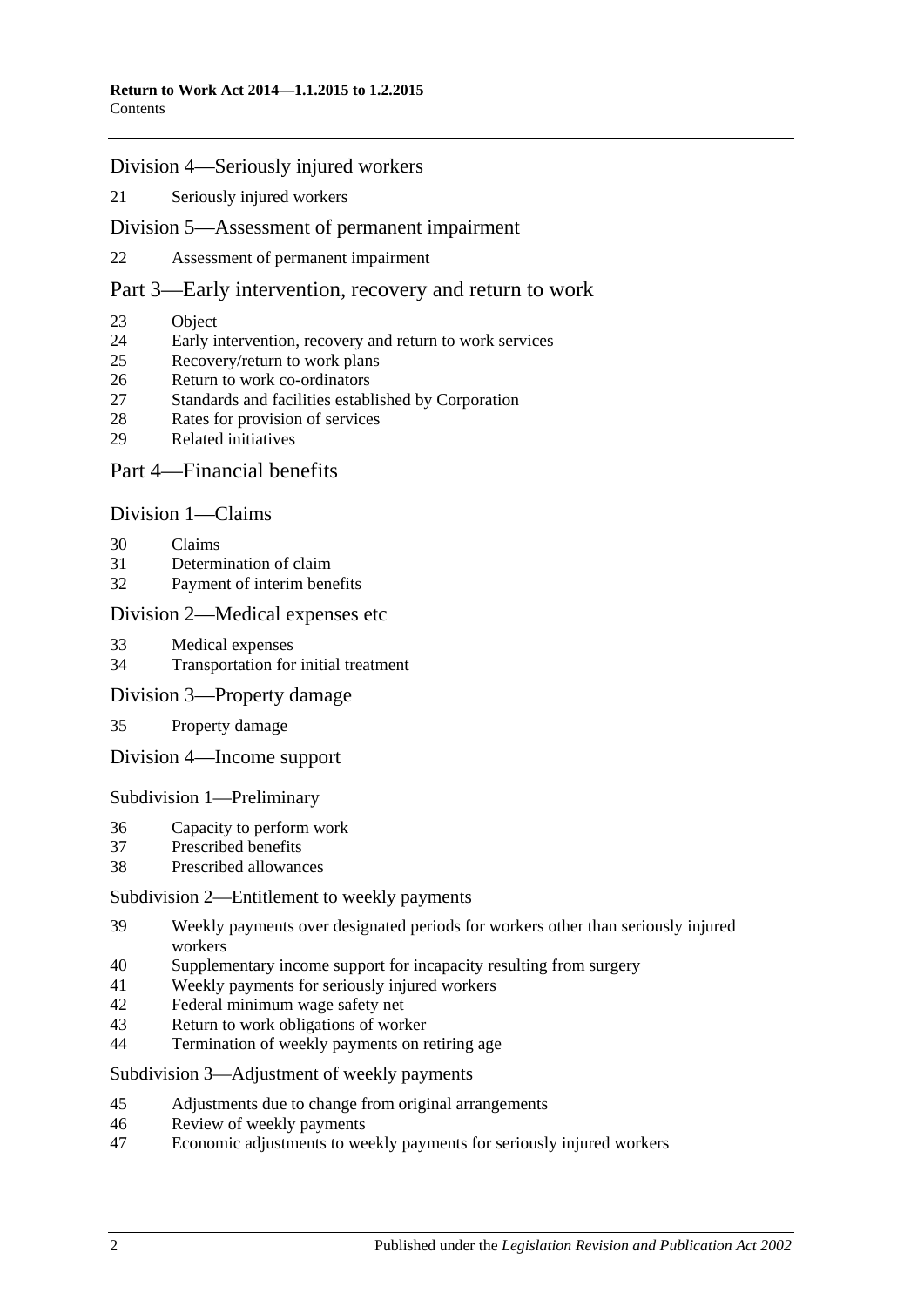Subdivision [4—Reduction or discontinuance of](#page-58-0) weekly payments

[Reduction or discontinuance of weekly payments](#page-58-1)

### Subdivision [5—Related matters](#page-63-0)

- [Protection from excess payments](#page-63-1)
- [Weekly payments and leave entitlements](#page-64-0)
- [Absence of worker from Australia](#page-64-1)
- [Reports of return to work etc](#page-65-0)

## Division [5—Redemptions](#page-65-1)

- [Redemptions—liabilities associated with weekly payments](#page-65-2)
- [Redemptions—liabilities associated with medical services](#page-66-0)

### Division [6—Permanent impairment—economic loss](#page-67-0)

- [Preliminary](#page-67-1)
- [Lump sum payments—economic loss](#page-68-0)

### Division [7—Permanent impairment—non-economic loss](#page-69-0)

- [Prescribed sum](#page-69-1)
- [Lump sum payments—non-economic loss](#page-69-2)

### Division [8—Payments on death](#page-70-0)

- [Weekly payments](#page-70-1)
- [Review of weekly payments](#page-73-0)
- [Lump sums](#page-73-1)
- [Funeral benefits](#page-75-0)
- [Counselling services](#page-75-1)

### Division [9—Rules as to liability](#page-76-0)

- [Incidence of liability](#page-76-1)
- [Augmentation of weekly payment in consequence of delay](#page-78-0)

### Division [10—Related matters](#page-78-1)

- [Rights of action and recovery against third parties](#page-78-2)
- [Prohibition of double recovery](#page-82-0)
- [Injuries arising from employment on ships](#page-82-1)
- [Sporting injuries](#page-82-2)

### Part [5—Common law](#page-83-0)

## Division [1—Preliminary](#page-83-1)

- [Preliminary](#page-83-2)
- [Application of Part in relation to damages and scope and limitation of liability](#page-83-3)
- [No damages unless whole person impairment of at least](#page-85-0) 30%
- [Seriously injured workers—special provisions](#page-85-1)
- [General regulation of court awards](#page-86-0)

### Division [2—General principles](#page-86-1)

- [Effect of recovery of damages on compensation](#page-86-2)
- [Retirement age](#page-88-0)
- [Mitigation of damages](#page-88-1)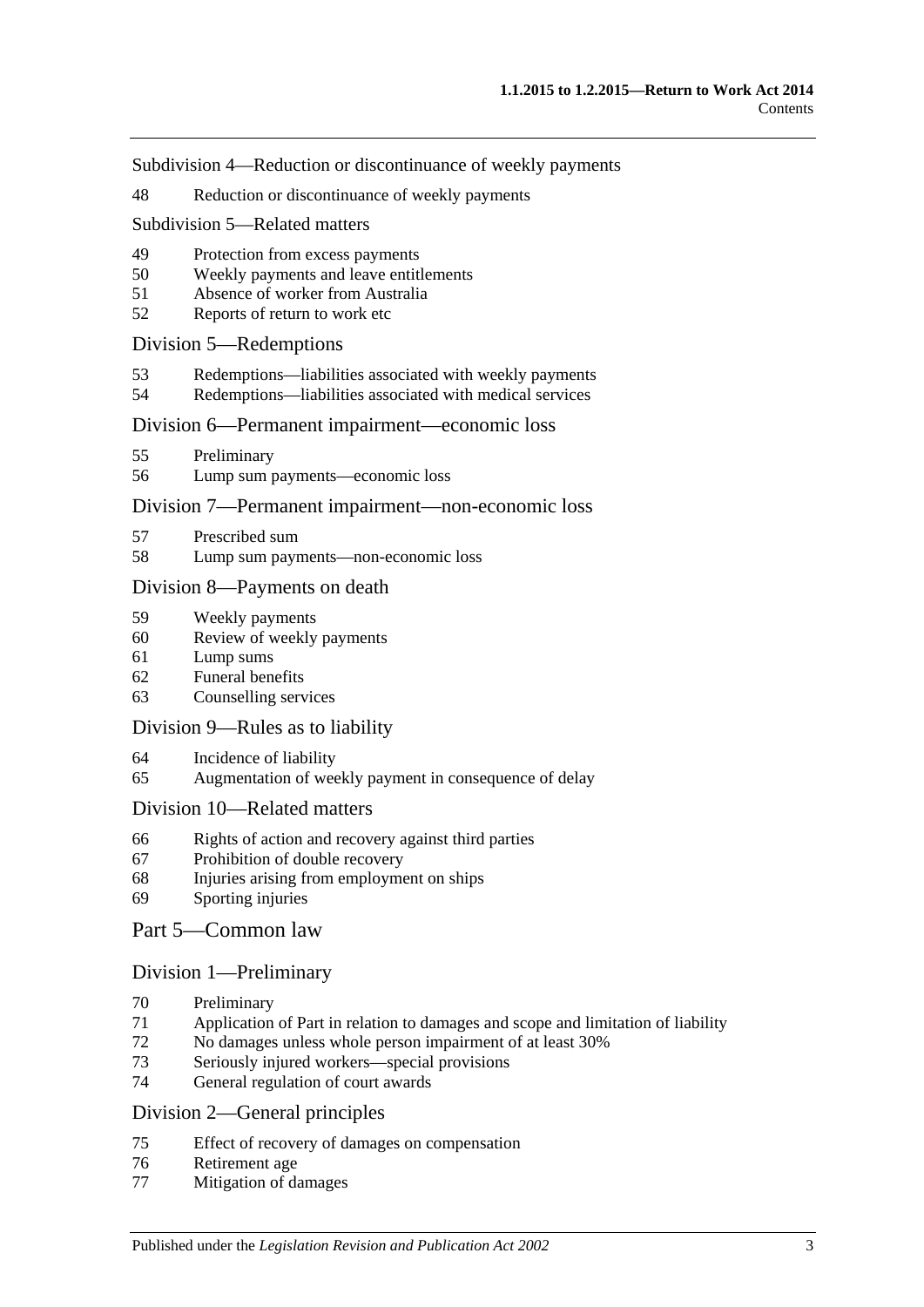- [Payment of interest—limited statutory entitlement](#page-88-2)
- [Contributory negligence](#page-89-0)
- [Defence of voluntary assumption of risk](#page-89-1)
- [Exemplary or punitive damages](#page-89-2)
- [Court to apportion damages etc](#page-89-3)
- [Abolition of doctrine of common employment](#page-90-0)
- [No damages for nervous shock injury to non-workers](#page-90-1)

### Division [3—Procedural matters and costs](#page-90-2)

- [Compulsory mediation](#page-90-3)
- [Costs](#page-91-0)

### Division [4—Choice of law](#page-91-1)

- [The applicable substantive law for work injury claims](#page-91-2)
- [Claims to which Division applies](#page-92-0)
- [What constitutes injury and employment](#page-92-1)
- [Claim in respect of death included](#page-93-0)
- [Meaning of substantive law](#page-93-1)
- [Availability of action in another State not relevant](#page-93-2)

### Division [5—Related matters](#page-94-0)

- 93 Ability of Corporation to [conduct and settle proceedings](#page-94-1)<br>94 Interaction with *Civil Liability Act 1936*
- Interaction with *[Civil Liability Act](#page-95-0) 1936*

## Part [6—Dispute resolution](#page-95-1)

### Division [1—Preliminary](#page-95-2)

- [Specific object](#page-95-3)
- [Interpretation](#page-95-4)
- [Reviewable decisions](#page-95-5)

### Division [2—Conferral of jurisdiction](#page-96-0)

[Conferral of jurisdiction](#page-96-1)

## Division [3—Institution of proceedings](#page-96-2)

- [Application to Tribunal](#page-96-3)
- [Time for making application](#page-97-0)
- [Notice to be given by Registrar](#page-97-1)

### Division [4—Initial reconsideration](#page-97-2)

- [Initial reconsideration](#page-97-3)
- [Proceedings on application](#page-98-0)

### Division [5—Related matters—Tribunal proceedings](#page-98-1)

- [Conciliation conference](#page-98-2)
- [Representation](#page-99-0)
- [Costs](#page-99-1)
- [Costs liability of representatives](#page-100-0)
- [Recovery of costs of representation](#page-101-0)
- [Ministerial intervention](#page-101-1)
- [Power to amend or set aside decisions or orders](#page-102-0)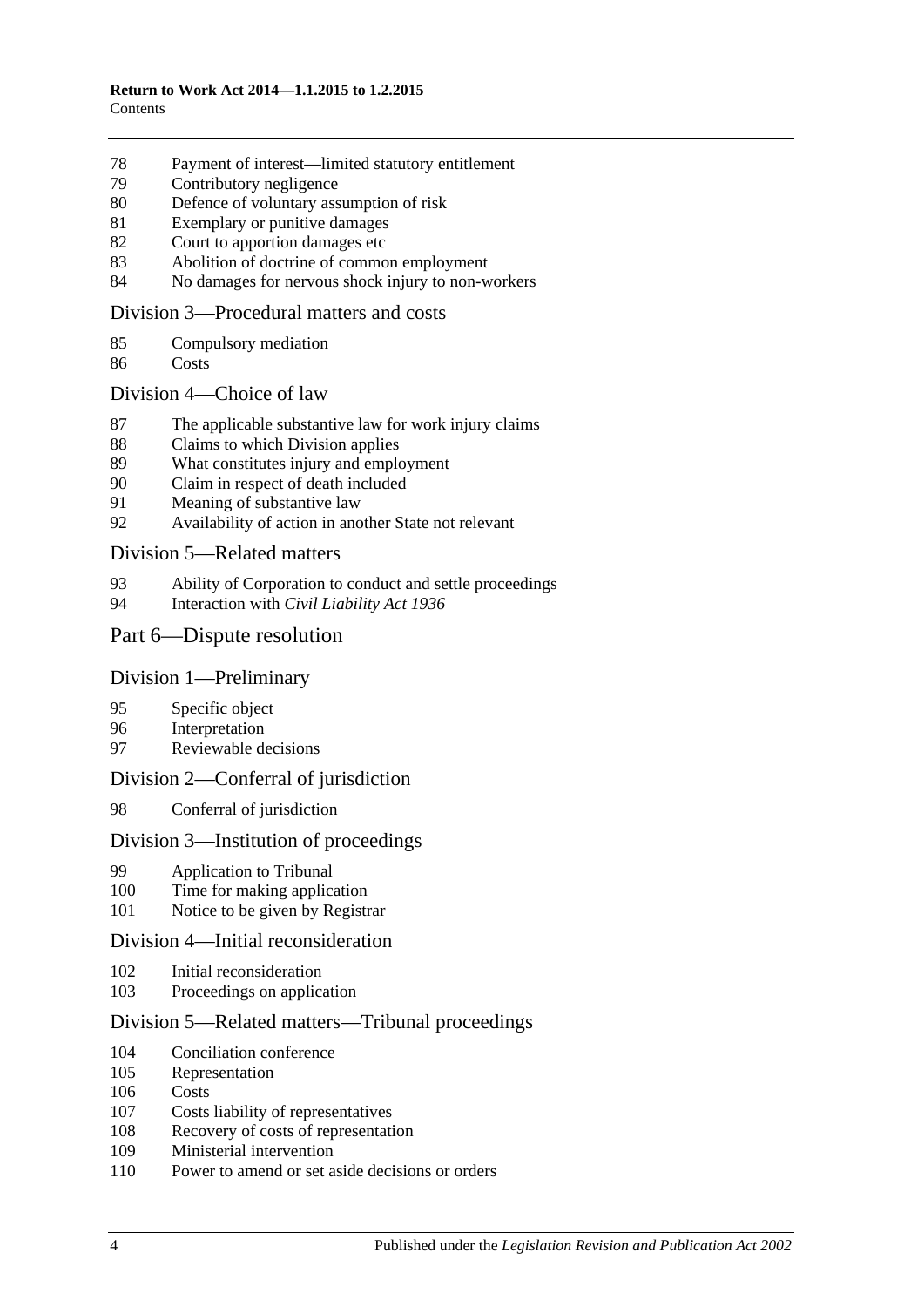- [Regulations concerning medical evidence](#page-102-1)
- [Payment to child](#page-102-2)

## Part [7—Special jurisdiction to expedite decisions](#page-102-3)

- [Special jurisdiction](#page-102-4)
- [Timing of application](#page-102-5)
- [Powers of Tribunal on application](#page-102-6)
- [Costs](#page-103-0)

## Part [8—Independent medical advice](#page-103-1)

### Division [1—Interpretation](#page-103-2)

[Interpretation](#page-103-3)

## Division [2—Appointment of independent medical advisers](#page-103-4)

- [Appointment of independent medical advisers](#page-103-5)
- [Independent medical advisers](#page-104-0)
- [Related appointment provisions](#page-104-1)

### Division [3—Referrals](#page-105-0)

- [Referral by Tribunal or court](#page-105-1)
- [Powers and procedures on a referral](#page-105-2)

### Division [4—Related matters](#page-107-0)

- [Provision of report](#page-107-1)
- [Competency to give evidence](#page-108-0)
- [Further referrals](#page-108-1)
- [Staff and facilities](#page-108-2)
- [Recovery of costs](#page-108-3)
- Part [9—Registration and funding](#page-108-4)

### Division [1—Registration of employers](#page-108-5)

- [Registration of employers](#page-108-6)
- [Self-insured employers](#page-109-0)<br>130 Crown and certain agen
- [Crown and certain agencies to be self-insured employers](#page-112-0)
- [Applications for registration](#page-112-1)
- [Changes in details for registration](#page-113-0)
- [Ministerial appeal on decisions relating to self-insured employers](#page-113-1)

### Division [2—Delegation to self-insured employers](#page-114-0)

[Delegation to self-insured employers](#page-114-1)

### Division [3—Compensation Fund](#page-115-0)

[Compensation Fund](#page-115-1)

### Division [4—Premiums](#page-117-0)

### Subdivision [1—Preliminary](#page-117-1)

- [Interpretation](#page-117-2)
- [Average premium rate](#page-117-3)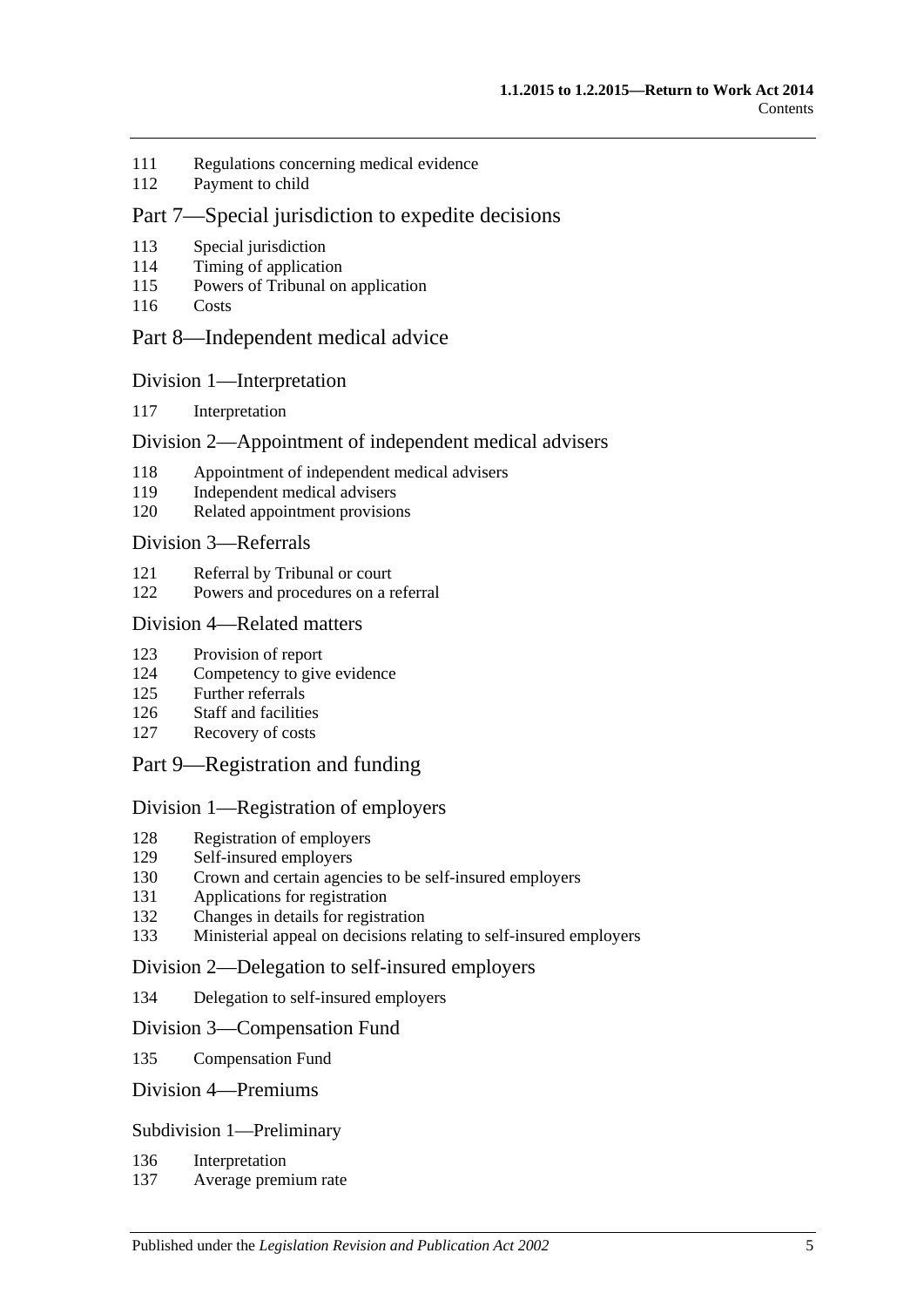### Subdivision [2—Premiums \(terms and conditions\)](#page-117-4)

[Premiums \(terms and conditions\)](#page-117-5)

### Subdivision [3—Premiums \(general principles\)](#page-118-0)

- [Liability to pay premiums](#page-118-1)
- [Employer categories](#page-118-2)
- [Classes of industry](#page-119-0)
- [Industry rates and base premiums](#page-119-1)

### Subdivision [4—Premiums \(calculation and application\)](#page-120-0)

- [Premium orders](#page-120-1)
- [Premium stages](#page-122-0)
- [Grouping provisions](#page-123-0)

## Division [5—Self-insured employers—fees](#page-124-0)

[Self-insured employers—fees](#page-124-1)

### Division [6—Remissions and supplementary payments](#page-125-0)

[Remissions and supplementary payments](#page-125-1)

### Division [7—Administration of premiums/fees scheme](#page-126-0)

- [Interpretation](#page-126-1)
- [Provision of information \(initial calculations\)](#page-126-2)
- [Provision of information \(on-going requirements\)](#page-127-0)
- [Revised estimates or determinations](#page-127-1)
- [Further adjustments](#page-128-0)
- [Deferred payment](#page-128-1)
- [Recovery on default](#page-129-0)
- [Penalty for late payment](#page-129-1)
- [Exercise of adjustment powers](#page-130-0)
- [Review](#page-130-1)
- [Payments to be made to Corporation](#page-131-0)
- [GST](#page-131-1)
- [Transfer of business](#page-131-2)
- [Reasonable mistake about application of Act](#page-132-0)

### Division [8—Miscellaneous](#page-132-1)

- [Separate accounts](#page-132-2)
- [Liability to keep accounts](#page-132-3)
- Person ceasing [to be an employer](#page-133-0)
- [Certificate of registration](#page-133-1)
- [Insurance of registered employers against other liabilities](#page-134-0)
- [Corporation as insurer of last resort](#page-134-1)

## Part [10—Scheme adjustment mechanisms](#page-135-0)

- [Preliminary](#page-135-1)
- [Scheme adjustment/review events](#page-135-2)
- [Scheme funding/review events](#page-137-0)

## Part [11—The Minister's Advisory Committee](#page-138-0)

Advisory [Committee](#page-138-1)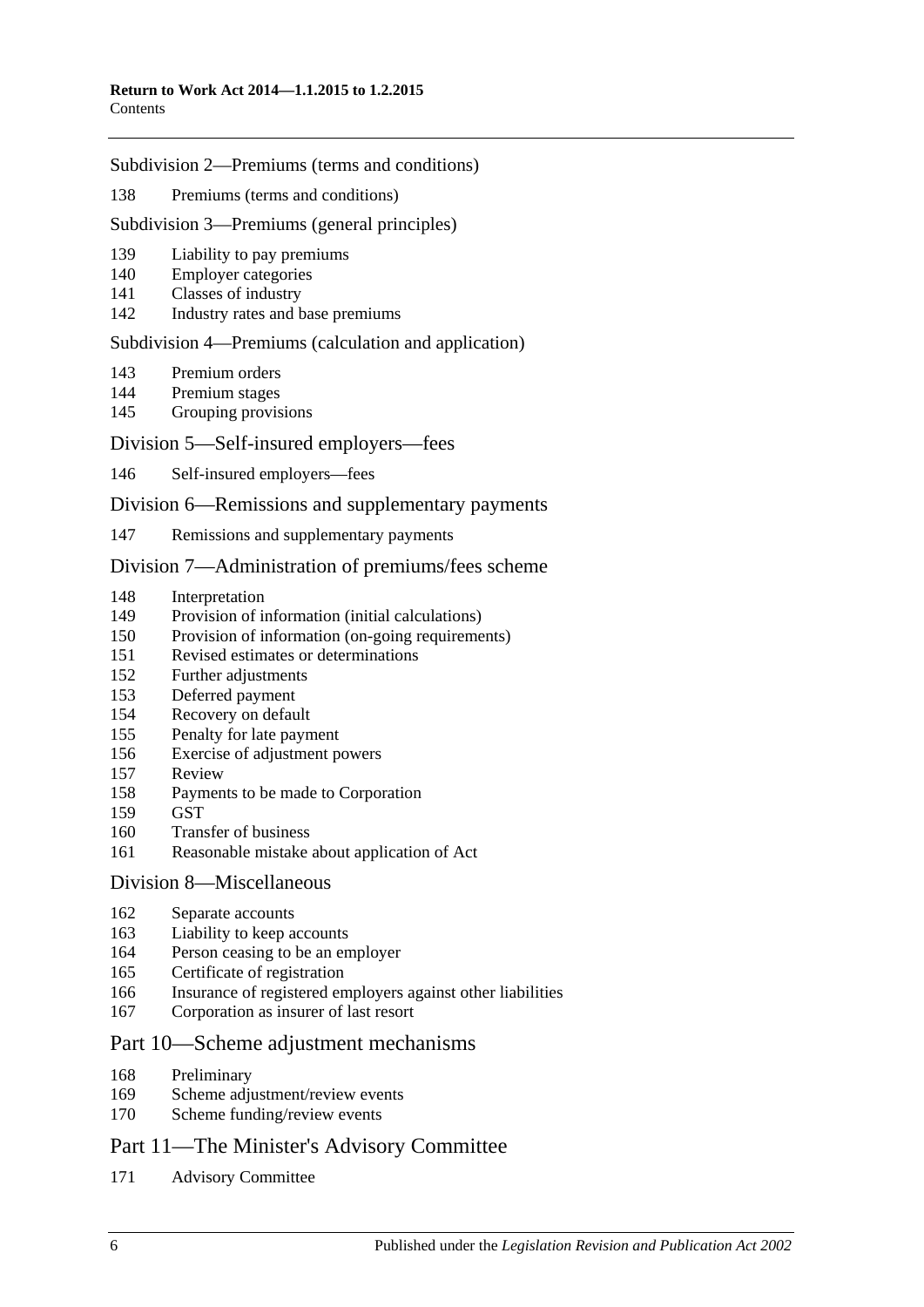- [Functions of Advisory Committee](#page-139-0)
- [Proceedings etc of Advisory Committee](#page-139-1)
- [Related provisions](#page-140-0)

### Part [12—Miscellaneous](#page-140-1)

- [Extension of the application of Act to self-employed persons](#page-140-2)
- [Agreements with LSS Authority](#page-141-0)
- [Payment not to constitute an admission of liability](#page-142-0)
- [Employer may request progress report](#page-142-1)
- [Copies of medical reports](#page-142-2)
- [Worker's right of access to claims file](#page-142-3)
- [Medical examination at request of employer](#page-144-0)
- [Worker to be supplied with copy of medical report](#page-144-1)
- [Powers of entry and inspection](#page-144-2)
- [Inspection of place of employment by recovery or return to work adviser](#page-146-0)
- [Confidentiality to be maintained](#page-147-0)
- [Confidentiality—employers](#page-148-0)
- [Employer information](#page-149-0)
- [Injuries that develop gradually](#page-149-1)
- [Certain payments not to affect benefits under this Act](#page-150-0)
- [No contribution from workers](#page-150-1)
- [No contracting out](#page-150-2)
- [Non-assignability of benefits](#page-151-0)
- [Payments if worker in prison](#page-151-1)
- [Service of documents](#page-151-2)
- [Service of documents on Corporation](#page-152-0)
- [Dishonesty](#page-152-1)
- [Evidence](#page-153-0)
- [Offences](#page-153-1)
- [Expiation fees](#page-154-0)
- [Right of intervention](#page-154-1)
- [Recovery of payments](#page-154-2)
- [Regulations](#page-154-3)
- [Review of Act](#page-155-0)

### Schedule [1—Presumptive employment](#page-155-1)

[Presumptive employment](#page-155-2)

## Schedule [2—Injuries presumed to arise from general employment](#page-157-0)

## Schedule [3—Injuries presumed to arise from employment as a firefighter](#page-158-0)

[Substantive provisions](#page-158-1)

## Schedule [4—Adjacent areas](#page-160-0)

- [Interpretation](#page-160-1)
- [Adjacent areas](#page-160-2)

## Schedule [5—Statement of service standards](#page-161-0)

### Part 1—Introduction

[Aim of these standards](#page-161-1)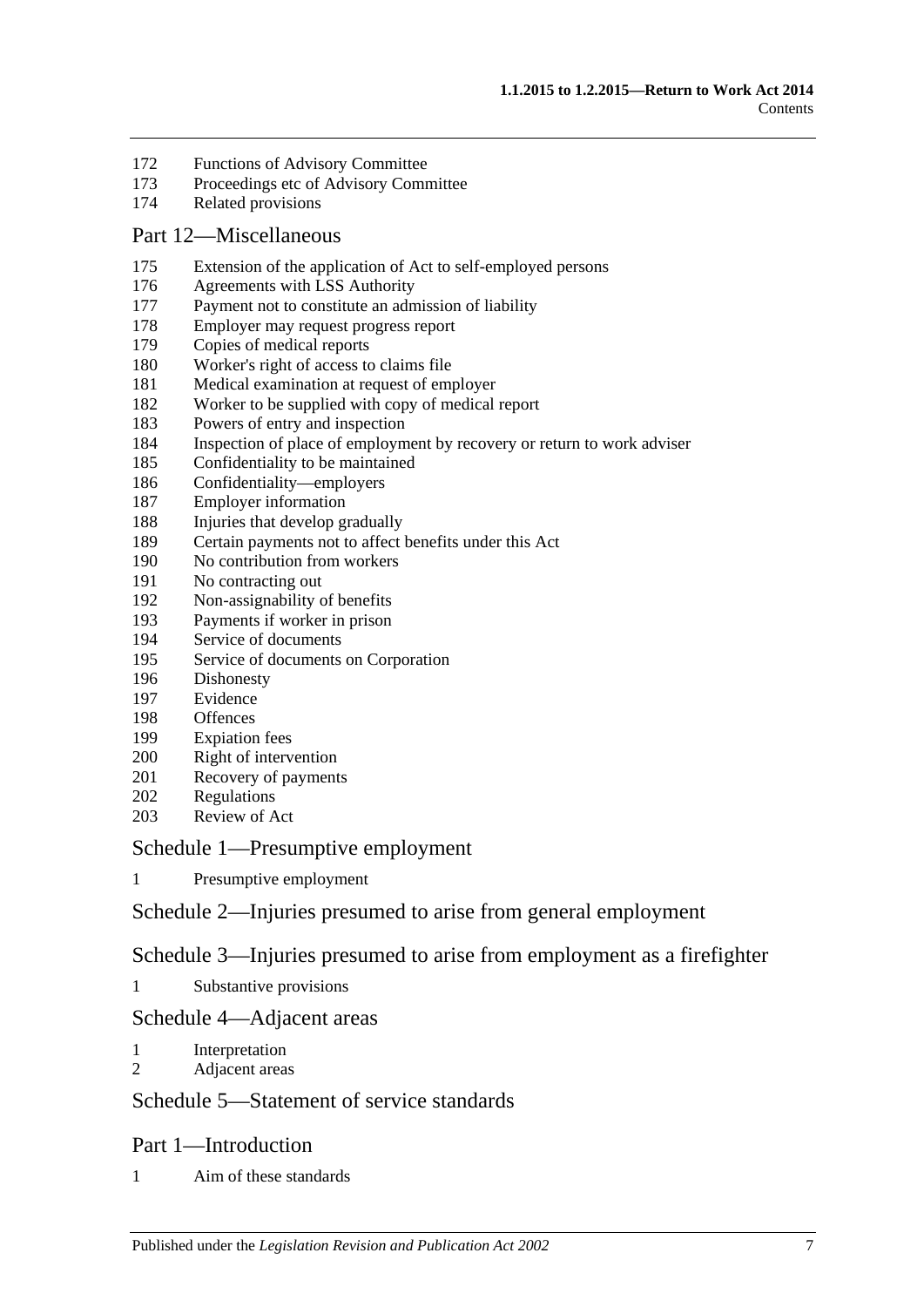#### **Return to Work Act 2014—1.1.2015 to 1.2.2015** Contents

| $\overline{2}$<br>$\overline{3}$                                                                  | Interpretation<br>Spirit of these standards                                     |
|---------------------------------------------------------------------------------------------------|---------------------------------------------------------------------------------|
|                                                                                                   | Part 2—The standards                                                            |
| 4                                                                                                 | The standards                                                                   |
|                                                                                                   | Part 3—Complaints about breaches of these standards                             |
| 5<br>$6\overline{)}$<br>$\overline{7}$                                                            | Overview<br>Procedures for the Corporation to deal with a complaint<br>Remedies |
|                                                                                                   | Part 4—Wider issues                                                             |
| 8                                                                                                 | Wider issues                                                                    |
| Schedule 6—Age factor                                                                             |                                                                                 |
|                                                                                                   | Schedule 7—Prescribed sum—economic loss                                         |
| Schedule 8—Minimum amounts of compensation according to degree of<br>impairment under regulations |                                                                                 |
|                                                                                                   | Schedule 9—Repeal, amendments and transitional provisions                       |
|                                                                                                   | Part 1—Preliminary                                                              |
| $1 \quad$                                                                                         | Amendment provisions                                                            |
| Part 2—Repeal                                                                                     |                                                                                 |
| $\overline{\mathbf{c}}$                                                                           | Repeal                                                                          |

Part 3—Amendment of *Civil Liability Act 1936*

3 [Amendment of section 4—Application of Act](#page-167-3)

Part 4—Amendment of *Judicial Administration (Auxiliary Appointments and Powers) Act 1988*

4 [Amendment of section 2—Interpretation](#page-167-4)

Part 5—Amendment of *Motor Vehicle Accidents (Lifetime Support Scheme) Act 2013*

- 5 [Amendment of section 24—Eligibility for participation in Scheme](#page-167-5)
- 6 [Amendment of section 55—Agreements with prescribed authorities](#page-167-6)

## Part 6—Amendment of *Supreme Court Act 1935*

7 [Amendment of section 39—Vexatious proceedings](#page-168-0)

## Part 7—Amendment of *WorkCover Corporation Act 1994*

- 8 [Amendment of long title](#page-168-1)
- 9 [Amendment of section](#page-168-2) 1—Short title
- 10 [Amendment of section](#page-168-3) 3—Interpretation
- 11 Amendment of section [4—Continuation of Corporation](#page-168-4)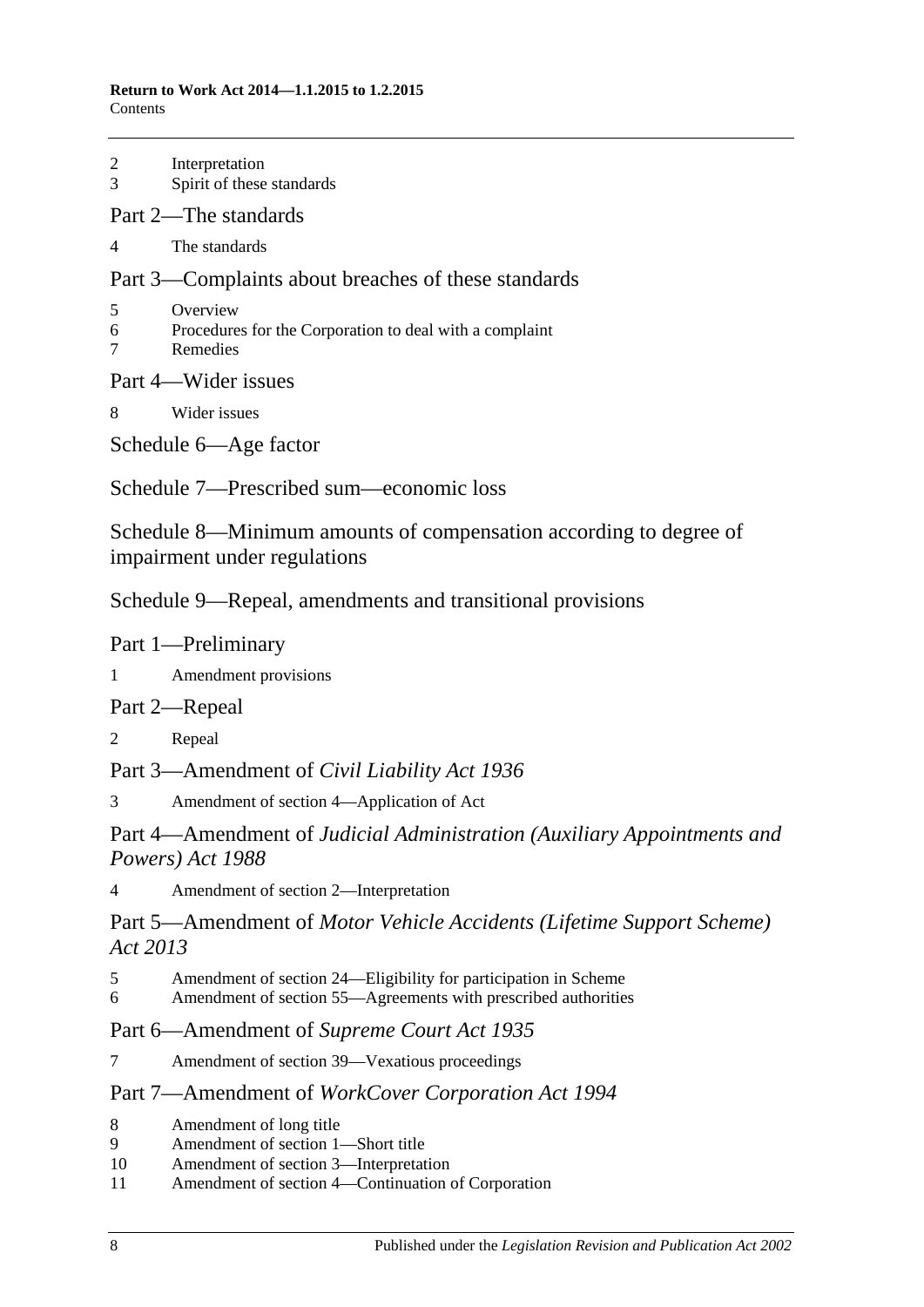- Amendment of section [7—Allowances and expenses](#page-168-5)
- [Amendment of section](#page-169-0) 12—Primary objects
- [Amendment of section](#page-169-1) 13—Functions
- [Amendment of section](#page-170-0) 14—Powers
- [Amendment of section 14A—Direction of Minister](#page-170-1)
- [Amendment of section](#page-170-2) 16—Committees
- Amendment of section [17A—Corporation's charter](#page-171-0)
- [Amendment of section](#page-171-1) 20—Annual reports
- [Amendment of section 21—Chief Executive Officer](#page-171-2)
- Amendment of section [26—Protection of special names](#page-171-3)
- [Insertion of section](#page-171-4) 27A
	- 27A Application of public corporations provision

Part 8—Amendment of *Workers Rehabilitation and Compensation Act 1986*

[Amendment of section 31—Evidentiary provision](#page-172-0)

### Part 9—Amendment of *Work Health and Safety Act 2012*

- [Amendment of section](#page-172-1) 4—Definitions
- Amendment of Schedule [2—Local tripartite consultation arrangements](#page-173-0)
- [Amendment of Schedule 5—Provisions of local application](#page-173-1)

## Part 10—Transitional provisions

### Division 1—Interpretation

- [Interpretation](#page-174-0)
- Division 2—CPI adjustment

### [CPI adjustment](#page-174-1)

### Division 3—Application of Act

- [General provision](#page-174-2)
- [Connection with employment](#page-175-0)<br>31 Notice of injury
- [Notice of injury](#page-175-1)
- [Employer's duty to provide work](#page-175-2)
- [Recovery and return to work](#page-175-3)
- [Seriously injured workers](#page-176-0)
- [Medical expenses](#page-176-1)
- [Provisional liability for medical expenses](#page-176-2)
- [Weekly payments for workers](#page-176-3)
- [Federal minimum wage safety net](#page-178-0)
- [Management of transitional arrangements for income support](#page-178-1)
- [Retirement age](#page-178-2)
- [Discontinuance of weekly payments](#page-178-3)
- [Redemptions](#page-179-0)
- [Loss of future earning capacity](#page-179-1)
- [Permanent impairment assessment](#page-179-2)
- [Payments on death—lump sums](#page-179-3)
- [Incidence of liability](#page-180-0)
- [Payments by employers](#page-180-1)
- [Provisional payments](#page-180-2)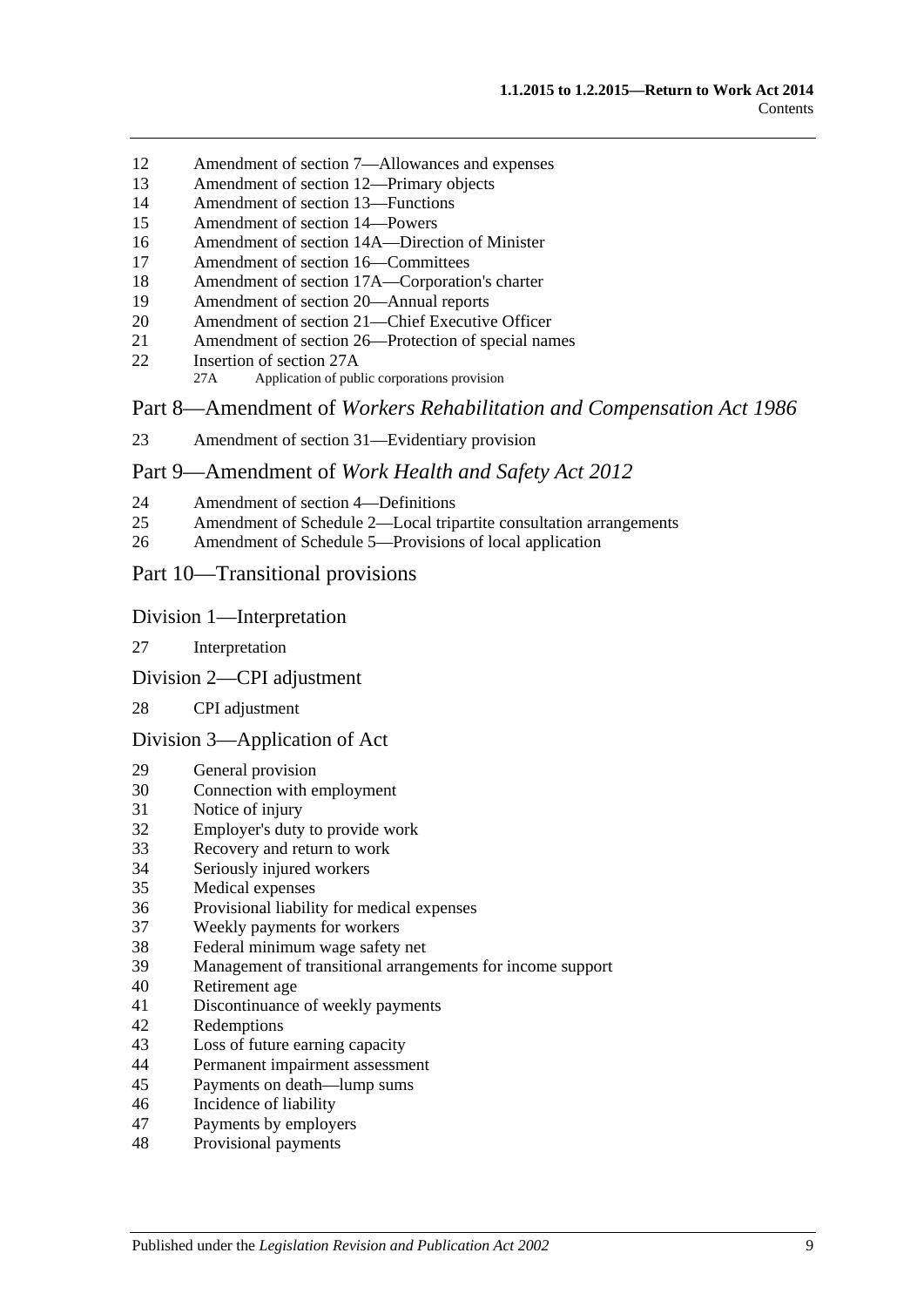### Division 4—Common law

### 49 [Common law](#page-180-3)

### Division 5—Dispute resolution

- 50 [Existing proceedings etc](#page-180-4)
- 51 [Adoption of WCT decisions](#page-181-0)
- 52 [Dissolution of WCT](#page-181-1)

### Division 6—Registration and funding

- 53 [Continuation of registration](#page-181-2)
- 54 [Premiums and payments](#page-181-3)
- 55 [Scheme reviews](#page-182-0)

### Division 7—Medical Panels

56 [Medical Panels](#page-182-1)

### Division 8—WorkCover Ombudsman

57 [WorkCover Ombudsman](#page-183-0)

Division 9—1971/1986 Acts

- 58 [Interpretation](#page-183-1)
- 59 [Application of 1971 Act](#page-183-2)
- 60 [Mining and Quarrying Industries Fund](#page-184-0)
- 61 [Statutory Reserve Fund](#page-185-0)
- 62 [Insurance Assistance Fund](#page-186-0)
- 63 [Management of funds](#page-187-0)
- 64 [Entitlement to documents](#page-187-1)
- 65 [Loss of earning capacity—capital loss assessments](#page-187-2)

Division 10—Work health and safety administration costs

66 [Work health and safety administration costs](#page-187-3)

Division 11—Renewal of authorised contracts

67 [Renewal of authorised contracts](#page-188-0)

### Division 12—Review of provisions relating to firefighters

68 [Review](#page-188-1)

Division 13—Regulations

69 [Additional transitional provisions—regulations](#page-188-2)

[Legislative history](#page-189-0)

## <span id="page-9-0"></span>**The Parliament of South Australia enacts as follows:**

## **Part 1—Preliminary**

## <span id="page-9-1"></span>**1—Short title**

This Act may be cited as the *Return to Work Act 2014*.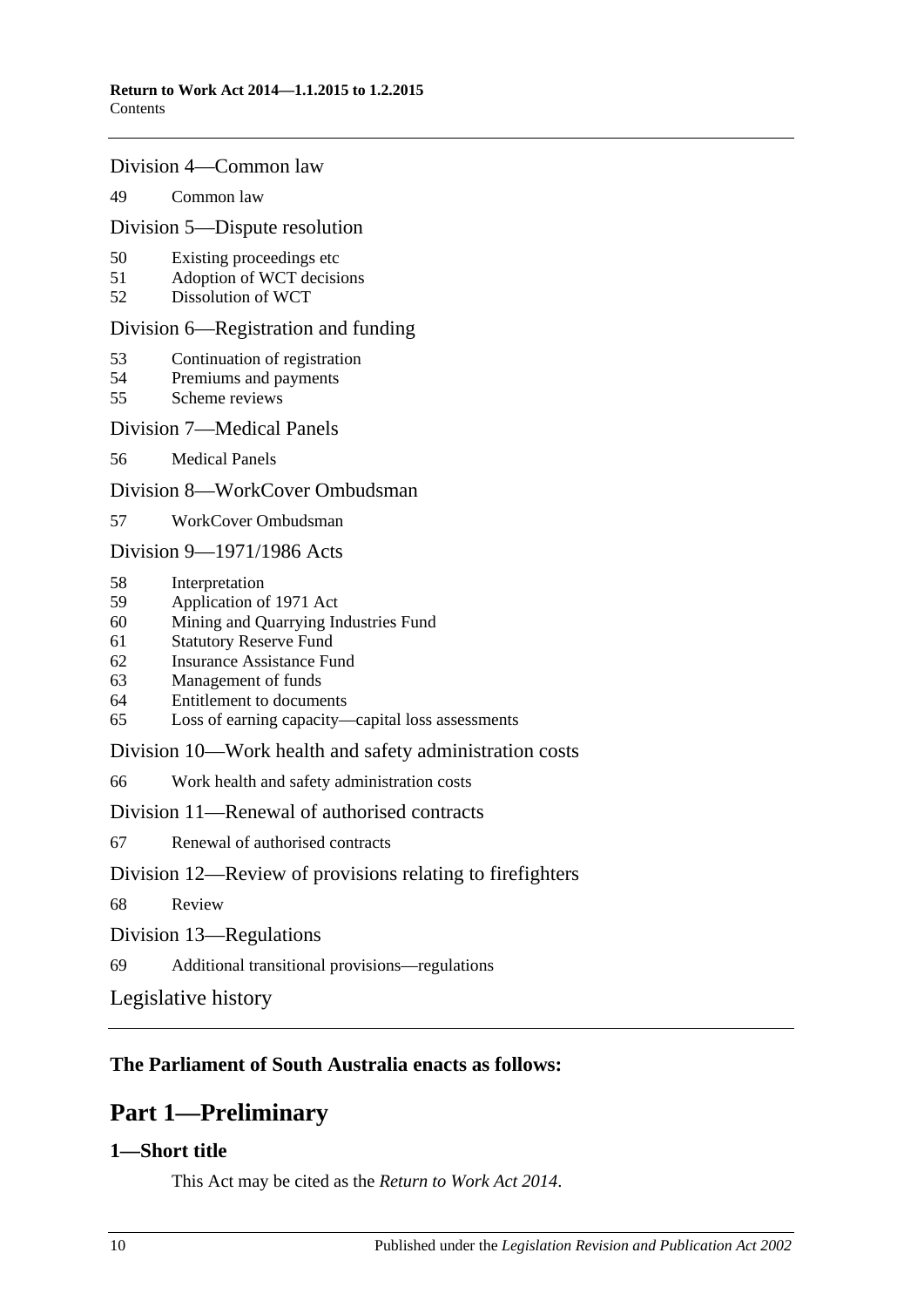## <span id="page-10-0"></span>**2—Commencement**

- (1) Subject to this section, this Act will come into operation on a day to be fixed by proclamation.
- (2) Part 8 of [Schedule](#page-167-0) 9 will be taken to have come into operation on 1 July 2013 immediately after the *[Workers Rehabilitation and Compensation \(Firefighters\)](http://www.legislation.sa.gov.au/index.aspx?action=legref&type=act&legtitle=Workers%20Rehabilitation%20and%20Compensation%20(Firefighters)%20Amendment%20Act%202013)  [Amendment Act](http://www.legislation.sa.gov.au/index.aspx?action=legref&type=act&legtitle=Workers%20Rehabilitation%20and%20Compensation%20(Firefighters)%20Amendment%20Act%202013) 2013* is taken to have come into operation.
- (3) [Clause 28](#page-174-1) of [Schedule](#page-167-0) 9 will come into operation on 1 January 2015.

## <span id="page-10-3"></span><span id="page-10-1"></span>**3—Objects of Act**

- (1) The object of this Act is to establish a scheme that supports workers who suffer injuries at work and that has as its primary objective to provide early intervention in respect of claims so as to ensure that action is taken to support workers—
	- (a) in realising the health benefits of work; and
	- (b) in recovering from injury; and
	- (c) in returning to work (including, if required, after retraining); and
	- (d) in being restored to the community when return to work is not possible.
- (2) In connection with [subsection](#page-10-3) (1), the other objectives that apply with respect to this Act are—
	- (a) to ensure that workers who suffer injuries at work receive high-quality service, are treated with dignity, and are supported financially; and
	- (b) to ensure that employers' costs are contained within reasonable limits so that the impact of work injuries on South Australian businesses is minimised; and
	- (c) to provide a reasonable balance between the interests of workers and the interests of employers; and
	- (d) to reduce the overall social and economic cost of work injuries to the State and to the community; and
	- (e) to support activities that are aimed at reducing the incidence of work injuries; and
	- (f) to reduce disputation when workers are injured at work by improving the quality of decision-making and by reducing adversarial contests to the greatest possible extent.
- (3) A person exercising judicial, quasi-judicial or administrative powers must interpret this Act in the light of its objects and these objectives without bias towards the interests of employers on the one hand, or workers on the other.
- (4) The Corporation, the worker and the employer from whose employment a work injury arises must seek to achieve an injured worker's return to work (taking into account the objects and requirements of this Act).

### <span id="page-10-4"></span><span id="page-10-2"></span>**4—Interpretation**

(1) In this Act, unless the contrary intention appears—

*actuary* means a Fellow or Accredited Member of the Institute of Actuaries of Australia;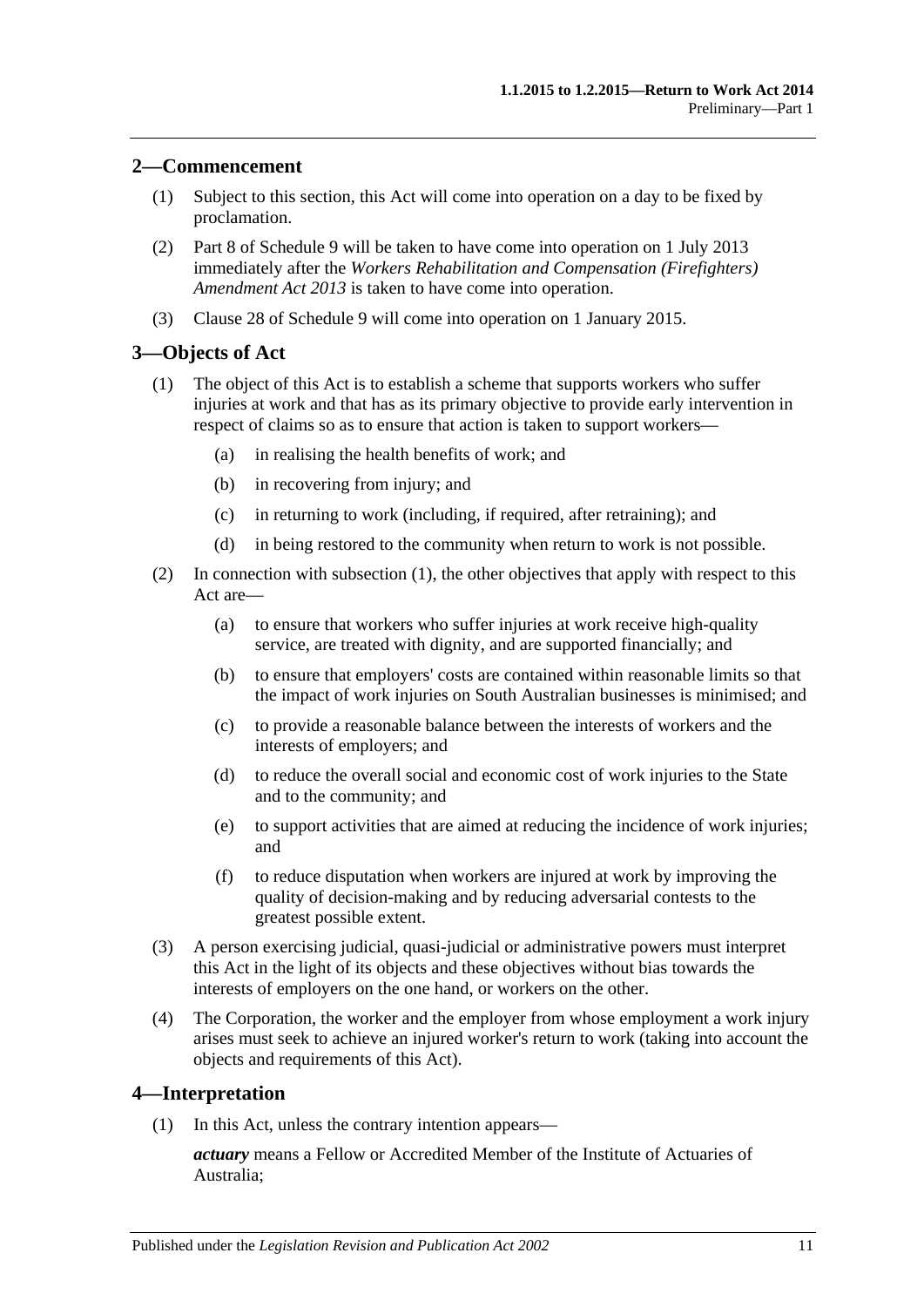*Advisory Committee* means the committee established under [Part](#page-138-0) 11;

*apprentice* includes—

- (a) a person undertaking training as a trainee in a trade, declared vocation or other occupation under a contract of training under the *[Training and Skills](http://www.legislation.sa.gov.au/index.aspx?action=legref&type=act&legtitle=Training%20and%20Skills%20Development%20Act%202008)  [Development Act](http://www.legislation.sa.gov.au/index.aspx?action=legref&type=act&legtitle=Training%20and%20Skills%20Development%20Act%202008) 2008*; and
- (b) a person undertaking training in a scheme approved by the Corporation for the purposes of this definition,

and *apprenticeship* has a corresponding meaning;

*authorised officer* means a person who is authorised by the Corporation to exercise the powers of an authorised officer under this Act;

*average premium rate* means the average rate for all premiums declared under [Part](#page-117-0) 9 [Division](#page-117-0) 4 in relation to a particular financial year when viewed as a percentage of remuneration expected by the Corporation to be paid by all employers (other than self-insured employers) during that financial year;

*average weekly earnings*, in relation to a worker, means the worker's average weekly earnings determined in accordance with [section](#page-20-0) 5;

*the board* means the board of management of the Corporation;

*business day* means any day except Saturday, Sunday or a public holiday;

*child*, in relation to a deceased worker, includes a person in relation to whom the worker stood, at the date of death, *in loco parentis*;

*close personal relationship* means the relationship between 2 adult persons (whether or not related by family and irrespective of their gender) who live together as a couple on a genuine domestic basis, but does not include—

- (a) the relationship between a legally married couple; or
- (b) a relationship where 1 of the persons provides the other with domestic support or personal care (or both) for fee or reward, or on behalf of some other person or an organisation of whatever kind;

**Note—**

Two persons may live together as a couple on a genuine domestic basis whether or not a sexual relationship exists, or has ever existed, between them.

*compensation* means any monetary benefit payable under this Act (other than under [Part](#page-83-0)  $5$ );

*consequential mental harm* means mental harm that is a consequence of bodily injury to the person suffering the mental harm;

*Consumer Price Index* or *CPI* means the Consumer Price Index (All groups index for Adelaide) published by the Australian Bureau of Statistics;

*contract of service* means—

- (a) a contract under which 1 person (the worker) is employed by another (the employer); or
- <span id="page-11-0"></span>(b) a contract, arrangement or understanding under which 1 person (the worker) works for another in prescribed work or work of a prescribed class; or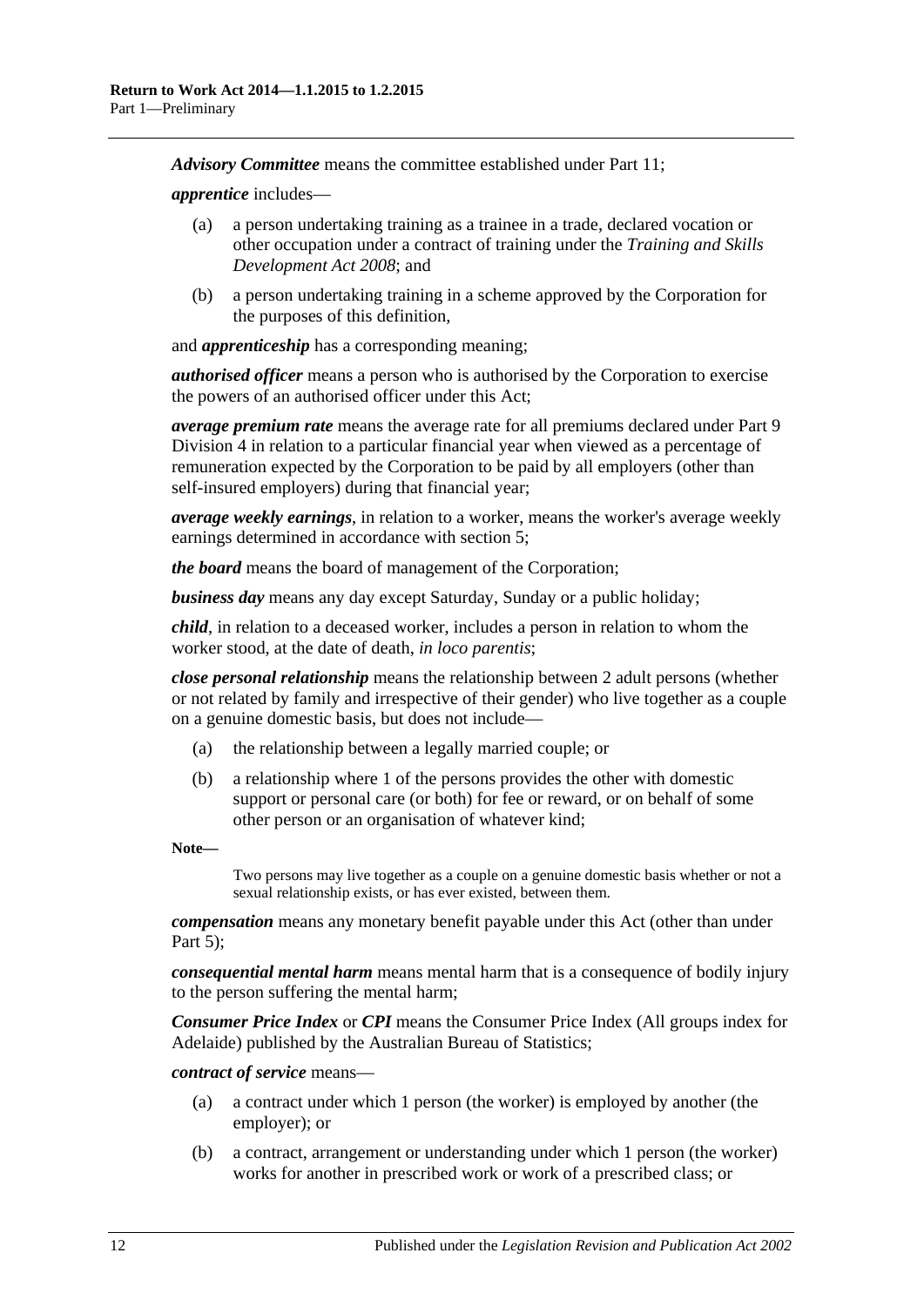- (c) a contract of apprenticeship; or
- (d) a contract, arrangement or understanding under which a person (the worker)—
	- (i) receives on-the-job training in a trade or vocation from another (the employer); and
	- (ii) is during the period of that training remunerated by the employer;

*Corporation* means the *Return to Work Corporation of South Australia*;

*corresponding law* means a law—

- (a) of the Commonwealth; or
- (b) of a State (other than this State) or a Territory of the Commonwealth; or
- (c) of another country,

that corresponds to this Act or that is prescribed by the regulations for the purposes of this definition;

#### *current work capacity*—see [section](#page-51-4) 36;

*damages* means damages for injury or loss sustained by a worker in circumstances creating, independently of this Act, a legal liability in the worker's employer (or a person who is vicariously liable for the acts of the worker's employer), or another person, to pay damages to or in relation to—

- (a) the worker; or
- (b) if the injury results in the worker's death—a dependant of the deceased worker,

but does not include—

- (c) a sum required or authorised to be paid under an award or industrial agreement; or
- (d) a sum payable under a superannuation scheme or any life or other insurance policy; or
- (e) any amount paid in respect of costs incurred in connection with legal proceedings; or
- (f) damages of a class excluded from the ambit of this definition by the regulations;

*dependant*, in relation to a deceased worker, means a relative of the worker who, at the time of the worker's death—

- (a) was wholly or partially dependent for the ordinary necessities of life on earnings of the worker; or
- (b) would, but for the worker's injury, have been so dependent,

and includes a posthumous child of the worker; and *dependent* has a corresponding meaning;

*designated weekly earnings* means designated weekly earnings determined under [section](#page-52-3) 39;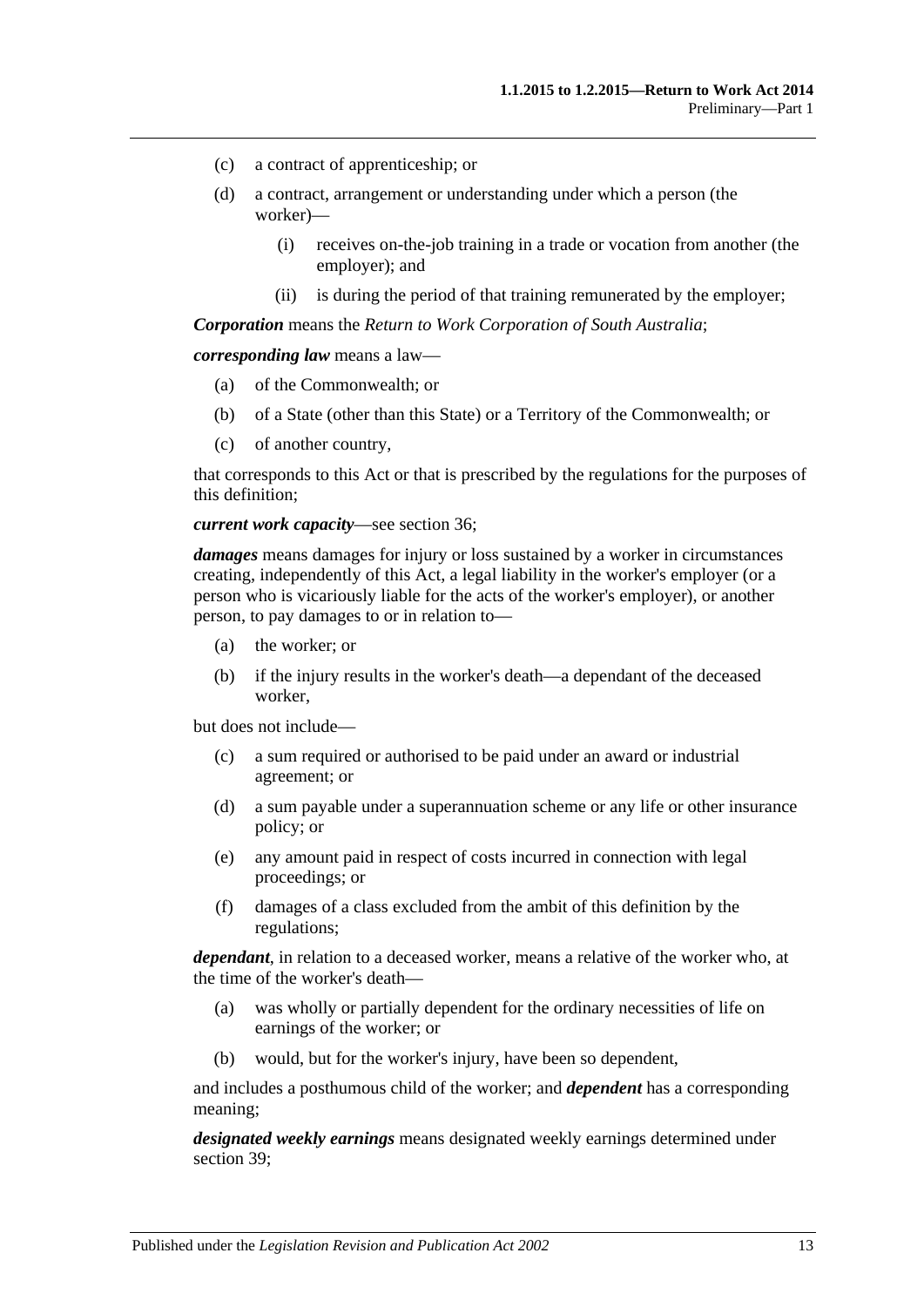#### *disease* includes—

- (a) any physical or mental ailment, disorder, defect or morbid condition, whether of sudden or gradual development; and
- (b) any injury to which [section](#page-26-0) 9 applies;

*domestic partner*—a person is the domestic partner of a worker if the person lives with the worker in a close personal relationship and—

- <span id="page-13-1"></span><span id="page-13-0"></span>(a) the person—
	- (i) has been so living with the worker continuously for the preceding period of 3 years; or
	- (ii) has during the preceding period of 4 years so lived with the worker for periods aggregating not less than 3 years; or
	- (iii) has been living with the worker for a substantial part of a period referred to in [subparagraph](#page-13-0) (i) or [\(ii\)](#page-13-1) and the Corporation considers that it is fair and reasonable that the person be regarded as the domestic partner of the worker for the purposes of this Act; or
- (b) a child, of whom the worker and the person are the parents, has been born (whether or not the child is still living);

#### *educational institution* means—

- (a) a secondary school; or
- (b) a trade or technical school; or
- (c) a college of advanced education, university or other institution at which tertiary education is provided; or
- (d) any other educational or training institution approved by the Corporation for the purposes of this definition;

#### *employer* means—

- (a) a person by whom a worker is employed under a contract of service, or for whom work is done by a worker under a contract of service (subject to any exclusion under [subsection](#page-19-0) (7));
- (b) in relation to persons of whom the Crown is, under [Schedule](#page-155-1) 1, the presumptive employer—the Crown;
- (c) in relation to persons of whom any other person is, by virtue of a provision of this Act, the presumptive employer—that other person,

and includes a former employer and the legal personal representative of a deceased employer;

### *employment* includes—

- (a) work done under a contract of service; and
- (b) the work of a self-employed person to whom the Corporation has extended the protection of this Act; and
- (c) the work of persons of whom the Crown is, under [Schedule](#page-155-1) 1, the presumptive employer; and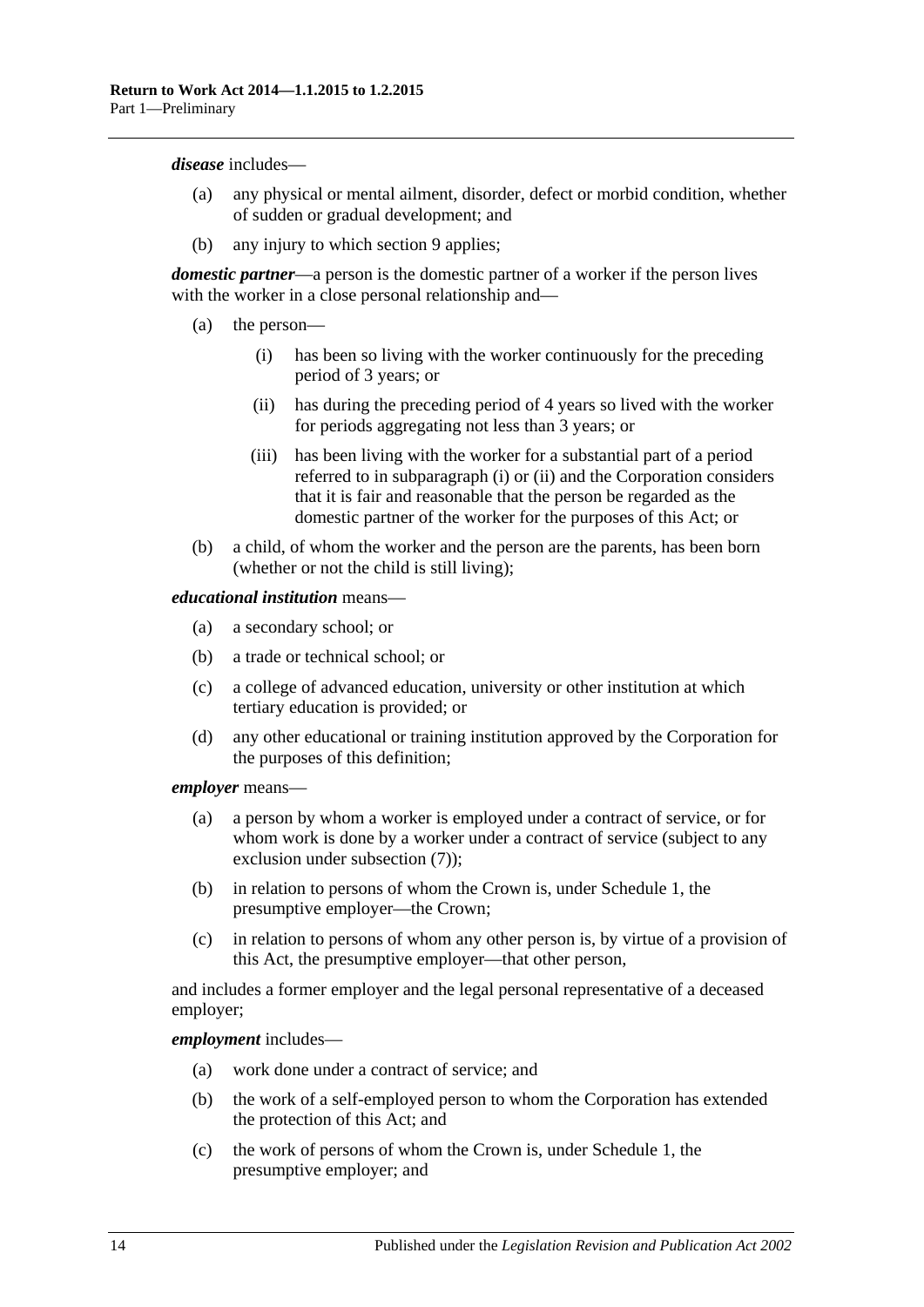(d) attendance by a worker at a place of pick-up;

*evidentiary material* means any document, object or substance of evidentiary value that is relevant to proceedings before the Tribunal and includes any document, object or substance that should, in the opinion of the Tribunal, be produced for the purpose of enabling the Tribunal to determine whether or not it has evidentiary value;

*Federal minimum wage*—see [subsection](#page-19-1) (8);

*foreign law* means any law except a law of this State:

### *health practitioner* means—

- (a) a person who is registered under the *Health Practitioner Regulation National Law* (other than as a student) and is—
	- (i) a medical practitioner; or
	- (ii) a dentist; or
	- (iii) a psychologist; or
	- (iv) an optician; or
	- (v) a physiotherapist; or
	- (vi) a chiropractor; or
	- (vii) a podiatrist; or
	- (viii) an occupational therapist; or
	- (ix) an osteopath; or
- (b) a speech pathologist who is registered by *The Speech Pathology Association of Australia Limited*; or
- (c) a person of a class prescribed by the regulations for the purposes of this definition;

*Impairment Assessment Guidelines* means the guidelines published under [section](#page-36-1) 22; *independent medical adviser* means an independent medical adviser appointed under [Part](#page-103-1) 8;

*industrial association* means—

- (a) an association registered under the *[Fair Work Act](http://www.legislation.sa.gov.au/index.aspx?action=legref&type=act&legtitle=Fair%20Work%20Act%201994) 1994*; or
- (b) an organisation registered under the *Fair Work (Registered Organisations) Act 2009* of the Commonwealth; or
- (c) the United Trades and Labor Council (trading as SA Unions); or
- (d) the Australian Mines and Metals Association; or
- (e) Self Insurers of South Australia Inc; or
- (f) South Australian Employers' Chamber of Commerce and Industry Inc (trading as Business SA); or
- (g) an association, society or body formed to represent, protect or further the interests of employers or employees;

*industry* includes any business or activity in which workers are employed;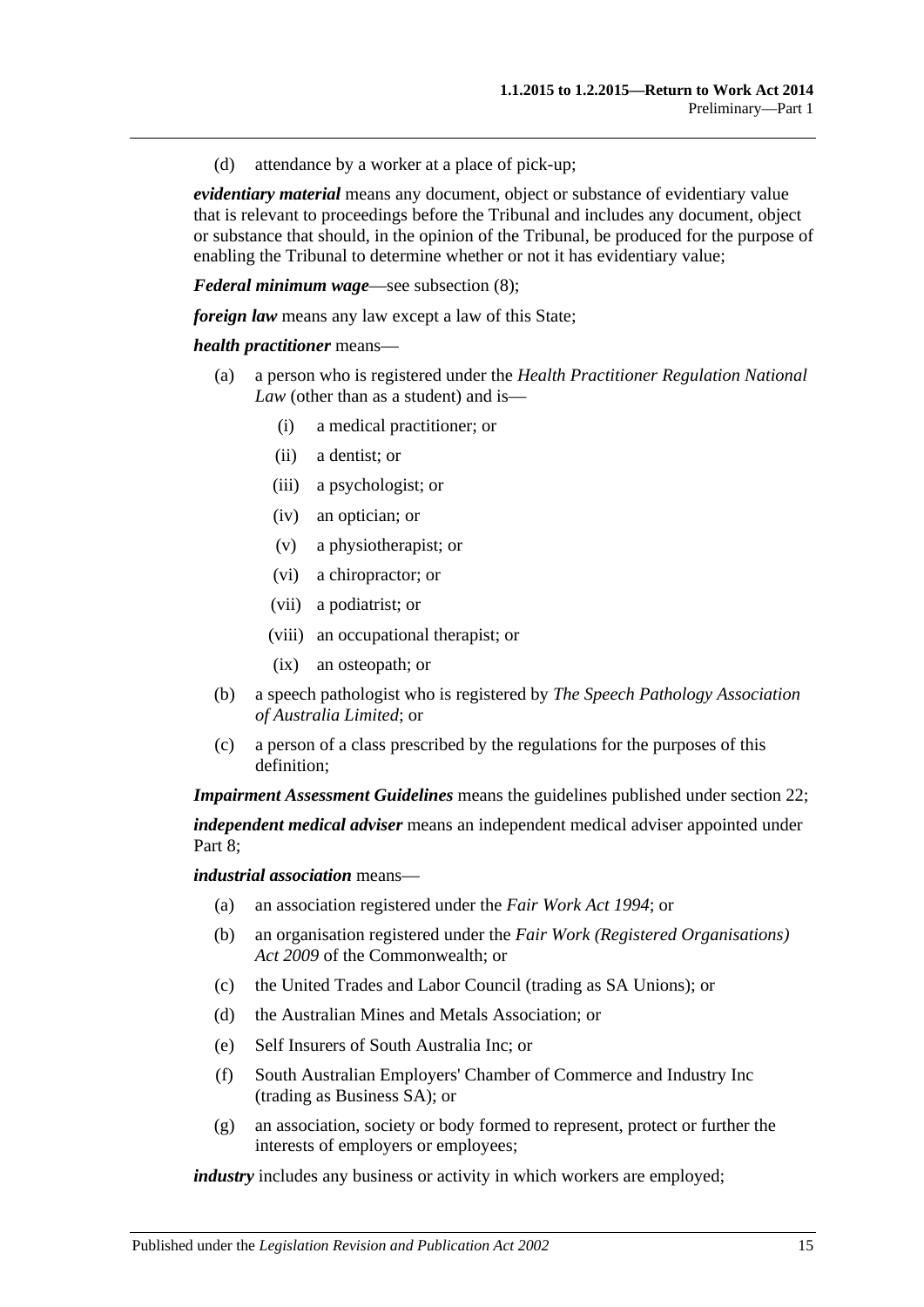*injured worker—an injured worker is any worker who has suffered an injury (or, injured worker—an injured worker* where the context admits, has died);

*injury*, in relation to a worker, means—

- (a) any physical or mental injury including—
	- (i) loss, deterioration or impairment of a limb, organ or part of the body, or of a physical, mental or sensory faculty; or
	- (ii) a disease; or
	- (iii) disfigurement; or
- (b) where the context admits—the death of the worker,

and includes an injury that is, or results from, the aggravation, acceleration, exacerbation, deterioration or recurrence of a prior injury;

*legal personal representative*—see [subsection](#page-20-1) (13);

*local government corporation* means—

- (a) a council under the *[Local Government Act](http://www.legislation.sa.gov.au/index.aspx?action=legref&type=act&legtitle=Local%20Government%20Act%201999) 1999*; or
- (b) the Local Government Association of South Australia; or
- (c) any other body—
	- (i) established for local government purposes; and
	- (ii) prescribed for the purposes of this definition;

*medical practitioner* means a person registered under the *Health Practitioner Regulation National Law* to practice in the medical profession (other than as a student);

*medical services* means—

- (a) attendance, examination or treatment by a health practitioner (including the obtaining of a certificate or report); or
- (b) any diagnostic examination or test required for the purposes of treatment by a health practitioner; or
- (c) any services of a class prescribed for the purposes of this definition;

*mental harm* means impairment of a person's mental condition;

*motor accident damages* means—

- (a) damages to which Part 4 of the *[Motor Vehicles Act](http://www.legislation.sa.gov.au/index.aspx?action=legref&type=act&legtitle=Motor%20Vehicles%20Act%201959) 1959* applies; or
- (b) damages to which the law of another State or a Territory of the Commonwealth that corresponds to Part 4 of the *[Motor Vehicles Act](http://www.legislation.sa.gov.au/index.aspx?action=legref&type=act&legtitle=Motor%20Vehicles%20Act%201959) 1959* applies;

*no current work capacity*—see [section](#page-51-4) 36;

*non-economic loss* means—

- (a) pain and suffering;
- (b) loss of amenities of life;
- (c) loss of expectation of life;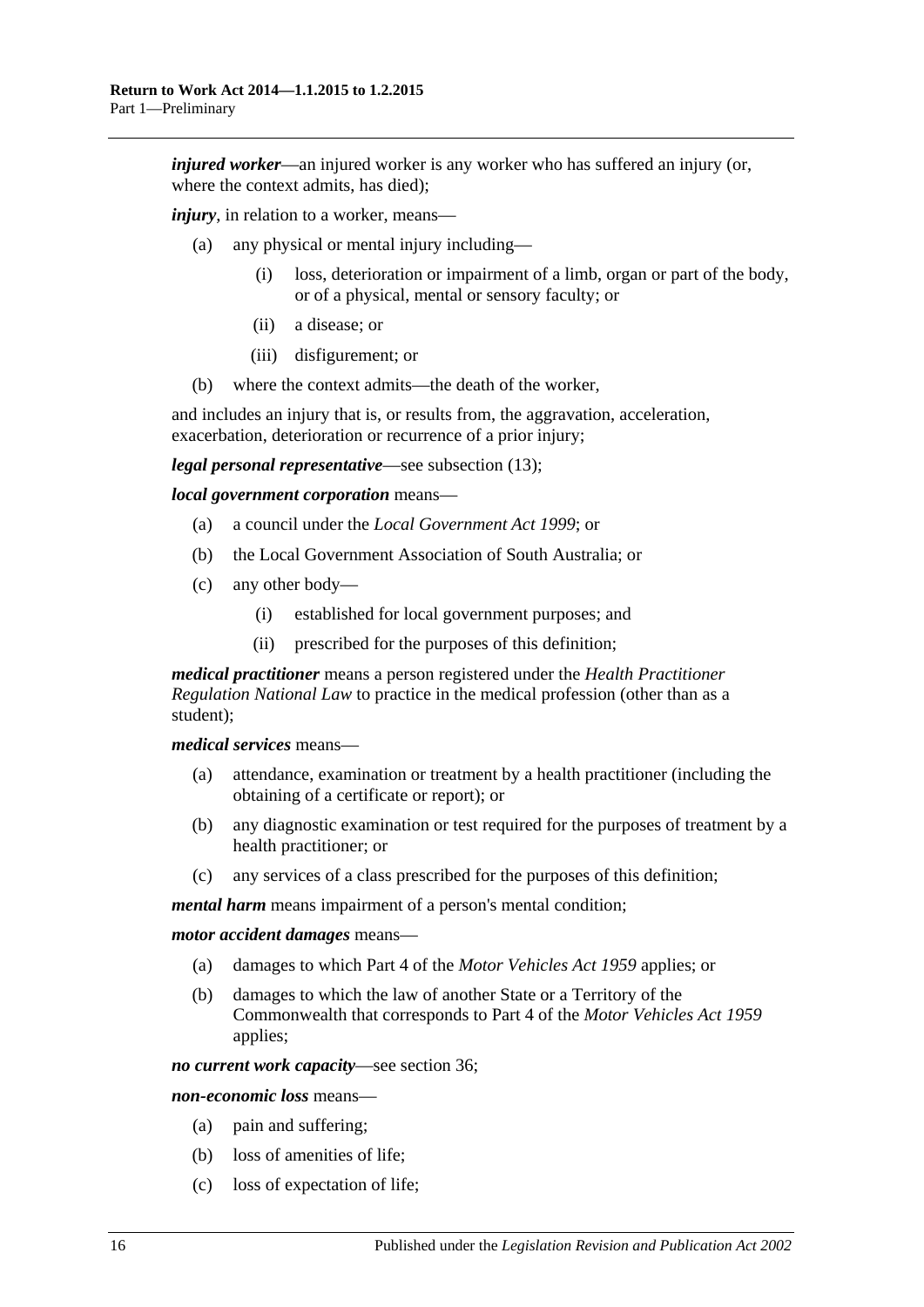- (d) disfigurement;
- (e) any other loss or detriment of a non-economic nature;

*notional weekly earnings* in relation to a worker means—

- (a) the worker's average weekly earnings; or
- (b) where an adjustment has been made under this Act to take account of changes in levels of earnings, the value of money or remuneration (including under [section](#page-56-1) 45, [46](#page-57-0) or [60\)](#page-73-0) or other relevant factors (or 1 or more of these)—the worker's average weekly earnings as so adjusted but not so as to exceed in any case twice State average weekly earnings;

*officer* of the Corporation includes an employee of the Corporation;

*orphan child* means a child whose natural or adoptive parents are dead and includes a child, 1 of whose natural or adoptive parents is dead and who has no reasonable prospect of being supported by the surviving natural or adoptive parent;

*parent*, in relation to a deceased worker, includes a person who stood *in loco parentis* to the worker at the time of the worker's death;

*permanent impairment compensation* means compensation for permanent impairment under Part [4 Division](#page-67-0) 6 or [Division](#page-69-0) 7;

*permanent impairment matter* means any of the following:

- (a) whether an impairment suffered by a worker is permanent;
- (b) the extent to which a permanent impairment suffered by a worker is capable of being accurately assessed;
- (c) the extent to which a permanent impairment suffered by a worker is attributable to a previous injury or a pre-existing condition;
- (d) the degree of whole person impairment suffered by a worker;

*place of employment* means a place where a worker is required to carry out duties of employment and, if the place is a building, includes land within the external boundaries of the land on which the building is situated;

*premises* means—

- (a) a building, structure or place (including an aircraft, ship or vehicle); or
- (b) a part of premises;

*prescribed allowance*, in relation to the earnings of a worker, means any amount received by the worker from an employer by way of an allowance or benefit prescribed for the purposes of this definition;

*President* means the President of the Tribunal;

*presidential member* means a presidential member of the Tribunal;

*psychiatric injury* means pure mental harm;

*pure mental harm* means mental harm other than consequential mental harm;

*recognised health practitioner* means—

(a) a medical practitioner; or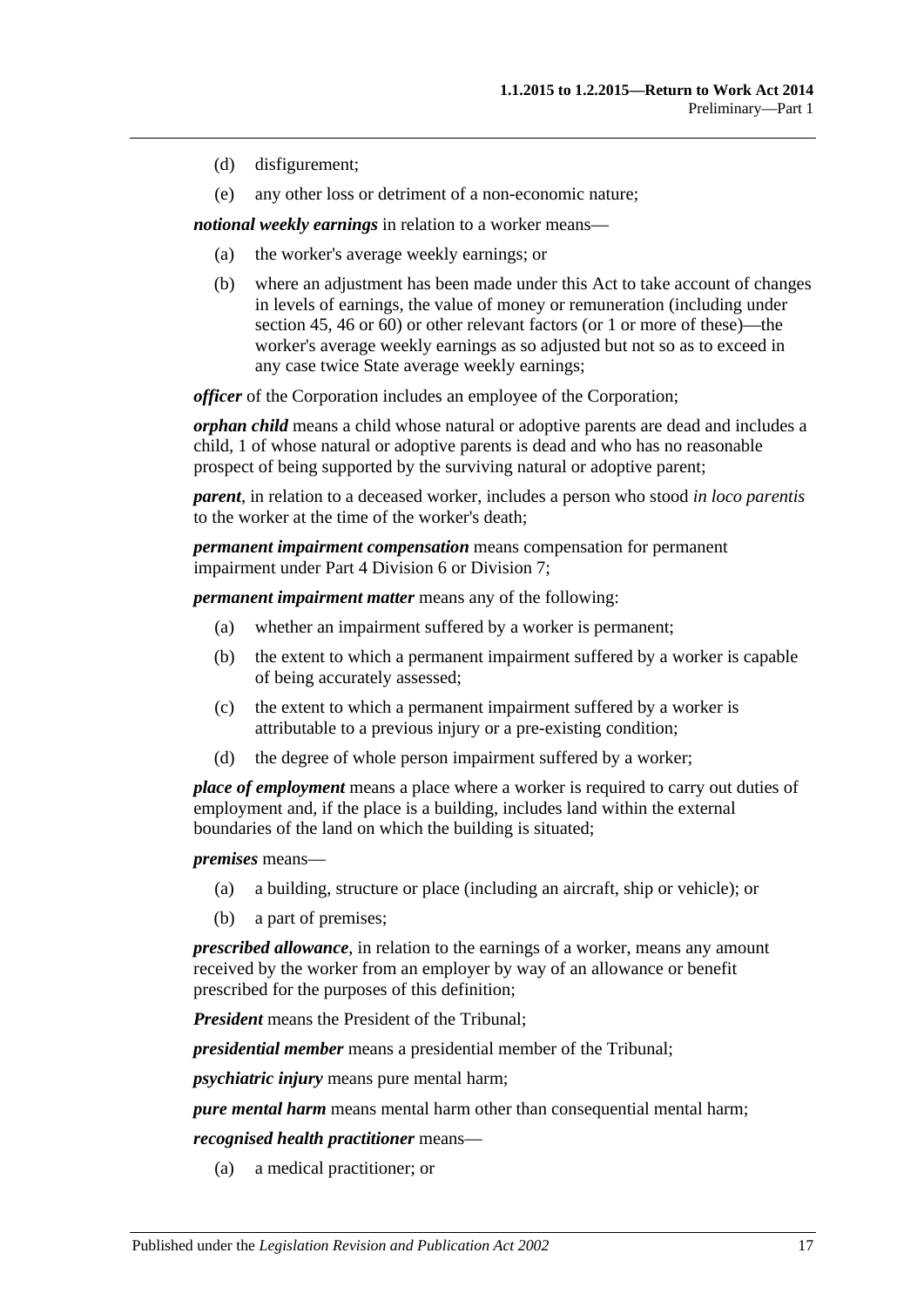(b) in relation to injuries of a particular kind—a health practitioner who is recognised by the Corporation (in a manner determined by the Corporation) as having specialised knowledge of, and experience in the treatment of, injuries of that kind:

*recovery/return to work plan*—see [section](#page-40-0) 25;

*recovery/return to work services*—see [section](#page-39-2) 24;

*Registrar* means the Registrar of the Tribunal;

*relative*, in relation to a deceased worker, means a spouse, domestic partner, parent, grandparent, step-parent, child, grandchild, stepchild, brother, sister, stepbrother, stepsister, half-brother or half-sister of the worker;

*repealed Act* means the *[Workers Rehabilitation and Compensation Act](http://www.legislation.sa.gov.au/index.aspx?action=legref&type=act&legtitle=Workers%20Rehabilitation%20and%20Compensation%20Act%201986) 1986* repealed by this Act;

*residence* in relation to a worker includes a place—

- (a) at which the worker resides in accordance with the terms of the worker's employment or at the request of the employer; or
- (b) at which it is necessary or convenient for the worker to reside temporarily for the purposes of employment;

*reviewable decision* means a decision that is reviewable under [section](#page-95-5) 97;

*RTWSA premium order* means a RTWSA premium order published under [Part](#page-120-0) 9 Division [4 Subdivision](#page-120-0) 4;

*RTWSA premium provisions* means the RTWSA premium provisions published under Part 9 Division [4 Subdivision](#page-117-4) 2;

*SACFS* means the South Australian Country Fire Service;

*SAMFS* means the South Australian Metropolitan Fire Service;

*self-employed worker* means a person to whom the Corporation has extended the protection of this Act pursuant to [section](#page-140-2) 175;

*self-insured employer* means an employer who is registered by the Corporation as a self-insured employer under Part [9 Division](#page-108-5) 1;

*seriously injured worker*—see Part 2 Division 4;

*ship* includes a boat, vessel or craft;

*South Australian ship* means a ship—

- (a) that is registered in the State; or
- (b) that is owned or under charter by the Crown; or
- (c) that is owned or under charter by a body corporate or other person—
	- (i) whose principal office or place of business is in the State; or
	- (ii) whose principal office or place of business with respect to the control or management of the ship is in the State;

*spouse*—a person is the spouse of another if they are legally married;

*the State* includes the territorial waters of the State;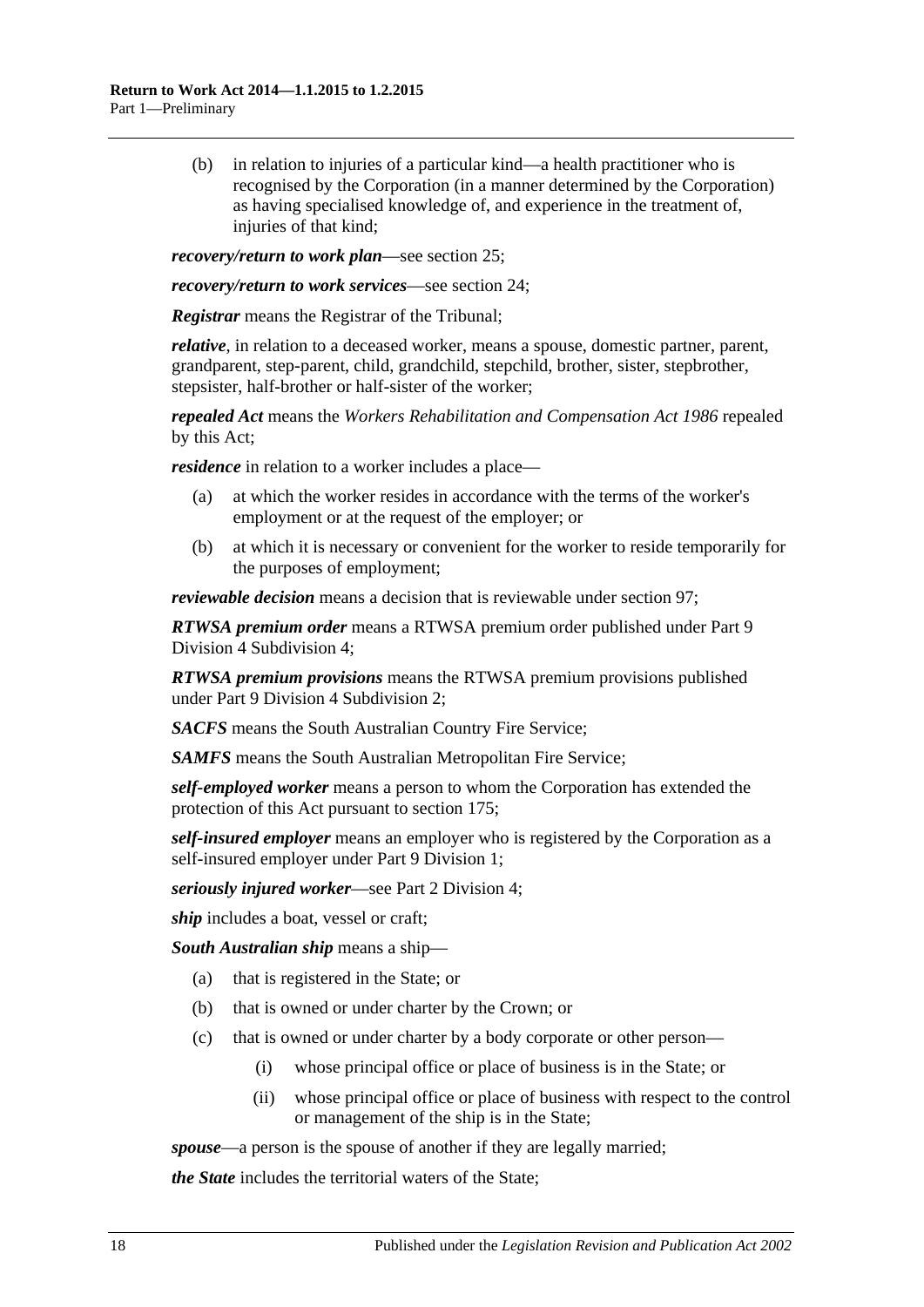*suitable employment*, in relation to a worker, means employment in work for which the worker is currently suited, whether or not the work is available, having regard to the following:

- (a) the nature of the worker's incapacity and previous employment;
- (b) the worker's age, education, skills and work experience;
- (c) the worker's place of residence;
- (d) medical information relating to the worker that is reasonably available, including in any medical certificate or report;
- (e) if any recovery/return to work services are being provided to or for the worker;
- (f) the worker's recovery/return to work plan, if any;

*Supreme Court* means the Supreme Court of South Australia;

### *therapeutic appliance* means—

- (a) spectacles or contact lenses; or
- (b) a hearing aid; or
- (c) false teeth; or
- (d) a prosthesis; or
- (e) a crutch or wheelchair; or
- (f) any other appliance or aid for reducing the extent of an injury or enabling a person to overcome in whole or part the effects of an injury;

*trauma* means an event, or series of events, out of which a work injury arises;

*Tribunal* means the South Australian Employment Tribunal established under the *[South Australian Employment Tribunal Act](http://www.legislation.sa.gov.au/index.aspx?action=legref&type=act&legtitle=South%20Australian%20Employment%20Tribunal%20Act%202014) 2014*;

*unrepresentative injury* means an injury arising from an attendance mentioned in [section](#page-24-0)  $7(5)$  or a journey mentioned in section  $7(8)(b)$ ;

*week* means any period of 7 consecutive days;

*work injury* means an injury that arises from employment under [section](#page-23-3) 7;

*worker* means—

- (a) a person by whom work is done under a contract of service (whether or not as an employee);
- (b) a person who is a worker by virtue of [Schedule](#page-155-1) 1;
- (c) a self-employed worker,

and includes a former worker and the legal personal representative of a deceased worker;

*working day* in relation to a worker means a day on which the worker works or would, if not incapacitated for work, be normally required to work in the course of employment.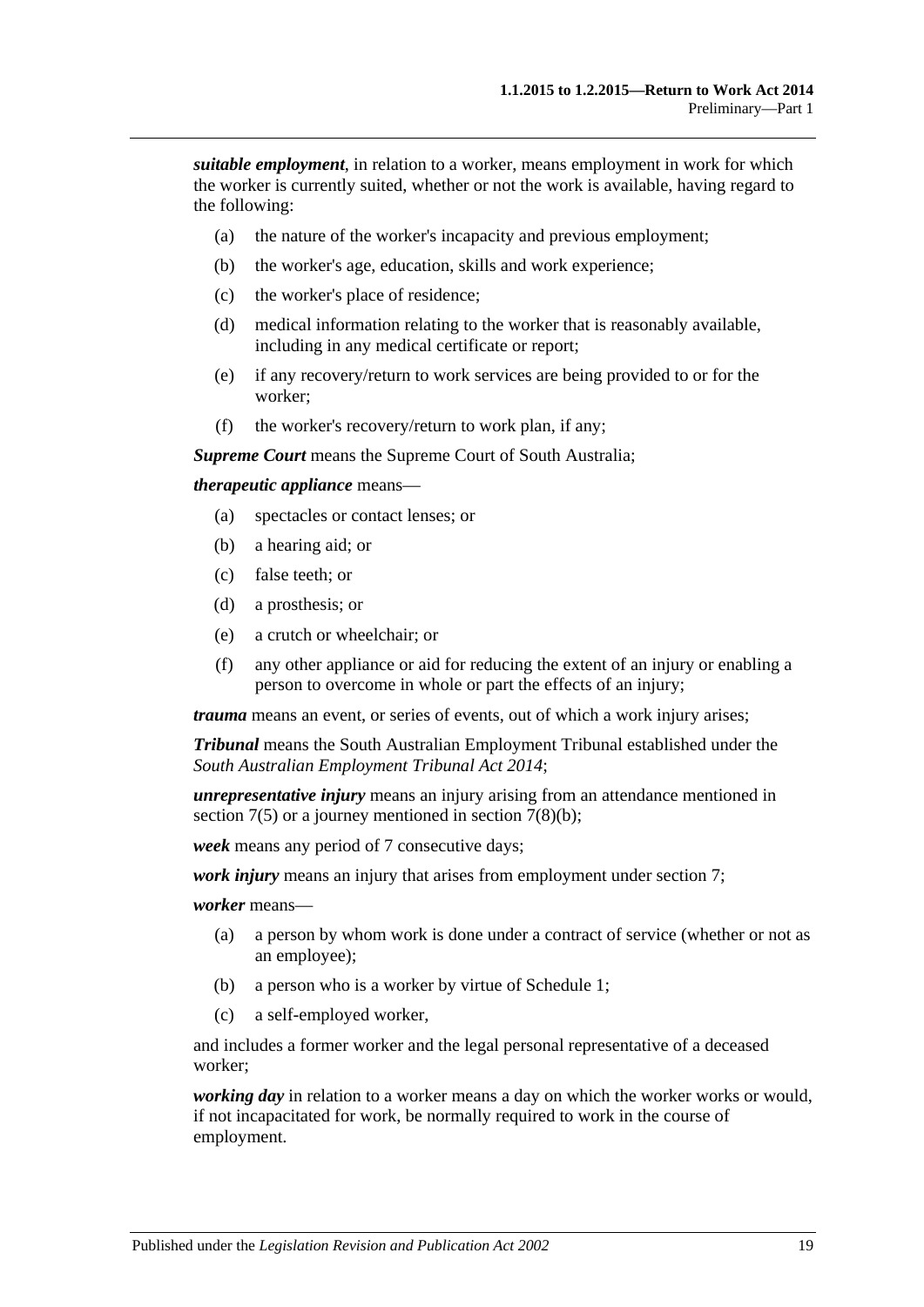- (2) A member of the crew of a fishing boat who is remunerated by a share in profits or gross receipts obtained by working the boat is not a worker for the purposes of this Act.
- (3) If a worker has no fixed place of employment, the worker's place of employment on a particular working day is the place at which, or the area in which, the worker works or is required to work on that working day.
- (4) Where in a prescribed industry or in prescribed circumstances a person (the *principal*) contracts with another person (the *contractor*) for the performance by the contractor of work undertaken by the principal, the principal will, for the purposes of this Act, be taken to be the employer of workers employed by the contractor.
- <span id="page-19-2"></span>(5) The regulations may exclude (either absolutely or subject to limitations or conditions stated in the regulations) specified classes of workers wholly or partially from the application of this Act.
- (6) A regulation under [subsection](#page-19-2) (5) may only be made after consultation with the Advisory Committee.
- <span id="page-19-0"></span>(7) The regulations may, in prescribing work or work of a specified class for the purposes of [paragraph](#page-11-0) (b) of the definition of *contract of service* in [subsection](#page-10-4) (1)—
	- (a) designate a person, or persons of a specified class, as the presumptive employer of a worker who is within the ambit of the relevant prescription;
	- (b) exclude a person who would otherwise be the employer of such a worker from the definition of *employer* in [subsection](#page-10-4) (1).
- <span id="page-19-1"></span>*(8) For the purposes of this Act, a reference to the Federal minimum wage is a reference to a wage applying under a national minimum wage order under Part 2-6 of the Fair Work Act 2009 of the Commonwealth prescribed by the regulations under this subsection.*
- *(9) For the purposes of this Act, a reference to State average weekly earnings is a reference to the amount last published before the relevant day by the Australian Bureau of Statistics as an estimate of Average Weekly Earnings for Ordinary Hours of Work for each Full-time Employed Adult Male Unit in this State.*
- *(10) For the purposes of this Act—*
	- *(a) total incapacity for work is the incapacity for work that is represented by a worker having no current work capacity within the meaning of this Act; and*
	- *(b) partial incapacity for work is the incapacity for work that is represented by a worker having a current work capacity within the meaning of this Act.*
- *(11) For the purposes of this Act, the date on which an incapacity for work first occurs will be taken to be the first day in respect of which the worker has an entitlement to a payment under Part 4 Division [4 Subdivision](#page-52-2) 2 on account of that incapacity.*
- *(12) Any period under this Act that relates to a specified number of weeks from the date on which an incapacity for work first occurs will be taken to include (for the purposes of calculating that period) any time when the relevant worker was not in fact incapacitated for work.*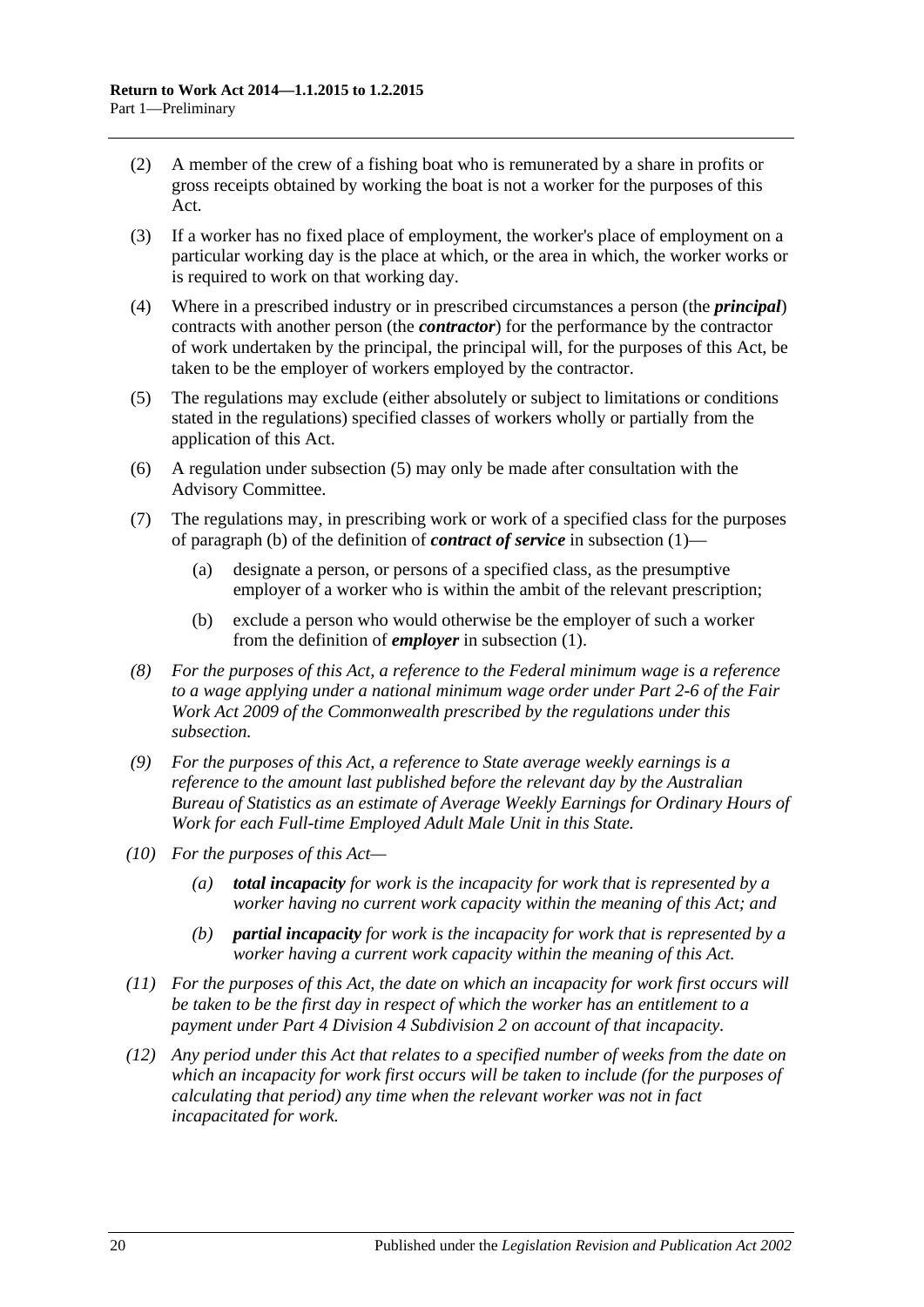- <span id="page-20-1"></span>*(13) For the purposes of this Act, a person is the legal personal representative of a deceased worker if the person is—*
	- *(a) a person who is entitled at law to administer the estate of the deceased worker; or*
	- *(b) a person who is authorised by the Tribunal (on application made under this subsection) to act under this Act as a legal personal representative of the deceased worker.*
- (14) For the purposes of this Act, 2 or more workplaces in close proximity may, if the Corporation so determines, be regarded as a single workplace.
- (15) A reference in a provision of this Act to a designated form is a reference to a form designated for the purposes of that provision by the Corporation from time to time by notice in the Gazette (and for the purposes of this Act the Corporation may specify information that may be provided in a specified form, not being in the nature of a written or printed form, which will satisfy a requirement as to the provision of information in a designated form).
- (16) A reference in a provision of this Act to a designated manner is a reference to a manner designated for the purposes of that provision by the Corporation from time to time by notice in the Gazette.
- *(17) If a sum of money fixed by this Act is followed by the word "(indexed)", that signifies that the amount is to be adjusted as at 1 January in each year so that the adjusted sum bears to the sum fixed by Parliament the same proportion as the Consumer Price Index for the September quarter of the immediately preceding year bears to the Consumer Price Index for the September quarter of the year immediately preceding the year in which the law fixing the sum took effect, with the amount so adjusted being rounded up under a scheme prescribed by the regulations.*

### <span id="page-20-2"></span><span id="page-20-0"></span>*5—Average weekly earnings*

- *(1) Subject to this section, the average weekly earnings of an injured worker is the average weekly amount that the worker earned during the period of 12 months preceding the relevant date in relevant employment.*
- *(2) For the purposes of [subsection](#page-20-2) (1), relevant employment is constituted by—*
	- *(a) employment with the employer from whose employment the injury arose; and*
	- *(b) if the worker was, at the time of the occurrence of the injury, in the employment of 2 or more employers, employment with each such employer.*
- *(3) For the purposes of this section, any amount paid while a worker was on annual, sick or other leave will be taken to be earnings.*
- *(4) If during the period of 12 months before the relevant date the worker had changed the circumstances of his or her employment from working casually or seasonally to working in permanent employment (whether on a full-time or part-time basis) and the worker was in that permanent employment on the relevant date, the worker's average weekly earnings may be determined by reference to the average weekly amount that the worker earned during the period of that permanent employment rather than during the period of 12 months preceding the relevant date, unless to do so would disadvantage the worker.*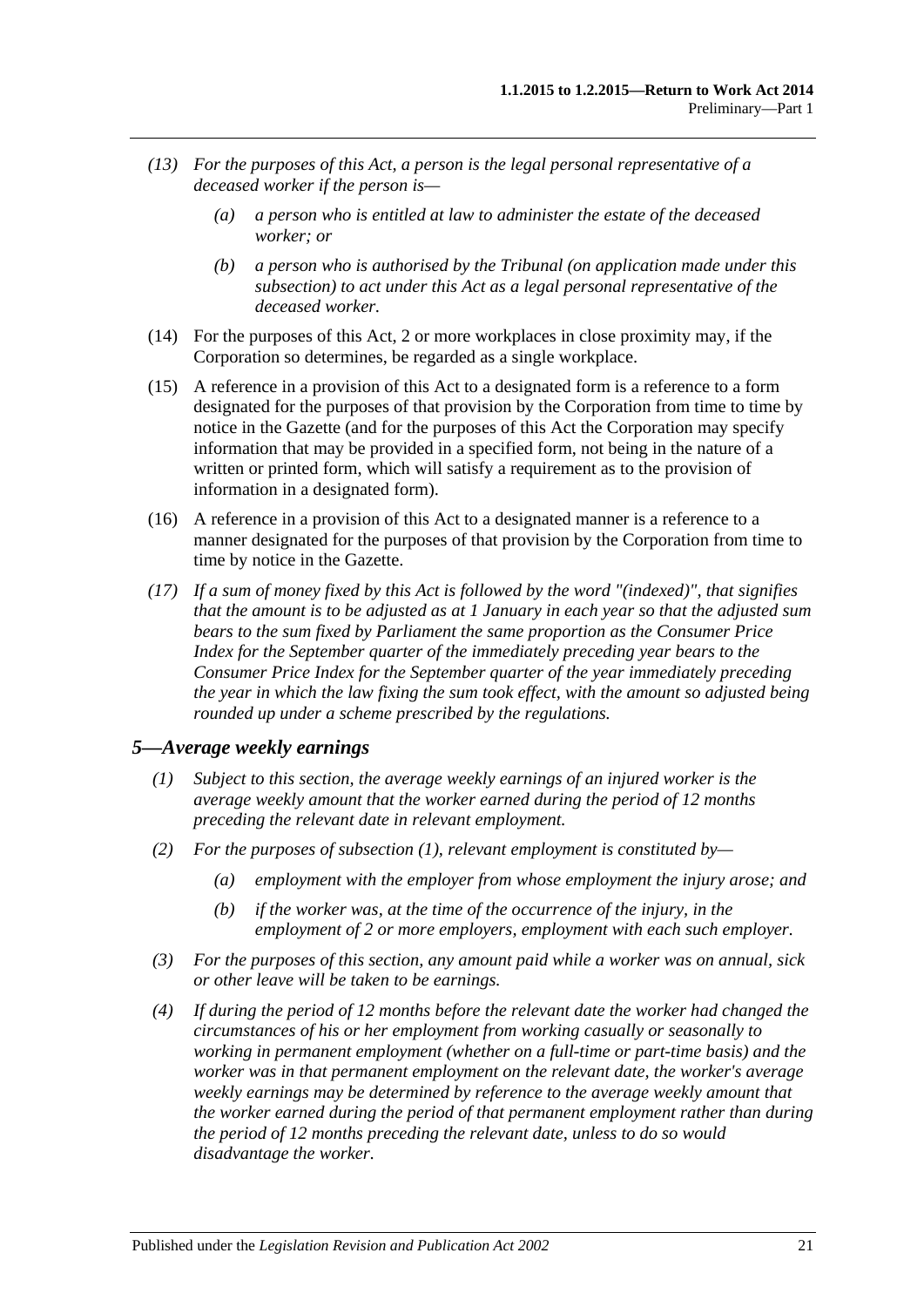- *(5) If a worker voluntarily (otherwise than by reason of an incapacity resulting from a work injury)—*
	- *(a) reduces the normal number of hours worked; or*
	- *(b) alters the nature of the work performed with the result that a reduction occurs in the worker's weekly earnings,*

*any period before the reduction or alteration takes effect will be disregarded for the purposes of determining average weekly earnings.*

- *(6) In addition, if by reason of the shortness of time during which the worker has been in employment, the terms of the worker's employment or for any other reason, it is not possible to arrive at a fair average, the worker's average weekly earnings may be determined by reference to the average weekly amount being earned by other persons in the same employment with the same employer who perform similar work at the same grade as the worker or, if there is no person so employed, by other persons in the same class of employment who perform similar work at the same grade as the worker.*
- *(7) If a worker is a contractor rather than an employee, the worker's average weekly earnings will be determined by reference to the rate of pay that the worker would have received if the worker had been working as an employee and, if there is an award or industrial agreement applicable to the class and grade of work in which the worker was engaged, the worker's average weekly earnings will be determined by reference to that award or industrial agreement.*
- *(8) If—*
	- *(a) an employer is a body corporate; and*
	- *(b) the worker is a director as well as an employee of the employer,*

*the worker's average weekly earnings will be determined by reference to the remuneration (calculated on a weekly basis) last reported in a return from the employer to the Corporation under Part [9 Division](#page-126-0) 7 (unless the Corporation determines that there is good cause not to apply this subsection in the circumstances of the particular case).*

- *(9) If because of a work injury or the gradual onset of a work injury it appears that the level of earnings of an injured worker prior to the relevant date were affected by the injury, the average weekly earnings of the worker must be set at an amount that fairly represents the weekly amount that the worker would have been earning if the level of earnings had not been so affected.*
- *(10) The average weekly earnings of an injured worker who—*
	- *(a) was not a full-time worker immediately before the relevant date; and*
	- *(b) immediately before the relevant date had been seeking full-time employment; and*
	- *(c) had been predominantly during the preceding 18 months a full-time worker,*

*will be taken to be the average weekly earnings of the worker while employed in full-time employment during the period of 18 months preceding the relevant date.*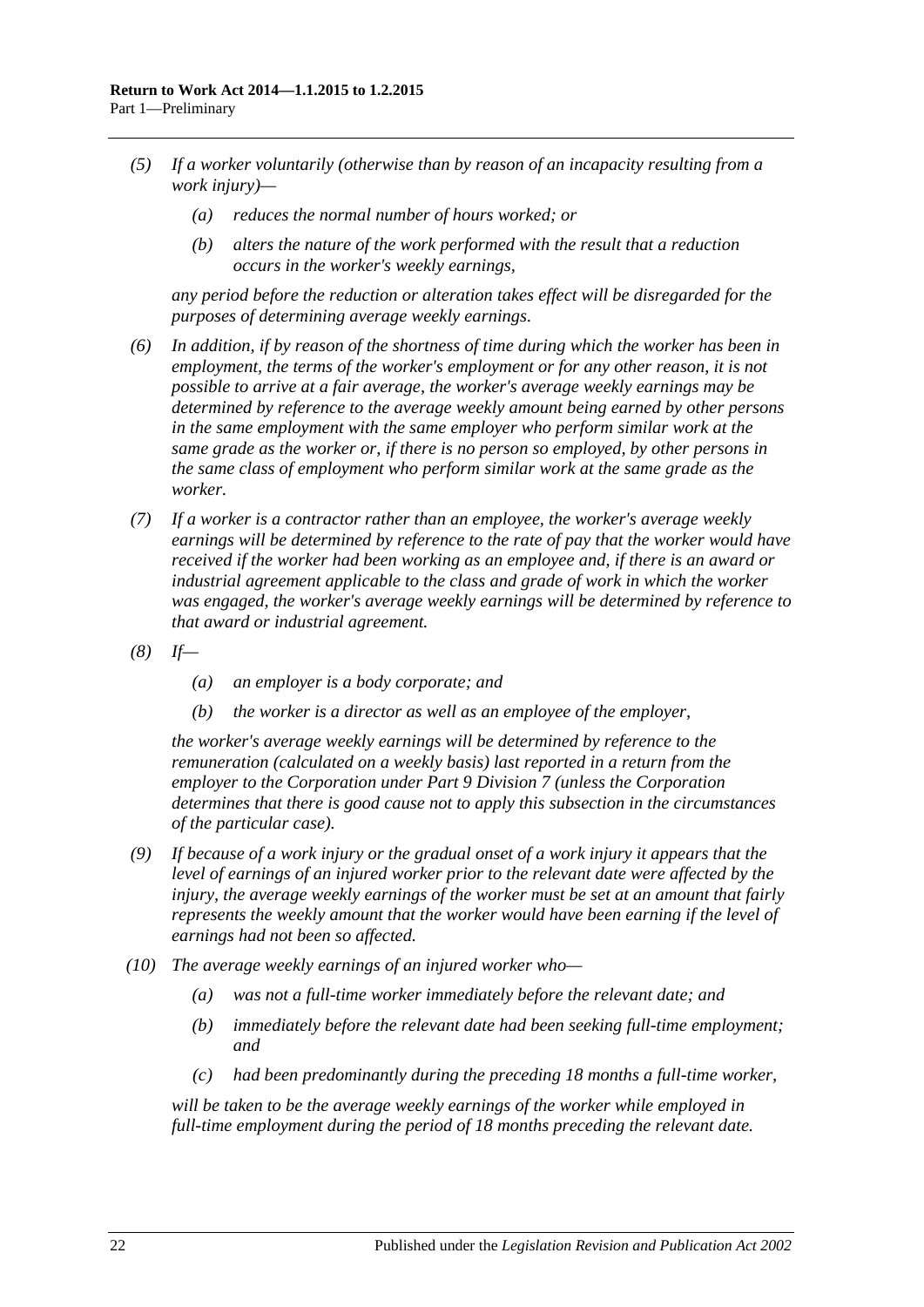- *(11) If a worker who suffers a permanent incapacity (whether total or partial) is under the age of 21 years, the average weekly earnings of the worker must be determined by applying the rate of pay that would have been payable to the worker had the worker been 21 years old and if a worker who suffers a permanent incapacity (whether total or partial) is an apprentice, the average weekly earnings of the worker must be determined by applying the rate of pay that would have been payable to the worker had the worker completed the apprenticeship (and this determination may have effect (if not before) when it is determined that a worker has a permanent incapacity under a redetermination under [section](#page-45-0) 31).*
- *(12) For the purposes of determining the average weekly earnings of a worker—*
	- *(a) any component of the worker's earnings attributable to overtime will be disregarded if, at the relevant date, the worker had no reasonable expectation to work overtime within the foreseeable future because of a change in employment arrangements or work practices, or other relevant factors, announced, introduced or occurring on or before the relevant date, but otherwise payments attributable to overtime will be taken into account; and*
	- *(b) to the extent that a worker has worked overtime that is to be taken into account, the component for overtime will be an amount calculated as follows:*

$$
C = \frac{A}{B}
$$

*where*

*C is the amount of the component*

*A is the total of the amounts paid or payable to the worker for overtime during the period used to calculate the average weekly earnings of the worker under a preceding subsection (the relevant period)*

*B is the number of weeks in the relevant period during which the worker worked or was on annual, sick or other paid leave.*

- *(13) For the purposes of determining the average weekly earnings of a worker—*
	- *(a) any amount otherwise payable to the worker that has been the subject of a voluntary salary sacrifice for superannuation purposes by the worker will be taken into account as earnings; and*
	- *(b) any non-cash benefit of a prescribed class provided to the worker by an employer—*
		- *(i) will be taken into account if the worker does not retain the benefit of the non-cash benefit (and valued after taking into account any principles specified by this Act or prescribed by the regulations); and*
		- *(ii) will not be taken into account if the worker retains the benefit of the non-cash benefit.*
- *(14) Despite a preceding subsection, the following will be disregarded for the purposes of determining the average weekly earnings of a worker:*
	- *(a) any contribution paid or payable by an employer to a superannuation scheme for the benefit of the worker;*
	- *(b) any prescribed allowances.*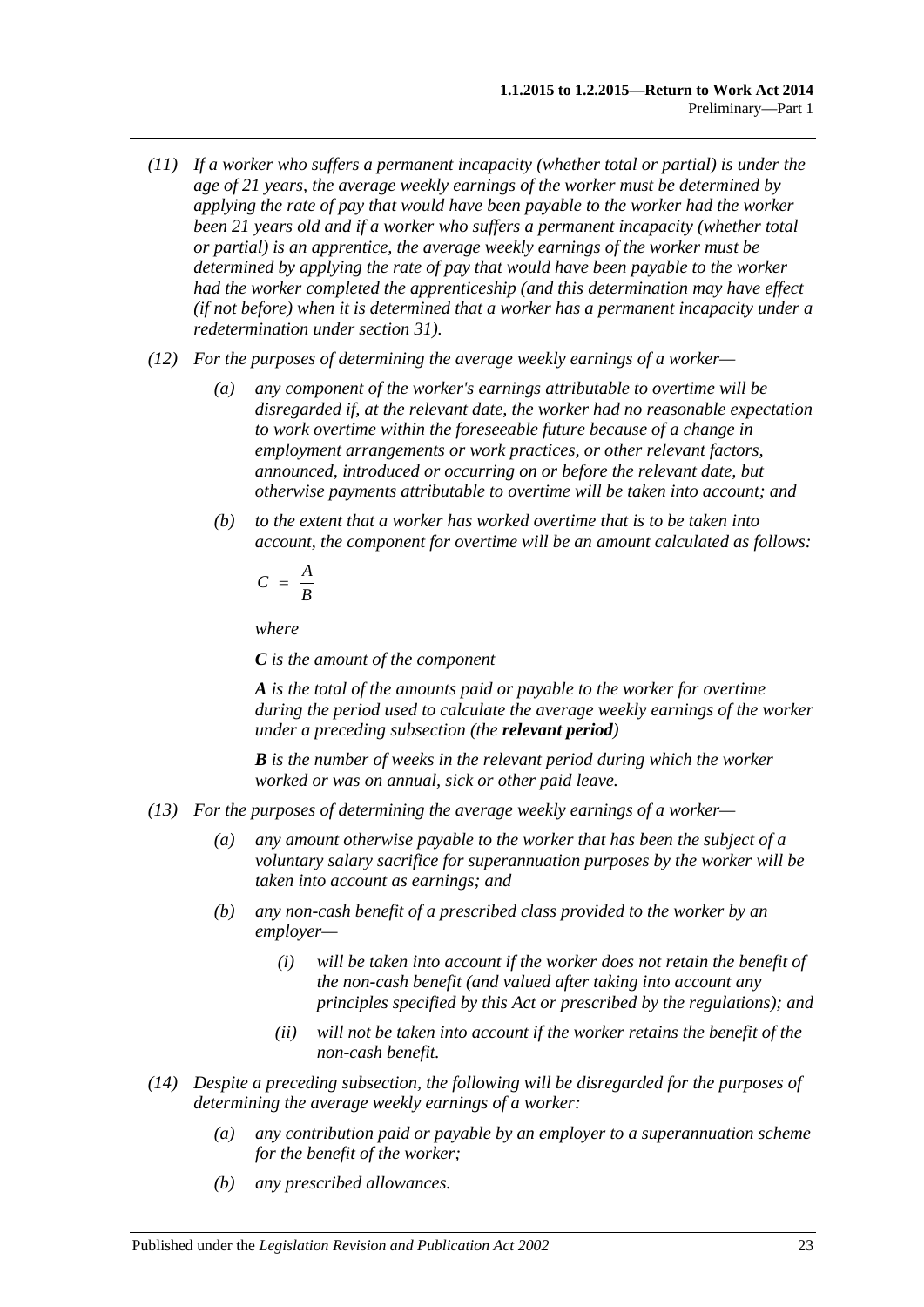- *(15) Despite a preceding subsection—*
	- *(a) if an injured worker's remuneration was, at the relevant date, covered by an award or industrial agreement, the worker's average weekly earnings will not be less than the weekly wage to which the worker was then entitled under the award or industrial agreement; and*
	- *(b) if, but for this paragraph, the average weekly earnings of a worker (not being a self-employed worker) would be less than the Federal minimum wage applying in relation to the worker (adjusted, in the case of a worker who was working at the relevant date on a part-time basis, in accordance with the regulations so as to provide a pro-rata amount), the average weekly earnings will be fixed at the Federal minimum wage (or, if relevant, the Federal minimum wage as so adjusted); and*
	- *(c) the average weekly earnings of a worker will in no case be fixed at more than twice State average weekly earnings.*
- *(16) For the purposes of this section—*
	- *(a) a reference to the relevant date is a reference to the date on which the relevant injury occurs; and*
	- *(b) a reference to a worker who is working on a part-time basis is a reference to a worker who, after taking into account the usual work patterns of workers in employment of the kind in which the worker is working at the relevant date, is not working the number of hours per week that can be taken to constitute full-time employment.*

## <span id="page-23-0"></span>**6—Act to bind Crown**

This Act binds the Crown in right of the State and also, so far as the legislative power of the State extends, in all its other capacities.

## <span id="page-23-2"></span><span id="page-23-1"></span>**Part 2—Key principles, concepts and requirements**

## *Division 1—Connection with employment*

### <span id="page-23-3"></span>*7—Injury must arise from employment*

- *(1) This Act applies to an injury if (and only if) it arises from employment.*
- <span id="page-23-5"></span><span id="page-23-4"></span>*(2) Subject to this section, an injury arises from employment if—*
	- *(a) in the case of an injury other than a psychiatric injury—the injury arises out of or in the course of employment and the employment was a significant contributing cause of the injury; and*
	- *(b) in the case of a psychiatric injury—*
		- *(i) the psychiatric injury arises out of or in the course of employment and the employment was the significant contributing cause of the injury; and*
		- *(ii) the injury did not arise wholly or predominantly from any action or decision designated under [subsection](#page-24-1) (4).*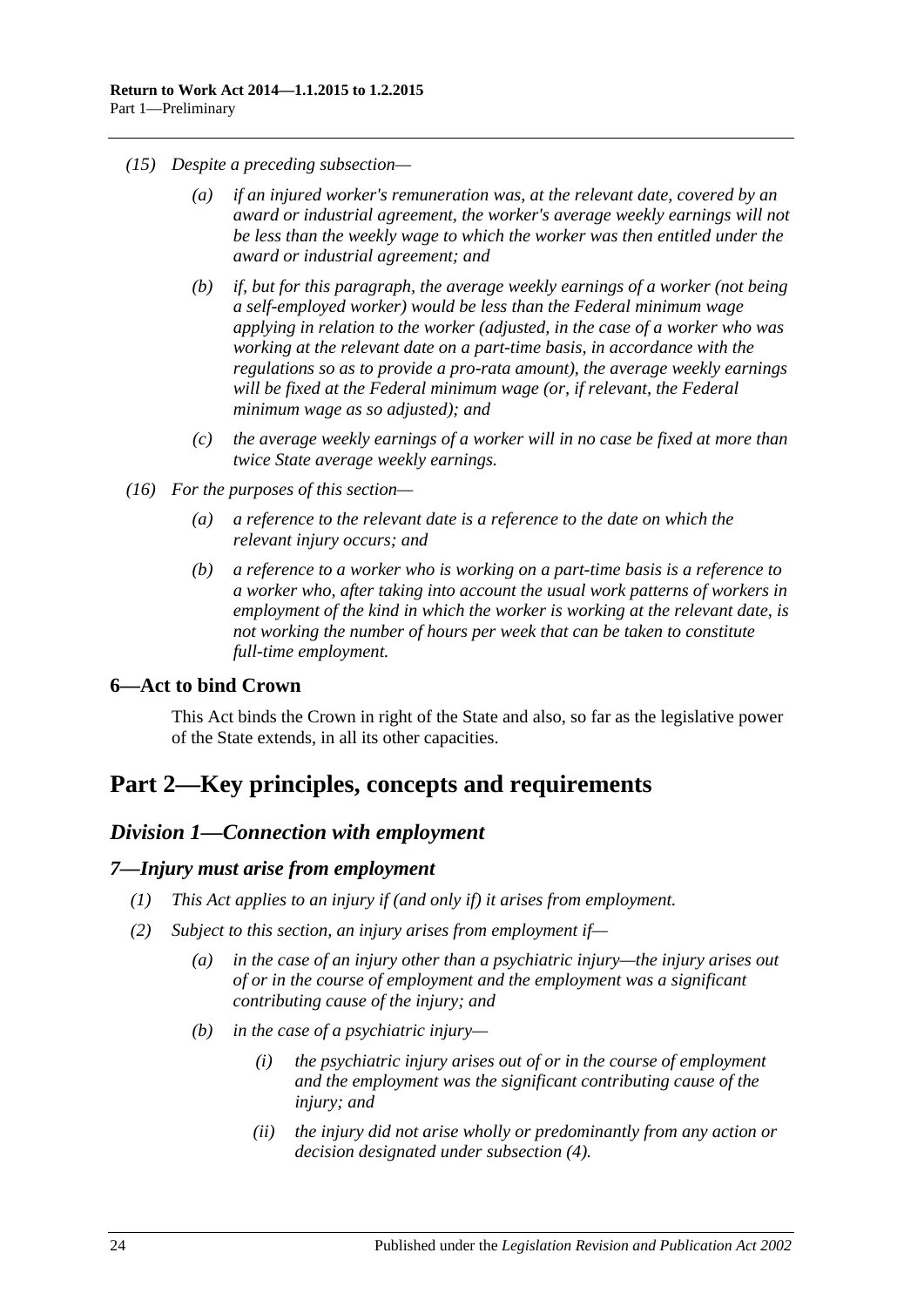- *(3) In connection with the application of [subsection](#page-23-4) (2) to an injury that is, or results from, the aggravation, acceleration, exacerbation, deterioration or recurrence of a prior injury (a prescribed event)—*
	- *(a) in the case of an injury other than a psychiatric injury—employment must be a significant contributing cause of the prescribed event; and*
	- *(b) in the case of a psychiatric injury—*
		- *(i) employment must be the significant contributing cause of the prescribed event; and*
		- *(ii) the prescribed event must not arise wholly or predominantly from any action or decision designated under [subsection](#page-24-1) (4),*

<span id="page-24-2"></span>*and then the injury is only compensable to the extent of and for the duration of the relevant aggravation, acceleration, exacerbation, deterioration or recurrence.*

- <span id="page-24-1"></span>*(4) The following are designated for the purposes of [subsection](#page-23-5) (2)(b)(ii) and [\(3\)\(b\)\(ii\):](#page-24-2)*
	- *(a) reasonable action taken in a reasonable manner by the employer to transfer, demote, discipline, counsel, retrench or dismiss the worker or a decision of the employer not to renew or extend a contract of service;*
	- *(b) a decision of the employer, based on reasonable grounds, not to award or provide a promotion, transfer or benefit in connection with the worker's employment;*
	- *(c) reasonable administrative action taken in a reasonable manner by the employer in connection with the worker's employment;*
	- *(d) reasonable action taken in a reasonable manner under this Act affecting the worker.*
- <span id="page-24-0"></span>*(5) For the purposes of this Act, a worker's employment includes—*
	- *(a) attendance at the worker's place of employment on a working day but before the day's work begins in order to prepare, or be ready, for work; and*
	- *(b) attendance at the worker's place of employment during an authorised break from work; and*
	- *(c) attendance at the worker's place of employment but after work ends for the day while the worker is preparing to leave, or in the process of leaving, the place; and*
	- *(d) attendance at an educational institution under the terms of an apprenticeship or other legal obligation, or at the employer's request or with the employer's approval; and*
	- *(e) attendance at a place to receive a medical service, to obtain a medical report or certificate (or to be examined for the purpose), to receive recovery/return to work services or for the purposes of a recovery/return to work plan, or to apply for, or receive, compensation for a work injury.*
- <span id="page-24-3"></span>*(6) Any injury attributable to surgery or other treatment or service performed with due care and skill by a person professing to have particular skills and undertaken or provided while attending at a place referred to in [subsection](#page-24-3) (5)(e) will be taken to constitute part of the original work injury.*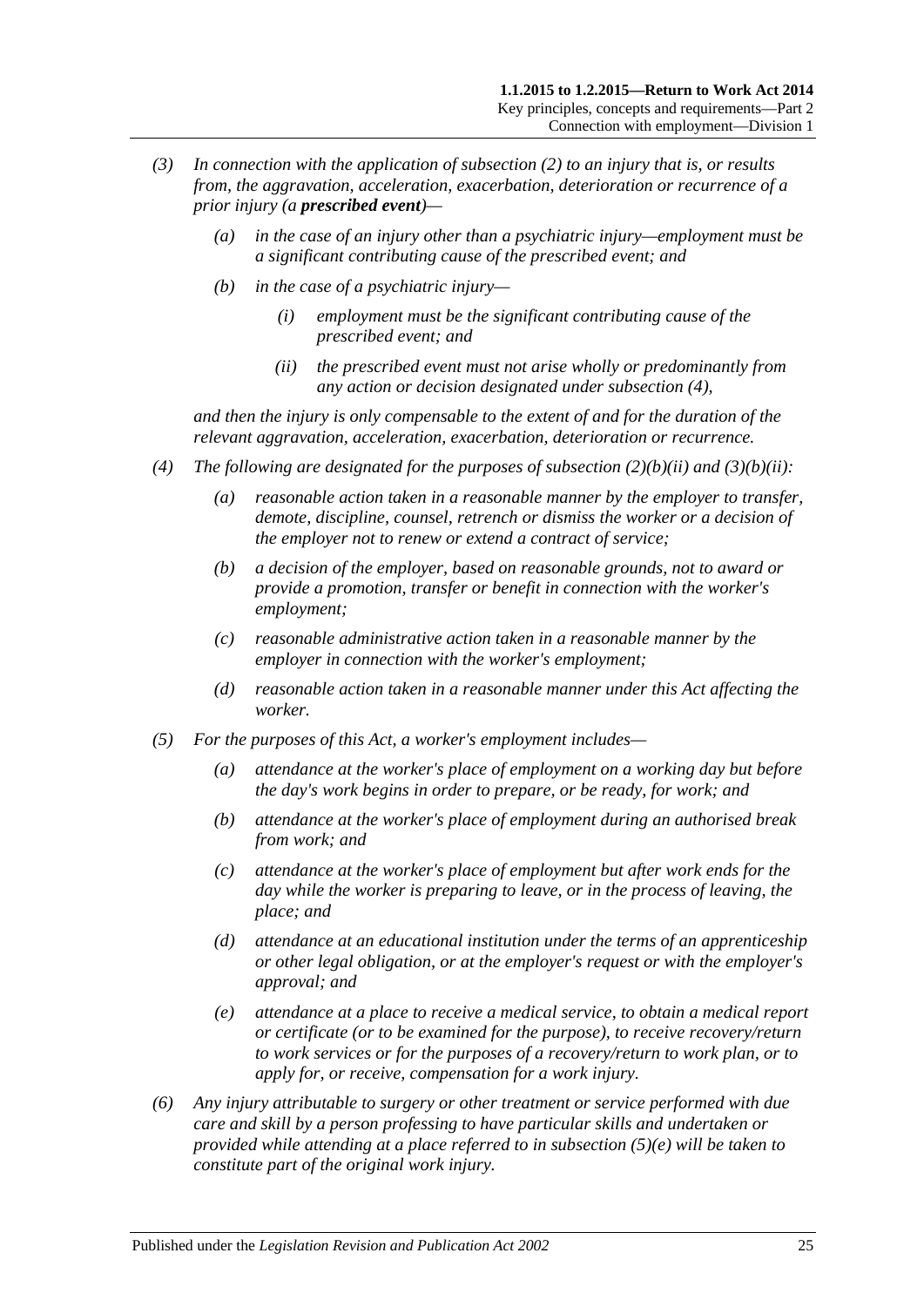- *(7) An injury does not arise from employment if it arises out of or in the course of the worker's involvement in a social or sporting activity, except where the activity forms part of the worker's employment or is undertaken at the direction or request of the employer.*
- <span id="page-25-1"></span>*(8) An injury that arises out of or in the course of a journey arises from employment if (and only if)—*
	- *(a) the journey is undertaken in the course of carrying out duties of employment; or*
	- *(b) the journey is between—*
		- *(i) the worker's place of residence and place of employment; or*
		- *(ii) the worker's place of residence or place of employment and—*
			- *(A) an educational institution the worker attends under the terms of an apprenticeship or other legal obligation, or at the employer's request or with the employer's approval; or*
			- *(B) a place the worker attends to receive a medical service, to obtain a medical report or certificate (or to be examined for that purpose), to receive recovery/return to work services or for the purposes of a recovery/return to work plan, or to apply for, or receive, compensation for a compensable injury,*

*and there is a real and substantial connection between the employment and the journey being undertaken at the time of the accident out of which the injury arises.*

- *(9) However, the fact that a worker has an accident in the course of a journey to or from work does not in itself establish a sufficient connection between the accident and the employment for the purposes of [subsection](#page-25-1) (8)(b).*
- *(10) The journey between places mentioned in [subsection](#page-25-1) (8)(b) must be a journey by a reasonably direct route but may include an interruption or deviation if it is not, in the circumstances of the case, substantial, and does not materially increase the risk of injury to the worker.*
- *(11) If—*
	- *(a) a worker's injury consists of the aggravation, acceleration, exacerbation, deterioration or recurrence of a pre-existing coronary heart disease; and*
	- *(b) the injury arises in the course of employment,*

*it will be presumed, in the absence of proof to the contrary, that the employment was a significant contributing cause of the injury.*

## <span id="page-25-0"></span>*8—Effect of misconduct etc*

- *(1) A worker who is acting in connection with, and for the purposes of, the employer's trade or business is presumed to be acting within his or her employment despite the fact that—*
	- *(a) the worker is acting in contravention of a statutory or other regulation applicable to the employment; or*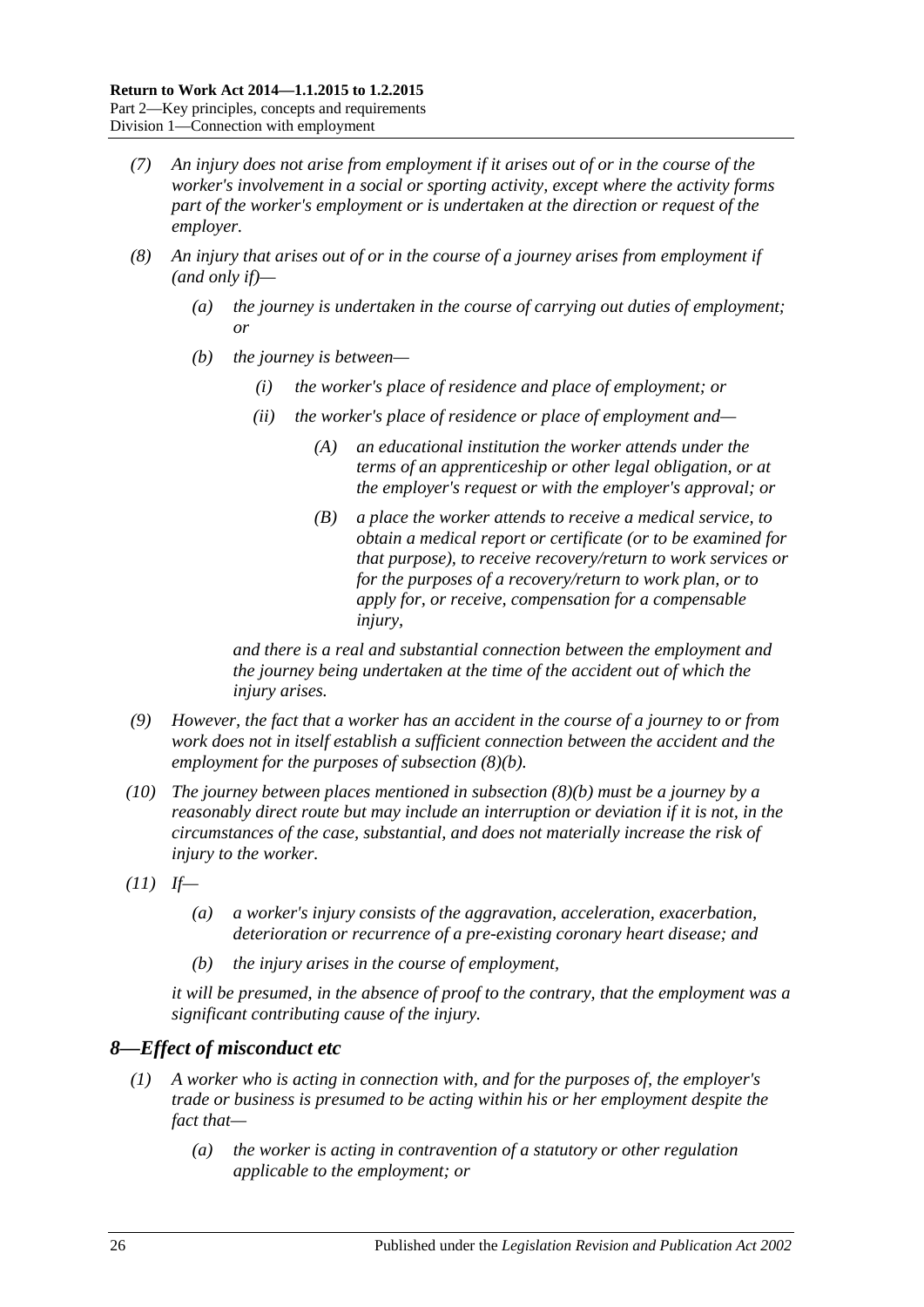- *(b) the worker is acting without, or in contravention of, instructions from the employer.*
- <span id="page-26-4"></span><span id="page-26-3"></span>*(2) However, a worker will not be entitled to receive any services or benefits under this Act in relation to an injury if—*
	- *(a) the worker is guilty of misconduct or acts in contravention of instructions from the employer during the course of an attendance under [section](#page-24-0) 7(5); or*
	- *(b) it is established on the balance of probabilities that the injury is wholly or predominantly attributable to—*
		- *(i) serious and wilful misconduct on the part of the worker; or*
		- *(ii) the influence of alcohol or a drug voluntarily consumed by the worker (other than a drug lawfully obtained and consumed in a reasonable quantity by the worker).*
- *(3) [Subsection](#page-26-3) (2)(a) does not apply in a case of death or permanent total incapacity for work and [subsection](#page-26-4) (2)(b) does not apply in the case of death or serious and permanent injury.*

## <span id="page-26-5"></span><span id="page-26-0"></span>*9—Evidentiary provision*

- *(1) Subject to this section, an injury is not compensable under this Act unless it is established on the balance of probabilities that it arises from employment.*
- <span id="page-26-6"></span>*(2) [Subsection](#page-26-5) (1) operates—*
	- *(a) subject to the qualification that if a worker suffers an injury of a kind referred to in the first column of [Schedule](#page-157-0) 2 and has been employed in work of a type referred to in the second column of [Schedule](#page-157-0) 2 opposite the injury, the worker's injury is presumed, in the absence of proof to the contrary, to have arisen from employment; and*
	- *(b) subject to [Schedule](#page-158-0) 3.*
- *(3) If a worker retires or is retired from employment on account of age or ill-health and the worker makes a claim for noise induced hearing loss after the expiration of 2 years from the date of the retirement, [subsection](#page-26-6) (2)(a) does not apply in relation to that claim.*
- *(4) A regulation made on the recommendation, or with the approval, of the Corporation or the Advisory Committee may—*
	- *(a) extend the operation of [subsection](#page-26-6) (2)(a) to injuries and types of work prescribed in the regulation;*
	- *(b) extend the operation of [Schedule](#page-158-0) 3 to an injury and corresponding qualifying period prescribed in the regulation.*

## <span id="page-26-1"></span>*Division 2—Connection with State*

### <span id="page-26-2"></span>*10—Territorial application of Act*

*(1) This Act applies to a worker's employment if (and only if) that employment is connected with this State.*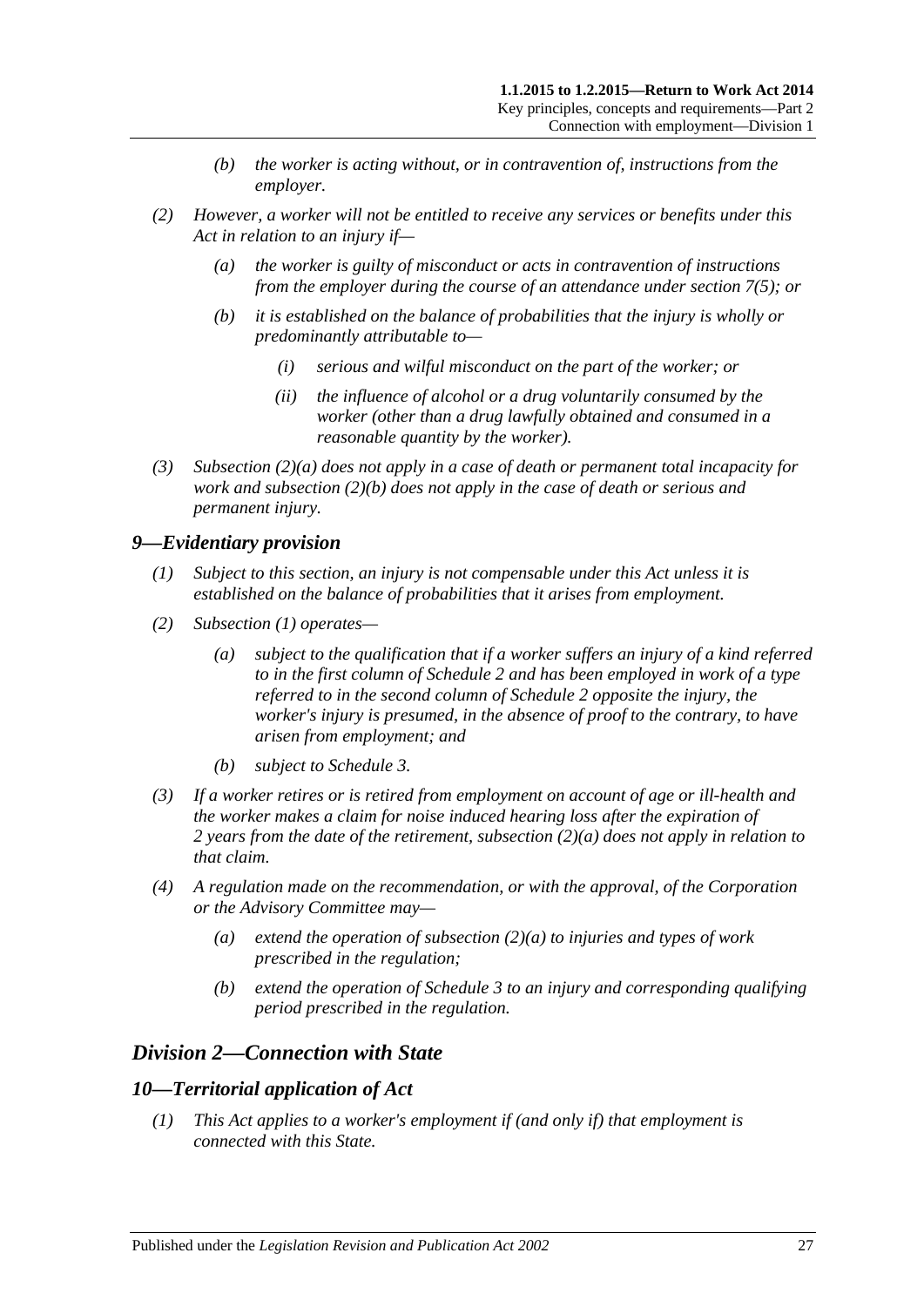- *(2) The fact that a worker is outside this State when an injury occurs does not prevent an entitlement to compensation arising under this Act in respect of employment that is connected with this State.*
- <span id="page-27-2"></span><span id="page-27-1"></span><span id="page-27-0"></span>*(3) A worker's employment is connected with—*
	- *(a) the State in which the worker usually works in that employment; or*
	- *(b) if no State or no one State is identified by [paragraph](#page-27-0) (a), the State in which the worker is usually based for the purposes of that employment; or*
	- *(c) if no State or no one State is identified by [paragraph](#page-27-0) (a) or [\(b\),](#page-27-1) the State in which the employer's principal place of business in Australia is located.*
- <span id="page-27-3"></span>*(4) In the case of a worker working on a ship, if no State or no one State is identified by [subsection](#page-27-2) (3), a worker's employment is, while working on a ship, connected with the State in which the ship is registered or (if the ship is registered in more than 1 State) the State in which the ship most recently became registered.*
- *(5) If no State is identified by [subsection](#page-27-2) (3) or (if applicable) [\(4\),](#page-27-3) a worker's employment is connected with this State if—*
	- *(a) a worker is in this State when the injury occurs; and*
	- *(b) there is no place outside Australia under the legislation of which the worker may be entitled to compensation for the same matter.*
- <span id="page-27-4"></span>*(6) In deciding whether a worker usually works in a State—*
	- *(a) regard must be had to the worker's work history with the employer over the preceding 12 months and the intentions of the worker and employer; but*
	- *(b) regard must not be had to any temporary arrangement under which the worker works in a State for a period of not longer than 6 months.*
- *(7) Subject to [subsection](#page-27-4) (6), in determining whether a worker usually works in a State or is usually based in a State for the purposes of employment, regard must be had to any period during which a worker works in a State or is in a State for the purposes of employment whether or not under the statutory workers compensation scheme of that State the person is regarded as a worker or as working or employed in that State.*
- *(8) Compensation under this Act does not apply in respect of the employment of a worker on a ship if the Seafarers Rehabilitation and Compensation Act 1992 of the Commonwealth applies to the worker's employment.*
- *(9) In this section—*

*ship means any kind of vessel used in navigation by water, however propelled or moved, and includes—*

- *(a) a barge, lighter, or other floating vessel; and*
- *(b) an air-cushion vehicle, or other similar craft,*

*used wholly or primarily in navigation by water;*

*State includes a Territory and, in a geographical sense, a State's or Territory's relevant adjacent area as described in [Schedule](#page-160-0) 4.*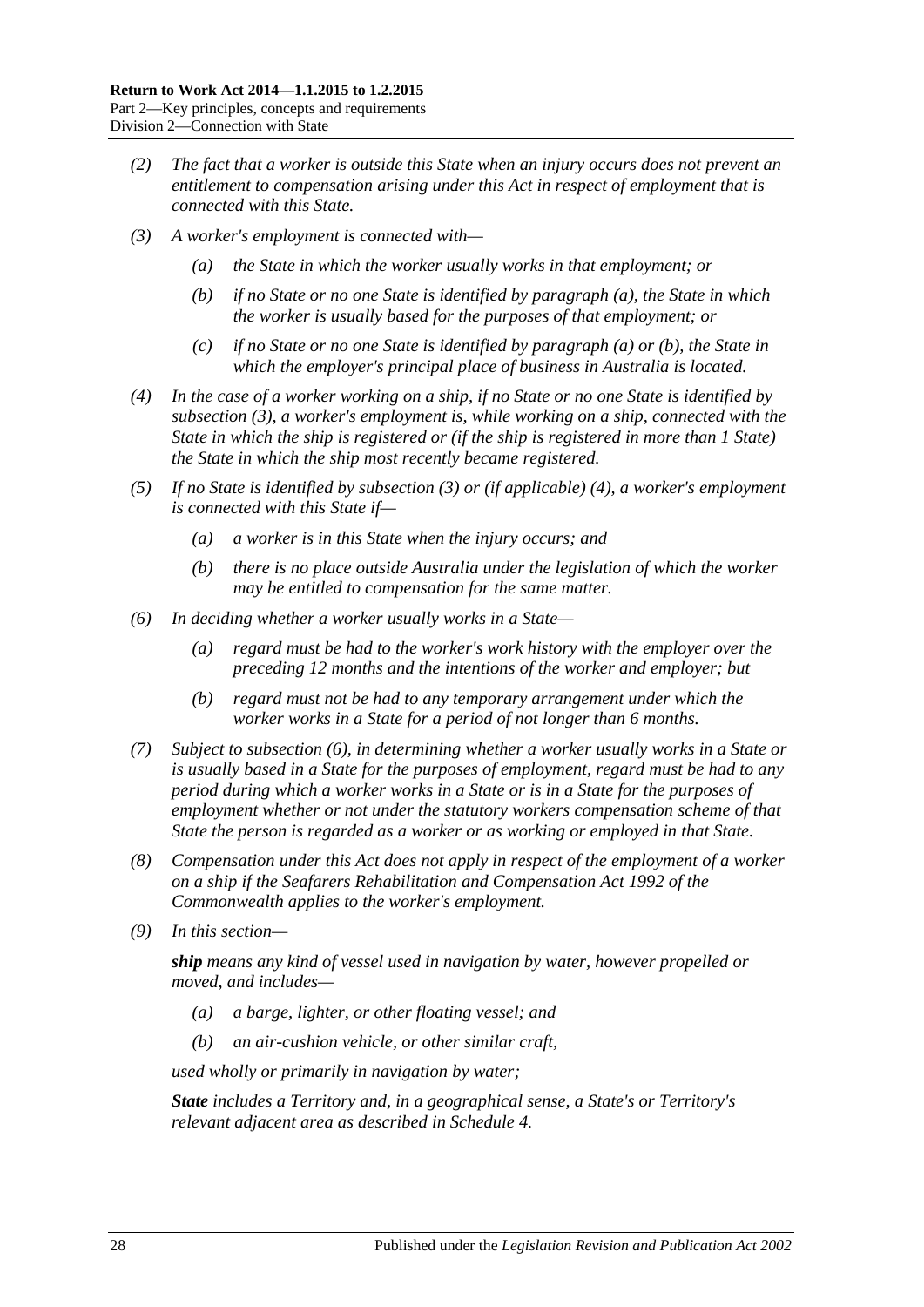## <span id="page-28-0"></span>*11—Determination of State with which worker's employment is connected in proceedings under this Act*

- <span id="page-28-2"></span>*(1) If the question of whether this State is connected with a worker's employment arises in proceedings in the Tribunal or a court in relation to a claim for compensation under this Act, the Tribunal or court must—*
	- *(a) determine the State with which the worker's employment is connected in accordance with [section](#page-26-2) 10; and*
	- *(b) cause that determination to be entered in its records.*
- *(2) The Tribunal must, in determining a question under [subsection](#page-28-2) (1), be constituted of 1 or more presidential members and if the question arises in proceedings that are not before a presidential member (or presidential members) then the question is to be referred, on an interlocutory basis, to a presidential member of the Tribunal.*
- *(3) [Subsection \(1\)](#page-28-2) does not apply if there is a determination that is to be recognised under [section](#page-28-1) 12.*

## <span id="page-28-3"></span><span id="page-28-1"></span>*12—Recognition of previous determinations*

- *(1) If a determination of the State with which a worker's employment is connected has been made—*
	- *(a) by the Tribunal or a court under [section](#page-28-0) 11; or*
	- *(b) by a designated court under a provision of a law that corresponds with [section](#page-28-0) 11, or under another provision of a law prescribed by the regulations for the purposes of this provision; or*
	- *(c) by a court of this State or another State in the course of proceedings that are relevant to the application of this Act or a corresponding law, or that relate to a claim for compensation or damages,*

*the State so determined is to be recognised for the purposes of this Act as the State with which the worker's employment is connected.*

- *(2) This section does not prevent any appeal relating to any such determination and if the determination is altered on appeal, the altered determination is to be recognised under [subsection](#page-28-3) (1).*
- *(3) In this section—*

### *designated court means—*

- *(a) the Supreme Court of a State in which a corresponding law is in force; or*
- *(b) a court, tribunal or other decision-making body of a State in which a corresponding law is in force that is declared by the regulations to be a designated court for the purposes of this section;*

*State includes a Territory.*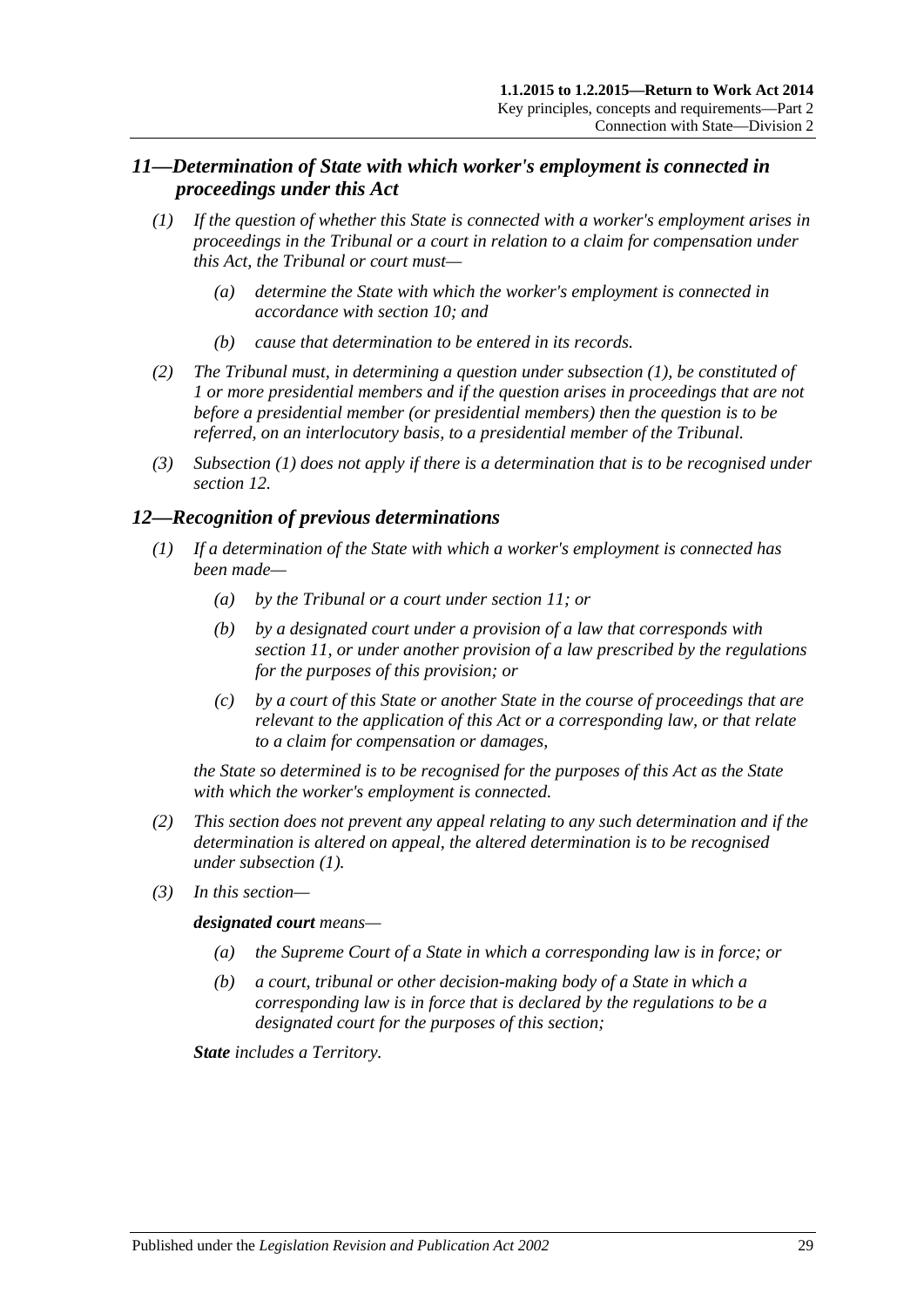## <span id="page-29-0"></span>*Division 3—Fundamental principles, rights and obligations*

## <span id="page-29-4"></span><span id="page-29-1"></span>*13—The Corporation*

- *(1) The Corporation, in acting under and for the purposes of this Act, must—*
	- *(a) adopt a service-orientated approach that is focused on early intervention and the interests of workers and employers; and*
	- *(b) seek to act professionally and promptly in everything that it does; and*
	- *(c) be responsible and accountable in its relationships with others; and*
	- *(d) without limiting a preceding paragraph, take reasonable steps to comply with any request made by a worker under [section](#page-30-1) 15(2).*
- *(2) The Corporation must, in connection with [subsection](#page-29-4) (1), develop and maintain plans or strategies that are designed to establish practices and procedures under which the specific circumstances of an injured worker and his or her employer will be addressed and with the objective of—*
	- *(a) ensuring early and timely intervention occurs to improve recovery and return to work outcomes including after retraining (if required); and*
	- *(b) achieving timely, evidence based decision-making that is consistent with the requirements of this Act; and*
	- *(c) wherever possible, providing a face to face service where there is a need for significant assistance, support or services; and*
	- *(d) ensuring regular reviews are taken in relation to a worker's recovery and, where possible, return to work; and*
	- *(e) ensuring the active management of all aspects of a worker's injury and any claim under this Act; and*
	- *(f) encouraging an injured worker and his or her employer to participate actively in any recovery and return to work processes; and*
	- *(g) minimising the risk of litigation.*
- *(3) The policies and principles set out in this section do not give rise to substantive rights or liabilities (compared to rights or liabilities established or prescribed under other relevant provisions of this Act).*

## <span id="page-29-2"></span>*14—Service standards*

*The Corporation must adopt and apply the service standards set out in [Schedule](#page-161-0) 5 (but these standards do not, in themselves, give rise to substantive rights or liabilities (compared to rights or liabilities established or prescribed under other relevant provisions of this Act)).*

## <span id="page-29-3"></span>*15—Workers*

- *(1) A worker who has suffered a work injury is entitled to expect—*
	- *(a) early intervention by the Corporation in providing recovery and return to work services; and*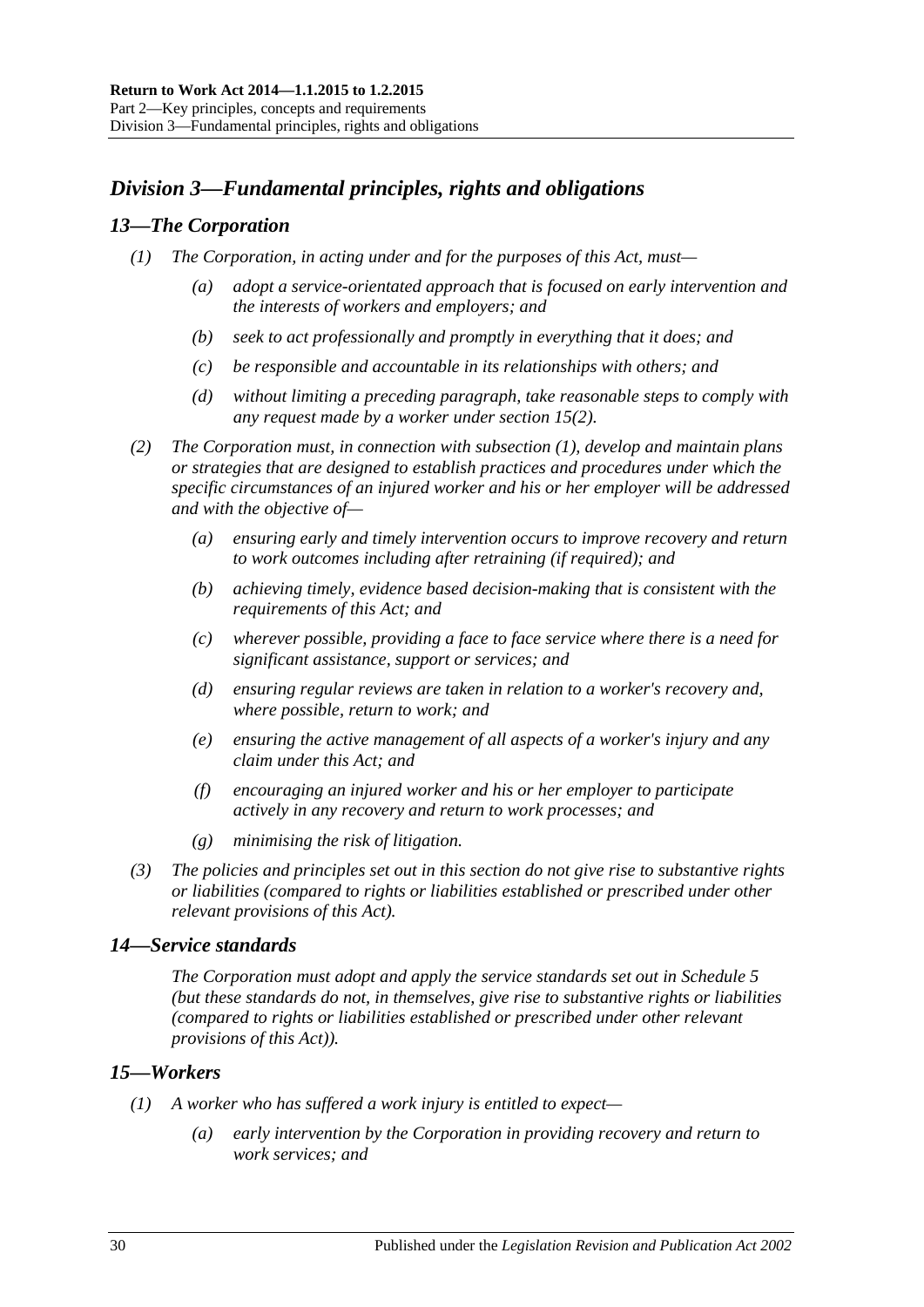- *(b) the Corporation to actively manage the worker's injury and claim and to provide services in a manner consistent with the requirements of this Act; and*
- *(c) his or her employer to participate and cooperate in assisting the worker's recovery and return to work and to reasonably support the worker in receiving any benefit available under this Act.*
- <span id="page-30-1"></span>*(2) A worker may reasonably request the Corporation to review the provision of any service to the worker under this Act or to investigate any circumstance where it appears that the worker's employer is not complying with any requirement of this Act as to the retention, employment or re-employment of the worker.*
- <span id="page-30-3"></span><span id="page-30-2"></span>*(3) A worker who has suffered a work injury must, in a manner consistent with the objects of this Act—*
	- *(a) participate in all activities designed to enable the worker to recover and return to work as soon as is reasonably practicable; and*
	- *(b) without limiting [paragraph](#page-30-2) (a)—*
		- *(i) participate and cooperate in the establishment of a recovery/return to work plan; and*
		- *(ii) comply with obligations imposed on the worker by or under a recovery/return to work plan; and*
	- *(c) ensure that the Corporation is provided with current medical certificates (in the designated form provided by recognised health practitioners) with respect to any incapacity for work for which weekly payments are being made to the worker under this Act so as to provide evidence to support the continuation of those payments; and*
	- *(d) return to suitable employment when reasonably able to do so; and*
	- *(e) take reasonable steps to mitigate any possible loss on account of the work injury.*
- <span id="page-30-4"></span>*(4) [Subsection](#page-30-2) (3)(a), [\(b\)](#page-30-3) and [\(d\)](#page-30-4) will not apply in relation to a seriously injured worker (who may decide the extent to which he or she will seek to participate in any processes designed to have the worker return to work).*
- *(5) This section does not give rise to substantive rights or liabilities (but nothing in this section detracts from rights or liabilities established or prescribed under other relevant provisions of this Act (including [section](#page-30-0) 16)).*

## <span id="page-30-0"></span>*16—Worker's duty to give notice of injury*

- *(1) If a worker suffers a work injury, notice of that injury must be given—*
	- *(a) to the employer by whom the worker is employed at the time of the occurrence of the injury; or*
	- *(b) if the worker is not in employment or is self-employed—to the Corporation.*
- *(2) Notice of an injury should be given—*
	- *(a) if practicable within 24 hours after the occurrence of the injury but, if that is not practicable, as soon as practicable after the occurrence of the injury;*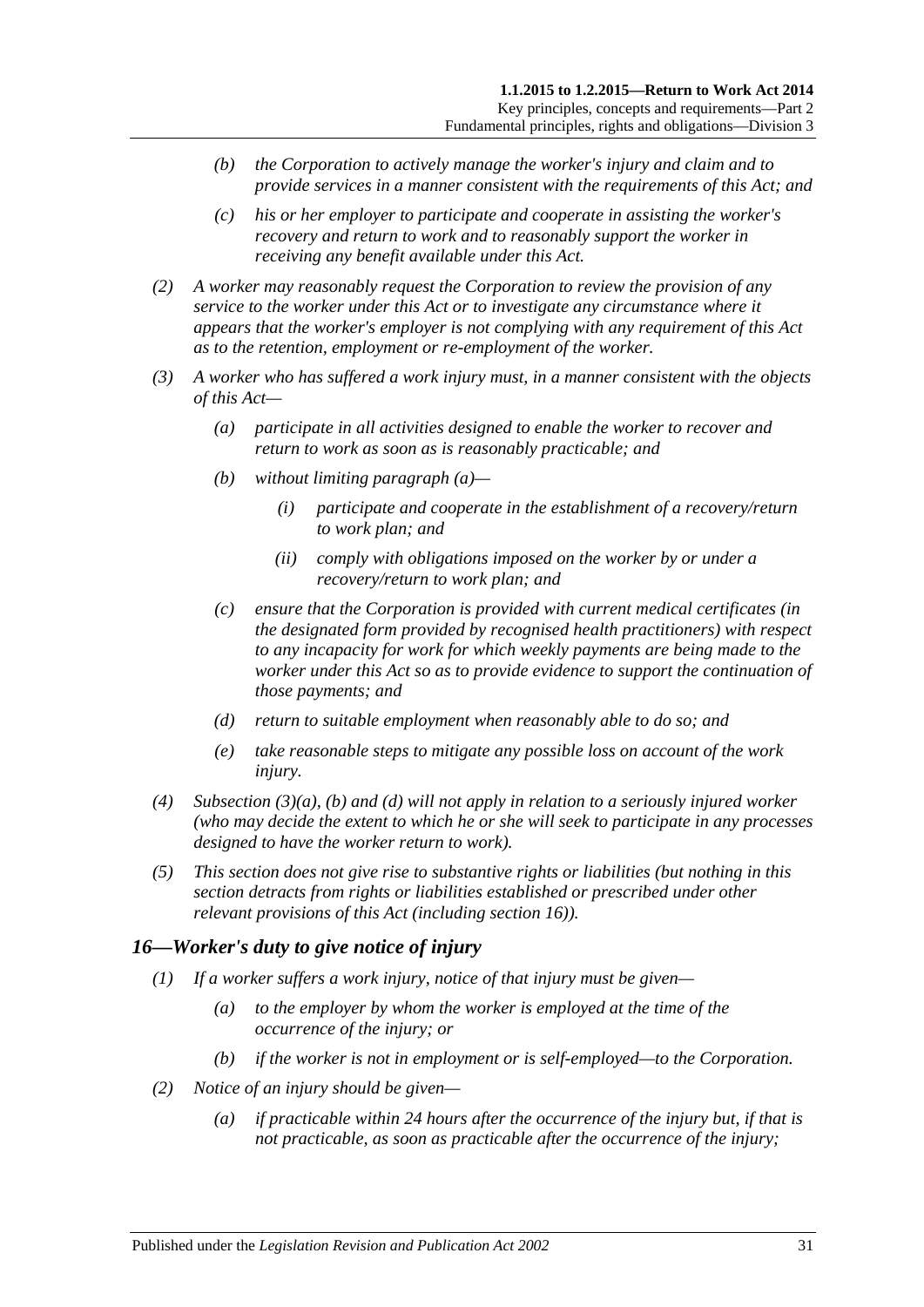- *(b) if the worker is not, immediately after the occurrence of the injury, aware of the injury—as soon as practicable after the worker becomes so aware;*
- *(c) if the worker dies without having become so aware or before it is practicable to give such a notice—as soon as practicable after the worker's death.*
- *(3) Notice of an injury—*
	- *(a) may be given orally or in writing; and*
	- *(b) should specify to the best of the knowledge, information and belief of the person giving the notice—*
		- *(i) the day on which the injury occurred; and*
		- *(ii) the place at which the injury occurred; and*
		- *(iii) the nature of the injury; and*
		- *(iv) the cause of the injury.*
- *(4) For the purposes of this section, notice of an injury will be taken to have been given to an employer if—*
	- *(a) it is given to—*
		- *(i) the employer at any place of business of the employer; or*
		- *(ii) any person under whose supervision the worker was employed at the time of the injury; or*
		- *(iii) any person designated for the purpose by the worker's employer; or*
	- *(b) it is given to the employer in the manner prescribed by the regulations.*
- *(5) A person by whom a notice under this section is given orally must, at the request of the person to whom the notice is given, complete a written statement in a form determined by the Corporation.*
- *(6) Subject to [subsection](#page-31-0) (8), if an employer (not being a self-insured employer) receives notice of an injury given or purportedly given under this section the employer must, within 5 business days after the receipt of the notice, send a copy of the notice to the Corporation.*

*Maximum penalty: \$1 500.*

- *(7) If it appears from a notice under this section that the worker was not, at the date of the notice, in the employment of the employer from whose employment the injury arose, the Corporation must (where it is practicable to do so) send a copy of the notice to that employer.*
- <span id="page-31-0"></span>*(8) The Corporation may, by notice in the Gazette—*
	- *(a) exclude from the application of this section injuries of a class specified in the notice;*
	- *(b) vary, in relation to cases of a specified class, the time at which an employer is required to report to the Corporation under this section.*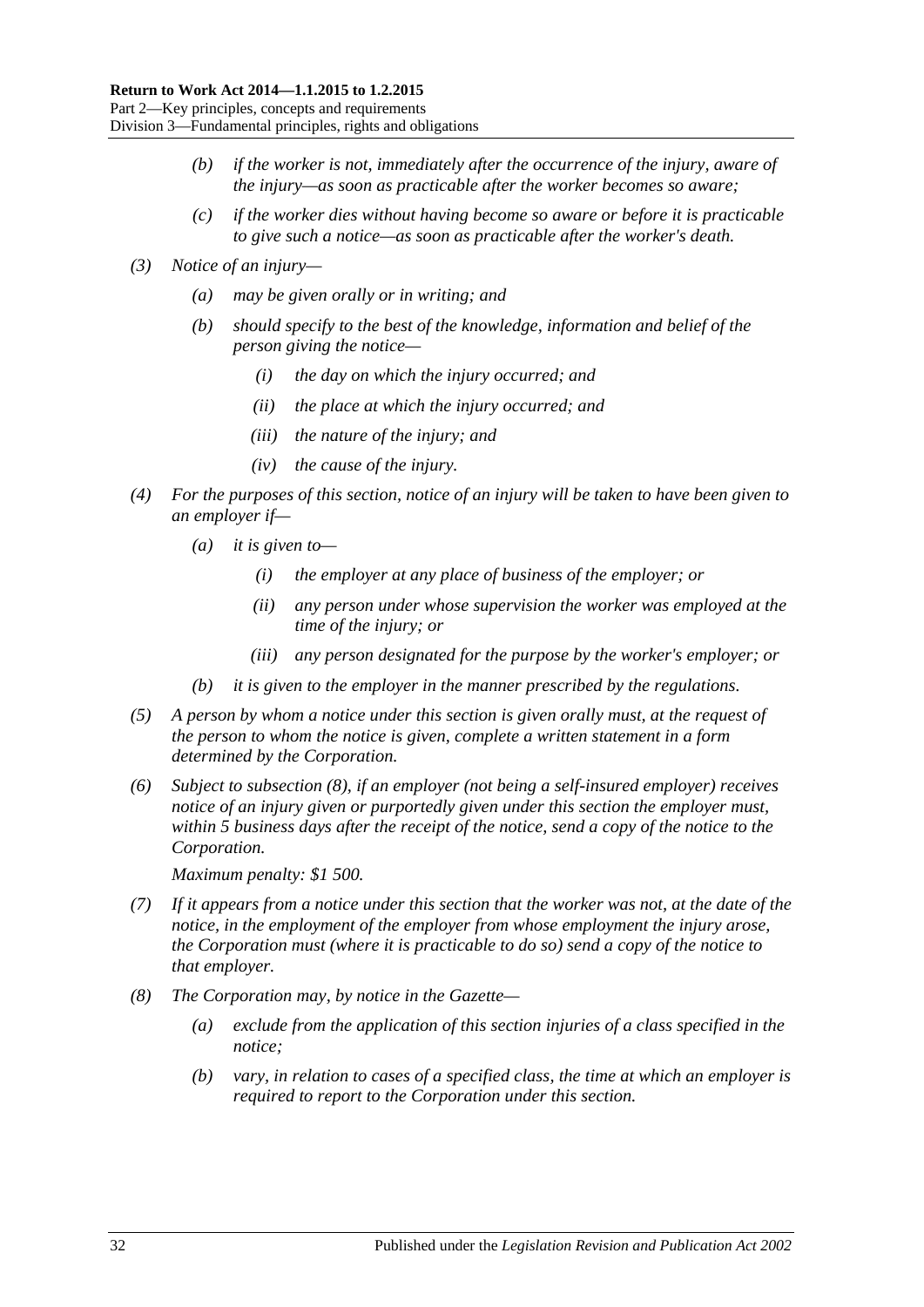## <span id="page-32-0"></span>*17—Employers*

- *(1) An employer of a worker who has suffered a work injury is entitled to expect—*
	- *(a) early intervention by the Corporation in providing recovery and return to work services to the worker; and*
	- *(b) the Corporation to act fairly and reasonably in a manner consistent with the requirements of this Act; and*
	- *(c) support in managing claims and the provision of services available to the worker under this Act.*
- <span id="page-32-2"></span>*(2) The employer of a worker who has suffered a work injury must, in a manner consistent with the objects of this Act, so far as is reasonably practicable—*
	- *(a) support the worker in the worker's participation in activities designed to enable the worker to recover and return to work; and*
	- *(b) without limiting [paragraph](#page-32-2) (a)—*
		- *(i) participate and cooperate in the establishment of any recovery/return to work plan that is required for the worker; and*
		- *(ii) comply with obligations imposed on the employer by or under a recovery/return to work plan for the worker; and*
	- *(c) take reasonable steps to mitigate any possible loss on account of the work injury.*
- *(3) This section does not give rise to substantive rights or liabilities (but nothing in this section detracts from rights or liabilities established or prescribed under other relevant provisions of this Act (including [section](#page-32-1) 18)).*

## <span id="page-32-3"></span><span id="page-32-1"></span>*18—Employer's duty to provide work*

- *(1) If a worker who has been incapacitated for work in consequence of a work injury is able to return to work (whether on a full-time or part-time basis and whether or not to his or her previous employment), the employer from whose employment the injury arose (the pre-injury employer) must provide suitable employment for the worker (the employment being employment for which the worker is fit and, subject to that qualification and this section, so far as reasonably practicable the same as, or equivalent to, the employment in which the worker was working immediately before the incapacity).*
- *(2) [Subsection](#page-32-3) (1) does not apply if—*
	- *(a) it is not reasonably practicable to provide employment in accordance with that subsection (and the onus of establishing that lies on the employer); or*
	- *(b) the worker left the employment of that employer before the commencement of the incapacity for work; or*
	- *(c) the worker terminated the employment after the commencement of the incapacity for work; or*
	- *(d) new or other employment options have been agreed between the worker, the employer and the Corporation under [section](#page-41-0) 25(10); or*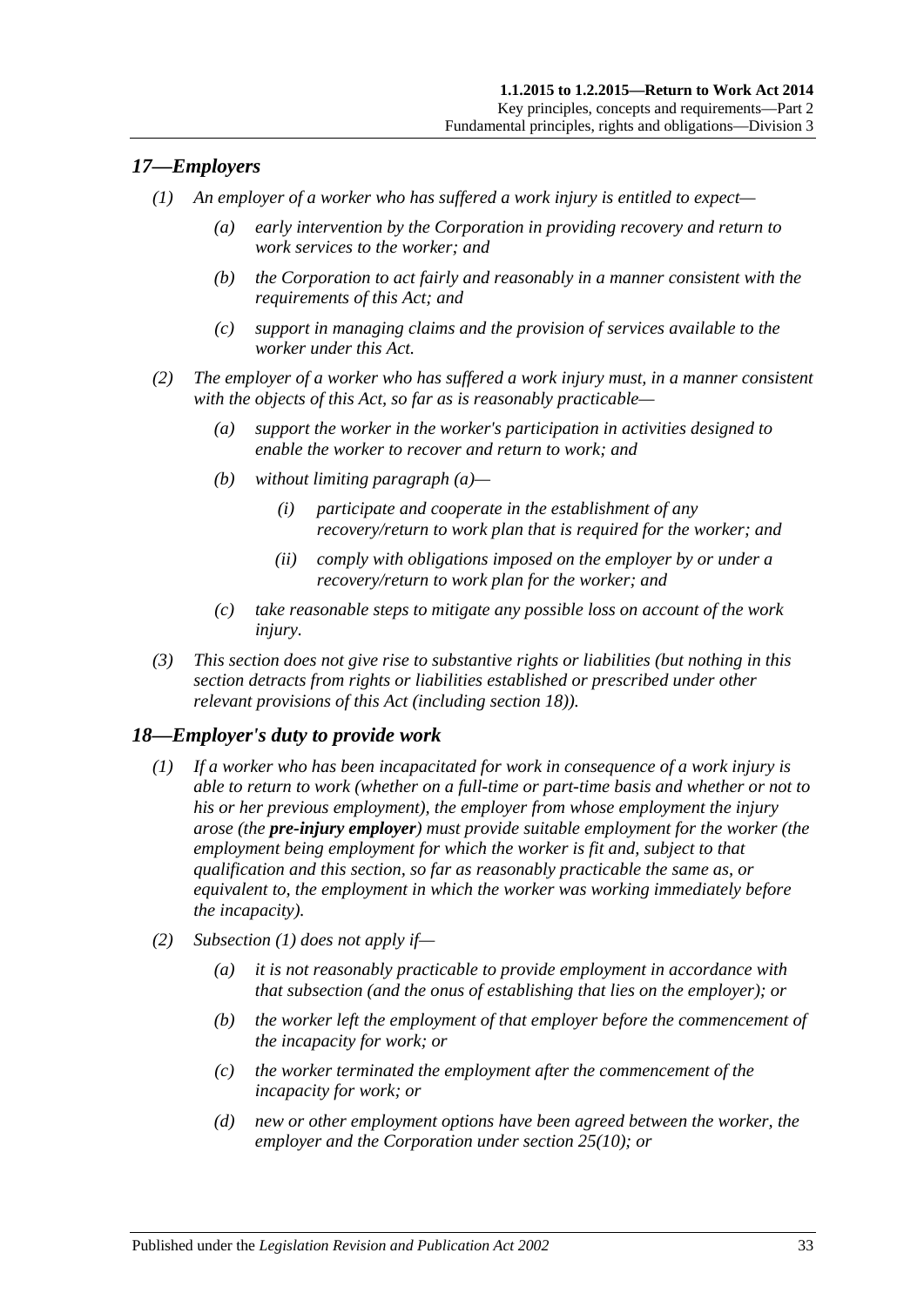- *(e) the worker has otherwise returned to work with the pre-injury employer or another employer.*
- <span id="page-33-4"></span><span id="page-33-1"></span>*(3) Furthermore, if—*
	- *(a) a worker who has been incapacitated for work in consequence of a work injury seeks employment with the pre-injury employer consistent with the requirements of [subsection](#page-32-3) (1); and*
	- *(b) the worker, in seeking the employment—*
		- *(i) by written notice to the employer—*
			- *(A) confirms that he or she is ready, willing and able to return to work with the employer; and*
			- *(B) provides information about the type of employment that the worker considers that he or she is capable of performing; and*
		- *(ii) complies with any other requirements prescribed by the regulations; and*
	- *(c) the employer fails, within a reasonable time, to provide suitable employment to the worker,*

*the worker may apply to the Tribunal for an order under [subsection](#page-33-0) (5).*

- *(4) If an employer fails to provide suitable employment under [subsection](#page-33-1) (3) within 1 month after the worker seeks such employment in accordance with that subsection (the prescribed period), the application by the worker to the Tribunal may be made within 1 month after the end of the prescribed period unless the Tribunal allows an extension of time.*
- <span id="page-33-0"></span>*(5) If, on an application under [subsection](#page-33-1) (3), the Tribunal is satisfied that it is not unreasonable for the employer to provide employment to the worker, the Tribunal must order the employer to provide to the worker employment specified by the Tribunal unless the Tribunal, in the exercise of its adjudicative function, determines otherwise.*
- <span id="page-33-3"></span>*(6) A worker who makes an application under [subsection](#page-33-1) (3) is entitled, subject to [subsections](#page-33-2) (8) and [\(9\)](#page-34-0) and to limits prescribed by the regulations, to an award against the relevant employer for the worker's reasonable costs of the proceedings before the Tribunal.*
- *(7) If on an application under [subsection](#page-33-1) (3) the Tribunal declines to make an order in favour of the worker under [subsection](#page-33-0) (5), the Corporation is liable, subject to [subsection](#page-33-2) (8) and to limits prescribed by the regulations—*
	- *(a) for the employer's reasonable costs of the proceedings before the Tribunal (unless those costs are covered by an award under [subsection](#page-34-1) (9)(a)); and*
	- *(b) for the costs payable to the worker under [subsection](#page-33-3) (6).*
- <span id="page-33-2"></span>*(8) Costs may only be awarded to cover—*
	- *(a) the cost of representation by a legal practitioner or an officer or employee of an industrial association; and*
	- *(b) costs of a kind authorised by the regulations that were reasonably incurred.*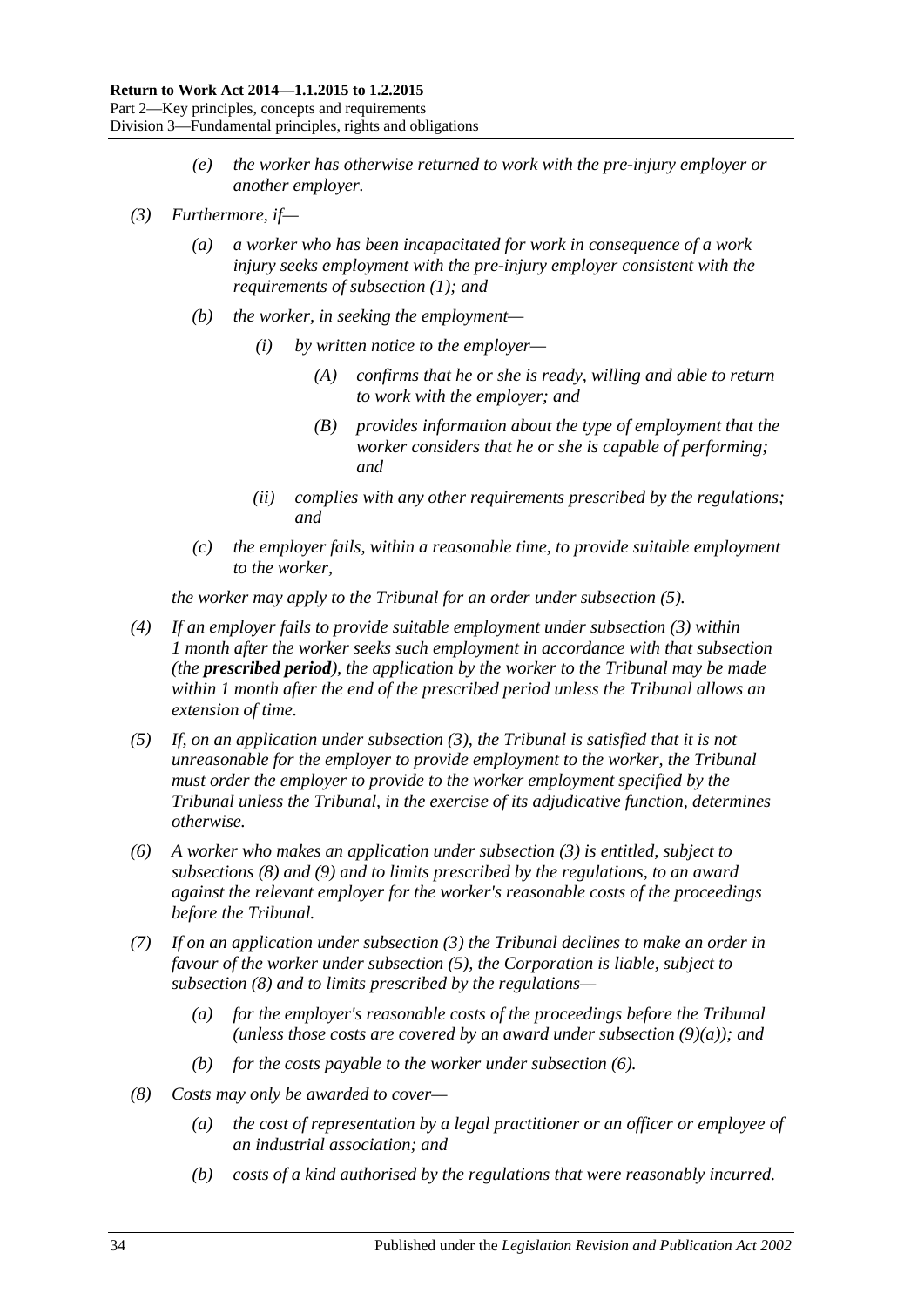- <span id="page-34-1"></span><span id="page-34-0"></span>*(9) If the Tribunal is of the opinion that a worker acted unreasonably, frivolously or vexatiously in bringing or in relation to the conduct of proceedings under [subsection](#page-33-0) (5), the Tribunal may—*
	- *(a) decline to make an award of costs in favour of the worker and may (if it thinks fit) make an award of costs against the worker; or*
	- *(b) reduce the amount of the award of costs to which the worker would otherwise have been entitled.*
- *(10) Subject to [subsection](#page-34-2) (11), an award of costs to cover professional advice or assistance may, if the Tribunal considers appropriate, be made in favour of the person who provided the professional advice or assistance.*
- <span id="page-34-2"></span>*(11) An award of costs to cover the cost of representation by an officer or employee of an industrial association are payable to the industrial association.*
- <span id="page-34-5"></span>*(12) If—*
	- *(a) the Tribunal orders an employer to provide employment to a worker under [subsection](#page-33-0) (5); and*
	- *(b) the employer fails to comply with that order; and*
	- *(c) the worker applies to the Corporation for financial support under [subsection](#page-34-3) (13),*

*the Corporation must, subject to [subsection](#page-34-4) (14), provide financial support to the worker under [subsection](#page-34-3) (13).*

- <span id="page-34-3"></span>*(13) The financial support will be in the form of weekly payments that represent the weekly amounts that the worker would be expected to receive from the employer if the employer complied with the order of the Tribunal.*
- <span id="page-34-4"></span>*(14) The Corporation is not required to make a payment under [subsection](#page-34-3) (13) in respect of a failure on the part of the employer after the end of the period of 104 weeks from the date on which the incapacity for work referred to in [subsection](#page-33-4) (3)(a) first occurred (the prescribed period) and any liability of the Corporation to provide financial support to the worker under [subsection](#page-34-3) (13) ceases at the end of the prescribed period.*
- <span id="page-34-6"></span>*(15) The Corporation may recover any amount paid to a worker under [subsection](#page-34-3) (13), together with interest at the prescribed rate, as a debt from the employer in default.*
- *(16) Nothing in [subsections \(12\)](#page-34-5) to [\(15\)](#page-34-6) (inclusive)—*
	- *(a) limits any other penalty or liability that may be imposed on the employer under this or any other Act or law on account of the employer's failure to comply with an order of the Tribunal; or*
	- *(b) derogates from any obligation of the employer to pay wages to the worker under this or any other Act or law.*
- *(17) A reference in this section to suitable employment to be provided by a worker's employer includes employment in respect of which—*
	- *(a) the number of hours each day or week that the worker performs work; or*
	- *(b) the range of duties the worker performs,*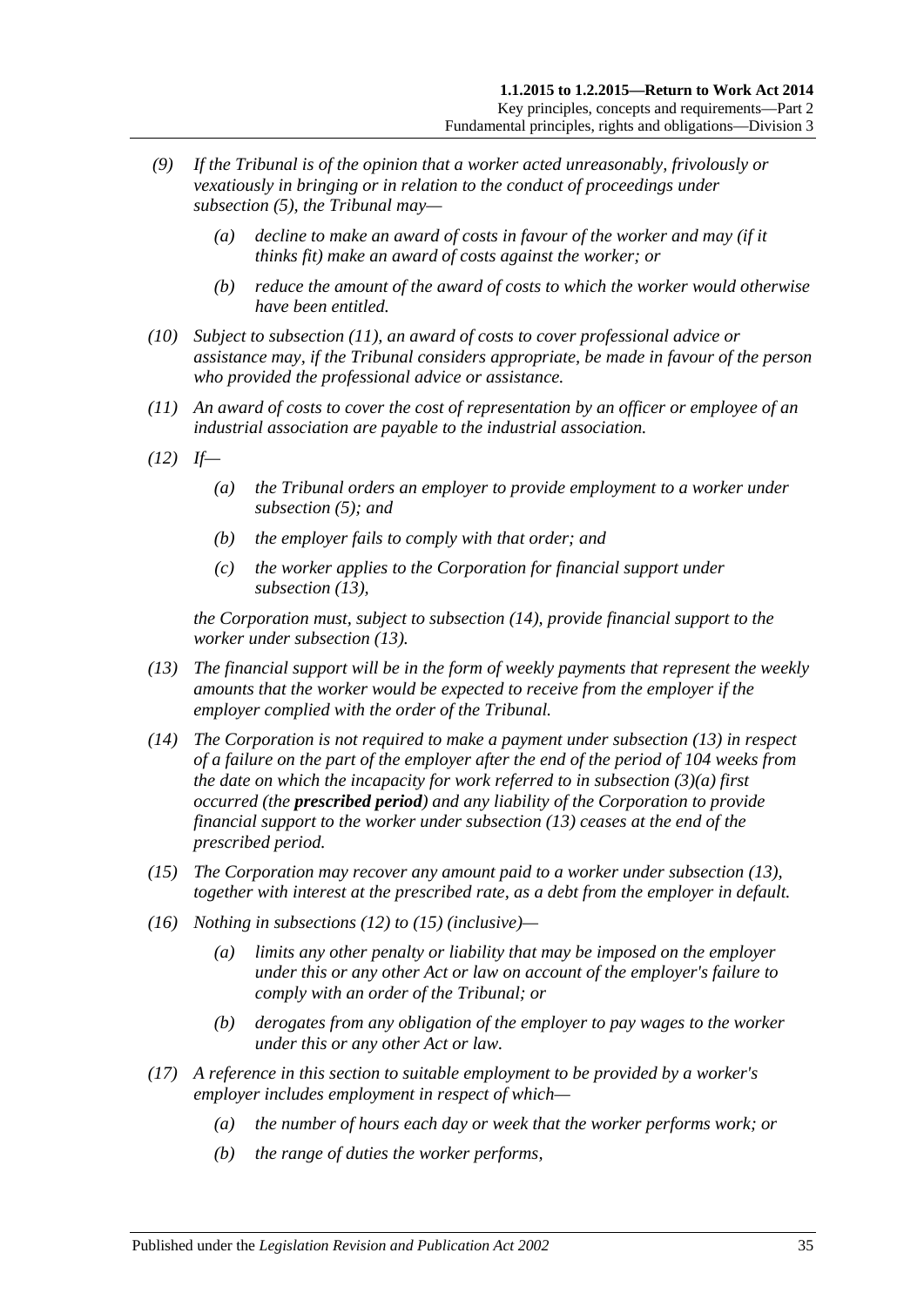*is suitably increased in stages (in accordance with a recovery/return to work plan or otherwise).*

## <span id="page-35-0"></span>*19—Payment of wages for alternative or modified duties*

*If a worker who has been incapacitated for work in consequence of a work injury undertakes alternative or modified duties under employment or an arrangement that falls outside the worker's contract of service for the employment from which the injury arose, the employer must pay an appropriate wage or salary in respect of those duties unless otherwise determined by the Corporation.*

## <span id="page-35-1"></span>*20—Additional requirement with respect to termination of employment*

- *(1) If a worker has suffered a work injury, the employer from whose employment the injury arose must not terminate the worker's employment without first giving the Corporation and the worker at least 28 days notice of the proposed termination.*
- *(2) However, notice of termination is not required under this section if—*
	- *(a) the employment is properly terminated on the ground of serious and wilful misconduct; or*
	- *(b) the worker is neither participating in a recovery/return to work plan, nor receiving compensation, for the work injury; or*
	- *(c) the worker's rights to compensation for the injury have been exhausted or the time for making a claim for compensation has expired.*
- *(3) The burden of establishing that an employer terminated a worker's employment on the ground of serious and wilful misconduct lies on the employer.*

## <span id="page-35-2"></span>*Division 4—Seriously injured workers*

## <span id="page-35-3"></span>*21—Seriously injured workers*

- *(1) This Act makes special provision in a number of places for seriously injured workers.*
- *(2) For the purposes of this Act, a seriously injured worker is a worker whose work injury has resulted in permanent impairment and the degree of whole person impairment has been assessed under [Division](#page-36-0) 5 for the purposes of this Act to be 30% or more.*
- <span id="page-35-4"></span>*(3) Pending an assessment of permanent impairment, the Corporation may on its own initiative, or must on application made by the worker in accordance with the regulations, make an interim decision to the effect that a worker will be taken to be a seriously injured worker under this Act if—*
	- *(a) it is satisfied, or it appears, that the worker's injury has or will result in permanent impairment; and*
	- *(b) it appears that the degree of whole person impairment is likely to be 30% or more,*

*and the Corporation's decision will have effect under this Act in accordance with its terms.*

- *(4) An interim decision under [subsection](#page-35-4) (3)—*
	- *(a) must be made in accordance with any requirements or principles prescribed by the regulations; and*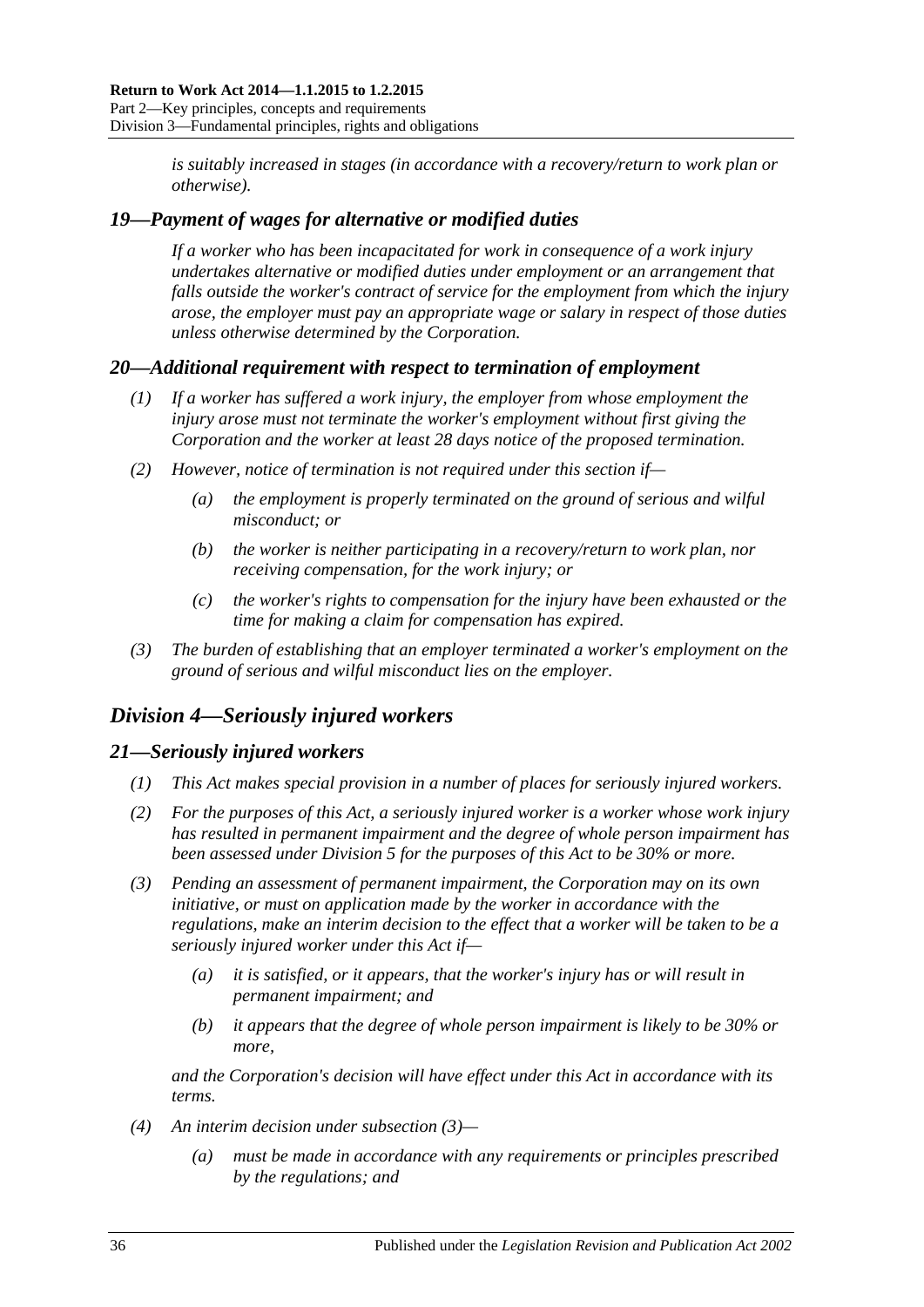- *(b) has effect until an assessment of whole person impairment has been made under [Division](#page-36-0) 5.*
- *(5) Unless or until a worker is assessed or determined to be a seriously injured worker as contemplated by this section, the worker will be taken not to be a seriously injured worker for the purposes of this Act.*
- <span id="page-36-1"></span>*(6) However, if a worker is taken not to be a seriously injured worker and the worker at a later time is characterised as a seriously injured worker under [subsection](#page-35-0) (2) or determined to be a seriously injured worker under [subsection](#page-35-1) (3)—*
	- *(a) the worker will be taken to have been a seriously injured worker from the date of the injury; and*
	- *(b) the worker is entitled to be paid the amounts that would have constituted the worker's entitlements under this Act had the worker been taken to be a seriously injured worker from the date on which an incapacity for work in consequence of the relevant work injury first occurred after taking into account any amount already paid under this Act.*
- *(7) An amount paid under [subsection](#page-36-1) (6)(b) will be increased by interest at the prescribed rate.*
- *(8) In assessing whether the 30% threshold under this section has been met (that is, whether the degree of whole person impairment resulting from a work injury is at least 30%)—*
	- *(a) impairment resulting from physical injury is to be assessed separately from impairment resulting from psychiatric injury; and*
	- *(b) in assessing impairment resulting from physical injury or psychiatric injury, no regard is to be had to impairment that results from consequential mental harm; and*
	- *(c) in assessing the degree of whole person impairment resulting from physical injury, no regard is to be had to impairment that results from a psychiatric injury or consequential mental harm; and*
	- *(d) the 30% threshold is not met unless the degree of whole person impairment resulting from physical injury is at least 30% or the degree of whole person impairment resulting from psychiatric injury is at least 30%.*
- *(9) The Corporation is not required to consider more than 1 application by a worker under [subsection](#page-35-1) (3) unless directed to do so by the Tribunal on application made by the worker under this subsection.*
- *(10) Nothing in this section limits or affects the operation of Part [4 Division](#page-67-0) 6 or [Division](#page-69-0) 7 or [Part](#page-83-0) 5.*

## <span id="page-36-0"></span>**Division 5—Assessment of permanent impairment**

#### **22—Assessment of permanent impairment**

*(1) This section sets out a scheme for assessing the degree of impairment (being whole person impairment) that applies to a work injury that results in permanent impairment.*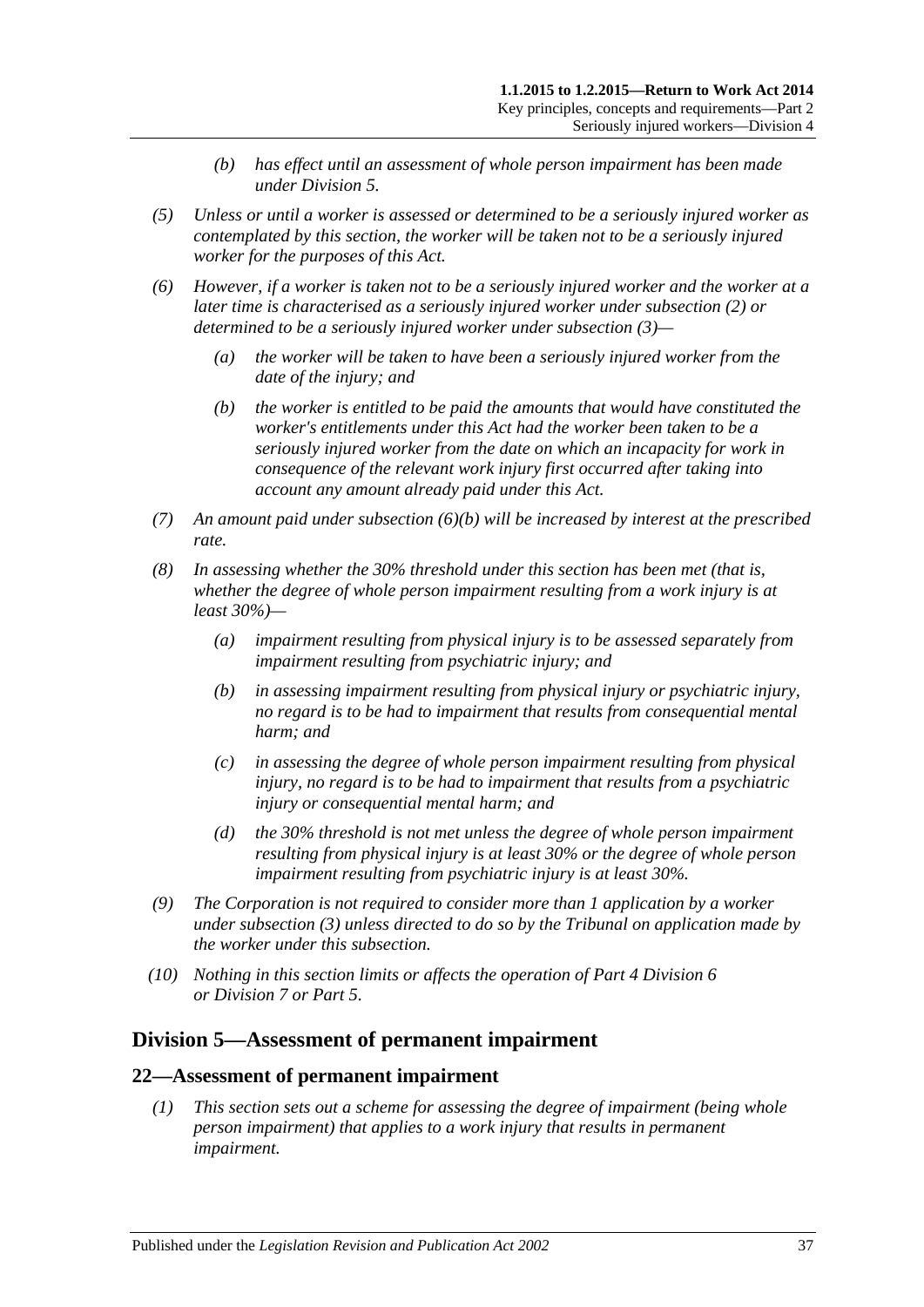- *(2) An assessment under this section—*
	- *(a) must be made in accordance with the Impairment Assessment Guidelines; and*
	- *(b) must be made by a medical practitioner who holds a current accreditation under this section.*
- <span id="page-37-0"></span>*(3) The Minister will publish guidelines (the Impairment Assessment Guidelines) for the purposes of the assessment of permanent impairment (being whole person impairment).*
- *(4) The guidelines under [subsection](#page-37-0) (3)—*
	- *(a) must be published in the Gazette; and*
	- *(b) may adopt or incorporate the provisions of other publications, whether with or without modification or addition and whether in force at a particular time or from time to time; and*
	- *(c) must incorporate a methodology that arrives at an assessment of the degree of impairment of the whole person (whole person impairment); and*
	- *(d) may specify procedures to be followed in connection with an assessment; and*
	- *(e) may have effect on a day specified by the Minister by notice in the Gazette; and*
	- *(f) may be amended or substituted by the Minister from time to time.*
- <span id="page-37-1"></span>*(5) The Minister must, before publishing or amending the Impairment Assessment Guidelines, consult with professional associations representing the class or classes of medical practitioners who hold accreditations under this section.*
- *(6) An amendment or substitution in relation to the Impairment Assessment Guidelines under [subsection](#page-37-1) (4)(f) will only apply in respect of an injury occurring on or after the date the amendment or substitution takes effect.*
- *(7) An assessment of the degree of impairment resulting from an injury—*
	- *(a) must not be made until there is evidence that the injury has stabilised; and*
	- *(b) must, subject to [subsection](#page-37-2) (8), be based on the worker's current impairment as at the date of assessment, including any changes in the signs and symptoms following any medical or surgical treatment undergone by the worker in respect of the injury; and*
	- *(c) must be made by an accredited medical practitioner selected in accordance with the Impairment Assessment Guidelines.*
- <span id="page-37-2"></span>*(8) An assessment must take into account the following principles:*
	- *(a) if a worker presents for assessment in relation to injuries which occurred on different dates, the impairments are to be assessed chronologically by date of injury;*
	- *(b) impairments from unrelated injuries or causes are to be disregarded in making an assessment;*
	- *(c) impairments from the same injury or cause are to be assessed together or combined to determine the degree of impairment of the worker (using any principle set out in the Impairment Assessment Guidelines);*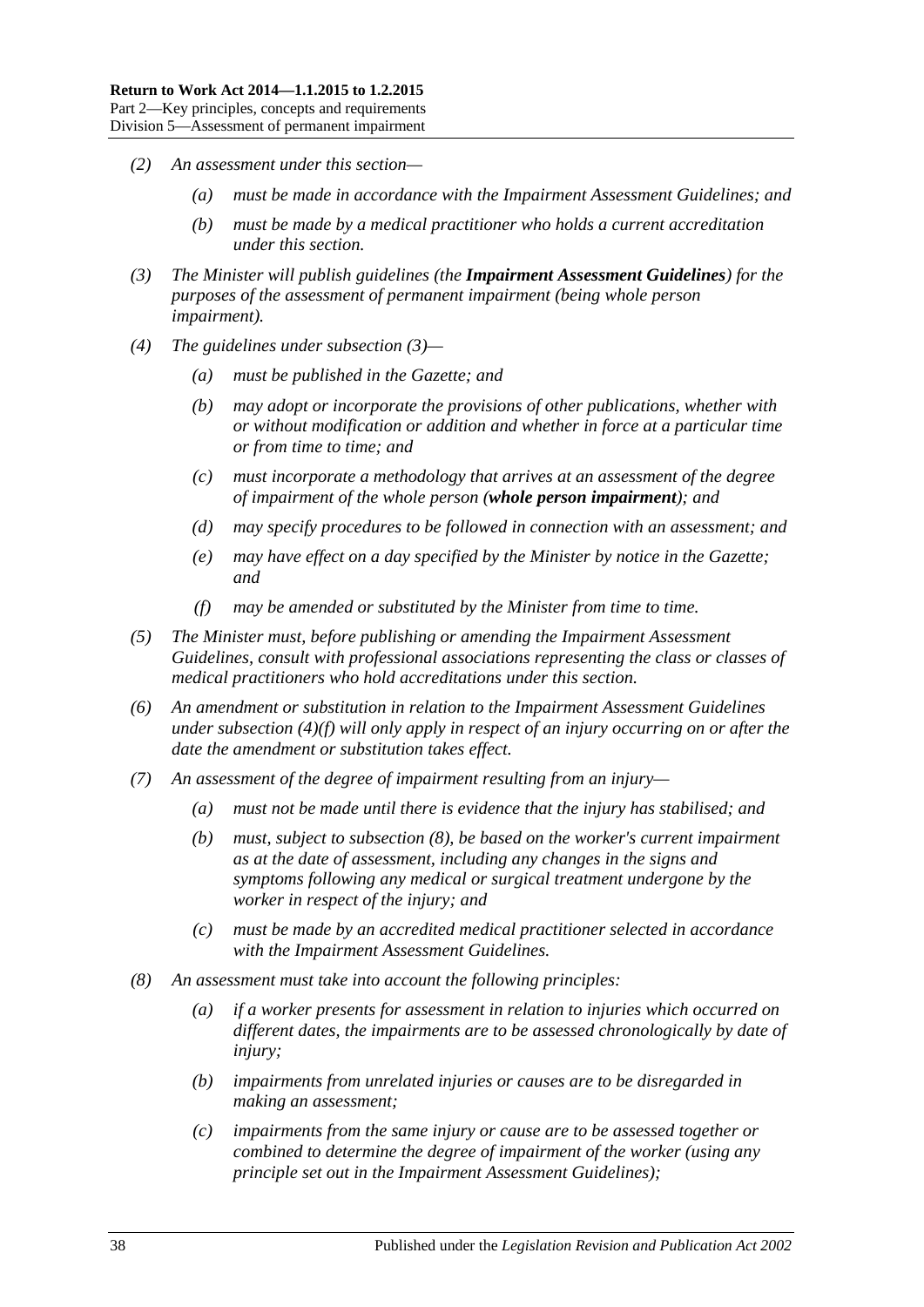- <span id="page-38-3"></span>*(d) impairment resulting from physical injury is to be assessed separately from impairment resulting from psychiatric injury;*
- *(e) in assessing impairment resulting from physical injury or psychiatric injury, no regard is to be had to impairment that results from consequential mental harm;*
- *(f) in assessing the degree of permanent impairment resulting from physical injury, no regard is to be had to impairment that results from a psychiatric injury or consequential mental harm;*
- *(g) any portion of an impairment that is due to a previous injury (whether or not a work injury or whether because of a pre-existing condition) that caused the worker to suffer an impairment before the relevant work injury is to be deducted for the purposes of an assessment, subject to any provision to the contrary made by the Impairment Assessment Guidelines;*
- *(h) assessments are to comply with any other requirements specified by the Impairment Assessment Guidelines.*
- *(9) A number determined under the Impairment Assessment Guidelines with respect to a value of a person's degree of whole person impairment may be rounded up or down according to any principle set out in the Impairment Assessment Guidelines.*
- <span id="page-38-2"></span>*(10) Subject to [subsections \(11\)](#page-38-0) to [\(15\)](#page-38-1) (inclusive), only 1 assessment may be made in respect of the degree of permanent impairment of a worker from 1 or more injuries (including consequential injuries) arising from the same trauma (and any injury that may subsequently develop or manifest itself or develop after the assessment of impairment is made will not be assessed).*
- <span id="page-38-0"></span>*(11) For the purposes of [subsection](#page-38-2) (10), an assessment (or parts of an assessment) may be undertaken by more than 1 accredited medical practitioners and their assessments combined so as to create 1 assessment under that subsection.*
- *(12) [Subsection \(10\)](#page-38-2) does not affect the requirement under [subsection](#page-38-3) (8)(d) for impairment resulting from physical injury to be assessed separately from impairment resulting from psychiatric injury.*
- *(13) [Subsection](#page-38-2) (10) operates subject to any assessment made under [Part](#page-103-0) 8 (and the exercise of any adjudicative function by the Tribunal or a court).*
- *(14) An interim decision under [section](#page-35-2) 21 will not be taken to constitute an assessment for the purposes of [subsection](#page-38-2) (10).*
- <span id="page-38-1"></span>*(15) [Subsection](#page-38-2) (10) does not apply in any circumstances prescribed by the regulations.*
- (16) For the purposes of this section, the Minister must establish an accreditation scheme after consultation with the Advisory Committee.
- (17) The accreditation scheme—
	- (a) will provide for the accreditation of medical practitioners who are determined, under the scheme, to be suitably qualified to undertake assessments for the purposes of this section; and
	- (b) will work on the basis that the Minister will issue the accreditations; and
	- (c) may provide for the suspension or cancellation of accreditation by the Minister on specified grounds; and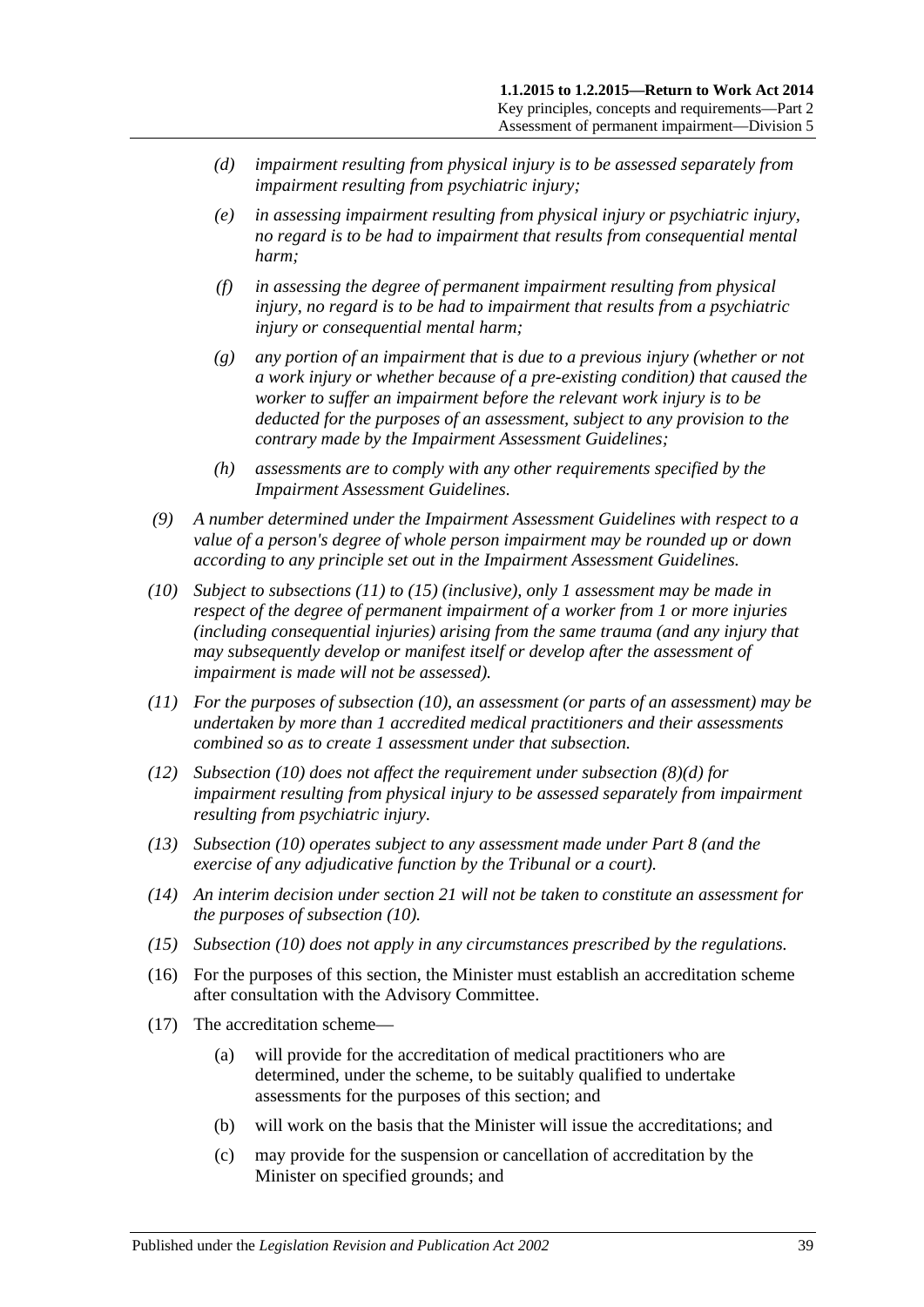- (d) may be amended or substituted by the Minister from time to time after consultation with the Advisory Committee.
- (18) An accreditation will be issued by the Minister—
	- (a) for a period specified by the Minister; and
	- (b) on conditions determined by the Minister.

# *Part 3—Early intervention, recovery and return to work*

#### <span id="page-39-0"></span>*23—Object*

- *(1) The object of this Part is to establish a system that seeks to ensure that a worker who suffers a work injury—*
	- *(a) achieves the best practicable levels of physical and mental recovery; and*
	- *(b) returns to the worker's pre-injury work or, if that is not reasonably practicable, is in any event restored to the workforce and the community in a timely, safe and durable way.*
- <span id="page-39-4"></span><span id="page-39-3"></span><span id="page-39-2"></span><span id="page-39-1"></span>*(2) Without limiting [subsection](#page-39-0) (1), the aim is—*
	- *(a) to intervene and provide services under this Part as early as is reasonably practicable after a worker suffers a work injury; and*
	- *(b) in connection with [paragraph](#page-39-1) (a)—*
		- *(i) to return the worker to work in the worker's pre-injury duties; or*
		- *(ii) if it is not reasonably practicable to return the worker to work in the worker's pre-injury duties—to return the worker, either temporarily or permanently, to other suitable duties with the worker's pre-injury employer; or*
		- *(iii) if [subparagraphs](#page-39-2) (i) and [\(ii\)](#page-39-3) are not reasonably practicable—to return the worker, either temporarily or permanently, to work with another employer; or*
		- *(iv) if [subparagraphs](#page-39-2) (i), [\(ii\)](#page-39-3) and [\(iii\)](#page-39-4) are not reasonably practicable—to maximise the worker's independent functioning as a member of the community; and*
	- *(c) to ensure that any employer, worker or other person involved in a recovery or return to work process cooperate to achieve the object referred to in [subsection](#page-39-0) (1).*
- *(3) This Part may apply to a worker even if it has not been finally established that the worker's injury is a work injury.*

#### *24—Early intervention, recovery and return to work services*

- *(1) The services that may be provided under this Part (recovery/return to work services) may do 1 or more of the following:*
	- *(a) provide for the physical, mental or vocational assessment of a worker;*
	- *(b) provide advisory services to a worker, members of the family of a worker, an employer and others;*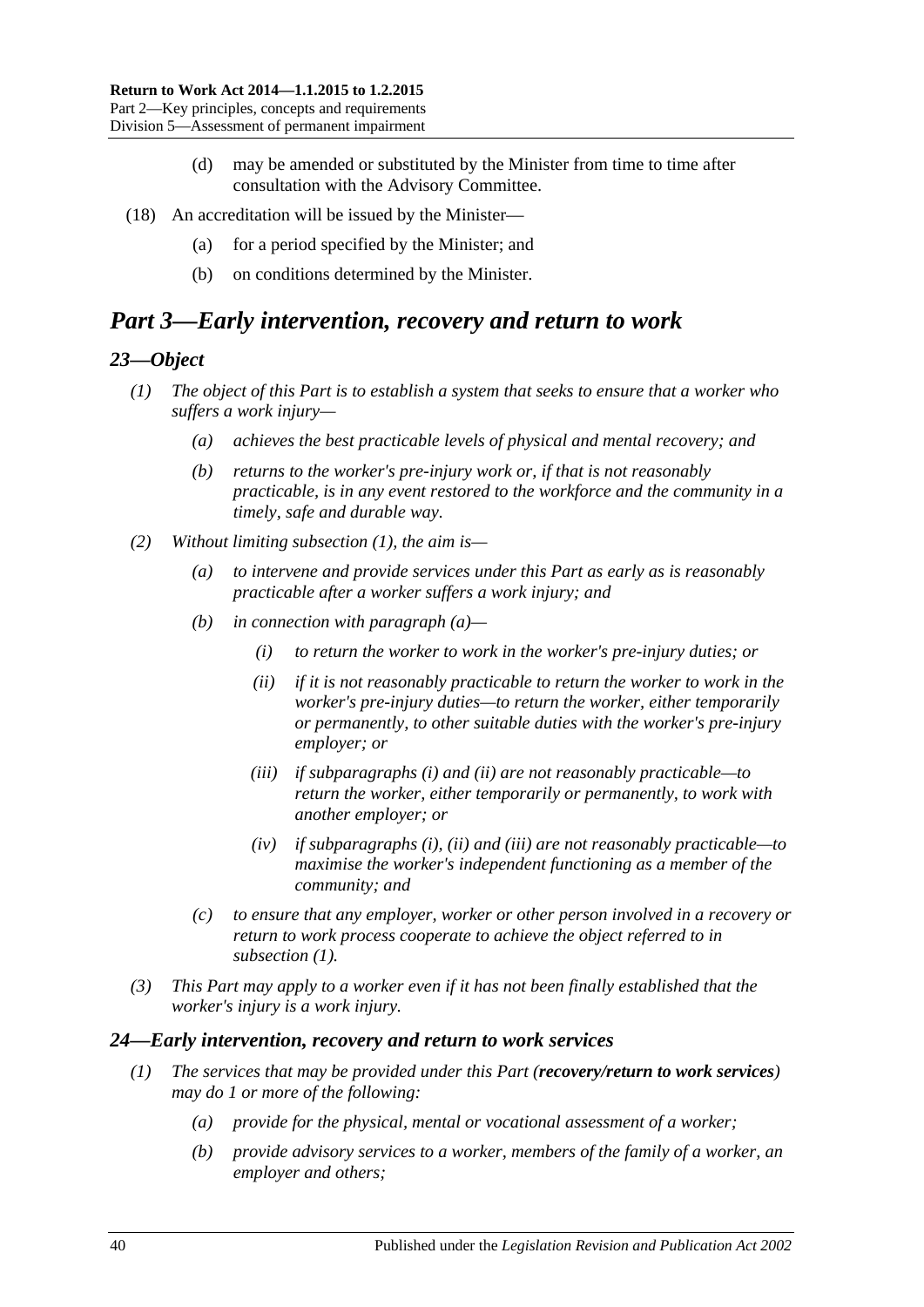- *(c) assist a worker in retaining, seeking or obtaining employment;*
- *(d) assist in the training or retraining of a worker;*
- *(e) assist a worker to find or establish appropriate accommodation;*
- *(f) provide equipment, facilities and services to assist a worker to cope with any injury at home or in the workplace;*
- *(g) provide assistance to a person who may be in a position to help a worker to overcome or cope with an injury;*
- *(h) provide necessary and reasonable costs (including costs of travel, accommodation and child care) incurred by a worker in order to receive or participate in any services;*
- *(i) provide anything else that may assist in achieving the objects of this Part.*
- *(2) The services provided to a worker may recognise that if a return to work is not reasonably practicable in the short term that the services may assist a worker's overall recovery by assisting the worker to be restored to the community at the beginning and to return to work in the medium or longer term (recognising that some workers may have minimal prospects of returning to work at all due to the seriousness of the injury).*
- *(3) Action to determine the most appropriate recovery/return to work services to be provided to an injured worker must be taken as early as possible after the worker suffers the work injury.*
- *(4) The Corporation must take reasonable steps to ensure that a reasonable level of recovery/return to work services are provided to an injured worker taking into account the nature and extent of the worker's injury, the circumstances of the worker, and any other relevant factor.*
- *(5) Recovery/return to work services will be provided by persons accredited, approved or appointed by the Corporation.*

#### <span id="page-40-0"></span>*25—Recovery/return to work plans*

- *(1) Where it appears that a worker is (or is likely) to be incapacitated for work by a work injury for more than 4 weeks, the Corporation must ensure that a plan (a recovery/return to work plan) is prepared for the worker.*
- <span id="page-40-1"></span>*(2) In connection with [subsection](#page-40-0) (1)—*
	- *(a) a recovery/return to work plan may be prepared even if the period of incapacity may be less than 4 weeks; and*
	- *(b) a recovery/return to work plan may be prepared for a worker who may not be returning to work in the short or medium term so that the initial focus of the plan is on restoring the worker to the community at the beginning; and*
	- *(c) a recovery/return to work plan may be prepared for a worker who has no reasonable prospect of returning to work but where the preparation of a plan would still assist in restoring the worker to the community; and*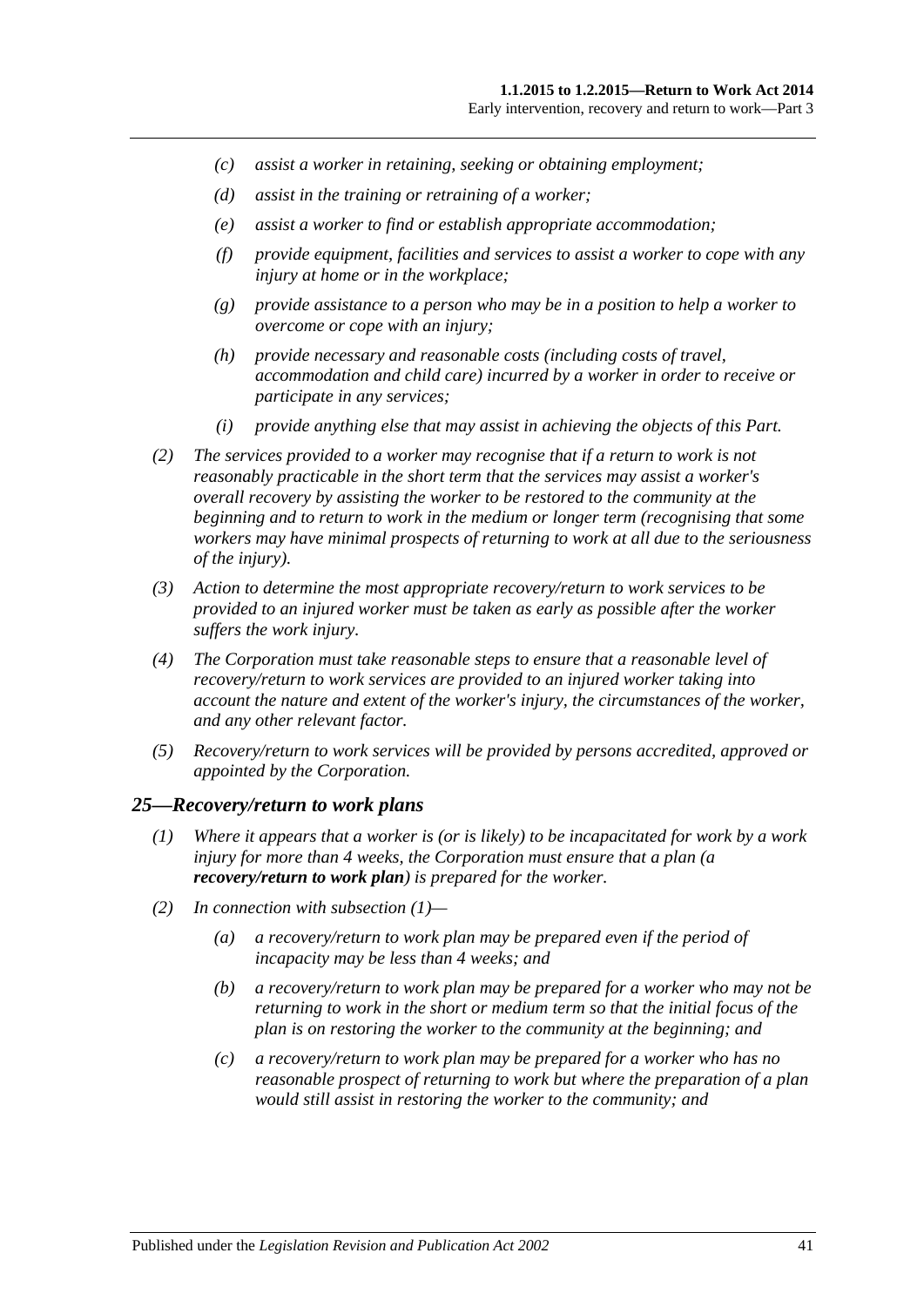- *(d) a recovery/return to work plan need not be prepared for a worker if the Corporation considers that, due to the severity of the injury, the focus should be on other forms of support and services (unless or until the worker becomes capable of participating in a plan).*
- *(3) Subject to taking into account the provisions of [subsection](#page-40-1) (2), a recovery/return to work plan will set out the actions and responsibilities of a worker, an employer and the Corporation that are to be undertaken or assumed in order to achieve the earliest possible safe return to work or, if relevant, to the community on a durable basis.*
- *(4) A recovery/return to work plan may impose obligations on the worker and on the employer (and, in the case of a dispute, will continue to bind the worker and the employer subject to the outcome of any process or procedure associated with determining the dispute).*
- *(5) In preparing a recovery/return to work plan—*
	- *(a) consultation must occur with the worker and, insofar as is necessary or appropriate, with the employer out of whose employment the injury arose; and*
	- *(b) assistance may be obtained from the relevant return to work co-ordinator (if appointed) and any person who might be providing services under the plan; and*
	- *(c) insofar as is reasonably practicable—*
		- *(i) medical records relevant to the worker's condition should be reviewed; or*
		- *(ii) consultation should occur with any health practitioner who is treating the worker for a relevant injury; and*
	- *(d) consultation may occur with any other person or body as the Corporation thinks fit.*
- *(6) A recovery/return to work plan must comply with standards and requirements prescribed by the regulations.*
- *(7) The Corporation must give the worker and the employer a copy of the recovery/return to work plan.*
- <span id="page-41-0"></span>*(8) A recovery/return to work plan may be reviewed from time to time.*
- <span id="page-41-1"></span>*(9) In connection with the operation of [subsection](#page-41-0) (8), the regulations may—*
	- *(a) specify when a recovery/return to work plan should be reviewed; and*
	- *(b) prescribe procedures to be followed when a recovery/return to work plan is being reviewed.*
- *(10) Without limiting [subsections](#page-41-0) (8) and [\(9\),](#page-41-1) if—*
	- *(a) a worker who has been incapacitated for work in consequence of a work injury has not, at the expiration of the period of 6 months from the date on which the incapacity for work first occurred, returned to work in employment that is the same as, or equivalent to, the employment in which the worker was employed immediately before the incapacity; and*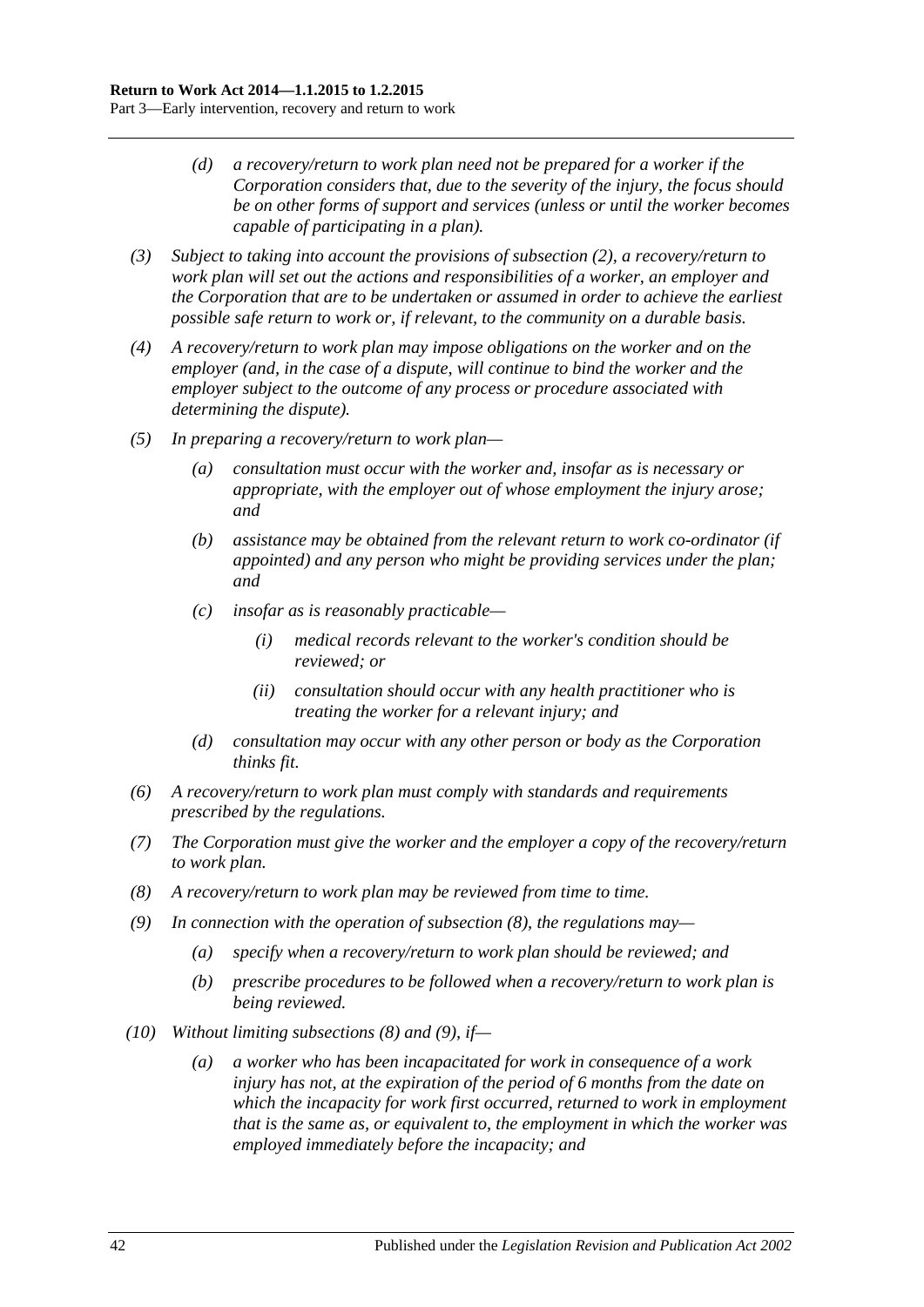*(b) the worker is not working to his or her full capacity (after taking into account the nature and effect of the worker's work injury and any other relevant factor),*

*new or other employment options for the worker need to be taken into account in order to assist the worker to return to work in suitable employment.*

*(11) A plan under this section must not impose any obligation on a seriously injured worker to return to work (but may include processes designed to assist a seriously injured worker to return to work at the request of the worker).*

#### *26—Return to work co-ordinators*

- *(1) Subject to this section, an employer must appoint (and retain) a return to work co-ordinator (referred to in this section as a co-ordinator).*
- *(2) A co-ordinator must be based in South Australia.*
- *(3) The employer must appoint a co-ordinator—*
	- *(a) within 6 months after the requirement to be registered under [Part](#page-108-0) 9 first arises (disregarding any exemption that may be available under that Part) or within a later period approved by the Corporation; and*
	- *(b) within 3 months after a vacancy occurs in the office of a co-ordinator under this section.*

*Maximum penalty: \$10 000.*

- *(4) A co-ordinator has the following functions:*
	- *(a) to assist workers suffering from work injuries, where prudent and practicable, to remain at or return to work as soon as possible after the occurrence of the injury;*
	- *(b) to assist the Corporation in the preparation and implementation of any recovery/return to work plan for an injured worker;*
	- *(c) to liaise with any persons involved in the provision of medical and other relevant services to workers;*
	- *(d) to monitor the progress of an injured worker's capacity to return to work;*
	- *(e) to take steps to, as far as practicable, prevent the occurrence of an aggravation, acceleration, exacerbation, deterioration or recurrence of an injury when a worker returns to work.*
- *(5) An employer must—*
	- *(a) provide such facilities and assistance as are reasonably necessary to enable a co-ordinator to perform his or her functions under this section; and*
	- *(b) ensure that a co-ordinator plays an active role in achieving a timely, safe and durable return to work for a worker who has suffered a work injury with a particular emphasis on early intervention (to the extent contemplated by this Part); and*
	- *(c) comply with any training or operational guidelines published by the Corporation from time to time for the purposes of this section.*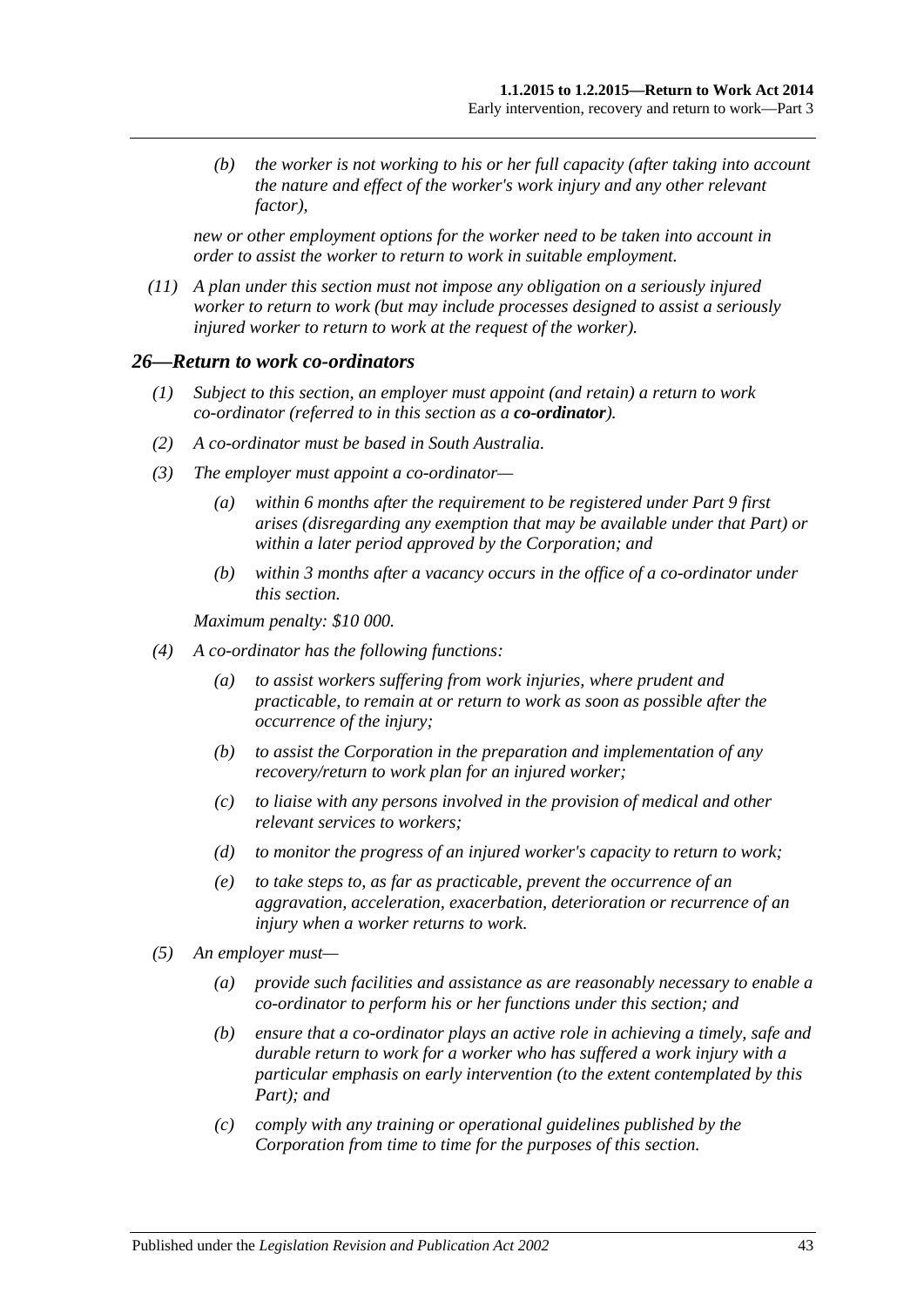*(6) The regulations may exempt an employer, or employers of a prescribed class, from a requirement under this section.*

### *27—Standards and facilities established by Corporation*

#### *The Corporation may—*

- *(a) enter into arrangements with any government agency or other body under which facilities and services, including medical services, will be provided to injured workers; and*
- *(b) with the approval of the Minister, establish clinics and other facilities and services for the assessment, treatment and recovery of injured workers and, without limiting this section, the provision of recovery/return to work services; and*
- *(c) establish and maintain a register of persons and organisations that are, in the opinion of the Corporation, properly qualified and equipped to provide facilities and services in connection with the assessment, treatment and recovery of injured workers and, without limiting this section, the provision of recovery/return to work services; and*
- *(d) authorise the expenditure of money on behalf of the Corporation for the purposes of this Part (subject to any limits or conditions set or determined by the Corporation).*

#### *28—Rates for provision of services*

- *(1) The Minister may from time to time, by notice in the Gazette, on the recommendation of the Corporation, publish scales of charges that will apply in relation to the provision of recovery/return to work services.*
- *(2) Before the Corporation makes a recommendation to the Minister about the publishing of a scale of charges, the Corporation must consult with—*
	- *(a) professional associations representing the providers of services of the relevant kind; and*
	- *(b) associations representing employers (including the South Australian Employers Chamber of Commerce and Industry); and*
	- *(c) associations representing employees (including the United Trades and Labor Council).*
- *(3) A person who provides a recovery/return to work service for an injured worker for which a scale of charges has been published under this section, knowing the worker to be receiving the services under this Act, must not charge for the service an amount exceeding the amount allowed under that scale of charges.*

*Maximum penalty: \$2 500.*

*(4) Nothing in this section prevents the Corporation from entering into an agreement for the provision of recovery/return to work services that are not subject to a notice published under this section at rates set or determined under the agreement.*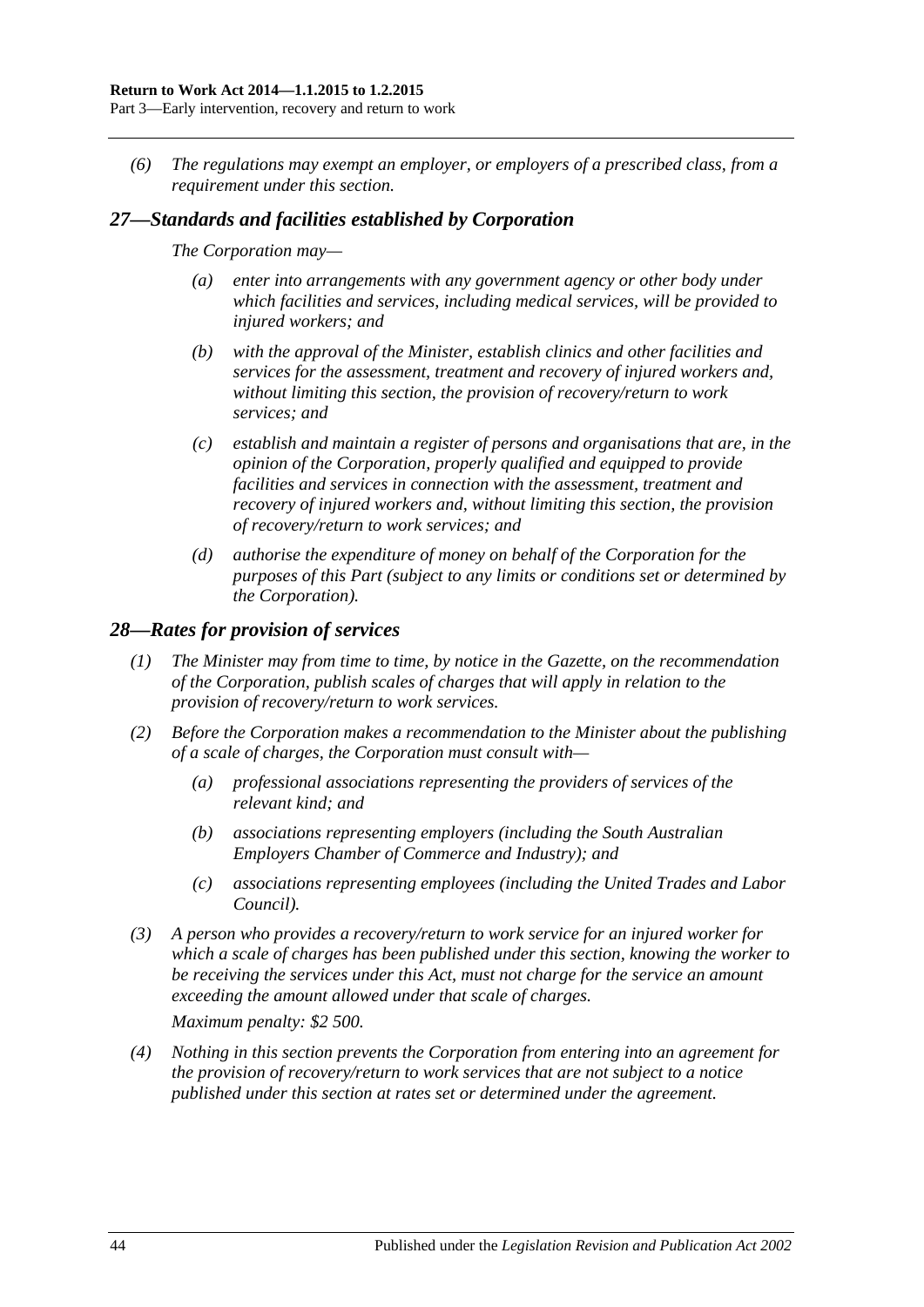#### *29—Related initiatives*

*The Corporation may, as it thinks fit—*

- *(a) disseminate information that relates to work related injuries with a view to—*
	- *(i) preventing their occurrence; or*
	- *(ii) assisting workers with managing such injuries and with their recovery from such injuries (insofar as may be practicable); and*
- *(b) conduct, participate in or subsidise research that will promote the objects of this Part; and*
- *(c) encourage and support the work of organisations that provide assistance to workers who have suffered work related injuries.*

# *Part 4—Financial benefits*

### *Division 1—Claims*

#### <span id="page-44-0"></span>*30—Claims*

- <span id="page-44-2"></span>*(1) Subject to this section, a claim under this Part—*
	- *(a) must be made in a manner and form approved by the Corporation; and*
	- *(b) must be made within the prescribed period; and*
	- *(c) must be supported by a certificate in the designated form by a designated person certifying—*
		- *(i) the nature of the injury;*
		- *(ii) the probable cause of the injury so far as that is ascertainable by the designated person;*
		- *(iii) if the claimant claims to be incapacitated for work—the claimant's current and likely future capacity;*
		- *(iv) any other matter specified by the Corporation with the approval of the Minister.*
- <span id="page-44-1"></span>*(2) If a notice of an injury is required under this Act, a claim may not be made in respect of that injury unless notice of the injury has been given as required.*
- *(3) Despite [subsections](#page-44-0) (1) and [\(2\)—](#page-44-1)*
	- *(a) the absence of, or a defect in, a notice of injury is not a bar to the making of a claim if—*
		- *(i) the proper determination of the claim has not been substantially prejudiced; or*
		- *(ii) the failure to give the notice, or the defect in the notice, was occasioned by ignorance of the claimant, mistake or absence from the State, or other reasonable cause; and*
	- *(b) a failure to make a claim within the prescribed period is not a bar to the making of a claim if—*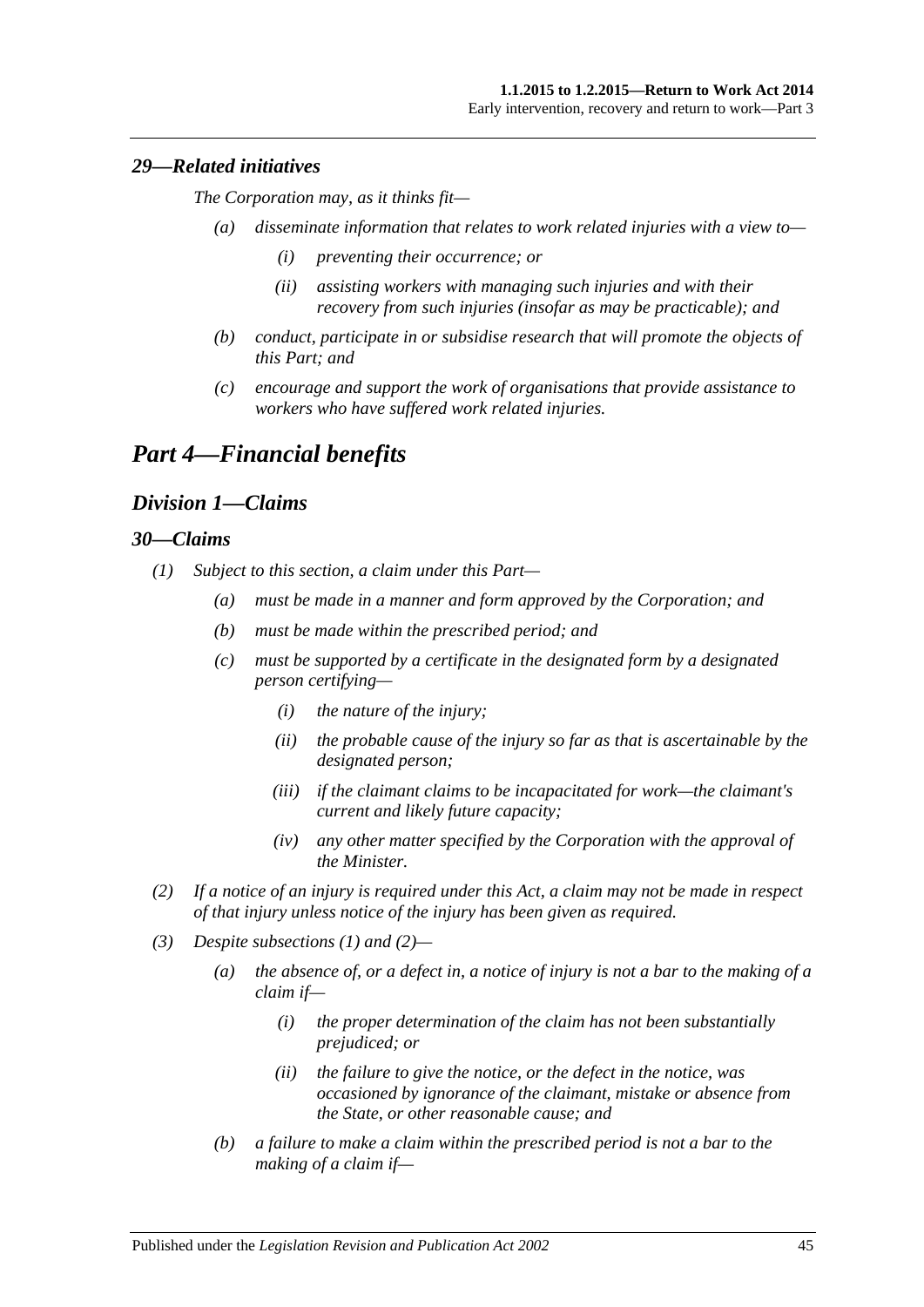- *(i) the proper determination of the claim has not been substantially prejudiced; or*
- *(ii) the failure to make the claim within the prescribed period was occasioned by ignorance of the claimant, mistake or absence from the State, or other reasonable cause.*
- *(4) A claim must be given at first instance as follows:*
	- *(a) where the worker is at the commencement of the incapacity in employment—the claim must be given to the employer;*
	- *(b) in any other case—the claim must be given to the Corporation.*
- *(5) Within 5 business days after receipt of a claim under this section, an employer (not being a self-insured employer) must forward to the Corporation—*
	- *(a) a copy of the claim;*
	- *(b) a statement in the designated form.*

*Maximum penalty: \$1 500.*

- *(6) An employer (not being a self-insured employer) must furnish to the Corporation, in such manner and form as the Corporation may determine, such other information as the Corporation may reasonably require in order to assess or determine a claim. Maximum penalty: \$1 500.*
- *(7) If it appears from a claim that the worker was not, at the time of making the claim, in the employment of the employer from whose employment the injury arose, the Corporation must (where it is practicable to do so) notify that employer of the claim.*
- *(8) The Corporation may dispense with a requirement under this section.*
- *(9) A self-insured employer may dispense with the requirement for a certificate under [subsection](#page-44-2) (1)(c) if a claim only relates to [Division](#page-47-0) 2.*
- *(10) In this section—*

#### *designated person means—*

- *(a) a recognised health practitioner; or*
- *(b) another person of a prescribed class acting in prescribed circumstances and subject to any limitations or conditions prescribed by the regulations;*

*prescribed period, in relation to the making of a claim under this section, means the period of 6 months commencing on the day on which the entitlement to make the claim arises.*

### *31—Determination of claim*

- *(1) On receipt of a claim, the Corporation may undertake such investigations and inquiries as are necessary in order to achieve an evidence based decision with respect to the determination of the claim.*
- <span id="page-45-0"></span>*(2) Without limiting any other provision, for the purpose of satisfying itself of the nature, extent or probable duration of an injury, the Corporation may require a worker to submit to an examination by a recognised health practitioner nominated by the Corporation.*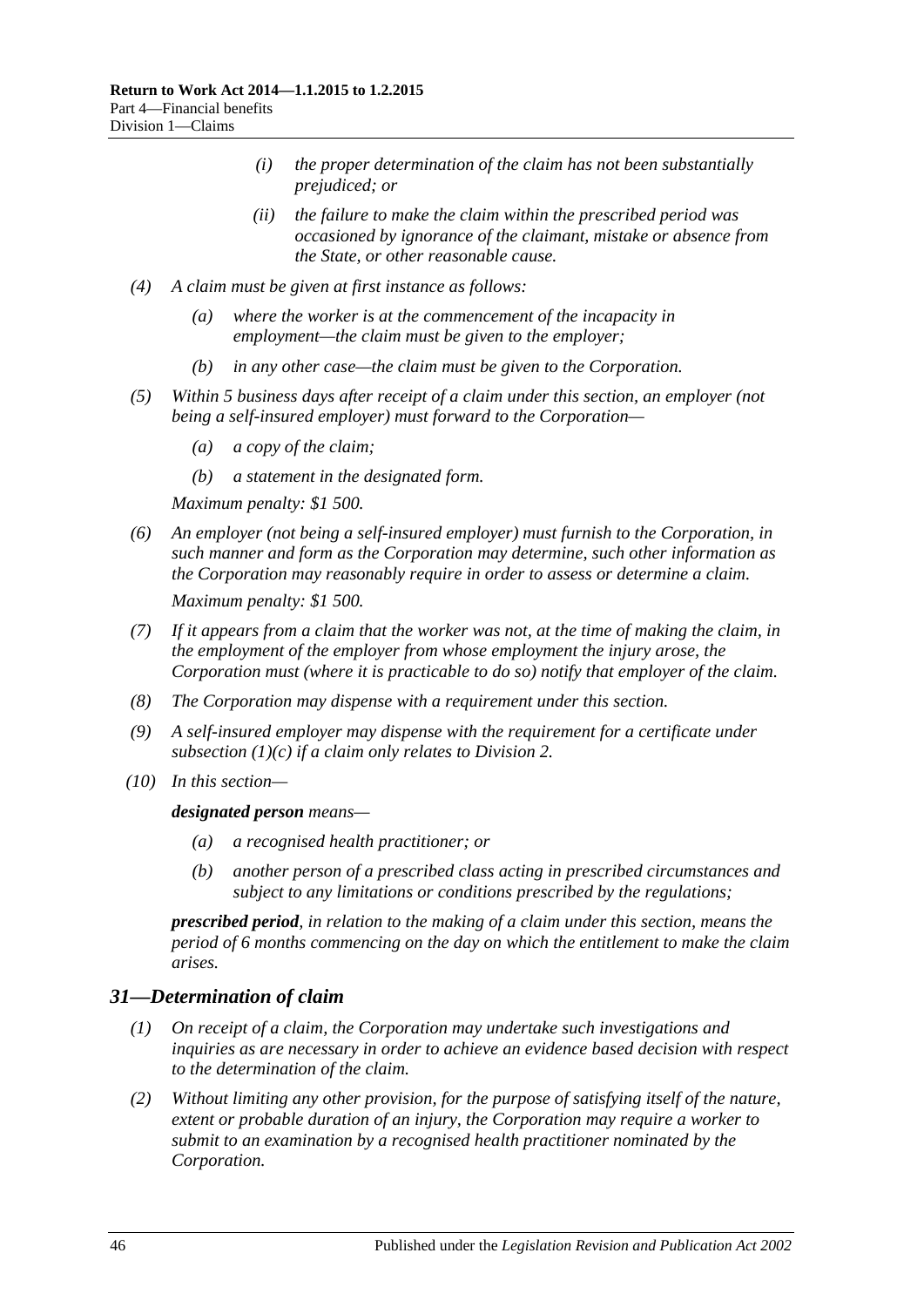- *(3) If a claimant—*
	- *(a) fails or refuses to furnish information reasonably required by the Corporation to assess or determine the claim; or*
	- *(b) fails or refuses to submit to an examination as required under [subsection](#page-45-0) (2),*

*the claim may be rejected.*

- *(4) The Corporation must determine claims for compensation as expeditiously as reasonably practicable and where the claim is for compensation by way of income support must, wherever practicable, endeavour to determine the claim within 10 business days after the date of receipt of the claim.*
- *(5) If—*
	- *(a) the injury results from a road accident; and*
	- *(b) no member of the police force attends at the scene of the accident; and*
	- *(c) the claimant is required to report the accident to a member of the police force or at a police station under the [Road Traffic Act](http://www.legislation.sa.gov.au/index.aspx?action=legref&type=act&legtitle=Road%20Traffic%20Act%201961) 1961,*

*the Corporation may refrain from determining the claim until the accident is so reported.*

- *(6) If an employer notifies the Corporation, before the Corporation determines a claim, that the employer disputes that the injury is compensable under this Act, the Corporation must, before determining the claim, make a reasonable investigation into the grounds on which the employer disputes the compensability of the injury.*
- <span id="page-46-0"></span>*(7) As soon as practicable after determining a claim the Corporation must give notice in writing of the determination—*
	- *(a) to the claimant; and*
	- *(b) to any employer who may be directly affected.*
- *(8) If any part of a claim is rejected, a notice under [subsection](#page-46-0) (7) must include—*
	- *(a) such information as the regulations may require as to the grounds on which the claim is rejected; and*
	- *(b) a statement of the claimant's rights to have the determination reviewed.*
- <span id="page-46-1"></span>*(9) The Corporation may, in an appropriate case, by notice in writing to the worker, redetermine a claim.*
- *(10) For the purposes of [subsection](#page-46-1) (9), an appropriate case is one where—*
	- *(a) the redetermination is necessary to give effect to an agreement reached between the parties to an application for review or to reflect progress (short of an agreement) made by the parties to such an application in an attempt to resolve questions by agreement; or*
	- *(b) the claimant deliberately withheld information that should have been supplied to the Corporation and the original determination was, in consequence, based on inadequate information; or*
	- *(c) the redetermination is appropriate by reason of new information that was not available and could not reasonably have been discovered by due enquiry at the time that the original determination was made; or*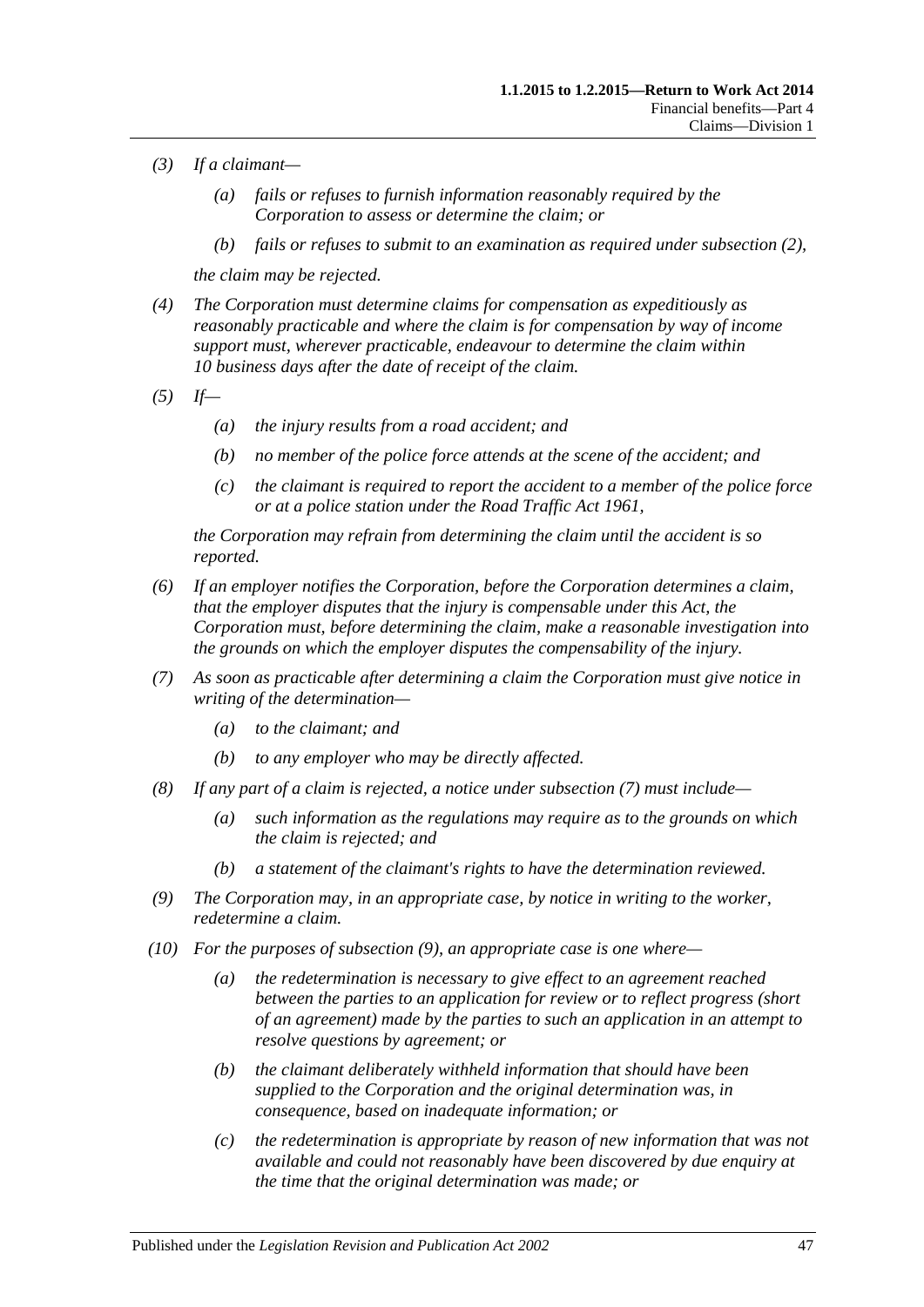- *(d) the redetermination is for the purposes of [section](#page-22-0) 5(11) and is appropriate by reason of the stabilising of a work injury; or*
- *(e) the original determination was made as the result of an administrative error and the redetermination is made within 2 weeks of the making of the original determination.*
- *(11) The redetermination of a claim does not give rise to any right on the part of the Corporation to recover from the worker money paid under a previous determination unless the previous determination was made in consequence of the worker's fraud.*

#### *32—Payment of interim benefits*

- *(1) The Corporation may, pending the final determination of a claim, make interim payments under this Part to a claimant.*
- *(2) The Corporation must offer to make interim payments under this section if it fails to determine the relevant claim within 10 business days after the date of receipt of the claim.*
- *(3) If on the final determination of a claim it appears that an amount to which the claimant was not entitled has been paid under this section, the Corporation may recover that amount as a debt in a court of competent jurisdiction.*

### <span id="page-47-0"></span>*Division 2—Medical expenses etc*

#### <span id="page-47-3"></span><span id="page-47-2"></span>*33—Medical expenses*

- *(1) Subject to this section, a worker is entitled to be compensated for costs of services described in [subsection](#page-47-1) (2) that are reasonably incurred by the worker in consequence of having suffered a work injury—*
	- *(a) in accordance with a scale published by the Minister under this section; or*
	- *(b) if the relevant service is not covered by a scale under this section—to the extent of a reasonable amount for the provision of the service.*
- <span id="page-47-1"></span>*(2) The costs referred to in [subsection](#page-47-2) (1) are the necessary costs of:*
	- *(a) medical services;*
	- *(b) hospitalisation and all associated medical, surgical and nursing services;*
	- *(c) approved recovery/return to work services;*
	- *(d) travelling, or being transported, to and from any place for the purpose of receiving medical services, hospitalisation or approved recovery/return to work services (but not where the worker travels in a private vehicle);*
	- *(e) where it is necessary for the worker to be accommodated away from home for the purpose of receiving medical services or approved recovery/return to work services—such accommodation (but not exceeding limits prescribed by regulation);*
	- *(f) attendance by a registered or enrolled nurse, or by some other person approved by the Corporation or of a class approved by the Corporation, where the injury is such that the worker must have nursing or personal attendance;*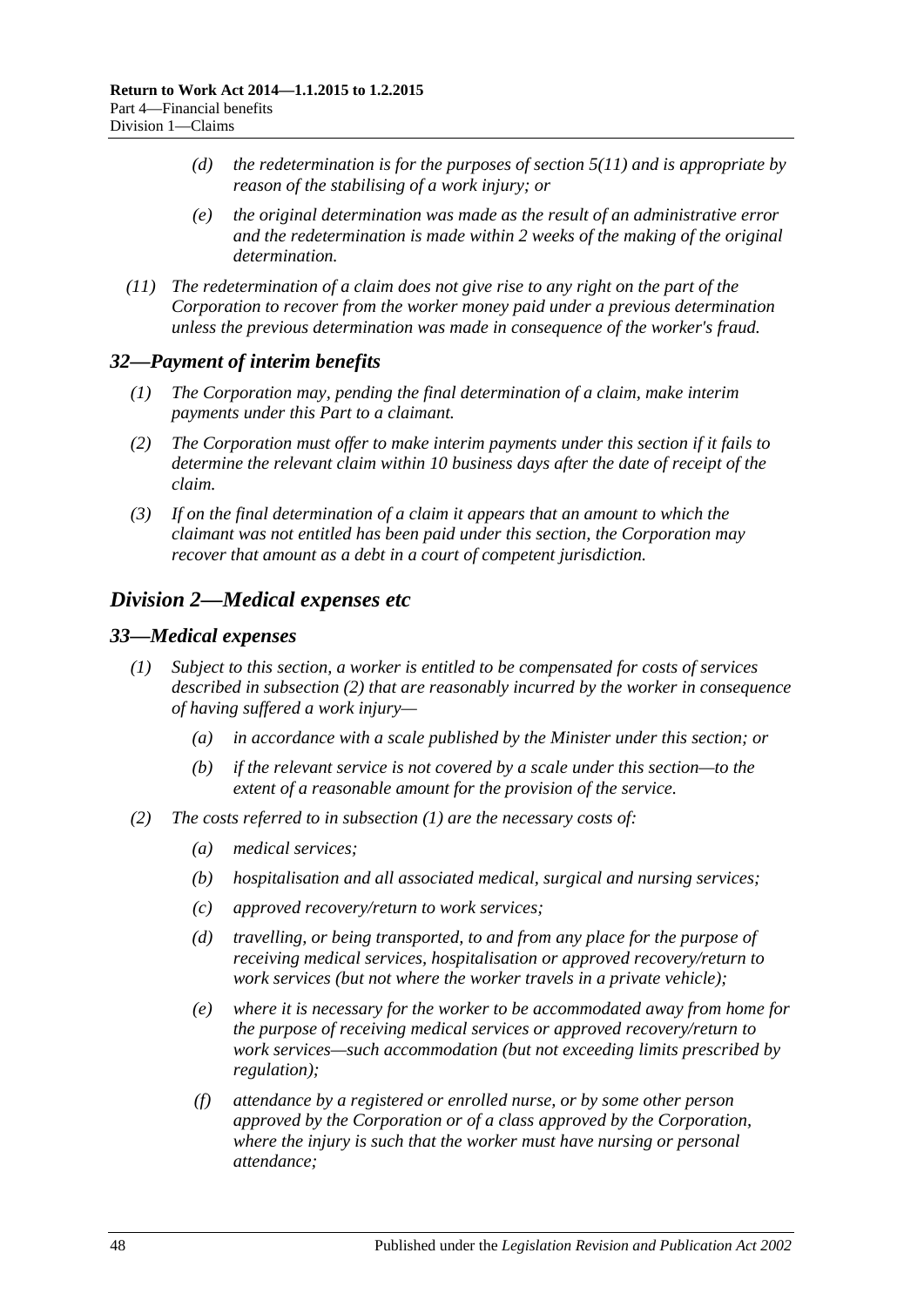- *(g) the provision, maintenance, replacement or repair of therapeutic appliances;*
- *(h) medicines and other material purchased on the prescription or recommendation of a health practitioner;*
- *(i) other services (or classes of services) authorised by the Corporation.*
- *(3) Compensation in respect of costs to which this section applies may be paid—*
	- *(a) to the worker; or*
	- *(b) directly to the person to whom the worker is liable for those costs.*
- <span id="page-48-0"></span>*(4) If a worker has been charged more than the amount that the worker is entitled to claim for the provision of a service in respect of which compensation is payable under this section, the Corporation may reduce the charge by the amount of the excess.*
- *(5) A decision of the Corporation under [subsection](#page-48-0) (4) does not constitute a reviewable decision under [Part](#page-95-0) 6.*
- <span id="page-48-1"></span>*(6) If—*
	- *(a) services of a kind to which this section applies were provided to a worker in relation to a work injury; and*
	- *(b) the Corporation considers that the services were, in the circumstances of the case, unnecessary or unreasonably incurred,*

*the Corporation may disallow charges for the services.*

- <span id="page-48-2"></span>*(7) If the Corporation disallows or reduces a charge under this section—*
	- *(a) it must give to the provider of the service a notice setting out—*
		- *(i) the basis of the Corporation's decision to disallow or reduce the charge; and*
		- *(ii) where the charge has been disallowed under [subsection](#page-48-1) (6) the provider's right to have the decision reviewed under this section; and*
	- *(b) the worker is not liable to the provider for the disallowed charge, or for more than the reduced charge, (as the case requires) and, if the worker has in fact paid an amount for which he or she is not liable, the Corporation will reimburse the worker for that amount and may recover it from the provider as a debt.*
- *(8) If a worker travels in a private vehicle to or from any place for the purpose of receiving medical services, hospitalisation or approved recovery/return to work services, and the travel is reasonably necessary in the circumstances of the case, the worker is entitled to a travel allowance at rates fixed by a scale published by the Minister under this section.*
- *(9) A reference in this section to approved recovery/return to work services is a reference to recovery/return to work services provided by a person who has an agreement with the Corporation for the provision of those services.*
- *(10) If a treatment protocol or framework for the provision of services has been published by the Minister under this section, costs for the provision of those services are only compensable where—*
	- *(a) the services are provided in accordance with the protocol or framework; or*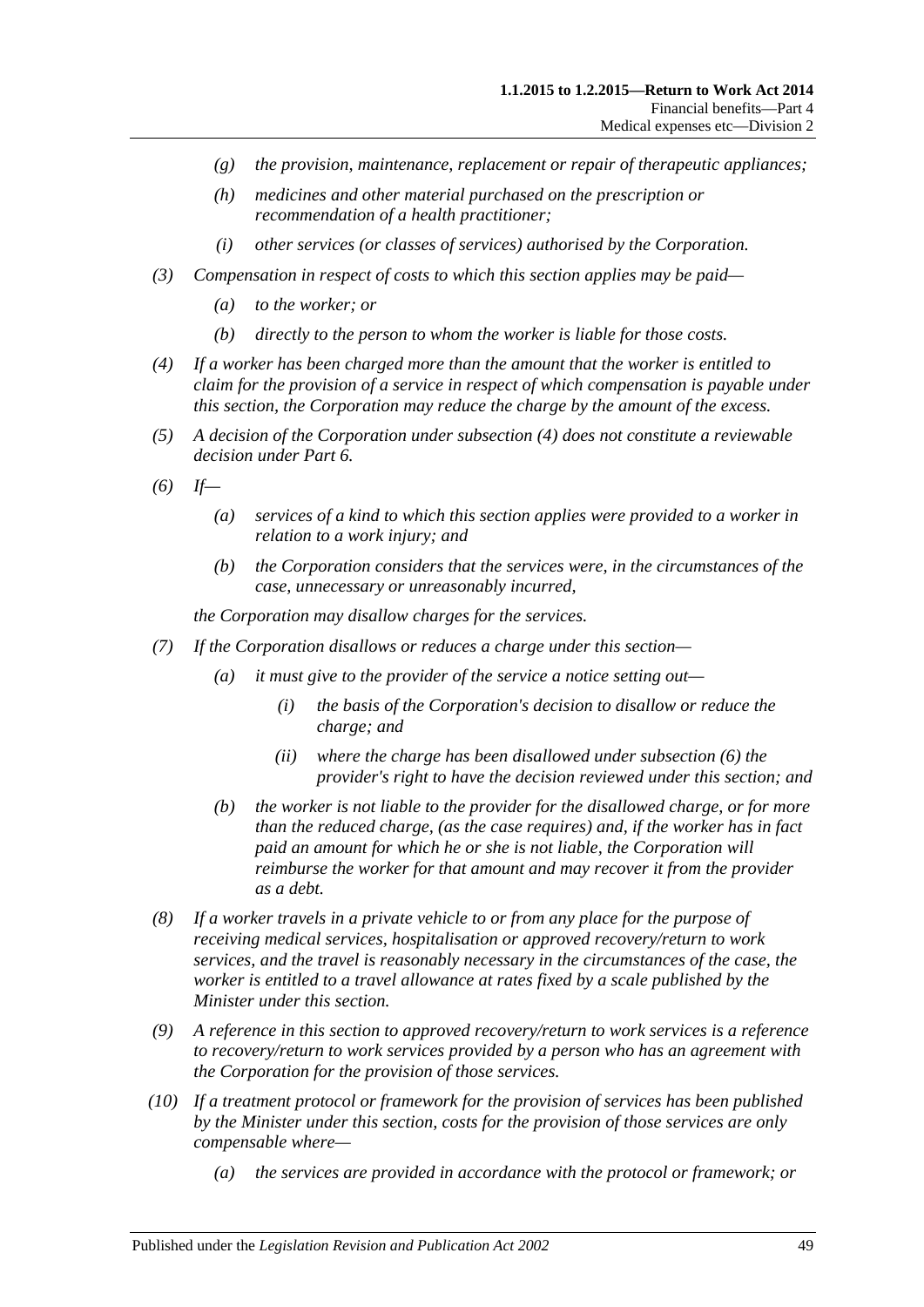- *(b) the provider of the services establishes, to the Corporation's satisfaction, that services outside the terms of the protocol or framework are justified in the circumstances of the particular case.*
- *(11) The amount of compensation for a service covered by a scale of charges published by the Minister under this section must be in accordance with the scale.*
- *(12) The Minister may, by notice in the Gazette, on the recommendation of the Corporation, publish—*
	- *(a) scales of charges for the purposes of this section (ensuring as far as practicable that the scales comprehensively cover the various kinds of services to which this section applies);*
	- *(b) treatment protocols or frameworks as contemplated by this section.*
- *(13) Subject to [subsection](#page-49-0) (14), a scale of charges published under this section must be based on the average charge to private patients for the relevant service unless the Minister determines that it is not reasonably practicable or feasible to determine such an average charge for a relevant service (but in any event the amount fixed for the service must not exceed the amount recommended by the relevant professional association).*
- <span id="page-49-0"></span>*(14) A scale of charges for services provided by a public hospital may be based on government charges for the relevant service.*
- *(15) Before the Corporation makes a recommendation to the Minister about the publishing of a scale of charges, or a treatment protocol or framework, the Corporation must consult with—*
	- *(a) professional associations representing the providers of medical services of the relevant kind; and*
	- *(b) associations representing self-insured employers (including Self-Insurers of South Australia Incorporated); and*
	- *(c) associations representing employers other than self-insured employers (including the South Australian Employers Chamber of Commerce and Industry); and*
	- *(d) associations representing employees (including the United Trades and Labor Council).*
- *(16) A person who provides a service for an injured worker, knowing the worker to be entitled to compensation for the service under this section, must not charge for the service an amount exceeding the amount allowed under a scale of charges published under this section.*

*Maximum penalty: \$2 500.*

<span id="page-49-1"></span>*(17) A worker is entitled, in relation to prescribed classes of services, appliances, medicines or materials referred to in [subsection](#page-47-1) (2), to apply to the Corporation for approval to obtain the provision of those services or otherwise to incur costs on the basis that the Corporation will agree in advance to be liable for the relevant costs rather than the worker being required to claim compensation under this section once the costs have been incurred.*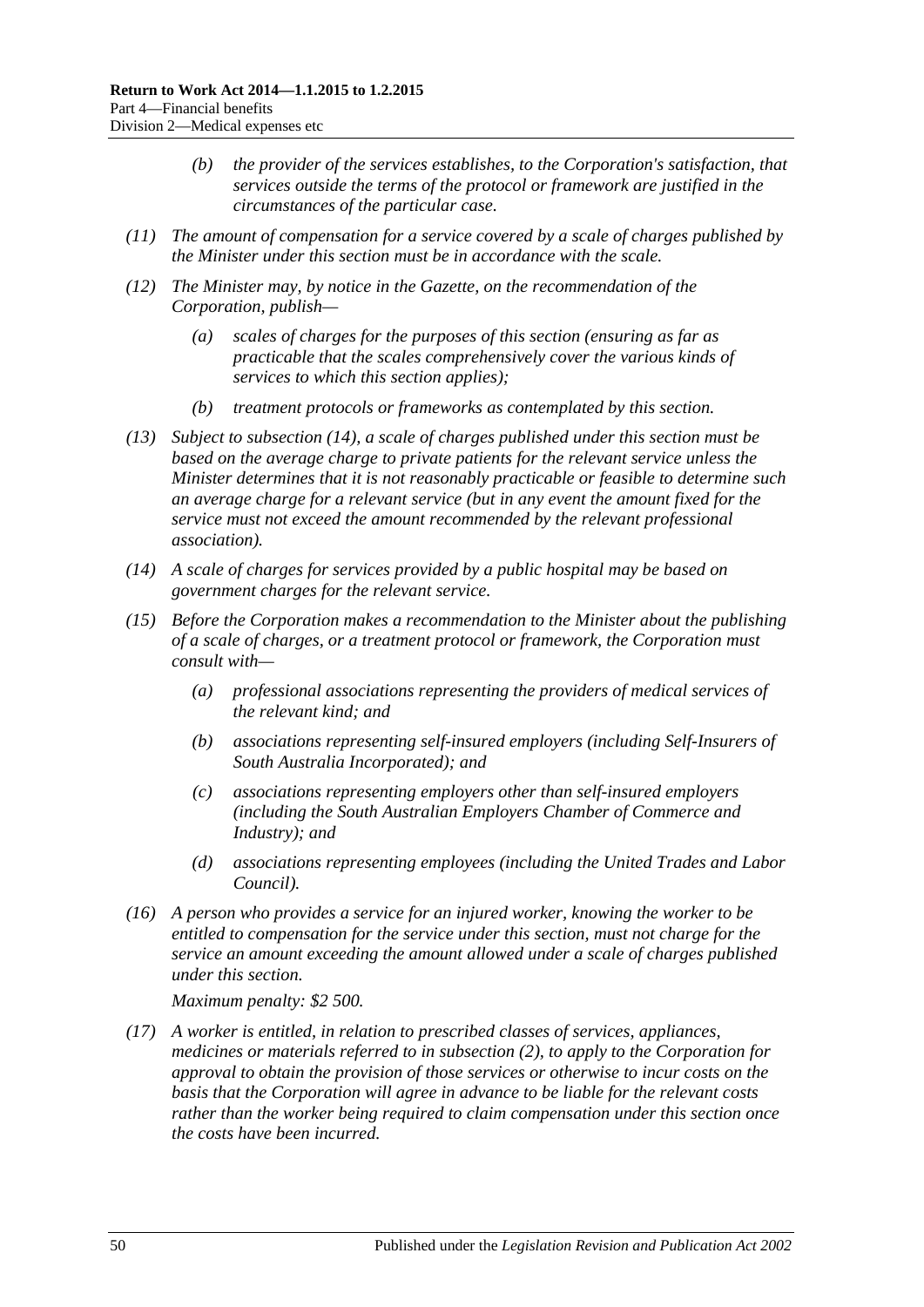- *(18) An application under [subsection](#page-49-1) (17) must be made in accordance with the regulations and the Corporation must make a decision in relation to the application within the period prescribed by the regulations.*
- *(19) The Corporation must give the same consideration to an application under [subsection](#page-49-1) (17) that would be given to an application if the worker were to incur the relevant costs and then claim compensation under [subsection](#page-47-2) (1).*
- <span id="page-50-1"></span>*(20) Subject to [subsection](#page-50-0) (21), an entitlement to compensation under this section (including an entitlement to make an application under [subsection](#page-49-1) (17)) comes to an end if the worker has not had an entitlement to receive weekly payments in relation to the work injury under [Division](#page-51-0) 4 for a continuous period of 12 months (or has not had an entitlement to receive weekly payments under [Division](#page-51-0) 4 and a period of 12 months has expired) (insofar as costs are incurred after the end of that period).*
- <span id="page-50-3"></span><span id="page-50-0"></span>*(21) [Subsection](#page-50-1) (20)—*
	- *(a) does not apply in relation to a seriously injured worker; and*
	- *(b) does not apply—*
		- *(i) in relation to any therapeutic appliance required to maintain the worker's capacity; or*
		- *(ii) in relation to surgery, any associated medical, nursing or medical rehabilitation services (including the cost of hospitalisation), where the Corporation has determined or accepted, on application made before the end of the period referred to in [subsection](#page-50-1) (20), that it is reasonable and appropriate for such surgery to be undertaken at a later time due to the impact (or likely impact) of the work injury on the worker's health and capacity (or future health and capacity); or*
		- *(iii) in relation to prescribed classes of injury, where the Corporation has determined or accepted, on application made before the end of the period referred to in [subsection](#page-50-1) (20), that it is reasonable and appropriate for the services to be provided after the end of that period (and then, in such a case, the services will be compensable to the extent determined by the Corporation); or*
		- *(iv) in any other circumstances prescribed by the regulations.*
- *(22) The right of review referred to in [subsection](#page-48-2) (7)(a)(ii) is a right to have the decision of the Corporation to disallow or reduce a charge reviewed by the Tribunal by application to the Tribunal under the [South Australian Employment Tribunal](http://www.legislation.sa.gov.au/index.aspx?action=legref&type=act&legtitle=South%20Australian%20Employment%20Tribunal%20Act%202014)  Act [2014.](http://www.legislation.sa.gov.au/index.aspx?action=legref&type=act&legtitle=South%20Australian%20Employment%20Tribunal%20Act%202014)*

## <span id="page-50-2"></span>*34—Transportation for initial treatment*

- $(I)$  *If—* 
	- *(a) a worker is injured at the worker's place of employment during the course of employment; and*
	- *(b) the injury is such as to require immediate medical treatment,*

*the employer must, at the employer's own expense, provide the worker with immediate transportation to a hospital or health practitioner for initial treatment.*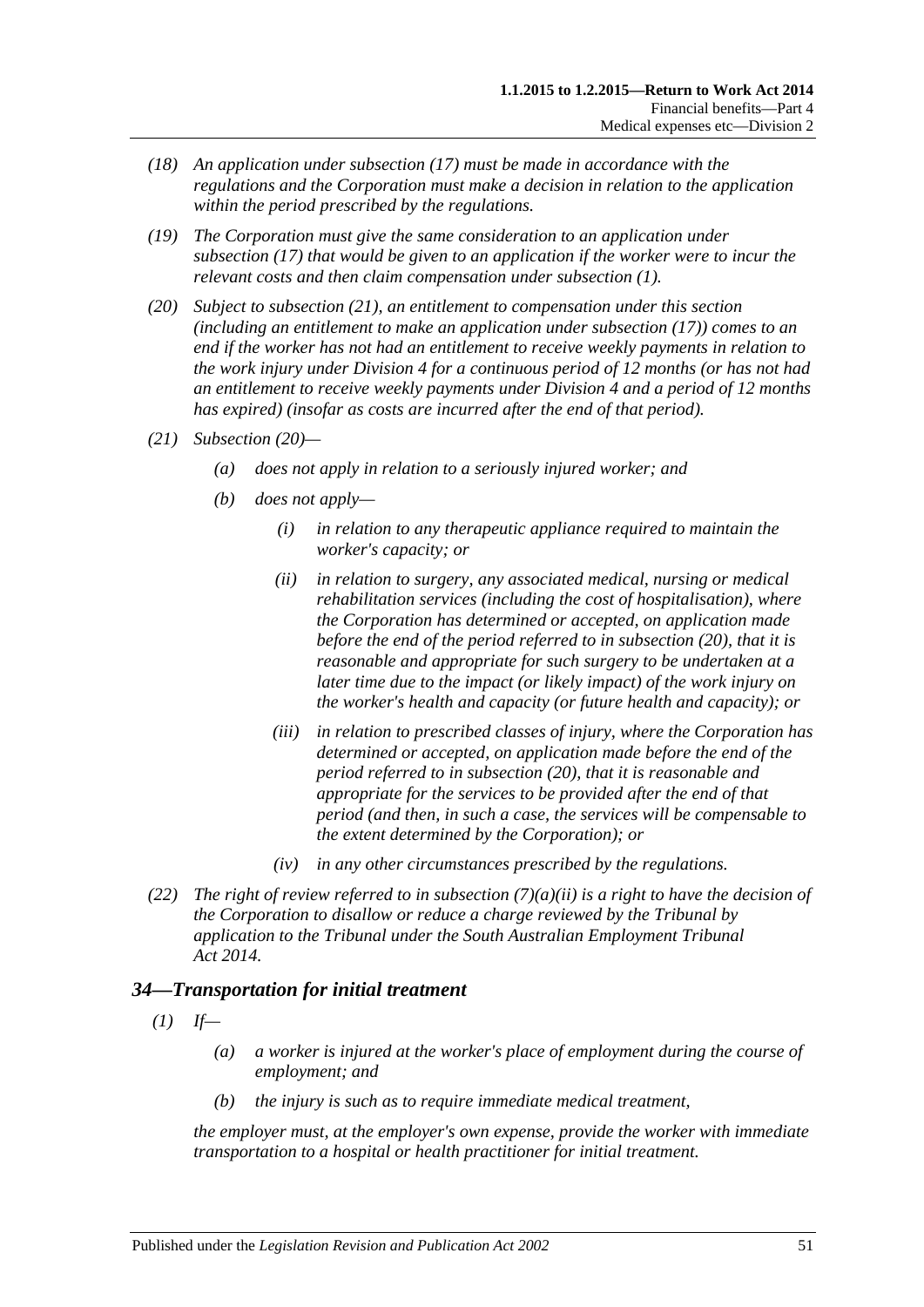- <span id="page-51-1"></span>*(2) If an employer fails to provide transportation in accordance with [subsection](#page-50-2) (1), the cost may be recovered by the Corporation from the employer as a debt due to the Corporation.*
- *(3) An amount recovered by the Corporation under [subsection](#page-51-1) (2) must, if the worker incurred costs in consequence of the employer's failure to provide transportation, be paid to the worker.*
- <span id="page-51-2"></span>*(4) If the cost of transportation provided by an employer (other than a self-insured employer) to a worker in accordance with [subsection](#page-50-2) (1) exceeds an amount prescribed by the regulations, the employer is, on application to the Corporation in a manner and form approved by the Corporation, entitled to recover the excess from the Corporation.*
- *(5) An amount prescribed by regulation under [subsection](#page-51-2) (4) may, if the regulations so provide, be indexed so as to provide annual adjustments according to changes in the CPI.*

# *Division 3—Property damage*

### <span id="page-51-3"></span>*35—Property damage*

- *(1) If a worker suffers a work injury and, in consequence of the trauma out of which the injury arose, damage occurs to any therapeutic appliances, clothes, personal effects or tools of trade of the worker, the worker is, subject to limitations prescribed by regulation, entitled to be compensated for the full amount of the damage.*
- *(2) An entitlement under [subsection](#page-51-3) (1) does not extend to compensation for damage to a motor vehicle.*
- *(3) An amount prescribed by regulation under [subsection](#page-51-3) (1) may, if the regulations so provide, be indexed so as to provide annual adjustments according to changes in the CPI.*

# <span id="page-51-0"></span>*Division 4—Income support*

## *Subdivision 1—Preliminary*

### *36—Capacity to perform work*

- *(1) For the purposes of this Act, the current work capacity of a worker is constituted by a present inability arising from a work injury such that the worker is not able to return to his or her employment at the time of the occurrence of the injury but is able to return to work in suitable employment.*
- *(2) For the purposes of this Act, a worker has no current work capacity if the worker has a present inability arising from a work injury such that the worker is not able to return to work, either in his or her employment at the time of the occurrence of the injury or in suitable employment.*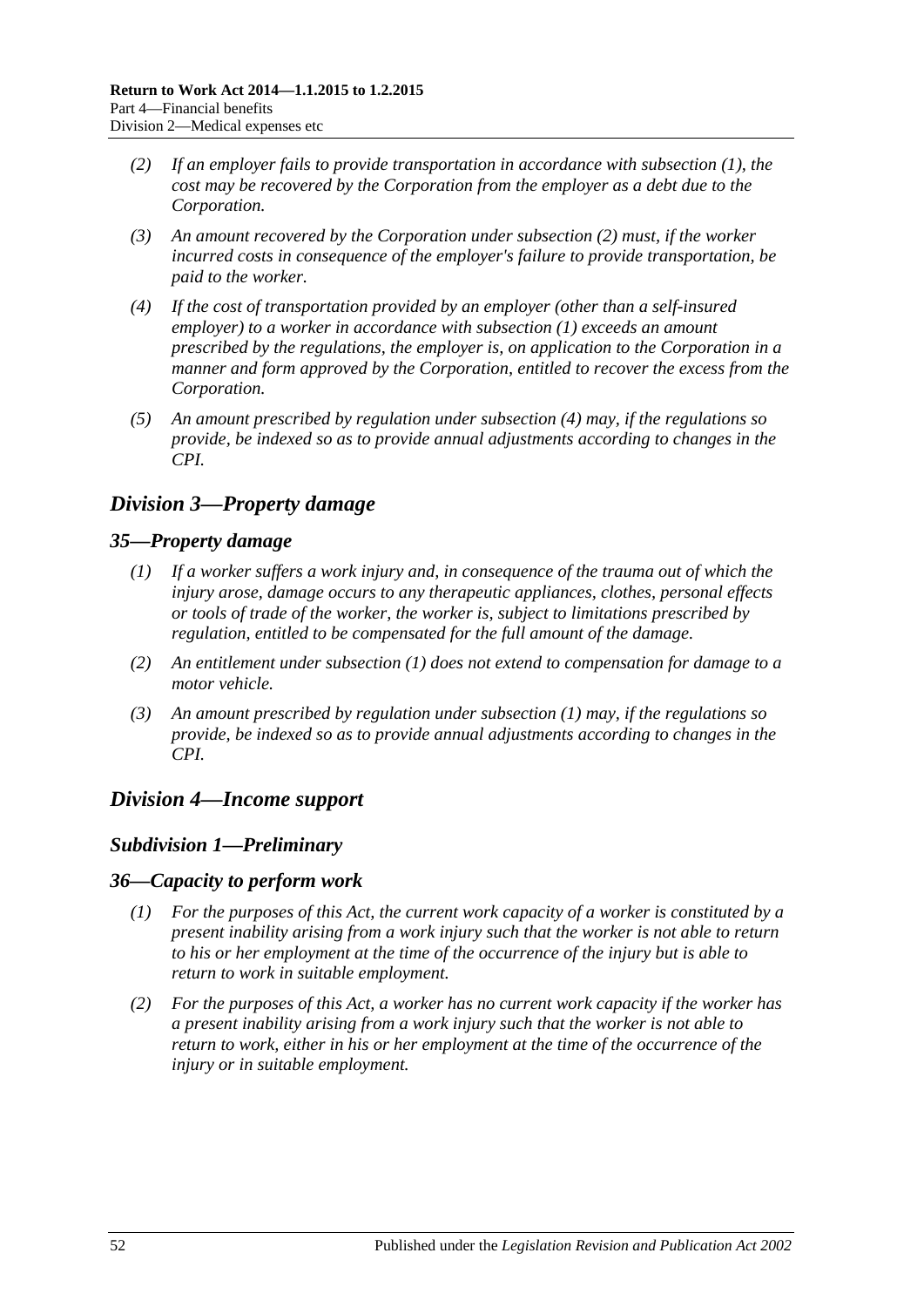### *37—Prescribed benefits*

*The following are prescribed benefits for the purposes of this Division:*

- *(a) any amount paid to the worker by the Corporation or a self-insured employer in respect of an employment program provided or arranged by the Corporation or self-insured employer for the purposes of this Act;*
- *(b) any of the following received by the worker from an employer:*
	- *(i) any payment, allowance or benefit related to annual or other leave;*
	- *(ii) any payment, allowance or benefit paid or conferred by the employer on the worker's retirement;*
	- *(iii) any payment, allowance or benefit paid or conferred under a superannuation or pension scheme;*
	- *(iv) any payment, allowance or benefit paid or conferred on the retrenchment, or in relation to the redundancy, of the worker;*
- *(c) any other payment, allowance or benefit of a prescribed kind.*

### *38—Prescribed allowances*

*In this Division, a reference to weekly earnings, or current weekly earnings, is a reference to weekly earnings exclusive of prescribed allowances.*

### *Subdivision 2—Entitlement to weekly payments*

### *39—Weekly payments over designated periods for workers other than seriously injured workers*

- <span id="page-52-1"></span><span id="page-52-0"></span>*(1) Subject to this Act, if a worker, other than a seriously injured worker, suffers a work injury that results in incapacity for work, the worker is entitled to weekly payments in respect of that incapacity in accordance with the following principles:*
	- *(a) if any period of incapacity for work occurs within the period of 52 weeks from the date on which the incapacity for work first occurs (the first designated period)—*
		- *(i) for any period during the first designated period when the worker has no current work capacity—the worker is entitled to weekly payments equal to the worker's notional weekly earnings; and*
		- *(ii) for any period during the first designated period when the worker has a current work capacity—the worker is entitled to weekly payments equal to the difference between the worker's notional weekly earnings and the worker's designated weekly earnings;*
	- *(b) if any period of incapacity for work occurs within the period of 52 weeks beginning immediately after the end of the period that applies under [paragraph](#page-52-0) (a) (the second designated period)—*
		- *(i) for any period during the second designated period when the worker has no current work capacity—the worker is entitled to weekly payments equal to 80% of the worker's notional weekly earnings; and*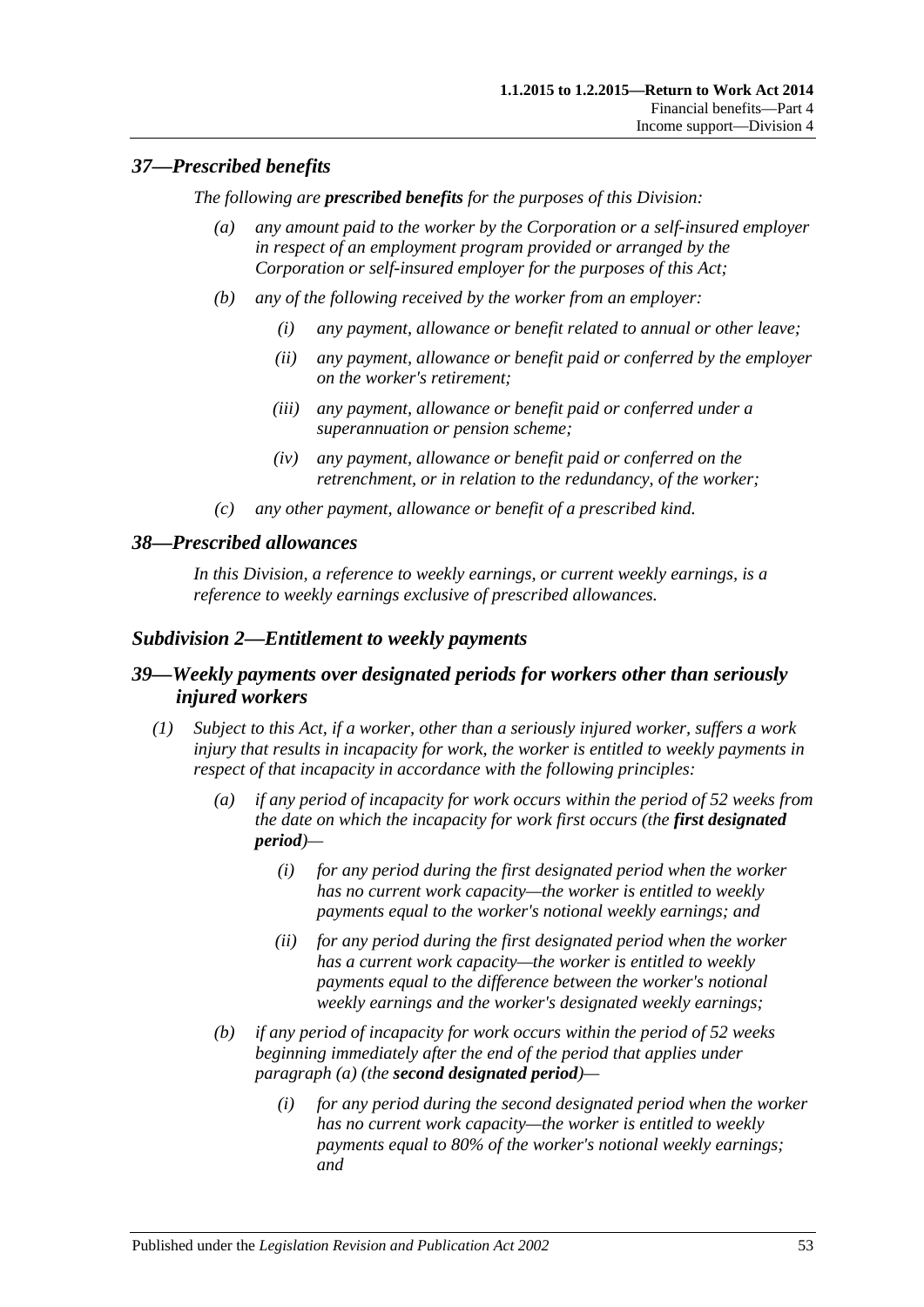- *(ii) for any period during the second designated period when the worker has a current work capacity—the worker is entitled to weekly payments equal to 80% of the difference between the worker's notional weekly earnings and the worker's designated weekly earnings.*
- *(2) For the purposes of this section, the designated weekly earnings of a worker will be taken to be the current weekly earnings of the worker in employment or self-employment (if any) but not so as to include a prescribed benefit.*
- *(3) A worker has no entitlement to weekly payments under this section in respect of a work injury after the end of the period of 104 weeks from the date on which the incapacity for work first occurs (that is, after the end of the second designated period).*

### <span id="page-53-2"></span>*40—Supplementary income support for incapacity resulting from surgery*

- *(1) Subject to this section, an injured worker who has an incapacity for work as a result of surgery approved by the Corporation under section [33\(21\)\(b\)](#page-50-3) is entitled to weekly payments (supplementary income support payments) as provided by this section if the incapacity occurs after the end of the second designated period that applies under section [39\(1\)\(b\).](#page-52-1)*
- *(2) Supplementary income support payments are not payable under this section in respect of any period of incapacity that occurs more than 13 weeks after the surgery concerned.*
- *(3) Supplementary income support payments under this section are payable at the rate provided by and in accordance with section [39\(1\)\(b\)](#page-52-1) as if the period of incapacity in respect of which the payments are made occurred during the second designated period subject to any adjustments made under the regulations to take into account—*
	- *(a) changes in the CPI; and*
	- *(b) any other matter prescribed by the regulations.*

### <span id="page-53-1"></span>*41—Weekly payments for seriously injured workers*

- <span id="page-53-0"></span>*(1) Subject to this Act, if a seriously injured worker suffers a work injury that results in incapacity for work, the worker is entitled to weekly payments in respect of that incapacity in accordance with the following principles:*
	- *(a) if any period of incapacity for work occurs within the period of 52 weeks from the date on which the incapacity for work first occurs (the first designated period)—*
		- *(i) for any period during the first designated period when the worker has no current work capacity—the worker is entitled to weekly payments equal to the worker's notional weekly earnings; and*
		- *(ii) for any period during the first designated period when the worker has a current work capacity—the worker is entitled to weekly payments equal to the difference between the worker's notional weekly earnings and the worker's designated weekly earnings;*
	- *(b) if any period of incapacity for work occurs after the end of the period that applies under [paragraph](#page-53-0) (a)—*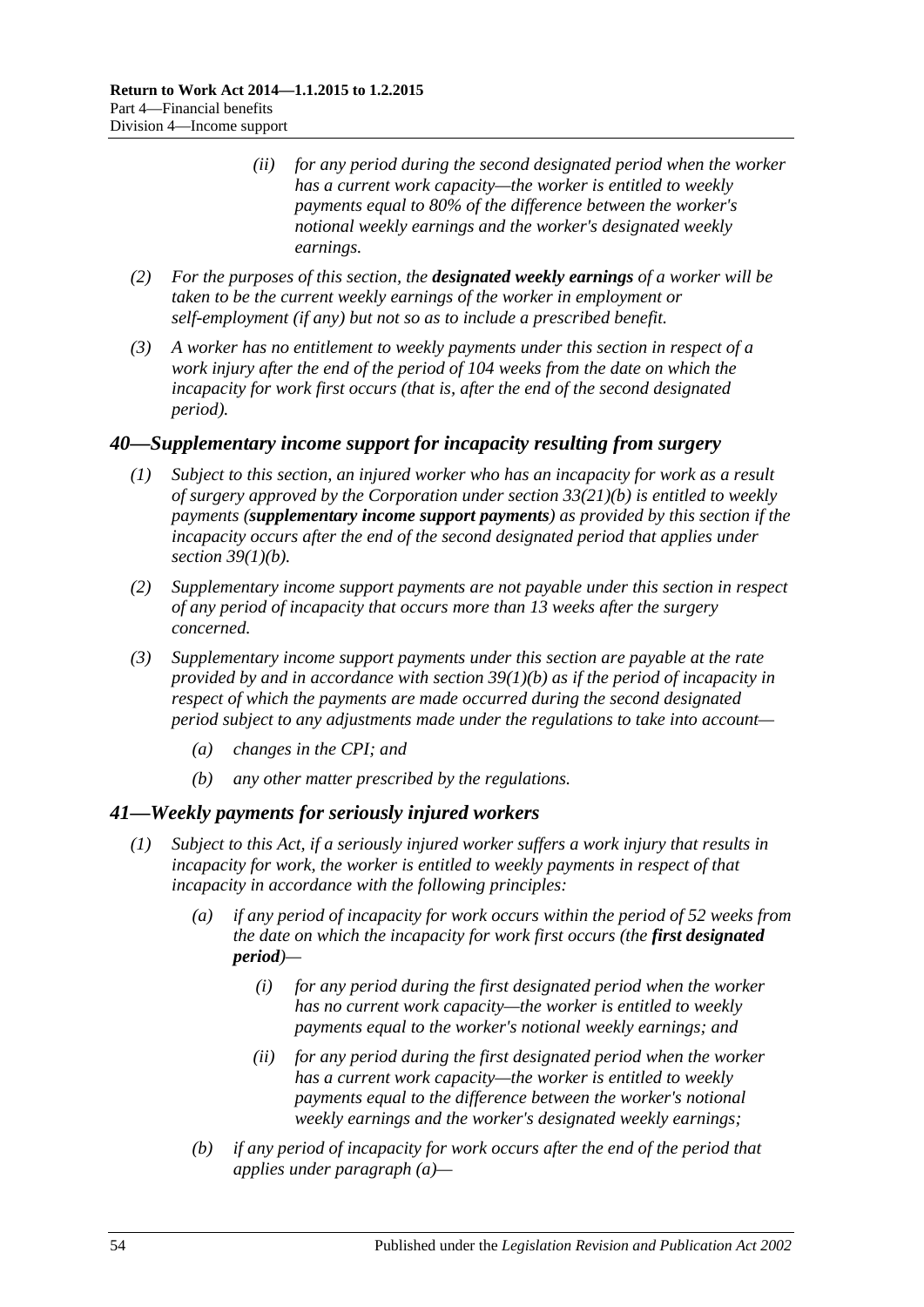- *(i) for any period when the worker has no current work capacity—the worker is entitled to weekly payments equal to 80% of the worker's notional weekly earnings; and*
- *(ii) for any period when the worker has a current work capacity—the worker is entitled to weekly payments equal to 80% of the difference between the worker's notional weekly earnings and the worker's designated weekly earnings.*
- *(2) For the purposes of [subsection](#page-53-1) (1), the designated weekly earnings of a worker will be taken to be the current weekly earnings of the worker in employment or self-employment (if any) but not so as to include a prescribed benefit.*
- *(3) If—*
	- *(a) a worker is paid weekly payments under [subsection](#page-53-1) (1); and*
	- *(b) the worker is subsequently, on account of an assessment of whole person impairment under this Act, determined not to be a seriously injured worker,*

*the worker will be entitled to continue to receive payments under this section as if the worker were a seriously injured worker until the expiration of 8 weeks from the date of the assessment (and then any further entitlement to weekly payments will be determined on the basis that the worker is not a seriously injured worker and weekly payments paid under this section until then will not be recoverable from the worker).*

### <span id="page-54-0"></span>*42—Federal minimum wage safety net*

- *(1) Despite the preceding sections in this Subdivision, if the combined amount that a worker would receive in respect of any incapacity for work in any week applying under any such section would result in the worker receiving less than the Federal minimum wage (adjusted, in the case of a worker who was working at the relevant date on a part-time basis so as to provide a pro-rata payment), the amount of compensation payable under this Subdivision will be increased so that the combined amount equals the Federal minimum wage (or, if relevant, the Federal minimum wage as so adjusted).*
- *(2) For the purposes of this section—*
	- *(a) a reference to the combined amount is a reference to the combined total of the amount of compensation that would otherwise be payable under this Subdivision and the amount of the designated weekly earnings of the worker; and*
	- *(b) a reference to the relevant date is a reference to the date on which the relevant injury occurs; and*
	- *(c) a reference to a worker who is working on a part-time basis will be determined after taking into account the usual work patterns of workers in employment of the kind in which the worker was working at the relevant date.*
- *(3) The component of the relevant amount under [subsection](#page-54-0) (1) that is constituted by the Federal minimum wage will be adjusted from time to time to reflect changes to the wages applying under a national minimum wage order under Part 2-6 of the Fair Work Act 2009 of the Commonwealth in accordance with a scheme prescribed by the regulations.*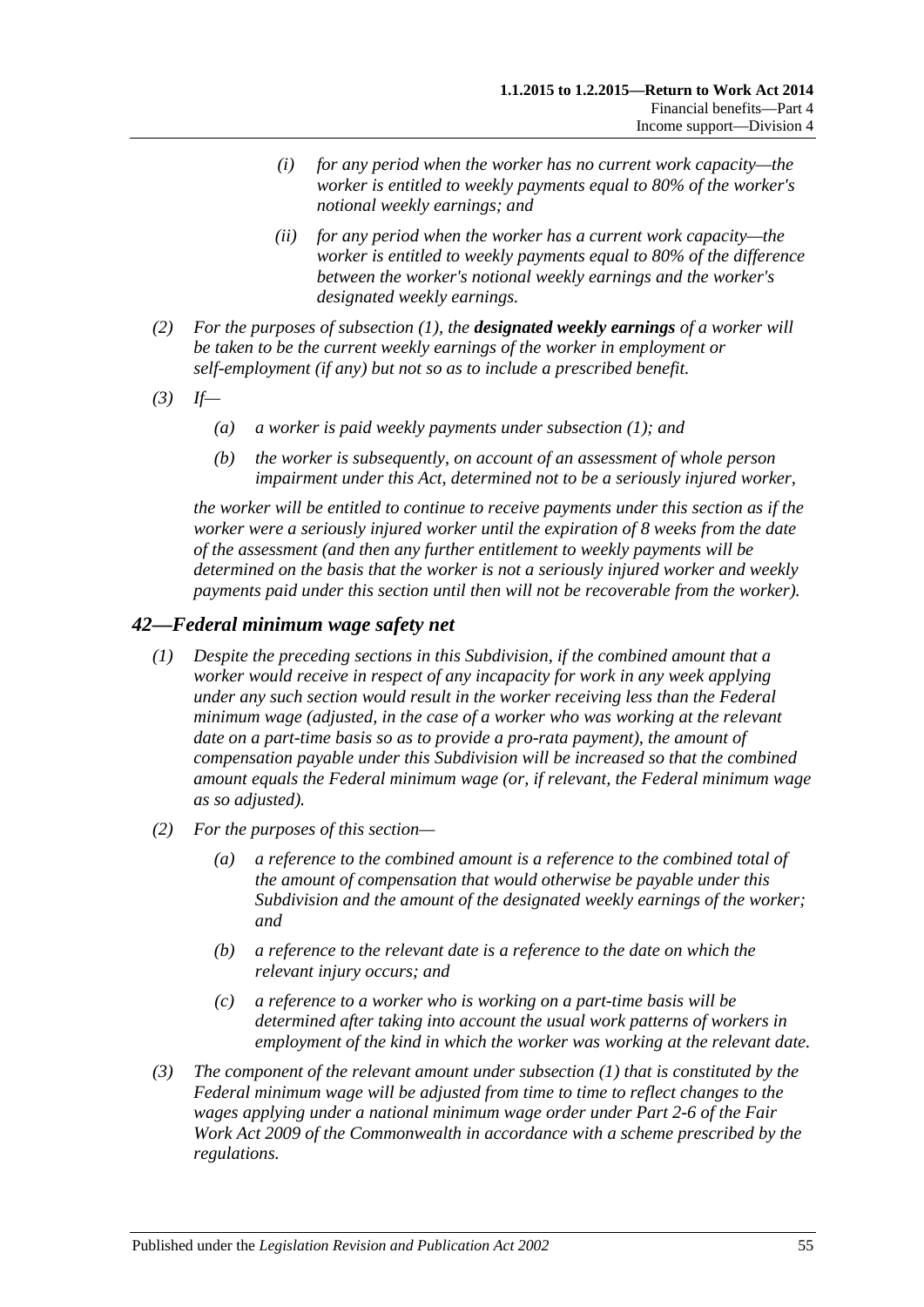#### *43—Return to work obligations of worker*

- *(1) A worker who has current work capacity must, in cooperation with the employer or Corporation, make reasonable efforts to return to work in suitable employment or pre-injury employment at the worker's place of employment or at another place of employment.*
- *(2) For the purposes of this section, a worker is to be treated as making a reasonable effort to return to work in suitable employment or pre-injury employment during any reasonable period in which—*
	- *(a) the worker is waiting for the commencement of any recovery/return to work services that are required to be provided under a recovery/return to work plan for the worker; or*
	- *(b) the worker is waiting for a response to a request for suitable employment or pre-injury employment made by the worker and received by the employer; or*
	- *(c) if the employer's response is that suitable employment or pre-injury employment will be provided at some time, the worker is waiting for suitable employment or pre-injury employment to commence.*

#### *44—Termination of weekly payments on retiring age*

*(1) In this section—*

*retiring age means—*

- *(a) if there is a normal retiring age for workers in employment of the kind from which the worker's injury arose—that age; or*
- *(b) the age at which the worker would, subject to satisfying any other qualifying requirements, be eligible to receive an age pension under the Social Security Act 1991 of the Commonwealth,*

*whichever is the lesser.*

- *(2) Weekly payments are not payable under this Division in respect of a period of incapacity for work falling after the date on which the worker reaches his or her retiring age.*
- *(3) However, if a worker who is within 2 years of his or her retiring age or above his or her retiring age becomes incapacitated for work while still in employment, weekly payments are payable for any period of incapacity falling within 104 weeks after the date on which the incapacity for work first occurred (unless suspended, reduced or discontinued under another provision of this Act and subject to any other relevant provision).*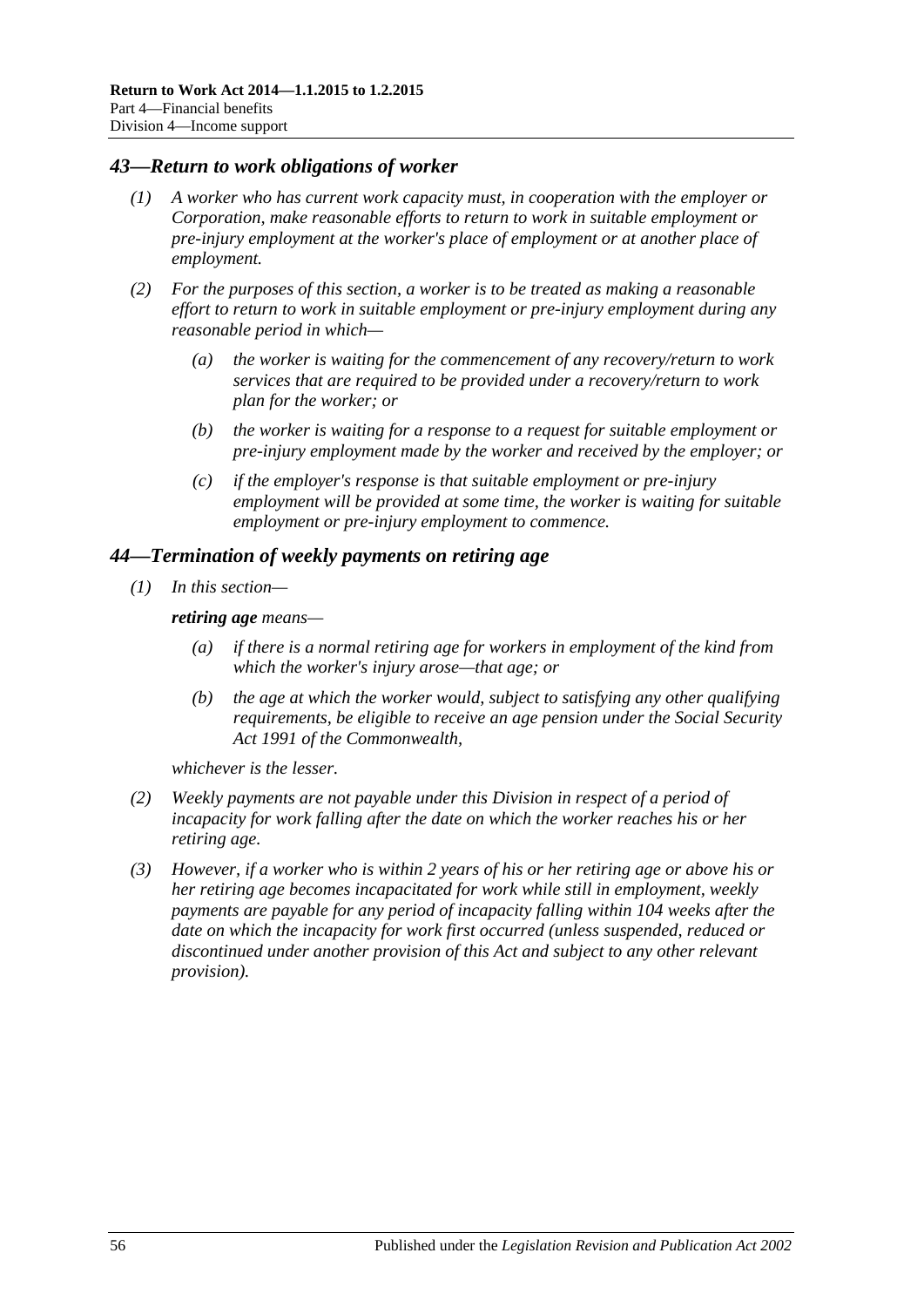### *Subdivision 3—Adjustment of weekly payments*

#### <span id="page-56-0"></span>*45—Adjustments due to change from original arrangements*

- *(1) The Corporation may, on its own initiative or at the request of the worker, review the calculation of the average weekly earnings of a worker (and therefore the notional weekly earnings of a worker) for the purpose of making an adjustment due to—*
	- *(a) a change in a component of the worker's remuneration used to determine average weekly earnings (including a component constituted by a non-cash benefit); or*
	- *(b) a change in the equipment or facilities provided or made available to the worker (if relevant to average weekly earnings).*
- *(2) A request by a worker must be made in a designated manner and a designated form.*
- *(3) Before the Corporation begins a review under this section, the Corporation must give the worker notice, in a designated form—*
	- *(a) informing the worker of the proposed review; and*
	- *(b) inviting the worker to make written representations to the Corporation on the subject of the review within a reasonable time specified in the notice.*
- *(4) If the Corporation finds on a review under this section that there has been a change that warrants an adjustment contemplated by [subsection](#page-56-0) (1), the Corporation may make the relevant adjustment.*
- *(5) An adjustment under this section—*
	- *(a) will take effect as an adjustment to the worker's notional weekly earnings (and may therefore increase or reduce weekly payments under this Division); and*
	- *(b) operates from a date determined by the Corporation (which may be an antecedent date but not a date that is before the date of the change on which the adjustment is based and not so as to result in a retrospective reduction in weekly payments).*
- <span id="page-56-1"></span>*(6) For the purposes of a review under this section, the Corporation may, by notice in writing to the worker to whom the review relates, require the worker to furnish any information that the Corporation determines to be relevant to the review.*
- *(7) If a worker fails to comply with a requirement under [subsection](#page-56-1) (6) within the time allowed in the notice, the Corporation may suspend weekly payments to the worker.*
- *(8) On completing the review, the Corporation must give notice, in a designated form, setting out the Corporation's decision on the review, and the rights of review that exist in respect of the decision to—*
	- *(a) the worker; and*
	- *(b) the employer from whose employment the compensable injury arose.*
- *(9) This section does not limit the powers of the Corporation under any other section of this Act.*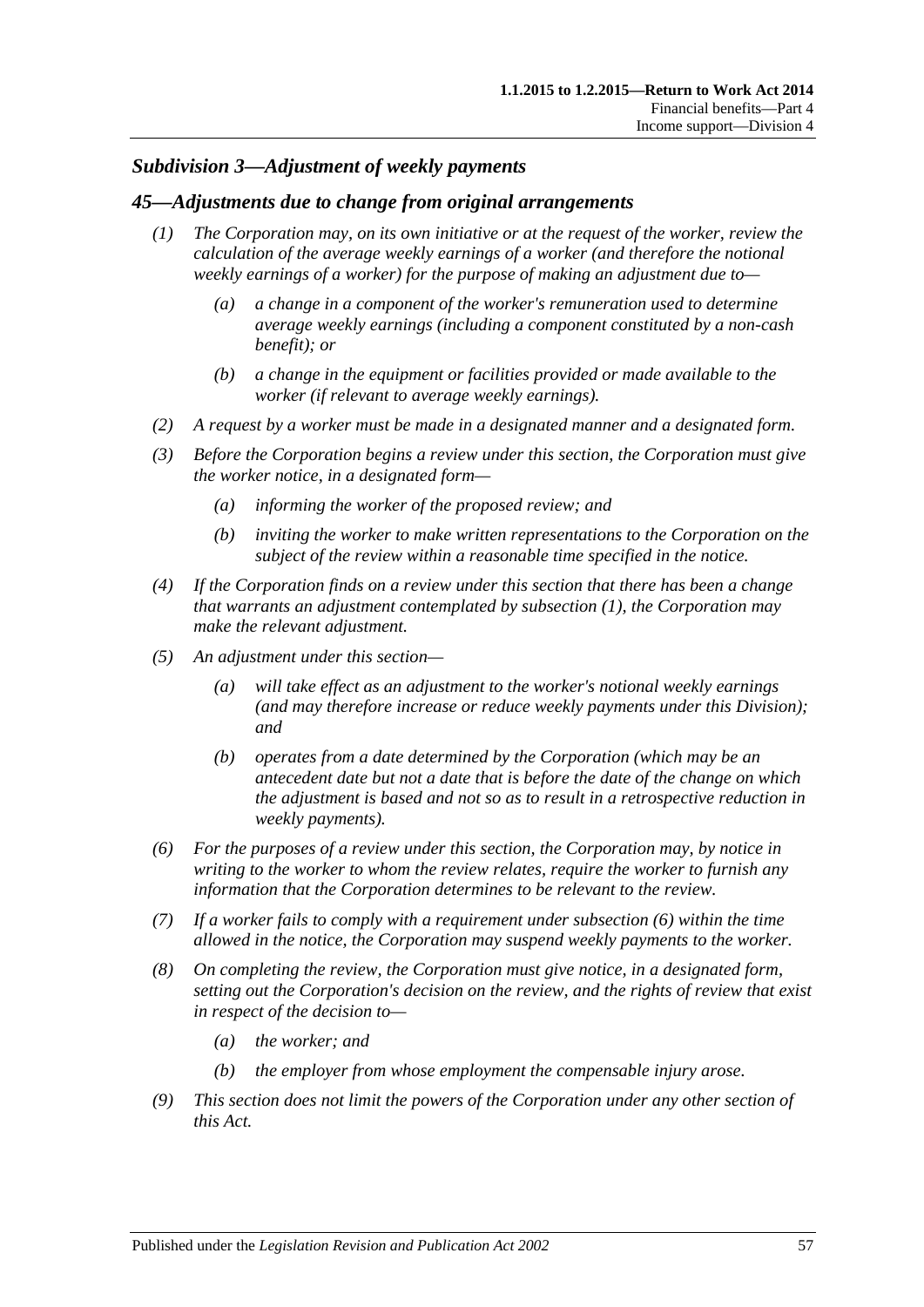#### <span id="page-57-3"></span><span id="page-57-1"></span>*46—Review of weekly payments*

- *(1) Subject to [subsection](#page-57-0) (3), the Corporation may, on its own initiative and must if requested by a worker or an employer, review the amount of the weekly payments made to a worker who has suffered a work injury.*
- *(2) A request by a worker or employer must be made in a designated manner and a designated form.*
- <span id="page-57-0"></span>*(3) The Corporation is not required to comply with a request for a review under [subsection](#page-57-1) (1) if the request is made within 3 months from the completion of an earlier review.*
- *(4) Before the Corporation begins a review under this section, the Corporation must give the worker notice, in a designated form—*
	- *(a) informing the worker of the proposed review; and*
	- *(b) inviting the worker to make written representation to the Corporation on the subject of the review within a reasonable time specified in the notice.*
- *(5) If the Corporation finds on a review under this section that the worker's entitlement to weekly payments has ceased, or has increased or decreased, the Corporation must adjust or discontinue the weekly payments to reflect that finding.*

#### *Example—*

*For example, if the Corporation finds on the review that there has been a change in the extent of the worker's incapacity with a consequent change in the amount the worker is earning or could earn in suitable employment, the Corporation must adjust the weekly payments to reflect the change in entitlement.*

- <span id="page-57-2"></span>*(6) For the purposes of a review under this section, the Corporation may, by notice in writing to a worker, who is receiving weekly payments—*
	- *(a) require the worker to submit to an examination by a recognised health practitioner nominated by the Corporation; or*
	- *(b) require the worker to furnish evidence of the worker's earnings.*
- *(7) If a worker fails to comply with a requirement under [subsection](#page-57-2) (6) within the time allowed in the notice, the Corporation may suspend weekly payments to the worker.*
- *(8) On completing the review, the Corporation must give notice, in a designated form, setting out the Corporation's decision on the review, and the rights of review that exist in respect of the decision, to—*
	- *(a) the worker; and*
	- *(b) the employer from whose employment the work injury arose.*
- *(9) This section does not limit the powers of the Corporation under any other section of this Act.*

#### *47—Economic adjustments to weekly payments for seriously injured workers*

*(1) If a seriously injured worker is incapacitated for work or appears likely to be incapacitated for work for more than 1 year, the Corporation must, during the course of each year of incapacity, review the weekly payments for the purpose of making an adjustment to the amount of those payments under this section.*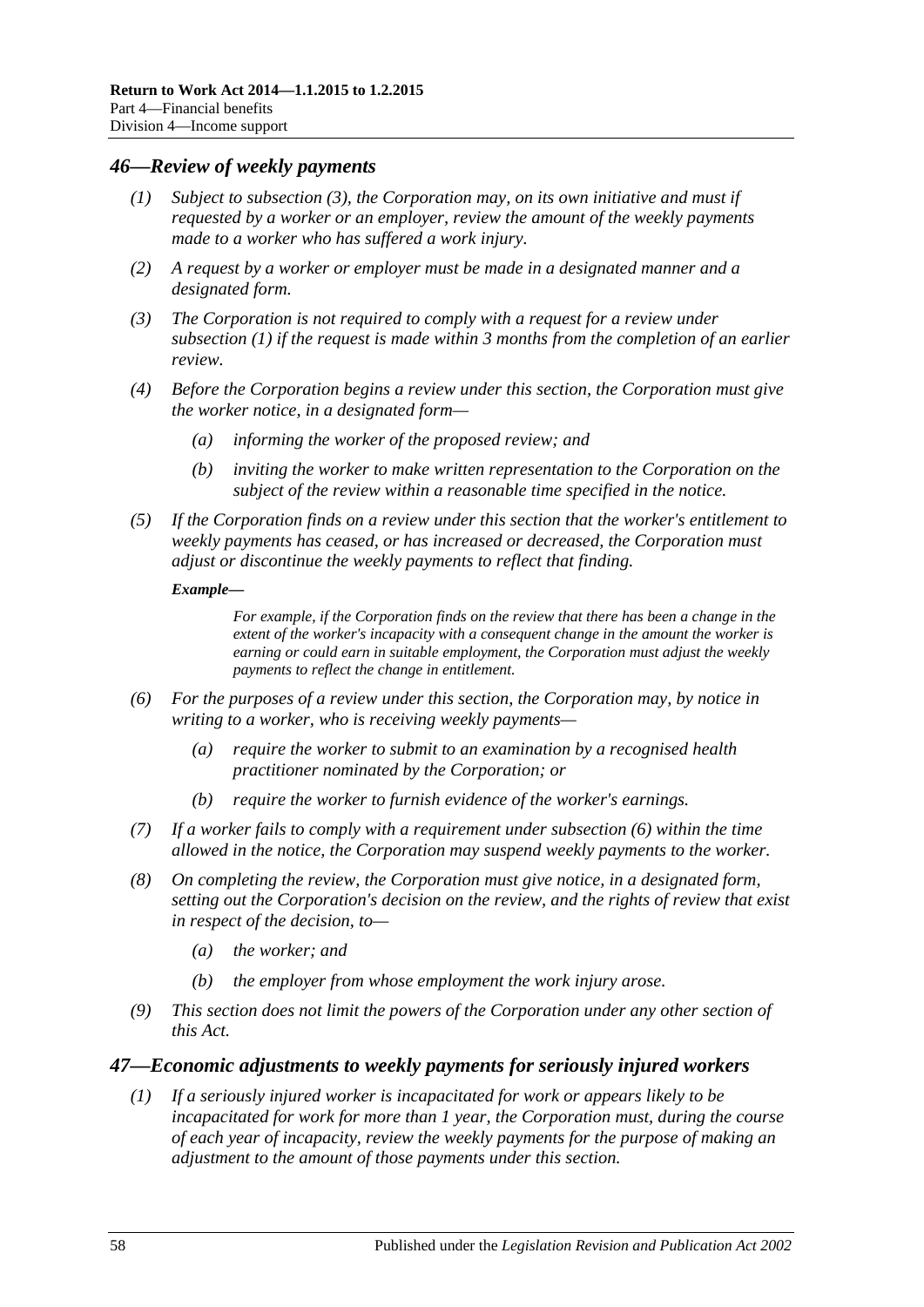- *(2) Before the Corporation begins a review under this section, the Corporation must give the worker notice, in a designated form—*
	- *(a) informing the worker of the proposed review; and*
	- *(b) inviting the worker to make written representations to the Corporation on the subject of the review within a reasonable time specified in the notice.*
- <span id="page-58-1"></span><span id="page-58-0"></span>*(3) An adjustment under this section—*
	- *(a) must be based on—*
		- *(i) changes in the rates of remuneration payable to workers generally or to workers engaged in the kind of employment from which the worker's injury arose; or*
		- *(ii) if the worker applies, in a designated manner and a designated form,*  for the adjustment to be made on the basis of changes in rates of *remuneration prescribed by an award or enterprise agreement payable to a group of workers of which the worker was a member at the time of the occurrence of the injury—changes in those rates of remuneration; and*
	- *(b) operates—*
		- *(i) in the case of an adjustment under [paragraph](#page-58-0) (a)(i)—from the end of the year of incapacity in which the review is made;*
		- *(ii) in the case of an adjustment under [paragraph](#page-58-1) (a)(ii)—from the Corporation's decision on the application, back-dated to the date of the relevant changes in rates of remuneration.*
- *(4) If the Corporation makes an adjustment to weekly payments under this section, the Corporation must give notice in writing, in a designated form, to the worker—*
	- *(a) containing such information as the regulations may require as to the grounds on which the adjustment is being made; and*
	- *(b) informing the worker of the worker's rights to have the Corporation's decision reviewed.*

### *Subdivision 4—Reduction or discontinuance of weekly payments*

#### *48—Reduction or discontinuance of weekly payments*

- *(1) Subject to this Act, weekly payments to a worker who has suffered a work injury must not be reduced unless—*
	- *(a) the worker consents to the reduction of weekly payments; or*
	- *(b) the Corporation is satisfied, on the basis of a certificate of a recognised health practitioner, that there has been a reduction in the extent the worker is incapacitated for work by the work injury; or*
	- *(c) the reduction is necessary to correct an arithmetical or clerical error; or*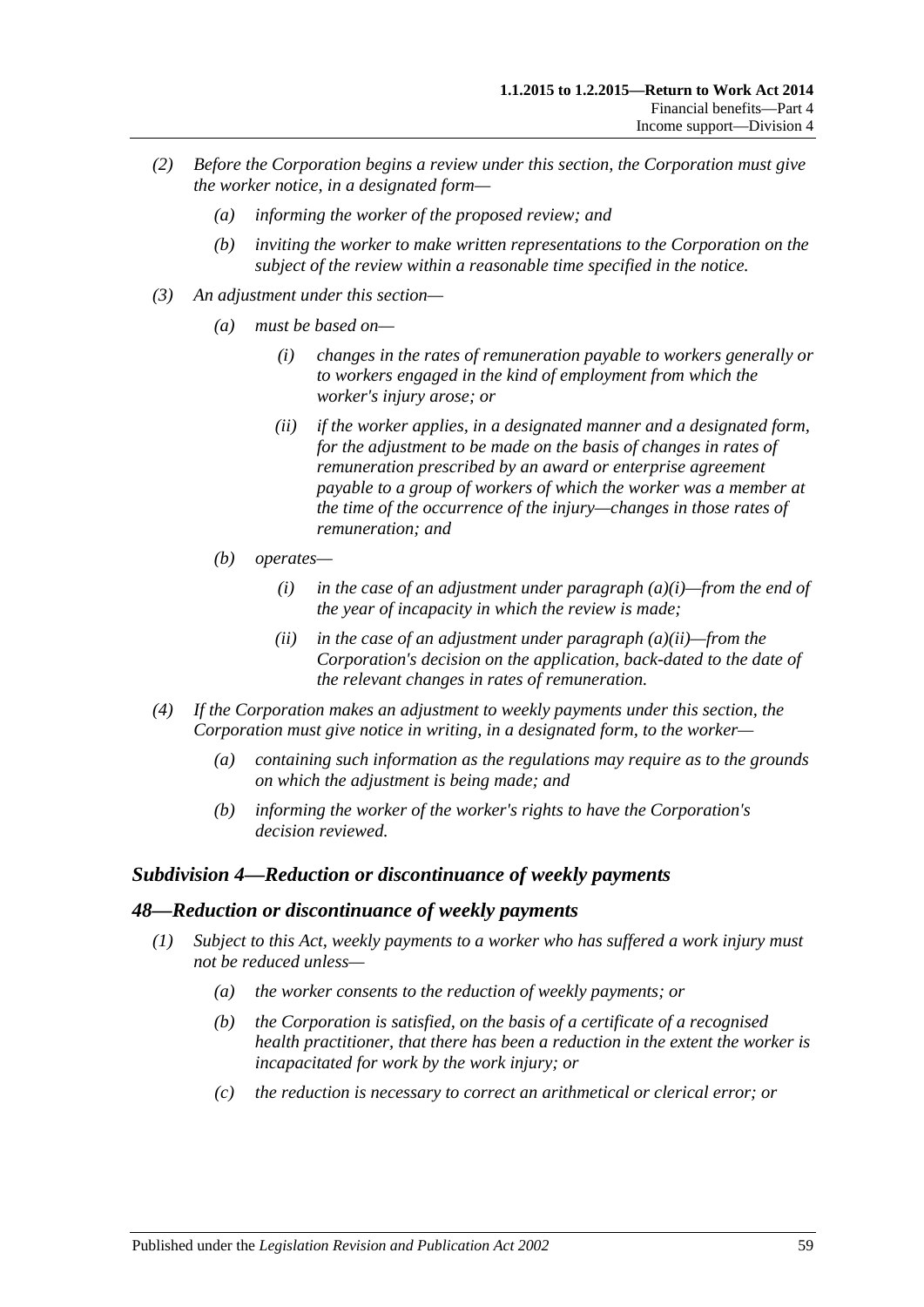- *(d) if the weekly payments include a component for overtime—the Corporation is satisfied that if the worker had continued in the work in which he or she was last employed before becoming incapacitated, he or she would not have continued to work overtime or the pattern of overtime would have changed so that the amount of overtime would have diminished; or*
- *(e) the worker has recommenced work as an employee or as a self-employed contractor, or the worker has had an increase in remuneration as an employee or a self-employed contractor; or*
- *(f) the worker's entitlement to weekly payments reduces because of the passage of time; or*
- *(g) the worker's entitlement to weekly payments reduces because of the occurrence of some other event or the making of some other decision or determination that, under another provision of this Act, is expressed to result in a reduction to an entitlement to weekly payments or the reduction of weekly payments is otherwise authorised or required under another provision of this Act.*
- <span id="page-59-0"></span>*(2) Subject to this Act, weekly payments to a worker who has suffered a work injury must not be discontinued unless—*
	- *(a) the worker consents to the discontinuance of weekly payments; or*
	- *(b) the Corporation is satisfied, on the basis of a certificate of a recognised health practitioner, that the worker has ceased to be incapacitated for work by the work injury; or*
	- *(c) the worker has returned to work; or*
	- *(d) the worker has obtained work as an employee, or as a self-employed contractor, that is providing remuneration equal to or above the worker's notional weekly earnings; or*
	- *(e) the worker is dismissed from employment for serious and wilful misconduct; or*
	- *(f) the worker breaches the obligation of mutuality; or*
	- *(g) the worker is, without the Corporation's consent—*
		- *(i) residing outside the State; or*
		- *(ii) absent from the State for more than 2 months in any continuous period of 12 months; or*
	- *(h) the worker's entitlement to weekly payments ceases because of the passage of time; or*
	- *(i) the worker's entitlement to weekly payments ceases because of the occurrence of some other event or the making of some other decision or determination that, under another provision of this Act, brings the entitlement to weekly payments to an end or the discontinuance of weekly payments is otherwise authorised or required under another provision of this Act.*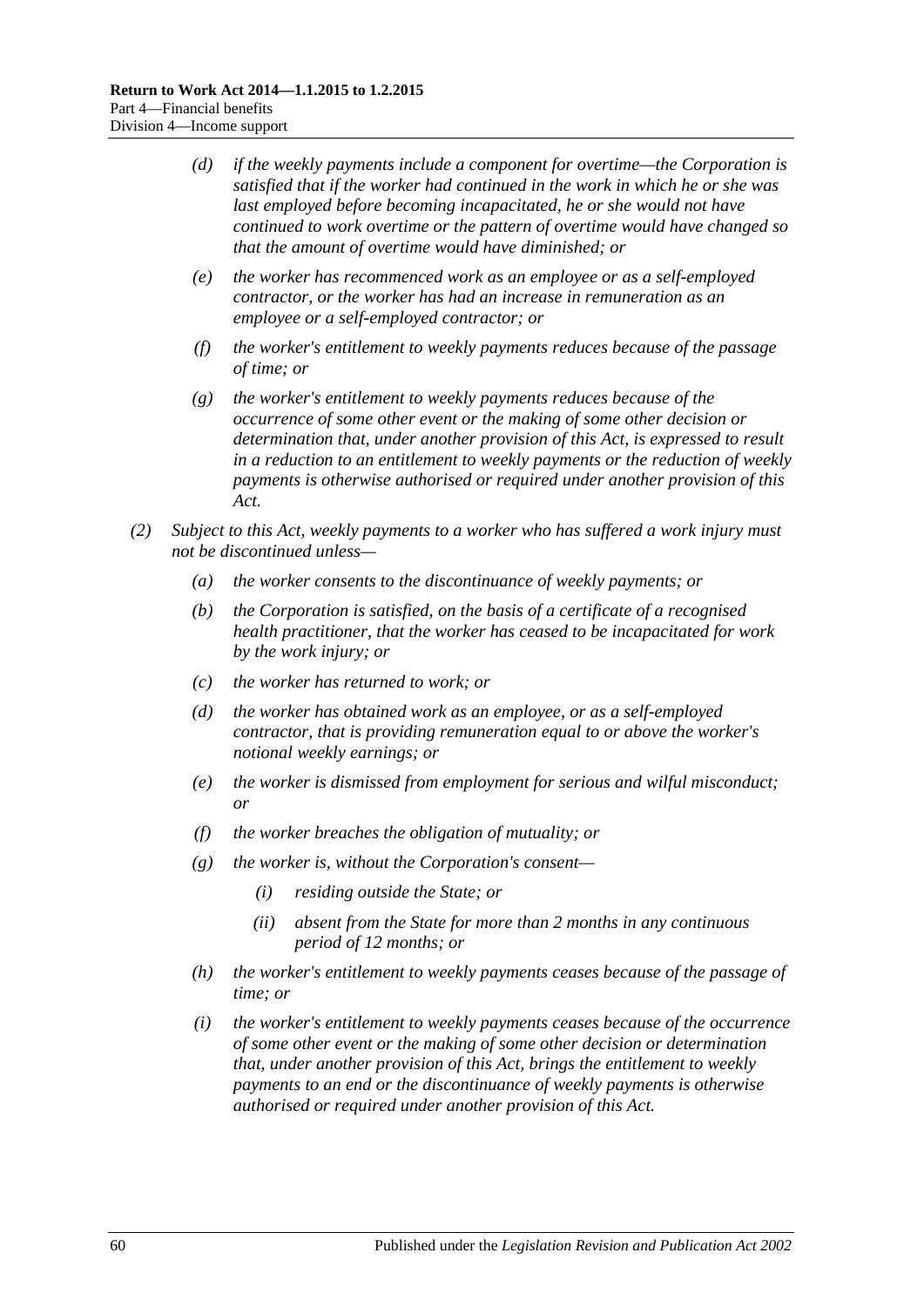- *(3) A worker breaches the obligation of mutuality if—*
	- *(a) the Corporation has, by written notice to the worker, required the worker to submit to an examination by a recognised health practitioner nominated by the Corporation and the worker fails to comply with the requirement within the time allowed in the notice or obstructs the examination; or*
	- *(b) the Corporation has, by written notice to the worker, required the worker to submit to the Corporation a certificate from a recognised health practitioner certifying that the work injury continues, and the worker fails to comply with the requirement within the time allowed in the notice; or*
	- *(c) the worker refuses or fails to submit to proper medical treatment for the worker's condition; or*
	- *(d) the worker refuses or fails—*
		- *(i) to participate or cooperate in the establishment of a recovery/return to work plan for the worker; or*
		- *(ii) to comply with obligations imposed on the worker by or under a recovery/return to work plan for the worker; or*
	- *(e) the worker refuses or fails—*
		- *(i) to undertake work that the worker has been offered and is capable of performing; or*
		- *(ii) to take reasonable steps to find or obtain suitable employment or to comply with any other return to work obligation placed on the worker under this Act,*

*or having obtained suitable employment, unreasonably discontinues the employment; or*

- *(f) the worker refuses or fails to participate in assessments of the worker's capacity, return to work progress or future employment prospects (including by failing to attend); or*
- *(g) the worker does anything else that is, apart from this subsection, recognised as a breach of the obligation of mutuality.*
- *(4) However, a worker does not breach the obligation of mutuality—*
	- *(a) by reasonably refusing surgery or the administration of a drug; or*
	- *(b) where there is a difference of medical opinion about the appropriate treatment for the worker's condition, or the possibility of choice between a number of reasonable forms of treatment—by choosing 1 form of treatment in preference to another.*
- <span id="page-60-0"></span>*(5) Where the Corporation decides to reduce or discontinue weekly payments under this section, the Corporation must give notice in writing to the worker—*
	- *(a) containing such information as the regulations may require as to the reasons for the Corporation's decision; and*
	- *(b) informing the worker of the worker's right to have the decision reviewed.*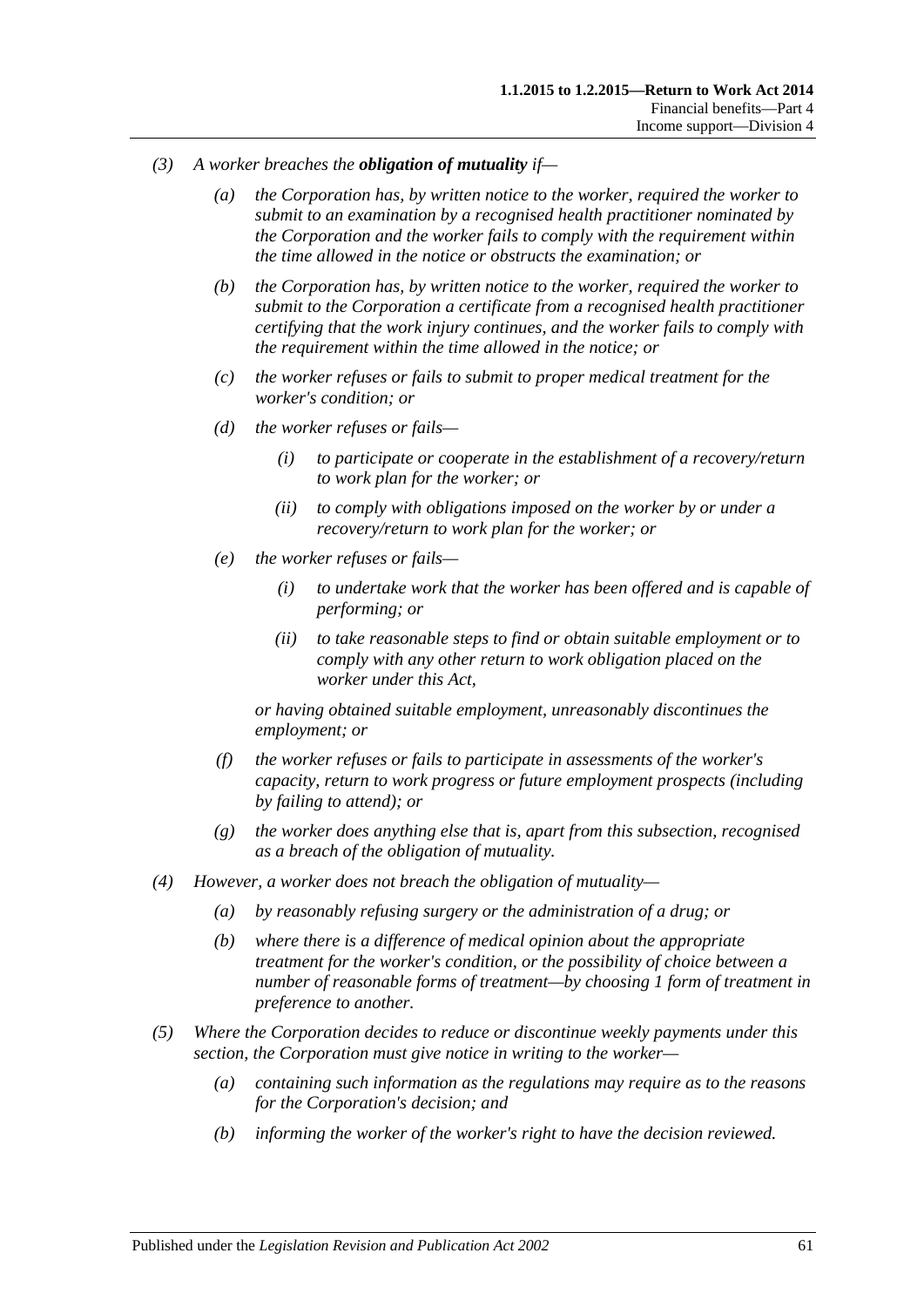- <span id="page-61-0"></span>*(6) The notice must be given at least the prescribed number of days before the decision is to take effect in any of the following cases:*
	- *(a) where a decision to reduce weekly payments is made, without the consent of the worker, on the ground that—*
		- *(i) the Corporation is satisfied that there has been a reduction in the extent the worker is incapacitated for work by the work injury; or*
		- *(ii) the Corporation is satisfied, in the case of a worker whose weekly payments include a component for overtime, that the worker would not have continued to work overtime or the pattern of overtime would have changed so that the amount of overtime would have diminished;*
	- *(b) where a decision to discontinue weekly payments is made, without the consent of the worker, on the ground that—*
		- *(i) the Corporation is satisfied that the worker has ceased to be incapacitated for work by the work injury (although the worker has not returned to work); or*
		- *(ii) the worker has failed to submit to an examination by a recognised health practitioner or to provide a medical certificate as required by the Corporation; or*
		- *(iii) the worker has been dismissed from employment for serious and wilful misconduct; or*
		- *(iv) the worker has breached the obligation of mutuality;*
	- *(c) where a decision to reduce or discontinue weekly payments is made under [section](#page-57-3) 46,*

*and in any other case the notice must be given as soon as practicable after the decision is made (but not necessarily before it takes effect).*

- *(7) For the purposes of [subsection](#page-61-0) (6), the prescribed number of days is—*
	- *(a) if the worker's entitlement to weekly payments relates to a period that is within 52 weeks from the date on which incapacity for work first occurred—14 days;*
	- *(b) in any other case—28 days.*
- *(8) Subject to complying with [subsection](#page-61-0) (6), a reduction or discontinuance of weekly payments under this section takes effect in accordance with the terms of the Corporation's notice under [subsection](#page-60-0) (5).*
- <span id="page-61-1"></span>*(9) Subject to [subsection](#page-62-0) (10), if a worker, within 1 month after the worker receives notice of a decision by the Corporation to reduce or discontinue weekly payments under this section, makes application to the Tribunal for a review of the decision and, as part of that application, makes an election under this subsection—*
	- *(a) the operation of the decision is suspended and—*
		- *(i) the weekly payments must continue or, if the decision has already taken effect, the weekly payments must be reinstated (to their previous level), until the matter first comes before a member of the Tribunal; and*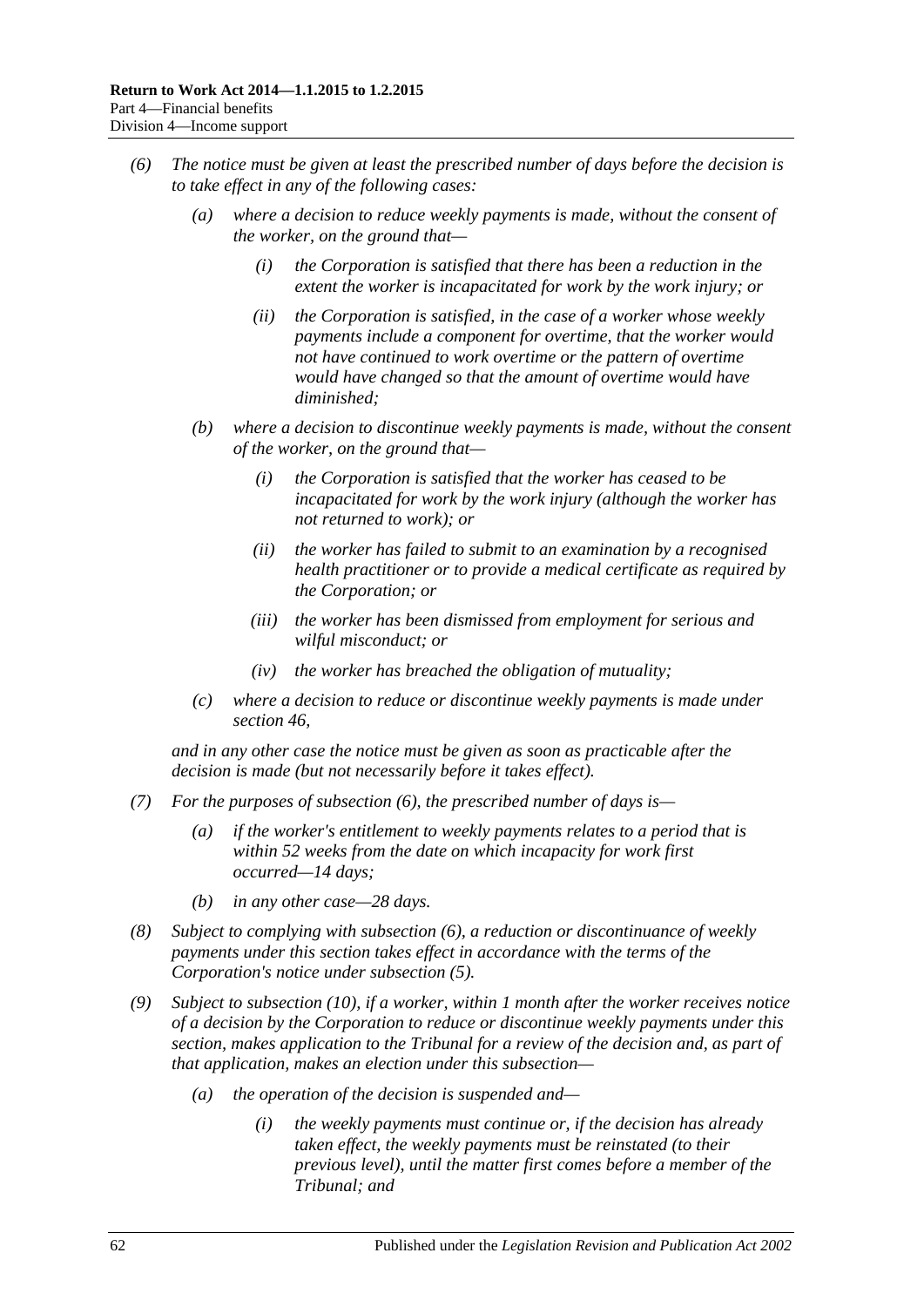- *(ii) the Corporation must make a payment to the worker for any weekly payments that have not been made between the date that the decision took effect and the date of their reinstatement; and*
- <span id="page-62-1"></span>*(b) the Tribunal may as it thinks fit and from time to time, and after having regard to the nature and circumstances of the case—*
	- *(i) further suspend the operation of the decision (from time to time) to allow a reasonable opportunity for resolution of the dispute by conciliation or determination if such action is reasonably necessary in order to avoid undue financial hardship being suffered by the worker and subject to the principle that the Tribunal should give extra weight to taking action under this subparagraph if it appears to the Tribunal that it is reasonably open to the worker to dispute the relevant decision;*
	- *(ii) vary or revoke a decision under [subparagraph](#page-62-1) (i), including so as to provide that weekly payments will only continue, or continue at a reduced rate, if the worker complies with conditions determined by the Tribunal;*
	- *(iii) make an order for the payment of an amount to represent some or all of any weekly payments that have not been made to the worker during the period of the dispute.*
- <span id="page-62-0"></span>*(10) Weekly payments are not payable under [subsection](#page-61-1) (9) after the end of the period of 104 weeks from the date on which the relevant incapacity for work first occurs (other than in the case of a seriously injured worker and not, in any event, so as to go beyond a date where the weekly payments would come to an end in any event under another provision of this Act).*
- <span id="page-62-2"></span>*(11) If a dispute is resolved in favour of the worker, the worker is entitled to be paid the amount that, subject to or according to the resolution of the matter, would have constituted the worker's entitlements under this Act had the weekly payments not been reduced or discontinued (as the case may be), after taking into account any amount paid under [subsection](#page-61-1) (9), or under another provision of this Act.*
- *(12) An amount paid under [subsection](#page-62-2) (11) will be increased by interest at the prescribed rate.*
- <span id="page-62-3"></span>*(13) If a dispute is ultimately resolved in favour of the Corporation and the worker has been paid an amount in excess of the amount of the worker's lawful entitlements to weekly benefits on account of the operation of [subsection](#page-61-1) (9), the Corporation may, at the Corporation's discretion (but subject to the regulations)—*
	- *(a) recover the amount of the excess (together with any interest on that amount paid by the Corporation) from the worker as a debt; or*
	- *(b) set off the amount recoverable under [paragraph](#page-62-3) (a) against liabilities of the Corporation to make payments to the worker under this Act.*
- *(14) If the Corporation makes a weekly payment to a worker on the assumption that the worker is incapacitated for work but the worker has in fact returned to work, the Corporation may, subject to the regulations, recover the amount of the payment as a debt.*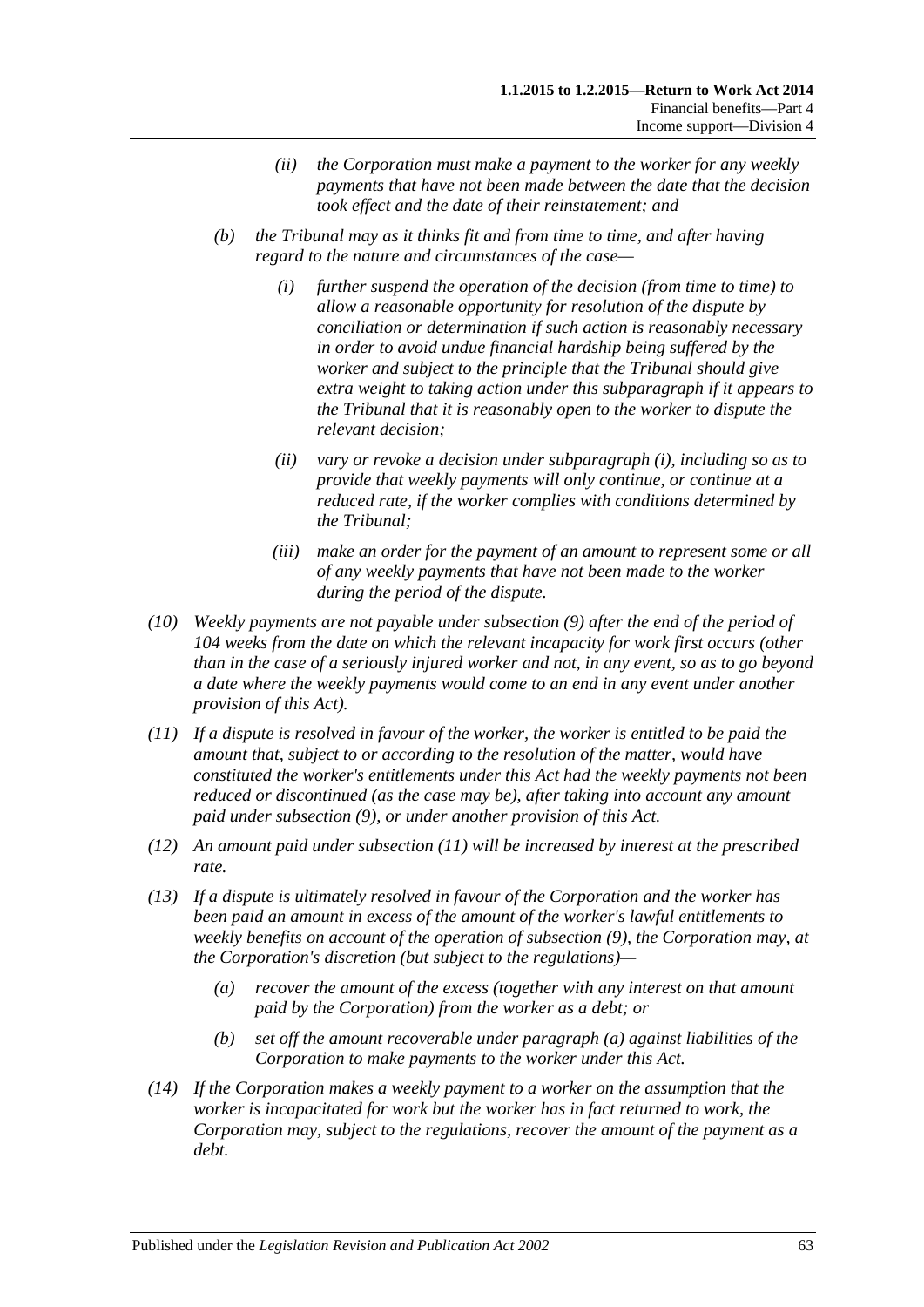- *(15) If the Corporation overpays a worker by way of weekly payments in consequence of—*
	- *(a) an arithmetical or clerical error; or*
	- *(b) an assumption, subsequently found to be incorrect, that a particular pattern of overtime would have continued if the worker had continued in the work in which he or she was last employed before becoming incapacitated,*

*the Corporation may, subject to and in accordance with the regulations, recover the amount overpaid as a debt.*

- <span id="page-63-0"></span>*(16) An employer who believes that reasonable grounds exist for the reduction or discontinuance of weekly payments under this section to a worker employed by, or formerly employed by, the employer may, in a manner determined by the Corporation, request the Corporation to review the circumstances of the case and to reduce or discontinue the weekly payments.*
- *(17) The Corporation must carry out the review as soon as practicable after receipt of a request under [subsection](#page-63-0) (16) unless the request is, in the Corporation's opinion, unreasonable.*
- *(18) If the Corporation declines to carry out a review as requested under [subsection](#page-63-0) (16), or it appears that there has been undue delay in carrying out the review, the Tribunal may, on application by the employer, direct the Corporation to carry out the review, or give such directions as appear reasonable in the circumstances to expedite the review (as the case may require).*
- *(19) The Corporation must comply, or take steps to ensure compliance, with such a direction.*
- *(20) On completing the review, the Corporation must give the employer notice in writing—*
	- *(a) of the Corporation's decision on the review, and the reasons for its decision; and*
	- *(b) of the employer's right to have the Corporation's decision reviewed.*
- *(21) This section does not apply in relation to the discontinuance of payments under [Division](#page-65-0) 5 of this Part or [Part](#page-83-0) 5 (and in such a case no notice of discontinuance need be given).*
- *(22) In connection with the operation of [subsection](#page-59-0) (2) (and to avoid doubt), a worker is required to take reasonable steps to attend any appointment reasonably required for the purposes of this Division (and a failure to comply with such a requirement constitutes a ground for the discontinuance of payments under this section).*

### *Subdivision 5—Related matters*

#### *49—Protection from excess payments*

- *(1) A worker is not entitled under this Division to receive, in respect of 2 or more injuries, weekly payments in excess of the worker's notional weekly earnings.*
- *(2) If a liability to make weekly payments is redeemed (whether under this Act or the repealed Act), the worker is taken, for the purposes of this Act, to be receiving the weekly payments that would have been payable if there had been no redemption.*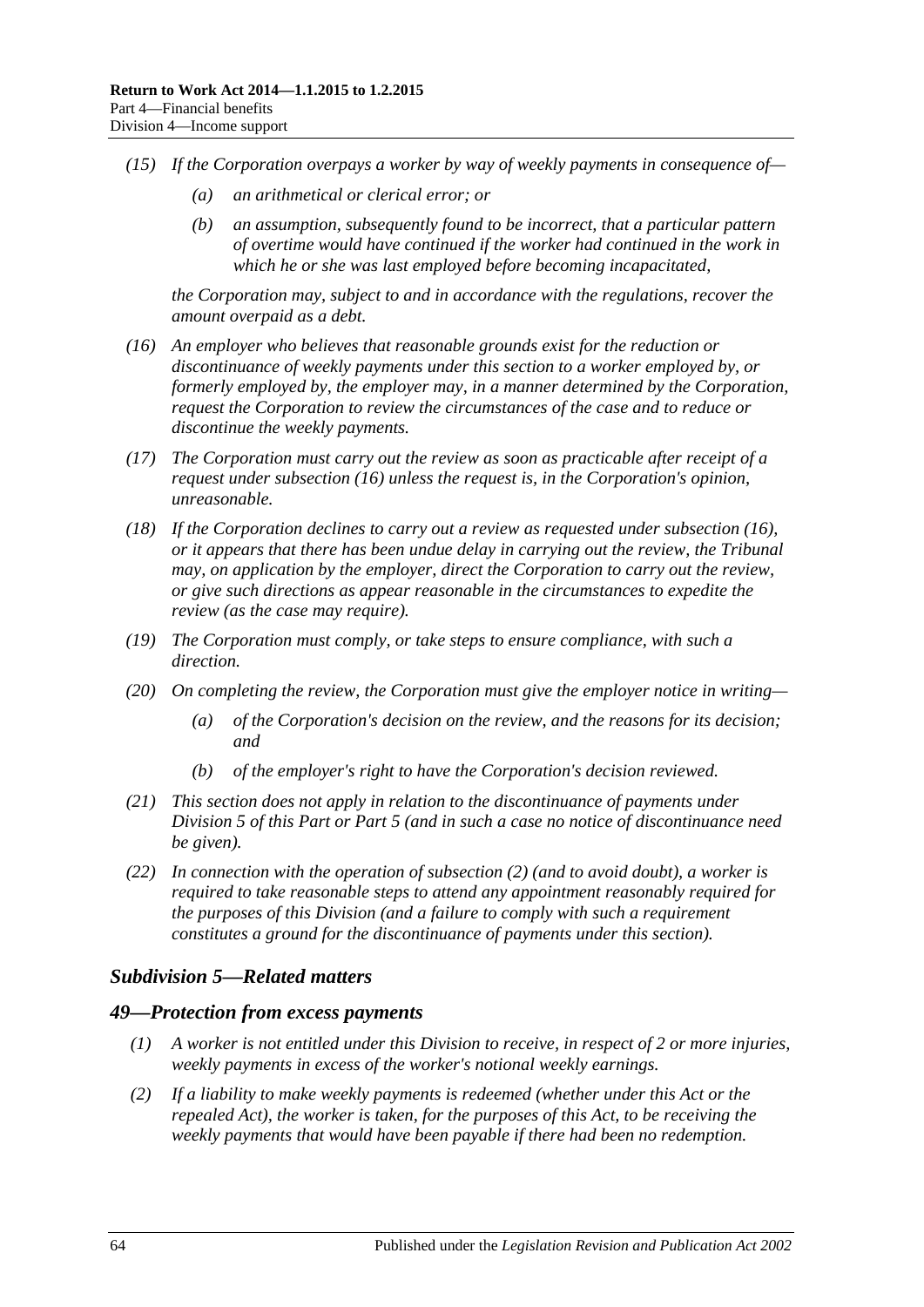*(3) If a liability to make weekly payments is discharged under a deed of release under [section](#page-79-0) 66(7), the injured party (within the meaning of that section) is taken, for the purposes of this Division, to be receiving the weekly payments that would have been payable if the deed of release had not been entered into.*

# *50—Weekly payments and leave entitlements*

- *(1) Subject to this section, neither the liability to make weekly payments to a worker in respect of a period of incapacity nor the amount of such weekly payments is affected by a payment, allowance or benefit for annual leave or long service leave to which the worker is entitled in respect of that period.*
- *(2) If a worker is absent from employment in consequence of a work injury, the period of absence must for the purposes of computing the worker's entitlement to annual leave or sick leave under any Act, award or industrial agreement, be counted as a period of service in the worker's employment.*
- <span id="page-64-0"></span>*(3) If a worker has received weekly payments in respect of total incapacity for work over a period of 52 weeks or more, the liability of the employer to grant annual leave to the worker in respect of a year of employment that coincides with, or ends during the course of, that period will be taken to have been satisfied.*
- *(4) [Subsection](#page-64-0) (3) does not affect the obligation of an employer to make a payment in the nature of an annual leave loading.*
- <span id="page-64-1"></span>*(5) If—*
	- *(a) the entitlement of a worker to annual leave, or payment in lieu of annual leave, is governed by a law of the Commonwealth or a State or Territory of the Commonwealth (not being this State); and*
	- *(b) the worker is absent from employment in consequence of a work injury; and*
	- *(c) the period of absence is not taken into account as service for the purpose of calculating the worker's entitlement to annual leave or payment in lieu of annual leave,*

*the worker is entitled by way of compensation to the monetary value of the annual leave that would have accrued if the worker had not been absent from employment.*

- *(6) Any compensation payable under [subsection](#page-64-1) (5) must be paid when the annual leave, or the payment in lieu of annual leave, would (assuming that the worker had not been absent from employment) have been granted or made.*
- <span id="page-64-2"></span>*(7) If a worker applies for, and takes, a period of annual leave, the Corporation may suspend weekly payments that would otherwise be payable to the worker during the period while the worker is on leave.*
- *(8) A decision of the Corporation under [subsection](#page-64-2) (7) does not constitute a reviewable decision under [Part](#page-95-0) 6.*

### <span id="page-64-3"></span>*51—Absence of worker from Australia*

*(1) If a worker who has suffered a work injury and who is receiving weekly payments under this Division is to be absent from Australia for a period in excess of 28 days, the worker must, at least 28 days before leaving Australia, give the Corporation prescribed details of the proposed absence.*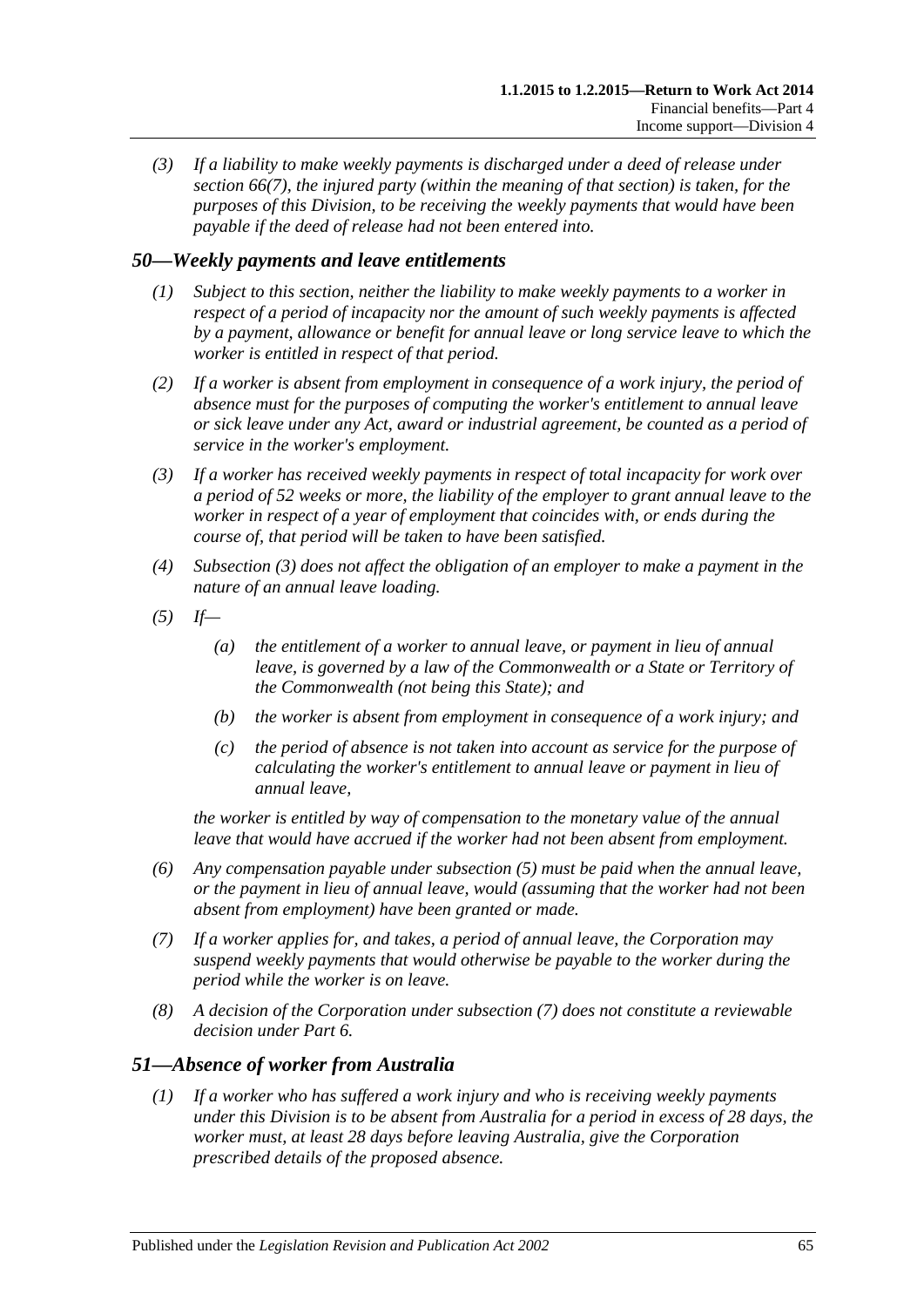- *(2) If the Corporation is of the opinion that the absence may impair the prospects of the worker's recovery or return to work, it may, after giving the worker at least 14 days notice, in a designated form, of its intention to do so, suspend or reduce the weekly payments to the worker.*
- *(3) The Corporation may suspend weekly payments that are being made to a worker who is absent from Australia—*
	- *(a) if the Corporation cannot obtain, to its satisfaction, information relating to—*
		- *(i) the whereabouts of the worker; or*
		- *(ii) the continuance of the worker's injury or incapacity for work; or*
		- *(iii) the earning capacity of the worker; or*
	- *(b) if there is, in the opinion of the Corporation, some other proper reason justifying suspension of the weekly payments.*
- *(4) If an injured worker leaves Australia without giving the notice required under [subsection](#page-64-3) (1), the Corporation may suspend weekly payments to the worker.*

### <span id="page-65-1"></span>*52—Reports of return to work etc*

- *(1) An employer (other than a self-insured employer) must notify the Corporation whenever—*
	- *(a) a worker who has been receiving weekly payments for total incapacity returns to work; or*
	- *(b) there is a change in the weekly earnings of a worker who is receiving weekly payments for partial incapacity; or*
	- *(c) there is a change in the type of work performed by a worker who is receiving weekly payments for partial incapacity,*

*(but notification is not required in a case or class of cases excepted by the Corporation from the operation of this subsection).*

- <span id="page-65-2"></span>*(2) If a worker who has been receiving weekly payments for total incapacity returns to work with an employer other than the employer from whose employment the injury arose, the worker must notify that previous employer of the return to work.*
- *(3) A notification under [subsection](#page-65-1) (1) or [\(2\)—](#page-65-2)*
	- *(a) must be given within 14 days of the occurrence of the notifiable event; and*
	- *(b) must include full particulars of the notifiable event.*
- *(4) A person who without reasonable excuse fails to comply with this section is guilty of an offence.*

*Maximum penalty: \$1 500.*

### <span id="page-65-0"></span>*Division 5—Redemptions*

#### *53—Redemptions—liabilities associated with weekly payments*

*(1) A liability to make weekly payments under [Division](#page-51-0) 4 may, by agreement between the worker and the Corporation, be redeemed by a capital payment to the worker.*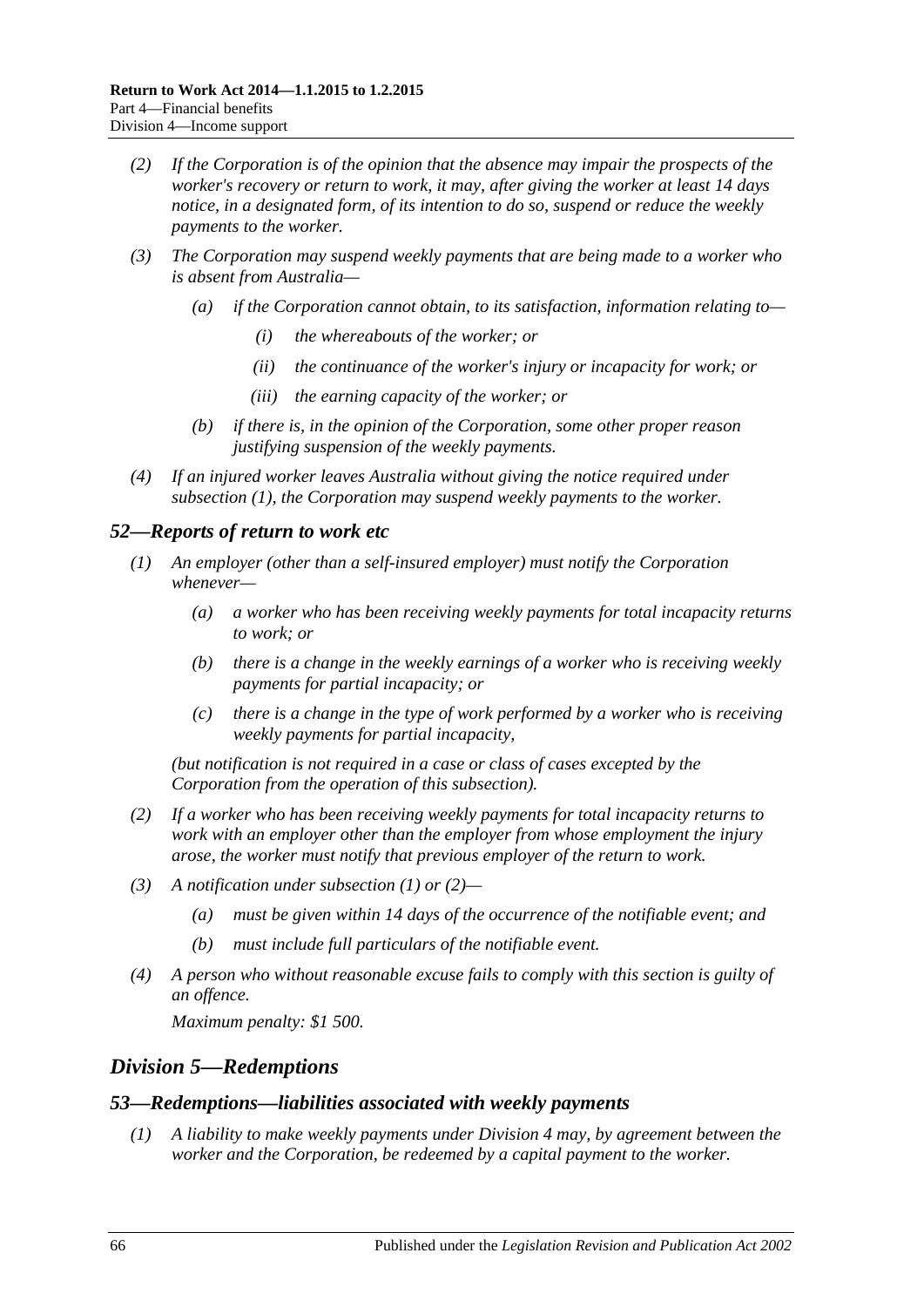- *(2) An agreement for the redemption of a liability under this section cannot be made unless—*
	- *(a) the worker has received competent professional advice about the consequences of redemption; and*
	- *(b) the worker has received competent financial advice about the investment or use of money to be received on redemption; and*
	- *(c) the Corporation has consulted with the employer out of whose employment the injury arose and has considered any representations made by the employer; and*
	- *(d) a recognised health practitioner has certified that the extent of the worker's incapacity resulting from the work injury can be determined with a reasonable degree of confidence.*
- *(3) The amount of the redemption payment is to be fixed by the agreement.*
- *(4) If the Corporation notifies a worker in writing that it is prepared to enter into negotiations for the redemption of a liability by agreement under this section, the Corporation is liable to indemnify the worker for reasonable costs of obtaining the advice required under this section up to a limit prescribed by regulation.*
- *(5) In the case of a seriously injured worker, this section applies subject to any election made by the worker under Part [5 Division](#page-83-1) 1.*
- *(6) The following decisions are not reviewable:*
	- *(a) a decision of the Corporation not to agree to a redemption under this section;*
	- *(b) a decision on the amount of a redemption.*

#### *54—Redemptions—liabilities associated with medical services*

<span id="page-66-0"></span>*(1) In this section—*

#### *designated liability means—*

- *(a) a liability to make payments under [section](#page-47-3) 33 in relation to a work injury suffered by a worker; and*
- *(b) in association with a liability under [paragraph](#page-66-0) (a) (if relevant), a liability to make weekly payments under [section](#page-53-2) 40.*
- *(2) This section applies (and only applies) in relation to workers who are not seriously injured workers.*
- *(3) A designated liability may, by agreement between the worker and the Corporation, be redeemed by a capital payment to the worker.*
- *(4) An agreement for the redemption of a liability under this section cannot be made unless—*
	- *(a) the worker has received competent professional advice about the consequences of redemption; and*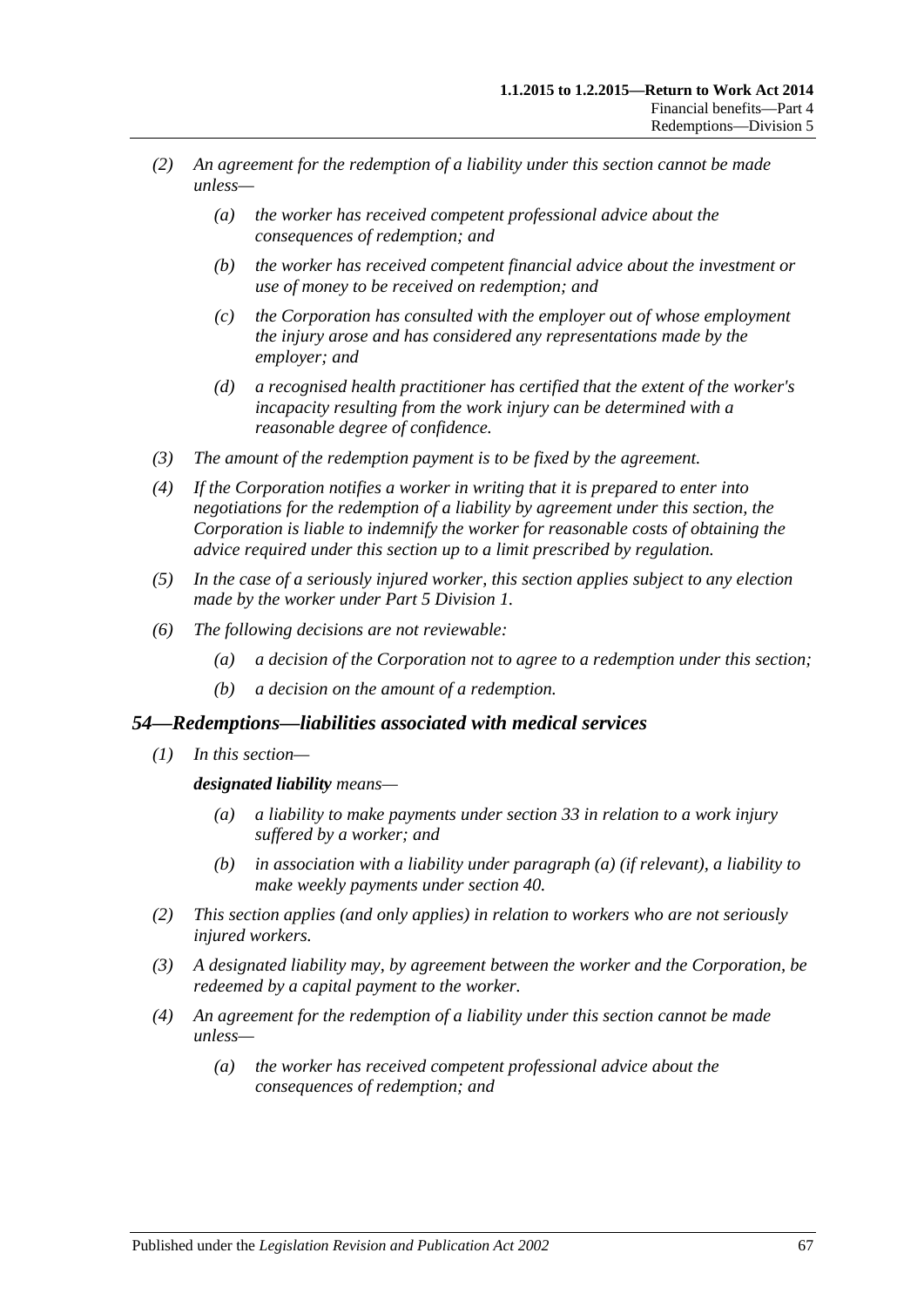- *(b) the worker has received advice from a recognised health practitioner about the future medical services (and, if relevant, therapeutic appliances and other forms of assistance related to his or her future health) that the worker will or is likely to require on account of the work injury and any related surgery, treatment or condition.*
- *(5) The amount of the redemption payment is to be fixed by the agreement.*
- *(6) If the Corporation notifies a worker in writing that it is prepared to enter into negotiations for the redemption of a liability by agreement under this section, the Corporation is liable to indemnify the worker for reasonable costs of obtaining the advice required under this section up to a limit prescribed by regulation.*
- *(7) The following decisions are not reviewable:*
	- *(a) a decision of the Corporation not to agree to a redemption under this section;*
	- *(b) a decision on the amount of a redemption.*

### <span id="page-67-0"></span>*Division 6—Permanent impairment—economic loss*

#### *55—Preliminary*

*(1) In this section—*

*relevant date means the relevant date, as it applies in relation to a worker, under [section](#page-20-0) 5.*

- *(2) For the purposes of this Division, the age factor is the percentage that applies in relation to an injured worker under [Schedule](#page-164-0) 6 (subject to the operation of [subsection](#page-67-1) (3)).*
- <span id="page-67-1"></span>*(3) For the purposes of [Schedule](#page-164-0) 6, the relevant age of the worker is the worker's age at the relevant date.*
- <span id="page-67-2"></span>*(4) For the purposes of this Division, the hours worked factor is the number of hours per week being worked by the worker (whether full-time or part-time) at the relevant date, expressed as a percentage of full-time work.*
- *(5) For the purposes of [subsection](#page-67-2) (4) (but subject to [subsections](#page-67-3) (6) and [\(7\)\)](#page-67-4), what constitutes full-time or part-time work must be consistent with the determinations made under [section](#page-20-0) 5 in relation to the worker.*
- <span id="page-67-3"></span>*(6) If by reason of the worker's circumstances on the relevant date it is not possible to arrive at a fair determination under [subsection](#page-67-2) (4), the Corporation may apply such factors as it thinks appropriate to arrive at a fair determination of the number of hours per week that will apply for the purposes of this Division.*
- <span id="page-67-4"></span>*(7) Furthermore, if in relation to a worker who was working part-time at the relevant date there is evidence that, at the relevant date, the worker had a legally enforceable right to return to full-time work, the hours worked factor applying in relation to the worker will be based on full-time work.*
- <span id="page-67-5"></span>*(8) For the purposes of this Division, the prescribed sum is the amount applying under [Schedule](#page-166-0) 7 in relation to a worker's whole person impairment.*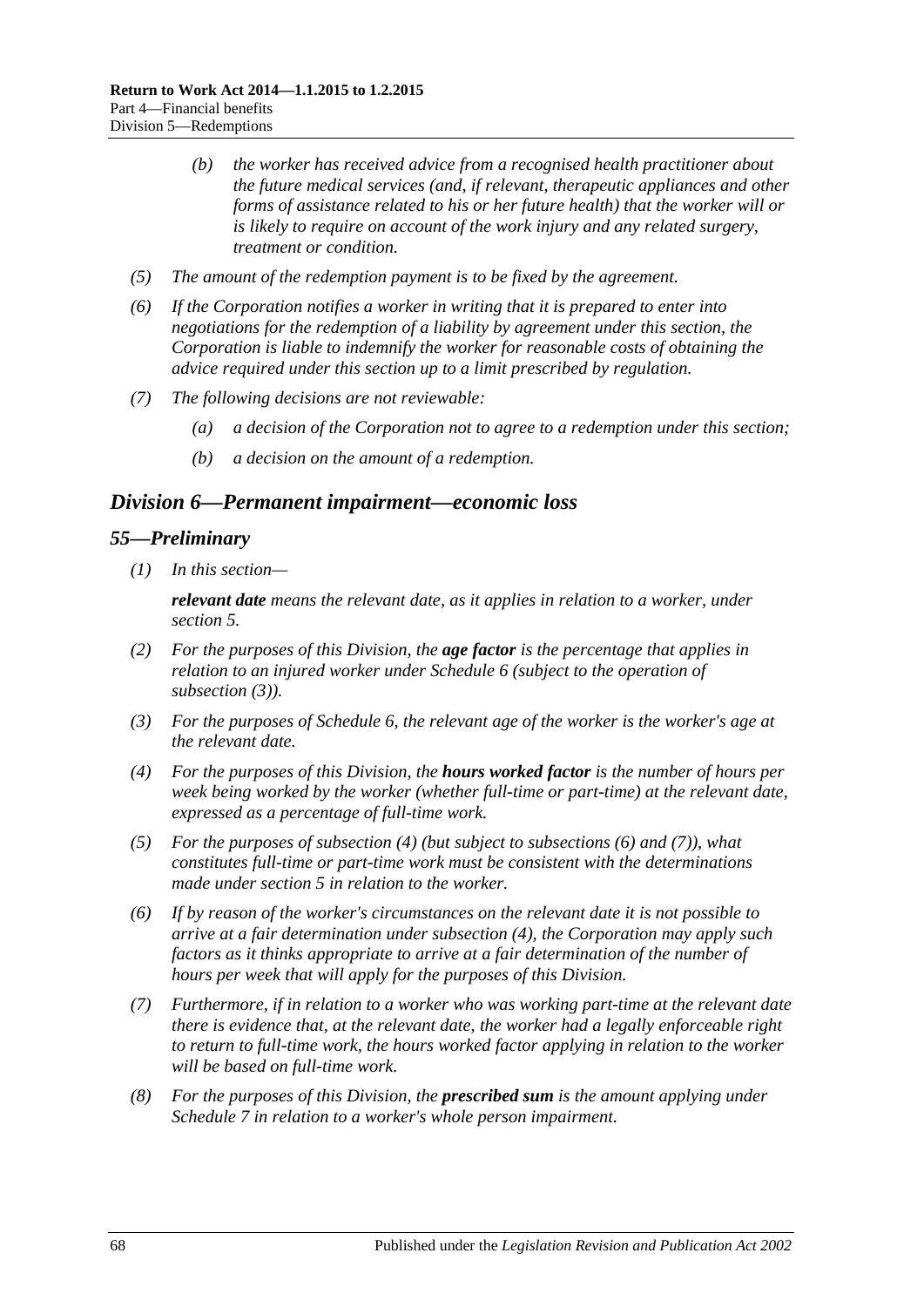*(9) In connection with the operation of [subsection](#page-67-5) (8), the amount to be applied with respect to a particular injury is the amount applying under [Schedule](#page-166-0) 7 at the relevant date.*

### *56—Lump sum payments—economic loss*

- *(1) Subject to this Act, if a worker, other than a seriously injured worker, suffers a work injury resulting in permanent impairment as assessed under Part [2 Division](#page-36-0) 5, the worker is entitled (in addition to any entitlement apart from this section) to compensation for loss of future earning capacity by way of a lump sum.*
- *(2) An entitlement does not arise under this section if the worker's degree of whole person impairment from physical injury is less than 5%.*
- *(3) An entitlement does not arise under this section in relation to—*
	- *(a) a psychiatric injury or consequential mental harm; or*
	- *(b) noise induced hearing loss.*
- *(4) Subject to this section, the lump sum will be an amount determined as follows:*

 $LS = PS \times AF \times HWF$ 

*where*

*LS is the lump sum*

*PS is the prescribed sum that applies in relation to the worker's whole person impairment*

*AF is the age factor applying in relation to the injured worker*

*HWF is the hours worked factor applying in relation to the injured worker.*

- *(5) If a worker suffers 2 or more work injuries arising from the same trauma, the injuries may together be treated as 1 injury to the extent set out in the Impairment Assessment Guidelines (and assessed together using any combination or other principle set out in the Impairment Assessment Guidelines).*
- <span id="page-68-0"></span>*(6) If—*
	- *(a) a worker suffers a work injury that gives rise to an entitlement under this section; and*
	- *(b) the worker subsequently suffers—*
		- *(i) an aggravation, acceleration, exacerbation, deterioration or recurrence of the injury referred to in [paragraph](#page-68-0) (a); or*
		- *(ii) a new work injury,*

*and the worker, as a result, has a second entitlement under this section,*

*there will be a reduction of the lump sum payable under this section in respect of the second entitlement by the amount of the payment for the earlier entitlement unless such a reduction is incorporated into the provisions of the Impairment Assessment Guidelines (and then this subsection will apply in relation to any third or subsequent entitlement in the same way in order to ensure that each lump sum previously paid is taken into account as new entitlements arise).*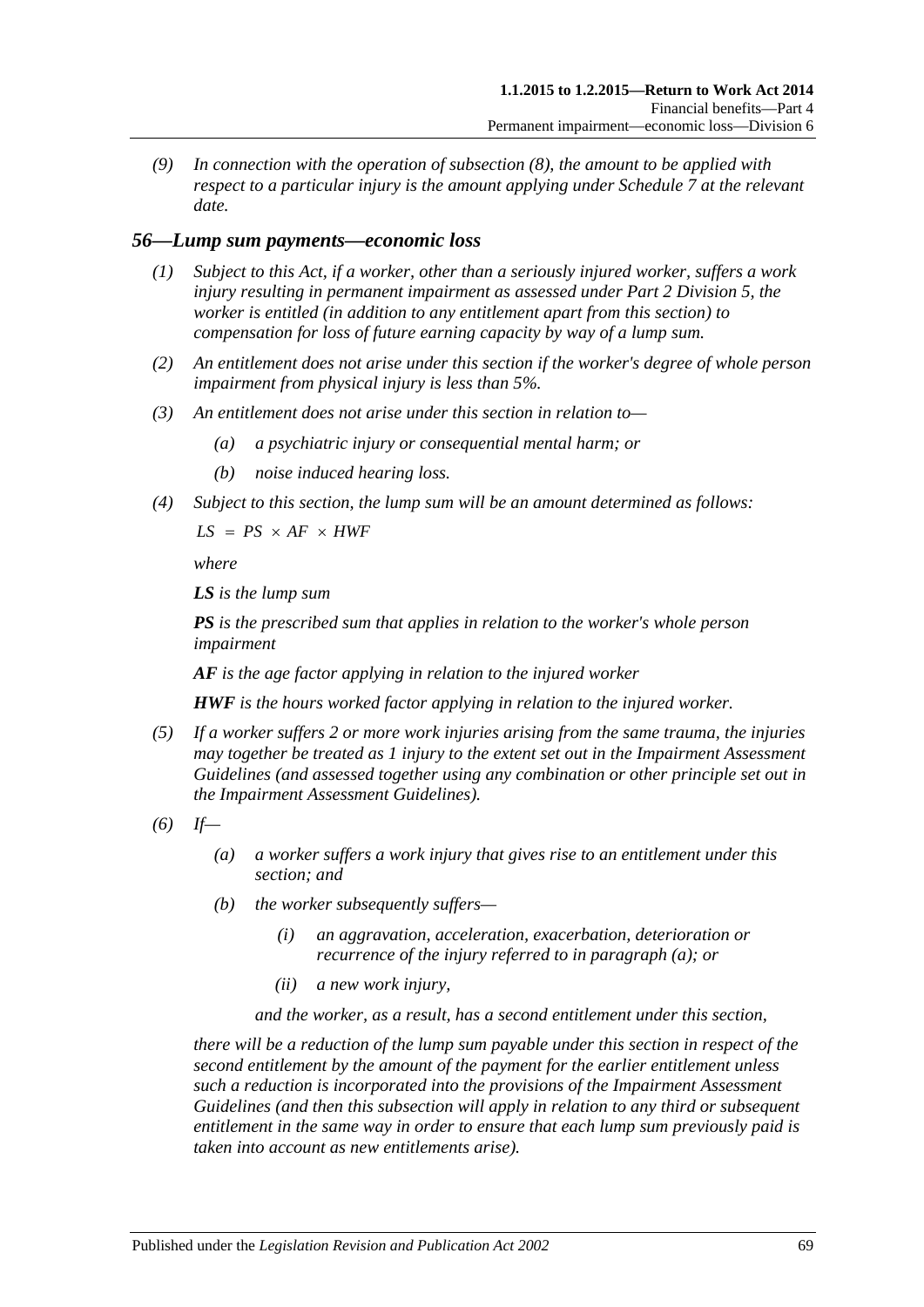- *(7) For the purposes of this section, any degree of impairment will be assessed in accordance with Part [2 Division](#page-36-0) 5 (and the Impairment Assessment Guidelines).*
- <span id="page-69-1"></span>*(8) Only 1 claim may be made under this Division in respect of any impairment or impairments that result from 1 or more injuries (including consequential injuries) arising from the same trauma (and any injury that may subsequently manifest itself or develop after the assessment of impairment is made will not be compensable).*
- *(9) [Subsection](#page-69-1) (8) does not apply in any circumstances prescribed by the regulations.*
- *(10) Compensation is not payable under this section after the death of the worker concerned.*
- *(11) In the operation of this section, in no case can the lump sum exceed the prescribed sum adjusted by the age factor.*

### <span id="page-69-0"></span>*Division 7—Permanent impairment—non-economic loss*

#### <span id="page-69-3"></span>*57—Prescribed sum*

- *(1) For the purposes of this Division, the prescribed sum is—*
	- *(a) unless a regulation has been made under [paragraph](#page-69-2) (b)—\$472 000 (indexed); or*
	- *(b) a greater amount prescribed by regulation for the purposes of this definition.*
- <span id="page-69-2"></span>*(2) In connection with the operation of [subsection](#page-69-3) (1)—*
	- *(a) the amount to be applied with respect to a particular injury is the amount applying under that subsection at the time of the occurrence of that injury; and*
	- *(b) an amount prescribed by regulation under [paragraph](#page-69-2) (b) of that subsection must be indexed so as to provide annual adjustments according to changes in the CPI.*

#### *58—Lump sum payments—non-economic loss*

- *(1) Subject to this Act, if a worker suffers a work injury resulting in permanent impairment as assessed under Part [2 Division](#page-36-0) 5, the worker is entitled (in addition to any entitlement apart from this section) to compensation for non-economic loss by way of a lump sum.*
- *(2) An entitlement does not arise under this section if the worker's degree of whole person impairment from physical injury is less than 5%.*
- *(3) An entitlement does not arise under this section in relation to a psychiatric injury or consequential mental harm.*
- <span id="page-69-4"></span>*(4) Subject to this section, the lump sum will be an amount that represents a portion of the prescribed sum calculated in accordance with the regulations.*
- *(5) Regulations made for the purposes of [subsection](#page-69-4) (4) must provide for compensation that at least satisfies the requirements of [Schedule](#page-166-1) 8 taking into account the assessment of whole person impairment undertaken for the purposes of this Division.*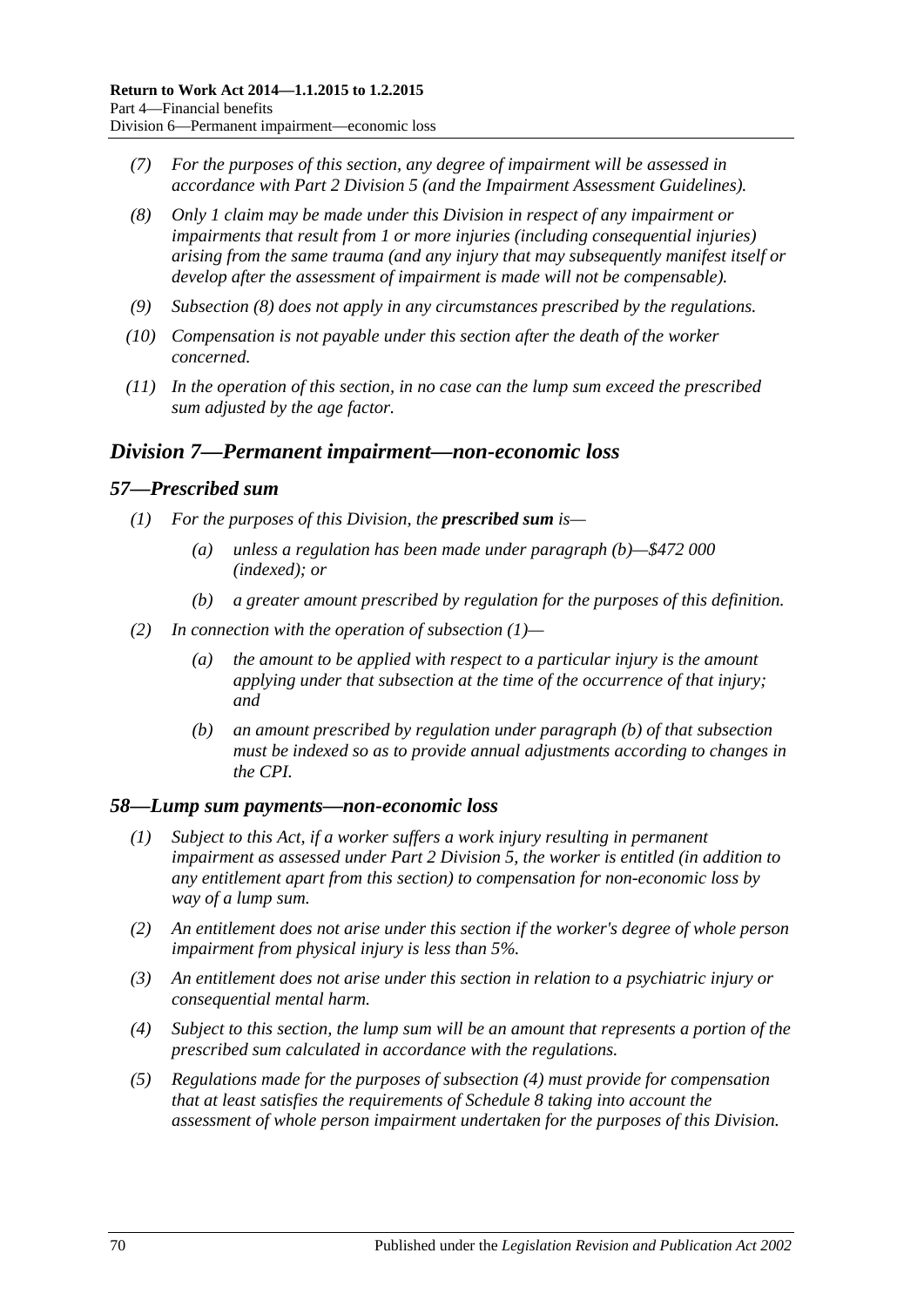- *(6) If a worker suffers 2 or more work injuries arising from the same trauma—*
	- *(a) the injuries may together be treated as 1 injury to the extent set out in the Impairment Assessment Guidelines (and assessed together using any combination or other principle set out in the Impairment Assessment Guidelines); and*
	- *(b) the worker is not entitled to receive compensation by way of lump sum under [subsection](#page-69-4) (4) in respect of those injuries in excess of the prescribed sum.*
- *(7) If—*
	- *(a) a work injury consists of the aggravation, acceleration, exacerbation, deterioration or recurrence of a prior work injury; and*
	- *(b) compensation by way of lump sum has been previously paid under this section, or a corresponding previous enactment,*

*there will be a reduction of the lump sum payable under this section in respect of the injury by the amount of the previous payment unless such a reduction is incorporated into the provisions of the Impairment Assessment Guidelines.*

- *(8) For the purposes of this section, any degree of impairment will be assessed in accordance with Part [2 Division](#page-36-0) 5 (and the Impairment Assessment Guidelines).*
- <span id="page-70-0"></span>*(9) Only 1 claim may be made under this Division in respect of any impairment or impairments that result from 1 or more injuries (including consequential injuries) arising from the same trauma (and any injury that may subsequently manifest itself or develop after the assessment of impairment is made will not be compensable).*
- *(10) [Subsection](#page-70-0) (9) does not apply in any circumstances prescribed by the regulations.*
- *(11) Compensation is not payable under this section after the death of the worker concerned.*

## *Division 8—Payments on death*

#### <span id="page-70-1"></span>*59—Weekly payments*

- *(1) Subject to this Act, if a worker dies as a result of a work injury, compensation in the form of weekly payments is payable as follows:*
	- *(a) a dependent spouse or domestic partner is entitled to weekly payments equal to—*
		- *(i) in the case of total dependency—50%;*
		- *(ii) in the case of partial dependency—such lesser percentage as may be fixed by the Corporation having regard to the extent of the dependency,*

*of the amount of the notional weekly earnings of the deceased worker;*

- <span id="page-70-2"></span>*(b) a dependent child (being an orphaned child) is entitled to weekly payments equal to—*
	- *(i) in the case of total dependency—25%;*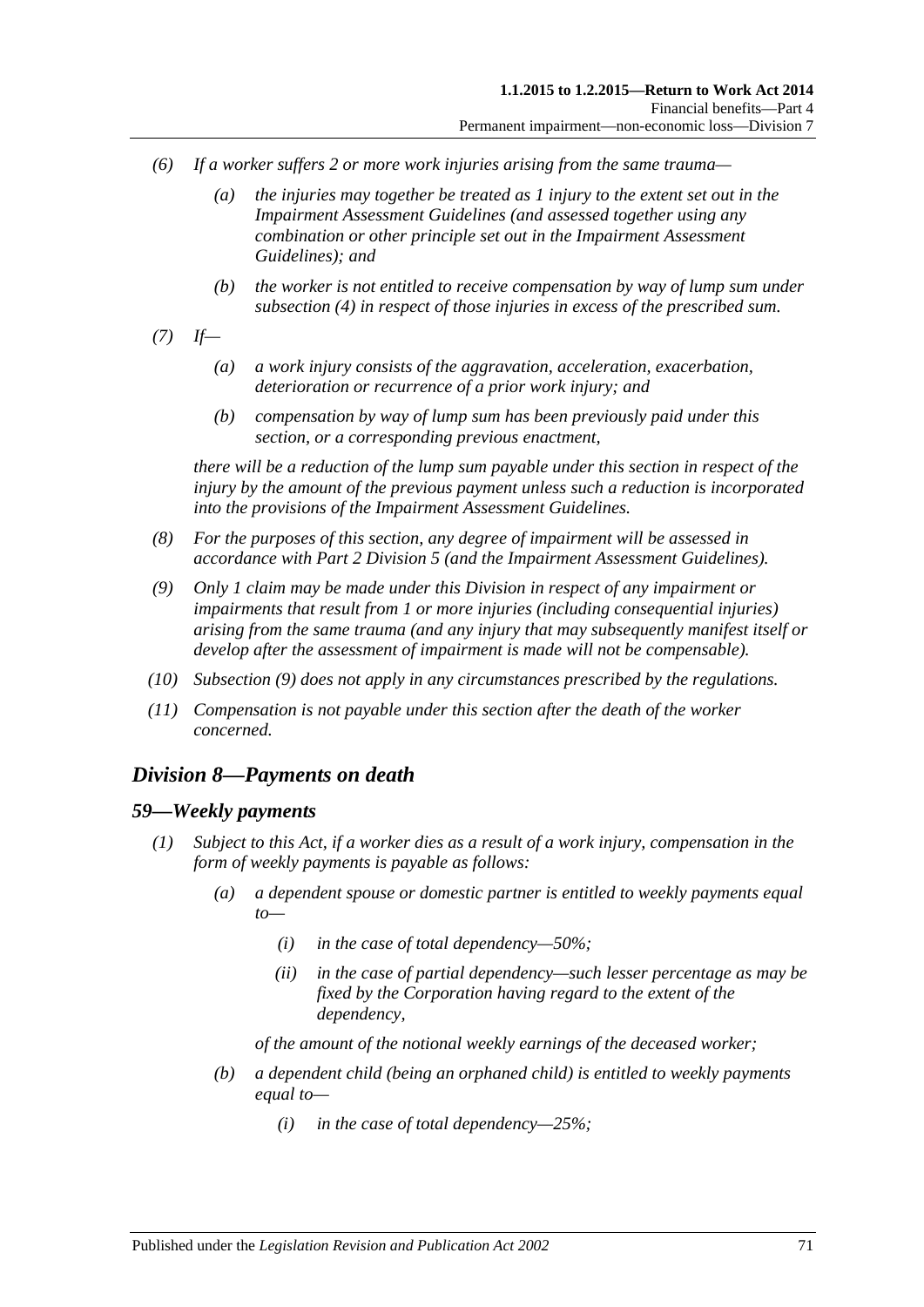*(ii) in the case of partial dependency—such lesser percentage as may be fixed by the Corporation having regard to the extent of the dependency,*

*of the amount of the notional weekly earnings of the deceased worker;*

- *(c) a dependent child (not being an orphaned child) is entitled to weekly payments equal to—*
	- *(i) in the case of total dependency—12.5%;*
	- *(ii) in the case of partial dependency—such lesser percentage as may be fixed by the Corporation having regard to the extent of the dependency,*

*of the amount of the notional weekly earnings of the deceased worker;*

- *(d) a dependent relative (not being a spouse, domestic partner or child) is entitled to such compensation by way of weekly payments as may be determined by the Corporation having regard to—*
	- *(i) the extent of the relative's dependency on the deceased worker;*
	- *(ii) the earning capacity of the relative;*
	- *(iii) the relative's means;*
	- *(iv) the extent of any other benefits provided under this Act in respect of the worker's death.*
- *(2) For the purposes of [subsection](#page-70-1) (1), if a worker and the worker's spouse or domestic partner jointly contributed to the support of a dependent child immediately before the occurrence of the work injury that resulted in the worker's death, any contribution to the support of the child from the worker's spouse or domestic partner will be disregarded in determining whether the child is a dependant and, if so, the extent of the child's dependency.*
- *(3) If—*
	- *(a) a worker dies leaving a spouse or domestic partner and a dependent child; and*
	- *(b) the spouse or domestic partner subsequently dies,*

*the child (if still eligible to receive weekly payments under this section) will then be entitled to receive weekly payments under [subsection](#page-70-2) (1)(b) as an orphaned child.*

- *(4) Compensation is payable, if the Corporation so decides, to a spouse or domestic partner or child of a deceased worker who, although not dependent on the worker at the time of the worker's death, suffers a change of circumstances that may, if the worker had survived, have resulted in the spouse or domestic partner or child becoming dependent on the worker.*
- *(5) Weekly payments will not be made to a dependent child under this section unless—*
	- *(a) the child is under the age of 18 years; or*
	- *(b) the child is a full-time student at an educational institution approved by the Corporation for the purposes of this paragraph and is under the age of 26 years; or*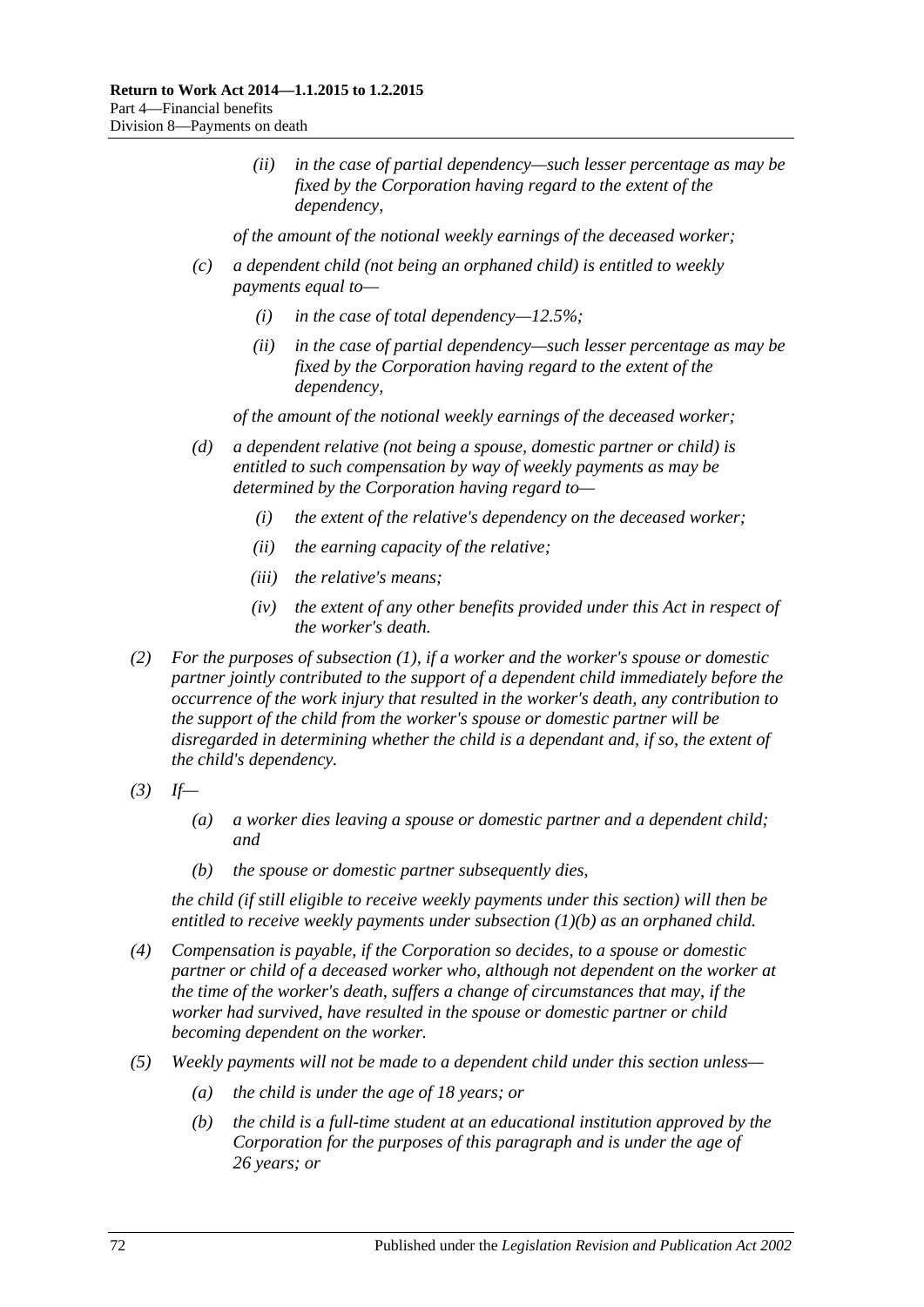- *(c) the child is, by reason of disability, incapable of earning a living.*
- *(6) Weekly payments will not be paid under this section beyond the date at which such payments would, assuming that the worker had survived but had been a seriously injured worker, have ceased to be payable to the worker.*
- *(7) If weekly payments payable under this section would, but for this subsection, exceed in aggregate the amount of the weekly payments to which the worker would have been entitled in the event of being a seriously injured worker with no current work capacity, the weekly payments must be proportionately reduced so as not to exceed that amount.*
- *(8) If a person who is entitled to a payment under this section is under the age of 18 years, the payment may, if the Corporation so determines, be made wholly or in part to a guardian or trustee for the benefit of that person.*
- <span id="page-72-1"></span>*(9) Subject to [subsection](#page-72-0) (10), if the child of a deceased worker who is entitled to weekly payments under this section is under the age of 18 years and is in the care of a person other than a dependent spouse or domestic partner of the worker, that person will, if the Corporation so determines, be entitled to a supplementary allowance to assist in the care of the child until—*
	- *(a) the child attains the age of 18 years; or*
	- *(b) the person ceases to have the care of the child,*

*whichever first occurs.*

- <span id="page-72-0"></span>*(10) If a child is by reason of a disability incapable of earning a living, the Corporation may pay a supplementary allowance under [subsection](#page-72-1) (9) during the period of that incapacity even though the child has attained the age of 18 years.*
- *(11) A liability to make weekly payments under this section may, on application by the person entitled to the weekly payments, be commuted to a liability to make a capital payment that is actuarially equivalent to the weekly payments.*
- *(12) However, the liability may only be commuted if the actuarial equivalent of the weekly payments does not exceed the prescribed sum applying under [Division](#page-69-0) 7.*
- *(13) The Corporation has (subject to this section) an absolute discretion to make or not to make a commutation under this section, and the Corporation's decision to make or not to make a commutation is not reviewable (but a decision on the amount of a commutation is reviewable).*
- *(14) If the Corporation decides to make a commutation and makes an offer under this section, the Corporation cannot, without the agreement of the applicant, subsequently revoke its decision to make the commutation.*
- *(15) In calculating the actuarial equivalent of weekly payments, the principles (and any discount, decrement or inflation rate) prescribed by regulation must be applied.*
- *(16) A commutation discharges the Corporation's liability to make weekly payments to which the commutation relates.*
- *(17) In this section—*

*disability means any physical, mental or intellectual disability.*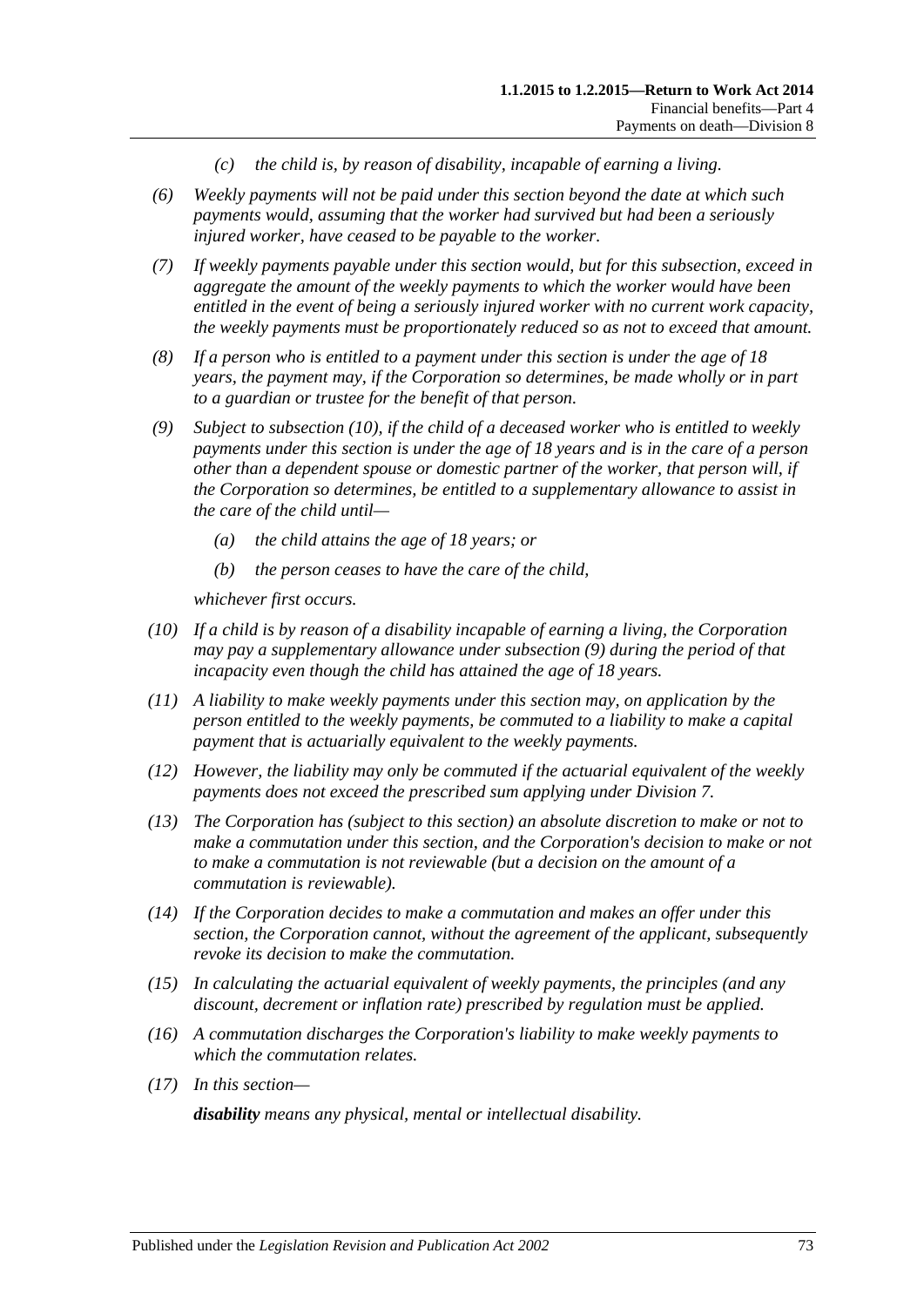#### <span id="page-73-2"></span>*60—Review of weekly payments*

- *(1) The Corporation may on its own initiative and must if requested by an employer or the person to whom weekly payments are payable, review the amount of weekly payments payable to any person under this Division.*
- *(2) A request for a review of the amount of weekly payments payable under this Division may not be made within 6 months from the completion of an earlier review.*
- <span id="page-73-0"></span>*(3) The amount of the weekly payments payable under this Division must be reviewed at least once in each year.*
- *(4) On a review under this section the Corporation must make any adjustments to the amount of weekly payments—*
	- *(a) to reflect changes in the income from employment or earning capacity of the person to whom the weekly payments are payable and any other relevant changes in the circumstances of that person but in any event not so as to take into account income derived from the investment of a lump sum paid to the person under this Division; and*
	- *(b) if the review is an annual review conducted under [subsection](#page-73-0) (3)—to reflect changes in the rates of remuneration payable to workers generally or to workers engaged in the kind of employment from which the worker's injury arose.*
- <span id="page-73-1"></span>*(5) For the purposes of a review under this section, the Corporation may, by notice in writing to a person who is receiving weekly payments under this Division, require that person to produce evidence to the satisfaction of the Corporation of—*
	- *(a) income from employment;*
	- *(b) earning capacity;*
	- *(c) any other circumstances that are relevant to the payment, or the amount, of weekly benefits.*
- *(6) If a person fails to comply with a requirement under [subsection](#page-73-1) (5) within the time allowed in the notice, the Corporation may suspend weekly payments to that person.*
- *(7) If the Corporation proposes the reduction of weekly payments to a person on a review under this section the Corporation must, at least 21 days before the proposal is to take effect, give notice in writing to the person—*
	- *(a) containing such information as the regulations may require as to the grounds on which weekly payments are to be reduced; and*
	- *(b) informing the person of the person's rights to have the Corporation's decision reviewed.*

#### *61—Lump sums*

*(1) In this section—*

*child means a person who—*

*(a) is under the age of 18 years; or*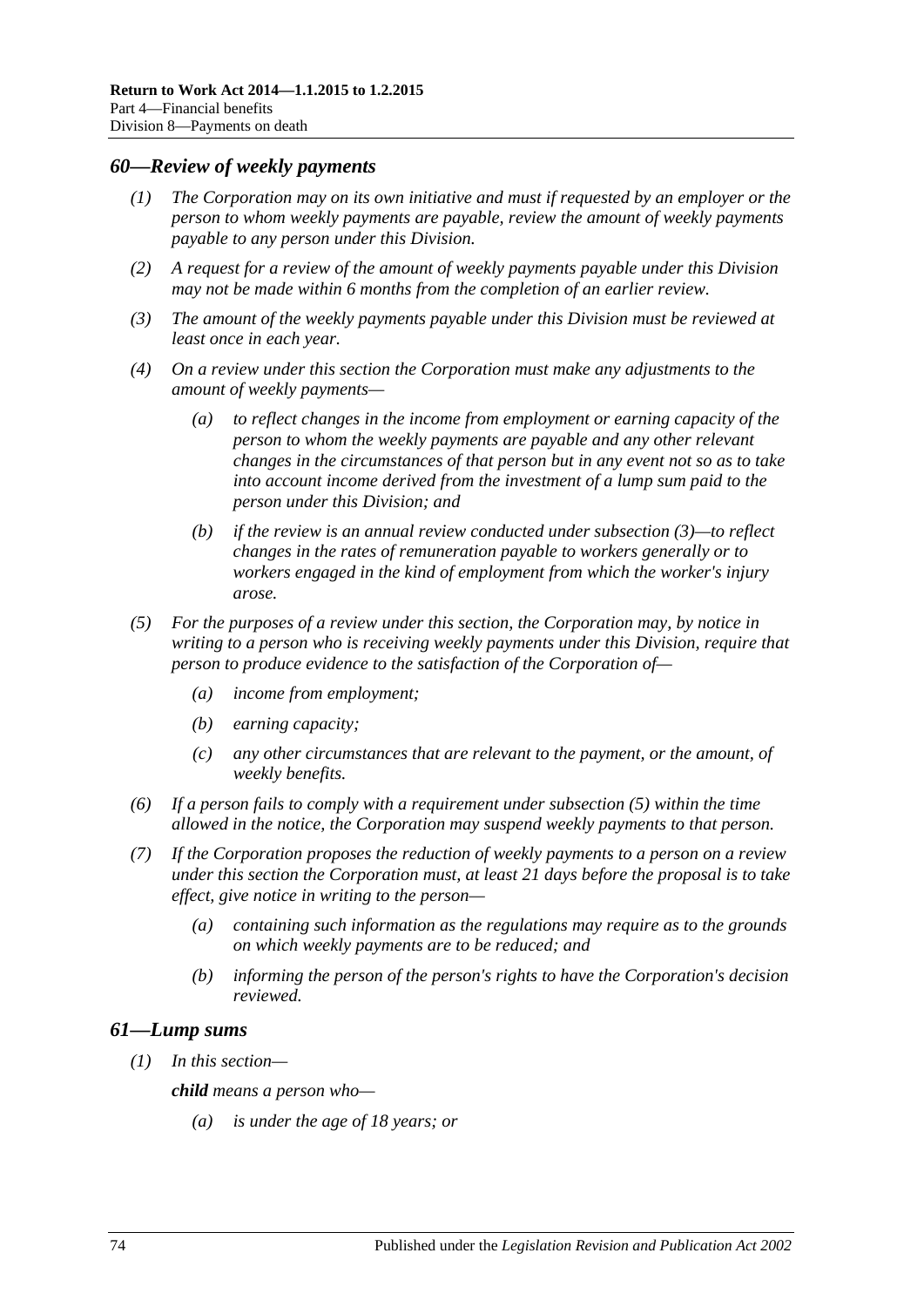- *(b) is a full-time student at an educational institution approved by the Corporation for the purposes of this paragraph and is under the age of 26 years; or*
- *(c) is, by reason of disability, incapable of earning a living;*

*disability means any physical, mental or intellectual disability;*

*partner means a spouse or domestic partner;*

*prescribed sum means the prescribed sum applying under [Division](#page-69-0) 7 (as at the time of the occurrence of the work injury that resulted in the death of the relevant worker) but less any amount paid to the relevant worker under [Division](#page-69-0) 7, or a corresponding previous enactment.*

- *(2) Subject to this Act, if a worker dies as a result of a work injury, compensation in the form of a lump sum is payable in accordance with this section.*
- *(3) If the worker leaves a partner or partners, and no child, the amount of compensation is an amount equal to the prescribed sum payable to the partner or, if there is more than 1 partner, an amount payable to each partner determined by dividing the prescribed sum into equal shares.*
- *(4) If the worker leaves no partner and a child or children, the amount of compensation is an amount equal to the prescribed sum payable to the child or, if there is more than 1 child, an amount payable to each child determined by dividing the prescribed sum into equal shares.*
- *(5) If the worker leaves a partner, or partners, and 1 (and only 1) child, the amount of compensation is—*
	- *(a) an amount equal to 90% of the prescribed sum payable to the partner or, if more than 1, an amount payable to each partner determined by dividing 90% of the prescribed sum into equal shares; and*
	- *(b) an amount equal to 10% of the prescribed sum payable to the child.*
- *(6) If the worker leaves a partner, or partners, and more than 1 and not more than 5 children, the amount of compensation is an amount equal to the prescribed sum payable in the following shares:*
	- *(a) an amount equal to 5% of the prescribed sum payable to each child;*
	- *(b) the balance to the partner or, if more than 1, an amount payable to each partner determined by dividing the balance into equal shares.*
- *(7) If the worker leaves a partner, or partners, and more than 5 children, the amount of compensation is an amount equal to the prescribed sum payable in the following shares:*
	- *(a) an amount equal to 75% of the prescribed sum payable to the partner or, if more than 1, an amount payable to each partner determined by dividing 75% of the prescribed sum into equal shares;*
	- *(b) an amount equal to 25% of the prescribed sum payable to the children in equal shares.*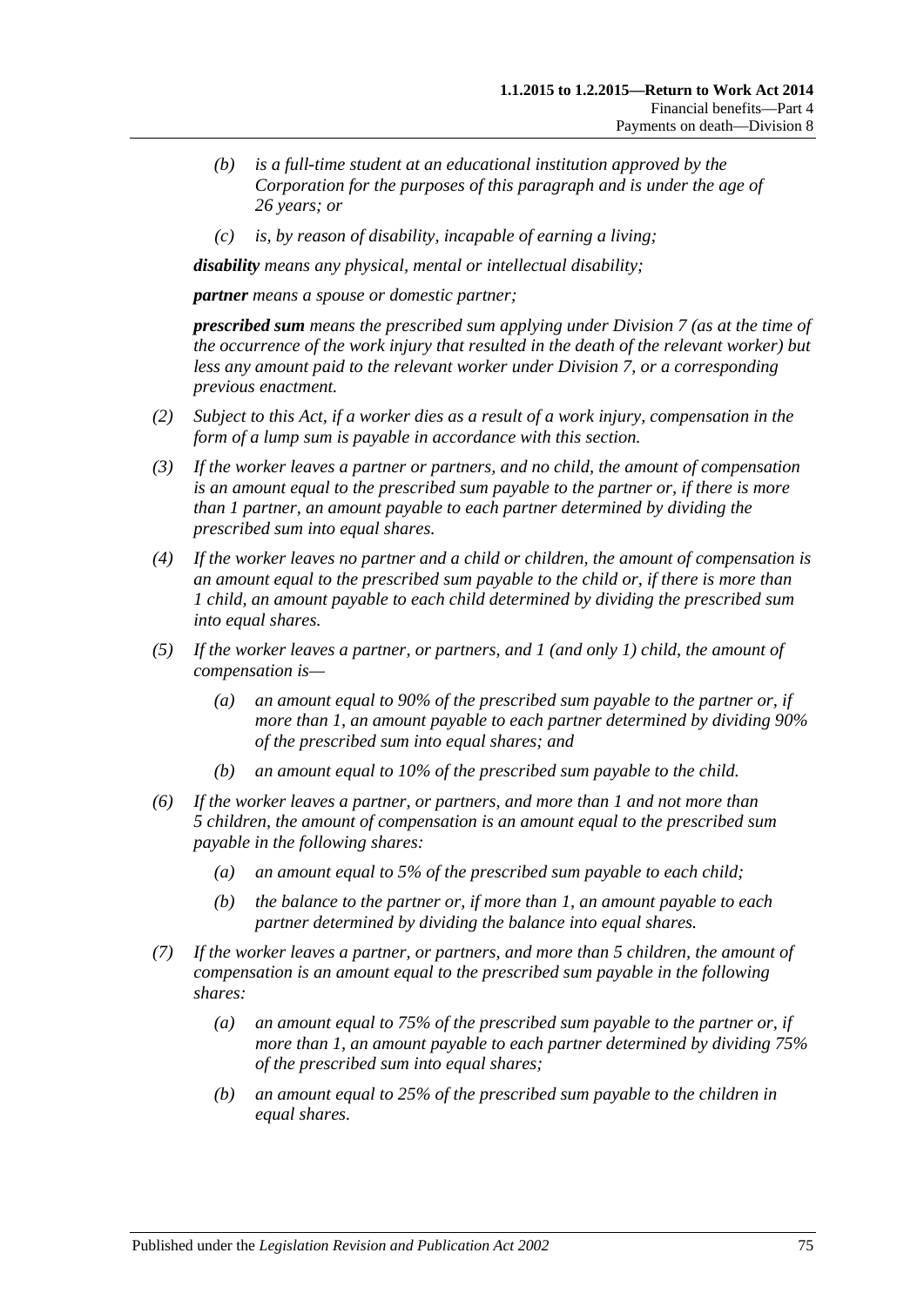- <span id="page-75-0"></span>*(8) If the worker does not leave any partner or child but leaves a person who is to any extent dependent on the worker's earnings, the Corporation may, if it considers that it is justified in the circumstances, pay compensation not exceeding the prescribed sum that the Corporation considers is reasonable and appropriate to the loss to that person (and if the Corporation decides to make a payment of compensation to more than 1 person under this subsection then the sums paid must not in total exceed the prescribed sum).*
- *(9) If the worker, being under the age of 21 years at the time of the work injury, leaves no partner and no child but, immediately before the injury, was contributing to the maintenance of the home of the members of his or her family, the members of his or her family are taken to be dependent on the worker's earnings for the purposes of [subsection](#page-75-0) (8).*
- *(10) If a person who is entitled to a payment under this section is under the age of 18 years, the payment may, if the Corporation so determines, be made wholly or in part to a guardian or trustee for the benefit of that person.*
- *(11) A claimant is entitled to interest at the prescribed rate on an amount of compensation payable under this section in respect of the period beginning on the date the claim for compensation was lodged in accordance with this Act and ending on the date of the payment.*

# <span id="page-75-1"></span>*62—Funeral benefits*

- *(1) If a worker dies as a result of a work injury, a funeral benefit is payable equal to—*
	- *(a) the actual cost of the worker's funeral; or*
	- *(b) the prescribed amount,*

*whichever is the lesser.*

- *(2) A funeral benefit payable under [subsection](#page-75-1) (1) will be paid—*
	- *(a) to the person who conducted the funeral; or*
	- *(b) to a person who has paid, or is liable to pay, the funeral expenses of the deceased worker.*
- *(3) An amount prescribed by regulation under [subsection](#page-75-1) (1) may, if the regulations so provide, be indexed so as to provide annual adjustments according to changes in the CPI.*

# *63—Counselling services*

- *(1) If a worker dies as a result of a work injury, a family member is entitled to be compensated for the cost of approved counselling services to assist the family member to deal with issues associated with the death.*
- *(2) Compensation in respect of costs under this section may be paid—*
	- *(a) to the family member; or*
	- *(b) directly to the person to whom the family member is liable for those costs.*
- *(3) Compensation under this section will be payable in accordance with scales determined or approved by the Minister and published in the Gazette.*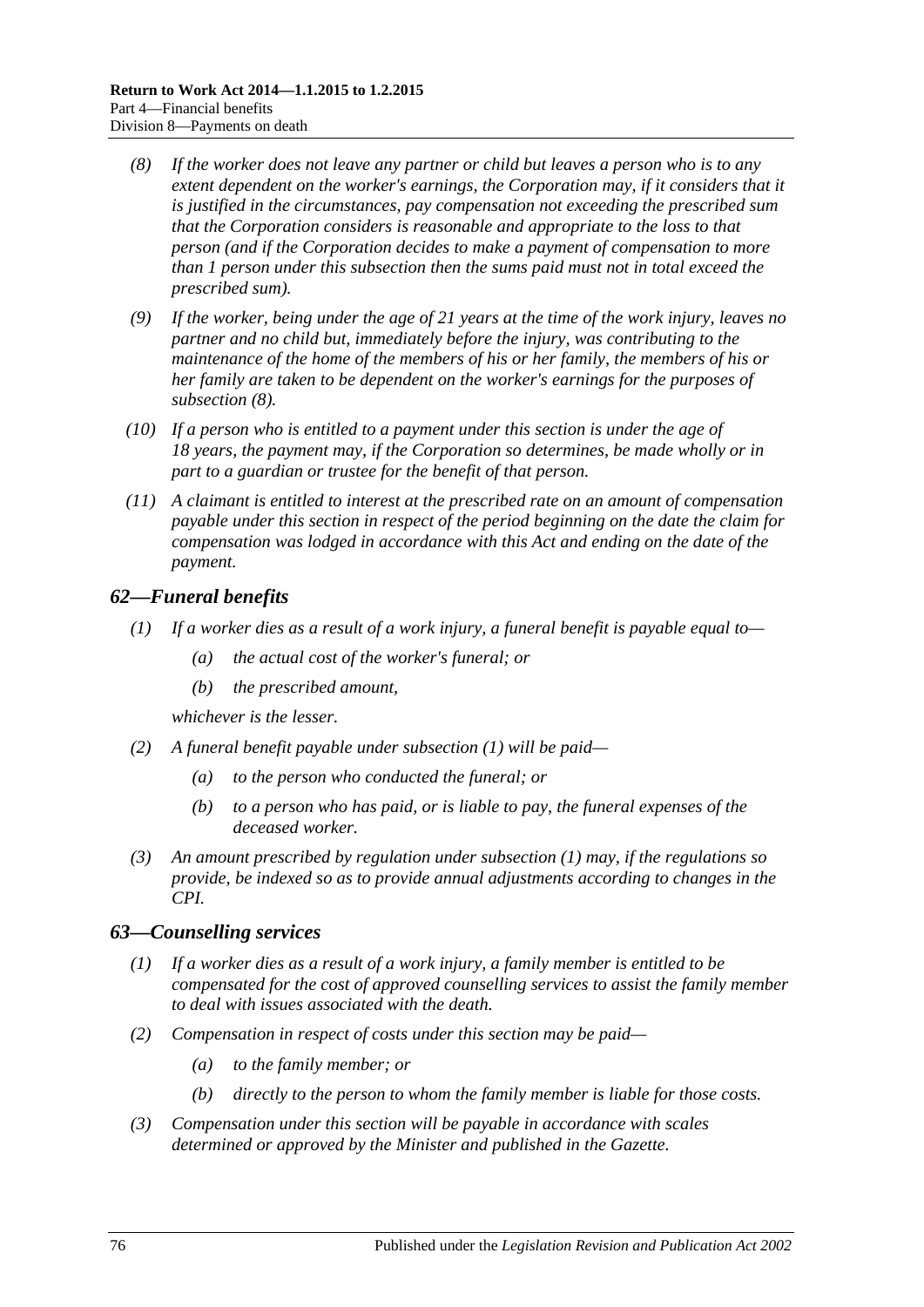- *(4) A reference in this section to approved counselling services is a reference to counselling services of a kind, or provided by a person, approved by the Corporation for the purposes of this section.*
- *(5) In this section—*

*family member means a spouse, domestic partner, parent, sibling or child of the worker or of the worker's spouse or domestic partner.*

# *Division 9—Rules as to liability*

# *64—Incidence of liability*

- *(1) Subject to this section, the Corporation is liable for the compensation that is payable under this Part on account of the occurrence of a work injury.*
- *(2) If a work injury arises from employment by a self-insured employer, the self-insured employer is liable to make all payments of compensation to which any person becomes entitled in consequence of the occurrence of that work injury.*
- <span id="page-76-0"></span>*(3) A self-insured employer is liable to make all outstanding payments of compensation to which a person is entitled in consequence of the occurrence of a work injury arising from employment by the employer that occurred before the employer became a self-insured employer.*
- *(4) In connection with the assumption of liability by a self-insured employer under [subsection](#page-76-0) (3) to make outstanding payments of compensation, the Corporation must determine, in accordance with the code of conduct for self-insured employers published by the Corporation in the Gazette under [Part](#page-108-0) 9, whether—*
	- *(a) the Corporation is required to make a payment to the self-insured employer; or*
	- *(b) the self-insured employer is required to make a payment to the Corporation,*

*and the amount of any such payment.*

- <span id="page-76-1"></span>*(5) Subject to this section, if a worker is, as a result of a work injury, totally or partially incapacitated for work and is in employment when the incapacity arises, the worker's employer is liable to pay compensation by way of income maintenance—*
	- *(a) if the period of incapacity is no more than the excess liability period—for the whole period of incapacity; or*
	- *(b) if the period of incapacity is more than the excess liability period—for the excess liability period.*
- *(6) For the purposes of [subsection](#page-76-1) (5), the excess liability period is the first 2 weeks of the period of incapacity.*
- *(7) If separate periods of incapacity commence during the course of the same calendar year (whether attributable to the same injury or not), an employer is not liable to pay compensation under [subsection](#page-76-1) (5) for those periods of incapacity in excess of an amount equal to twice the worker's average weekly earnings.*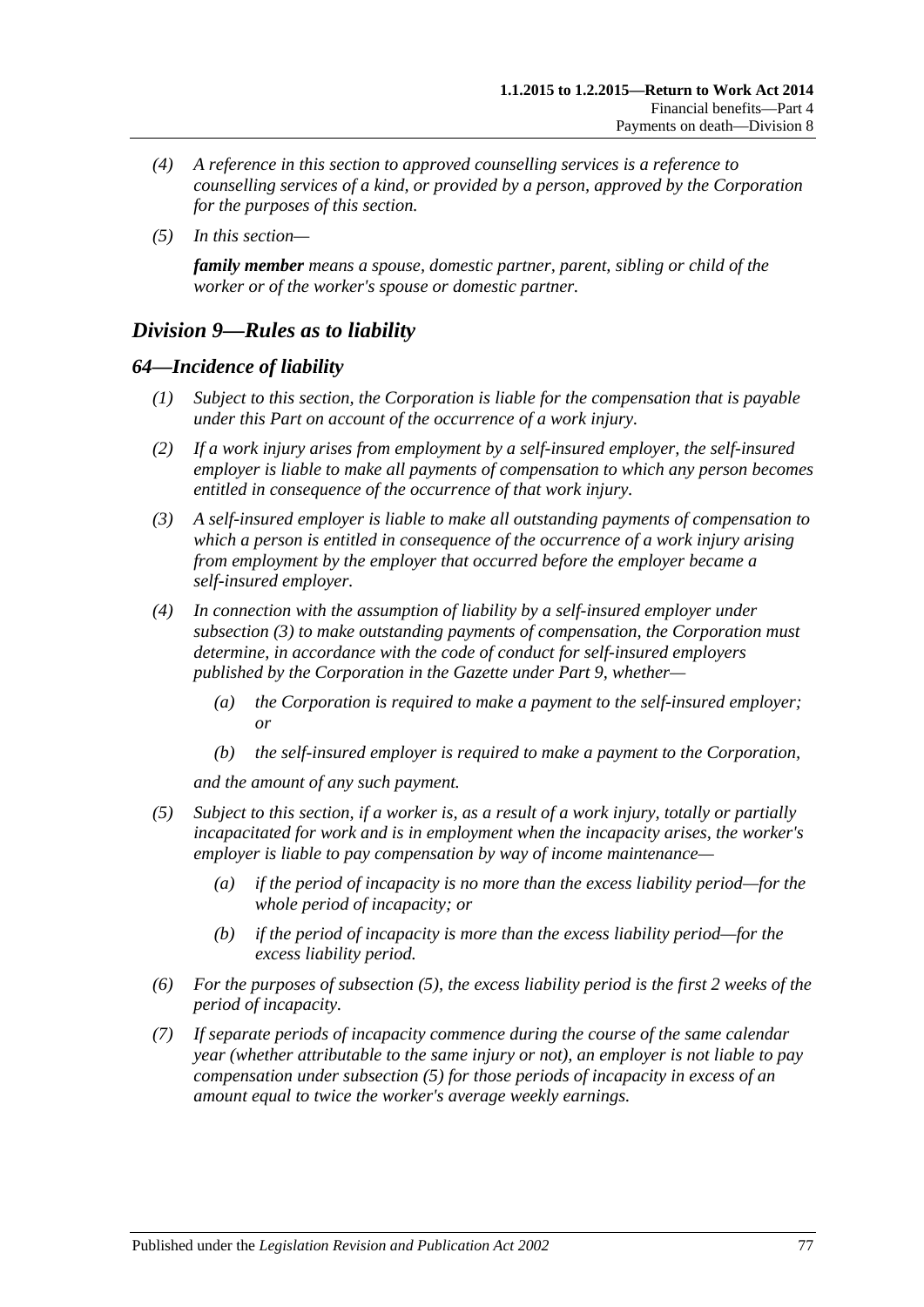- *(8) If a worker is, at the commencement of a period of incapacity, in the employment of 2 or more employers, they are liable to pay the compensation referred to in [subsection](#page-76-1) (5) in proportions determined by agreement between them or, in default of agreement, by the Corporation.*
- *(9) An employer who is liable to pay compensation to a worker under [subsection](#page-76-1) (5) must make the payment—*
	- *(a) if the claim for compensation is not disputed—within 14 days after the date of the claim; or*
	- *(b) if the claim for compensation is disputed—forthwith after the dispute is determined.*
- *(10) If an employer (not being a self-insured employer) pays compensation under [subsection](#page-76-1) (5) in respect of an unrepresentative injury, the employer may recover the amount of the payment from the Corporation.*
- *(11) If an employer pays compensation under [subsection](#page-76-1) (5) in respect of an injury that did not arise from employment by that employer, that employer may recover the amount of the payment from the Corporation, and the Corporation may, in turn, recover that amount—*
	- *(a) from the employer from whose employment the injury arose; or*
	- *(b) if it appears that the worker was not entitled to that compensation—from the worker.*
- *(12) If the Corporation pays compensation by way of income maintenance to a worker who was not in employment when the incapacity for work arose, the Corporation may recover any amount that would, if the worker had been in employment, have been payable under [subsection](#page-76-1) (5) by the employer from whose employment the worker's injury arose.*
- *(13) The regulations may exempt prescribed classes of employers from the operation of [subsection](#page-76-1) (5) (and in that case the Corporation will undertake any liability of those employers that would otherwise have arisen under that subsection).*
- *(14) The Corporation will also undertake any liability of an employer under [subsection](#page-76-1) (5) in respect of a particular injury if the Corporation is satisfied that the employer has complied with the employer's responsibilities under [section](#page-45-0) 30(5) within 5 days after receipt of the relevant claim (and if an employer pays compensation despite the operation of this subsection, the employer may recover the amount of the payment from the Corporation up to the amount of compensation payable to the worker under this Act in respect of the relevant period).*
- *(15) No compensation by way of income maintenance is payable to an injured self-employed worker whose injury arises from self-employment in respect of the first week of incapacity for work.*
- <span id="page-77-0"></span>*(16) An employer may pay compensation by way of income maintenance after the period that applies under [subsection](#page-76-1) (5) (being compensation that would otherwise be payable by the Corporation) in accordance with any guidelines published by the Corporation for the purposes of this subsection.*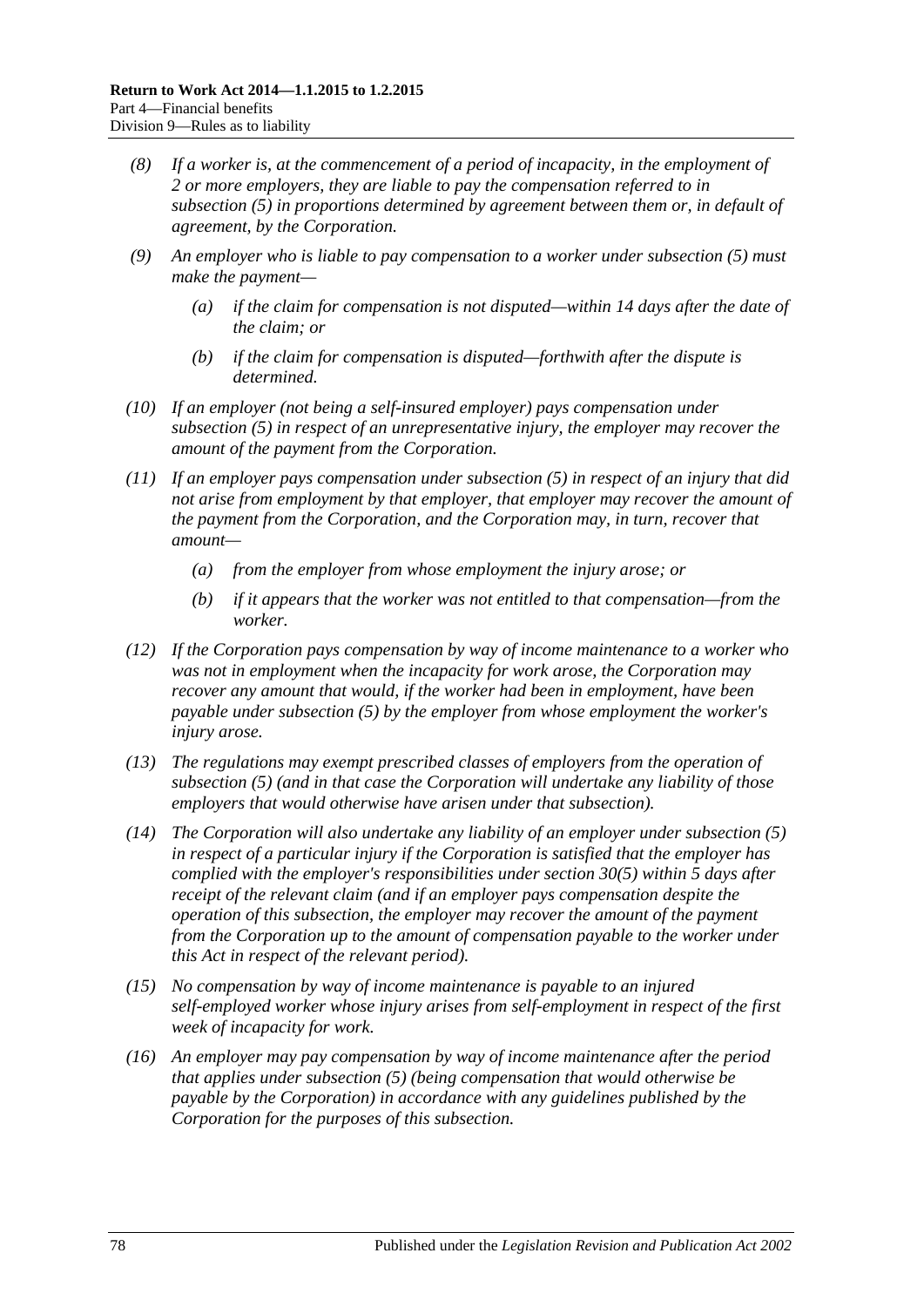- *(17) If an employer makes a payment under [subsection](#page-77-0) (16), the employer may recover the amount of the payment from the Corporation if—*
	- *(a) the employer applies to the Corporation in the designated manner and form; and*
	- *(b) the Corporation receives the application within 3 months from the date of the payment to the worker, or within such longer period (if any) as the Corporation may, in its absolute discretion, allow in the particular case.*
- *(18) If an employer is liable to make weekly payments of compensation, the Corporation may, at the request of the employer, undertake that liability on the employer's behalf in consideration of the payment by the employer to the Corporation of an amount fixed by the Corporation.*
- <span id="page-78-0"></span>*(19) If an employer fails to make a payment of compensation that the employer is liable to make under this Act, the Corporation will make that payment on behalf of the employer.*
- *(20) If the Corporation makes a payment of compensation under [subsection](#page-78-0) (19), the Corporation is entitled to recover from the employer as a debt—*
	- *(a) the amount of the payment; and*
	- *(b) an administration fee fixed in accordance with the regulations,*

*(and the Corporation will take all reasonable steps to recover that debt).*

*(21) Nothing in this section requires an employer (not being a self-insured employer) to undertake a liability under [section](#page-53-0) 40.*

# *65—Augmentation of weekly payment in consequence of delay*

- *(1) Subject to [subsection](#page-78-1) (2), if—*
	- *(a) a weekly payment, or part of a weekly payment, is not paid as and when required to be paid under this Act; or*
	- *(b) the making of a weekly payment is delayed pending resolution of a dispute under this Act,*

*any amount in arrears will be increased by interest at the prescribed rate.*

<span id="page-78-1"></span>*(2) No interest is payable under this section if the delay is attributable to some fault on the part of the worker.*

# *Division 10—Related matters*

#### <span id="page-78-3"></span><span id="page-78-2"></span>*66—Rights of action and recovery against third parties*

- *(1) Subject to this section, nothing in this Part affects a liability arising out of the use of a motor vehicle that gives rise to a liability for motor accident damages.*
- *(2) A court before which an action is brought against an employer for loss arising from a work injury (being an injury arising out of the use of a motor vehicle and gives rise to liability of a kind referred to in [subsection](#page-78-2) (1)) must make due allowance for any compensation paid under this Part to the person by or on whose behalf the action is brought.*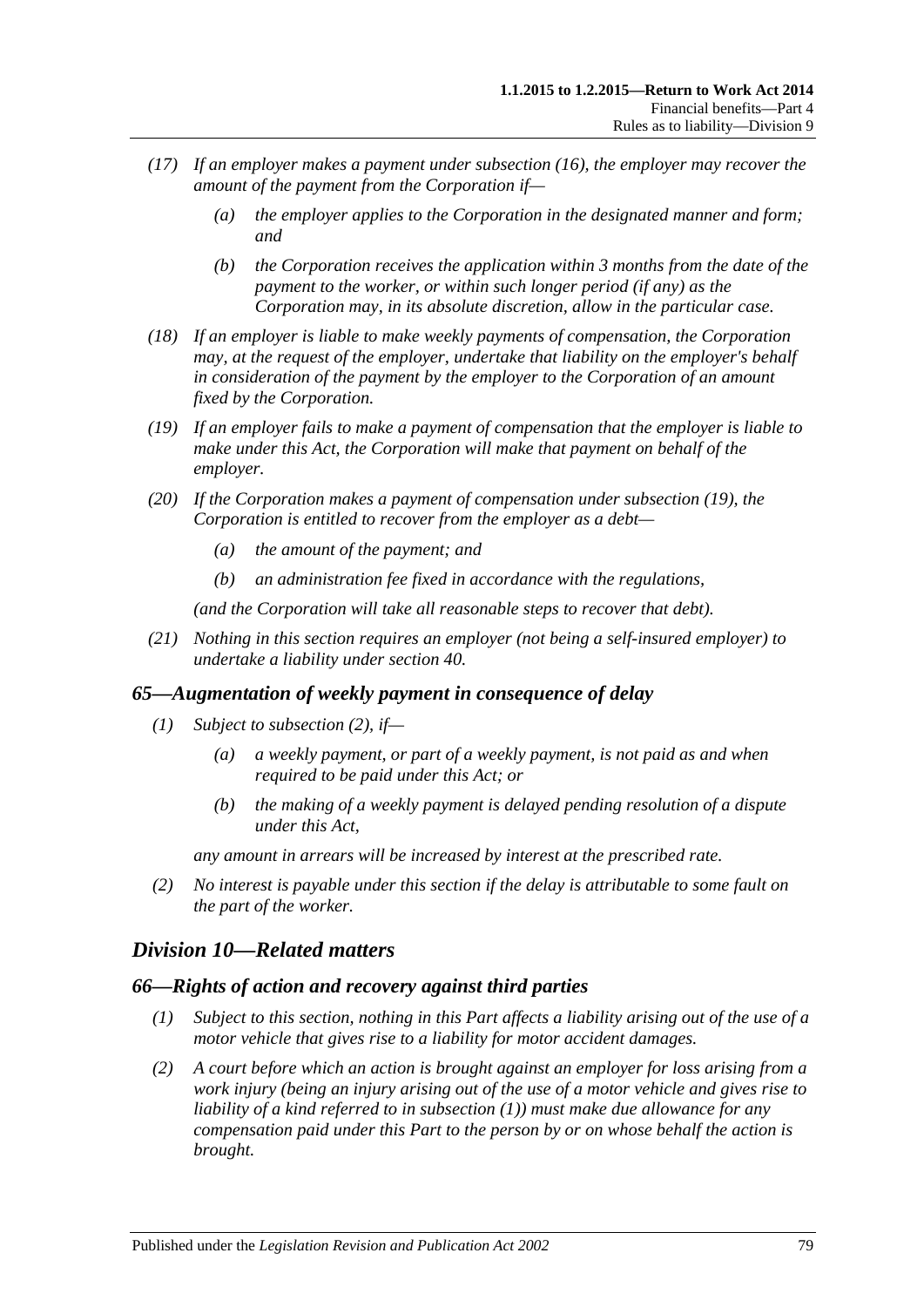- *(3) If—*
	- *(a) a worker suffers a work injury (not being an injury that arises out of the use of a motor vehicle and gives rise to a liability of a kind referred to in [subsection](#page-78-2) (1)); and*
	- *(b) the injury is attributable to the negligence of another worker—*
		- *(i) who was acting in the course of employment with the same employer; and*
		- *(ii) whose negligence did not arise from, or in the course of, serious and wilful misconduct,*

*the worker has no right of action against the other worker.*

- *(4) If—*
	- *(a) a worker suffers a work injury (not being an injury that arises out of the use of a motor vehicle and gives rise to a liability of a kind referred to in [subsection](#page-78-2) (1)); and*
	- *(b) action is taken against a person other than the employer for damages in respect of the injury,*

*the other person has no right to recover a contribution from the employer.*

<span id="page-79-1"></span>*(5) If—*

- *(a) compensation is paid or payable under this Act in respect of a work injury;*
- *(b) a right of action exists against a person other than the employer for damages in respect of the injury,*

*the person by whom the compensation is paid or payable is entitled to recover from that other person the amount of the compensation in accordance with [subsection](#page-79-0) (7).*

<span id="page-79-2"></span>*(6) If—*

- *(a) a work injury arises out of the use of a motor vehicle; and*
- *(b) the employer was or ought to have been insured against liability for the injury under the law of compulsory third-party motor vehicle insurance; and*
- *(c) compensation is paid or payable by the Corporation or a self-insured employer under this Act in respect of the injury,*

*the Corporation or a self-insured employer (as the case requires) is entitled to recover the amount of the compensation in accordance with [subsection](#page-79-0) (7).*

<span id="page-79-3"></span><span id="page-79-0"></span>*(7) If—*

- *(a) compensation is paid or payable to a person (the injured party) under this Act; and*
- *(b) the injured party has received, or is entitled to, damages from another person (the wrongdoer) pursuant to rights arising from the same trauma as gave rise to the rights to compensation under this Act; and*
- *(c) the person by whom the compensation is paid or payable under this Act (the claimant) is entitled to recover the amount of the compensation by virtue of [subsection](#page-79-1) (5) or [\(6\),](#page-79-2)*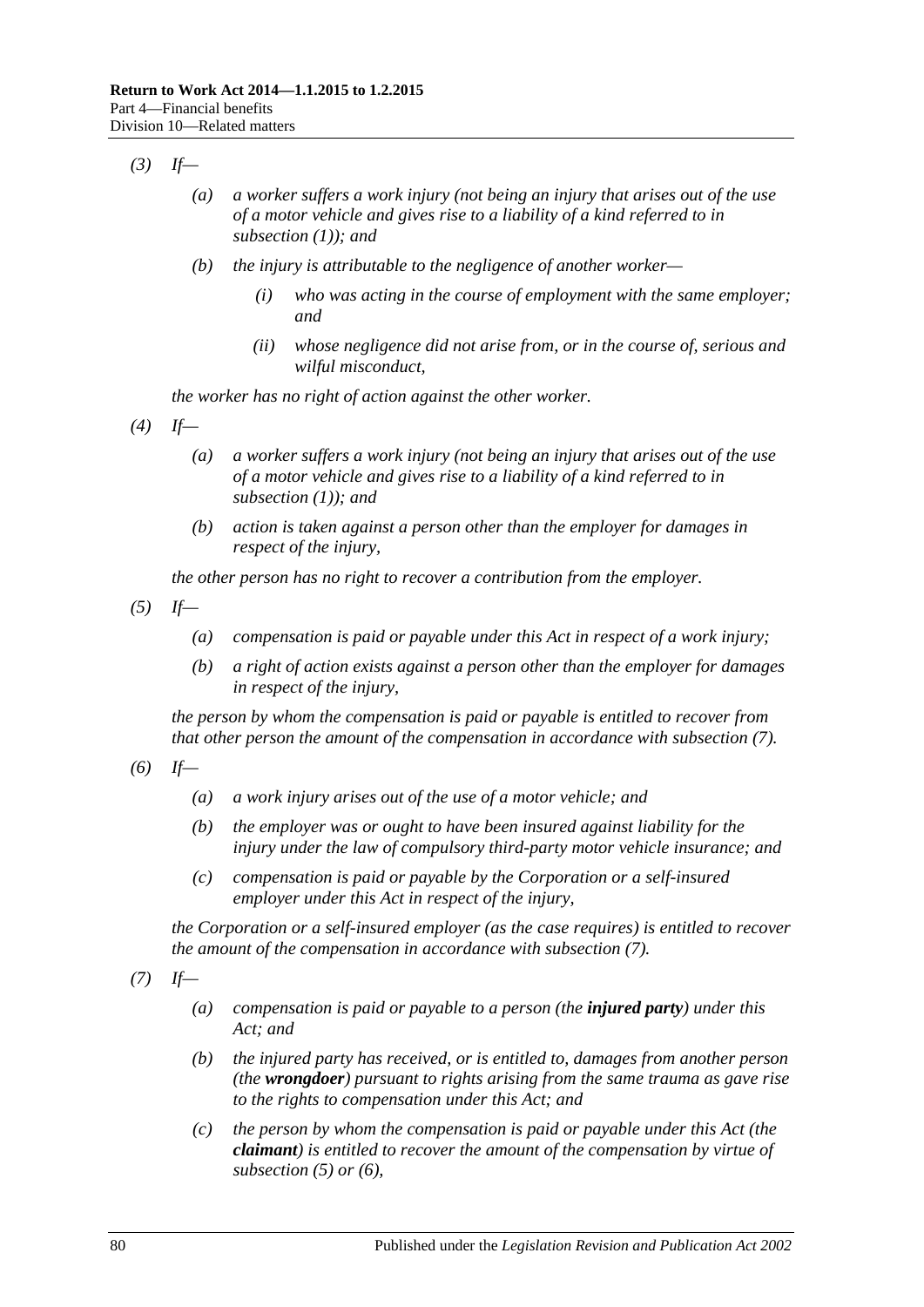*then the following provisions apply:*

- *(d) the claimant is entitled to recover the amount of compensation paid or payable under this Act from the wrongdoer or the injured party but subject to the following qualifications:*
	- *(i) no amount may be recovered from the wrongdoer in excess of the wrongdoer's unsatisfied liability to the injured party; and*
	- *(ii) the claimant must exhaust its rights against the wrongdoer before recovering against the injured party; and*
	- *(iii) no amount may be recovered from the injured party in excess of the amount of the damages received by the injured party;*
- *(e) the claimant must, on giving notice to a wrongdoer of an entitlement to recover compensation under this section, have a first charge, to the extent of the entitlement, on damages payable by the wrongdoer to the injured party;*
- *(f) any amount recovered by the claimant against a wrongdoer under this subsection will be taken to be an amount paid in or towards satisfaction of the wrongdoer's liability to the injured party;*
- *(g) an action for the recovery of compensation under this subsection—*
	- *(i) may be heard and determined in proceedings brought in the District Court of South Australia; and*
	- *(ii) must be commenced within 3 years after the date of the trauma referred to in [paragraph](#page-79-3) (b);*
- *(h) the injured party and the claimant may enter into an agreement (a deed of release) under which the parties agree that after the claimant has recovered from the injured party or the wrongdoer the full amount of compensation paid by the claimant to the injured party—*
	- *(i) the injured party is then entitled to retain the balance of any damages paid or payable to him or her by the wrongdoer; and*
	- *(ii) any liability by the claimant to the injured party under this Act in respect of the work injury (including a liability to provide recovery/return to work services or to provide compensation under [Division](#page-51-0) 4) is discharged; and*
	- *(iii) the employer from whose employment the injury arose has no further obligation under this Act to provide suitable employment to the injured party;*
- <span id="page-80-0"></span>*(i) a deed of release cannot be entered into unless the injured party has received—*
	- *(i) competent professional advice; and*
	- *(ii) competent financial advice,*

*about the consequences of entering into the deed of release;*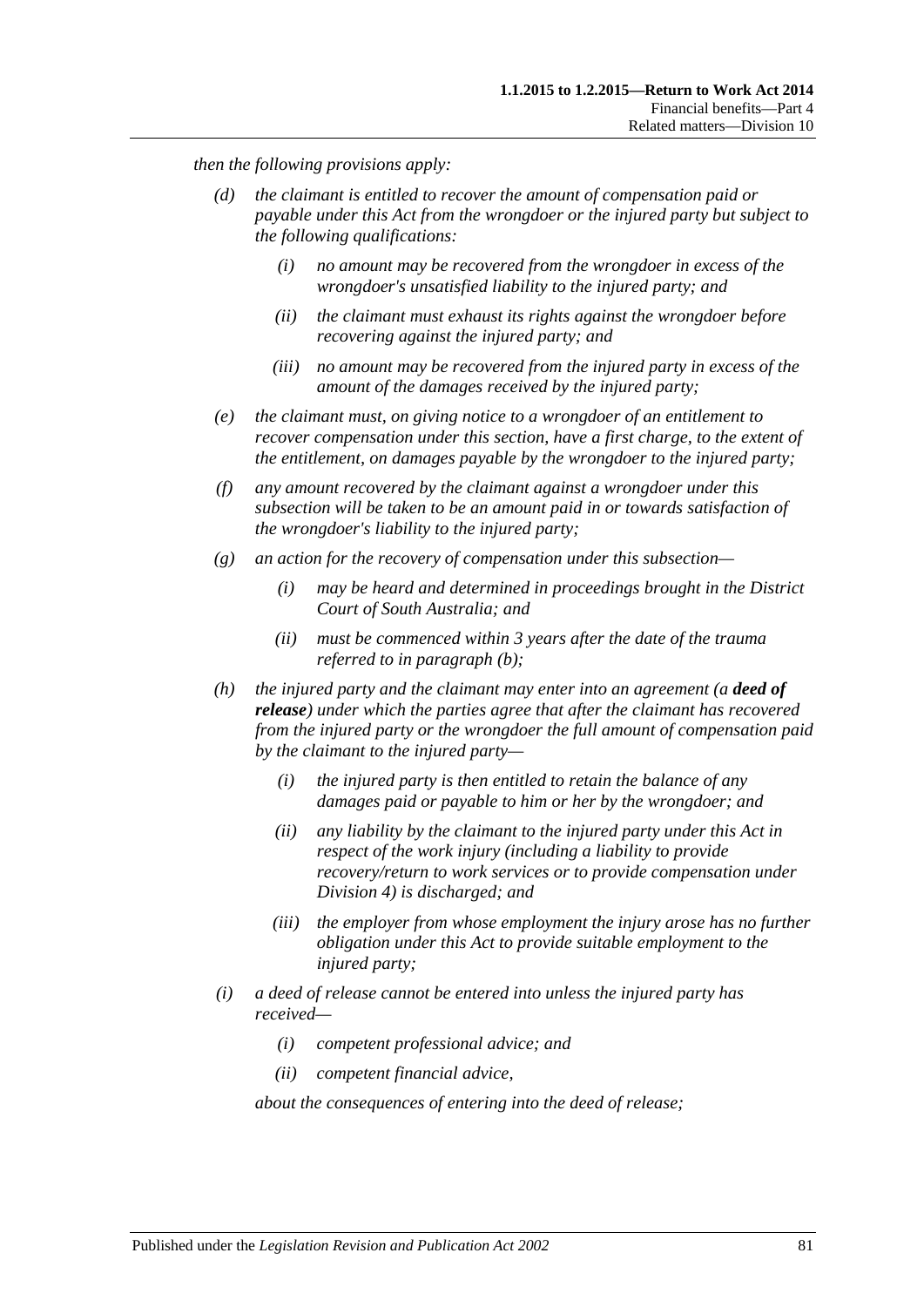- *(j) if the claimant notifies the injured party that it is willing to enter into a deed of release, the claimant is liable to indemnify the injured party for reasonable costs of obtaining the advice required under [paragraph](#page-80-0) (i) up to a limit prescribed by regulation.*
- <span id="page-81-0"></span>*(8) This section is intended to apply in relation to any action that arises out of the occurrence of a work injury—*
	- *(a) irrespective of where the injury occurred; and*
	- *(b) —*
		- *(i) irrespective of whether the action is brought before a court of this State or before a court of some other state, territory or country; and*
		- *(ii) notwithstanding that the court before which the action is brought would not (but for this subsection) apply, or take into account, South Australian law.*
- <span id="page-81-1"></span>*(9) If—*
	- *(a) an action is brought in respect of a work injury in a court that is not a court of the State; and*
	- *(b) despite [subsection](#page-81-0) (8), the court awards an amount against an employer that is in excess of the amount (if any) that would have been awarded in a similar action before a court of the State; and*
	- *(c) the Corporation is liable to pay the amount awarded by virtue of insurance provided under this Act,*

*the Corporation is entitled to recover the excess from the person to whom the amount is awarded.*

- *(10) In the course of proceedings under [subsection](#page-81-1) (9), a court may—*
	- *(a) receive in evidence any transcript of evidence in proceedings before the court by which the amount was awarded and draw any conclusions of fact from the evidence that it considers proper; or*
	- *(b) adopt any of the court's findings of fact.*
- *(11) In this section—*

*damages includes any form of compensation payable apart from this Act in respect of a work injury;*

*employer includes—*

- *(a) any person who is vicariously liable for the acts of an employer;*
- *(b) any person for whose acts an employer is vicariously liable;*

*the law of compulsory third-party motor vehicle insurance means—*

- *(a) Part 4 of the [Motor Vehicles Act](http://www.legislation.sa.gov.au/index.aspx?action=legref&type=act&legtitle=Motor%20Vehicles%20Act%201959) 1959 (including a policy of insurance under that Part); or*
- *(b) the law of another State or a Territory of the Commonwealth that corresponds to Part 4 of the [Motor Vehicles Act](http://www.legislation.sa.gov.au/index.aspx?action=legref&type=act&legtitle=Motor%20Vehicles%20Act%201959) 1959 (including a policy of insurance under such a law).*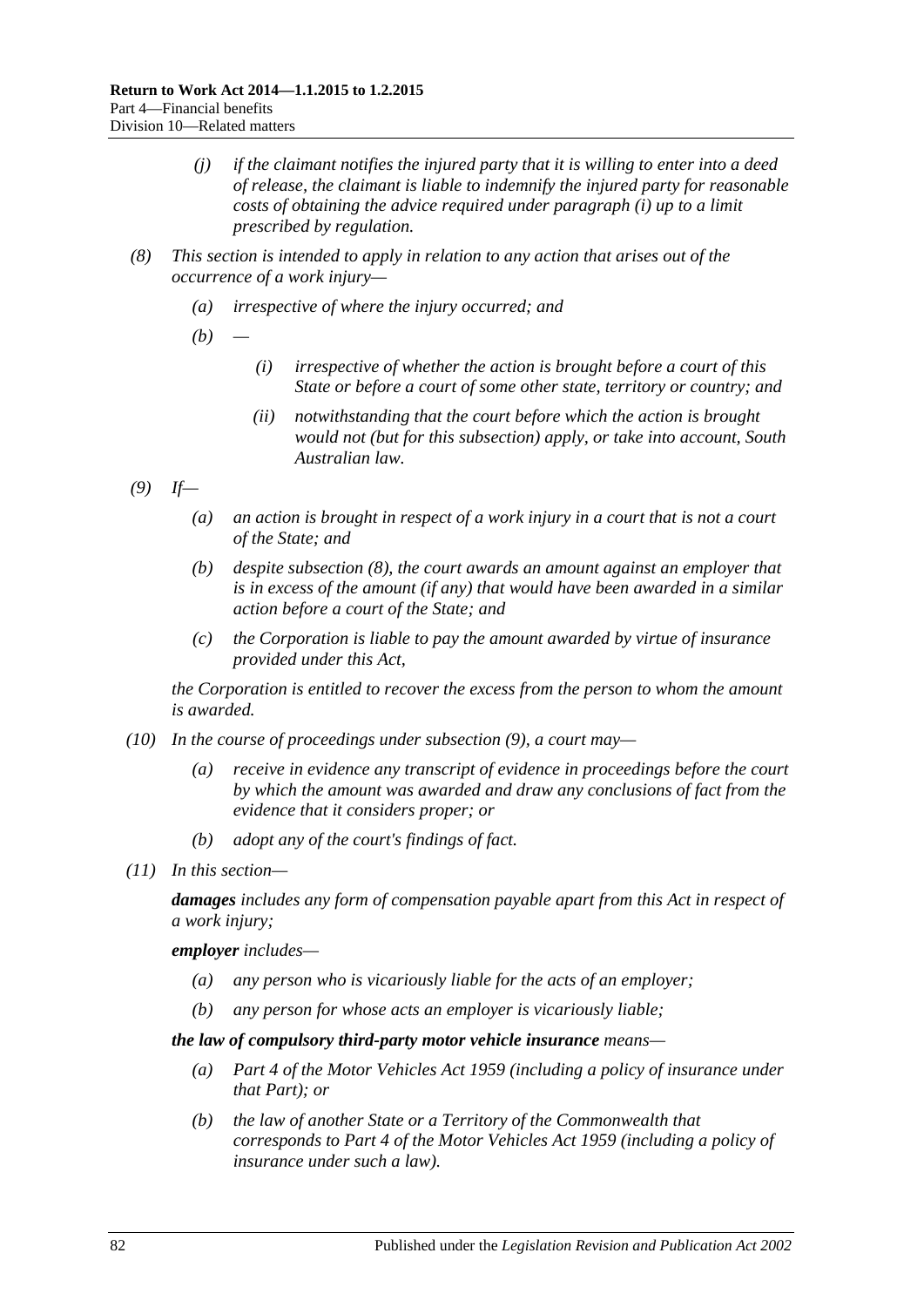# *67—Prohibition of double recovery*

- *(1) Compensation under this Act is not payable in respect of an injury to the extent that compensation has been received in respect of the same injury under the laws of a place other than this State (whether within or outside Australia).*
- <span id="page-82-1"></span>*(2) If a person receives compensation under this Act in respect of an injury and, in respect of the same injury, subsequently receives compensation under the laws of a place other than this State (whether within or outside Australia), the person from whom compensation under this Act is received may, in a court of competent jurisdiction, sue and recover (as a debt) from the person the amount described in [subsection](#page-82-0) (3).*
- <span id="page-82-0"></span>*(3) The amount that is recoverable under [subsection](#page-82-1) (2) is—*
	- *(a) the amount of compensation paid under this Act; or*
	- *(b) the amount of compensation received under the laws of the place other than this State,*

*whichever is the lesser.*

*(4) The fact that compensation or damages in respect of an injury have been recovered under a foreign law is a bar to the recovery of compensation in respect of the same injury under this Act.*

# *68—Injuries arising from employment on ships*

*If a work injury arises from employment on a ship the amount of the compensation is not subject to any limitation imposed by the Merchant Shipping Act 1894 of the United Kingdom.*

# *69—Sporting injuries*

- <span id="page-82-3"></span>*(1) Despite any other provision of this Act, but subject to [subsection](#page-82-2) (2), if—*
	- *(a) a worker is employed by an employer solely—*
		- *(i) to participate as a contestant in a sporting or athletic activity (and to engage in training or preparation with a view to such participation); or*
		- *(ii) to act as a referee or umpire in relation to a sporting or athletic contest (and to engage in training or preparation with a view to so acting); and*
	- *(b) remuneration is not payable under the contract of employment except in respect of such employment,*

*an injury arising out of or in the course of that employment is not compensable under this Act.*

- <span id="page-82-2"></span>*(2) This section does not apply to—*
	- *(a) a person authorised or permitted by a racing controlling authority within the meaning of the [Authorised Betting Operations Act](http://www.legislation.sa.gov.au/index.aspx?action=legref&type=act&legtitle=Authorised%20Betting%20Operations%20Act%202000) 2000 to ride or drive in a race within the meaning of that Act; or*
	- *(b) a boxer, wrestler or referee employed or engaged for a fee to take part in a boxing or wrestling match; or*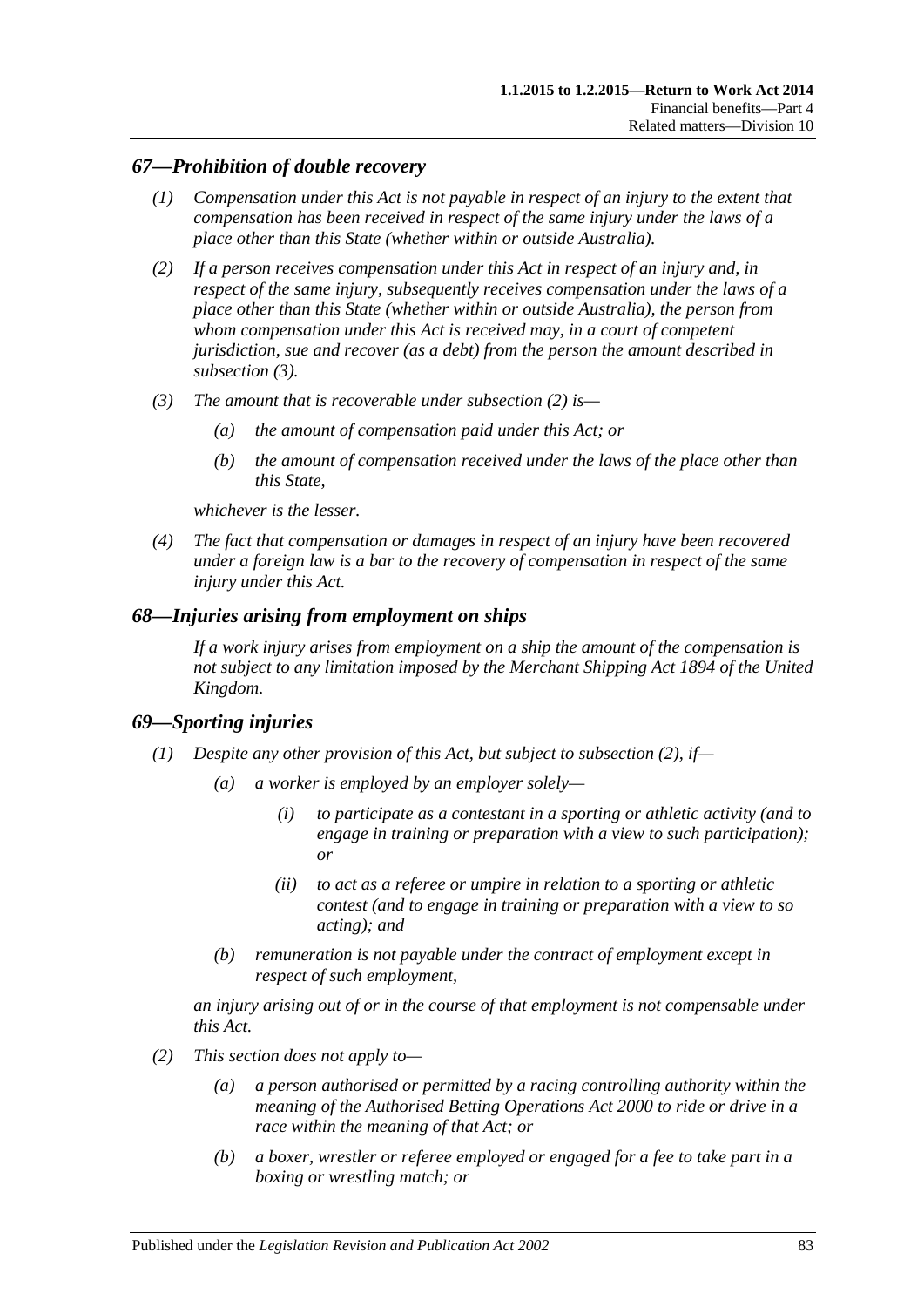- *(c) a person who derives an entire livelihood, or an annual income in excess of the prescribed amount, from employment of a kind referred to in [subsection](#page-82-3) (1)(a).*
- *(3) In this section—*

*prescribed amount means \$65 600 (indexed).*

# *Part 5—Common law*

# *Division 1—Preliminary*

### *70—Preliminary*

- *(1) A reference in this Part to a worker's employer includes a reference to—*
	- *(a) a person who is vicariously liable for the acts of the employer; and*
	- *(b) a person for whose acts the employer is vicariously liable.*
- *(2) A reference in this Part to a percentage (or degree) of permanent impairment is a reference to a percentage (or degree) of whole person impairment.*
- *(3) A reference in this Part to compensation payable under this Act includes a reference to compensation that would be payable under this Act if a claim for that compensation were duly made.*

# *71—Application of Part in relation to damages and scope and limitation of liability*

- <span id="page-83-0"></span>*(1) This Part applies to an award of damages in respect of—*
	- *(a) a work injury to a worker; or*
	- *(b) the death of a worker resulting from a work injury,*

*being an injury caused by the negligence or other tort (including breach of statutory duty) of the worker's employer and arising from employment (and a reference to damages in this Part must be construed accordingly).*

- <span id="page-83-1"></span>*(2) An employer is not liable to an award of damages in respect of a psychiatric injury under [subsection](#page-83-0) (1) unless the psychiatric injury is primarily caused by the negligence or other tort (including breach of statutory duty) of the worker's employer referred to in that subsection and an employer is not liable to an award of damages in respect of consequential mental harm (and [subsection](#page-83-0) (1) operates subject to this subsection).*
- *(3) A worker cannot commence proceedings in a court for damages within the scope of [subsection](#page-83-0) (1) unless or until an assessment of the degree of permanent impairment of the worker has been undertaken under Part [2 Division](#page-36-0) 5.*
- *(4) This Part does not apply to an award of motor accident damages (subject to any express provision about motor accident damages).*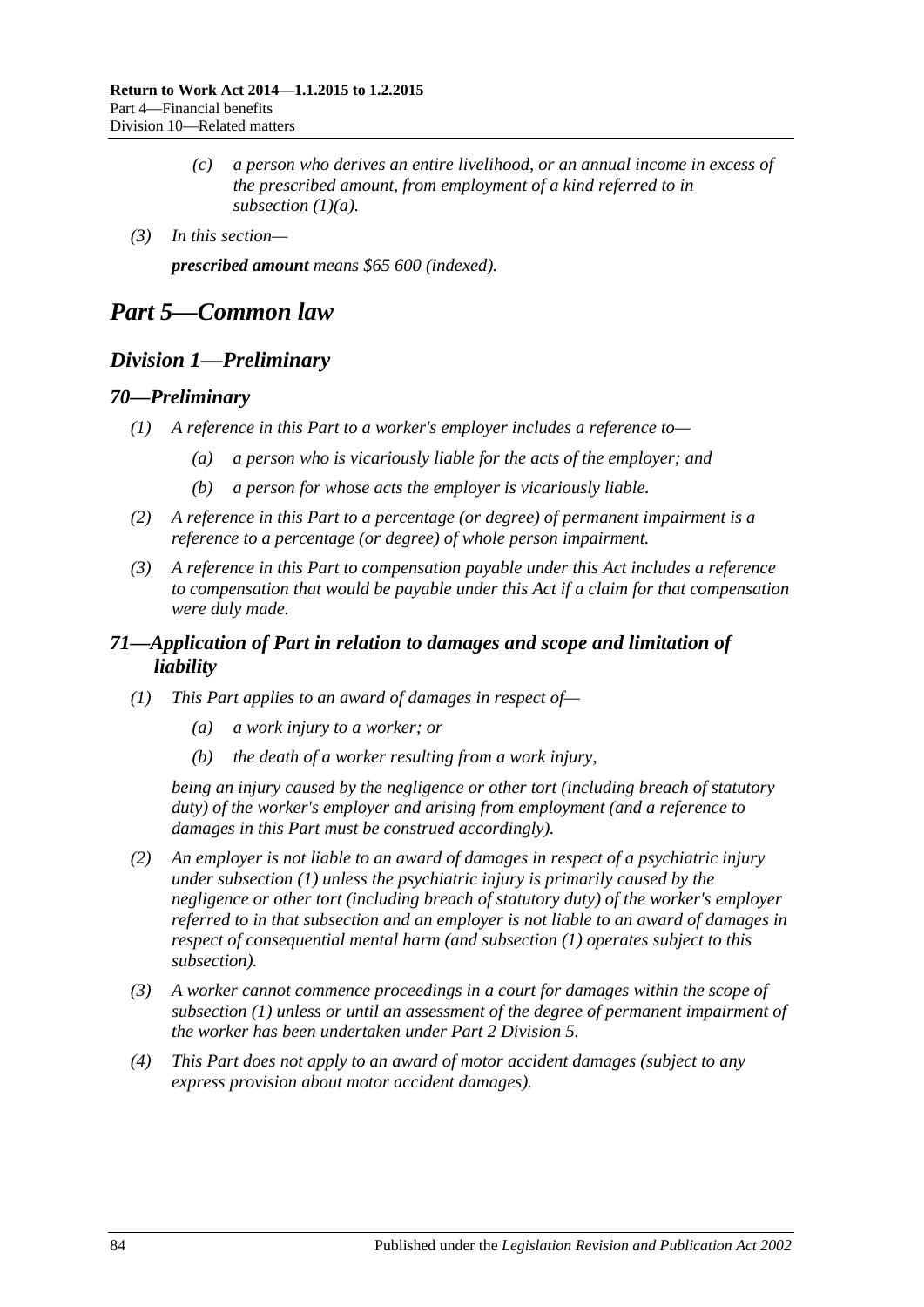- <span id="page-84-0"></span>*(5) This Part applies to an award of damages in respect of an injury caused by the negligence or other tort of the worker's employer even though the damages are recovered in an action for breach of contract or in any other action based on the same act or omission of the employer that would have founded an action for negligence or on account of another tort.*
- *(6) [Subsection \(5\)](#page-84-0) is enacted for the avoidance of doubt.*
- <span id="page-84-1"></span>*(7) An employer is not liable to an award of damages in respect of—*
	- *(a) a work injury to a worker; or*
	- *(b) the death of a worker resulting from a work injury,*

*unless—*

- *(c) the damages fall within the scope of [subsection](#page-83-0) (1), [\(2\)](#page-83-1) or [\(5\);](#page-84-0) or*
- *(d) the damages constitute motor vehicle damages.*
- <span id="page-84-2"></span>*(8) A liability for damages referred to in [subsection](#page-83-0) (1), [\(2\)](#page-83-1) or [\(5\)](#page-84-0) does not arise unless a successful claim for compensation in respect of the work injury has been made under [Part](#page-44-0) 4.*
- <span id="page-84-3"></span>*(9) An employer is not liable to an award of damages in respect of—*
	- *(a) a work injury to a worker; or*
	- *(b) the death of a worker resulting from a work injury,*

*if—*

- *(c) the employer is a body corporate; and*
- *(d) the worker is a director as well as an employee of the employer.*
- *(10) [Subsections](#page-84-1) (7), [\(8\)](#page-84-2) and [\(9\)](#page-84-3) do not derogate from any other provision of this Act which restricts or rules out an award of damages.*
- <span id="page-84-4"></span>*(11) In [subsection](#page-84-3) (9)—*

*director, in relation to an employer that is a body corporate, means a person who—*

- *(a) has a substantial interest in the body corporate; or*
- *(b) has a proprietary interest in any business or undertaking being carried on by the body corporate.*
- *(12) For the purposes of [subsection](#page-84-4) (11), a person has a substantial interest in a body corporate if—*
	- *(a) the person is a member of the governing body of the body corporate and is entitled to exercise 20% or more of the voting power at meetings of the governing body; or*
	- *(b) a member of the governing body of the body corporate who is entitled to exercise 20% or more of the voting power at meetings of the governing body is under an obligation, whether formal or informal, to act in accordance with the direction, instructions or wishes of the person; or*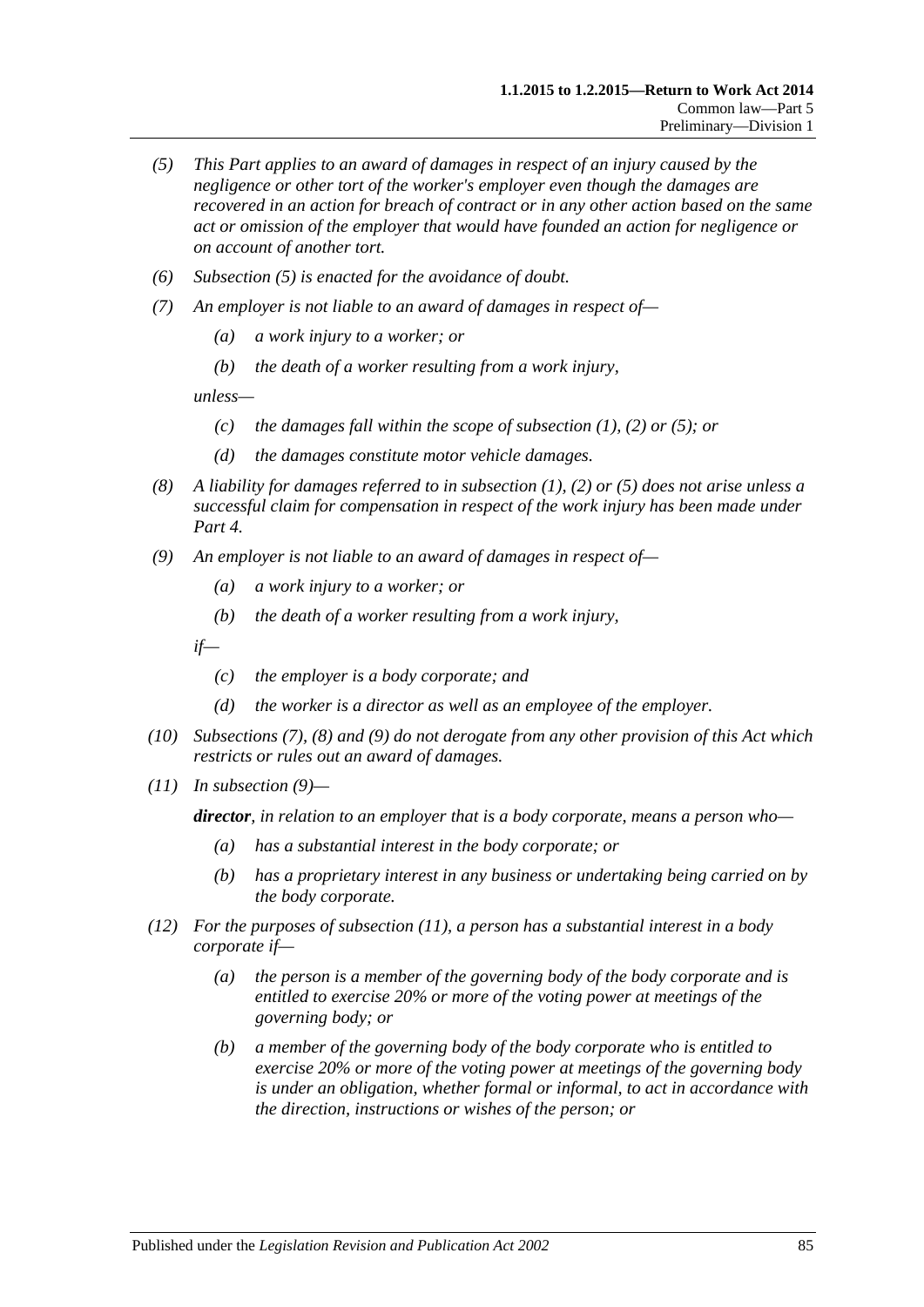- *(c) in the case of a body corporate that has a share capital—the person can, directly or indirectly, exercise, control the exercise of, or substantially influence the exercise of, 20% or more of the voting power attached to voting shares, or any class of voting shares, issued by the body corporate; or*
- *(d) the person satisfies any other criteria prescribed by the regulations for the purposes of this subsection.*

## <span id="page-85-2"></span>*72—No damages unless whole person impairment of at least 30%*

- *(1) No damages may be awarded against an employer except in circumstances that are consistent with the operation of this Part and unless the injury results in—*
	- *(a) a degree of permanent impairment of the worker that is at least 30%; or*
	- *(b) the death of the worker.*
- <span id="page-85-1"></span><span id="page-85-0"></span>*(2) The degree of permanent impairment resulting from an injury is to be assessed—*
	- *(a) under Part [2 Division](#page-36-0) 5; or*
	- *(b) if relevant, under [Part](#page-103-0) 8,*

*and if there is a difference between an assessment under [paragraph](#page-85-0) (a) and an assessment under [paragraph](#page-85-1) (b), the assessment under [paragraph](#page-85-1) (b) applies and if there is a difference between an earlier decision of the Tribunal under [Part](#page-103-0) 8 and a later decision of a court under the same Part, the decision of the court prevails.*

- *(3) In assessing whether the 30% threshold referred to in [subsection](#page-85-2) (1) has been met (that is, whether the degree of permanent impairment resulting from an injury is at least 30%)—*
	- *(a) impairment resulting from physical injury is to be assessed separately from impairment resulting from psychiatric injury; and*
	- *(b) in assessing impairment resulting from physical injury or psychiatric injury, no regard is to be had to impairment that results from consequential mental harm; and*
	- *(c) in assessing the degree of permanent impairment resulting from physical injury, no regard is to be had to impairment that results from a psychiatric injury or consequential mental harm; and*
	- *(d) the 30% threshold is not met unless the degree of permanent impairment resulting from physical injury is at least 30% or the degree of permanent impairment resulting from psychiatric injury is at least 30%.*

#### *73—Seriously injured workers—special provisions*

- *(1) This section applies in relation to a seriously injured worker if the seriously injured worker has a right of action against an employer in the circumstances to which this Part applies.*
- <span id="page-85-4"></span><span id="page-85-3"></span>*(2) A worker to whom this section applies—*
	- *(a) is not entitled in an action against an employer to damages in respect of any treatment, care or support services; and*
	- *(b) is not entitled to both—*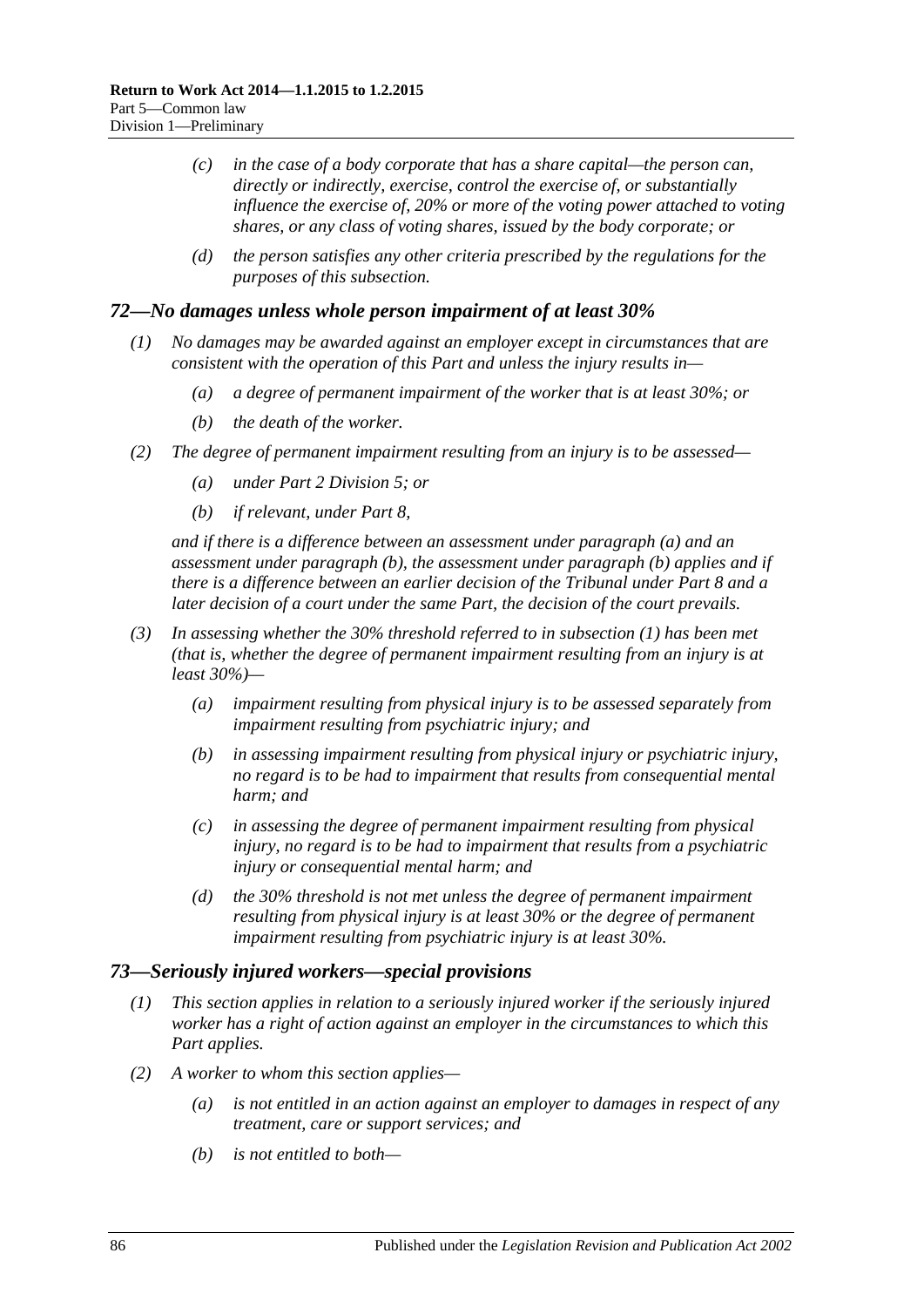- *(i) a redemption of a liability to make weekly payments under [Part](#page-65-0) 4 [Division](#page-65-0) 5; and*
- *(ii) damages for future economic loss due to the deprivation or impairment of earning capacity in an action against an employer; and*
- <span id="page-86-0"></span>*(c) in any event, is not entitled in an action against an employer to any damages other than damages that are for economic loss.*
- *(3) For the purposes of [subsection](#page-85-3) (2)(a), treatment, care or support services are—*
	- *(a) recovery/return to work services provided under [Part](#page-39-0) 3; and*
	- *(b) services for which compensation is payable under Part [4 Division](#page-47-0) 2.*
- <span id="page-86-1"></span>*(4) For the purposes of [subsection](#page-85-4) (2)(b), a worker to whom this section applies must, in accordance with the regulations, elect to claim damages of the kind referred to in [subsection](#page-86-0) (2)(b)(ii) or to enter into an agreement under Part [4 Division](#page-65-0) 5.*
- *(5) A worker to whom this section applies cannot commence an action for damages referred to in [subsection](#page-85-4) (2)(b) or enter into an agreement under Part [4 Division](#page-65-0) 5 unless or until an election has been made under [subsection](#page-86-1) (4).*
- <span id="page-86-2"></span>*(6) In addition to any requirement prescribed by the regulations, a worker cannot make an election under [subsection](#page-86-1) (4) unless the worker has received advice about the consequences of the election from a legal practitioner who holds a current practising certificate.*
- *(7) A worker is entitled to an amount, prescribed by or under the regulations, to compensate a worker for the cost of obtaining advice for the purposes of [subsection](#page-86-2) (6).*

# *74—General regulation of court awards*

*A court may not award damages to a person contrary to this Part or in a manner or to an extent that is inconsistent with this Part.*

# *Division 2—General principles*

#### <span id="page-86-3"></span>*75—Effect of recovery of damages on compensation*

- <span id="page-86-4"></span>*(1) If a person (being a worker or other person) recovers damages in respect of an injury from the employer and the relevant compensating authority is liable to pay compensation under this Act in respect of the same injury then (except to the extent that [subsection](#page-87-0) (3) or [\(5\)](#page-87-1) covers the case)—*
	- *(a) the person ceases to be entitled to any further compensation under this Act in respect of the injury concerned (including compensation claimed but not yet paid); and*
	- *(b) the amount of any compensation already paid in respect of the injury concerned is to be deducted from the damages; and*
	- *(c) the person ceases to be entitled to receive recovery/return to work services under this Act.*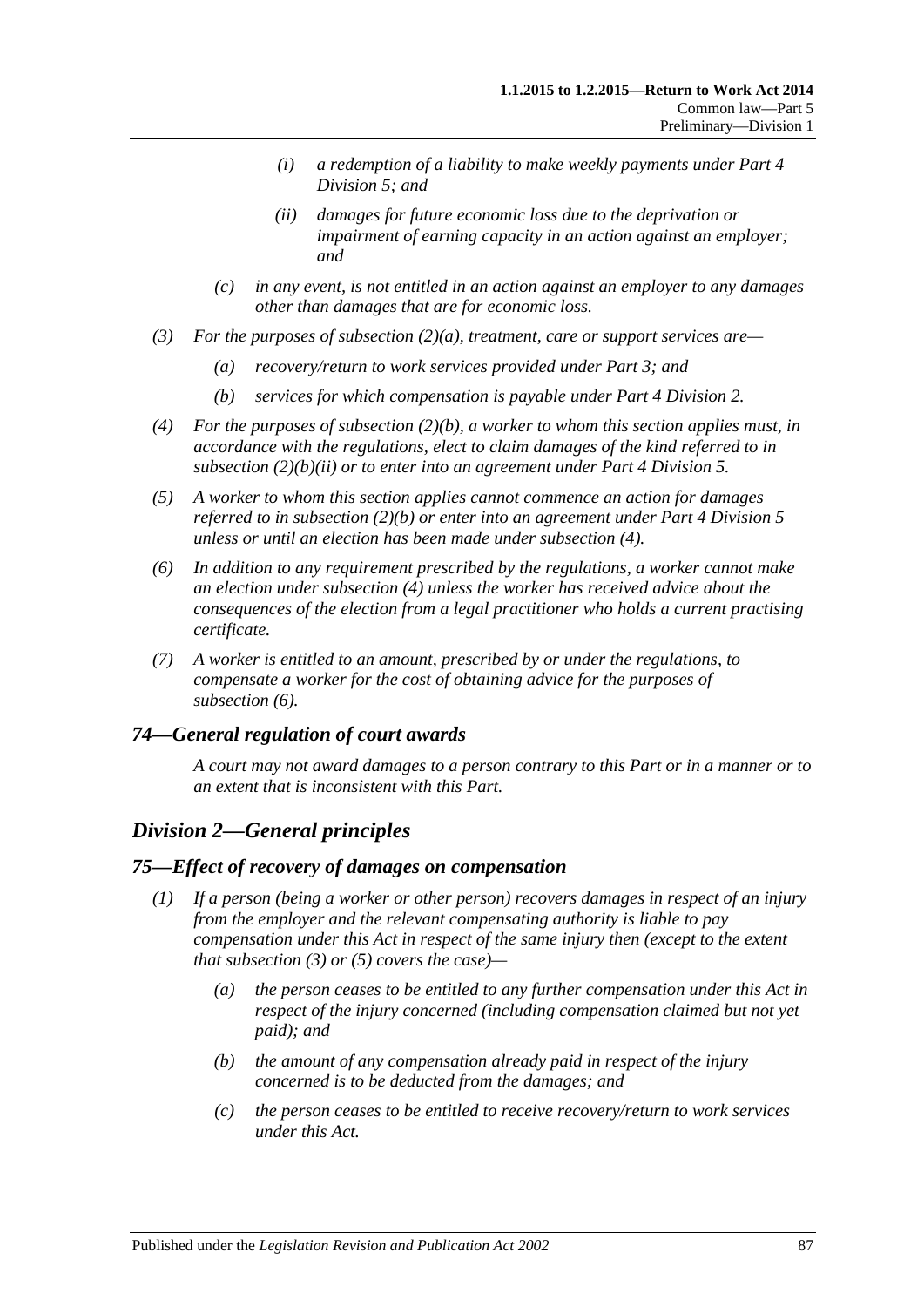- *(2) [Subsection](#page-86-3) (1)—*
	- *(a) does not extend to an entitlement of a seriously injured worker—*
		- *(i) to receive any services under [Part](#page-39-0) 3; or*
		- *(ii) to receive compensation (or any provision of services) under [Part](#page-47-0) 4 [Division](#page-47-0) 2; and*
	- *(b) does not operate so as to require a deduction under [subsection](#page-86-4) (1)(b) with respect to compensation already paid to a seriously injured worker for any services under Part [4 Division](#page-47-0) 2; and*
	- *(c) does not operate with respect to compensation under Part [4 Division](#page-69-0) 7.*
- <span id="page-87-0"></span>*(3) If damages in respect of an injury are recovered pursuant to a cause of action that survives for the benefit of the estate of a deceased worker under the [Survival of](http://www.legislation.sa.gov.au/index.aspx?action=legref&type=act&legtitle=Survival%20of%20Causes%20of%20Action%20Act%201940)  [Causes of Action Act](http://www.legislation.sa.gov.au/index.aspx?action=legref&type=act&legtitle=Survival%20of%20Causes%20of%20Action%20Act%201940) 1940, the amount of any weekly payments of compensation already paid in respect of the injury concerned are to be repaid out of the estate of the deceased worker to the relevant compensating authority.*
- *(4) If a person recovers damages as a dependant of a worker in respect of proceedings in respect of the death of the worker—*
	- *(a) the relevant compensating authority is not liable to pay compensation, or further compensation, in respect of the death; and*
	- *(b) the amount of any compensation already paid to the dependant under [Part](#page-70-0) 4 [Division](#page-70-0) 8 in respect of the death of the worker is to be deducted from the damages.*
- <span id="page-87-1"></span>*(5) If a person (being a worker or other person) recovers motor accident damages in respect of an injury under this Act (whether from the employer or another party)—*
	- *(a) the person ceases to be entitled to any further compensation under this Act in respect of the injury concerned (including compensation claimed but not yet paid); and*
	- *(b) the amount of any compensation already paid in respect of the injury concerned is to be deducted from the damages (awarded or otherwise paid as a lump sum) and is to be paid to the relevant compensating authority.*
- <span id="page-87-2"></span>*(6) If a person (being a worker or other person) recovers any other damages in respect of an injury under this Act from a person other than the employer—*
	- *(a) the person ceases to be entitled to any further compensation under this Act in respect of the injury concerned (including compensation claimed but not yet paid); and*
	- *(b) the amount of any compensation already paid in respect of the injury concerned is to be deducted from the damages (awarded or otherwise paid as a lump sum) and is to be paid to the relevant compensating authority.*
- *(7) [Subsection](#page-87-2) (6)(a) does not extend to an entitlement of a seriously injured worker—*
	- *(a) to receive any services under [Part](#page-39-0) 3; or*
	- *(b) to receive compensation (or any provision of services) under [Part](#page-47-0) 4 [Division](#page-47-0) 2.*
- *(8) Nothing in this section limits or restricts a right of recovery under [section](#page-78-3) 66.*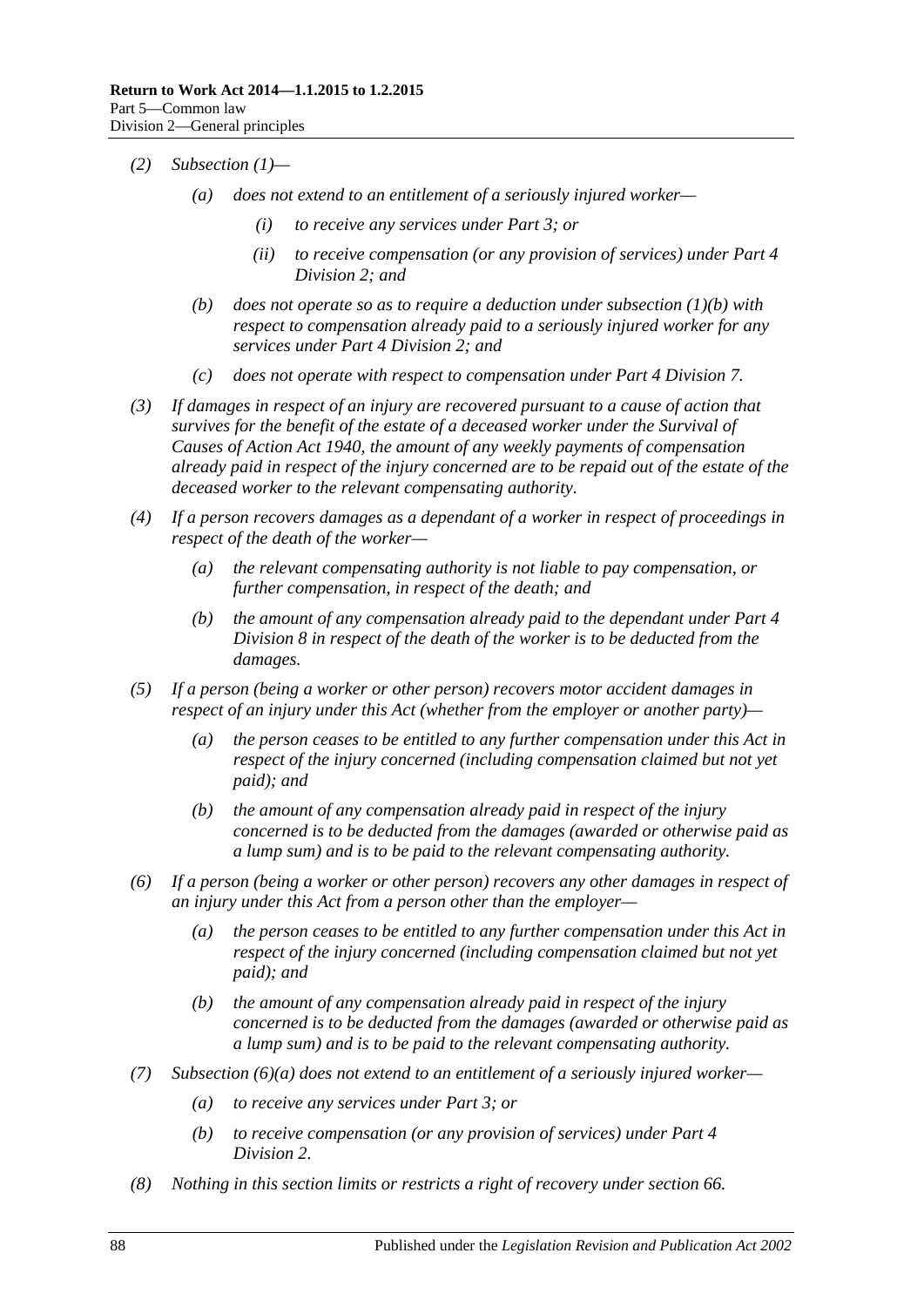*(9) In this section—*

*relevant compensating authority means the Corporation or a self-insured employer, depending on which entity has paid compensation under this Act, or is liable to pay compensation under this Act, in the particular case.*

# *76—Retirement age*

*In awarding damages for future economic loss due to deprivation or impairment of earning capacity or loss of expectation of financial support in a case where this Part applies, the court is to disregard any earning capacity of the worker after pension age (as defined in the Social Security Act 1991 of the Commonwealth for persons other than veterans).*

# *77—Mitigation of damages*

- *(1) In assessing damages in a case where this Part applies, the court must consider the steps that have been taken, and that could reasonably have been or be taken by the injured worker, to mitigate those damages.*
- <span id="page-88-1"></span><span id="page-88-0"></span>*(2) In particular, the court must consider the following matters:*
	- *(a) whether the injured worker has undergone appropriate medical treatment;*
	- *(b) whether the injured worker has duly complied with any other relevant obligation under [Part](#page-39-0) 3 or [Part](#page-44-0) 4.*
- *(3) In any proceedings for damages, the person claiming damages has the onus of proving that all reasonable steps to mitigate damages have been taken by the injured worker.*
- *(4) However, the person claiming damages does not have the onus of establishing that the steps referred to in [paragraph](#page-88-0) (b) of [subsection](#page-88-1) (2) have been taken, and the court assessing damages does not have to take the matters referred to in that paragraph into account, unless it is established that before those steps could reasonably be expected to have been taken the worker was made aware by the employer or the Corporation that the worker was required to take those steps.*
- *(5) In any proceedings for damages, a written report by a person who provided medical or recovery/return to work services to the injured worker is admissible as evidence of any such steps taken by that worker.*

# *78—Payment of interest—limited statutory entitlement*

- *(1) A plaintiff has only such right to interest on damages in a case where this Part applies as is conferred by this section.*
- <span id="page-88-2"></span>*(2) Interest is not payable (and a court cannot order the payment of interest) on damages unless—*
	- *(a) information that would enable a proper assessment of the plaintiff's claim has been given to the defendant and the defendant has had a reasonable opportunity to make an offer of settlement (where it would be appropriate to do so) in respect of the plaintiff's full entitlement to all damages of any kind relevant to the operation of this Part but has not made such an offer; or*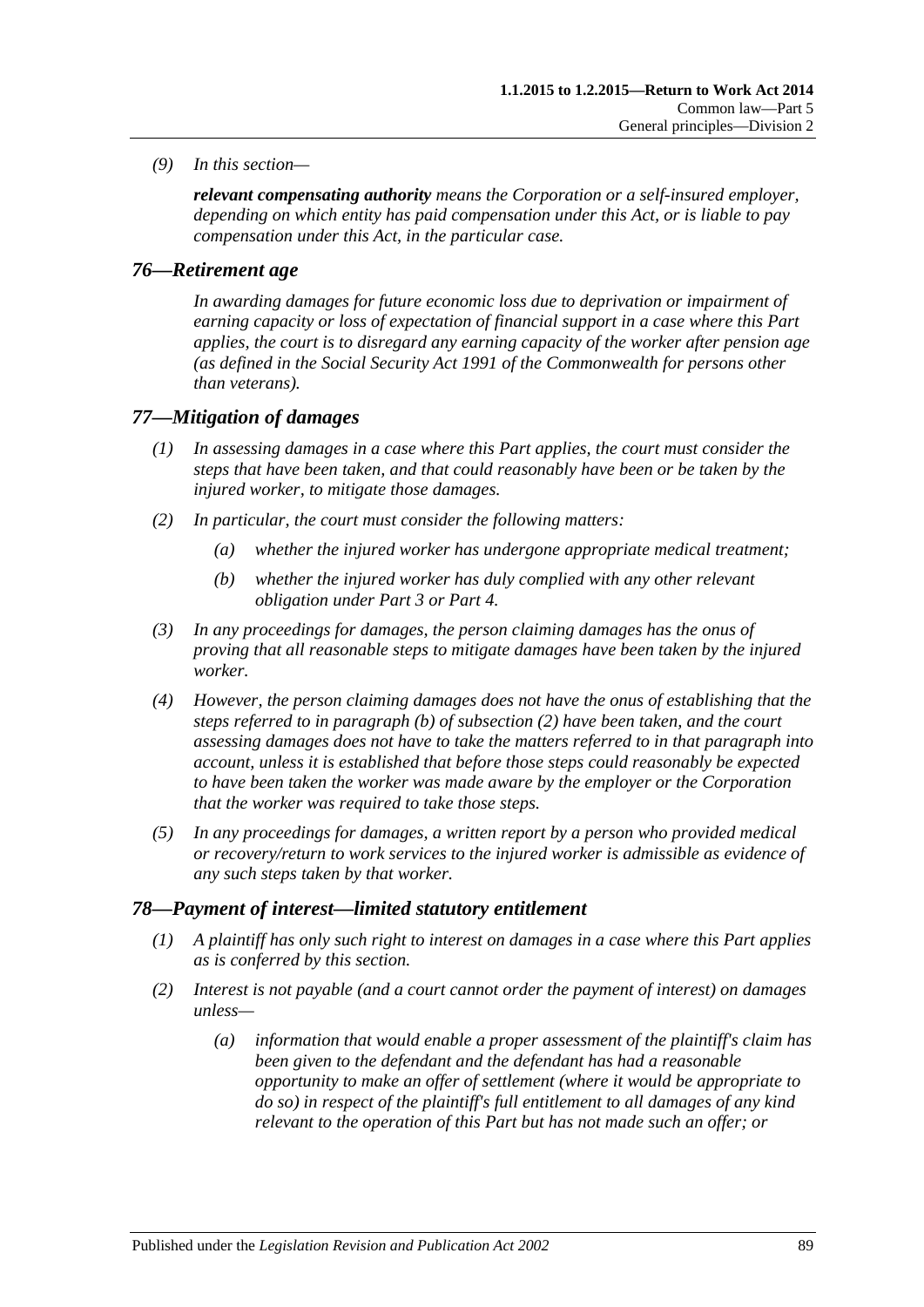- *(b) the defendant has had a reasonable opportunity to make a revised offer of settlement (where it would be appropriate to do so) in the light of further information given by the plaintiff that would enable a proper assessment of the plaintiff's full entitlement to all damages of any kind relevant to the operation of this Part but has not made such an offer; or*
- *(c) the defendant has made an offer of settlement, the amount of all damages of any kind awarded by the court (without the addition of any interest) is more than 20% higher than the highest amount offered by the defendant and the highest amount is unreasonable having regard to the information available to the defendant when the offer was made.*
- *(3) The highest amount offered by the defendant is not unreasonable if, when the offer was made, the defendant was not able to make a reasonable assessment of the plaintiff's full entitlement to all damages of any kind relevant to the operation of this Part.*
- *(4) For the purposes of [subsection](#page-88-2) (2), an offer of settlement must be in writing.*
- *(5) If a court is satisfied that interest is payable under [subsection](#page-88-2) (2) on damages—*
	- *(a) the amount of interest is to be calculated for the period from the date of the injury to or death of the worker until the date on which the court determines the damages; and*
	- *(b) the amount of interest is to be calculated in accordance with the principles ordinarily applied by the court for that purpose, subject to this section.*
- *(6) Nothing in this section affects the payment of interest on a debt under a judgment or order of a court.*

#### *79—Contributory negligence*

*The common law and enacted law as to contributory negligence apply in relation to awards of damages under this Part.*

#### *80—Defence of voluntary assumption of risk*

*The defence of voluntary assumption of risk (volenti non fit injuria) is not available in an action for the award of damages in a case where this Part applies but, where that defence would otherwise have been available, the amount of any damages is to be reduced to such extent as is just and equitable on the presumption that the injured or deceased person was negligent in failing to take sufficient care for his or her own safety.*

## *81—Exemplary or punitive damages*

*A court may not award exemplary or punitive damages to a person in an award of damages to which this Part applies.*

#### *82—Court to apportion damages etc*

- *(1) If a judgment is obtained for payment of damages to which this Part applies as well as for other damages, the court is required, as part of the judgment, to declare what portion of the sum awarded by the judgment is damages to which this Part applies.*
- *(2) In any such case the court is required to apportion any costs awarded.*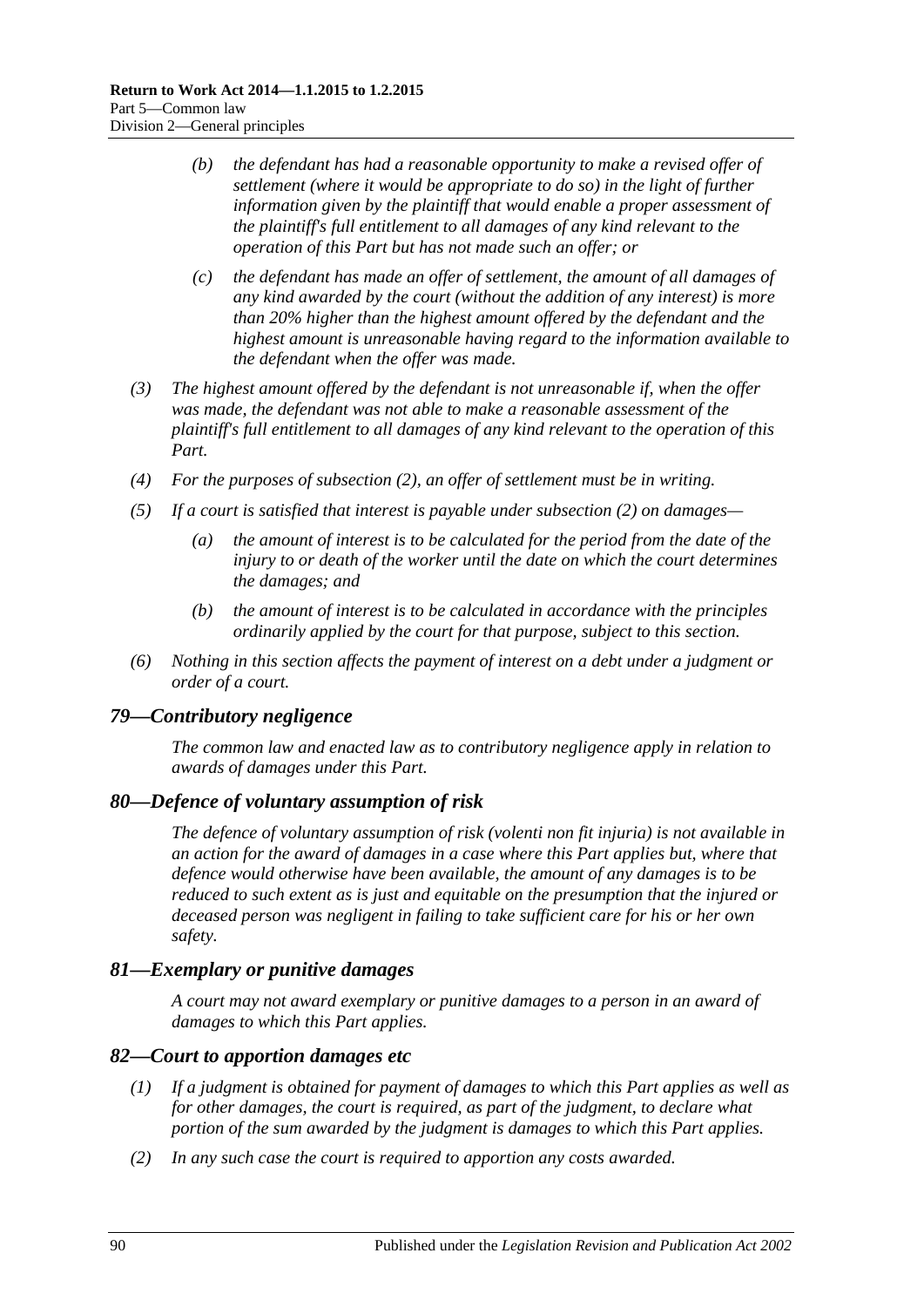# *83—Abolition of doctrine of common employment*

- *(1) It is not a defence to an employer who is sued in respect of any personal injury caused by the negligence of a person employed by the employer that the person so employed was, at the time the personal injury was caused, in common employment with the person injured.*
- *(2) This section applies to every case in which the relationship of employer and employee exists, whether the contract of employment is made before or after the commencement of this section.*
- *(3) In this section—*

*employer includes the Crown but does not include any person who, by any provision of this Act, is deemed to be an employer;*

#### *personal injury includes—*

- *(a) death; and*
- *(b) any disease; and*
- *(c) any impairment of the physical or mental condition of a person.*

#### *84—No damages for nervous shock injury to non-workers*

*No damages for pure mental harm may be awarded against an employer in respect of the death of or injury to a worker in a case where this Part applies if the pure mental harm arises wholly or partly from mental or nervous shock in connection with that death or injury unless the pure mental harm is in itself a work injury under this Act.*

# *Division 3—Procedural matters and costs*

#### *85—Compulsory mediation*

- *(1) Subject to this section, a court before which an action for damages to which this Part applies is brought must not proceed to a trial in the matter unless or until a pre-trial mediation has been conducted under this section.*
- *(2) The court is to appoint the person who will conduct the mediation (who may, but need not be, a member of the court).*
- *(3) Each party to the proceedings is to attend the mediation unless excused from attendance by the mediator.*
- *(4) The mediator is to use his or her best endeavours to bring the parties to agreement on the relevant claim.*
- *(5) Failing agreement, the mediator may issue a certificate certifying any final offers of settlement made by the parties in the mediation.*
- <span id="page-90-0"></span>*(6) The amount of any offer of settlement made by a party in the course of mediation of a claim is not to be specified in any pleading, affidavit or other document filed in or in connection with court proceedings on the claim, and is not to be disclosed to or taken into account by the court, before the court's determination of the amount of damages in the proceedings.*
- *(7) However, an offer of settlement will be relevant to the question of costs in any proceedings that do not settle before judgment.*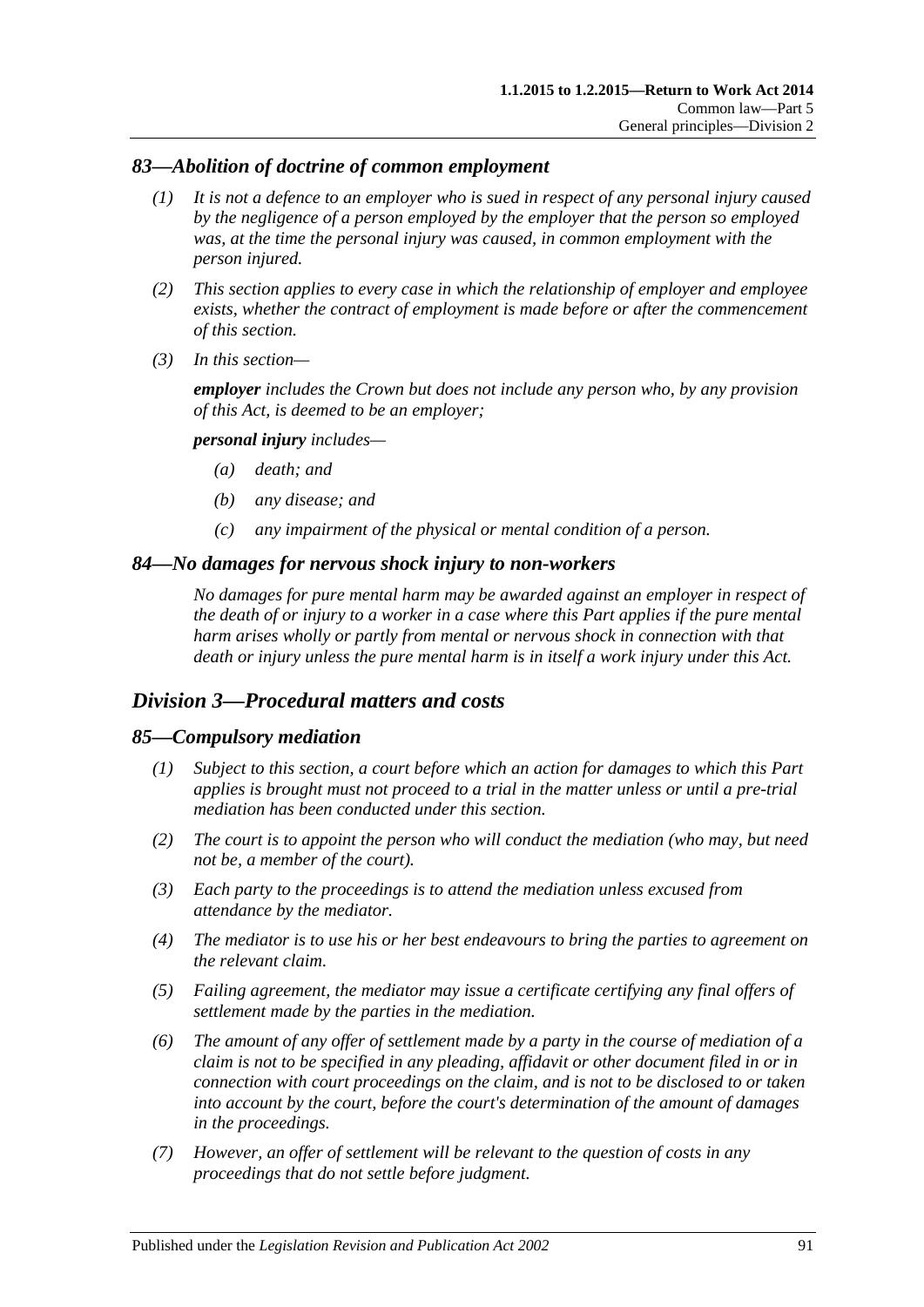- *(8) In addition to [subsection](#page-90-0) (6), evidence of anything said or done in the course of mediation is inadmissible in proceedings before the court except by consent of all parties to the proceedings.*
- *(9) A matter or thing done or omitted to be done by a mediator in the exercise of the mediator's functions does not, if the matter or thing was done or omitted in good faith, subject the mediator personally to any action, liability, claim or demand.*
- *(10) The regulations may make provision for or with respect to the fees to be paid in connection with mediation under this section.*
- *(11) In particular, the regulations may specify any such fee or the method by which the fee is to be calculated, and may specify by whom and in what circumstances the fee is payable.*
- *(12) The rules of the court before which the relevant proceedings have been brought may make other provision in relation to mediations under this section.*

### <span id="page-91-0"></span>*86—Costs*

- *(1) When, in relation to an action for damages brought under this Part—*
	- *(a) the proceedings are settled; or*
	- *(b) a judgment is given; or*
	- *(c) the proceedings are otherwise brought to an end,*

*a legal practitioner acting on behalf of any party must, in accordance with the regulations, declare the legal costs that the legal practitioner has charged, or intends to charge, the party.*

- *(2) The regulations under [subsection](#page-91-0) (1) may include a requirement that the declaration be furnished to any person specified by the regulations.*
- *(3) This section does not extend to proceedings before the Supreme Court on an appeal.*
- *(4) In this section—*

*legal costs includes disbursements.*

# *Division 4—Choice of law*

#### *87—The applicable substantive law for work injury claims*

- *(1) If there is an entitlement to compensation under the statutory workers compensation scheme of a State in respect of an injury to a worker (whether or not compensation has been paid), the substantive law of that State is the substantive law that governs—*
	- *(a) whether or not a claim for damages in respect of the injury can be made; and*
	- *(b) if it can be made, the determination of the claim.*
- *(2) This Division does not apply if compensation is payable in respect of the injury under the statutory workers compensation scheme of more than 1 State.*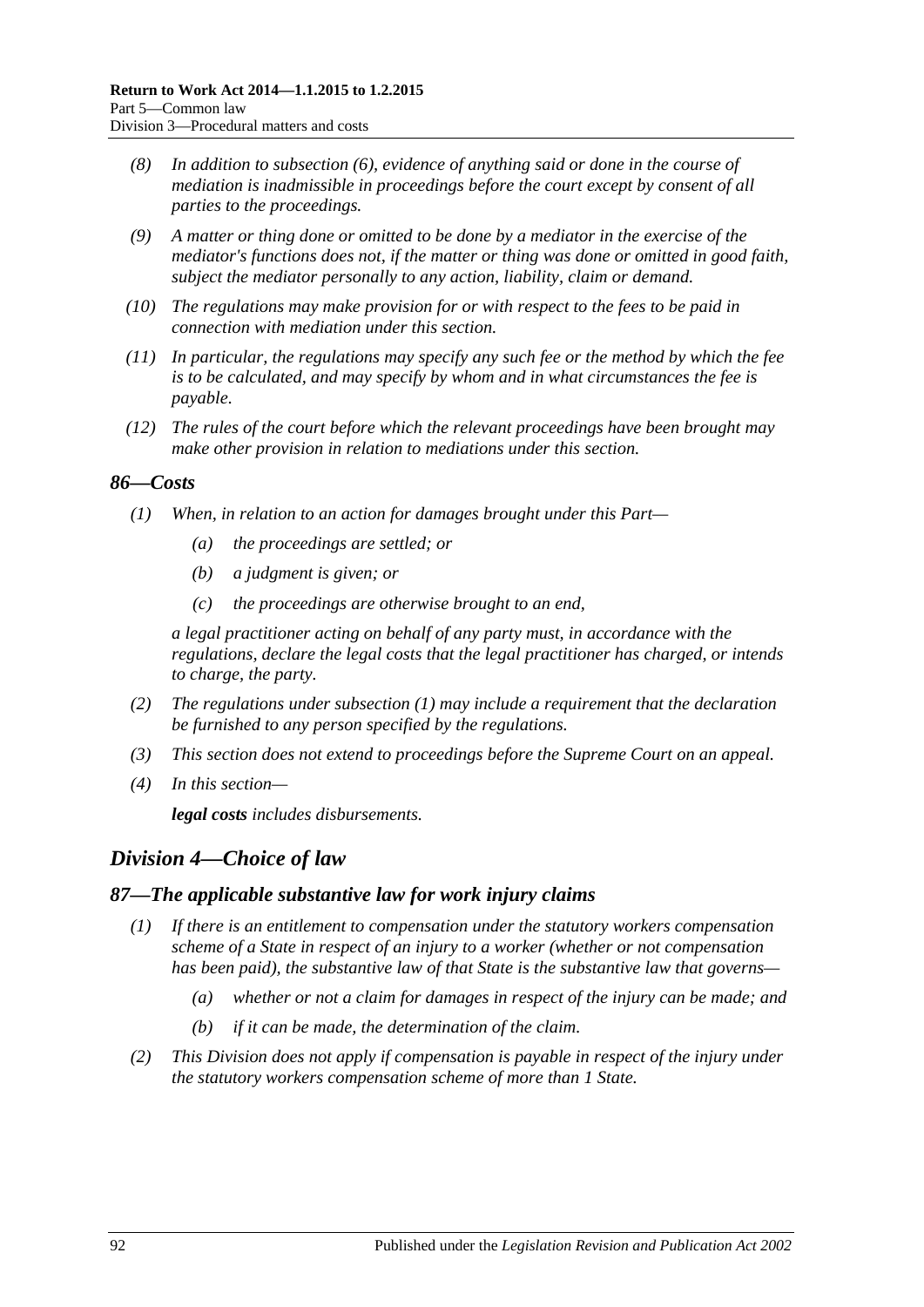- *(3) For the purposes of this section, compensation is considered to be payable under a statutory workers compensation scheme of a State in respect of an injury if compensation in respect of it—*
	- *(a) would have been payable but for a provision of the scheme that excludes the worker's right to compensation because the injury is attributable to any conduct or failure of the worker that is specified in that provision; or*
	- *(b) would have been payable if a claim for that compensation had been duly made, and (where applicable) an election to claim that compensation (instead of damages) had been duly made.*
- *(4) A reference in this section to compensation payable in respect of an injury does not include a reference to compensation payable on the basis of the provisional acceptance of liability.*
- *(5) In this Division—*

*State includes a Territory.*

# *88—Claims to which Division applies*

- <span id="page-92-0"></span>*(1) This Division applies to a claim for damages or recovery of contribution brought against a worker's employer in respect of an injury that was caused by—*
	- *(a) the negligence or other tort (including breach of statutory duty) of the worker's employer; or*
	- *(b) a breach of contract by the worker's employer.*
- <span id="page-92-1"></span>*(2) This Division also applies to a claim for damages or recovery of contribution brought against a person other than a worker's employer in respect of an injury if—*
	- *(a) the worker's employment is connected with this State; and*
	- *(b) the negligence or other tort or the breach of contract on which the claim is founded occurred in this State.*
- *(3) [Subsections \(1\)\(a\)](#page-92-0) and [\(2\)](#page-92-1) apply even if damages resulting from the negligence or other tort are claimed in an action for breach of contract or other action.*
- *(4) A reference in this Division to a worker's employer includes a reference to—*
	- *(a) a person who is vicariously liable for the acts of the employer; and*
	- *(b) a person for whose acts the employer is vicariously liable.*

# *89—What constitutes injury and employment*

*For the purposes of this Division—*

- *(a) injury, employer and worker include anything that is within the scope of a corresponding term in the statutory workers compensation scheme of another State; and*
- *(b) the determination of what constitutes employment or whether or not a person is a worker or a worker's employer is to be made on the basis that those concepts include anything that is within the scope of a corresponding concept in the statutory workers compensation scheme of another State.*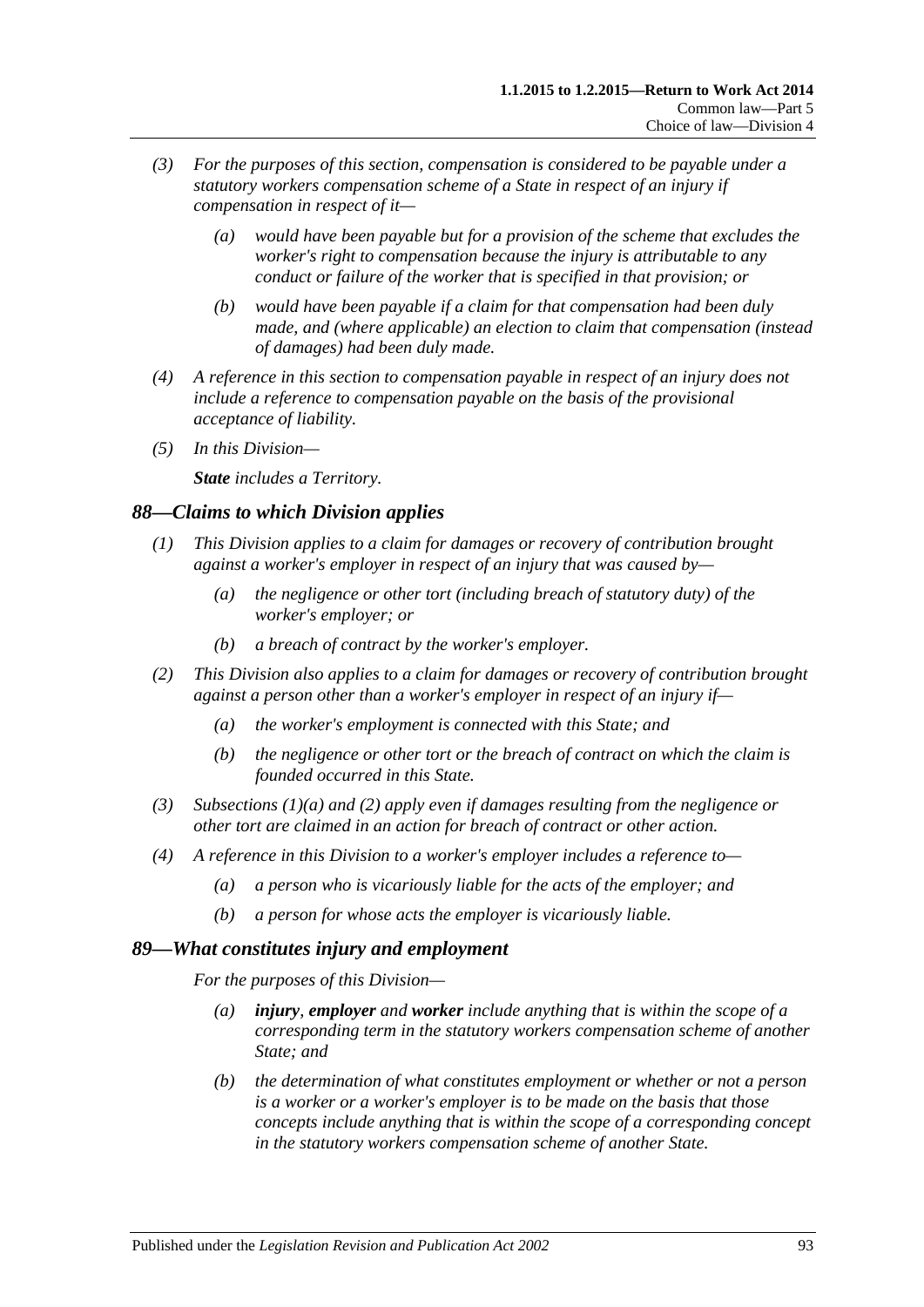## *90—Claim in respect of death included*

*For the purposes of this Division, a claim for damages in respect of death resulting from an injury is to be considered as a claim for damages in respect of the injury.* 

#### *91—Meaning of substantive law*

*In this Division—*

*a State's legislation about damages for a work related injury means—*

- *(a) for this State—this Part and any other provision of this Act providing for the interpretation of anything in this Part; and*
- *(b) for another State—any provisions of a law of that State that is declared by the regulations to be the State's legislation about damages for a work related injury;*

#### *substantive law includes—*

- *(a) a law that establishes, modifies, or extinguishes a cause of action or a defence to a cause of action;*
- *(b) a law prescribing the time within which an action must be brought (including a law providing for the extension or abridgment of that time);*
- *(c) a law that provides for the limitation or exclusion of liability or the barring of a right of action if a proceeding on, or arbitration of, a claim is not commenced within a particular time limit;*
- *(d) a law that limits the kinds of injury, loss or damage for which damages or compensation may be recovered;*
- *(e) a law that precludes the recovery of damages or compensation or limits the amount of damages or compensation that can be recovered;*
- *(f) a law expressed as a presumption, or rule of evidence, that affects substantive rights;*
- *(g) a provision of a State's legislation about damages for a work related injury, whether or not it would be otherwise regarded as procedural in nature,*

*but does not include a law prescribing rules for choice of law.*

#### <span id="page-93-0"></span>*92—Availability of action in another State not relevant*

- *(1) It makes no difference for the purposes of this Division that, under the substantive law of another State—*
	- *(a) the nature of the circumstances is such that they would not have given rise to a cause of action had they occurred in that State; or*
	- *(b) the circumstances on which the claim is based do not give rise to a cause of action.*
- *(2) In [subsection](#page-93-0) (1)—*

*another State means a State other than the State with which the worker's employment is connected.*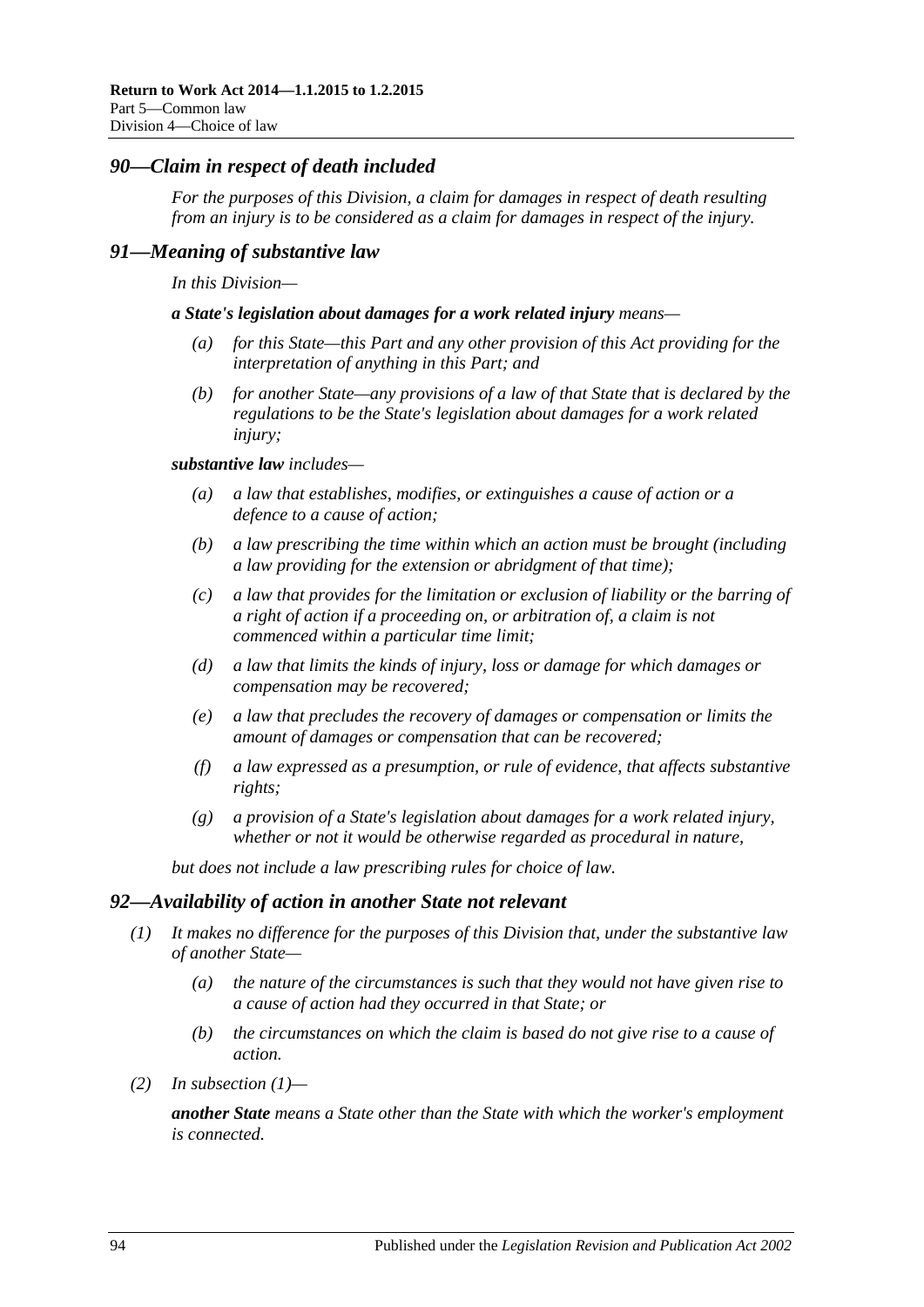# *Division 5—Related matters*

### <span id="page-94-0"></span>*93—Ability of Corporation to conduct and settle proceedings*

- *(1) If a proceeding is brought for damages in a case where this Part applies, the proceeding must be against the employer and not against the Corporation.*
- <span id="page-94-1"></span>*(2) However, other than in the case of a self-insured employer, the Corporation is entitled—*
	- *(a) to conduct for the employer all proceedings to which the employer is a party (and to take any action in connection with the proceedings as if the Corporation were a party to the proceedings); and*
	- *(b) to settle any matter that is the subject of proceedings under this Part (including by making offers and counter-offers of settlement on behalf of the employer).*
- <span id="page-94-2"></span>*(3) In connection with [subsections](#page-94-0) (1) and [\(2\)](#page-94-1) (other than in the case of a self-insured employer)—*
	- *(a) a copy of any statement of claim and other documentation lodged with a court for the purposes of bringing an action for damages under this Part must be served on the Corporation as well as the employer; and*
	- *(b) the employer against whom proceedings are brought under this Part must cooperate fully with the Corporation and give the Corporation all information and access to documents in relation to such proceedings or the relevant cause of action that the Corporation reasonably requires; and*
	- *(c) the employer immediately on being required to do so by the Corporation must execute all documents and do everything that the Corporation considers reasonably necessary to allow any proceedings to be conducted by the Corporation; and*
	- *(d) the Corporation will be subrogated to the rights of the employer to such extent as the Corporation may determine.*
- *(4) If an employer, other than a self-insured employer—*
	- *(a) is absent from the State or, after reasonable inquiry, cannot be found; or*
	- *(b) refuses, fails or is unable to execute any documents required for the purposes of [subsection](#page-94-1) (2) or mentioned under [subsection](#page-94-2) (3),*

*the Corporation may execute any document that the Corporation requires in connection with the operation of this section.*

*(5) The Corporation may recover from an employer as a debt any additional costs reasonably incurred by the Corporation in connection with any proceedings under this Part as a direct result of the employer's non-compliance with this section.*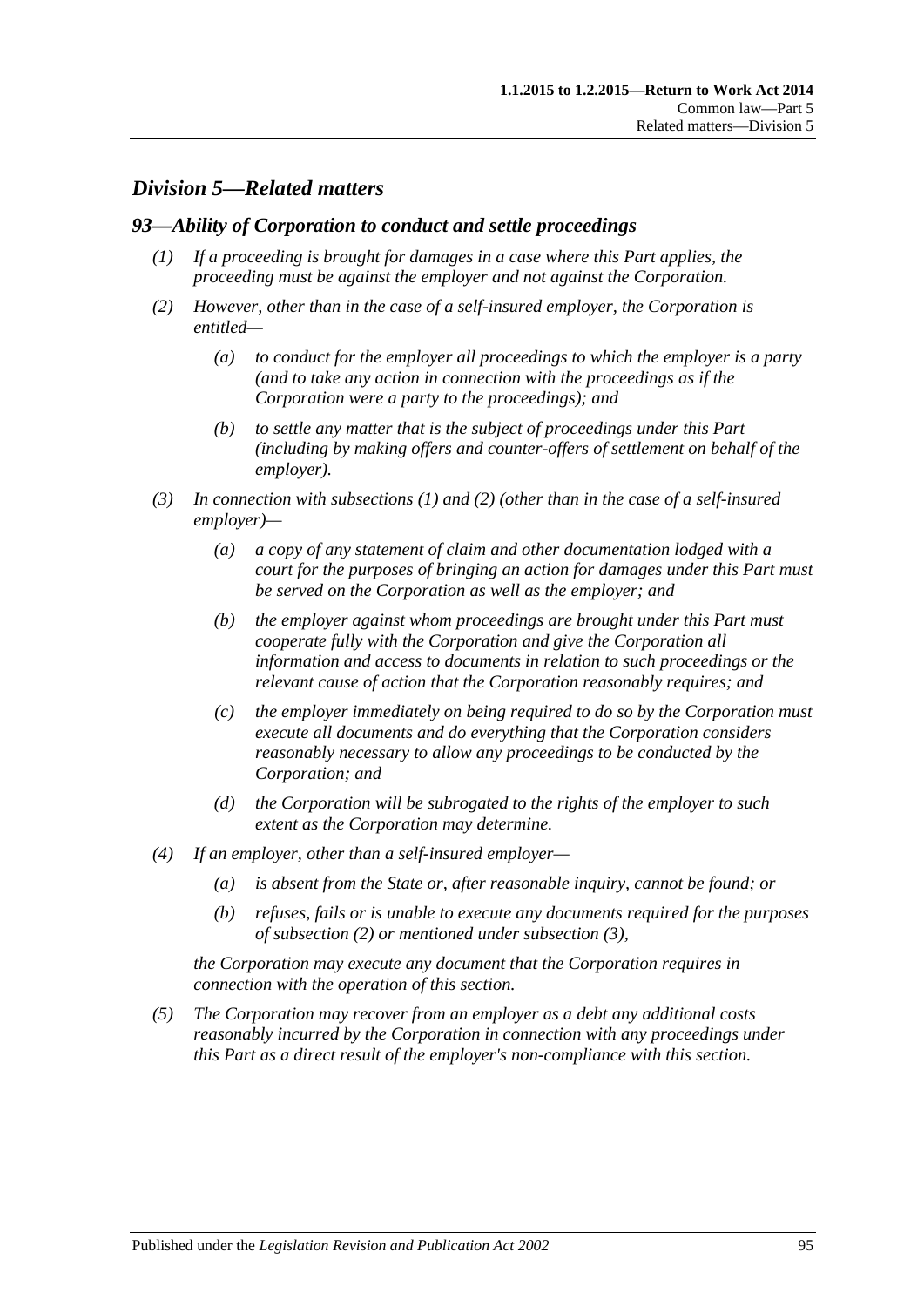# *94—Interaction with Civil Liability Act 1936*

*In the event of an inconsistency between this Act and the [Civil Liability Act](http://www.legislation.sa.gov.au/index.aspx?action=legref&type=act&legtitle=Civil%20Liability%20Act%201936) 1936, this Act will prevail to the extent of the inconsistency (but this Act will not otherwise limit the operation of any provision of that Act in respect of a cause of action for damages under this Part (as compared to workers compensation under the other parts of this Act)).*

# *Part 6—Dispute resolution*

# *Division 1—Preliminary*

#### *95—Specific object*

*The vesting of jurisdiction in the Tribunal under this Part is intended to achieve an outcome in any proceedings that is based on quick and efficient decision-making that resolves disputes expeditiously and fairly.*

### *96—Interpretation*

*In this Part—*

*applicant means the person who makes an application to the Tribunal under this Part;*

*party to proceedings means—*

- *(a) the applicant; and*
- *(b) the relevant compensating authority; and*
- *(c) if the matter is about a work injury and the worker who suffered or is alleged to have suffered the work injury is not the applicant—the worker; and*
- *(d) if the matter is about a work injury and the employer from whose employment the injury arose or is alleged to have arisen is not the applicant—the employer; and*
- *(e) a person who has a direct interest in the matter and has notified the Registrar of the interest;*

*relevant compensating authority in relation to a particular decision means—*

- *(a) if the decision was made by the Corporation or a body corporate exercising powers delegated by the Corporation—the Corporation or the relevant delegate; or*
- *(b) if the decision was made by a self-insured employer—the self-insured employer;*

*rules means the rules of the Tribunal.*

#### *97—Reviewable decisions*

<span id="page-95-0"></span>*The following decisions are reviewable:*

- *(a) a decision made as a result of an application under [section](#page-35-0) 21(3);*
- *(b) a decision about the nature or scope of recovery/return to work services provided, or to be provided, for a worker;*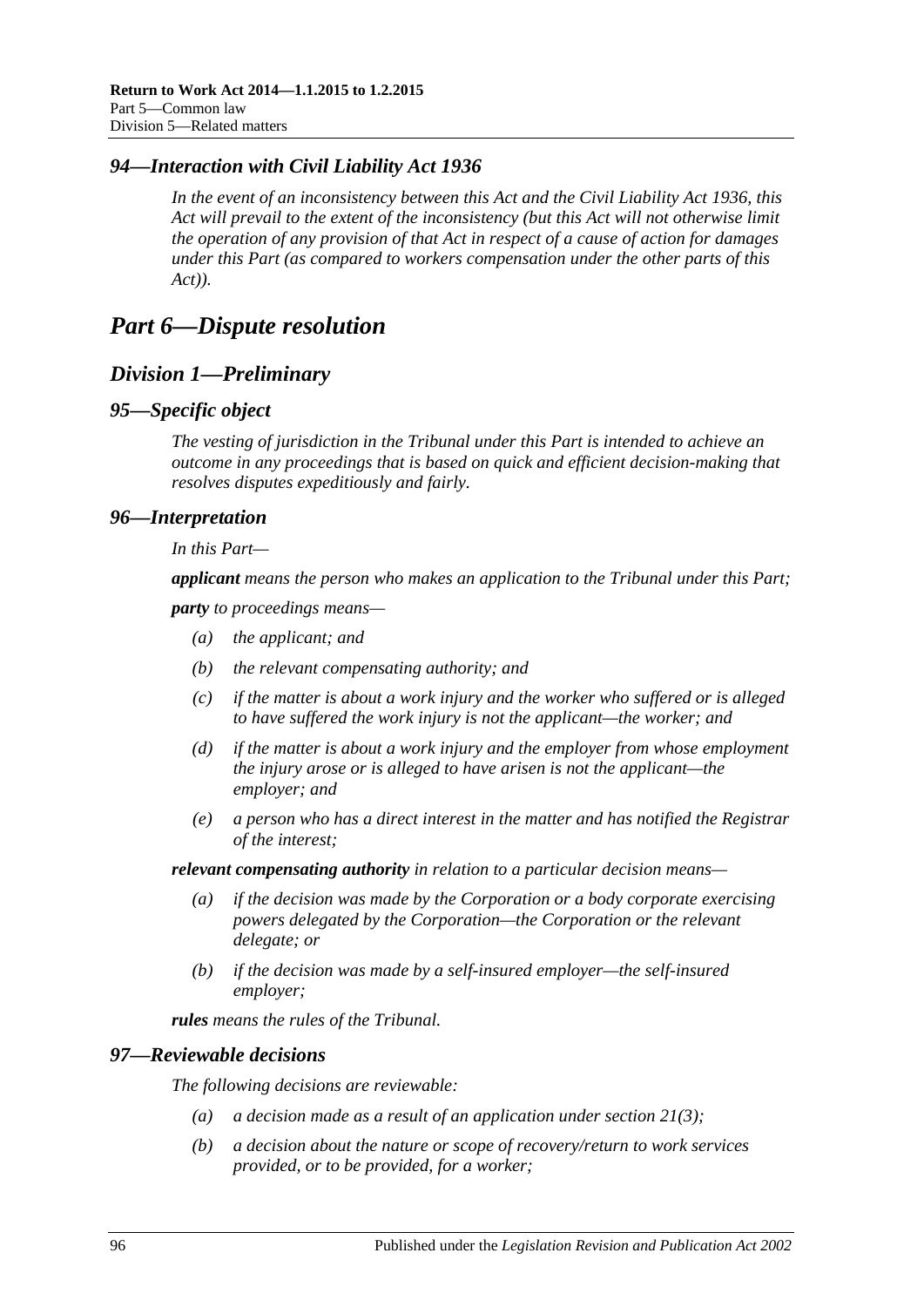- *(c) without limiting [paragraph](#page-95-0) (b)—a decision relating to a recovery/return to work plan, or a provision of a recovery/return to work plan (including on a review of a recovery/return to work plan), on the ground that the decision or the provision is unreasonable;*
- *(d) a decision as to a permanent impairment matter under Part [2 Division](#page-36-0) 5;*
- *(e) a decision on a claim under [section](#page-45-1) 31 (and, if a claim is accepted, will include the calculation of average weekly earnings under [section](#page-20-0) 5 and the amount of any payment under [Part](#page-44-0) 4);*
- *(f) a decision to redetermine a claim under [section](#page-45-1) 31;*
- *(g) without limiting a preceding paragraph—a decision on a claim for compensation for costs under [section](#page-47-1) 33(2);*
- *(h) a decision not to approve the provision of services or the incurring of costs on an application under [section](#page-49-0) 33(17);*
- *(i) a decision not to approve surgery under section [33\(21\)\(b\)\(ii\)](#page-50-0) or the provision of services under section [33\(21\)\(b\)\(iii\);](#page-50-1)*
- *(j) a decision to review, vary, discontinue or suspend weekly payments under Part 4 Division [4 Subdivision](#page-52-0) 2, [Subdivision](#page-56-0) 3 or [Subdivision](#page-58-0) 4;*
- *(k) a decision to suspend weekly payments under [section](#page-65-1) 51(4);*
- *(l) without limiting a preceding paragraph, a decision as to the amount payable under Part [4 Division](#page-67-0) 6 or [Division](#page-69-0) 7 or any decision under Part [4 Division](#page-70-0) 8 (including on a review under [section](#page-73-2) 60);*
- *(m) a decision on a claim made by the Tribunal made in the exercise of its jurisdiction under [Part](#page-102-0) 7;*
- *(n) a decision declared to be reviewable by regulations made for the purposes of this section.*

# *Division 2—Conferral of jurisdiction*

#### *98—Conferral of jurisdiction*

- *(1) The Tribunal has jurisdiction to deal with a reviewable decision.*
- *(2) Despite section 27 of the [South Australian Employment Tribunal Act](http://www.legislation.sa.gov.au/index.aspx?action=legref&type=act&legtitle=South%20Australian%20Employment%20Tribunal%20Act%202014) 2014, the Tribunal will conduct a review of a reviewable decision as a hearing de novo.*

# *Division 3—Institution of proceedings*

#### *99—Application to Tribunal*

- *(1) A person with a direct interest in a reviewable decision may commence proceedings for a review of the reviewable decision by the Tribunal.*
- *(2) A person has a direct interest in a reviewable decision if the person—*
	- *(a) is directly affected by the decision; or*
	- *(b) is the employer from whose employment the work injury arose or is alleged to have arisen.*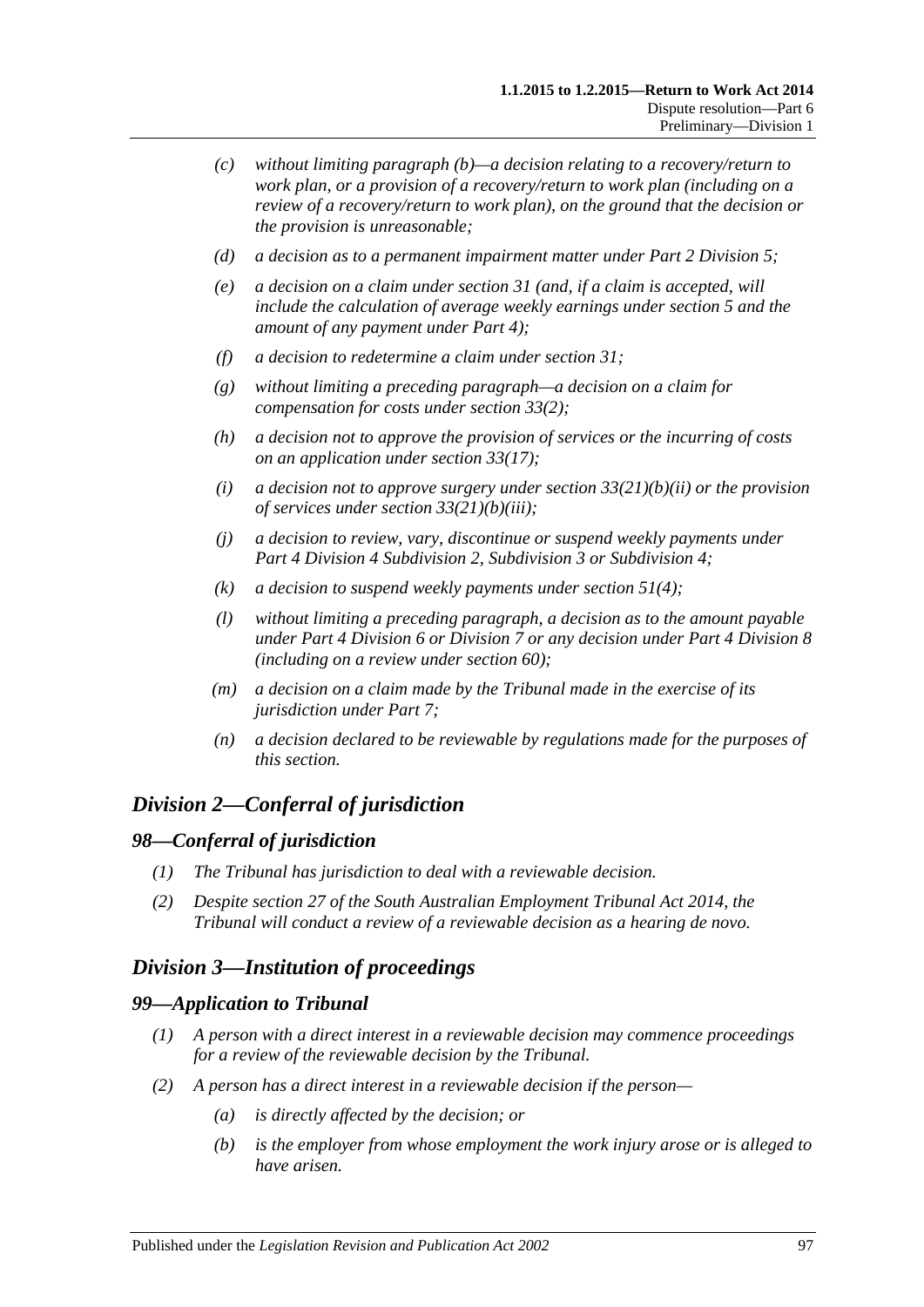### <span id="page-97-0"></span>*100—Time for making application*

- *(1) An application may be made to the Tribunal within 1 month after the applicant receives notice of the reviewable decision unless the Tribunal allows an extension of time.*
- *(2) The Tribunal must only allow an extension of time under [subsection](#page-97-0) (1) if satisfied—*
	- *(a) that good reason exists; and*
	- *(b) that another party will not be unreasonably disadvantaged because of the delay in commencing the proceedings.*

#### *101—Notice to be given by Registrar*

- *(1) On receiving an application under this Part, the Registrar must immediately send copies of the application to the other parties to the proceedings.*
- *(2) The copy of the application sent to the relevant compensating authority must be accompanied by copies of any documentary materials lodged with the application.*

# <span id="page-97-2"></span>*Division 4—Initial reconsideration*

#### <span id="page-97-1"></span>*102—Initial reconsideration*

- *(1) The relevant compensating authority must, on receiving a copy of an application under this Part—*
	- *(a) assign a suitable person to reconsider the decision to which the application relates; and*
	- *(b) have the decision reconsidered in the light of the matters set out in the application.*
- *(2) A person assigned to reconsider the decision—*
	- *(a) may be (but need not be) an officer of the relevant compensating authority but must not be the person who made the decision; and*
	- *(b) must be a person who has been nominated to the Registrar in accordance with the regulations as a person who may be assigned to reconsider decisions under this Division.*
- *(3) On completion of the reconsideration, the relevant compensating authority must confirm or vary the decision to conform with the result of the reconsideration and give the Registrar a written notice stating—*
	- *(a) the result of the reconsideration; and*
	- *(b) whether the compensating authority has confirmed or varied the decision as a result of the reconsideration and, if the decision has been varied, how the decision has been varied.*
- *(4) If the disputed decision is varied, the written notice must also be given to the other parties to the proceedings.*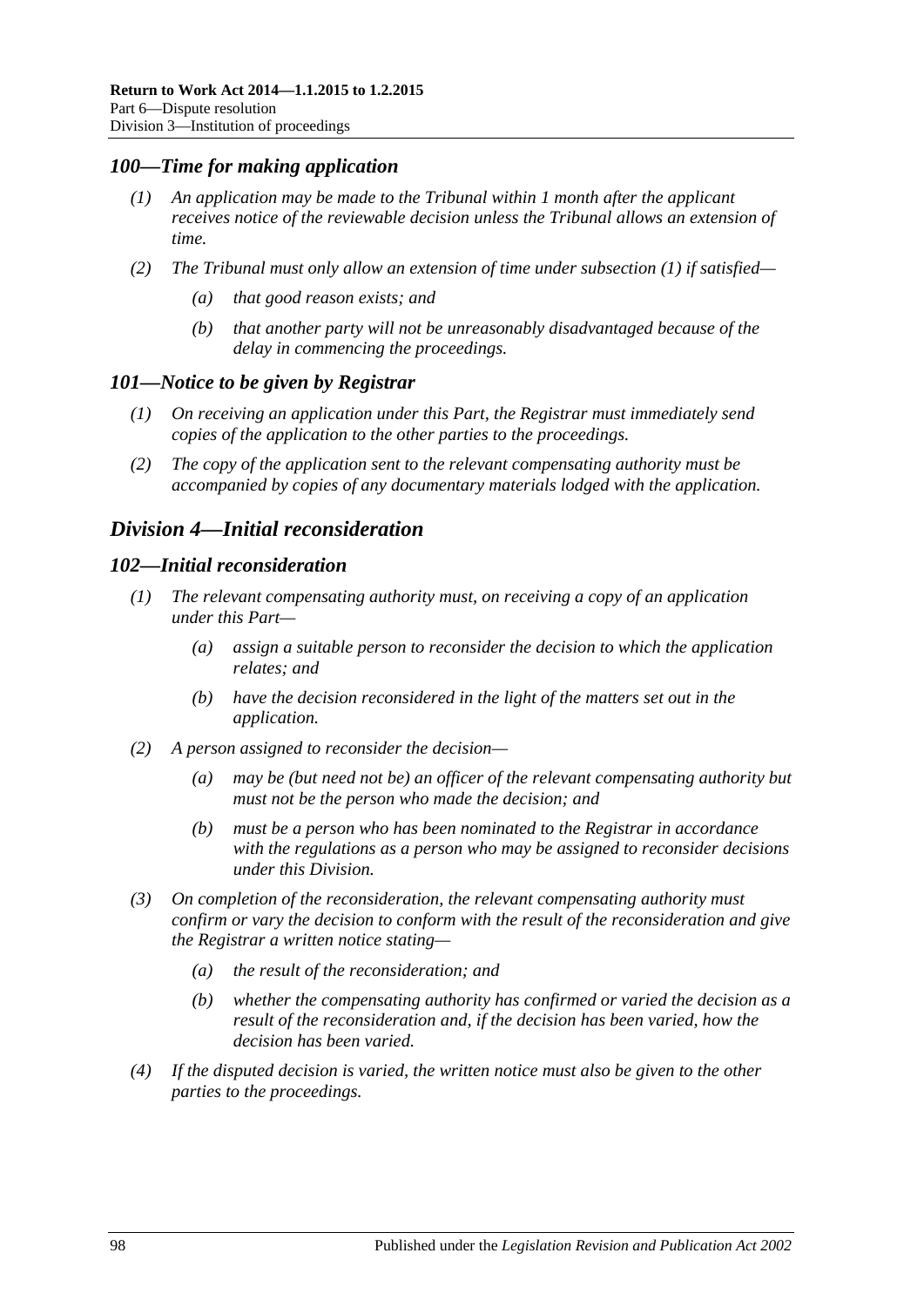- *(5) The relevant compensating authority must complete the reconsideration and give the notice or notices stating the result of the reconsideration as soon as is reasonably practicable but in any event within 10 business days after receiving the copy of the application or a longer time allowed by the Registrar on the authority's application. Maximum penalty: \$5 000.*
- *(6) The variation of a decision under this section is not to be regarded as a redetermination of a claim under the other provisions of this Act.*
- *(7) A decision on a claim by the Tribunal itself, made in the exercise of the Tribunal's special jurisdiction to expedite decisions on claims, is not liable to reconsideration under this section and if such a decision is the subject of an application under this Part, the matter will immediately proceed to be reviewed under Part 3 of the [South](http://www.legislation.sa.gov.au/index.aspx?action=legref&type=act&legtitle=South%20Australian%20Employment%20Tribunal%20Act%202014)  [Australian Employment Tribunal Act](http://www.legislation.sa.gov.au/index.aspx?action=legref&type=act&legtitle=South%20Australian%20Employment%20Tribunal%20Act%202014) 2014.*

# *103—Proceedings on application*

- *(1) If in a case where [section](#page-97-1) 102 applies—*
	- *(a) the relevant compensating authority, on reconsideration of a decision under this Division, confirms the decision; or*
	- *(b) the relevant compensating authority, on reconsideration of a decision under this Division, varies the decision and a party to the dispute expresses dissatisfaction with the result of the reconsideration in accordance with the rules,*

*the matter will be dealt with under Part 3 of the [South Australian Employment](http://www.legislation.sa.gov.au/index.aspx?action=legref&type=act&legtitle=South%20Australian%20Employment%20Tribunal%20Act%202014)  [Tribunal Act](http://www.legislation.sa.gov.au/index.aspx?action=legref&type=act&legtitle=South%20Australian%20Employment%20Tribunal%20Act%202014) 2014.*

*(2) The reconsideration of a matter under this Division should not unduly delay proceedings before the Tribunal and the Tribunal must, so far as is reasonably practicable, undertake its processes pending the outcome of the reconsideration (including by listing the matter, setting up or conducting any conference, or taking other such steps).*

# *Division 5—Related matters—Tribunal proceedings*

#### <span id="page-98-0"></span>*104—Conciliation conference*

- *(1) Before the Tribunal proceeds with the hearing of a matter under this Part, a compulsory conciliation conference between the parties must be held in accordance with section 43 of the [South Australian Employment Tribunal Act](http://www.legislation.sa.gov.au/index.aspx?action=legref&type=act&legtitle=South%20Australian%20Employment%20Tribunal%20Act%202014) 2014.*
- *(2) In connection with the operation of [subsection](#page-98-0) (1), the Tribunal must not dispense with a conference under section 43(3) of the [South Australian Employment Tribunal](http://www.legislation.sa.gov.au/index.aspx?action=legref&type=act&legtitle=South%20Australian%20Employment%20Tribunal%20Act%202014)  Act [2014](http://www.legislation.sa.gov.au/index.aspx?action=legref&type=act&legtitle=South%20Australian%20Employment%20Tribunal%20Act%202014) but the member of the Tribunal presiding at the conference may close the conference at any time if it appears to him or her that the matter should immediately be referred to the Tribunal for hearing and determination.*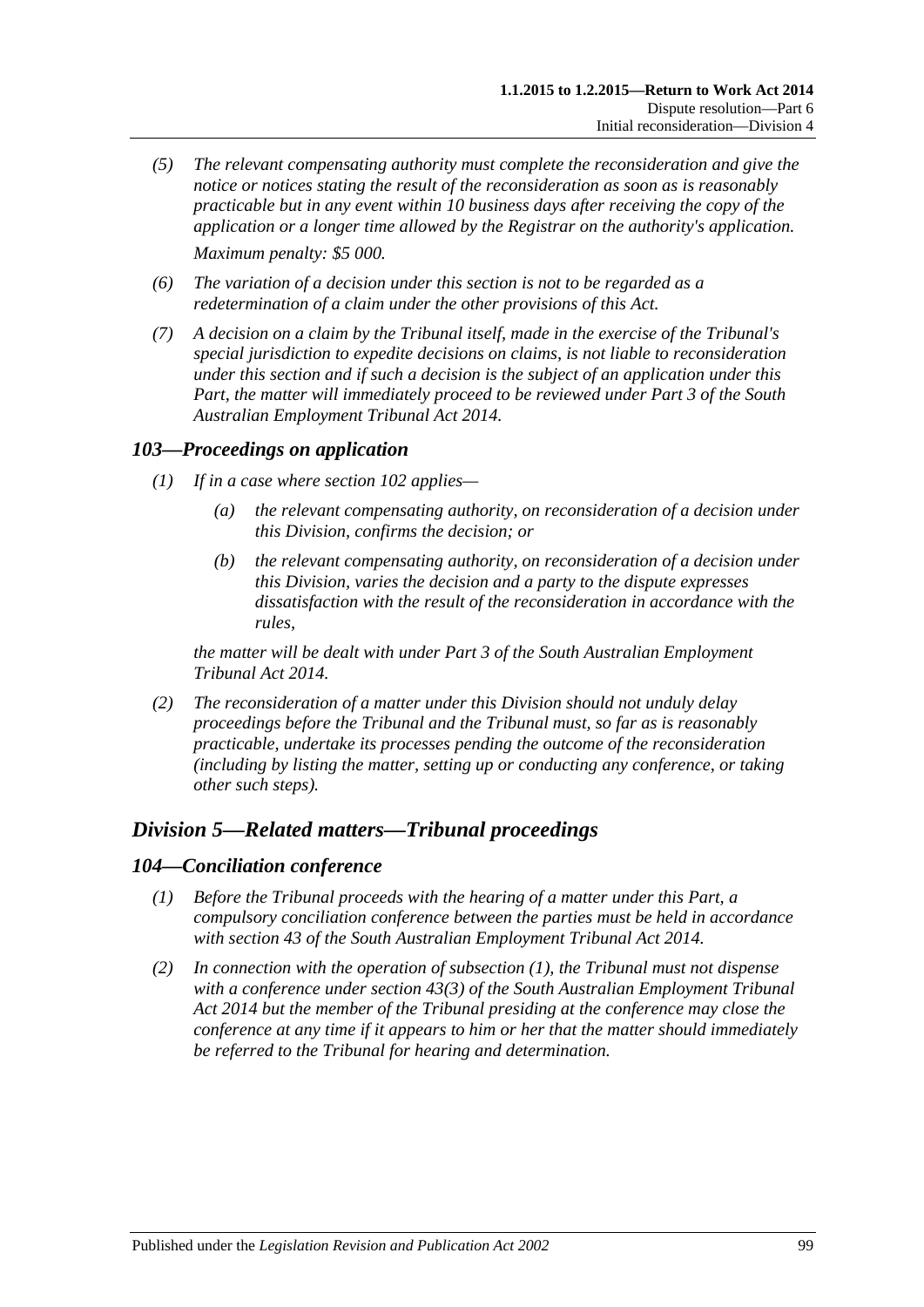- *(3) When a matter is referred to a conference under section 43 of the [South Australian](http://www.legislation.sa.gov.au/index.aspx?action=legref&type=act&legtitle=South%20Australian%20Employment%20Tribunal%20Act%202014)  [Employment Tribunal Act](http://www.legislation.sa.gov.au/index.aspx?action=legref&type=act&legtitle=South%20Australian%20Employment%20Tribunal%20Act%202014) 2014, each party must, in accordance with the rules of the Tribunal—*
	- *(a) disclose to the member of the Tribunal presiding over the conference the existence and nature of all evidentiary material in the party's possession relevant to the matter; and*
	- *(b) at the request of another party to the proceedings, give the party access to the relevant evidentiary material.*
- *(4) However, if the member of the Tribunal presiding over the conference agrees, a party need not give another party access to evidentiary material if—*
	- *(a) the material is a paper, videotape, compact disc or other electronic recording of photographic material, or a report of surveillance; or*
	- *(b) the disclosure of the material could prejudice the investigation of a suspected offence.*
- *(5) Despite section 43(14) of the [South Australian Employment Tribunal Act](http://www.legislation.sa.gov.au/index.aspx?action=legref&type=act&legtitle=South%20Australian%20Employment%20Tribunal%20Act%202014) 2014—*
	- *(a) evidence of a settlement reached at a conference under that section is admissible (without the consent of all parties) in subsequent proceedings; and*
	- *(b) evidence of the offers made in the course of a conference under that section is admissible (without consent of all parties) in subsequent proceedings for the purpose of applying provisions for deciding questions about costs.*

#### *105—Representation*

- *(1) In addition to section 51(1)(a) and (b) of the [South Australian Employment Tribunal](http://www.legislation.sa.gov.au/index.aspx?action=legref&type=act&legtitle=South%20Australian%20Employment%20Tribunal%20Act%202014)  Act [2014,](http://www.legislation.sa.gov.au/index.aspx?action=legref&type=act&legtitle=South%20Australian%20Employment%20Tribunal%20Act%202014) a party to proceedings before the Tribunal under this Act is entitled, without leave, to be represented by an officer or employee of an industrial association acting in the course of employment with that industrial association.*
- *(2) Section 51(1)(c) of the [South Australian Employment Tribunal Act](http://www.legislation.sa.gov.au/index.aspx?action=legref&type=act&legtitle=South%20Australian%20Employment%20Tribunal%20Act%202014) 2014 does not apply with respect to proceedings under this Act.*

# *106—Costs*

- *(1) A party (other than the relevant compensating authority) is entitled, subject to this Part and to limits prescribed by regulation, to an award against the relevant compensating authority for the party's reasonable costs of—*
	- *(a) any initial reconsideration of a decision under [Division](#page-97-2) 4; and*
	- *(b) any subsequent proceedings for resolution of the matter before the Tribunal.*
- *(2) Costs may only be awarded to cover—*
	- *(a) the cost of representation by a legal practitioner or an officer or employee of an industrial association; and*
	- *(b) costs of a kind authorised by the regulations that were reasonably incurred.*
- *(3) If the Tribunal is of the opinion that a party—*
	- *(a) has acted unreasonably—*
		- *(i) in bringing proceedings before the Tribunal; or*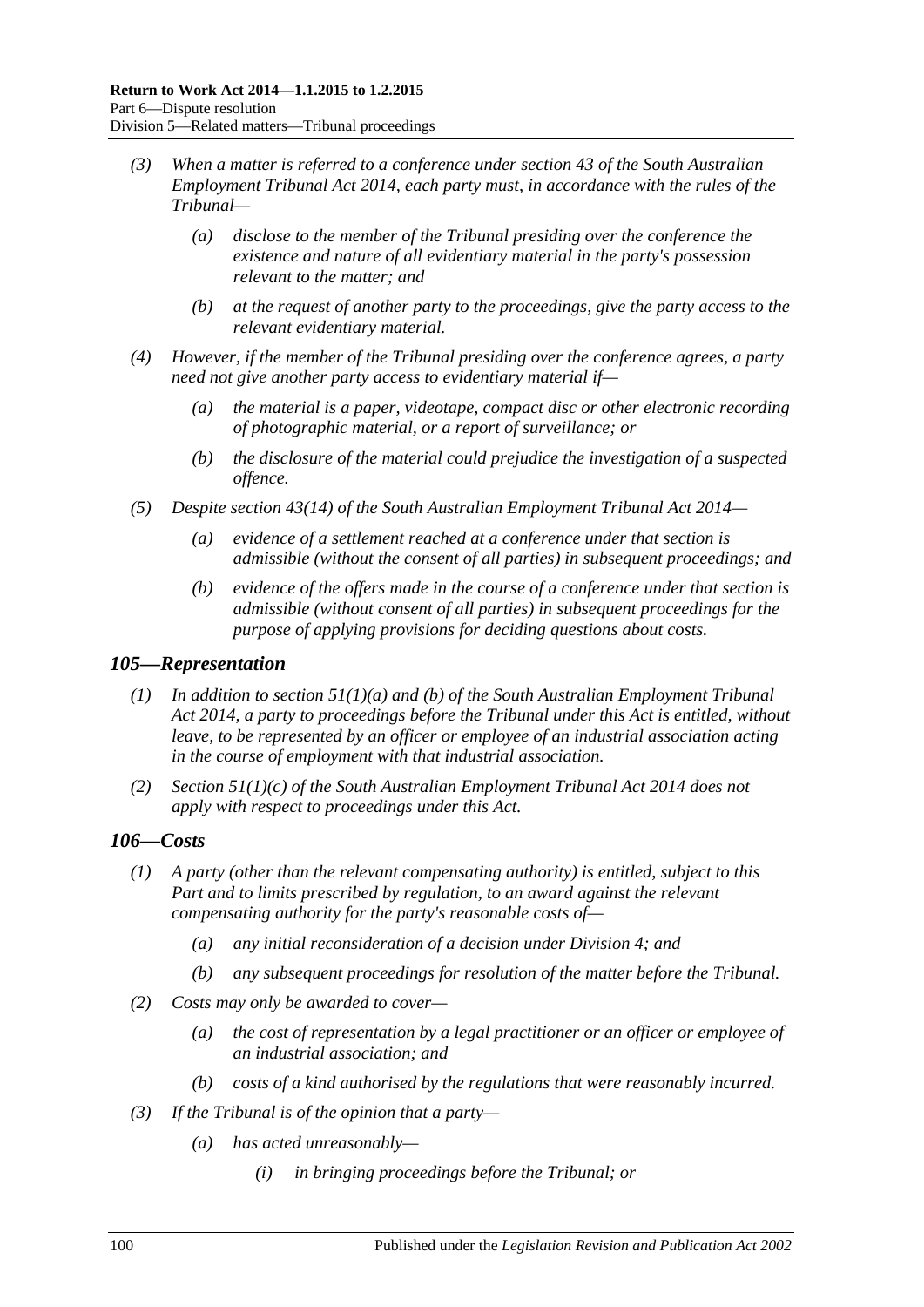- <span id="page-100-0"></span>*(ii) in view of an assessment or recommendation of a member of the Tribunal under section 43(13) of the [South Australian Employment](http://www.legislation.sa.gov.au/index.aspx?action=legref&type=act&legtitle=South%20Australian%20Employment%20Tribunal%20Act%202014)  [Tribunal Act](http://www.legislation.sa.gov.au/index.aspx?action=legref&type=act&legtitle=South%20Australian%20Employment%20Tribunal%20Act%202014) 2014; or*
- *(iii) without limiting [subparagraph](#page-100-0) (ii)—in failing to discontinue or settle any proceedings before the conclusion of the hearing of a matter; or*
- *(iv) in relation to any other aspect of the conduct of proceedings before the Tribunal; or*
- *(b) has acted frivolously or vexatiously in bringing or in relation to the conduct of proceedings before the Tribunal,*

*the Tribunal may—*

- *(c) decline to make an award of costs in favour of the party and may further (if it thinks fit) make an award of costs against the party; or*
- *(d) reduce the amount of the award of costs to which the party would otherwise have been entitled.*
- *(4) Subject to [subsection](#page-100-1) (5), an award of costs to cover professional advice or assistance may, if the Tribunal considers appropriate, be made in favour of the person who provided the professional advice or assistance.*
- <span id="page-100-1"></span>*(5) An award of costs to cover the cost of representation by an officer or employee of an industrial association are payable to the industrial association.*
- *(6) An award of legal costs cannot exceed 85% of the amount that would be allowable under the relevant Supreme Court scale if the proceedings were in the Supreme Court.*
- *(7) If the amount of permanent impairment compensation is disputed by a worker and the amount the Tribunal awards is less than, or the same as, or less than 10% above, an amount offered by the relevant compensating authority to settle the matter before the matter proceeds to a hearing before the Tribunal, the worker is not entitled to costs under this section (and evidence of an offer made in the course of a compulsory conference or mediation is admissible (without the consent of all parties) in subsequent proceedings for the purpose of applying this provision).*
- *(8) Section 57 of the [South Australian Employment Tribunal Act](http://www.legislation.sa.gov.au/index.aspx?action=legref&type=act&legtitle=South%20Australian%20Employment%20Tribunal%20Act%202014) 2014 does not apply to proceedings before the Tribunal under this Act.*

# *107—Costs liability of representatives*

*(1) In this section—*

*professional representative means a legal practitioner or other person who has been engaged or appointed to represent a party to proceedings before the Tribunal (whether personally or through an employee or agent).*

- <span id="page-100-2"></span>*(2) If a professional representative acting for a party to proceedings before the Tribunal under this Part (whether personally or through an employee or agent) has caused costs—*
	- *(a) to be incurred improperly or without reasonable cause; or*
	- *(b) to be wasted by undue delay or negligence or by any other misconduct or default,*

*the Tribunal may make an order as specified in [subsection](#page-101-0) (3).*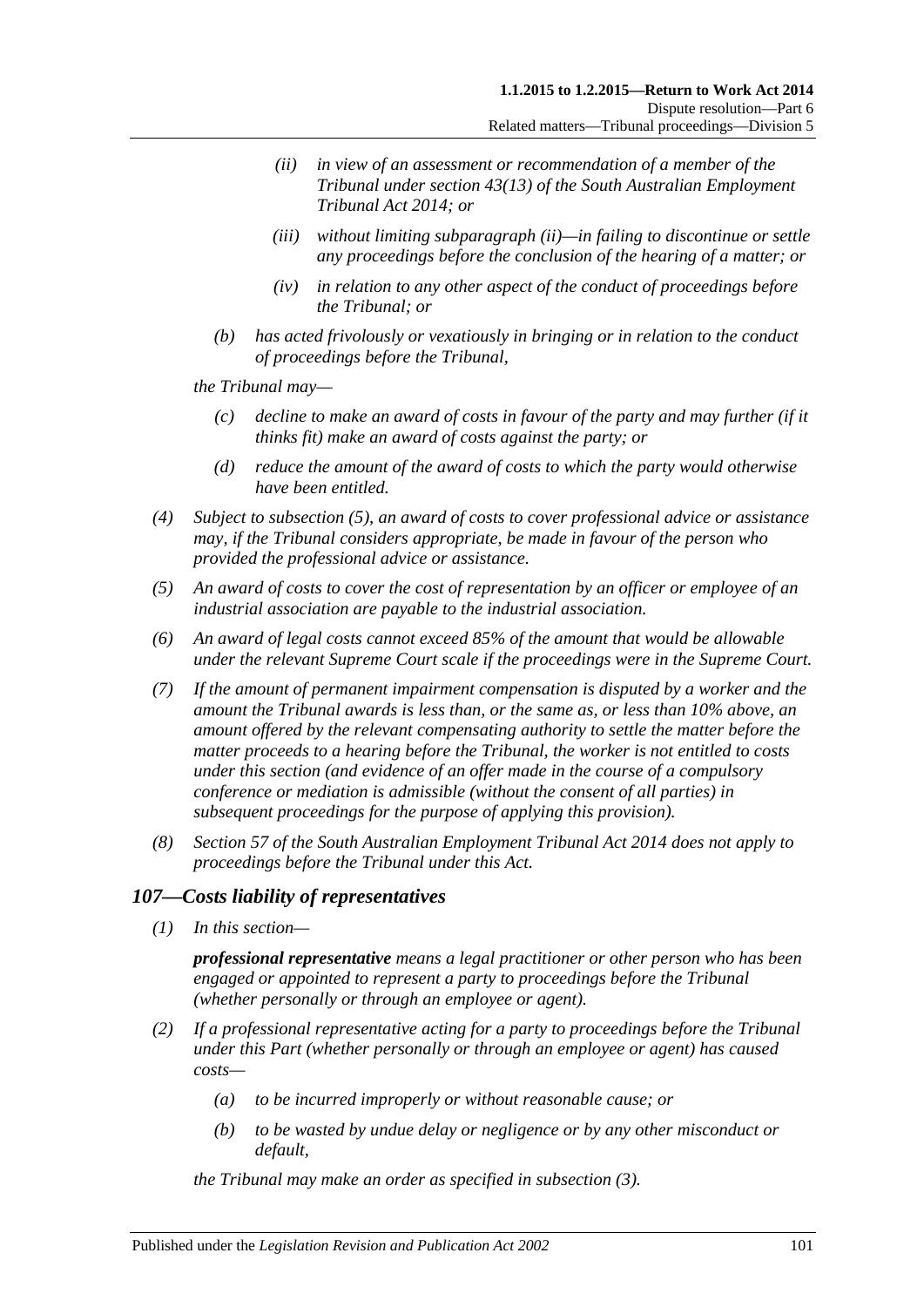- <span id="page-101-0"></span>*(3) The Tribunal may order—*
	- *(a) that all or any of the costs between the professional representative and his or her client be disallowed or that the professional representative repay to his or her client the whole or part of any money paid on account of costs;*
	- *(b) that the professional representative pay to his or her client all or any of the costs which his or her client has been ordered to pay to any party;*
	- *(c) that the professional representative pay all or any of the costs of any party other than his or her client.*
- *(4) Without limiting [subsection](#page-100-2) (2), a professional representative is in default for the purposes of that subsection if any proceedings cannot conveniently be heard or proceed, or fail or are adjourned without any useful progress being made, because the professional representative failed to—*
	- *(a) attend in person or by a proper representative; or*
	- *(b) file any document which ought to have been filed; or*
	- *(c) lodge or deliver any document for the use of the Tribunal which ought to have been lodged or delivered; or*
	- *(d) be prepared with any proper evidence or account; or*
	- *(e) otherwise proceed.*
- *(5) The Tribunal may not make an order against a professional representative under [subsection](#page-101-0) (3) unless the Tribunal has informed the professional representative of the nature of the order proposed and allowed the professional representative a reasonable opportunity to make representations, and call evidence, in relation to the matter.*
- *(6) The Tribunal may order that notice of any proceedings or order against a professional representative under this section be given to the client in such manner as the Tribunal directs.*
- *(7) The Tribunal's power to make an order under [subsection](#page-101-0) (3) is exercisable by—*
	- *(a) a presidential member of the Tribunal; or*
	- *(b) another member of the Tribunal who is authorised by a presidential member of the Tribunal to make the particular order.*

#### *108—Recovery of costs of representation*

*(1) A representative of a party to proceedings before the Tribunal under this Act must not charge nor seek to recover for work involved in, or associated with, that representation an amount exceeding the amount allowable under a scale fixed by regulation.*

*Maximum penalty: \$2 000.*

*(2) Before proposing a regulation under this section to the Executive Council, the Minister must consult with the Crown Solicitor.*

#### *109—Ministerial intervention*

*The Minister may, if satisfied that intervention is justified in the public interest, intervene in proceedings before the Tribunal under this Part.*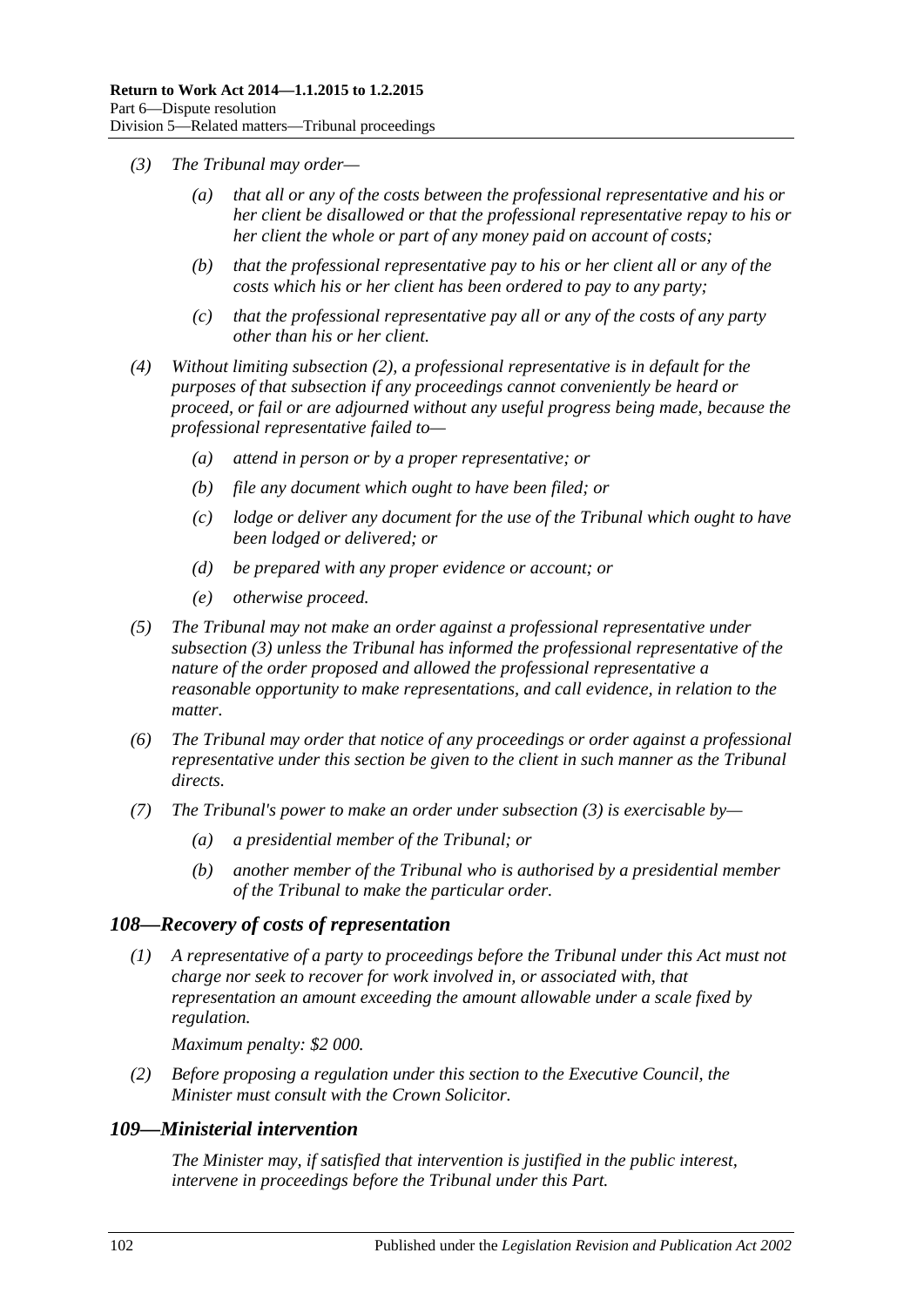# *110—Power to amend or set aside decisions or orders*

*The Tribunal may amend or set aside a decision or order of the Tribunal—*

- *(a) by consent of the parties; or*
- *(b) if the interests of justice require that the decision or order be amended or set aside.*

# <span id="page-102-1"></span>*111—Regulations concerning medical evidence*

- *(1) The regulations may make provision for or with respect to—*
	- *(a) the disclosure, by the furnishing of copies of reports or otherwise, of the nature of the expert medical evidence to be given in evidence before the Tribunal (including the exclusion of any such evidence for non-compliance with any requirement for the disclosure of the nature of the evidence); and*
	- *(b) the disclosure of medical reports (including X-rays and the results of other tests) (including the exclusion of any such medical report for non-compliance with any requirement for the disclosure of the medical report).*
- *(2) [Subsection](#page-102-1) (1) does not limit any other power of the Tribunal in relation to determining the procedures of the Tribunal, regulating proceedings before the Tribunal, or making rules under the [South Australian Employment Tribunal Act](http://www.legislation.sa.gov.au/index.aspx?action=legref&type=act&legtitle=South%20Australian%20Employment%20Tribunal%20Act%202014) 2014.*

# *112—Payment to child*

- *(1) Although a party to proceedings before the Tribunal may be a child under a legal disability, the Tribunal may order the payment of money to that child.*
- *(2) If such an order is made, a receipt given by the child is a valid discharge for the person to whom it is given.*

# <span id="page-102-0"></span>*Part 7—Special jurisdiction to expedite decisions*

# *113—Special jurisdiction*

*A worker or employer who believes there has been undue delay in deciding a claim or other matter affecting the worker or employer (being a claim or matter that would, once determined or decided, constitute a reviewable decision) may apply to the Tribunal, in the manner and form prescribed by regulation, for expedited determination of the matter.*

# *114—Timing of application*

*An application for expedited determination of a matter cannot be made until at least 10 business days after the day the matter was placed before the decision-maker whose decision is required.*

# <span id="page-102-2"></span>*115—Powers of Tribunal on application*

- *(1) On an application for expedited determination of a matter, the Tribunal may—*
	- *(a) give directions the Tribunal considers necessary to expedite the determination of the matter; or*
	- *(b) decide the matter itself.*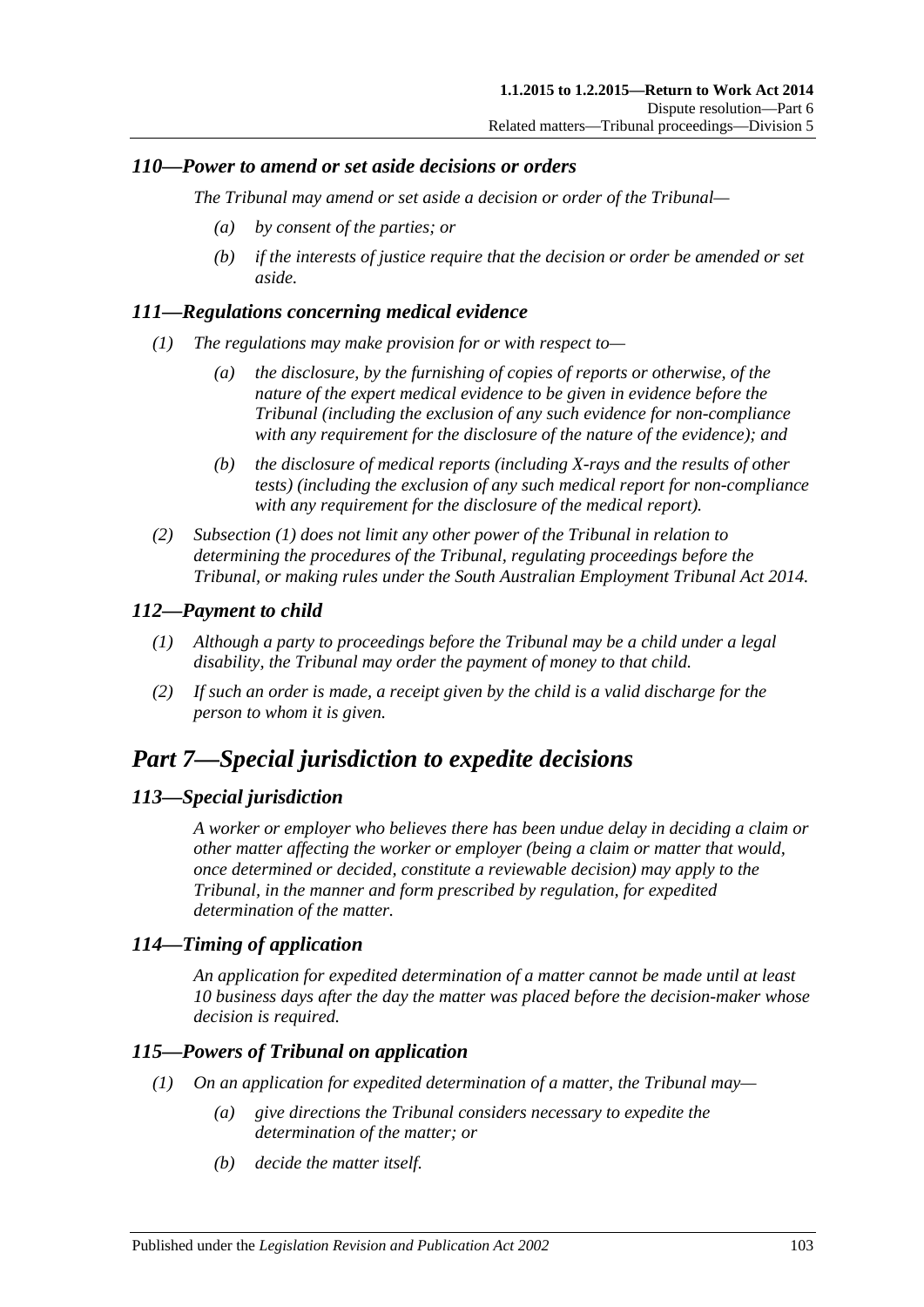*(2) A person to whom a direction is given by the Tribunal under [subsection](#page-102-2) (1) must comply with the direction.*

*Maximum penalty: \$10 000.*

- *(3) Prosecution of non-compliance as an offence does not prejudice enforcement of the direction in other ways.*
- *(4) If the Tribunal decides a claim under this section, the decision is to be treated as a decision of the relevant compensating authority.*

# *116—Costs*

*Regulations may be made about the costs of proceedings under this Part.*

# <span id="page-103-0"></span>**Part 8—Independent medical advice**

# **Division 1—Interpretation**

# *117—Interpretation*

*In this Part—*

*medical question means a question about any of the following matters:*

- *(a) a permanent impairment matter;*
- *(b) the nature and extent of any hearing loss suffered by a worker;*
- *(c) any other matter that the Tribunal or a court considers should be subject to assessment or advice under this Part for the purposes of particular proceedings.*

# **Division 2—Appointment of independent medical advisers**

# <span id="page-103-2"></span>**118—Appointment of independent medical advisers**

- (1) The Minister may appoint a medical practitioner as an independent medical adviser for the purposes of this Act.
- (2) For the purposes of appointing medical practitioners as independent medical advisers, the Minister must establish a selection committee comprised of persons—
	- (a) nominated by the Advisory Committee (who may, but need not be, members of the Advisory Committee); or
	- (b) nominated by 1 or more professional associations representing medical practitioners determined by the Minister,

(with the number of persons to be nominated by each entity to be determined by the Minister).

- (3) A member of the selection committee will be appointed on terms and conditions determined by the Minister.
- <span id="page-103-1"></span>(4) The proceedings of the selection committee will be—
	- (a) specified by the Minister; or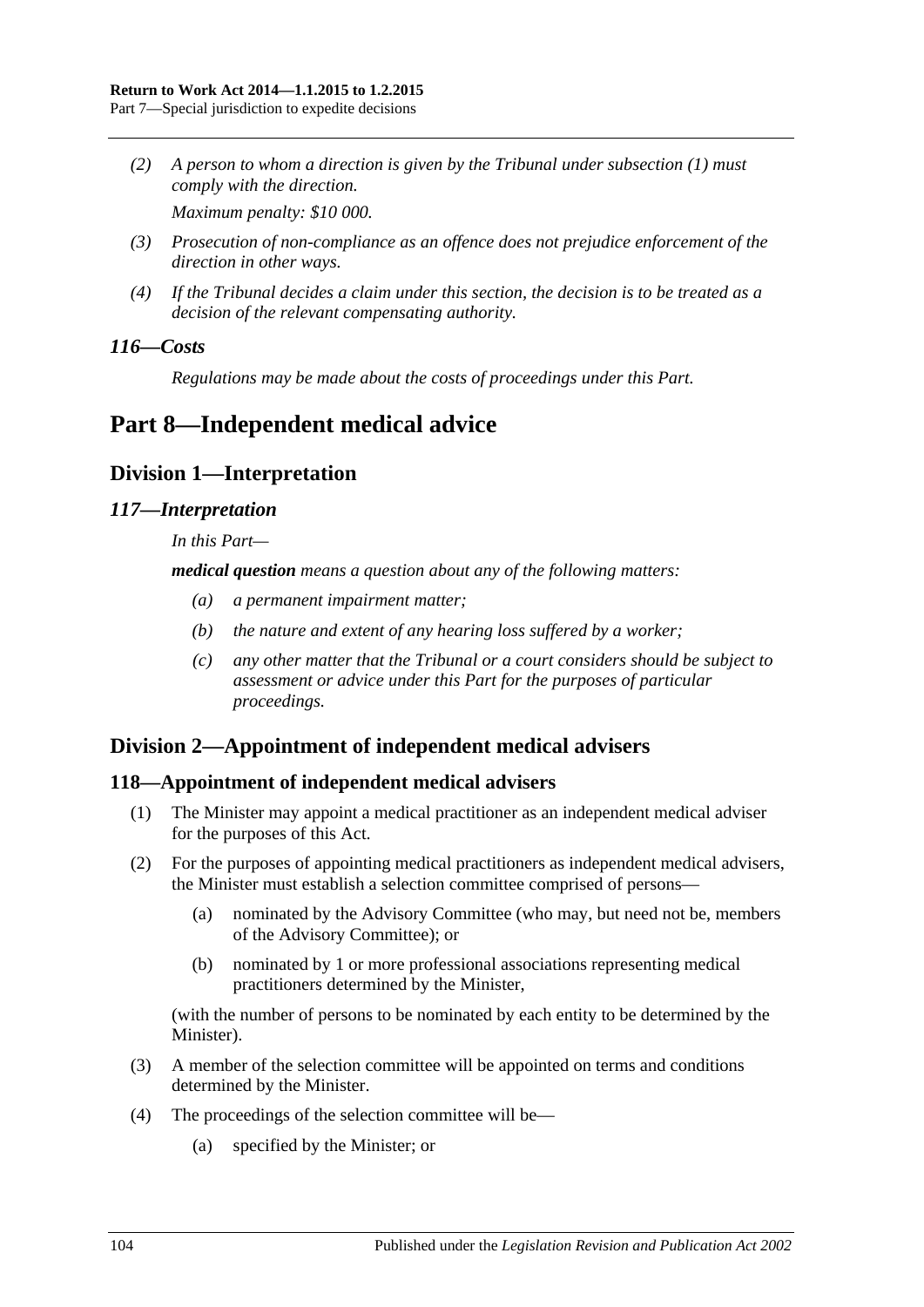- (b) to the extent that a matter is not specified under [paragraph](#page-103-1) (a)—determined by the selection committee.
- <span id="page-104-0"></span>(5) The selection committee will recommend medical practitioners for appointment by the Minister as independent medical advisers.
- <span id="page-104-1"></span>(6) In connection with the operation of [subsection](#page-104-0) (5), the selection committee must invite expressions of interest in accordance with the regulations.
- (7) [Subsection](#page-104-1) (6) does not apply if the Minister is simply seeking the advice of the selection committee about whether a particular medical practitioner should be re-appointed as an independent medical adviser at the expiration of a term of office.

# **119—Independent medical advisers**

A medical practitioner appointed under [section](#page-103-2) 118 (other than to the selection committee) will be called an *independent medical adviser* for the purposes of this Act.

# **120—Related appointment provisions**

- (1) A person appointed as an independent medical adviser will be appointed on terms and conditions, and for a term (not exceeding 3 years), determined by the Minister and, on the expiration of a term of office, is eligible for re-appointment.
- (2) The office of a person appointed as an independent medical adviser becomes vacant if the person—
	- (a) resigns by written notice addressed to the Minister; or
	- (b) is removed from office by the Governor for—
		- (i) breach of, or non-compliance with, a term or condition of appointment; or
		- (ii) mental or physical incapacity to carry out duties of office satisfactorily; or
		- (iii) misconduct; or
		- (iv) neglect of duty; or
		- (v) incompetence; or
	- (c) completes a term of office and is not re-appointed; or
	- (d) ceases to be registered as a medical practitioner under the *Health Practitioner Regulation National Law*; or
	- (e) is convicted of an indictable offence or of an offence which, if committed in South Australia, would be an indictable offence; or
	- (f) is sentenced to imprisonment for an offence.
- (3) A person appointed as an independent medical adviser is entitled to fees, allowances and expenses approved by the Governor.
- (4) The fees, allowances and expenses are payable out of the Compensation Fund.
- (5) An act of an independent medical adviser is not invalid by reason only of any defect in the appointment of a person.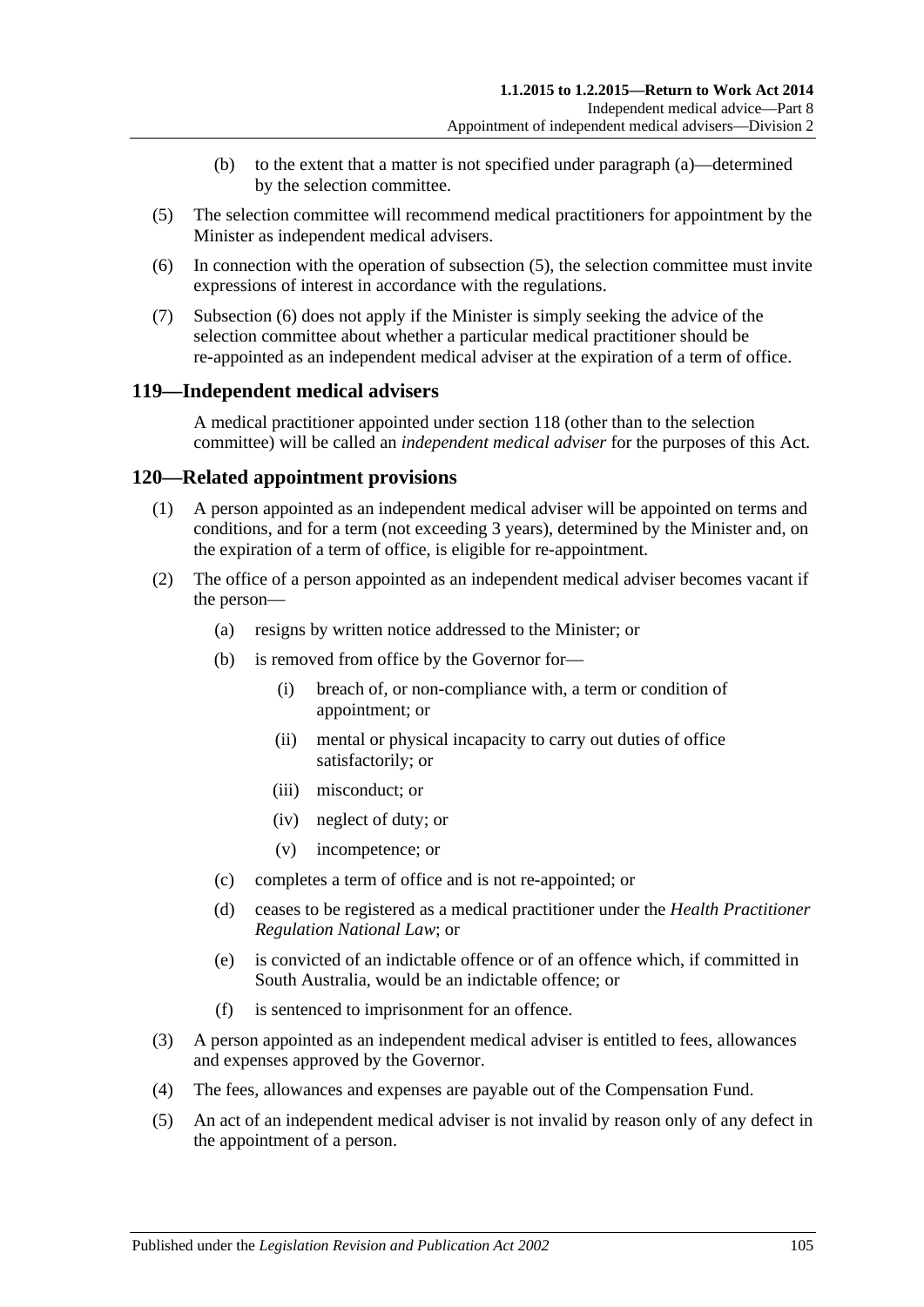(6) No personal liability attaches to an independent medical adviser acting in good faith and in the exercise or purported exercise of powers or functions under this Part.

# **Division 3—Referrals**

# <span id="page-105-0"></span>*121—Referral by Tribunal or court*

- *(1) The Tribunal or a court may, on its own initiative or an application by a party to proceedings before the Tribunal or court, refer any medical question or questions arising in proceedings before the Tribunal or court to 1 or more independent medical advisers specified by the Tribunal or court for inquiry and report.*
- *(2) In connection with [subsection](#page-105-0) (1)—*
	- *(a) the rules of the Tribunal or the court may specify when a medical question must be referred to 1 or more independent medical advisers; and*
	- *(b) the selection of an independent medical adviser must be consistent with any principle or process prescribed by the regulations (including any process which determines which independent medical adviser should be used); and*
	- *(c) different medical questions may be referred to different independent medical advisers as part of the same proceedings; and*
	- *(d) to the extent that a medical question is referred to more than 1 independent medical adviser, any dispute between the independent medical advisers will be resolved in a manner specified or determined by the Tribunal or the court (as the case may be); and*
	- *(e) the question or questions to be referred to an independent medical adviser will be framed by the Tribunal or court after inviting submissions from the parties to the proceedings.*

# <span id="page-105-1"></span>*122—Powers and procedures on a referral*

- *(1) An independent medical adviser to whom a medical question has been referred under this Division may—*
	- *(a) consult with any medical practitioner or other health practitioner who is treating or has treated the worker to whom the proceedings relate (the relevant worker); and*
	- *(b) consult with such other persons as the independent medical adviser thinks fit (including another independent medical adviser who has considered or is considering the same or another medical question that relates to the relevant worker); and*
	- *(c) call for the production of such information (including medical reports, x-rays and the results of other tests) as the independent medical adviser considers necessary or desirable for the purpose of determining the medical question; and*
	- *(d) require the relevant worker to submit himself or herself for examination by the independent medical adviser.*
- *(2) Information (including confidential information) may be disclosed to an independent medical adviser under [subsection](#page-105-1) (1) without the breach of any law or principle of professional ethics.*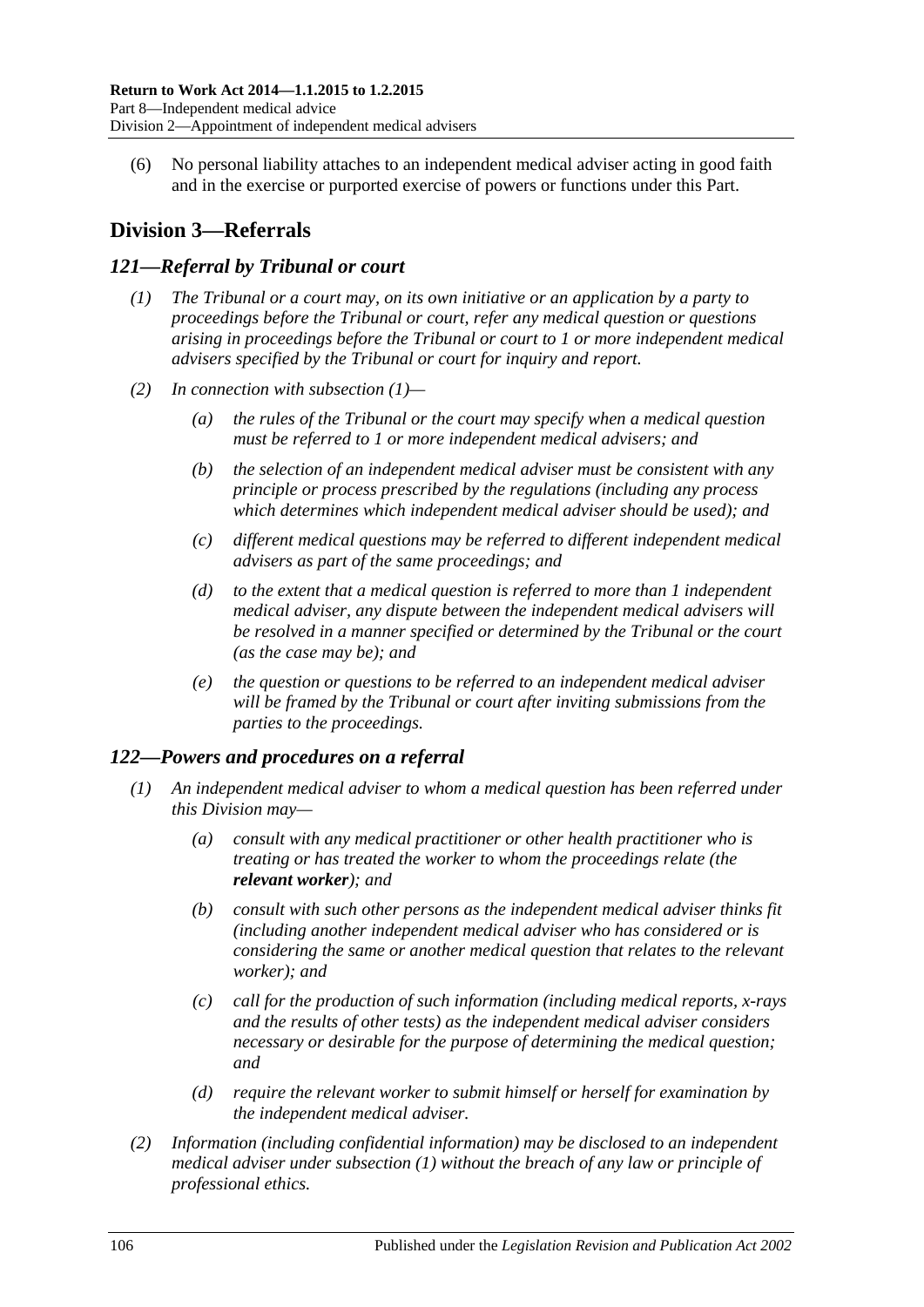- <span id="page-106-0"></span>*(3) If a worker refuses to comply with a requirement under [subsection](#page-105-1) (1) or in any way hinders an examination of the worker, the independent medical adviser may refer the matter to the Tribunal or the court (as the case may require).*
- *(4) If the Tribunal or a court, on a referral under [subsection](#page-106-0) (3), considers that a worker has acted unreasonably, the Tribunal or court may, by order—*
	- *(a) suspend the worker's rights to recover compensation or damages under this Act with respect to the relevant injury;*
	- *(b) suspend the worker's rights to weekly payments,*

<span id="page-106-1"></span>*until—*

- *(c) the worker has complied with any requirements specified by the Tribunal or court; or*
- *(d) the Tribunal or court makes an additional order in relation to the matter.*
- *(5) Any weekly payments that would otherwise be payable during a period of suspension under [subsection](#page-106-1) (4)(b) are forfeited by force of this subsection.*
- *(6) If a medical question relates to any matter that is relevant to the assessment of whole person impairment (including as to whether an impairment is permanent), the following principles are to be taken into account:*
	- *(a) an assessment must not be made until the injury has stabilised;*
	- *(b) if a worker presents for assessment in relation to injuries which occurred on different dates, the impairments are to be assessed chronologically by date of injury;*
	- *(c) impairments from unrelated injuries or causes are to be disregarded in making an assessment;*
	- *(d) impairments from the same injury or cause are to be assessed together or combined to determine the degree of impairment of the worker (using any principle set out in the Impairment Assessment Guidelines);*
	- *(e) impairment resulting from physical injury is to be assessed separately from impairment resulting from psychiatric injury;*
	- *(f) in assessing impairment resulting from physical injury or psychiatric injury, no regard is to be had to impairment that results from consequential mental harm;*
	- *(g) in assessing the degree of permanent impairment resulting from physical injury, no regard is to be had to impairment that results from a psychiatric injury or consequential mental harm;*
	- *(h) any portion of an impairment that is due to a previous injury (whether or not a work injury or whether because of a pre-existing condition) that caused the worker to suffer an impairment before the relevant injury is to be deducted for the purposes of an assessment, subject to any provision to the contrary made by the Impairment Assessment Guidelines;*
	- *(i) assessments are to comply with any other requirements specified by the Impairment Assessment Guidelines.*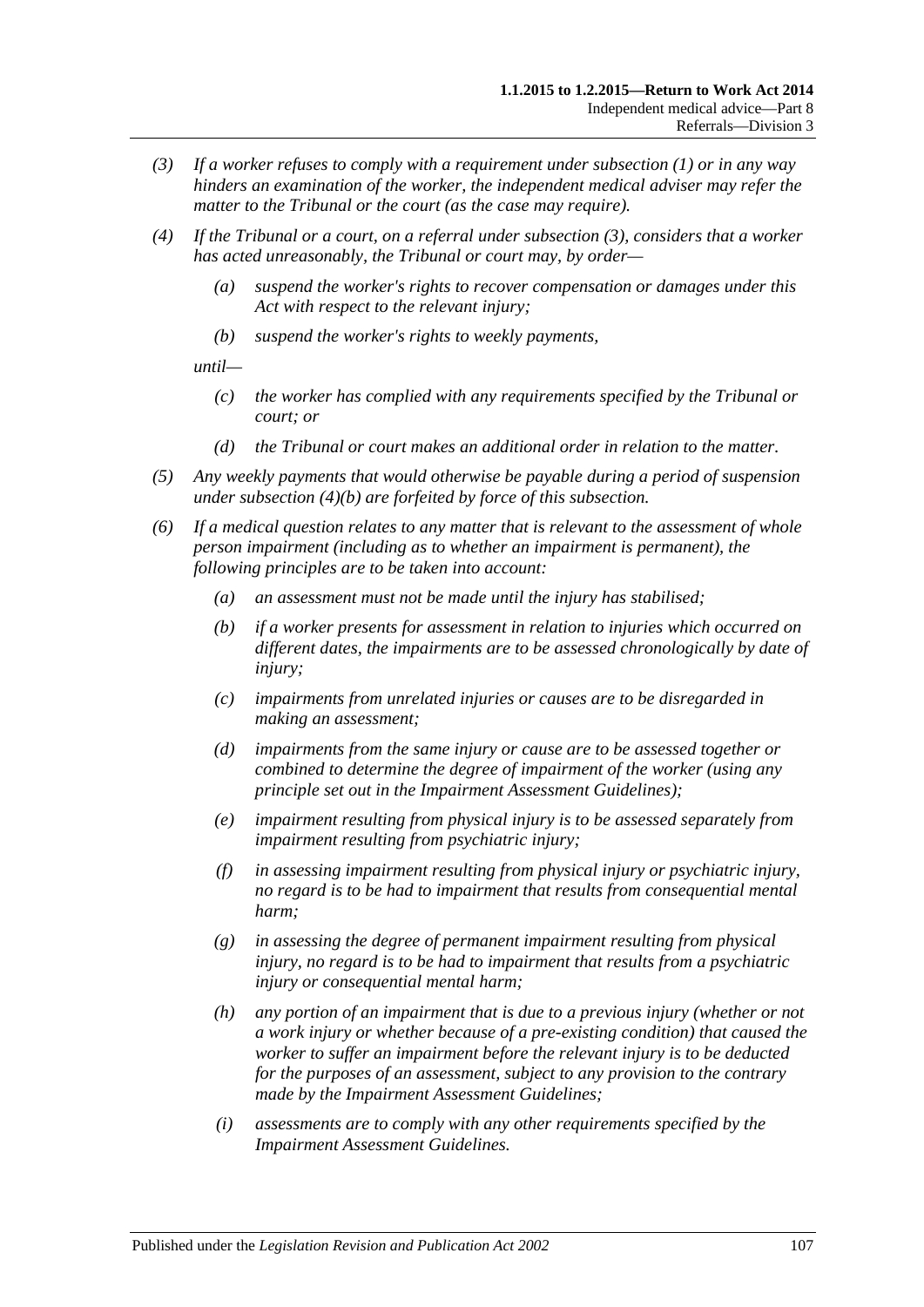- *(7) A number determined under the Impairment Assessment Guidelines with respect to a value of a person's degree of impairment may be rounded up or down according to any principle set out in the Impairment Assessment Guidelines.*
- *(8) Subject to the operation of the preceding provisions, an independent medical adviser may determine any medical question in such manner as the independent medical adviser thinks fit (including by adopting such processes and procedures as the independent medical adviser thinks fit).*
- <span id="page-107-0"></span>*(9) An assessment by an independent medical adviser as to any of the following matters is to be taken to be conclusive evidence with respect to the relevant matter in proceedings before the Tribunal or court (as the case may be) unless the Tribunal or court, in the exercise of its adjudicative function, determines otherwise:*
	- *(a) a permanent impairment matter;*
	- *(b) the nature and extent of any hearing loss suffered by a worker.*
- <span id="page-107-1"></span>*(10) The Tribunal or court (as the case may be) may, as it thinks fit, accept any other matter contained in a report furnished by an independent medical adviser as conclusive evidence for the purposes of proceedings before the Tribunal or court, or give any such matter such other weight as the Tribunal or court thinks fit.*
- *(11) Without limiting any other circumstance where it is appropriate to give reasons, the Tribunal or a court must—*
	- *(a) when it makes a determination under [subsection](#page-107-0) (9) in the exercise of its adjudicative function; or*
	- *(b) when it decides not to accept any matter as conclusive evidence under [subsection](#page-107-1) (10),*

*give reasons for its determination or decision (as the case requires).*

- *(12) Information given to an independent medical adviser cannot be used in subsequent proceedings unless—*
	- *(a) the proceedings are before the Tribunal or a court under this Act; or*
	- *(b) the worker consents to the use of the information; or*
	- *(c) the proceedings are for an offence against this Act.*

# **Division 4—Related matters**

#### *123—Provision of report*

- *(1) An independent medical adviser to whom a medical question is referred under this Part is to prepare a report (or participate in the preparation of a joint report) at the conclusion of his or her consideration of the medical question.*
- *(2) The report is to be in a form specified by the rules of the Tribunal or court (as the case requires) and must—*
	- *(a) set out details of the medical question; and*
	- *(b) set out the opinion of the independent medical adviser (or advisers) with respect to the question; and*
	- *(c) set out the reason or reasons for the opinion; and*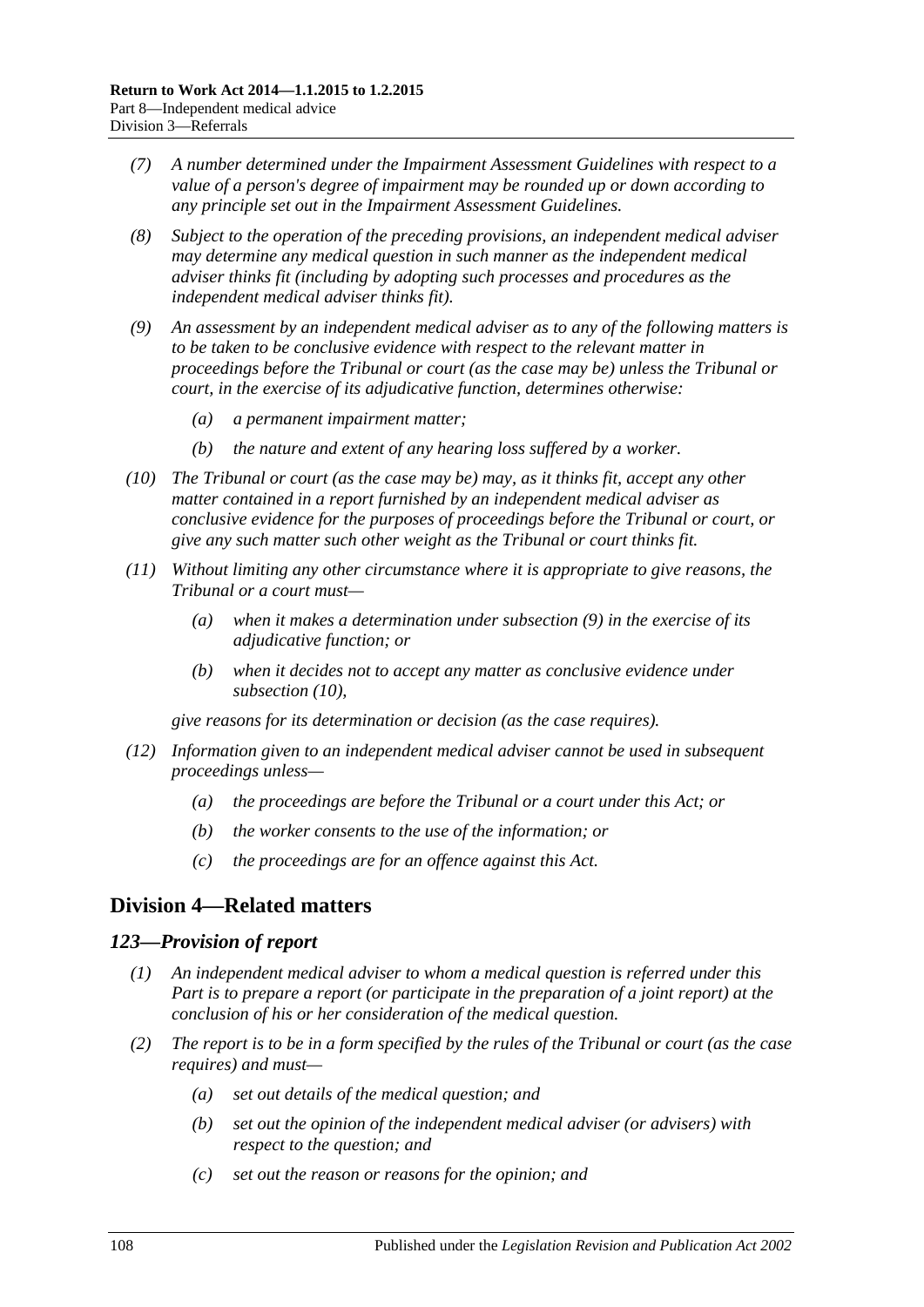- *(d) set out information about the documents and other reports that have been considered by the independent medical adviser (or advisers); and*
- *(e) set out any other matters that, in the opinion of the independent medical adviser (or advisers), should be considered or investigated.*
- *(3) The report must be furnished to the Tribunal or the court in accordance with the rules of the Tribunal or court within any period specified by the Tribunal or the court (as the case may be).*
- *(4) A report furnished by an independent medical adviser on a referral under this Part is admissible as evidence in proceedings before the Tribunal or a court (and will be received in evidence in accordance with the rules of the Tribunal or court).*

# *124—Competency to give evidence*

*An independent medical adviser is competent to give evidence as to any matter in a report furnished by the independent medical adviser (and any other relevant matter, as appropriate).*

### *125—Further referrals*

*The Tribunal or a court may, if it thinks fit, refer any matter (in the nature of a medical question or in connection with a medical question) back to an independent medical adviser who has furnished a report to the Tribunal or court for further report to the Tribunal or court (and then this Division will apply in relation to the reference as if it were a new reference of a medical question).*

### **126—Staff and facilities**

The Minister must ensure that independent medical advisers are provided with any staff or facilities required to support the performance of their functions.

### **127—Recovery of costs**

The costs associated with independent medical advisers and any staff or facilities provided under this Part are payable out of the Compensation Fund.

# <span id="page-108-2"></span>**Part 9—Registration and funding**

# *Division 1—Registration of employers*

### <span id="page-108-1"></span>*128—Registration of employers*

- *(1) Subject to [subsection](#page-108-0) (2), an employer must not employ a worker in employment to which this Act applies unless the employer is registered by the Corporation. Maximum penalty: \$10 000 for each worker so employed.*
- <span id="page-108-0"></span>*(2) An employer is not required to be registered if the employer is exempted by the regulations from the obligation to be registered.*
- *(3) No offence is committed by an employer against this section if the employer applies for registration within 14 days after the obligation to be registered arises.*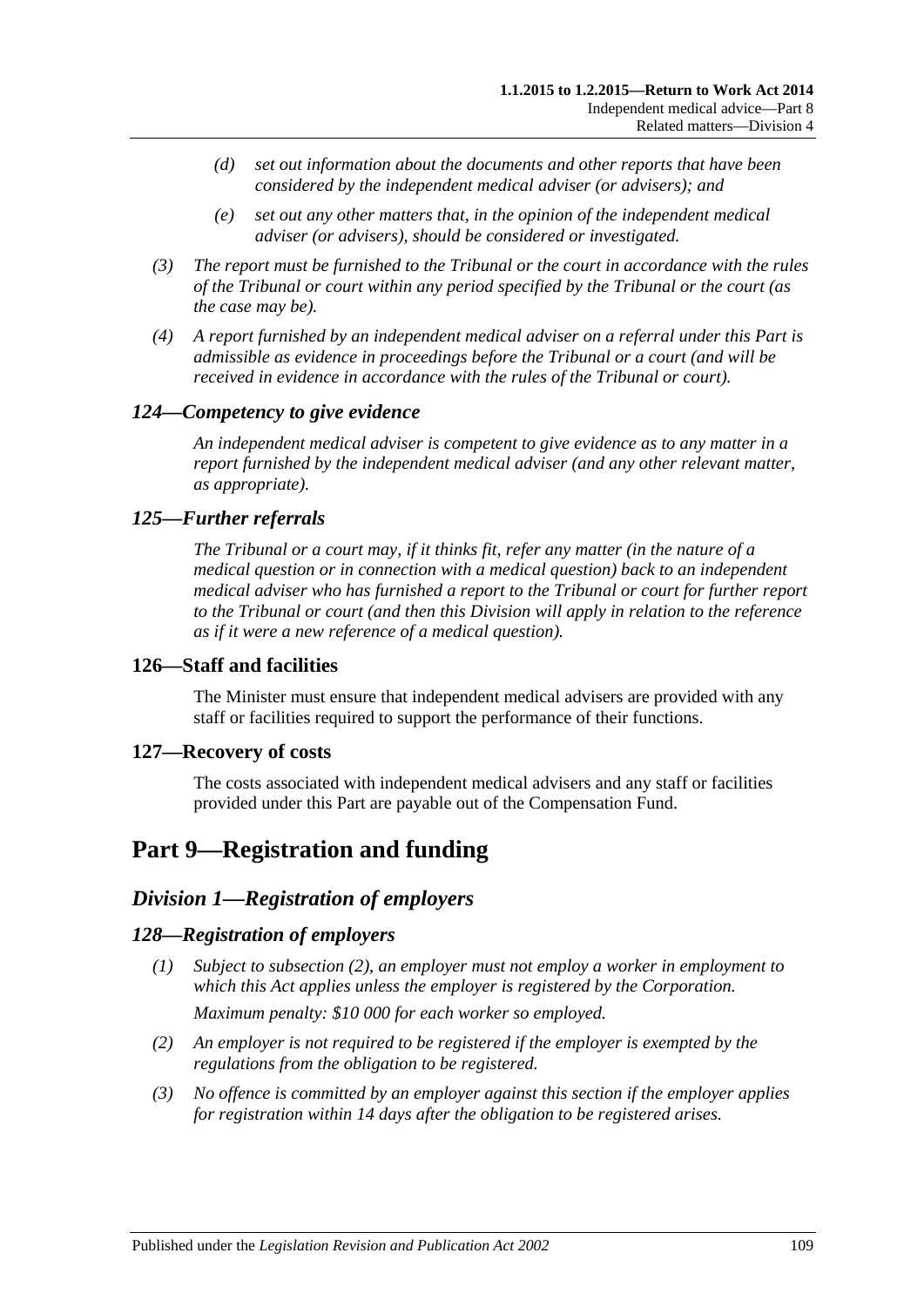- <span id="page-109-0"></span>*(4) It is a defence to a prosecution for an offence under [subsection](#page-108-1) (1) in respect of the employment of a particular worker if the court is satisfied that, at the time of the alleged offence, the employer believed on reasonable grounds that the worker's employment was not connected with this State by virtue of the operation of [section](#page-26-0) 10.*
- *(5) If the employer's belief on reasonable grounds was that under [section](#page-26-0) 10 the worker's employment was connected with another State, [subsection](#page-109-0) (4) does not apply unless at the time of the alleged offence the employer had workers compensation cover in respect of the worker under the law of that other State.*
- *(6) In this section—*

*State includes a Territory;*

*workers compensation cover means insurance or registration required under the law of a State in respect of liability for statutory workers compensation under that law.*

### <span id="page-109-1"></span>*129—Self-insured employers*

- *(1) Subject to this section, an employer or a group of employers may apply to the Corporation for registration as a self-insured employer or as a group of self-insured employers.*
- <span id="page-109-4"></span><span id="page-109-3"></span>*(2) An application may not be made under [subsection](#page-109-1) (1) unless—*
	- *(a) in the case of an application by an individual employer—*
		- *(i) the employer is a body corporate; or*
		- *(ii) the employer is an indemnified maritime employer;*
	- *(b) in the case of an application by a group—*
		- *(i) the members of the group are related bodies corporate or local government corporations; and*
		- *(ii) if the members of the group are related bodies corporate—no related body corporate of any member of the group that employs a worker or workers in employment to which this Act applies is not a member of the group.*
- <span id="page-109-2"></span>*(3) Where—*
	- *(a) an application is made under [subsection](#page-109-1) (1); and*
	- *(b) the Corporation is satisfied—*
		- *(i) that the employer or the employers constituting the group have reached a standard that, in the opinion of the Corporation, must be achieved before conferral of self-insured status can be considered; and*
		- *(ii) that in all the circumstances it is appropriate to do so,*

*the Corporation may register the employer or the group as a self-insured employer or a group of self-insured employers.*

*(4) Without limiting [subsection](#page-109-2) (3), the Corporation may reject an application under [subsection](#page-109-3) (2)(a) if the employer is a member of a group comprised of related bodies corporate or local government corporations.*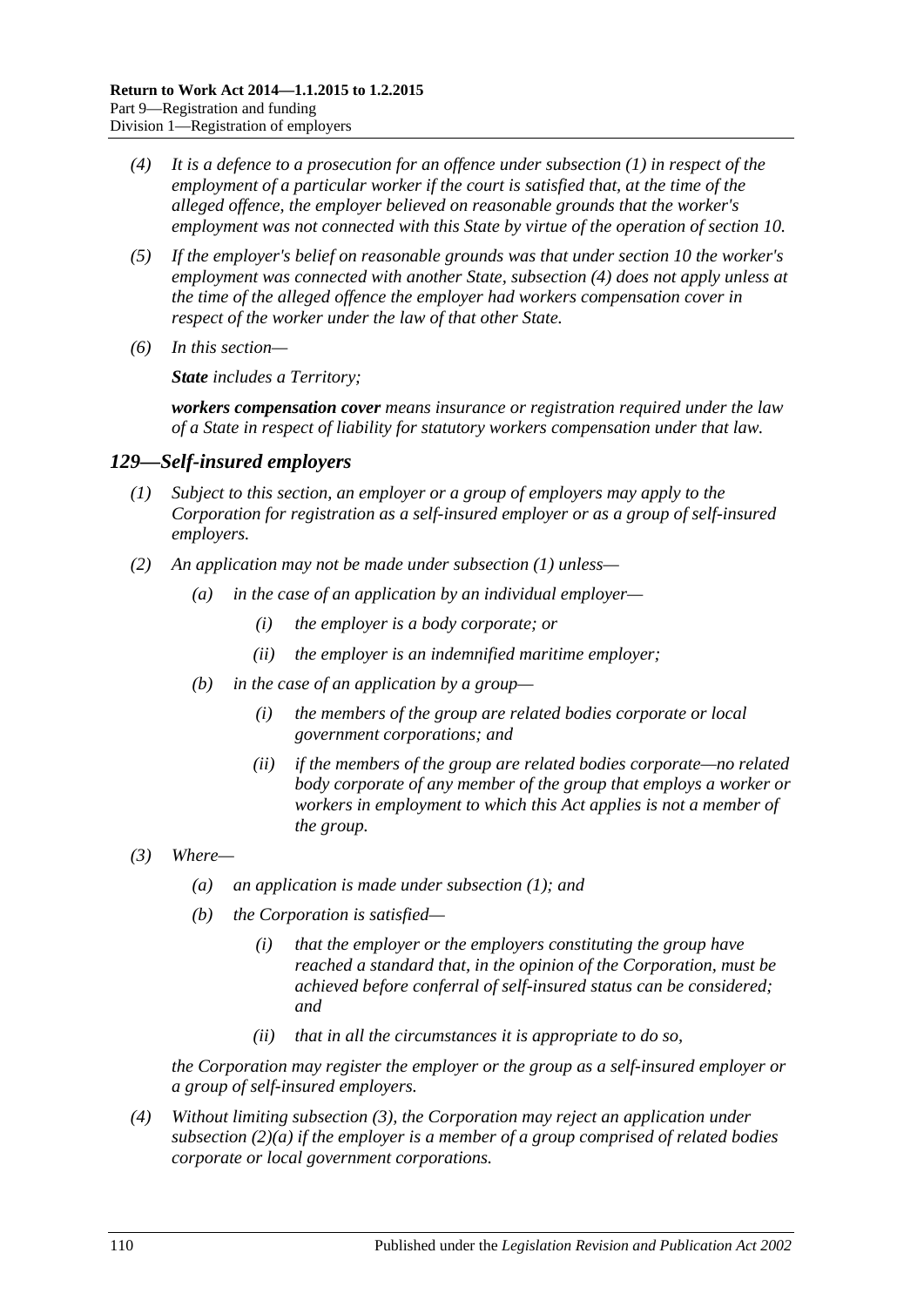- *(5) A registration under this section—*
	- *(a) is subject to—*
		- *(i) a condition that the self-insured employer must adopt and apply the service standards set out in [Schedule](#page-161-0) 5 (but these standards do not, in themselves, give rise to substantive rights or liabilities (compared to rights or liabilities established or prescribed under other relevant provisions of this Act)); and*
		- *(ii) a condition that the self-insured employer must not exercise any power or discretion delegated to the self-insured employer under this Act unreasonably; and*
		- *(iii) such other terms and conditions as the Corporation determines from time to time or as are prescribed by the regulations; and*
	- *(b) if the self-insured status was conferred on the ground that the employer is an indemnified maritime employer—is subject to a condition limiting the effect of the conferral to the workers, or a specified class of the workers, to whom the relevant indemnity relates; and*
	- *(c) if self-insured status was conferred on a group of related bodies corporate—is subject to the condition that there is at no time a related body corporate to any member of the group that employs a worker or workers in employment to which this Act applies that is not a member of the group; and*
	- *(d) is subject to a condition that the self-insured employer will comply with any code of conduct for self-insured employers determined by the Corporation from time to time and published in the Gazette; and*
	- *(e) takes effect on a date fixed by the Corporation; and*
	- *(f) subject to this section—*
		- *(i) has effect for an initial period (not exceeding 3 years) determined by the Corporation; and*
		- *(ii) may, on further application to the Corporation, be renewed from time to time for a further period (not exceeding 5 years) determined by the Corporation at the time of the renewal.*
- *(6) The Corporation may, at any time, on the application of 2 or more self-insured employers, amend the registration of each self-insured employer so as to form a group on the ground that they are now related bodies corporate.*
- <span id="page-110-0"></span>*(7) The Corporation may, at any time, on application by a self-insured employer or a group of self-insured employers, amend the registration of the group in order to—*
	- *(a) add another body corporate to the group (on the ground that the body corporate is now a related body corporate); or*
	- *(b) remove a body corporate from the group (on the ground that the body corporate is no longer a related body corporate); or*
	- *(c) amalgamate the registration of 2 or more groups (on the ground that all the bodies corporate are now related bodies corporate); or*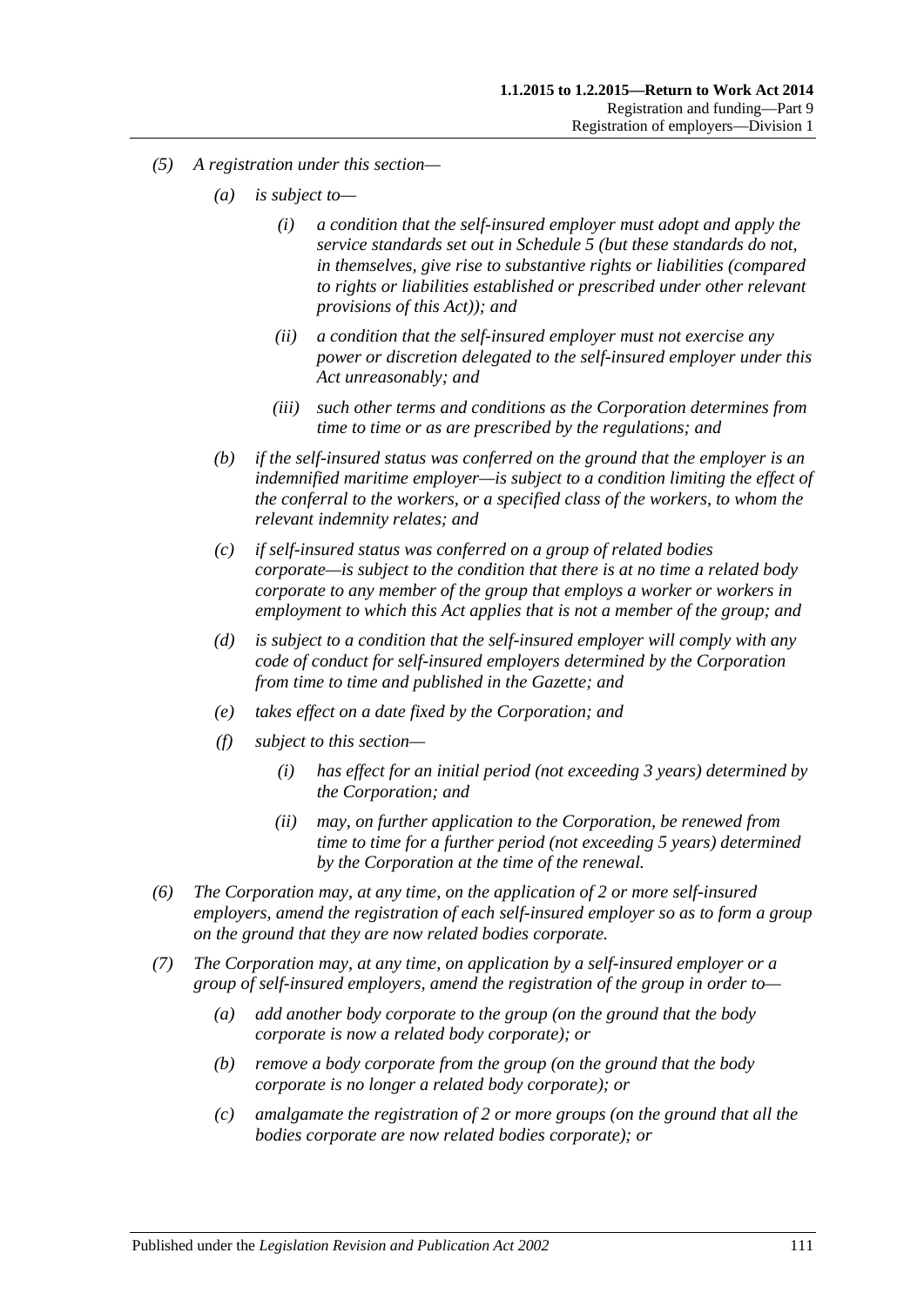- *(d) divide the registration of a group into 2 or more new groups (on the ground that the bodies corporate have separated into 2 or more groups of related bodies corporate).*
- *(8) For the purposes of [subsection](#page-109-4) (2)(b) and [\(7\),](#page-110-0) a foreign company that is a holding company cannot be a member of a group (and, to the extent that is relevant, will be disregarded when determining the bodies corporate that will be related bodies corporate for the purposes of the grouping provisions of this section (including, if the Corporation thinks fit, so as to exclude also any subsidiary of such a holding company)).*
- *(9) The Corporation may revoke the registration of a self-insured employer or group of self-insured employers, or reduce the period of registration, if the employer, or a member of the group, (as the case requires) breaches or fails to comply with this Act or a term or condition of registration.*
- *(10) The Corporation may revoke the registration of a self-insured employer under an agreement between the Corporation and the employer (which may include terms or conditions that the employer must comply with before the revocation can take effect).*
- *(11) In deciding whether to grant, renew, revoke, or reduce the period of registration as a self-insured employer or group of employers under this section, the Corporation may have regard to such matters as it considers relevant and will have regard to the following:*
	- *(a) the number of employees employed by the employer or group;*
	- *(b) whether the employer or group is, and is likely to continue to be, able to meet its liabilities;*
	- *(c) the resources that the employer or group has for the purpose of administering claims under this Act;*
	- *(d) the incidence and severity of work injuries arising from employment by the employer or employers;*
	- *(e) the effect, or likely effect, of the working conditions under which workers are employed by the employer, or any of the employers, on the health and safety of those workers;*
	- *(f) the record of the employer or employers in relation to the rehabilitation of injured workers and achieving their recovery and return to work;*
	- *(g) the record of the employer or employers in providing suitable employment to workers who suffer work injuries;*
	- *(h) the views of any industrial association that has, in the opinion of the Corporation, a proper interest in the matter,*

*but once an employer or group has been registered as self-insured, the Corporation must not, in deciding whether to renew the registration, consider the effect of the registration on the Compensation Fund.*

<span id="page-111-0"></span>*(12) If employers are registered as a group of self-insured employers, 1 of those employers nominated in the application for registration will, for the purposes of this Act, be treated as the employer of all workers employed by the various members of the group.*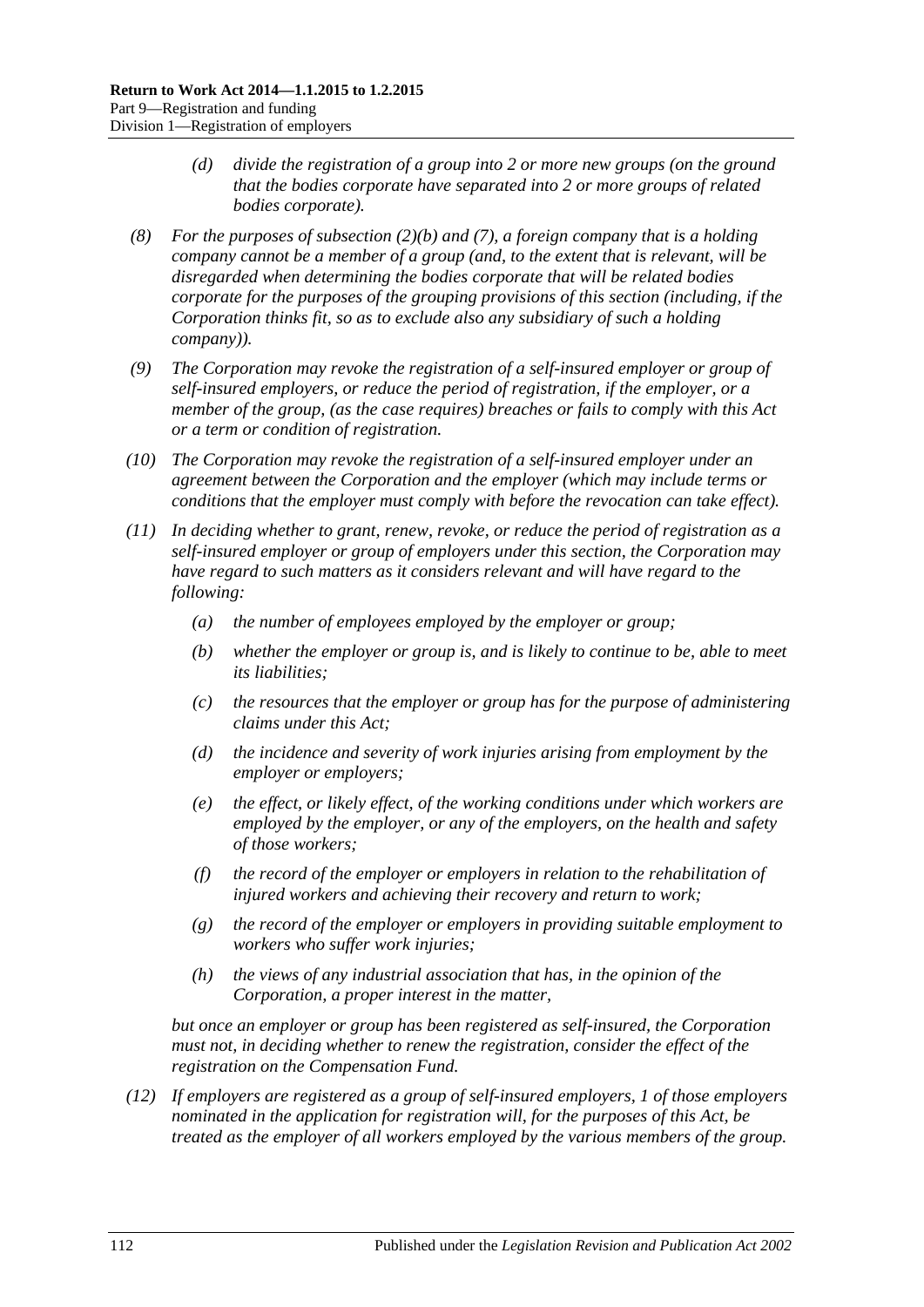- *(13) The Corporation may, on application by a group of self-insured employers, accept the nomination of another member of the group as the relevant employer under [subsection](#page-111-0) (12).*
- *(14) Despite [subsection](#page-111-0) (12), the members of the group are jointly and severally liable to satisfy the liabilities under this Act of the member referred to in [subsection](#page-111-0) (12).*
- *(15) In this section—*

*foreign company has the same meaning as it has under the Corporations Act 2001 of the Commonwealth;*

*holding company has the same meaning as it has under the Corporations Act 2001 of the Commonwealth;*

*indemnified maritime employer means an employer that has the benefit of an indemnity granted by a member of the International Group of Protection and Indemnity Associations;*

#### *related bodies corporate means—*

- *(a) in the case of corporations—bodies corporate that are related bodies corporate under section 50 of the Corporations Act 2001 of the Commonwealth;*
- *(b) in the case of any other kind of bodies corporate—bodies corporate that are associated entities under section 50AAA of the Corporations Act 2001 of the Commonwealth.*

### *130—Crown and certain agencies to be self-insured employers*

- *(1) Subject to [subsection](#page-112-0) (2), the Crown and any agency or instrumentality of the Crown will be taken to be registered as self-insured employers.*
- <span id="page-112-0"></span>*(2) The Governor may, by proclamation, declare that an agency or instrumentality of the Crown is not to be regarded as a self-insured employer, and in that event the agency or instrumentality will not be regarded as a self-insured employer.*
- *(3) The Governor may, by further proclamation, vary or revoke a proclamation under [subsection](#page-112-0) (2).*
- <span id="page-112-1"></span>*(4) In this section—*

*agency or instrumentality of the Crown includes any body, or body of a specified class, prescribed by regulation for the purposes of this definition.*

*(5) A regulation for the purposes of [subsection](#page-112-1) (4) may, if the regulation so provides, take effect from a day antecedent to the day on which it is made.*

# *131—Applications for registration*

- *(1) An application for registration as an employer, a self-insured employer or a group of self-insured employers—*
	- *(a) must be made in the designated manner and the designated form; and*
	- *(b) must be accompanied by the prescribed information; and*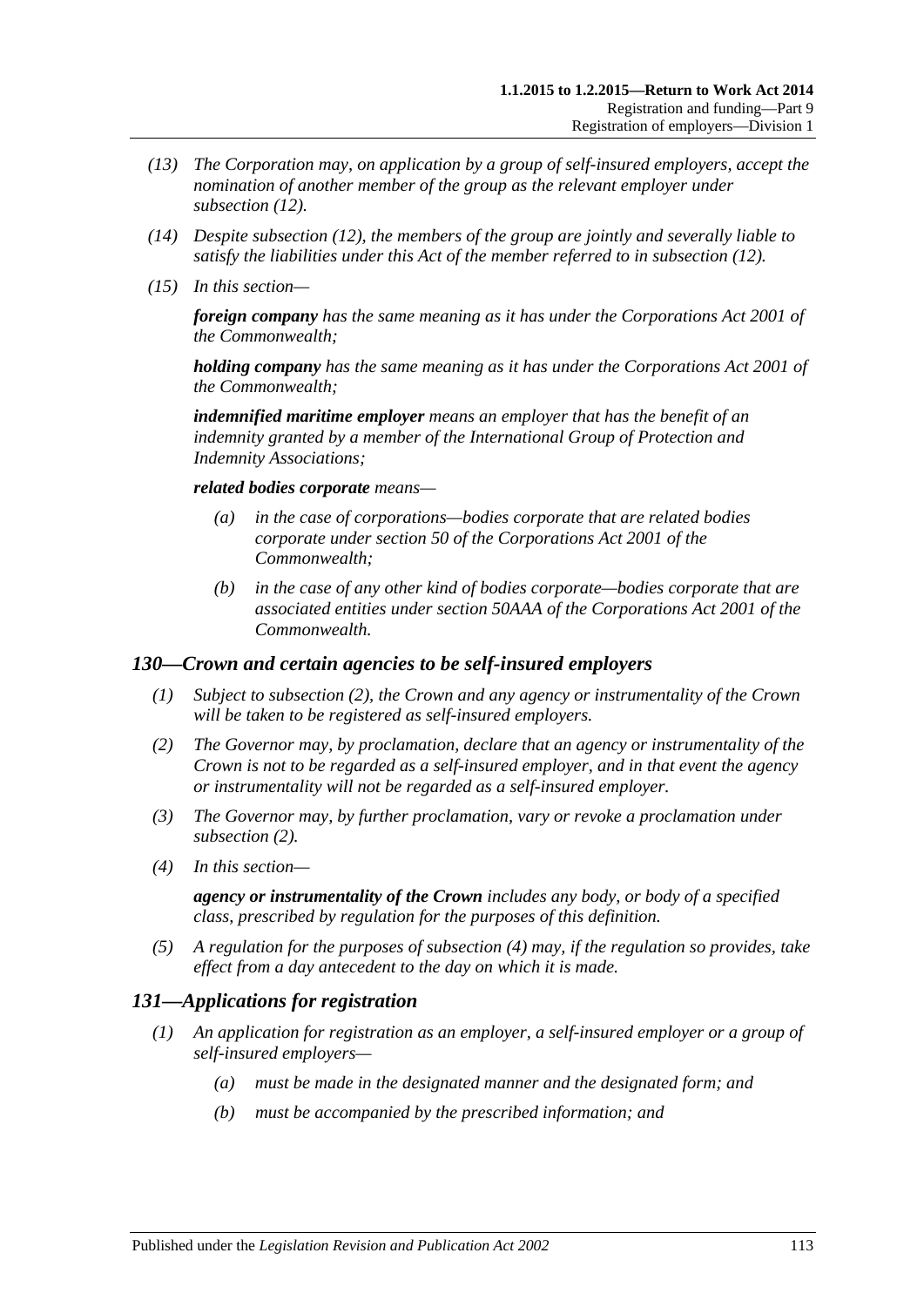- *(c) in the case of an application for registration of a group of self-insured employers must nominate a member of the group as the employer who is, for the purposes of this Act, to be treated as the employer of all workers employed by the various members of the group.*
- *(2) An application for registration as a self-insured employer or group of self-insured employers must be accompanied by a fee fixed in accordance with the regulations.*

# *132—Changes in details for registration*

*An employer must, in prescribed circumstances and within a period prescribed by the regulations, provide to the Corporation in a designated manner and form information relating to a change in any details or information relevant to—*

- *(a) the registration of the employer; or*
- *(b) the activities or circumstances of the employer.*

# <span id="page-113-0"></span>*133—Ministerial appeal on decisions relating to self-insured employers*

- *(1) If the Corporation—*
	- *(a) refuses the registration of an employer or group of employers as a self-insured employer or group of self-insured employers; or*
	- *(b) grants or renews registration as a self-insured employer or group of self-insured employers for a period of less than 3 years; or*
	- *(c) reduces the period of registration of an employer or group of employers as a self-insured employer or group of self-insured employers; or*
	- *(d) cancels the registration of an employer or group of employers as a self-insured employer or group of self-insured employers,*

*the employer or employers may appeal to the Minister against that decision.*

- *(2) The appeal must be commenced within 1 month after the employer or employers receive notice of the Corporation's decision unless the Minister allows an extension of time for the appeal.*
- *(3) If an employer or a group of employers appeals to the Minister against a decision of the Corporation to refuse to renew, or to cancel, the registration of the employer or employers as a self-insured employer or group of self-insured employers, the Corporation may extend or renew the registration of the employer or employers for a period of up to 3 months (pending resolution of the appeal).*
- *(4) The Minister may (but is not obliged to) permit an appellant to appear personally or by representative before the Minister on an appeal.*
- *(5) The Minister has an absolute discretion to decide an appeal under this section as the Minister thinks appropriate.*
- *(6) If the Minister decides in favour of the appellant, the Minister must furnish the Corporation with a statement of the reasons for the decision.*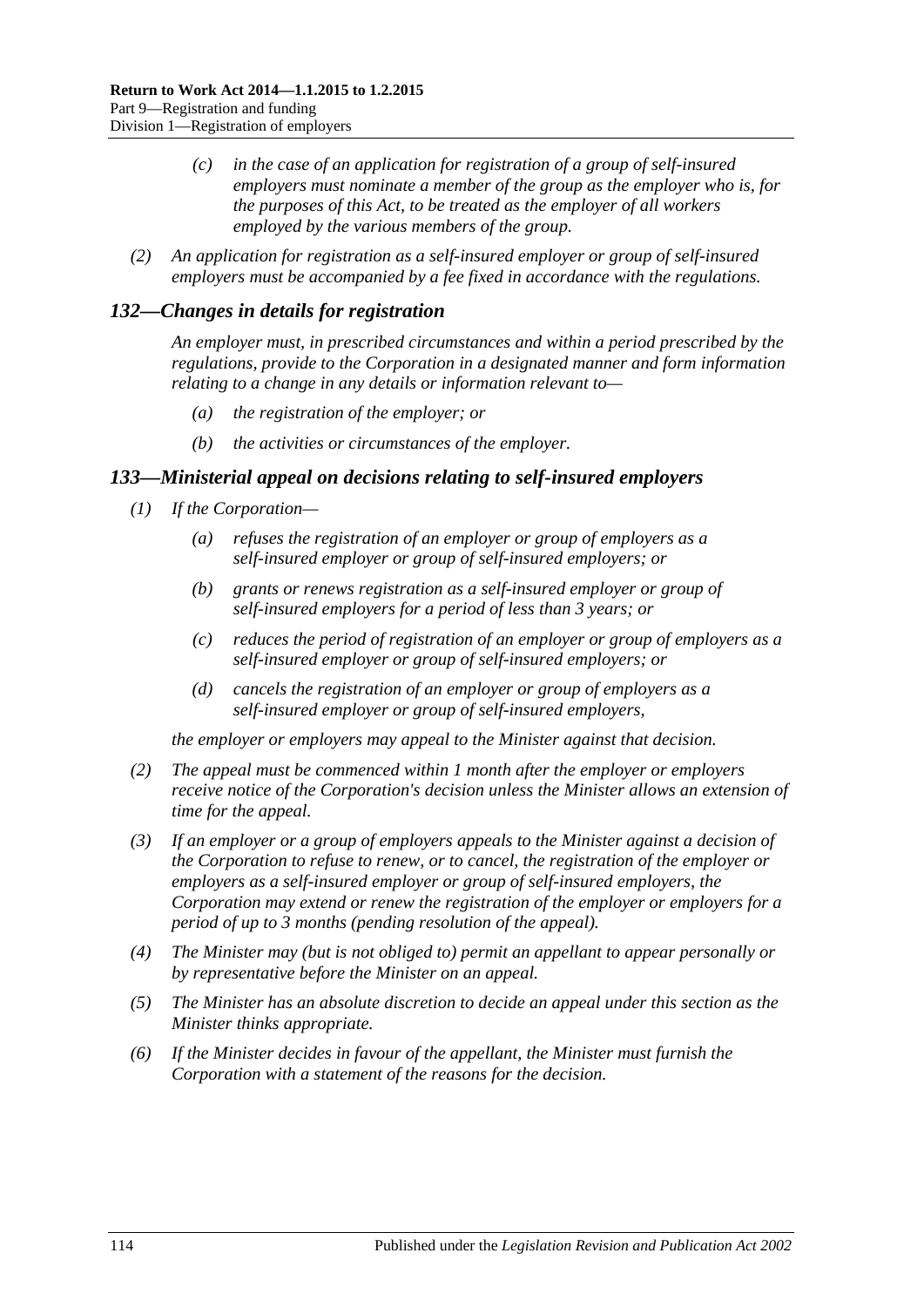# <span id="page-114-1"></span>*Division 2—Delegation to self-insured employers*

# <span id="page-114-0"></span>*134—Delegation to self-insured employers*

- *(1) Subject to this Act, the following powers and discretions of the Corporation, insofar as they are exercisable in relation to workers of a self-insured employer, are delegated to the self-insured employer:*
	- *(a) the powers and discretions under the following sections:*

```
section 13
section 21
section 24
section 25
section 28(4)
section 31
section 32
section 33 (but not section 33(12) or (15))
section 39
section 40
section 45
section 46
section 47
section 48
section 50(7)
section 51
section 53
section 54
section 55(6)
section 56
section 58
section 59
section 60
section 61
section 62
section 63
section 66
section 193
```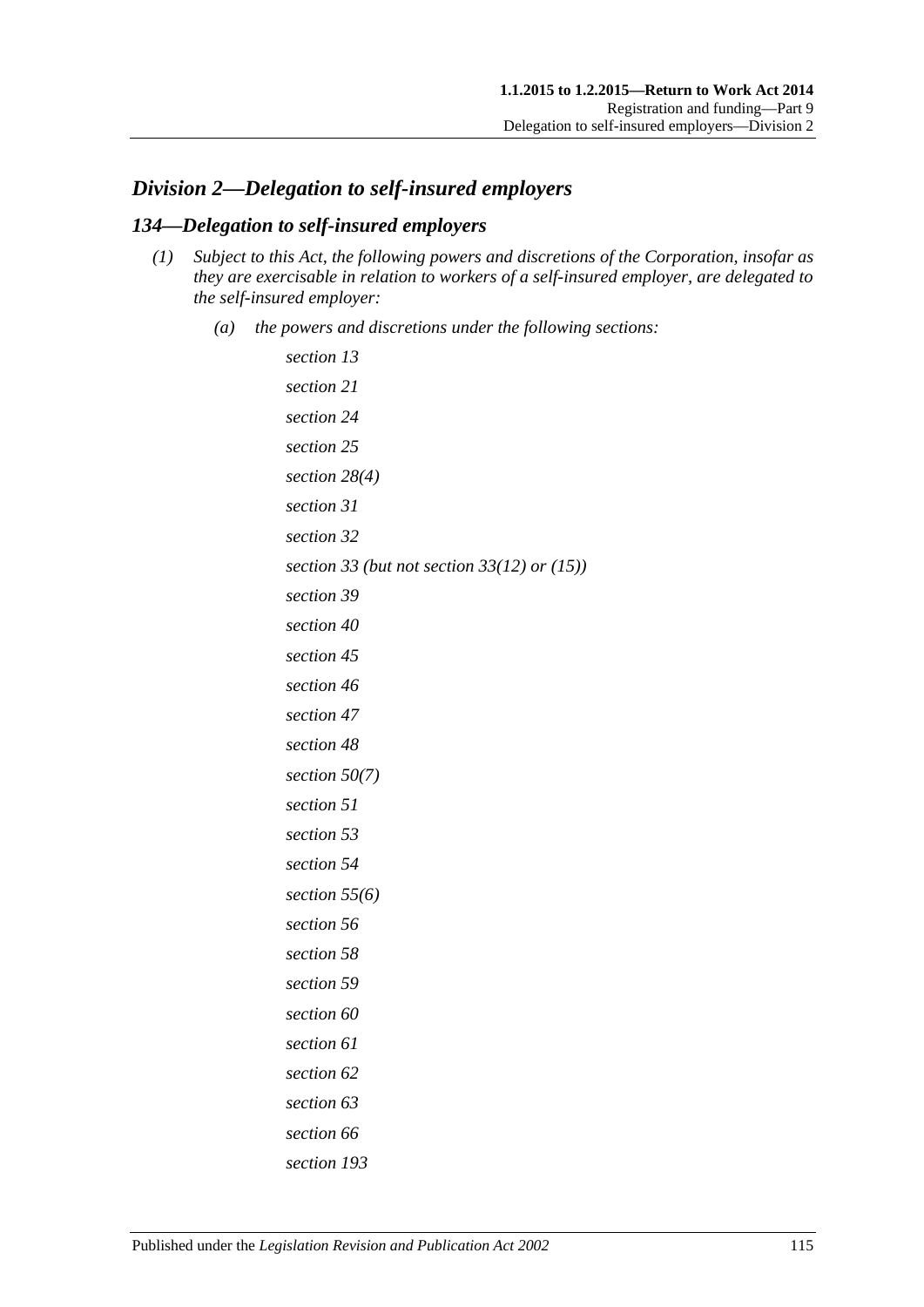*[section](#page-154-0) 201;*

- *(b) any other prescribed powers and discretions.*
- *(2) Delegated powers and discretions referred to in [subsection](#page-114-0) (1) will not be exercised by the Corporation in relation to the workers of the self-insured employer.*
- *(3) Subject to this section, the Corporation must not overrule or interfere with a decision of a self-insured employer made in the exercise of delegated powers or discretions.*
- *(4) A decision of a self-insured employer made pursuant to a power or discretion delegated under [subsection](#page-114-0) (1) will have the same force and effect as a decision of the Corporation and will be subject to review and appeal in the same way as a decision of the Corporation.*
- *(5) A reference to the Corporation in the provisions of this Act referred to in [subsection](#page-114-0) (1) will, in relation to any matter over which a self-insured employer has delegated powers or discretions, be construed as a reference to that self-insured employer.*
- *(6) If the Corporation would, but for this section, be required under a provision of this Act referred to in [subsection](#page-114-0) (1) to take any action or do any thing in relation to a worker of a self-insured employer—*
	- *(a) responsibility for taking the action or doing the thing rests with the self-insured employer; and*
	- *(b) any cost incurred in connection with taking the action or doing the thing is to be borne by the self-insured employer.*
- *(7) If a self-insured employer exercises a power or discretion delegated under [subsection](#page-114-0) (1) unreasonably, the Corporation may withdraw (in whole or in part) the delegation effected by [subsection](#page-114-0) (1).*
- *(8) If an employer ceases to be registered as a self-insured employer under this Act, the delegation to the employer under this section will, if the Corporation so determines, continue to such extent as the Corporation thinks fit in relation to injuries that occurred before that cessation (and any act or omission of the employer within the scope of the delegation will be taken for the purposes of this Act to be the act or omission of a self-insured employer).*

# **Division 3—Compensation Fund**

# **135—Compensation Fund**

- (1) The *Compensation Fund* continues in existence and will continue to be maintained by the Corporation.
- *(2) The Compensation Fund will consist of—*
	- *(a) amounts received from the imposition of premiums, supplementary payments or fees under this Part; and*
	- *(b) any income and accretions produced by the investment of money from the Fund; and*
	- *(c) any money advanced to the Corporation for the purposes of the Fund; and*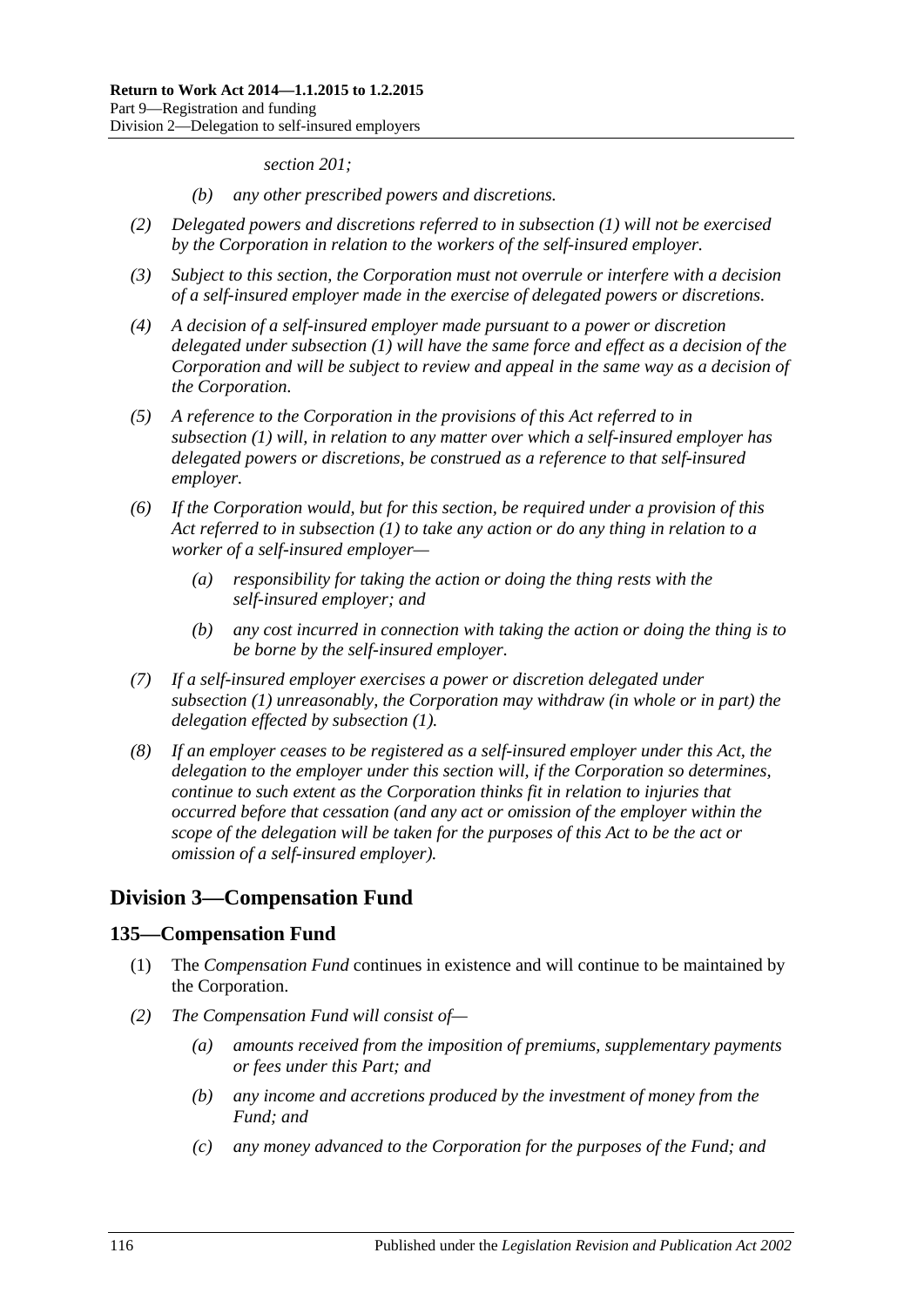- *(d) other money received by the Corporation under this Act or in the administration of this Act; and*
- *(e) to the extent provided by regulation—money received by the Corporation under, or in the administration of, another Act.*
- (3) The Compensation Fund will be applied towards—
	- *(a) the payments of compensation that the Corporation is liable to make under this Act; and*
	- *(b) the payments of damages for which the Corporation is liable to make on account of indemnifying employers as their insurer under this Act (whether under [Part](#page-83-0) 5 or otherwise); and*
	- *(c) any payment that the Corporation is required to make to a self-insured employer under [section](#page-76-0) 64; and*
	- (d) the costs incurred by the Corporation in performing its functions or discharging any liability under this Act; and
	- *(e) any costs incurred by the Minister or the Crown if a decision or process of the Minister under [section](#page-113-0) 133 becomes the subject of judicial proceedings; and*
	- (f) a contribution towards the system of dispute resolution under this Act (including the costs associated with independent medical advisers) determined by the Minister from time to time after consultation with the Treasurer and the Corporation; and
	- (g) the costs incurred by the Ombudsman in carrying out the Ombudsman's functions under this Act; and
	- *(h) a contribution towards advocacy services for the benefit of injured workers determined by the Minister from time to time after consultation with the Corporation; and*
	- *(i) any costs to be paid out of the Fund under another provision of this Act (including any amounts to be paid out of the Return to Work Facilitation Fund under [Part](#page-135-0) 10); and*
	- *(j) to the extent provided by regulation—the costs incurred by the Corporation in carrying out its functions under another Act; and*
	- *(k) any payment that the Corporation is required to make under section 27A of the [Return to Work Corporation of South Australia Act](http://www.legislation.sa.gov.au/index.aspx?action=legref&type=act&legtitle=Return%20to%20Work%20Corporation%20of%20South%20Australia%20Act%201994) 1994; and*
	- *(l) any payment that the Corporation is required to make under the [Work Health](http://www.legislation.sa.gov.au/index.aspx?action=legref&type=act&legtitle=Work%20Health%20and%20Safety%20Act%202012)  [and Safety Act](http://www.legislation.sa.gov.au/index.aspx?action=legref&type=act&legtitle=Work%20Health%20and%20Safety%20Act%202012) 2012*.
- *(4) The Corporation may invest money that is not immediately required for the purposes of the Compensation Fund as the Corporation thinks fit.*
- <span id="page-116-1"></span>*(5) Subject to [subsection](#page-116-0) (6), in deciding how to invest funds that are available for investment, the Corporation must endeavour to achieve the highest possible rates of return.*
- <span id="page-116-0"></span>*(6) The Corporation is not required to comply with [subsection](#page-116-1) (5) if the board unanimously decides, in relation to certain funds, to invest those funds at a lesser rate of return but so as to promote the economy of the State.*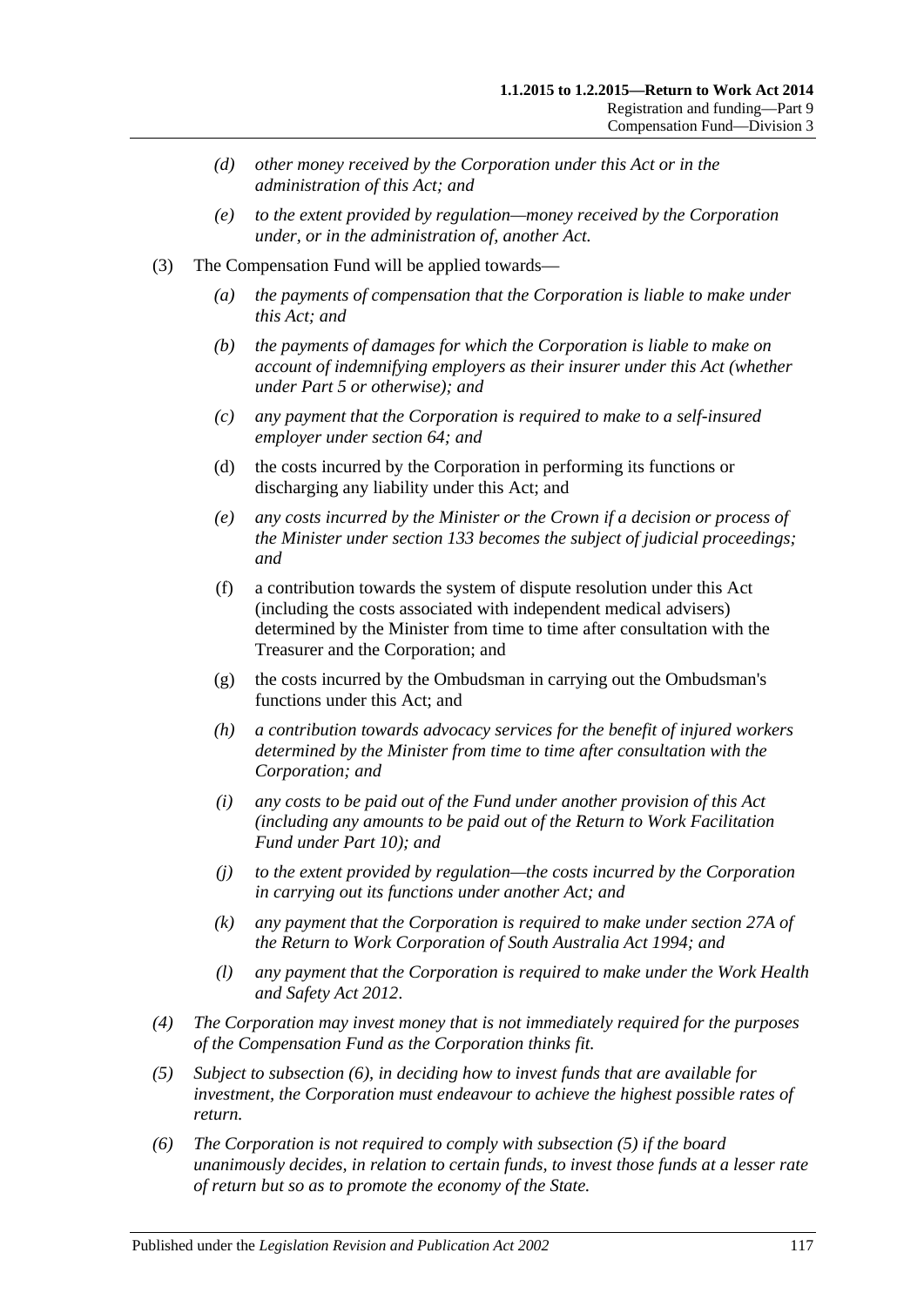# <span id="page-117-2"></span>*Division 4—Premiums*

# *Subdivision 1—Preliminary*

### *136—Interpretation*

*In this Division—*

*class of industry includes a subclass;*

*remuneration includes payments made to or for the benefit of a worker which by the determination of the Corporation constitute remuneration but does not include payments determined by the Corporation not to constitute remuneration.*

### <span id="page-117-3"></span><span id="page-117-1"></span>*137—Average premium rate*

- *(1) Subject to [subsection](#page-117-0) (2), the Corporation must, in setting premiums under this Division in relation to a financial year, seek to achieve an average premium rate that does not exceed 2%.*
- <span id="page-117-0"></span>*(2) If the Corporation determines that it will be unable to achieve the rate referred to in [subsection](#page-117-1) (1) in relation to a particular financial year, the Corporation must furnish a report to the Minister that—*
	- *(a) sets out the reasons for not being able to achieve that rate; and*
	- *(b) provides information about—*
		- *(i) the rate that is to apply in relation to that financial year; and*
		- *(ii) the Corporation's preliminary assessment of its ability to achieve the rate referred to in [subsection](#page-117-1) (1) in the next financial year.*
- *(3) The Minister must cause a copy of a report under [subsection](#page-117-0) (2) to be laid before both Houses of Parliament within 6 sitting days after receiving the report.*

### *Subdivision 2—Premiums (terms and conditions)*

### *138—Premiums (terms and conditions)*

- *(1) The Corporation may, from time to time, after consultation with the Minister, publish in the Gazette a set of terms and conditions that will apply in relation to the calculation, imposition and payment of premiums for the purposes of this Act (and these terms and conditions will be referred to as RTWSA premium provisions).*
- *(2) The Corporation must ensure that RTWSA premium provisions operate on the basis that the costs of all claims made by an employer's workers that are relevant to the RTWSA premium provisions in force at the time (including claims in respect of damages but not including claims in respect of unrepresentative injuries) are taken into account in relation to the calculation of premiums.*
- *(3) RTWSA premium provisions may—*
	- *(a) apply differently according to—*
		- *(i) categories of employers; and*
		- *(ii) different factors of a specified kind; and*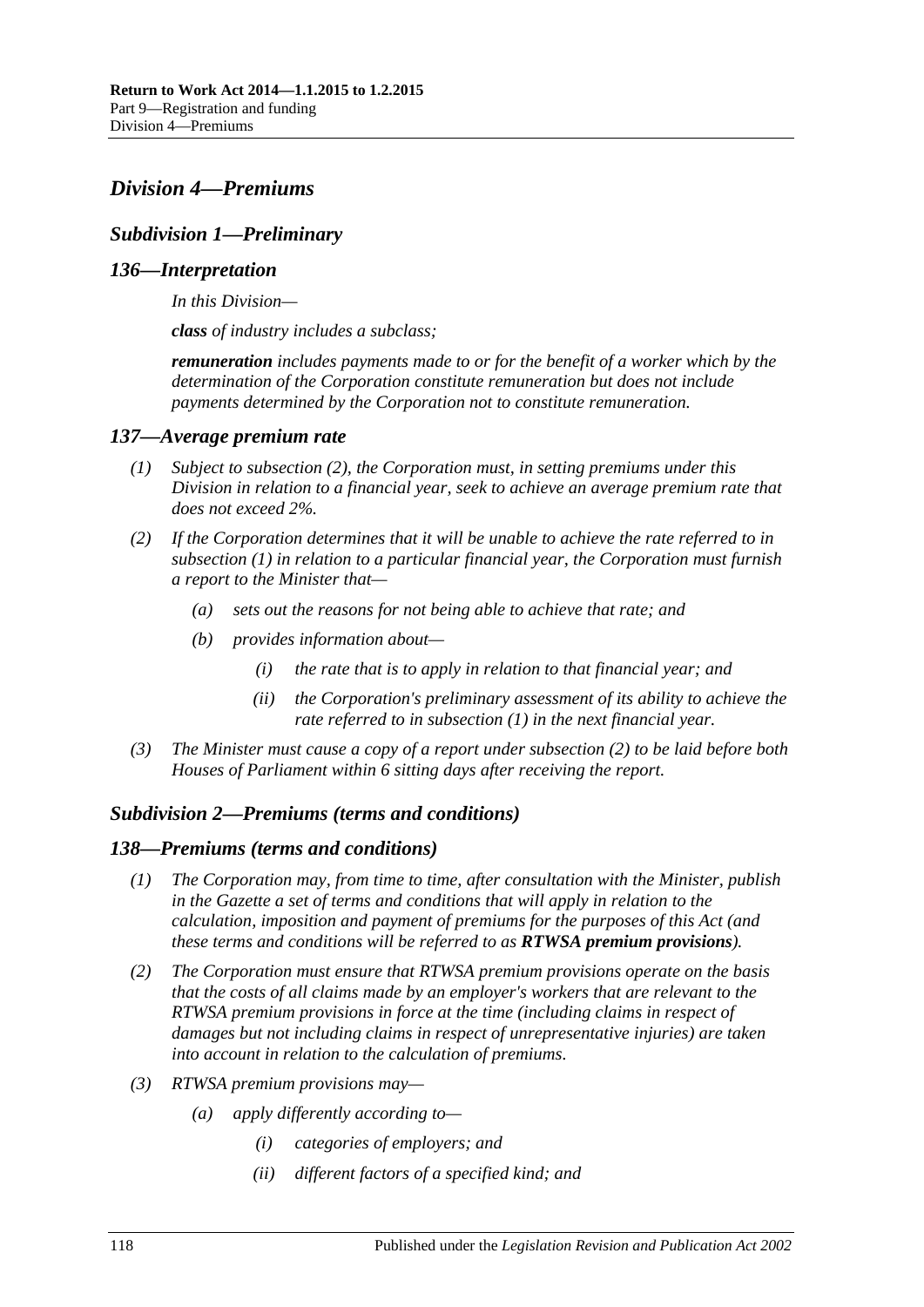- *(b) authorise any matter to be determined, applied or regulated by a specified person or body.*
- *(4) Without limiting any other provision, RTWSA premium provisions may specify various principles, weights, adjustments, caps, assumptions or exclusions that will apply in relation to the constitution or determination of remuneration or the costs of claims.*
- *(5) RTWSA premium provisions will not apply to—*
	- *(a) a self-insured employer; or*
	- *(b) an employer who is exempt from the requirement to be registered under [Division](#page-108-2) 1.*

### *Subdivision 3—Premiums (general principles)*

### <span id="page-118-3"></span>*139—Liability to pay premiums*

- *(1) Subject to this Part, an employer will be liable to pay, in relation to each period specified by the RTWSA premium provisions or a RTWSA premium order that applies in relation to the employer, a premium or premiums in accordance with the requirements of this Act.*
- *(2) An employer—*
	- *(a) who is a self-insured employer; or*
	- *(b) who is exempt from the requirement to be registered under [Division](#page-108-2) 1,*

*is not required to pay a premium under this Division.*

- *(3) A person who ceases to be an employer may be entitled to a partial refund of any premium that has been paid calculated in accordance with any relevant provision of the RTWSA premium provisions or a RTWSA premium order that applies in relation to the employer.*
- <span id="page-118-0"></span>*(4) An employer who is in breach of the requirement to be registered under this Act will, in addition to any other penalty, be liable to a fine fixed by the Corporation not exceeding 3 times the amount of premium that would have been payable under this Act had the employer been registered as required.*
- *(5) The Corporation may for any proper reason remit a fine imposed under [subsection](#page-118-0) (4) wholly or in part.*
- *(6) The imposition of a fine under [subsection](#page-118-0) (4) does not satisfy or affect any liability or requirement to pay any premium under this Act.*
- *(7) Nothing in this section affects the adjustment of a premium or the imposition of a fine under another provision of this Act.*

### <span id="page-118-2"></span>*140—Employer categories*

- *(1) Subject to [subsection](#page-118-1) (2), the Corporation may from time to time, by notice in the Gazette, divide employers into various categories.*
- <span id="page-118-1"></span>*(2) Despite a notice applying under [subsection](#page-118-2) (1), the Corporation may, if it considers it appropriate to do so and after applying criteria or factors published as part of the RTWSA premium provisions, assign a particular employer to a category that is different to the category that would otherwise apply under [subsection](#page-118-2) (1).*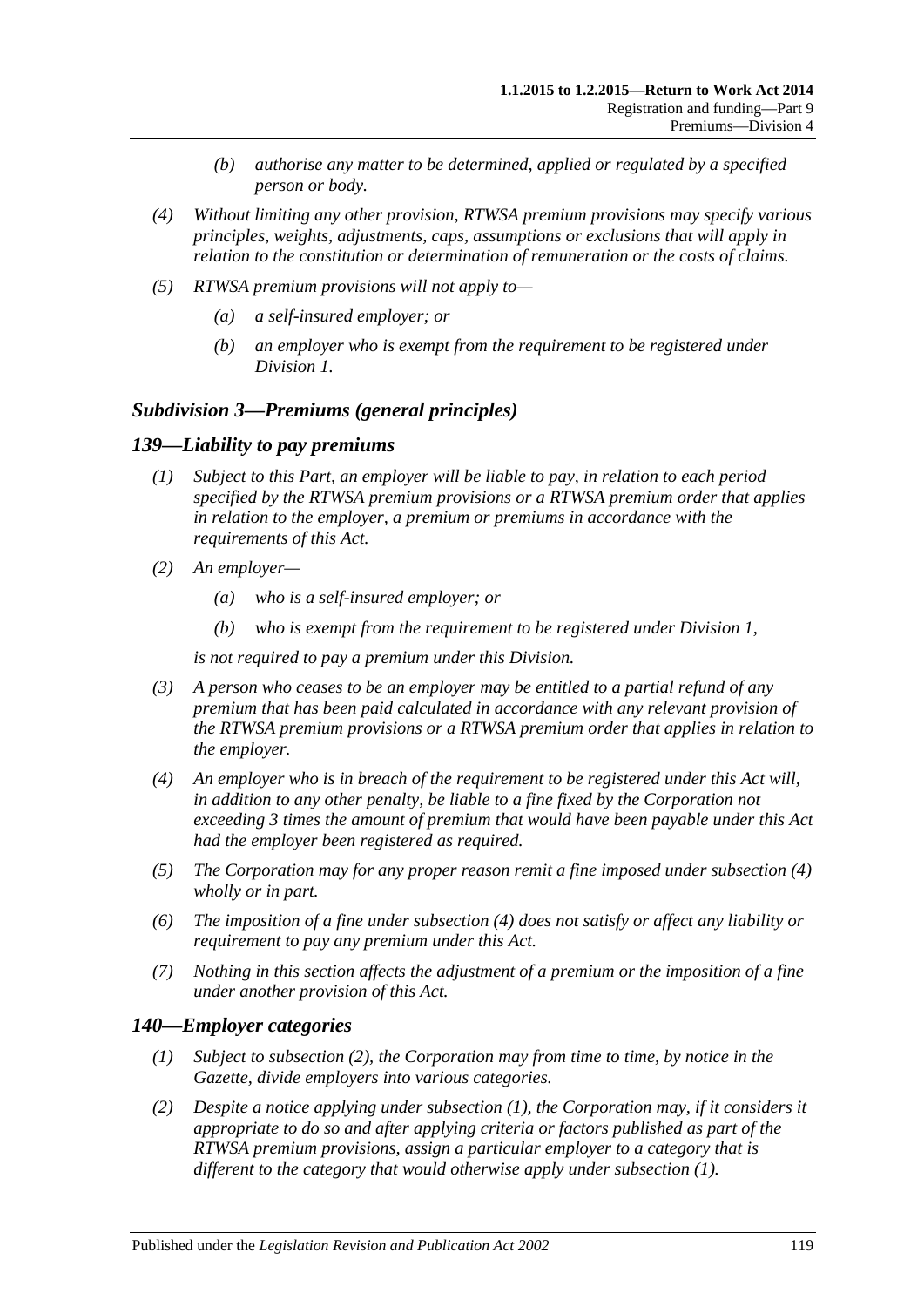# *141—Classes of industry*

- *(1) The Corporation may, for the purposes of the calculation of premiums, divide the industries carried on in the State into various classes.*
- *(2) The Corporation may determine any question as to the class or classes of industry in which an employer employs workers.*
- *(3) In determining the class or classes of industry in which an employer employs workers the following provisions will be applied:*
	- *(a) if the employer employs a worker in 2 or more classes of industry—*
		- *(i) the worker will, subject to any determination by the Corporation to the contrary, be treated as if solely employed in the class of industry in which he or she is predominantly employed; and*
		- *(ii) if it is not possible to determine which is the predominant class, the worker will be treated as if solely employed in a class of industry determined by the Corporation;*
	- *(b) if the employer employs workers in different classes of industry all workers employed by the employer will, if the Corporation so determines, be treated as engaged in the predominant class of industry;*
	- *(c) if the employer employs workers at 2 or more workplaces, all workers employed at a particular workplace will, if the Corporation so determines, be treated as engaged in the predominant class of industry conducted at that workplace;*
	- *(d) if the employer employs workers in different classes of industry the Corporation may for the purposes of industry classification at a workplace treat the workers as engaged in 2 or more classes of industry;*
	- *(e) if the employer employs workers at a workplace for the purpose of supporting a predominant class of industry carried on at 1 or more other workplaces at which the employer employs workers, that predominant class of industry will, if the Corporation so determines, apply in relation to the first-mentioned workplace;*
	- *(f) in determining a predominant class of industry (if relevant), the Corporation will have regard to—*
		- *(i) the importance within the employer's total operations of each class of industry in which workers are employed; and*
		- *(ii) any other factor determined to be relevant by the Corporation.*
- <span id="page-119-0"></span>*(4) The Corporation may, as it thinks fit, review and revise a determination previously made under or for the purposes of this section.*
- *(5) A revision may be made under [subsection](#page-119-0) (4) at any time (including in respect of a period that is underway).*

# <span id="page-119-1"></span>*142—Industry rates and base premiums*

*(1) The Corporation must, in relation to each class of industry, fix a rate (expressed as a percentage and to be called the industry premium rate) that is to be applied for the purposes of determining base premiums under [subsection](#page-120-0) (4).*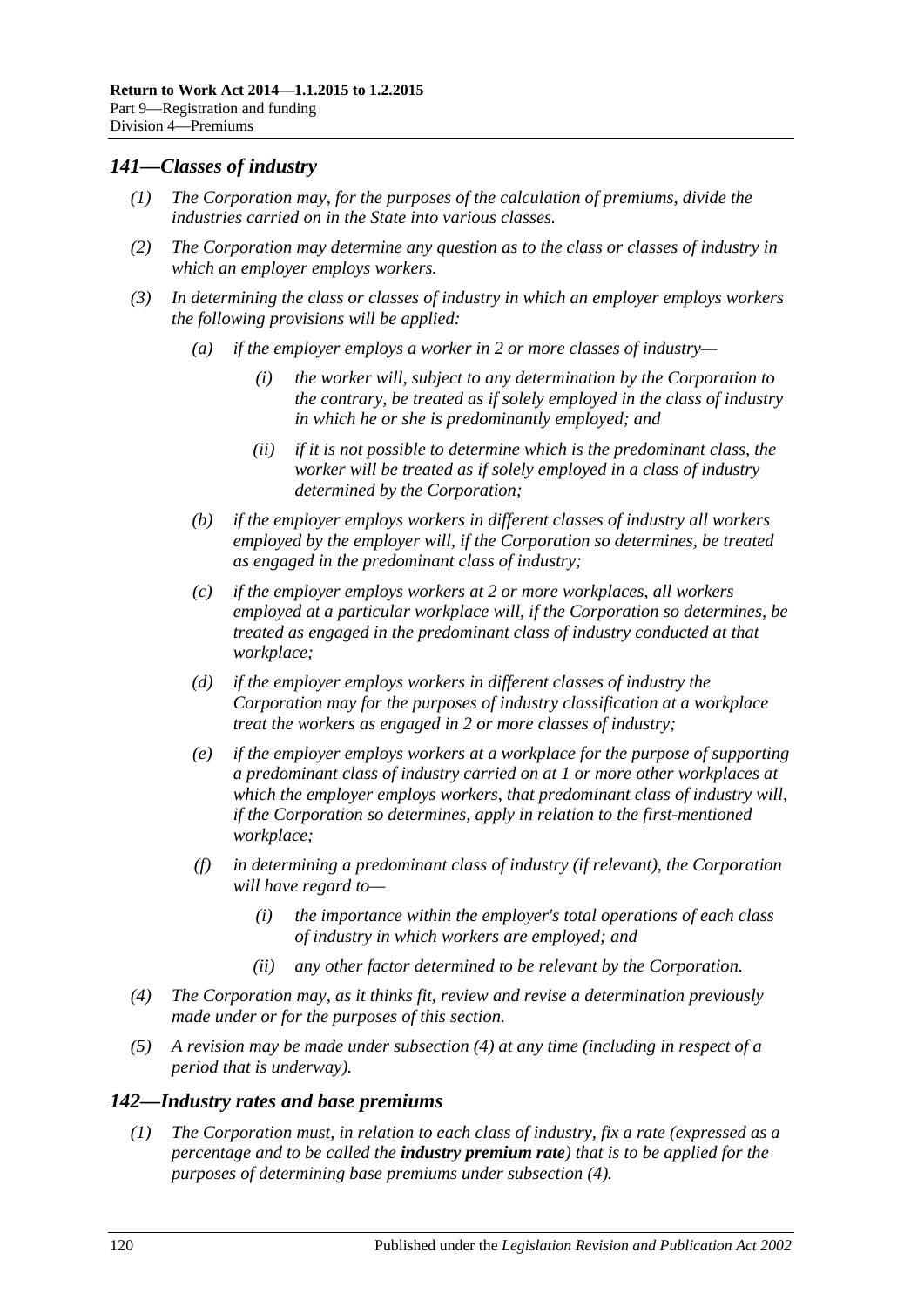- *(2) The rates under [subsection](#page-119-1) (1)—*
	- *(a) must be fixed by the Corporation by notice in the Gazette; and*
	- *(b) may be varied by the Corporation by subsequent notice in the Gazette.*
- *(3) In fixing the percentage applicable to a particular class of industry the Corporation must apply any criteria or principles specified by the regulations.*
- <span id="page-120-0"></span>*(4) A base premium under this Act, in its application to a particular industry, is determined as follows:*

 $BP = remuneration \times industry premium rate$ 

*where*

*BP is the base premium*

*remuneration is the remuneration payable by an employer to workers employed in the particular industry*

*industry premium rate is the industry premium rate for the relevant class of industry.*

### *Subdivision 4—Premiums (calculation and application)*

#### *143—Premium orders*

- <span id="page-120-1"></span>*(1) A premium payable by an employer in relation to a particular period (other than an employer who is not liable to pay a premium under this Division) will be—*
	- *(a) determined in accordance with a RTWSA premium order under this section; or*
	- *(b) to the extent that a RTWSA premium order does not apply to the employer—the aggregate base premiums applying to that employer in respect of all classes of industry in which the employer employs workers (subject to any adjustments or requirements that apply in the circumstances).*
- <span id="page-120-2"></span>*(2) For the purposes of [subsection](#page-120-1) (1)(a), the Corporation may, after consultation with the Minister and applying any principle specified by the Minister for the purposes of this section, fix the manner in which a premium payable by an employer (or a person who proposes to become an employer) will be calculated.*
- *(3) The Corporation must, for the purposes of [subsection](#page-120-2) (2), publish an order (or orders) in the Gazette (and any such order will be referred to as a RTWSA premium order).*
- *(4) A RTWSA premium order will take effect from the commencement of a financial year specified by the order (and will then apply, including in relation to a succeeding financial year, until superseded by another RTWSA premium order).*
- *(5) The Corporation must ensure that a RTWSA premium order operates on the basis that the costs of all claims made by an employer's workers in the relevant period (including claims in respect of damages but not including claims in respect of unrepresentative injuries) are taken into account in relation to the determination of the premium payable by the employer.*
- *(6) A RTWSA premium order may—*
	- *(a) apply generally or be limited in its application by reference to specified factors or exceptions; and*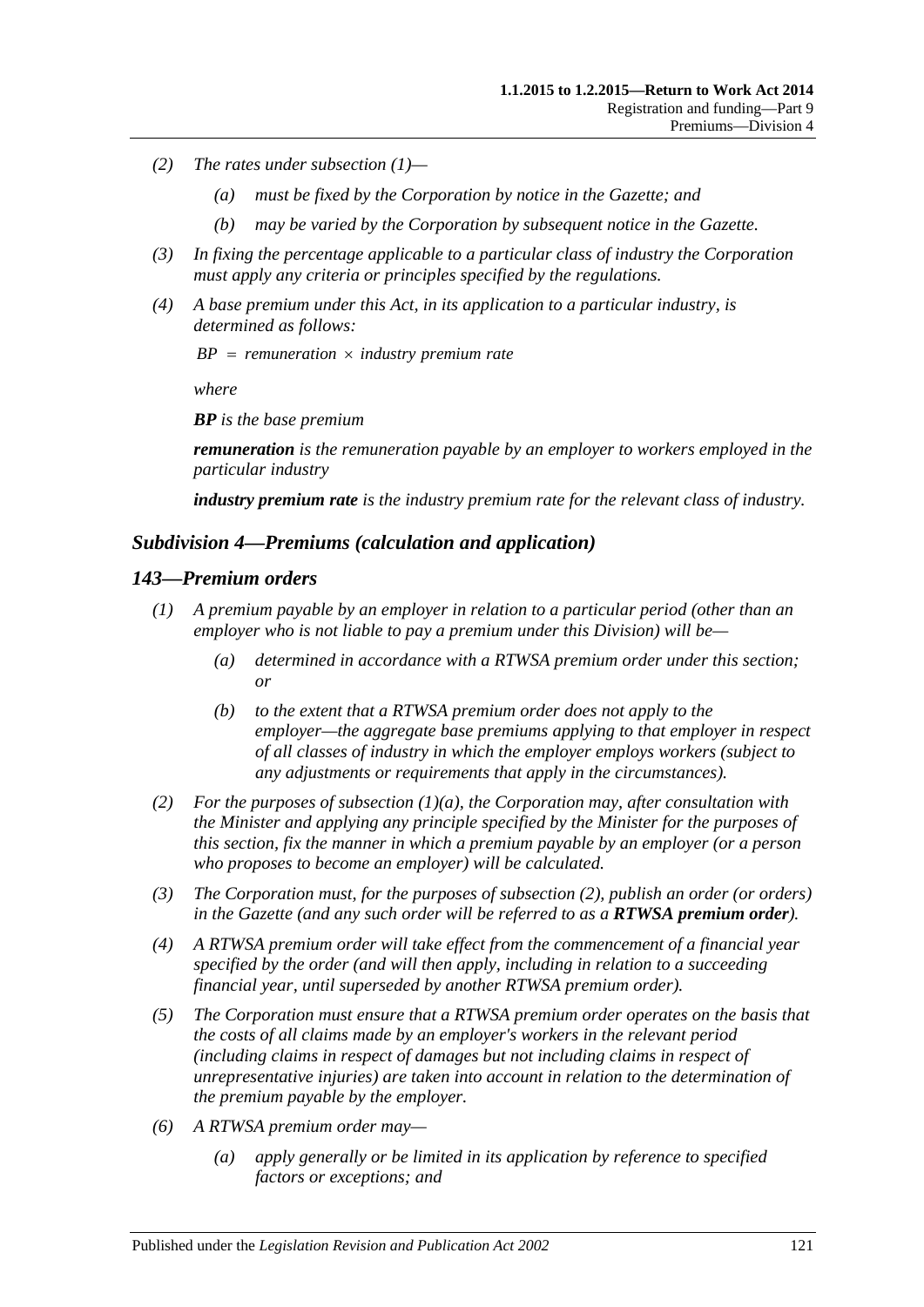- *(b) apply differently according to—*
	- *(i) categories of employers; and*
	- *(ii) different factors of a specified kind; and*
- *(c) authorise any matter to be determined, applied or regulated by a specified person or body,*

*or may do any combination of these things.*

- <span id="page-121-2"></span><span id="page-121-1"></span>*(7) Without limiting a preceding subsection, a RTWSA premium order may—*
	- *(a) apply any principle relevant to the claims experience of a particular category or class of employer, or the size of an employer (after applying such principles or assumptions as the Corporation thinks fit); and*
	- *(b) fix and apply various principles, weights, adjustments, caps, limits (including limits on the reduction of premiums), assumptions or exclusions according to specified factors; and*
	- *(c) without limiting any other provision, specify any adjustment or assumption relating to the remuneration paid to workers over a particular period (including a period into the future); and*
	- *(d) make provision with respect to liabilities for damages under [Part](#page-83-0) 5; and*
	- *(e) allow employers who satisfy any specified criteria, on application and at the discretion of the Corporation, to pay a premium determined by the Corporation according to an alternative set of principles—*
		- *(i) specified in the order; or*
		- *(ii) specified in another RTWSA premium order that applies in the circumstances; or*
		- *(iii) agreed between the Corporation and the employer; and*
	- *(f) require that employers of a specified class must provide a deposit, bond or guarantee, or some other form of security, specified in the order; and*
	- *(g) make any other provision or impose any other requirement prescribed by the regulations.*
- <span id="page-121-0"></span>*(8) Subject to any remission or reduction of premium granted by the Corporation, where—*
	- *(a) the amount of premium payable by an employer in respect of a designated period would, apart from this subsection, be less than the designated minimum premium; or*
	- *(b) an employer is registered but no premium would, apart from this subsection, be payable by the employer for a designated period,*

*the premium payable by the employer for the designated period is the designated minimum premium.*

- *(9) For the purposes of [subsection](#page-121-0) (8), the Corporation may, from time to time, as part of the RTWSA premium provisions, fix—*
	- *(a) the designated period; and*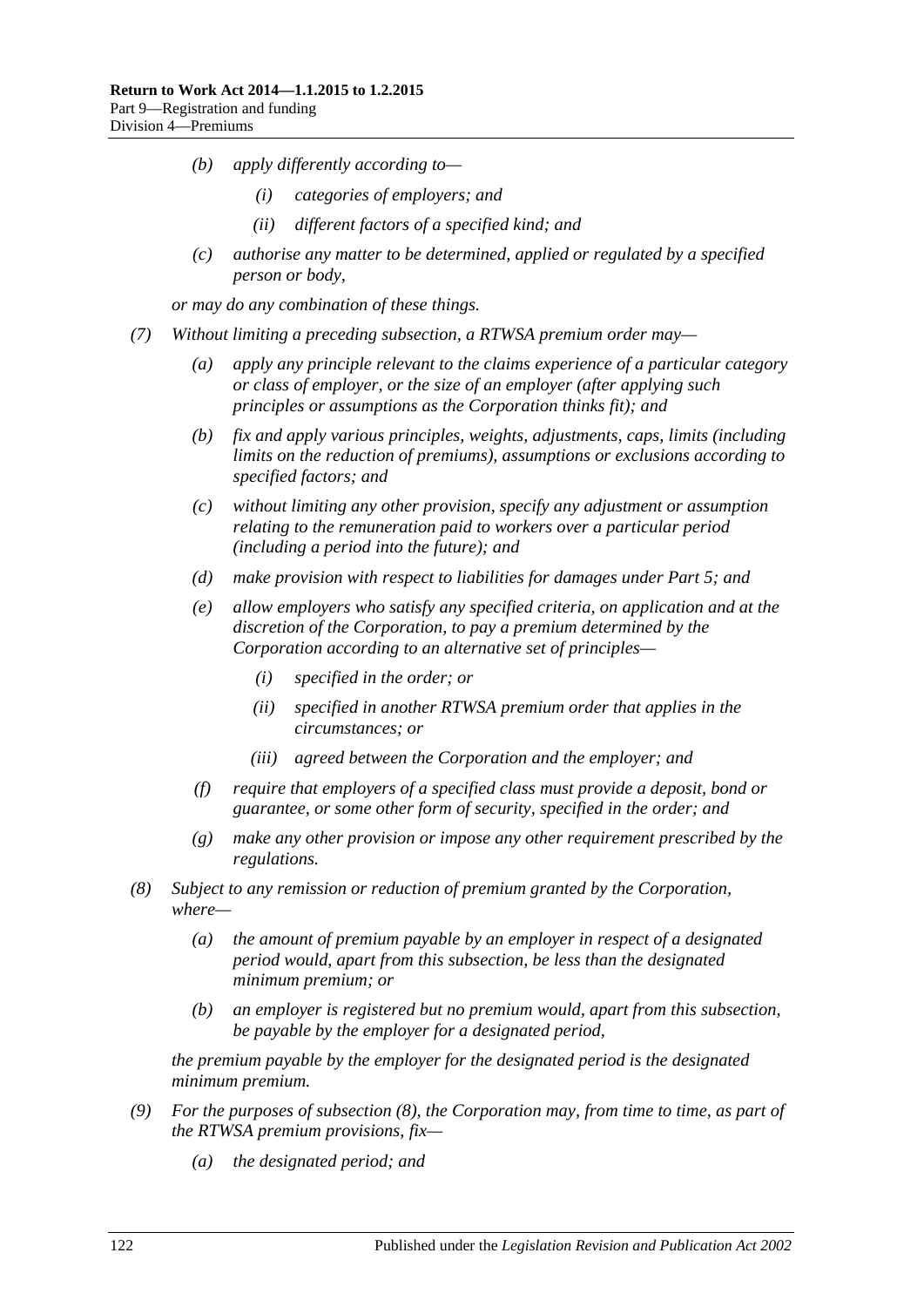- *(b) the designated minimum premium.*
- <span id="page-122-0"></span>*(10) The Corporation may, if it considers that there is an error in a RTWSA premium order, after consultation with the Minister, amend the RTWSA premium order by notice in the Gazette.*
- *(11) A notice under [subsection](#page-122-0) (10) may, if the notice so provides, take effect from a date that is earlier than its date of publication (being on or after the date on which the relevant RTWSA premium order took effect).*

# *144—Premium stages*

- *(1) A premium in relation to a particular period (being a period determined by the Corporation) may be constituted by—*
	- *(a) an initial premium calculated on the basis of estimates and assumptions made at, or in relation to, the beginning of the period after applying any principles specified by the Corporation in the RTWSA premium provisions or in a RTWSA premium order;*
	- *(b) an adjusted premium at any time during the period based on applying any principles or requirements specified by the Corporation in the RTWSA premium provisions or in a RTWSA premium order;*
	- *(c) a hindsight premium calculated on the basis of actual amounts and information known or determined by the Corporation at the end of the period after applying any principles or requirements specified by the Corporation in the RTWSA premium provisions or in a RTWSA premium order.*
- *(2) Subject to this section, an initial premium will be payable by a date specified by the Corporation for the purposes of this subsection.*
- *(3) The Corporation may adjust a premium at any time during the relevant period and any amount that becomes due on account of that adjustment (the adjusted premium) will, subject to this section, be payable by a date specified by the Corporation for the purposes of this subsection.*
- *(4) A hindsight premium will be payable after the end of the relevant period by a date specified by the Corporation for the purposes of this subsection (unless a hindsight premium does not need to be paid).*
- *(5) If the Corporation so allows, an employer may elect to pay an initial premium or an adjusted premium by instalments, at such times and of such amounts as the Corporation may determine.*
- *(6) Subject to this Act, if the initial premium, and an adjusted premium (if any), paid by an employer in relation to a particular period exceed the employer's liability to pay premium for that period, the Corporation may at the Corporation's discretion—*
	- *(a) refund the difference to the employer; or*
	- *(b) set off the difference against existing or future liabilities of the employer to make payments of premium under this Part.*
- *(7) The Corporation may grant discounts or other incentives in order to encourage the payment of any premium in advance.*
- *(8) The Corporation may, in prescribed circumstances, remit any premium payable by an employer under this section wholly or in part.*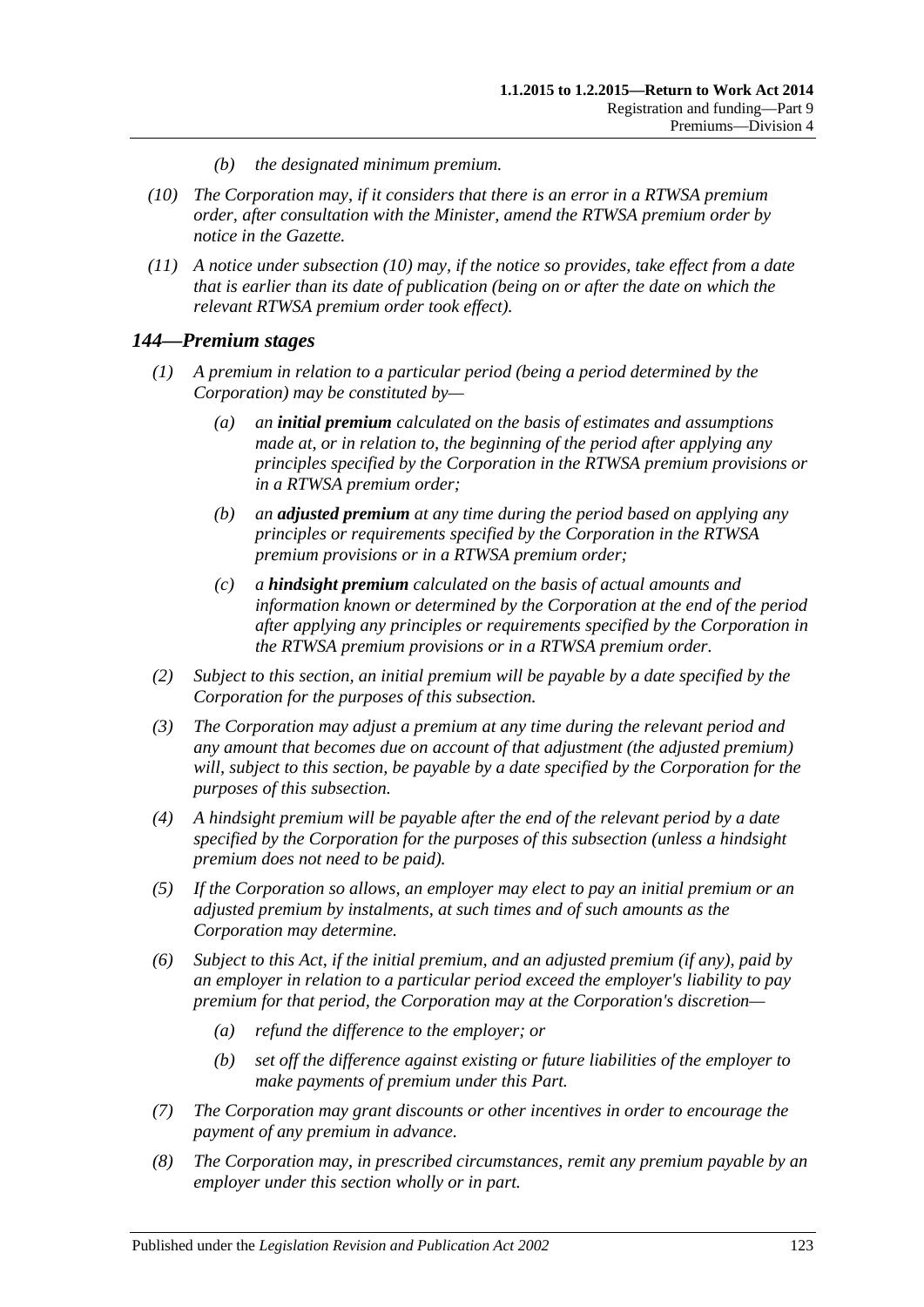- <span id="page-123-2"></span><span id="page-123-1"></span><span id="page-123-0"></span>*(9) This section applies subject to—*
	- *(a) any alternative arrangements agreed between the Corporation and an employer as part of an alternative set of principles applied under section [143\(7\);](#page-121-1) or*
	- *(b) any alternative requirements specified by the Corporation (by notice to a particular employer or by notice in the Gazette); or*
	- *(c) without limiting [paragraph](#page-123-0) (a) or [\(b\),](#page-123-1) any alternative arrangements agreed between the Corporation and the employer that allow the employer to pay any premium on aggregate remuneration paid during a preceding period and after taking into account any other matter or factor specified by the Corporation for the purposes of this paragraph.*
- *(10) A notice under [subsection](#page-123-2) (9)—*
	- *(a) may be varied by the Corporation from time to time by further notice; and*
	- *(b) will have effect according to its terms.*

# *145—Grouping provisions*

- *(1) For the purposes of this section, 2 or more employers will, if the Corporation so determines, constitute a group if—*
	- *(a) they are capable of being treated as a member of a group under the [Payroll](http://www.legislation.sa.gov.au/index.aspx?action=legref&type=act&legtitle=Payroll%20Tax%20Act%202009)  [Tax Act](http://www.legislation.sa.gov.au/index.aspx?action=legref&type=act&legtitle=Payroll%20Tax%20Act%202009) 2009; or*
	- *(b) they are related in some other way.*
- *(2) Where 2 or more employers constitute a group—*
	- *(a) unless the Corporation otherwise determines, each employer in the group will*  be liable to pay premiums in accordance with a RTWSA premium order under *this Division (rather than on the basis of aggregate base premiums); and*
	- *(b) the Corporation may apply any claims experience, rating or other principle to all members of the group on a combined basis (rather than on an individual basis) in accordance with the provisions of a RTWSA premium order; and*
	- *(c) the Corporation may aggregate the employers in such manner (in any way or for such other purposes) as the Corporation thinks fit under a RTWSA premium order (including by treating 1 employer within the group as if the employer were the employer of all workers employed by the members of the group or by rating them together or according to a common factor).*
- *(3) Despite being grouped, each employer will be taken to be subject to the relevant RTWSA premium provisions in its own right (but with premiums being aggregated or divided according to principles specified in a RTWSA premium order).*
- *(4) The employers in a group are jointly and severally liable for the payment of premiums attributable to the group.*
- *(5) This section applies subject to any alternative arrangements agreed between the Corporation and the members of the group of employers as part of an alternative set of principles applied under section [143\(7\)\(e\).](#page-121-2)*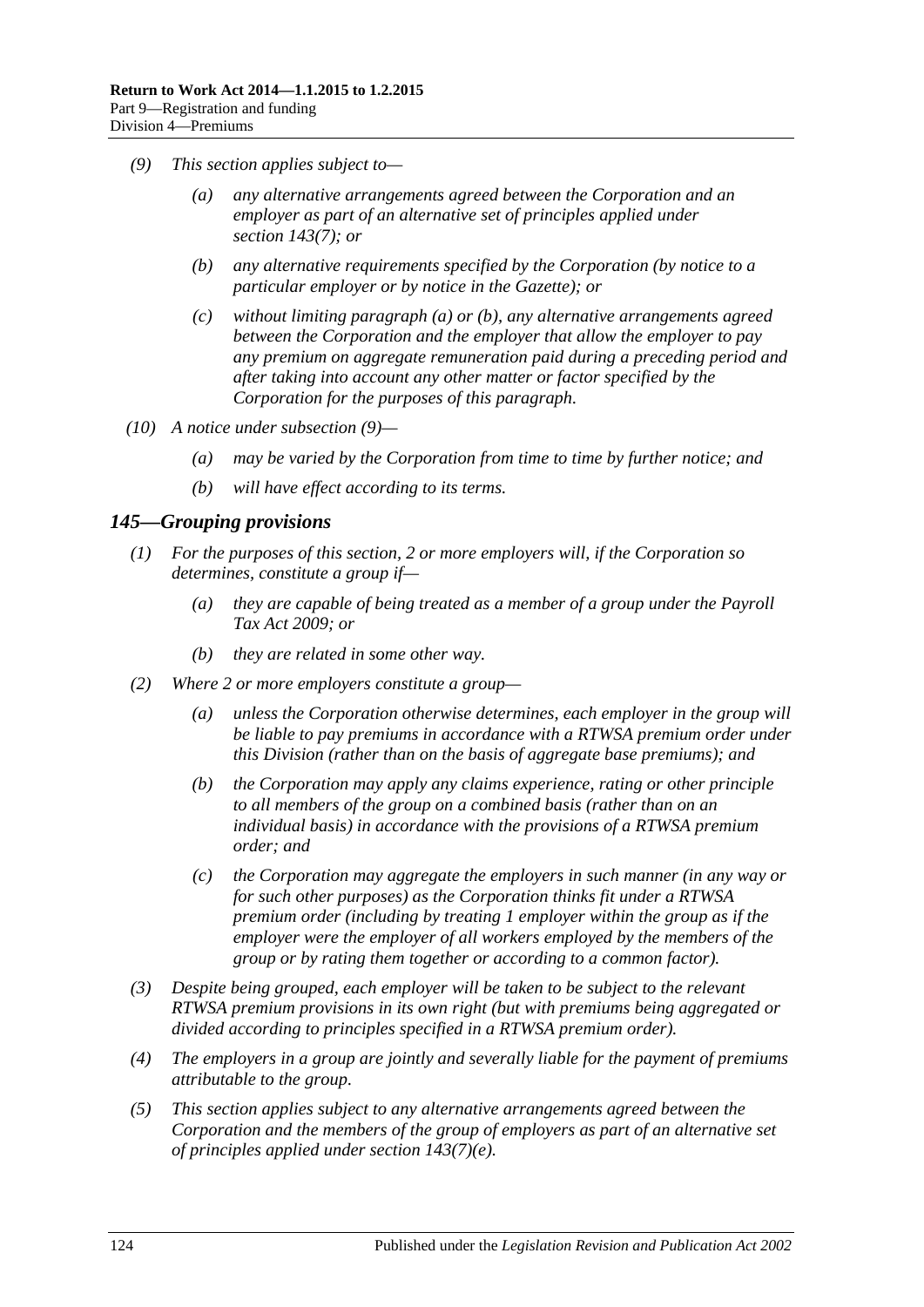- *(6) The Corporation may, if it is satisfied that 2 or more employers who should have been grouped under this section have not been so grouped on account of false or misleading information, or insufficient or defective information, provided to the Corporation—*
	- *(a) make any determination or redetermination, and impose any premium, on a retrospective basis; and*
	- *(b) impose on each employer a fine (not exceeding an amount calculated under the regulations) fixed by the Corporation.*
- <span id="page-124-0"></span>*(7) The Corporation may for any proper reason remit a fine imposed under [subsection](#page-124-0) (6)(b) wholly or in part.*

# *Division 5—Self-insured employers—fees*

# *146—Self-insured employers—fees*

- *(1) A self-insured employer is liable to pay a fee to the Corporation under this section.*
- *(2) The fee payable by a self-insured employer will be a percentage of the base premium that would have been payable by the employer if the employer were not registered as a self-insured employer and liable to pay a base premium under this Part and will be fixed by the Corporation with a view to raising from self-insured employers—*
	- *(a) a fair contribution towards the administrative expenditure of the Corporation; and*
	- *(b) a fair contribution towards the cost of recovery and return to work funding; and*
	- *(c) a fair contribution towards the costs of the system of dispute resolution established by this Act (including the costs associated with independent medical assessors); and*
	- *(d) a fair contribution towards the costs associated with the operation of [Part](#page-103-0) 8; and*
	- *(e) a fair contribution towards actual and prospective liabilities of the Corporation arising from the insolvency of employers and the other liabilities of the Corporation as an insurer of last resort.*
- *(3) If the Corporation is satisfied that there are good reasons for differentiating between different self-insured employers or classes of self-insured employers, the percentage on which the fee for self-insured employers is based may vary from self-insured employer to self-insured employer or from class to class.*
- *(4) If the measures taken by a self-insured employer—*
	- *(a) to reduce the incidence of work related traumas and injuries; and*
	- *(b) to provide for the recovery or return to work of workers who have suffered compensable injuries; and*
	- *(c) to provide for the administration of claims,*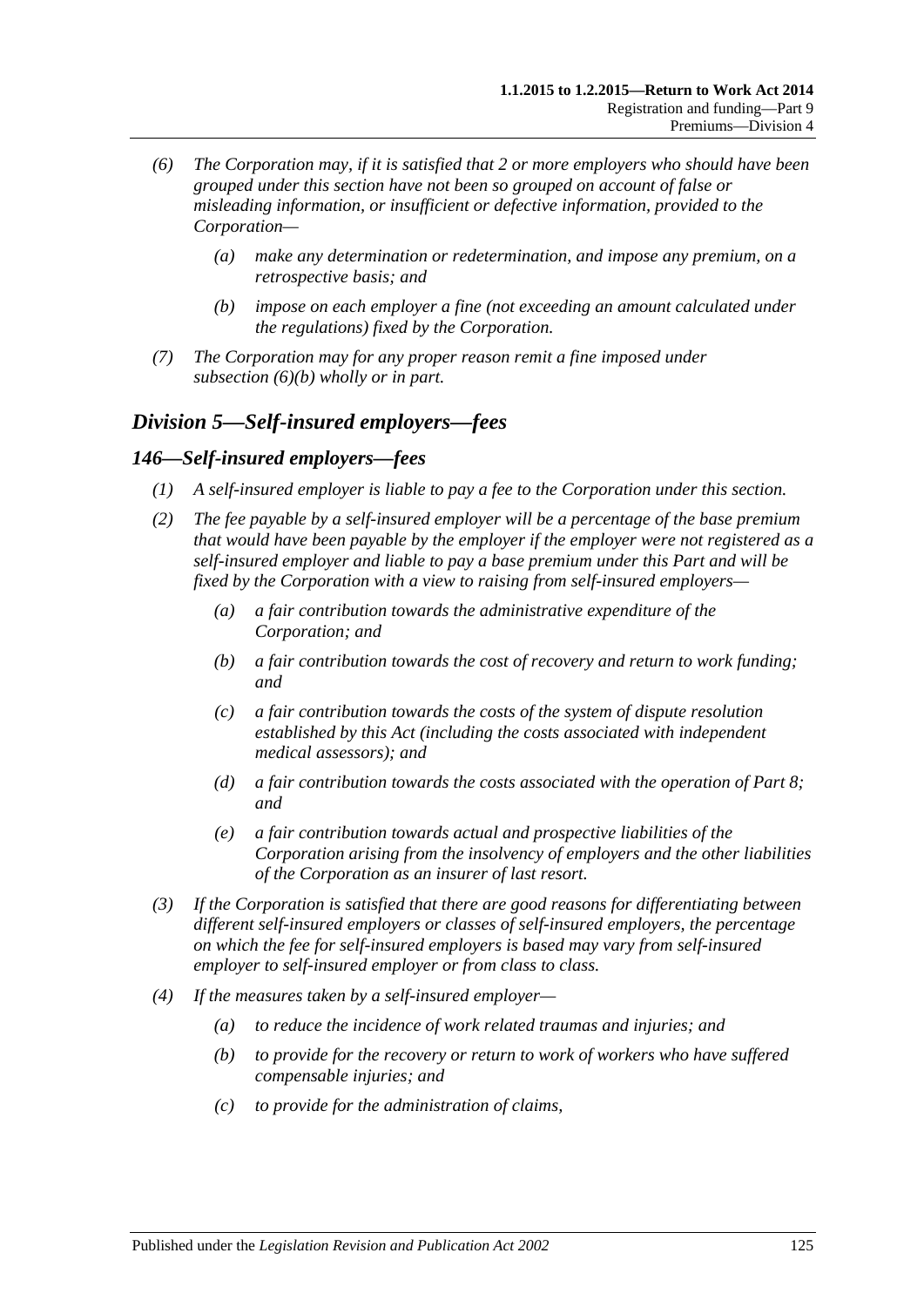*conform to or exceed standards determined by the Corporation for the purposes of this subsection, the Corporation may grant to the self-insured employer such remission of the fee that would otherwise be payable by the self-insured employer as the Corporation thinks fit.*

*(5) A fee payable under this section must be paid by a date specified by the Corporation.*

# *Division 6—Remissions and supplementary payments*

### <span id="page-125-1"></span>*147—Remissions and supplementary payments*

- *(1) Subject to this section, the Corporation may, in relation to a particular employer, after having regard to 1 or more of the matters specified under [subsection](#page-125-0) (2) (being a matter that the Corporation determines to be appropriate and relevant)—*
	- *(a) grant the employer a remission of part of a premium or fee that would otherwise be payable by the employer; or*
	- *(b) impose a supplementary payment on the employer (to be paid in addition to the premiums or fees payable by the employer under this Part).*
- <span id="page-125-2"></span><span id="page-125-0"></span>*(2) The following matters are specified for the purposes of [subsection](#page-125-1) (1):*
	- *(a) the adequacy or inadequacy of measures taken by the employer to reduce the incidence of work related traumas and injuries;*
	- *(b) the incidence or costs of claims for work injuries suffered by the employer's workers;*
	- *(c) the recovery and return to work facilities or services for injured workers provided by the employer;*
	- *(d) the absence or inadequacy of recovery and return to work facilities or services provided by the employer;*
	- *(e) the employer's practices and procedures in connection with the appointment and work of a return to work co-ordinator under Part 3 (including with respect to compliance with any relevant guidelines published by the Corporation for the purposes of [section](#page-42-0) 26);*
	- *(f) the fact that the employer has not been paying a worker who suffers a work injury the wage to which the worker is entitled under any law (including a law of the Commonwealth) or under any award or industrial agreement;*
	- *(g) the employer's practices as to the retention, employment or re-employment of injured workers (and, in particular, any failure on the employer's part to provide, in accordance with this Act, employment to a worker who has suffered a work injury in the employer's employment or any breach of this Act that is constituted by the employer terminating a worker's employment with the employer);*
	- *(h) any other matter (whether similar or dissimilar to those referred to above) that the Corporation determines to be appropriate and relevant.*
- <span id="page-125-4"></span><span id="page-125-3"></span>*(3) The following provisions apply in connection with [subsections](#page-125-1) (1) and [\(2\):](#page-125-0)*
	- *(a) a reference to an employer extends to another employer who is linked to the employer through a transfer of business;*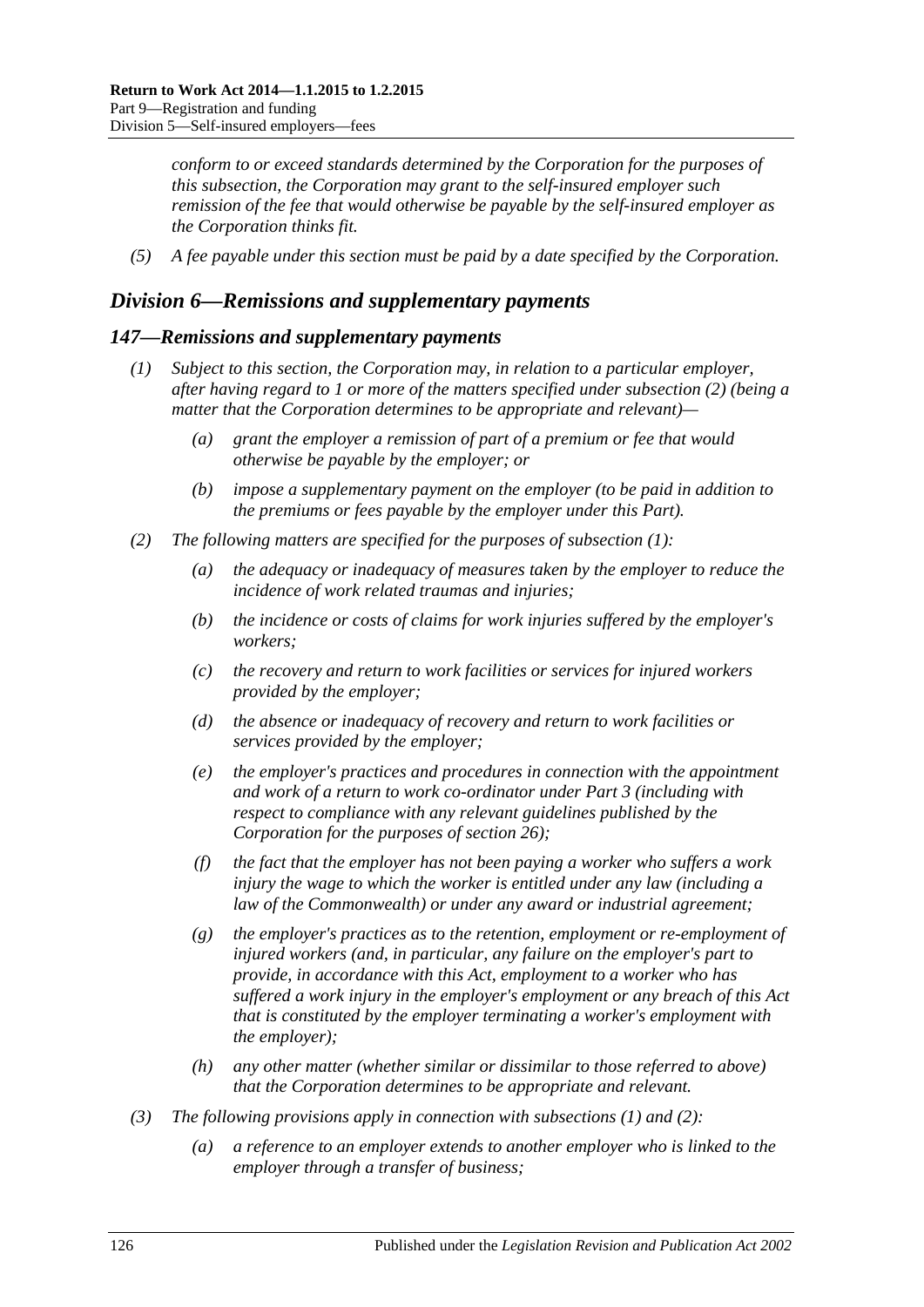- *(b) the matters referred to in [paragraphs](#page-125-2) (a) to [\(g\)](#page-125-3) (inclusive) of [subsection](#page-125-0) (2) are not intended to establish any pattern or principle that must be applied by the Corporation under [paragraph](#page-125-4) (h) of that subsection;*
- *(c) if the Corporation imposes a supplementary payment, the Corporation may require the employer to observe conditions stipulated by the Corporation in a written notice to the employer and if an employer fails to comply with such a condition then the Corporation may impose on that employer a further supplementary payment;*
- *(d) the Corporation may establish return to work programs for injured workers on terms under which an employer who participates in the program by providing employment for such workers and complying with other conditions of the scheme determined is entitled to a remission of premium that would otherwise be payable by the employer on a basis set out in the scheme.*
- *(4) The Corporation may, for any proper reason—*
	- *(a) adjust or revoke a remission of any premium or fee granted, or a supplementary payment imposed, under this section; or*
	- *(b) vary or revoke a condition imposed under this section.*
- *(5) A remission or supplementary payment will be provided or payable in accordance with a scheme approved by the Minister for the purposes of this section.*

# *Division 7—Administration of premiums/fees scheme*

### *148—Interpretation*

*In this Division—*

*statutory payment means any of the following under this Part:*

- *(a) a premium;*
- *(b) a fee;*
- *(c) a supplementary payment.*

# <span id="page-126-0"></span>*149—Provision of information (initial calculations)*

- *(1) Subject to this Division, an employer must, by a date in each year specified by the Corporation (which may be specified on an individual or class basis), provide to the Corporation a return in the designated manner and form that sets out the information required by the Corporation (by notice to a particular employer or by notice in the Gazette) for the purposes of the calculation or determination of any statutory payment under this Part.*
- <span id="page-126-1"></span>*(2) The information required under [subsection](#page-126-0) (1) may include information in the form of estimates made according to principles specified by the Corporation.*
- <span id="page-126-3"></span><span id="page-126-2"></span>*(3) The Corporation may (by notice to a particular employer or by notice in the Gazette)—*
	- *(a) specify an estimate or estimates that will apply instead of an estimate specified by an employer under [subsection](#page-126-1) (2);*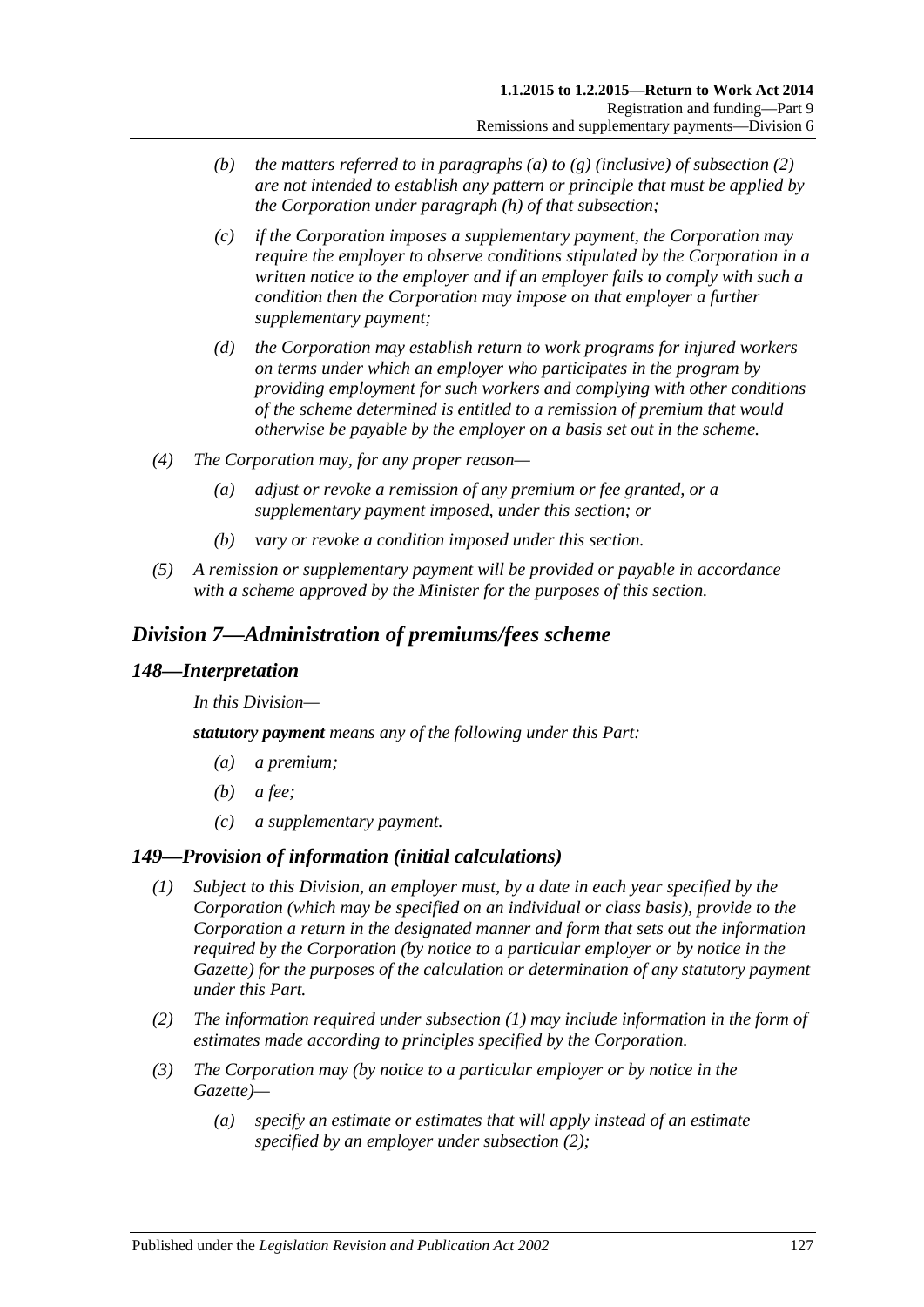- *(b) require that any information provided under this section be verified by statutory declaration.*
- *(4) An estimate specified under [subsection](#page-126-2) (3)(a) may apply, according to a determination of the Corporation—*
	- *(a) despite the provision of an estimate by the employer; or*
	- *(b) so as to relieve the employer from the requirement to provide an estimate under [subsection](#page-126-1) (2).*
- *(5) If the Corporation specifies an estimate under [subsection](#page-126-2) (3)(a), the amount of the estimate will be used for the purposes of the calculation of any relevant statutory payment under this Part.*
- *(6) The Corporation may, from time to time as the Corporation thinks fit, vary or revoke a notice under [subsection](#page-126-3) (3), or make a new specification or impose a new requirement under [subsection](#page-126-3) (3).*

### <span id="page-127-2"></span><span id="page-127-0"></span>*150—Provision of information (on-going requirements)*

- *(1) The Corporation may, from time to time, require an employer to provide to the Corporation in a designated manner and form information (including information in the form of estimates) specified by the Corporation—*
	- *(a) relating to a period specified by the Corporation; or*
	- *(b) relating to any matter specified by the Corporation; or*
	- *(c) on the occurrence of any event specified by the Corporation.*
- *(2) The Corporation may require that any information provided under this section be verified by statutory declaration.*
- *(3) The Corporation may specify an estimate or estimates, or make any determination, that will apply instead of an estimate or any information specified by an employer under [subsection](#page-127-0) (1) (and any such estimate or determination of the Corporation may apply according to its terms).*
- *(4) Information required under this section must be provided to the Corporation within a period determined by the Corporation.*
- *(5) A requirement under this section may be imposed—*
	- *(a) under any RTWSA premium provisions or by a RTWSA premium order; or*
	- *(b) by notice to a particular employer or by notice in the Gazette.*

# <span id="page-127-3"></span><span id="page-127-1"></span>*151—Revised estimates or determinations*

- *(1) The Corporation may, in addition to the preceding sections of this Division, in its absolute discretion—*
	- *(a) review and revise an estimate or determination previously made under or for the purposes of this Division; or*
	- *(b) correct an error or revise an assessment previously made under or for the purposes of this Division.*
- *(2) In acting under [subsection](#page-127-1) (1), the Corporation may have regard to any matter considered to be relevant by the Corporation.*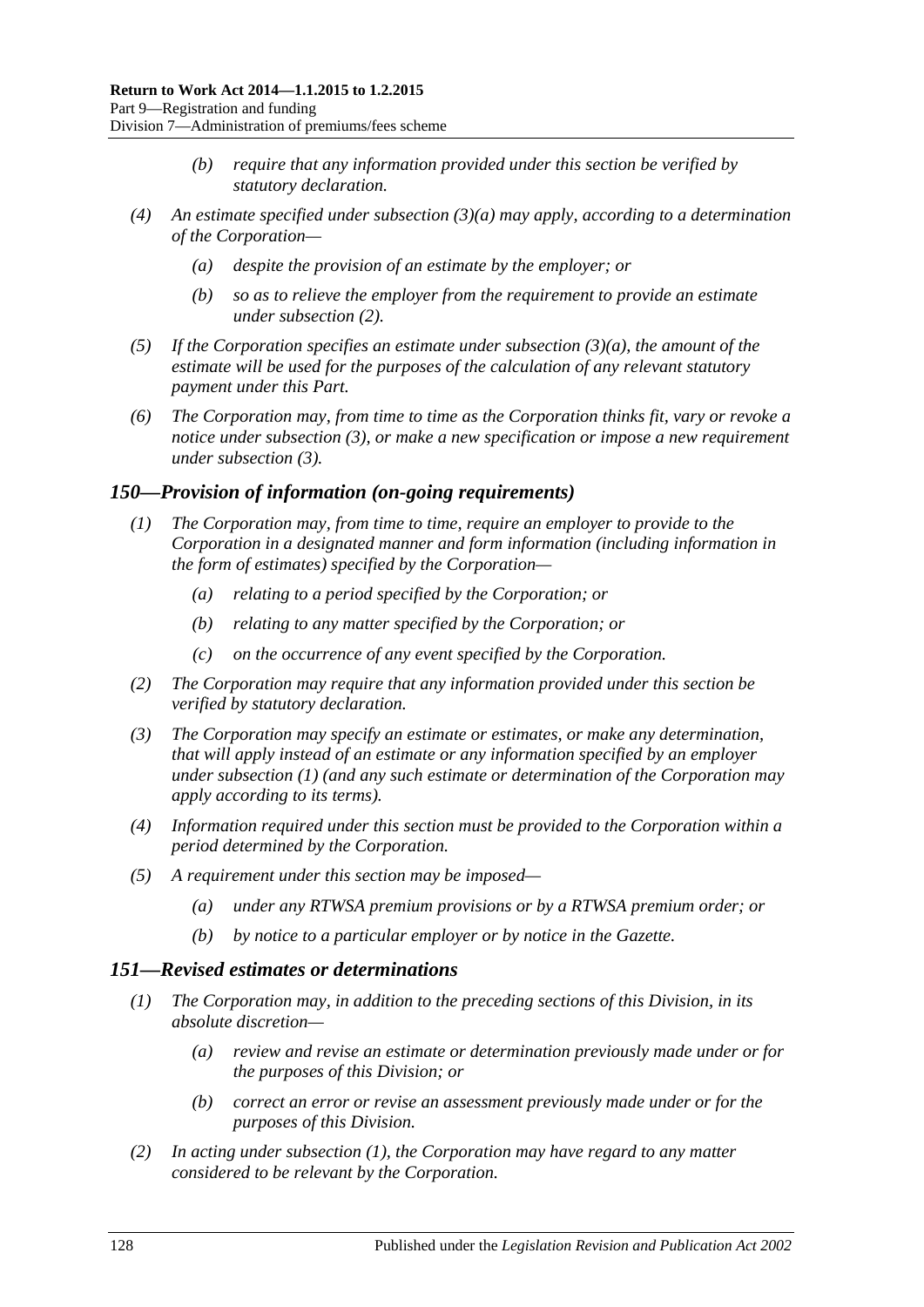# <span id="page-128-0"></span>*152—Further adjustments*

- *(1) If the Corporation considers that a statutory payment payable by an employer should be adjusted—*
	- *(a) because of a change in—*
		- *(i) the category to which the employer belongs; or*
		- *(ii) the class of industry or industries in which the employer employs workers; or*
		- *(iii) the workplace or workplaces at which the employer employs workers; or*
	- *(b) because of the specification of an estimate or the making of a determination under [section](#page-126-3) 149(3); or*
	- *(c) because of information provided under [section](#page-127-2) 150; or*
	- *(d) because of the outcome of a review under [section](#page-127-3) 151; or*
	- *(e) because of any other circumstance prescribed by the regulations,*

*the Corporation may issue to the employer a notice of adjustment of the statutory payment.*

- *(2) If an additional amount is payable under a notice of adjustment under [subsection](#page-128-0) (1), the additional amount is payable in accordance with a determination of the Corporation (and may be recovered as an unpaid statutory payment in a case of default).*
- *(3) If an excess amount has been paid by the employer on account of a notice of adjustment under [subsection](#page-128-0) (1), the Corporation may at the Corporation's discretion—*
	- *(a) refund the excess to the employer; or*
	- *(b) set off the excess against existing or future liabilities of the employer for statutory payments under this Part.*
- *(4) An adjustment may be made under this section at any time (including in respect of any period that has been completed or expired or is still underway).*
- *(5) Nothing in this section affects the adjustment of a statutory payment under another provision of this Act.*

# *153—Deferred payment*

- *(1) The Corporation may, on application by an employer, defer the payment of a statutory payment by the employer if satisfied that—*
	- *(a) the employer is in financial difficulties; but*
	- *(b) the employer has a reasonable prospect of overcoming the financial difficulties and the deferment would assist materially in overcoming those difficulties.*
- *(2) A deferment may be given under this section on conditions that the Corporation considers appropriate having regard to the objects of this Act.*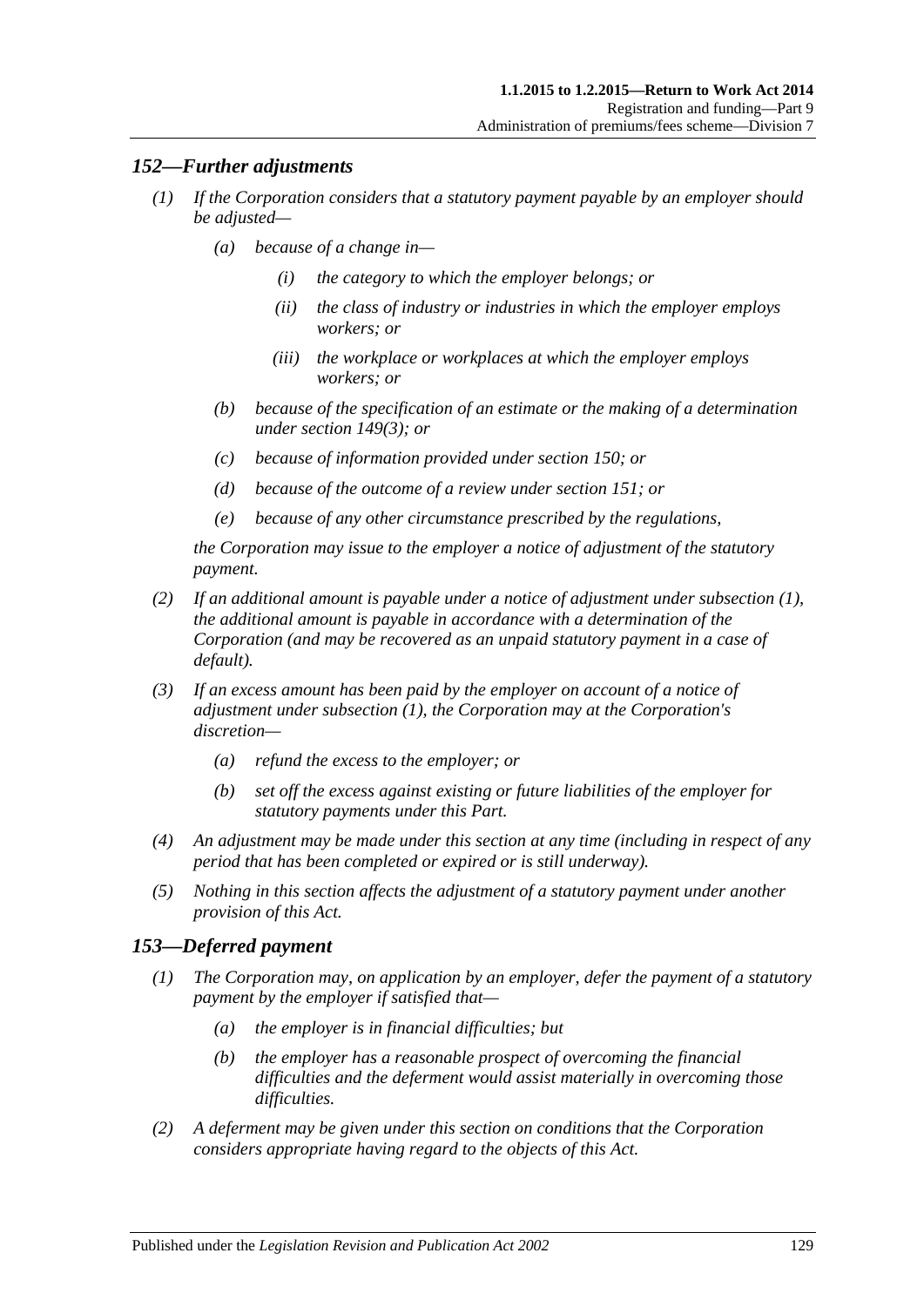- *(3) The Corporation may, by written notice to the employer, cancel a deferment under this section.*
- *(4) If a deferment is cancelled, the employer must pay to the Corporation the amount covered by the deferment as required by the notice of cancellation.*
- *(5) Nothing in this section affects the ability of the Corporation to allow an employer to pay a statutory payment by instalments.*

# <span id="page-129-0"></span>*154—Recovery on default*

- *(1) If an employer—*
	- *(a) fails or neglects to furnish a return when required by or under this Act; or*
	- *(b) furnishes a return that the Corporation has reasonable grounds to believe to be defective in any respect,*

*the Corporation may make an assessment of any statutory payment payable by the employer on the basis of information that has come into the possession of the Corporation and on the basis of estimates made by the Corporation (or both).*

- <span id="page-129-1"></span>*(2) If an employer fails to pay a statutory payment, or the full amount of a statutory payment, as required under this Act, the Corporation may make an assessment of the amount payable by the employer (including on the basis of estimates made by the Corporation).*
- <span id="page-129-2"></span>*(3) The Corporation may, as part of an assessment under [subsection](#page-129-0) (1) or [\(2\)—](#page-129-1)*
	- *(a) impose on the employer a fine of an amount (not exceeding 3 times the amount assessed) fixed by the Corporation; and*
	- *(b) impose penalty interest at the prescribed rate (charged from the date of the original default).*
- *(4) The Corporation may for any proper reason—*
	- *(a) remit a fine or penalty interest imposed under [subsection](#page-129-2) (3) wholly or in part; or*
	- *(b) allow a fine or penalty interest to be paid in instalments.*
- *(5) An employer to whom a notice of an assessment, a fine or penalty interest under this section is given must pay the amount of the assessment, fine or penalty interest within the time allowed in the notice.*

*Maximum penalty: \$10 000.*

*(6) A fine under this section is in addition to a fine payable under [section](#page-118-3) 139.*

# <span id="page-129-3"></span>*155—Penalty for late payment*

- *(1) If an employer fails to pay a statutory payment as and when required by or under this Act—*
	- *(a) the amount in arrears will, unless the Corporation determines otherwise, be increased by penalty interest at the prescribed rate; and*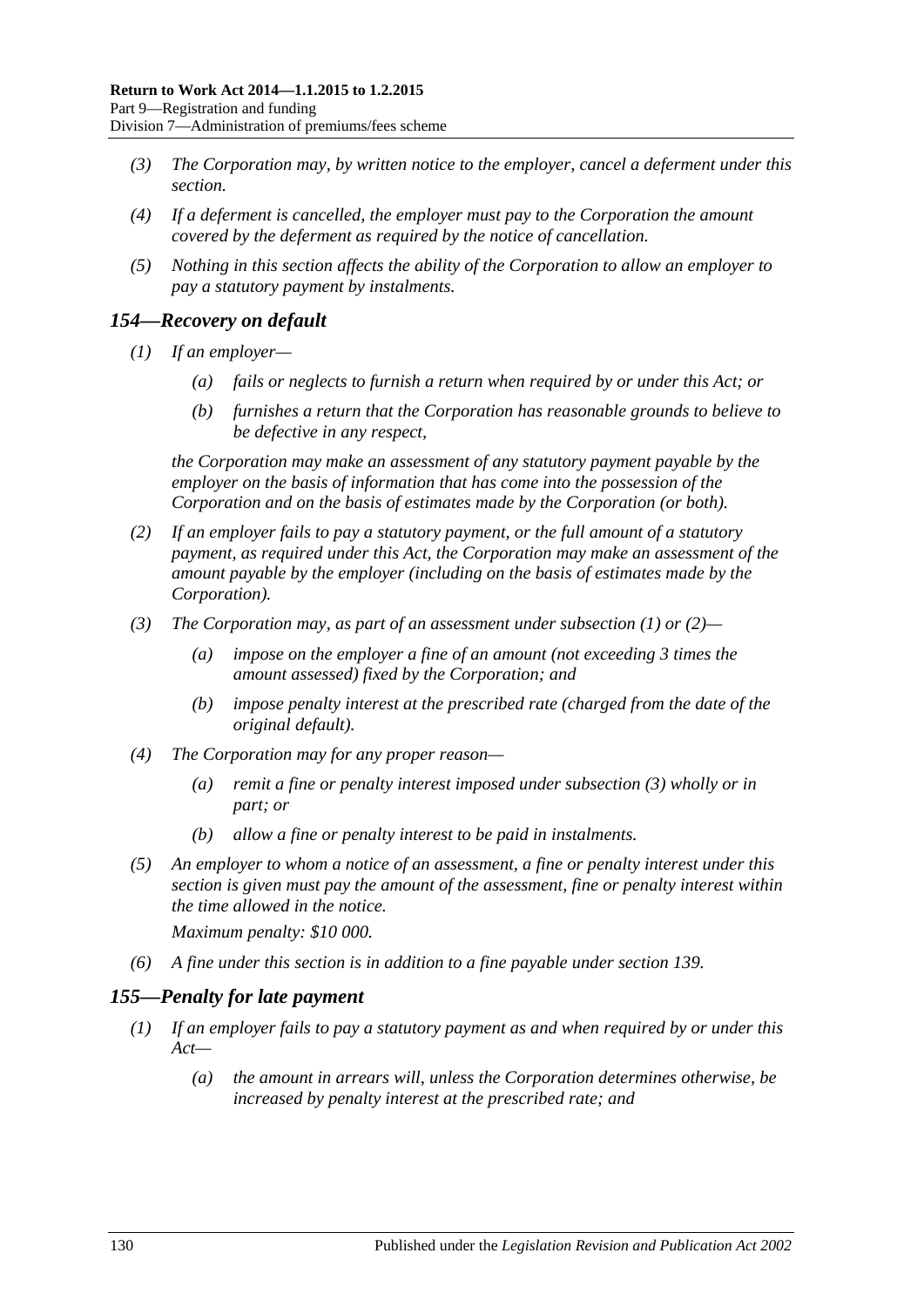- *(b) the Corporation may impose on the employer a fine of an amount (not exceeding 3 times the amount assessed) fixed by the Corporation (unless a fine has been imposed under [section](#page-129-2) 154(3) on account of a failure to make a statutory payment).*
- *(2) [Subsection](#page-129-3) (1) does not apply if—*
	- *(a) the employer has not, within the period of 12 months immediately before the date on which the statutory payment was required to be paid, been in default for failing to pay a previous statutory payment in accordance with the requirements of this Act; and*
	- *(b) the employer pays the statutory payment within 14 days after the day on which the statutory payment was required to be paid under this Act.*
- *(3) The Corporation may for any proper reason—*
	- *(a) remit penalty interest or a fine imposed under [subsection](#page-129-3) (1) wholly or in part; or*
	- *(b) allow penalty interest or a fine to be paid in instalments.*
- *(4) An employer to whom notice of an assessment of penalty interest or a fine under this section is given must pay the penalty interest or fine within the time allowed in the notice.*

*Maximum penalty: \$10 000.*

### *156—Exercise of adjustment powers*

*The Corporation may exercise its powers under this Part more than once in relation to any particular period and regardless of whether or not—*

- *(a) any statutory payment has been fixed, demanded or paid; or*
- *(b) a period to which any determination or adjustment may apply has been completed or expired; or*
- *(c) the Corporation has already reviewed or adjusted any estimate, liability or payment under this Part; or*
- *(d) any circumstances have arisen that would, but for this section, stop the Corporation from conducting a review, or making a determination or adjustment.*

# *157—Review*

- *(1) If an employer considers that a decision of the Corporation as to—*
	- *(a) the estimate of remuneration that is to be used for the calculation of a statutory payment; or*
	- *(b) the fixing or assessment of a statutory payment; or*
	- *(c) the imposition of penalty interest or a fine; or*
	- *(d) the imposition or variation of a condition of a kind that may lead to the remission or imposition of a supplementary payment,*

*is unreasonable, the board must, on application by the employer, review the decision.*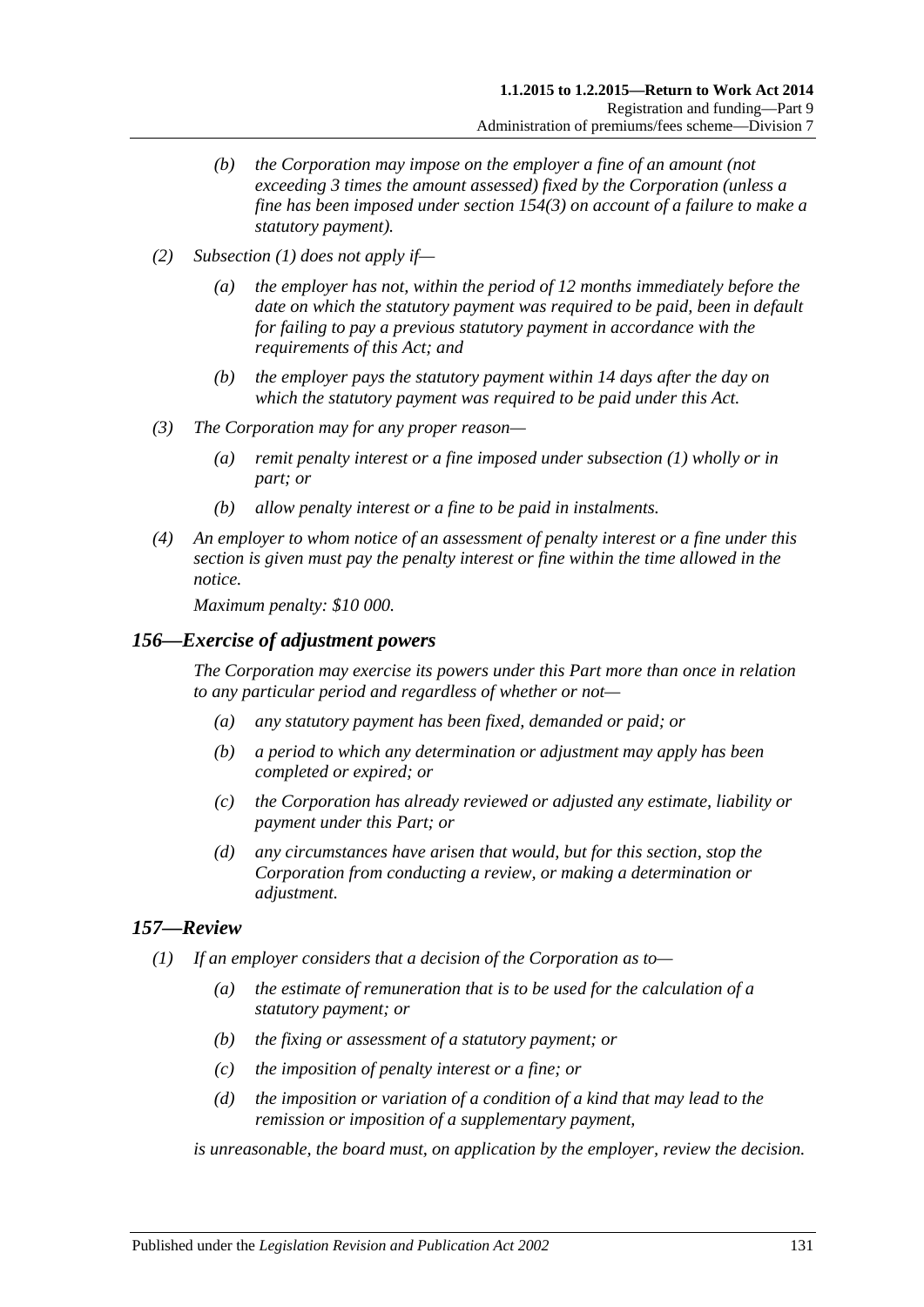- *(2) An application for review does not suspend a liability to pay a statutory payment, penalty interest or a fine.*
- *(3) The review will be conducted, in accordance with procedures determined by the board, by the board itself, or by a committee or person to whom the board has delegated its powers of review under this section, and the board has an absolute discretion as to whether it will permit the employer or a representative of the employer to be heard orally on the review.*
- *(4) On review, the board may—*
	- *(a) alter an estimate of remuneration;*
	- *(b) alter a statutory payment or an assessment;*
	- *(c) quash or reduce penalty interest or a fine;*
	- *(d) direct the repayment of amounts overpaid;*
	- *(e) quash or vary a condition imposed by the Corporation.*
- *(5) An application under this section for review of a decision of the Corporation—*
	- *(a) must, if the decision relates to a class of employers, be made within 4 months after notice of the decision was given; or*
	- *(b) must, if the decision relates to an individual employer, be made within 2 months after the employer was given notice of the decision,*

*unless the board (or its delegate) allows an extension of time for making the application.*

# *158—Payments to be made to Corporation*

*Any statutory payment, penalty interest or fine (other than a fine for an offence) under this Part will be payable to the Corporation (and may be recovered by the Corporation as a debt in a court of competent jurisdiction).*

# <span id="page-131-0"></span>*159—GST*

- *(1) A statutory payment under this Part is subject to any GST payable under A New Tax System (Goods and Services Tax) Act 1999 (Commonwealth) and any such GST is additionally payable by an employer.*
- *(2) [Subsection](#page-131-0) (1) does not extend to a fine or any penalty interest imposed under this Part.*

# <span id="page-131-1"></span>*160—Transfer of business*

- *(1) In a case involving any transfer of business, the Corporation may, as it thinks fit, apply any claims experience (whether under this Act or at common law) or other factor applying with respect to the business before the transfer to the employer who takes over the business on account of the transfer.*
- <span id="page-131-2"></span>*(2) For the purposes of [subsection](#page-131-1) (1), a reference to a business includes a reference to any form of undertaking.*
- *(3) Without limiting [subsections](#page-131-1) (1) and [\(2\),](#page-131-2) a transfer of business between 2 employers will be taken to occur if there is a connection between the 2 employers under section 311 of the Fair Work Act 2009 of the Commonwealth.*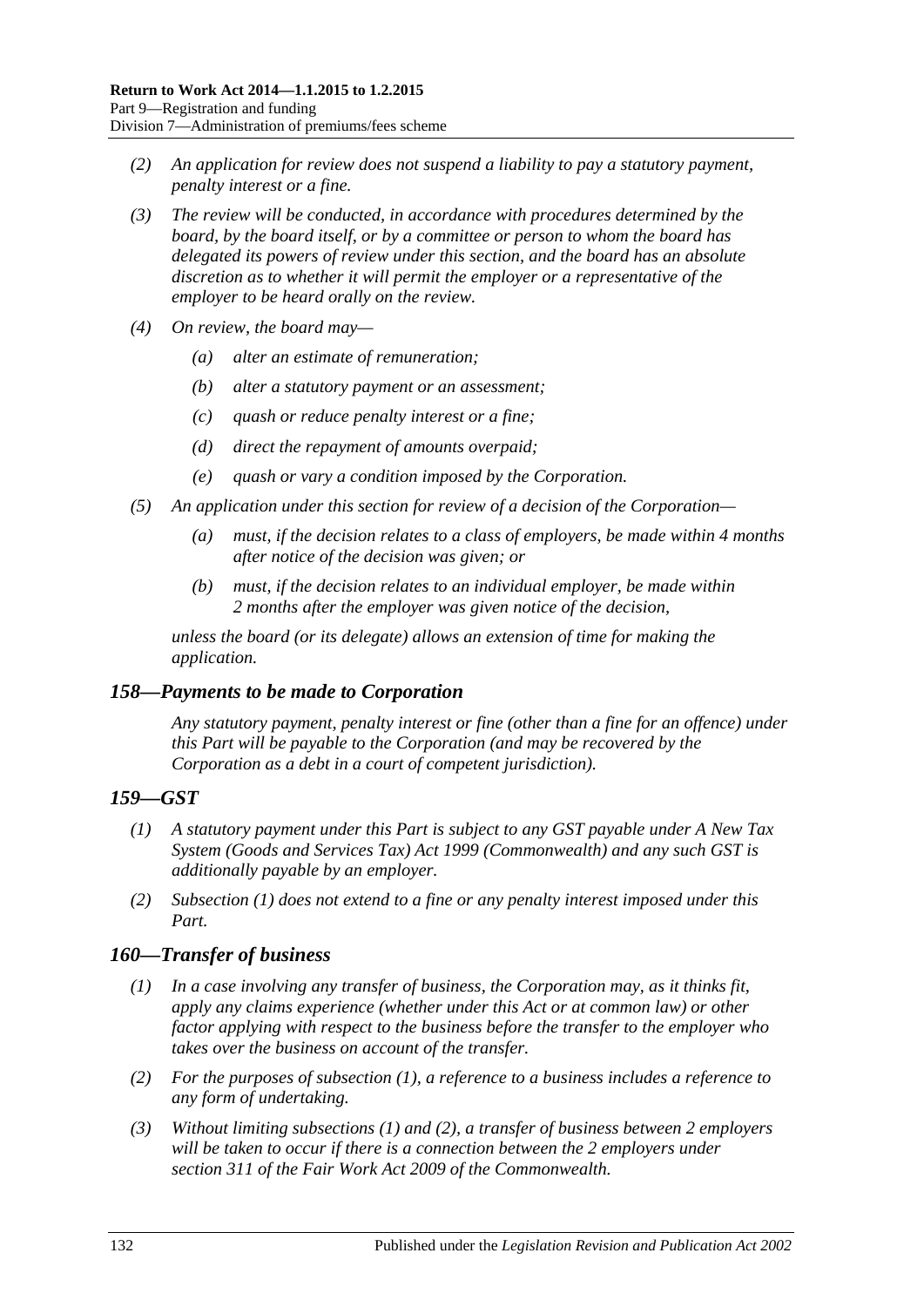# <span id="page-132-0"></span>*161—Reasonable mistake about application of Act*

- *(1) Despite any other provision of this Part, if the Corporation is satisfied that the reason for an employer failing to pay the correct amount of a statutory payment is that the employer believed on reasonable grounds that the employer would not be required to pay a statutory payment in respect of a particular worker because that worker's employment was not connected with this State by virtue of the operation of [section](#page-26-0) 10, the employer is not liable to pay a fine or penalty interest on account of that particular failure.*
- *(2) However, if the employer's belief on reasonable grounds under [subsection](#page-132-0) (1) was that under [section](#page-26-0) 10 the particular worker's employment was connected with another State, [subsection](#page-132-0) (1) does not apply unless at the time of the relevant failure the employer had workers compensation cover in respect of the worker under the law of that other State.*
- *(3) In this section—*

*State includes a Territory;*

*workers compensation cover means insurance or registration under the law of a State in respect of liability for statutory workers compensation under that law.*

# *Division 8—Miscellaneous*

### *162—Separate accounts*

*The Corporation must, in a manner and form determined by the Corporation, maintain a separate account for each employer in which the Corporation records—*

- *(a) the premiums, fees and supplementary payments charged to the employer; and*
- *(b) the amounts paid by an employer; and*
- *(c) the costs related to claims (whether under this Act or at common law) arising from employment by the employer, distinguishing the costs related to claims for unrepresentative injuries from the other claims; and*
- *(d) all other costs attributable to the employer; and*
- *(e) any other matter that the Corporation thinks fit.*

# <span id="page-132-1"></span>*163—Liability to keep accounts*

- *(1) For the purpose of completing returns in accordance with this Part, an employer must keep—*
	- *(a) an accurate account of all remuneration paid or payable to the workers of the employer;*
	- *(b) such other information as may be required by the Corporation.*

*Maximum penalty: \$10 000.*

*(2) If an employer employs workers in more than 1 class of industry, the Corporation may require the employer to keep an account and other information under [subsection](#page-132-1) (1) in respect of each separate class.*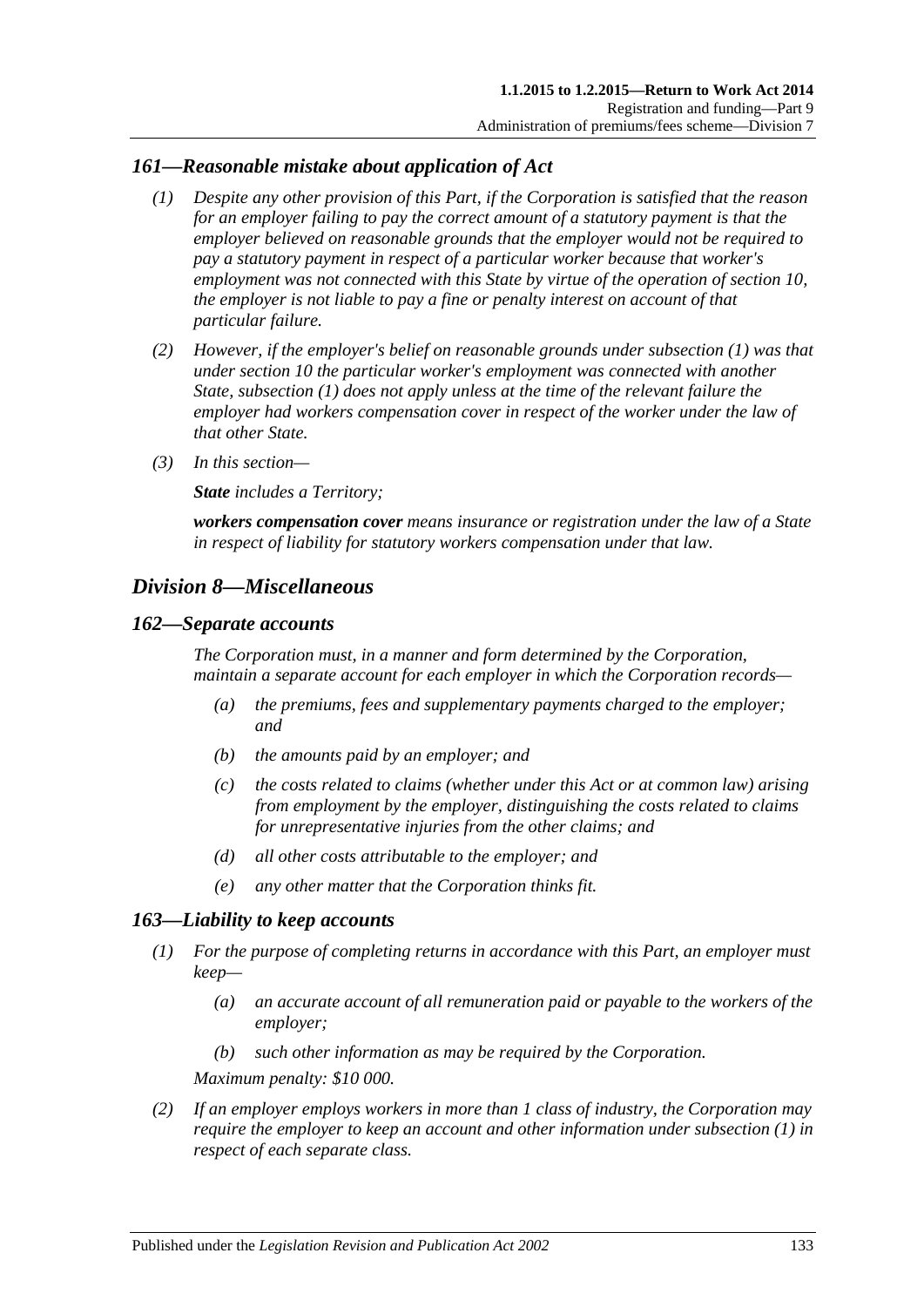- *(3) Any accounts and other information required to be kept under this section must be kept within the State and in writing in the English language or so as to be readily accessible and convertible into writing in the English language.*
- *(4) This section does not apply so as to require the retention of accounts or other information beyond 7 years or such lesser period as the Corporation may determine in a particular case from the end of the period to which the accounts or other information relates.*

# *164—Person ceasing to be an employer*

- *(1) If a registered employer ceases to be an employer who is required to be registered under this Part, the person must, within 14 days of ceasing to be such an employer—*
	- *(a) give written notice in a manner and form approved by the Corporation; and*
	- *(b) furnish the Corporation, in a manner and form approved by the Corporation, with such information as the Corporation may require.*
- *(2) The Corporation may cancel the registration of an employer if it is satisfied that the person has ceased to be an employer who is required to be registered under this Part.*
- *(3) The cancellation of registration does not affect any liability that arose before the date of cancellation.*

# *165—Certificate of registration*

- *(1) The Corporation must, on the application of an employer who is registered under this Act, issue a certificate (a certificate of registration) with respect to—*
	- *(a) the registration of the employer under this Act; and*
	- *(b) the employer's compliance with any requirement to pay premiums under this Part.*
- *(2) A certificate of registration will be in a designated form and will contain information determined by the Corporation.*
- <span id="page-133-0"></span>*(3) An employer who is registered under this Act must, within 5 business days of a request to do so by a person authorised under this section to make the request, produce a current certificate of registration for inspection by the person. Maximum penalty: \$1 000.*
- *(4) An employer does not commit an offence against [subsection](#page-133-0) (3) if the employer satisfies the court that the employer took reasonable steps to obtain the relevant certificate within 5 business days of the request for production but was unsuccessful.*
- *(5) A person who fraudulently alters a certificate of registration issued under this section is guilty of an offence.*

*Maximum penalty: \$25 000.*

*(6) An employer to whom a certificate of registration is issued under this section must notify the Corporation within 5 business days after it is issued if the certificate contains an error as to the information set out in the certificate in relation to the employer.*

*Maximum penalty: \$5 000.*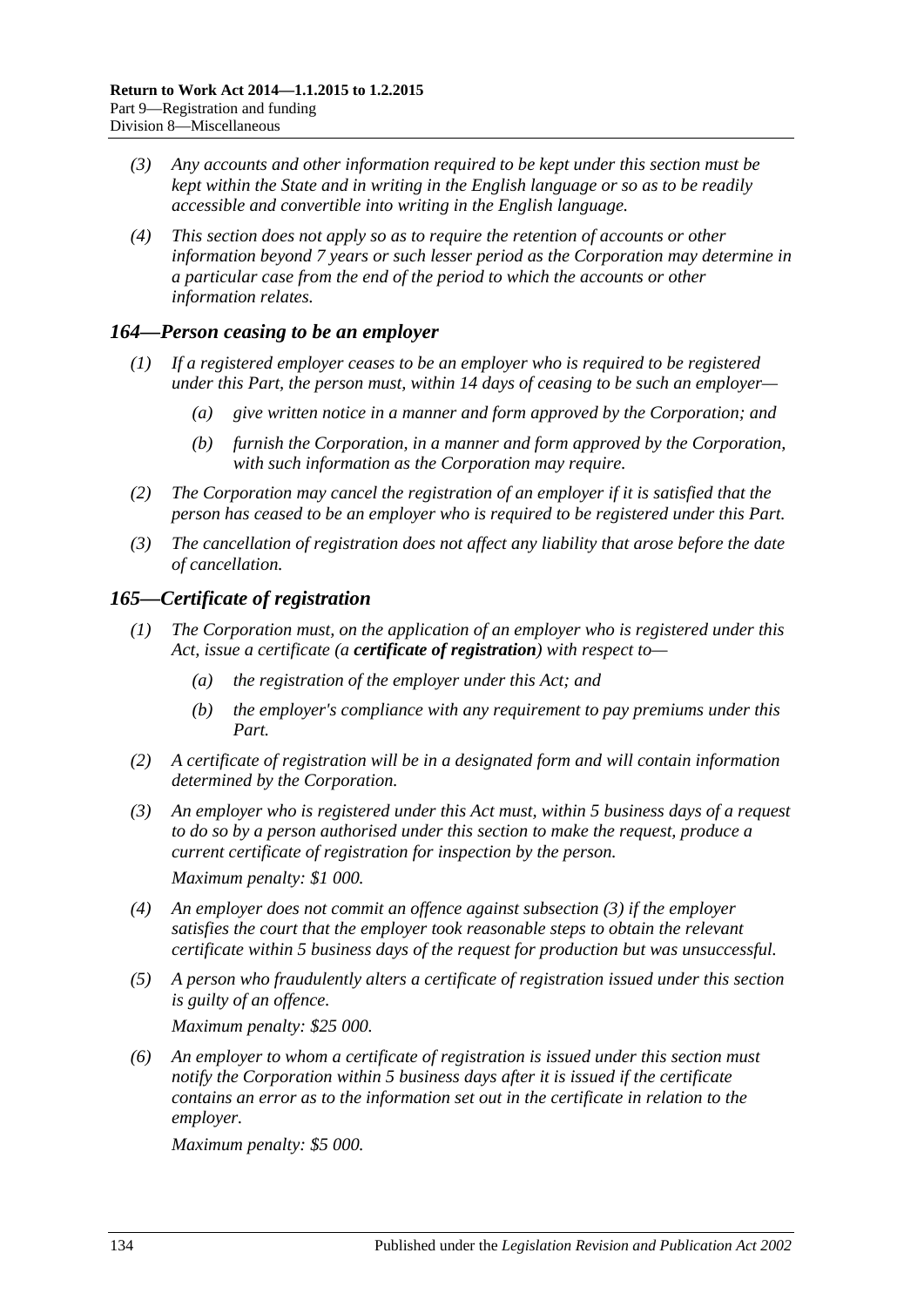- *(7) A certificate of registration issued under this section is evidence of the matters that it certifies.*
- *(8) The following persons are authorised to request an employer to produce the employer's current certificate of registration:*
	- *(a) any person who has, in the course of or for the purposes of the person's trade or business, contracted with the employer for the employer to carry out the whole or part of any work associated with that trade or business, or who proposes to enter into such a contract;*
	- *(b) an authorised officer;*
	- *(c) an officer of an industrial association;*
	- *(d) a person authorised by the Corporation in writing for the purposes of this section.*

### <span id="page-134-0"></span>*166—Insurance of registered employers against other liabilities*

- *(1) An employer who is registered under this Act, and any employer who is not required to be registered because of an exemption under the regulations, is insured by the Corporation, subject to terms and conditions prescribed by regulation, against any liability that may arise apart from this Act in respect of a work injury arising from employment (being employment to which this Act applies) by the employer.*
- <span id="page-134-1"></span>*(2) Where an employer participates in the provision of recovery/return to work services or a recovery/return to work plan under this Act, and in consequence of that participation provides work for a person who is not a worker employed by that employer, that person will be taken to be in the employment of the employer for the purposes of [subsection](#page-134-0) (1).*
- *(3) The insurance provided by [subsection](#page-134-0) (1) does not extend to a self-insured employer except in relation to persons of the class referred to in [subsection](#page-134-1) (2).*
- *(4) The insurance provided by [subsection](#page-134-0) (1) does not extend to any liability excluded by the regulations.*

### <span id="page-134-2"></span>*167—Corporation as insurer of last resort*

- *(1) If a self-insured employer has ceased to be registered as a self-insured employer under this Act, the Corporation may, in its discretion, undertake, in whole or part, liabilities related to work injuries arising from employment (including such injuries for which the employer is liable at common law under this Act) during the period of that registration.*
- *(2) The Corporation must undertake the liabilities of a former self-insured employer under [subsection](#page-134-2) (1) if the employer—*
	- *(a) becomes insolvent; or*
	- *(b) ceases to carry on business in the State and fails to make provision that the Corporation considers adequate for dealing with claims, and meeting liabilities and responsibilities related to work injuries, during the period of the employer's registration as a self-insured employer.*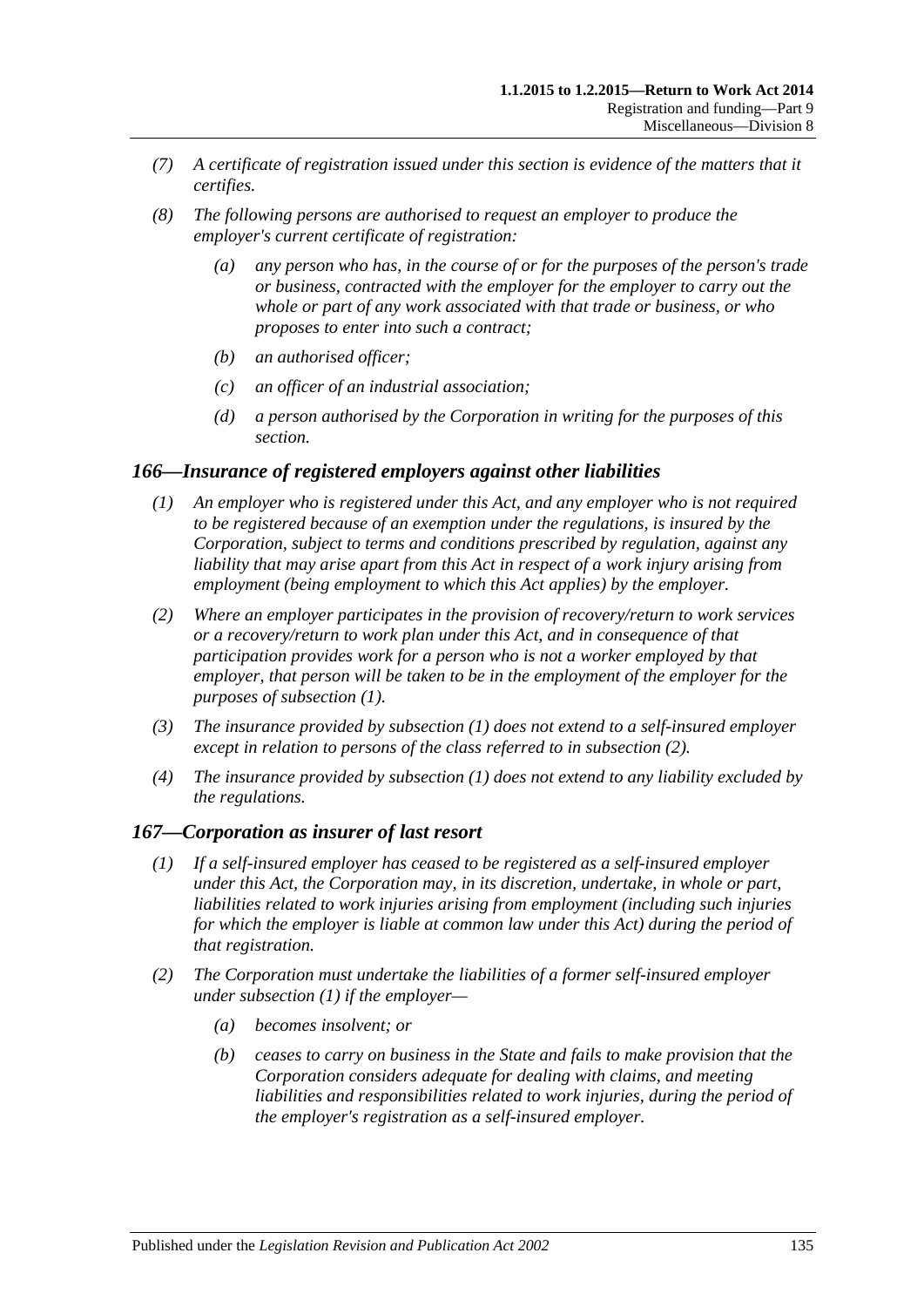- <span id="page-135-1"></span>*(3) The Corporation may recover the amount of liabilities undertaken by the Corporation under this section as a debt due to the Corporation from the employer (and, if the employer is being wound up, a claim for the relevant amount may be made in the winding up).*
- *(4) If a claim is made under [subsection](#page-135-1) (3) for an amount representing liabilities that have not fallen due, or have not been ascertained, as at the date of the claim, the liabilities will be estimated and capitalised in accordance with principles stated, or referred to, in the regulations.*

# <span id="page-135-0"></span>*Part 10—Scheme adjustment mechanisms*

# *168—Preliminary*

*(1) In this Part—*

*funding level means the percentage obtained by taking the value of the total assets of the Corporation and dividing those by the value of the total liabilities of the Corporation, as determined at the end of a financial year and by applying any relevant provision of the prescribed standard and as reported in the Statement of Financial Position of the Corporation in its annual report for that financial year;*

*prescribed standard means the Australian Accounting Standards Board— AASB Standard 1023.*

- *(2) For the purposes of this Part, a probability of sufficiency will be determined under the prescribed standard.*
- *(3) For the purposes of this Part, an assessment of whether a profit or loss may arise from the insurance operations of the Corporation in respect of a financial year will be determined according to the total comprehensive result reported in the Statement of Comprehensive Income of the Corporation in its annual report, adjusted by the long term investment earnings rate and any relevant economic assumptions for investment profit and the cost of claims.*

# *169—Scheme adjustment/review events*

- *(1) For the purposes of this section, a scheme adjustment/review event occurs if—*
	- *(a) in respect of each of 2 consecutive financial years—*
		- *(i) the Corporation has achieved a funding level of at least 100% at a probability of sufficiency of 75%; and*
		- *(ii) the Corporation has achieved a profit from its insurance operations; and*
	- *(b) an actuary reporting on the Corporation's funding level has made a statement under [subsection](#page-135-2) (2).*
- <span id="page-135-3"></span><span id="page-135-2"></span>*(2) The statement envisaged by [subsection](#page-135-3) (1)(b) is that, if a scheme bonus period were to be declared under this section in relation to a specified financial year—*
	- *(a) that the financial position of the scheme established by this Act would not be expected to fall below a funding level of 100% at a probability of sufficiency of 75%; and*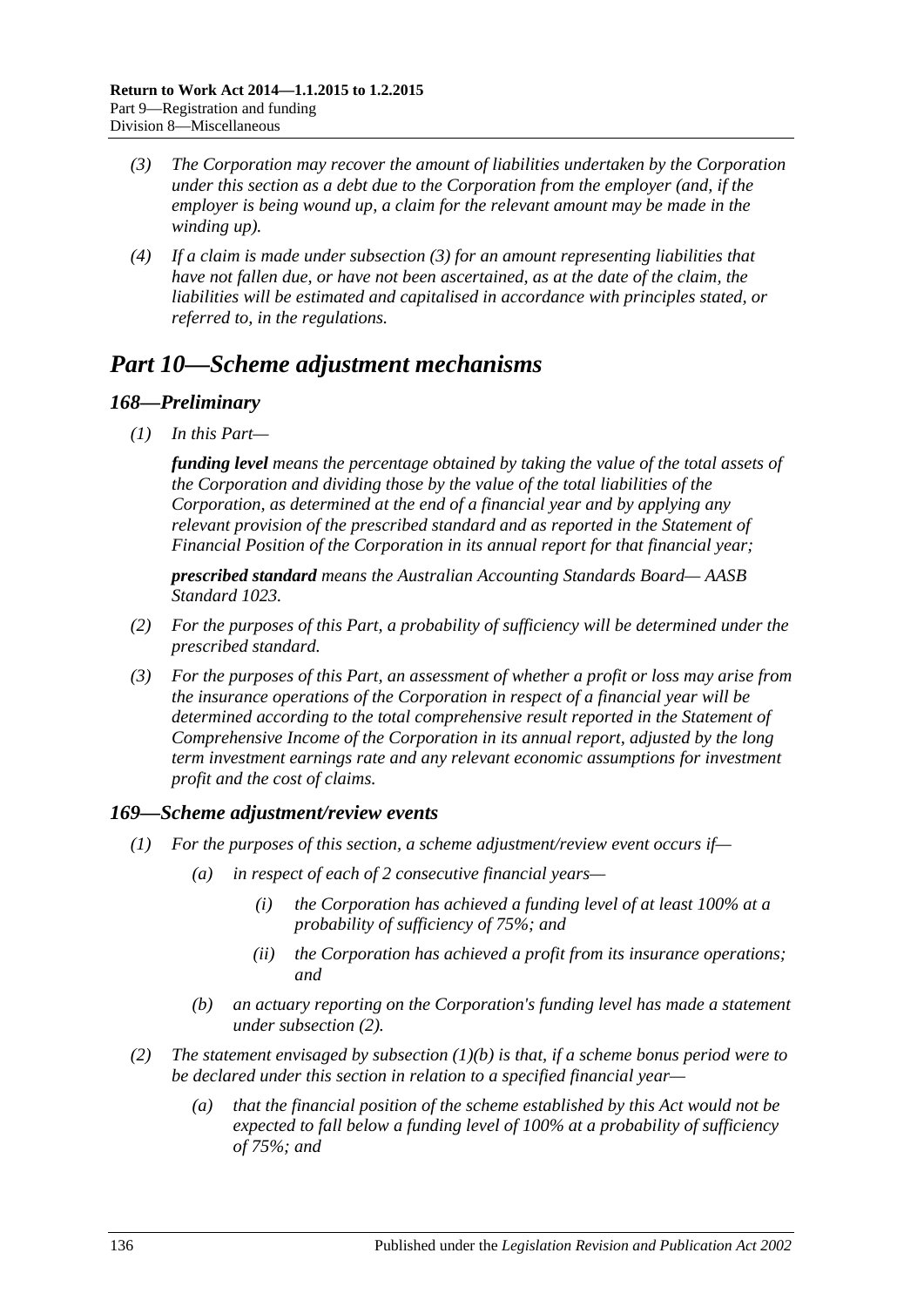- *(b) that a funding level of at least 100% at a probability of sufficiency of 75% is considered sustainable over the short to medium term.*
- <span id="page-136-1"></span>*(3) If the Minister is satisfied, on the basis of information contained in the Corporation's annual reports for 2 consecutive financial years and a statement provided under [subsection](#page-135-3) (1)(b), that a scheme adjustment/review event has occurred—*
	- *(a) unless [paragraph](#page-136-0) (b) applies—the Minister must, by notice in the Gazette, declare a scheme bonus period in relation to the financial year that next follows the financial year immediately succeeding the second of those 2 consecutive financial years; or*
	- *(b) if it appears to the Minister that a declaration of a scheme bonus period would result in the average premium rate falling below 1.25%—the Minister must initiate a review of the scheme under [subsection](#page-137-0) (7) (and a scheme bonus period cannot be declared under this section until that review has been completed).*
- <span id="page-136-0"></span>*(4) If a scheme bonus period is declared under [subsection](#page-136-1) (3)(a), the board must, in consultation with the Minister, determine an amount that is to be made available for distribution under [subsection](#page-136-2) (5) (the prescribed distribution amount) subject to the qualification that the prescribed distribution amount must take into account factors relevant to the financial liabilities of the Corporation and must not be an amount that would cause, in the assessment of the board—*
	- *(a) the financial position of the scheme established by this Act to fall below a funding level of 100% at a probability of sufficiency of 75% in respect of the relevant financial year; or*
	- *(b) a loss from the Corporation's insurance operations in respect of the relevant financial year; or*
	- *(c) a material risk to the ability of the Corporation to achieve a sustainable funding level of at least 100% at a probability of sufficiency of 75% over the short to medium term.*
- <span id="page-136-2"></span>*(5) The prescribed distribution amount will be distributed as follows:*
	- *(a) half of the amount must be paid into a separate part of the Compensation Fund called the Return to Work Facilitation Fund; and*
	- *(b) half of the amount must be applied by the Corporation so as to achieve a reduction in premiums payable under Part [9 Division](#page-117-2) 4 in respect of the relevant financial year.*
- *(6) An amount standing to the credit of the Return to Work Facilitation Fund will be applied by the Corporation towards—*
	- *(a) programs designed to assist workers—*
		- *(i) who suffer work injuries; but*
		- *(ii) who do not achieve a return to suitable employment after they have recovered (at least to some extent) from any resultant incapacity for work,*

*to develop skills, knowledge, capacity and capabilities that will enable them to transition into employment or work that is reasonably suited to their circumstances; and*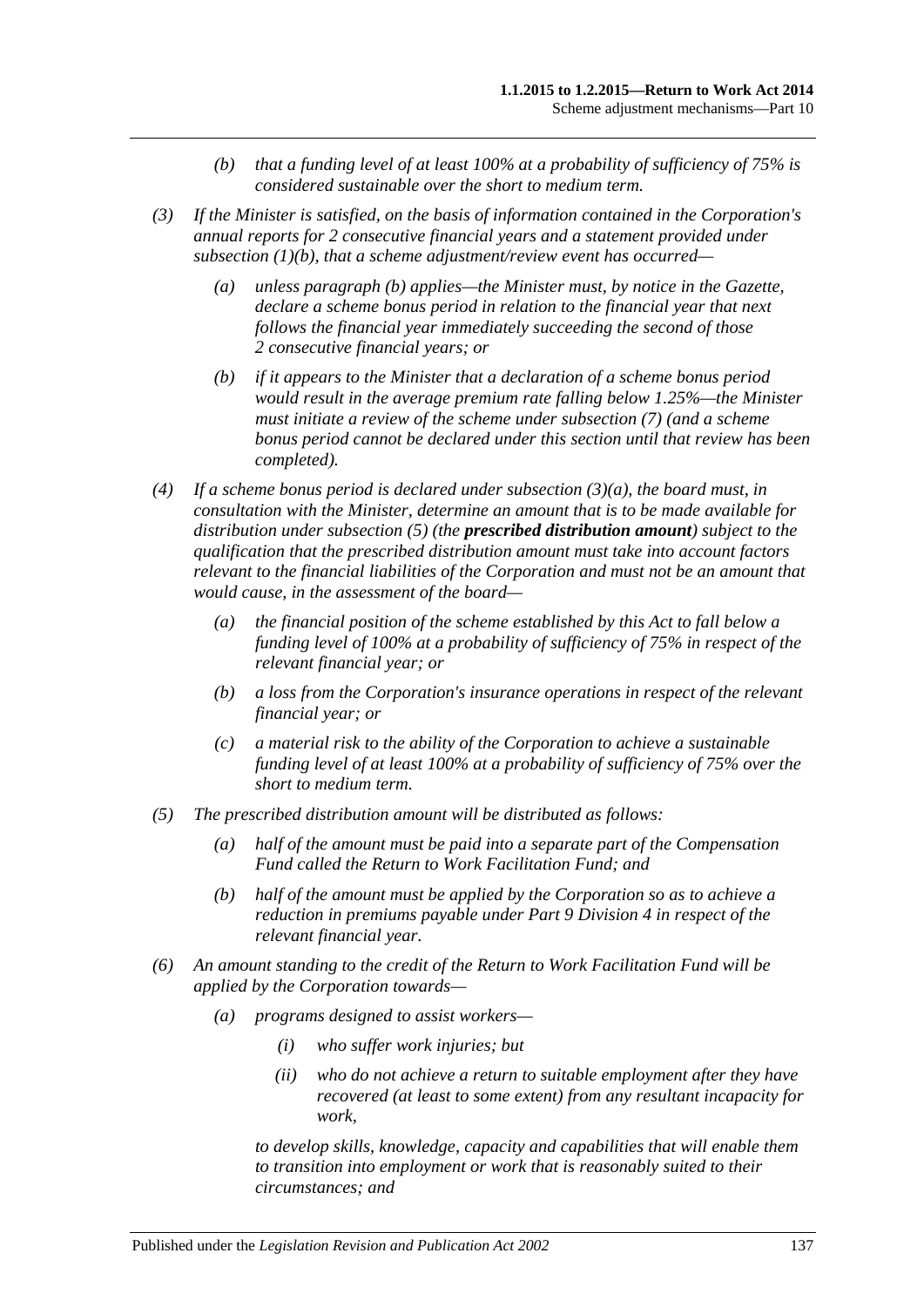- *(b) other programs or initiatives approved by the Minister that will benefit workers who have suffered work injuries.*
- <span id="page-137-0"></span>*(7) If the Minister initiates a review of the scheme under [subsection](#page-136-0) (3)(b)—*
	- *(a) the review must be undertaken by a person appointed by the Minister after consultation with the Corporation; and*
	- *(b) the review must examine—*
		- *(i) the level of benefits payable to workers under this Act, and the extent or level of services available or provided to workers under this Act, and the extent to which it would be fair and appropriate to increase benefits or services by the amendment of this Act; and*
		- *(ii) the costs of employers on account of payments of premiums under Part [9 Division](#page-117-2) 4 and the impact on premiums of any increase to the level of benefits or services available or provided to workers under this Act; and*
		- *(iii) the sustainability of the Compensation Fund over the short to medium term; and*
		- *(iv) any other matter determined by the Minister; and*
	- *(c) the review must be completed within 12 months of the scheme adjustment/review event.*
- *(8) On the completion of a review under [subsection](#page-137-0) (7)—*
	- *(a) the outcome of the review must be embodied in a written report; and*
	- *(b) the Minister must cause a copy of the report to be laid before both Houses of Parliament within 12 sitting days after receiving the report.*
- *(9) To avoid doubt, nothing in this section prevents a series of declarations being made under [subsection](#page-136-1) (3)(a) in relation to rolling periods of consecutive financial years (provided that the other requirements of this section have been satisfied so that such a declaration may be made).*

#### *170—Scheme funding/review events*

- *(1) For the purposes of this section, a scheme funding/review event occurs if in respect of each of 2 consecutive financial years the Corporation has been operating at a funding level below 90% at a probability of sufficiency of 75%.*
- *(2) If the Minister is satisfied on the basis of information contained in the Corporation's annual reports for 2 consecutive financial years that a scheme funding/review event has occurred, the Minister must initiate a review of the scheme under [subsection](#page-137-1) (3).*
- <span id="page-137-1"></span>*(3) If the Minister initiates a review of the scheme under this section—*
	- *(a) the review must be undertaken by a person appointed by the Minister after consultation with the Corporation; and*
	- *(b) the review must examine—*
		- *(i) the level of benefits payable to workers under this Act, and the extent or level of services available or provided to workers under this Act; and*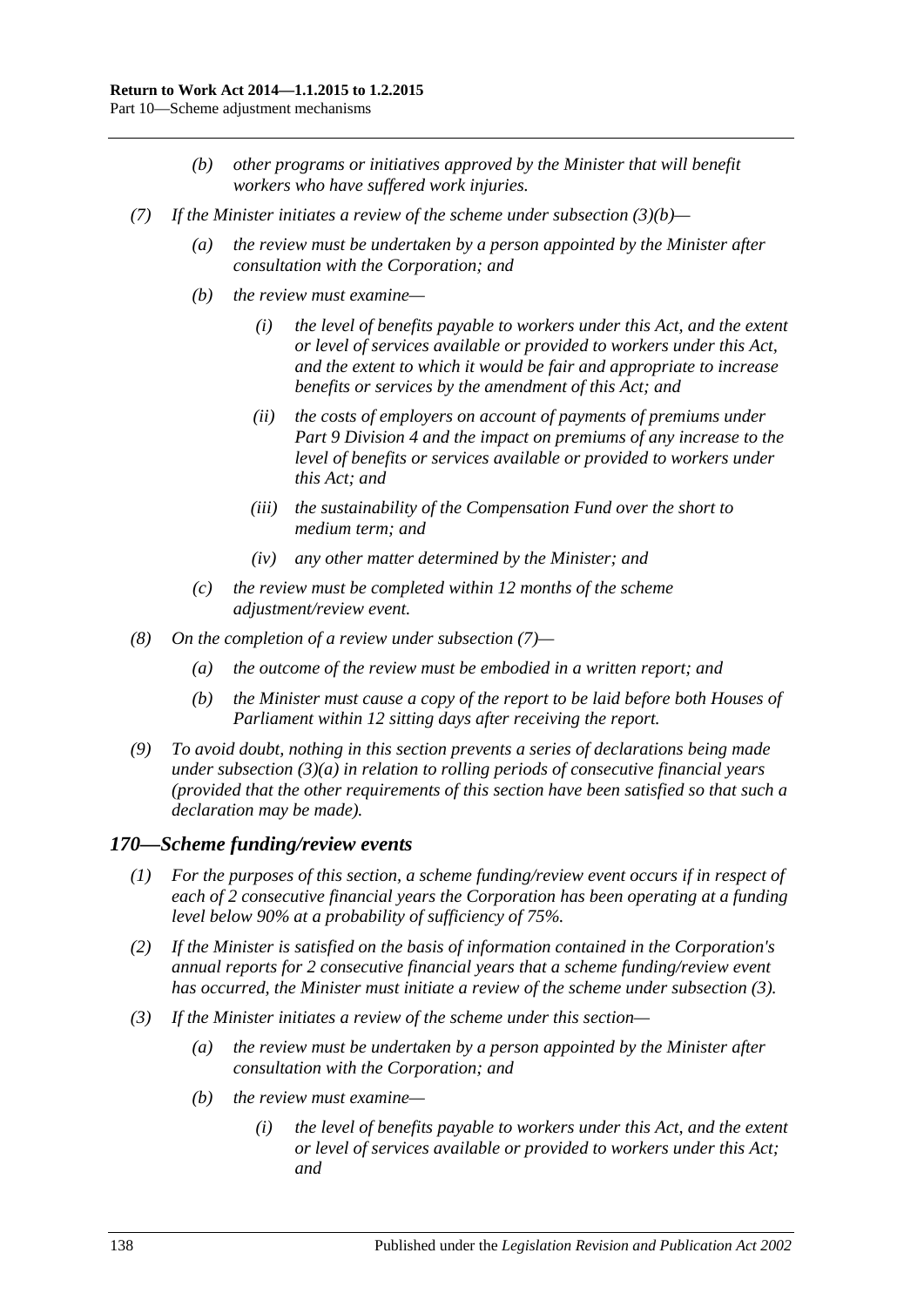- *(ii) the costs to employers on account of payment of premiums under Part [9 Division](#page-117-2) 4 and the extent to which it would be appropriate to increase the average premium rate (including by the amendment of this Act to change the percentage specified in [section](#page-117-3) 137); and*
- *(iii) the sustainability of the Compensation Fund over the short to medium term; and*
- *(iv) any other matter determined by the Minister; and*
- *(c) the review must be completed within 12 months of the scheme funding/review event.*
- *(4) On the completion of a review under this section—*
	- *(a) the outcome of the review must be embodied in a written report; and*
	- *(b) the Minister must cause a copy of the report to be laid before both Houses of Parliament within 12 sitting days after receiving the report.*

# **Part 11—The Minister's Advisory Committee**

### **171—Advisory Committee**

- (1) The *Minister's Advisory Committee* is established.
- <span id="page-138-1"></span>(2) The Advisory Committee consists of 9 members appointed by the Governor of whom—
	- (a) 3 (who must include at least 2 medical practitioners) will be appointed on the Minister's nomination made after consultation with 1 or more professional associations representing medical practitioners, including the Australian Medical Association (South Australia) Incorporated; and
	- (b) 3 (who must include at least 1 suitable representative of registered employers and at least 1 suitable representative of self-insured employers) will be appointed on the Minister's nomination made after consulting with associations representing employers, including the South Australian Employers' Chamber of Commerce and Industry Inc; and
	- (c) 3 will be appointed on the Minister's nomination made after consultation with associations representing employees, including the United Trades and Labor Council.
- (3) A member of the Advisory Committee will be appointed on conditions, and for a term (not exceeding 3 years), determined by the Governor and, on the expiration of a term of appointment, is eligible for re-appointment.
- (4) A member of the Advisory Committee is entitled to fees, allowances and expenses approved by the Governor.
- (5) The fees, allowances and expenses are payable out of the Compensation Fund.
- <span id="page-138-0"></span>(6) The Governor may remove a member from office for—
	- (a) breach of, or non-compliance with, a condition of appointment; or
	- (b) mental or physical incapacity to carry out duties of office satisfactorily; or
	- (c) neglect of duty; or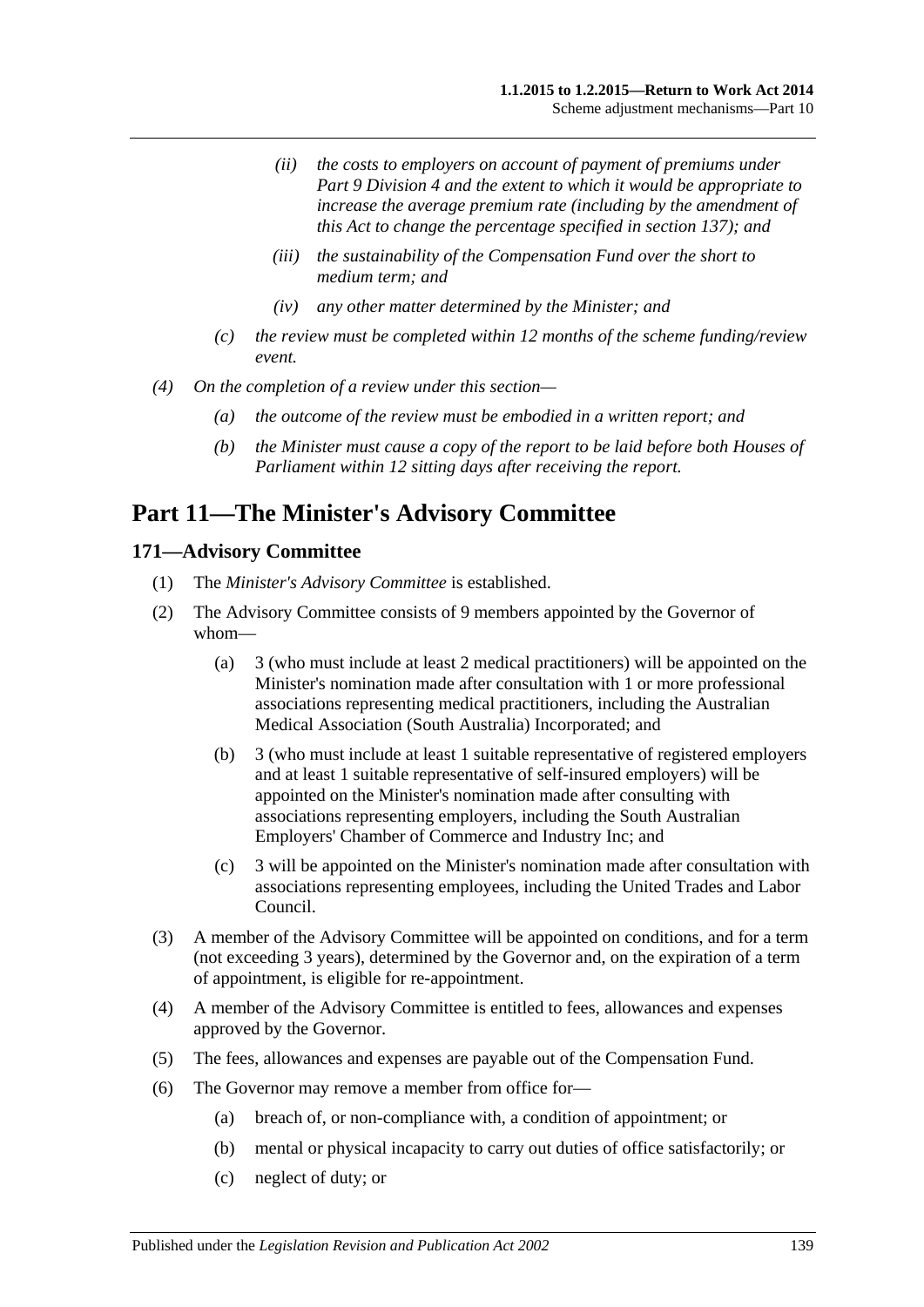- (d) dishonourable conduct.
- (7) The office of a member becomes vacant if the member—
	- (a) dies; or
	- (b) completes a term of office and is not re-appointed; or
	- (c) resigns by written notice addressed to the Minister; or
	- (d) is removed from office by the Governor under [subsection](#page-138-0) (6).
- (8) On the office of a member of the Advisory Committee becoming vacant, a person must be appointed, in accordance with this Act, to the vacant office.
- <span id="page-139-0"></span>(9) One member of the Committee must be appointed by the Governor to preside at meetings of the Committee (who will be referred to in this Act as the *presiding member* of the Committee).
- (10) An appointment under [subsection](#page-139-0) (9) must be made from among the members appointed under [subsection](#page-138-1) (2)(a).

### **172—Functions of Advisory Committee**

- (1) The functions of the Advisory Committee are—
	- (a) to investigate or advise the Minister (on its own initiative or at the request of the Minister) about any matter relating to early intervention, recovery, return to work or compensation with respect to injured workers; and
	- (b) to advise the Minister (on its own initiative or at the request of the Minister) on—
		- (i) proposals to make amendments to this Act, or to make regulations under this Act; or
		- (ii) other legislative proposals that may affect the operation of this Act; and
	- (c) to carry out other functions assigned to the Advisory Committee by the Minister or under another provision of this Act.
- (2) The Advisory Committee may conduct public meetings and discussions and may, with the approval of the Minister, conduct inquiries, on questions arising before the Advisory Committee.
- (3) The Advisory Committee may on its own initiative, and must at the direction of the Minister, consult and cooperate with the Corporation, other government authorities at a State or national level, representatives of industrial associations and other persons or bodies.
- (4) The Advisory Committee may, with the approval of the Minister, establish subcommittees to assist the Committee.
- (5) A subcommittee may, but need not, consist of, or include, members of the Advisory Committee.

# **173—Proceedings etc of Advisory Committee**

(1) The Advisory Committee may meet on such occasions as it thinks fit and must meet at the request or in accordance with any direction of the Minister.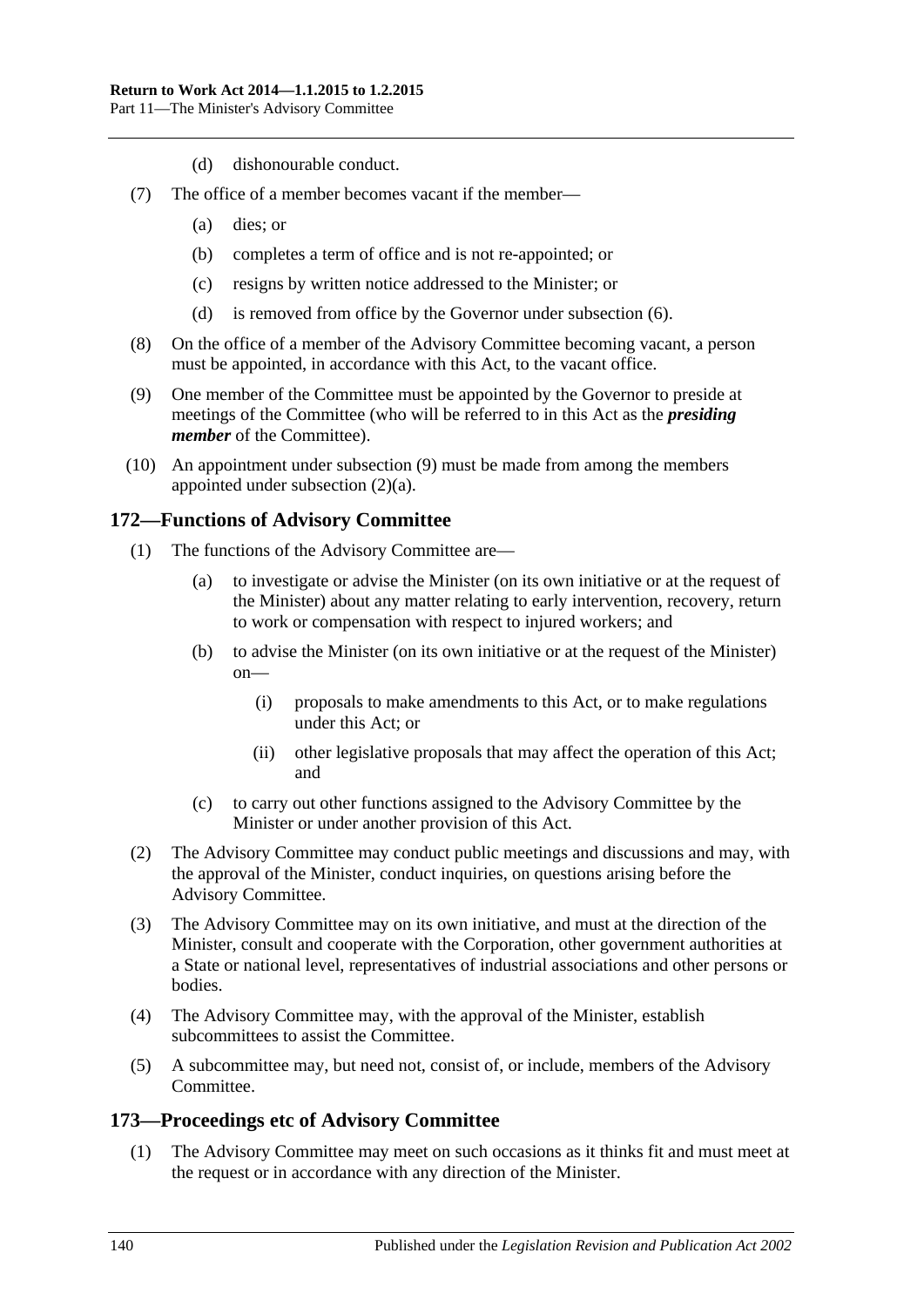- (2) Six members of the Advisory Committee constitute a quorum of the Committee.
- (3) The presiding member of the Advisory Committee will, if present at a meeting of the Committee, preside at the meeting and, in the absence of the presiding member, a member chosen by the members present will preside.
- (4) A decision carried by a majority of the votes of the members present at a meeting of the Advisory Committee is a decision of the Committee.
- (5) Each member present at a meeting of the Advisory Committee is entitled to 1 vote on a matter arising for decision by the Committee and, if the votes are equal, the person presiding at the meeting has a second or casting vote.
- (6) The Advisory Committee must ensure that accurate minutes are kept of its proceedings.
- (7) The Advisory Committee may open its proceedings to the public unless the proceedings relate to commercially sensitive matters or to matters of a private confidential nature.
- (8) Subject to this Act, the proceedings of the Advisory Committee will be conducted as the Committee determines.

#### **174—Related provisions**

- (1) A member of the Advisory Committee who, as a member of the Committee, acquires information that—
	- (a) the member knows to be of a commercially sensitive nature, or of a private confidential nature; or
	- (b) the Committee classifies as confidential information,

must not divulge the information without the approval of the Committee.

Maximum penalty: \$5 000.

(2) A member of the Advisory Committee will not be taken to have a direct or indirect interest in a matter for the purposes of the *[Public Sector \(Honesty and Accountability\)](http://www.legislation.sa.gov.au/index.aspx?action=legref&type=act&legtitle=Public%20Sector%20(Honesty%20and%20Accountability)%20Act%201995)  Act [1995](http://www.legislation.sa.gov.au/index.aspx?action=legref&type=act&legtitle=Public%20Sector%20(Honesty%20and%20Accountability)%20Act%201995)* by reason only of the fact that the member has an interest in a matter that is shared in common with employers generally or employees generally, or a substantial section of employers or employees.

# **Part 12—Miscellaneous**

### <span id="page-140-0"></span>*175—Extension of the application of Act to self-employed persons*

- *(1) The Corporation may, on the application of a person who is self-employed, extend to that person the protection of this Act (or of specified parts of this Act).*
- *(2) An application under [subsection](#page-140-0) (1) may be granted by the Corporation subject to such conditions and limitations as the Corporation thinks fit and any such condition or limitation will, to the extent of any inconsistency, prevail over the provisions of this Act.*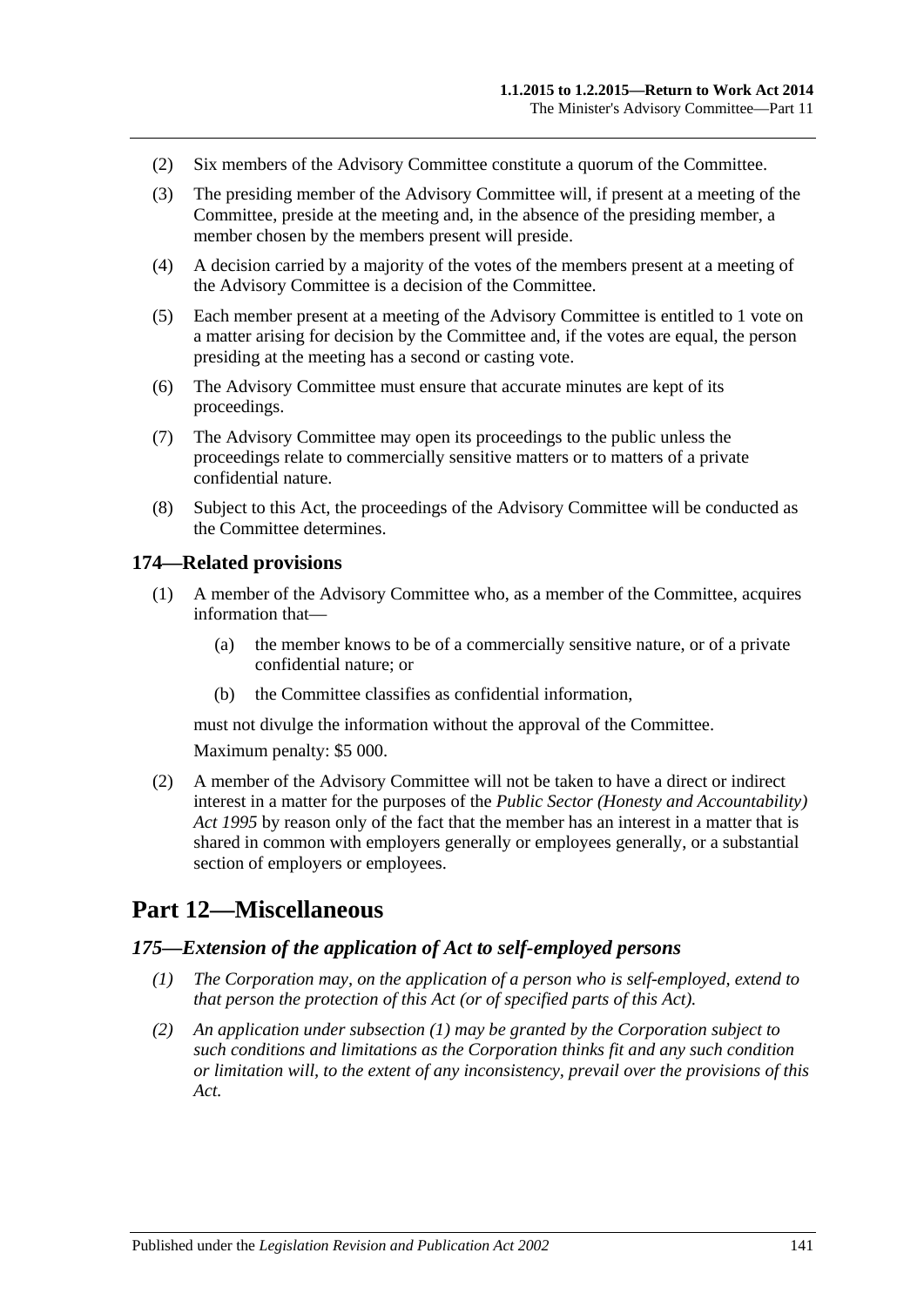### *176—Agreements with LSS Authority*

- *(1) A prescribed authority may, in accordance with section 55 of the [Motor Vehicle](http://www.legislation.sa.gov.au/index.aspx?action=legref&type=act&legtitle=Motor%20Vehicle%20Accidents%20(Lifetime%20Support%20Scheme)%20Act%202013)  [Accidents \(Lifetime Support Scheme\) Act](http://www.legislation.sa.gov.au/index.aspx?action=legref&type=act&legtitle=Motor%20Vehicle%20Accidents%20(Lifetime%20Support%20Scheme)%20Act%202013) 2013, enter into an agreement with the LSS Authority for the provision of services to persons—*
	- *(a) who have suffered work injuries; and*
	- *(b) who, in the opinion of the prescribed authority, would benefit from participating in certain aspects of the Scheme under the [Motor Vehicle](http://www.legislation.sa.gov.au/index.aspx?action=legref&type=act&legtitle=Motor%20Vehicle%20Accidents%20(Lifetime%20Support%20Scheme)%20Act%202013)  [Accidents \(Lifetime Support Scheme\) Act](http://www.legislation.sa.gov.au/index.aspx?action=legref&type=act&legtitle=Motor%20Vehicle%20Accidents%20(Lifetime%20Support%20Scheme)%20Act%202013) 2013 relating to treatment, care and support needs and in having other services (whether under that Act or this Act) provided by the LSS Authority.*
- <span id="page-141-1"></span>*(2) If a person is subject to an agreement under this section—*
	- *(a) the person is required to comply with the provisions of the agreement insofar as it provides for the provision of services by the LSS Authority; and*
	- *(b) the prescribed authority is not required to provide services or compensation under this Act to the extent that they are provided by the LSS Authority under this section (and under section 55 of the [Motor Vehicle Accidents \(Lifetime](http://www.legislation.sa.gov.au/index.aspx?action=legref&type=act&legtitle=Motor%20Vehicle%20Accidents%20(Lifetime%20Support%20Scheme)%20Act%202013)  [Support Scheme\) Act](http://www.legislation.sa.gov.au/index.aspx?action=legref&type=act&legtitle=Motor%20Vehicle%20Accidents%20(Lifetime%20Support%20Scheme)%20Act%202013) 2013); and*
	- *(c) the prescribed authority may, if the agreement so provides and to the extent provided by the agreement, delegate to the LSS Authority any power or discretion that is exercisable in relation to the person under any section of this Act prescribed by the regulations for the purposes of this paragraph (including, in the case of a self-insured employer, a power or discretion delegated to the self-insurer employer under Part [9 Division](#page-114-1) 2 of this Act); and*
	- *(d) the prescribed authority must make any payment contemplated by section 55(2)(c) of the [Motor Vehicle Accidents \(Lifetime Support Scheme\)](http://www.legislation.sa.gov.au/index.aspx?action=legref&type=act&legtitle=Motor%20Vehicle%20Accidents%20(Lifetime%20Support%20Scheme)%20Act%202013)  Act [2013](http://www.legislation.sa.gov.au/index.aspx?action=legref&type=act&legtitle=Motor%20Vehicle%20Accidents%20(Lifetime%20Support%20Scheme)%20Act%202013) (or under [subsection](#page-141-0) (3)(c)).*
- <span id="page-141-0"></span>*(3) If a power or discretion is delegated under [subsection](#page-141-1) (2)(c)—*
	- *(a) the prescribed authority may direct the LSS Authority how the LSS Authority is to exercise the power or discretion; and*
	- *(b) a decision of the LSS Authority made pursuant to a power or discretion will have effect as a decision of the prescribed authority and will be subject to review and appeal as a decision of the prescribed authority; and*
	- *(c) the agreement between the prescribed authority and the LSS Authority may provide for—*
		- *(i) a payment or payments to the LSS Authority to ensure that the LSS Authority is appropriately funded to provide any relevant services or compensation under the delegation; and*
		- *(ii) other payments in connection with the operation of the agreement,*

*(with any such payments to be paid into the Fund under the [Motor Vehicle](http://www.legislation.sa.gov.au/index.aspx?action=legref&type=act&legtitle=Motor%20Vehicle%20Accidents%20(Lifetime%20Support%20Scheme)%20Act%202013)  [Accidents \(Lifetime Support Scheme\) Act](http://www.legislation.sa.gov.au/index.aspx?action=legref&type=act&legtitle=Motor%20Vehicle%20Accidents%20(Lifetime%20Support%20Scheme)%20Act%202013) 2013).*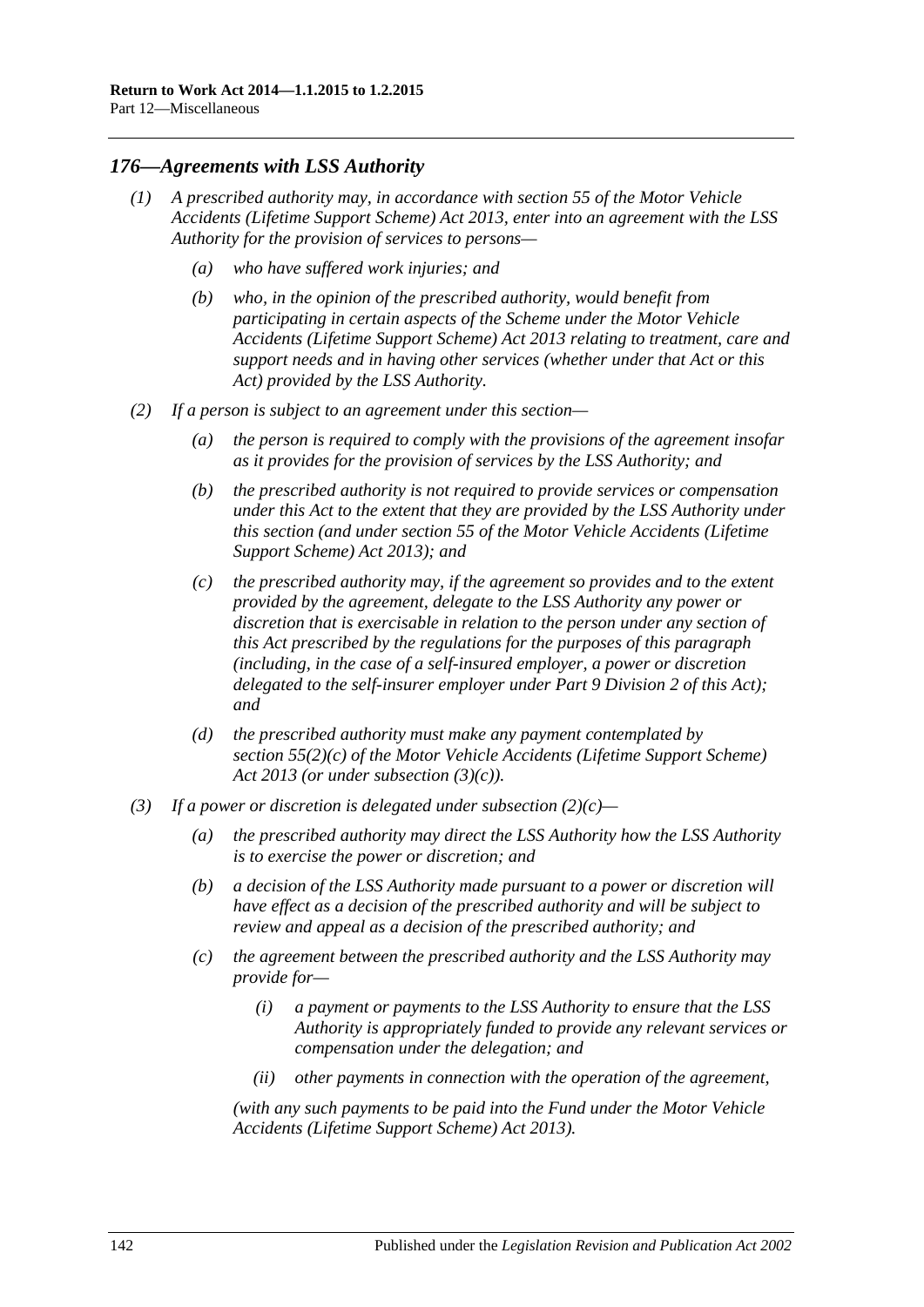*(4) In this section—*

*LSS Authority means the Lifetime Support Authority of South Australia;*

*prescribed authority means—*

- *(a) in relation to a person who suffered a work injury as a worker of a self-insured employer—that self-insured employer; and*
- *(b) in any other case—the Corporation.*

### *177—Payment not to constitute an admission of liability*

*A payment by the Corporation or an employer to a worker does not constitute an admission of liability or estop a subsequent denial of liability.*

### <span id="page-142-0"></span>*178—Employer may request progress report*

- *(1) The employer of a worker may at any time request the Corporation to provide a report on—*
	- *(a) the medical progress being made by the worker;*
	- *(b) the worker's capacity for work as assessed under this Act.*
- *(2) The Corporation must prepare a report requested under [subsection](#page-142-0) (1) within a*  reasonable time of the request being made and must send copies of the report to the *employer and the worker.*

### *179—Copies of medical reports*

- *(1) The Corporation must, within 7 days after receiving a request from a worker's employer (or a representative of such an employer), provide the employer (or the representative) with copies of reports in the Corporation's possession prepared by health practitioners and relevant to the worker's medical condition, the worker's progress in recovery, or the extent of the worker's capacity for work.*
- *(2) An employer must not disclose confidential information about a worker in a report obtained under this section except as may be necessary—*
	- *(a) to assist the worker's recovery or return to work; or*
	- *(b) for the purposes of proceedings under this Act.*

#### *180—Worker's right of access to claims file*

- *(1) Subject to this section, the Corporation or a delegate of the Corporation must, at the request of a worker—*
	- *(a) provide the worker, within 45 days after the date of the request, with copies of all documentary material in the possession of the Corporation or the delegate relevant to a claim made by the worker; and*
	- *(b) make available for inspection by the worker (or a representative of the worker) all non-documentary material in the possession of the Corporation or the delegate relevant to a claim made by the worker.*
- *(2) Non-documentary material is to be made available for inspection—*
	- *(a) at a reasonable time and place agreed between the Corporation or delegate and the worker; or*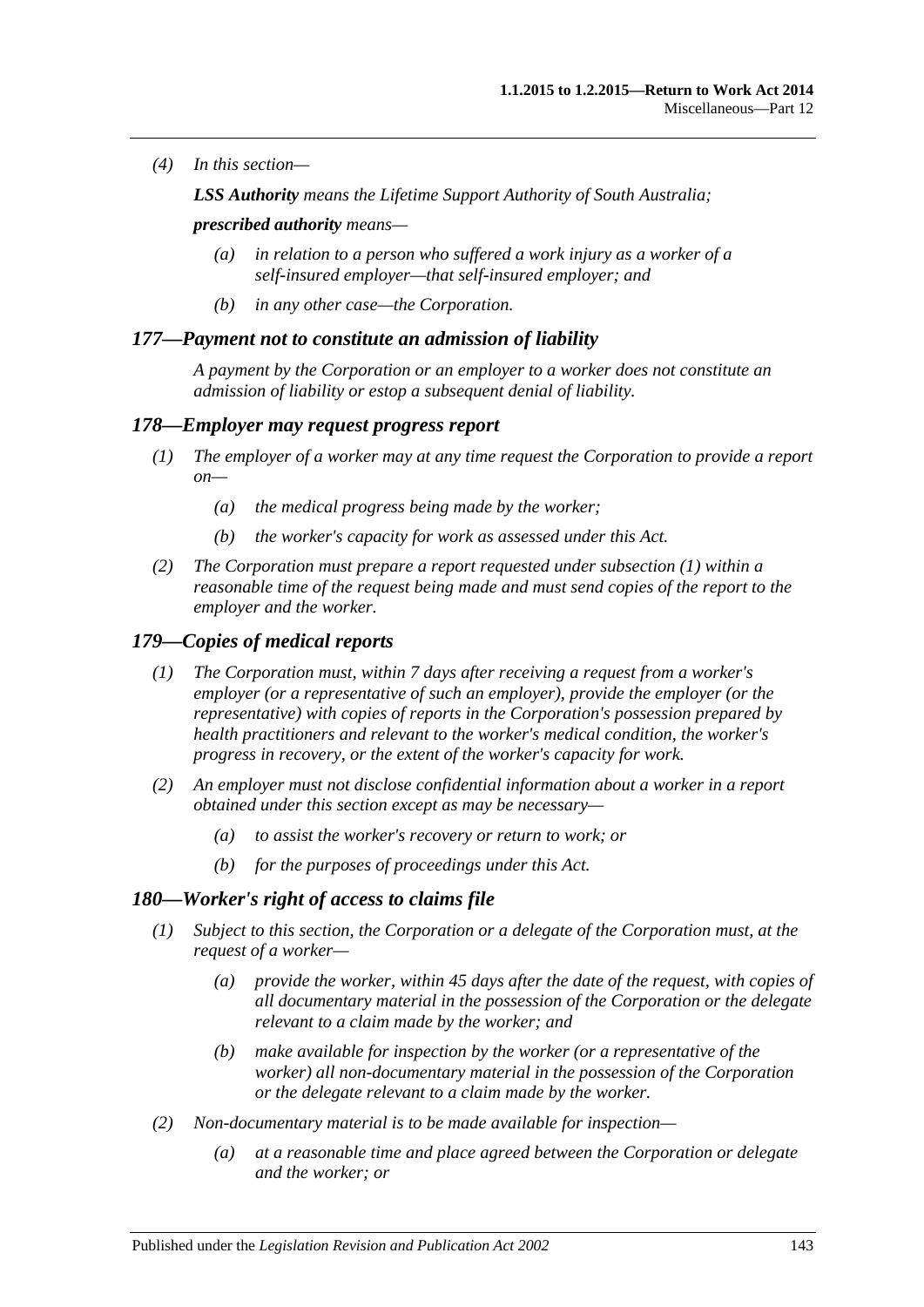- *(b) in the absence of agreement—at a public office of the Corporation or delegate nominated by the worker at a time (which must be at least 45 days, but not more than 60 days, after the request is made and during ordinary business hours) nominated by the worker.*
- <span id="page-143-0"></span>*(3) However, the Corporation or delegate is not obliged to provide copies of material, or to make material available for inspection by the worker if—*
	- *(a) the material is relevant to the investigation of suspected dishonesty in relation to the claim; or*
	- *(b) the material is protected by legal professional privilege; or*
	- *(c) the disclosure of the material could reasonably be expected to endanger the life or physical safety of any person.*
- <span id="page-143-1"></span>*(4) A worker who is aggrieved by a decision under [subsection](#page-143-0) (3) is entitled to a review of the decision by the Corporation or the delegate (as the case may be).*
- <span id="page-143-3"></span>*(5) An application for review under [subsection](#page-143-1) (4)—*
	- *(a) must be made in accordance with the regulations; and*
	- *(b) must be made within 30 days after the day on which notice of the decision was given to the worker or within such longer period as the Corporation or delegate may allow.*
- <span id="page-143-2"></span>*(6) On an application for review, the Corporation or delegate may confirm, vary or reverse the decision under review.*
- *(7) If the Corporation or delegate fails to make a decision on a review under [subsection](#page-143-2) (6) within 14 days after the application for review is received under [subsection](#page-143-3) (5), the Corporation or delegate will be taken to have confirmed the decision under review.*
- <span id="page-143-4"></span>*(8) A worker who is aggrieved by a decision under [subsection](#page-143-2) (6) may apply to the Ombudsman for a review of the decision.*
- *(9) An application for a review under [subsection](#page-143-4) (8)—*
	- *(a) must be made in a manner and form determined by the Ombudsman; and*
	- *(b) must be made within 30 days after the day on which notice of the decision was given to the worker or within such longer period as the Ombudsman may allow.*
- *(10) The Ombudsman may, in relation to a review under [subsection](#page-143-4) (8)—*
	- *(a) exercise the powers of the Ombudsman under the [Ombudsman Act](http://www.legislation.sa.gov.au/index.aspx?action=legref&type=act&legtitle=Ombudsman%20Act%201972) 1972 as if carrying out an investigation under that Act, subject to such modifications as may be necessary, or as may be prescribed; and*
	- *(b) at the conclusion of the review confirm, vary or reverse the decision under review.*
- *(11) For the purposes of a review of a decision of a self-insured employer under [subsection](#page-143-4) (8), the self-insured employer will be taken to be an agency to which the [Ombudsman Act](http://www.legislation.sa.gov.au/index.aspx?action=legref&type=act&legtitle=Ombudsman%20Act%201972) 1972 applies.*
- *(12) Section 17(1) of the [Ombudsman Act](http://www.legislation.sa.gov.au/index.aspx?action=legref&type=act&legtitle=Ombudsman%20Act%201972) 1972 does not apply in relation to a review under [subsection](#page-143-4) (8).*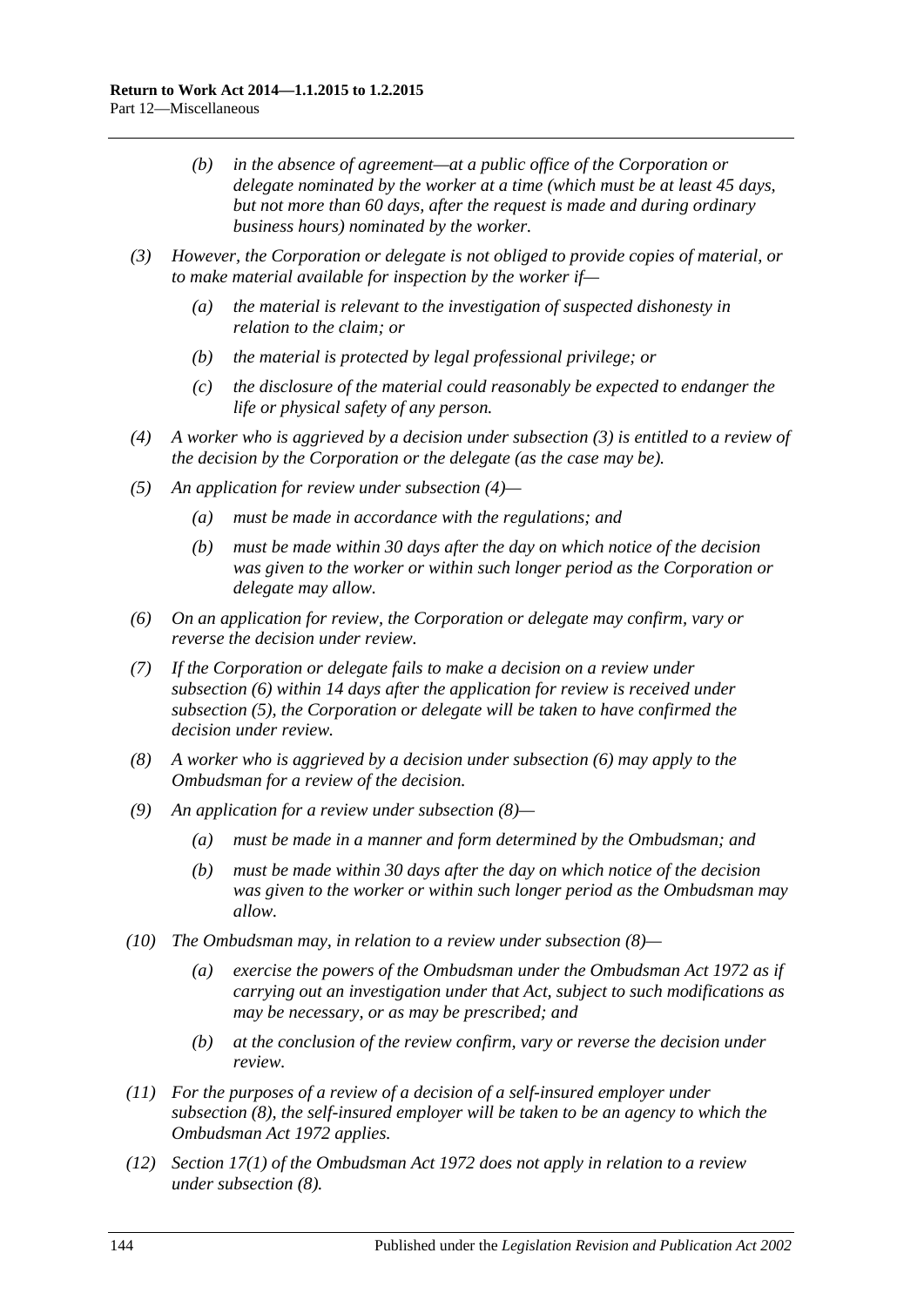- *(13) It will be taken to be a condition of registration as a self-insured employer that the employer will comply with any decision of the Ombudsman that relates to the employer under [subsection](#page-143-0) (10).*
- *(14) If the Ombudsman becomes aware that a self-insured employer has failed to comply with a decision of the Ombudsman that relates to the employer under [subsection](#page-143-0) (10), the Ombudsman must advise the Corporation of the failure.*
- *(15) If the Corporation or a delegate of the Corporation mistakenly provides material to a worker to which the worker is not entitled, the worker must return the material within a reasonable time after requested to do so by the Corporation or the delegate. Maximum penalty: \$2 500.*
- *(16) In this section, a delegate of the Corporation includes a self-insured employer.*

#### *181—Medical examination at request of employer*

- *(1) Subject to [subsection](#page-144-0) (2), the employer of a worker who has made a claim under this Act may require the Corporation to have the worker submit to an examination by a recognised health practitioner nominated by the Corporation.*
- <span id="page-144-0"></span>*(2) A worker must not be required to submit to examinations under this section more frequently than is permitted by the regulations.*
- *(3) The Corporation may, if it thinks fit, charge the cost of an examination under this section to the employer.*
- *(4) If it appears that there has been undue delay in having a worker examined under this section, the Tribunal may, on application by the employer, give such directions to the Corporation as appear reasonable in the circumstances to expedite the examination.*
- *(5) The Corporation must comply, or take steps to secure compliance, with such a direction.*

#### *182—Worker to be supplied with copy of medical report*

*Where a report is obtained for the purposes of this Act by the Corporation or an employer on the findings made, or the opinions formed, by a health practitioner on the examination of a worker, the Corporation or the employer must, within 7 days after receiving the report, send a copy of the report to the worker.*

#### *183—Powers of entry and inspection*

- *(1) For the purposes of this Act, an authorised officer may, at any reasonable time—*
	- *(a) enter any workplace;*
	- *(b) inspect the workplace, anything at the workplace and work there in progress;*
	- *(c) require a person who has custody or control of books, documents or records relevant to any matter arising under this Act to produce those books, documents or records;*
	- *(d) examine, copy and take extracts from any such books, documents or records, or require an employer to provide a copy of any such books, documents or records;*
	- *(e) take photographs, films or video or audio recordings;*
	- *(f) take measurements, make notes and records and carry out tests;*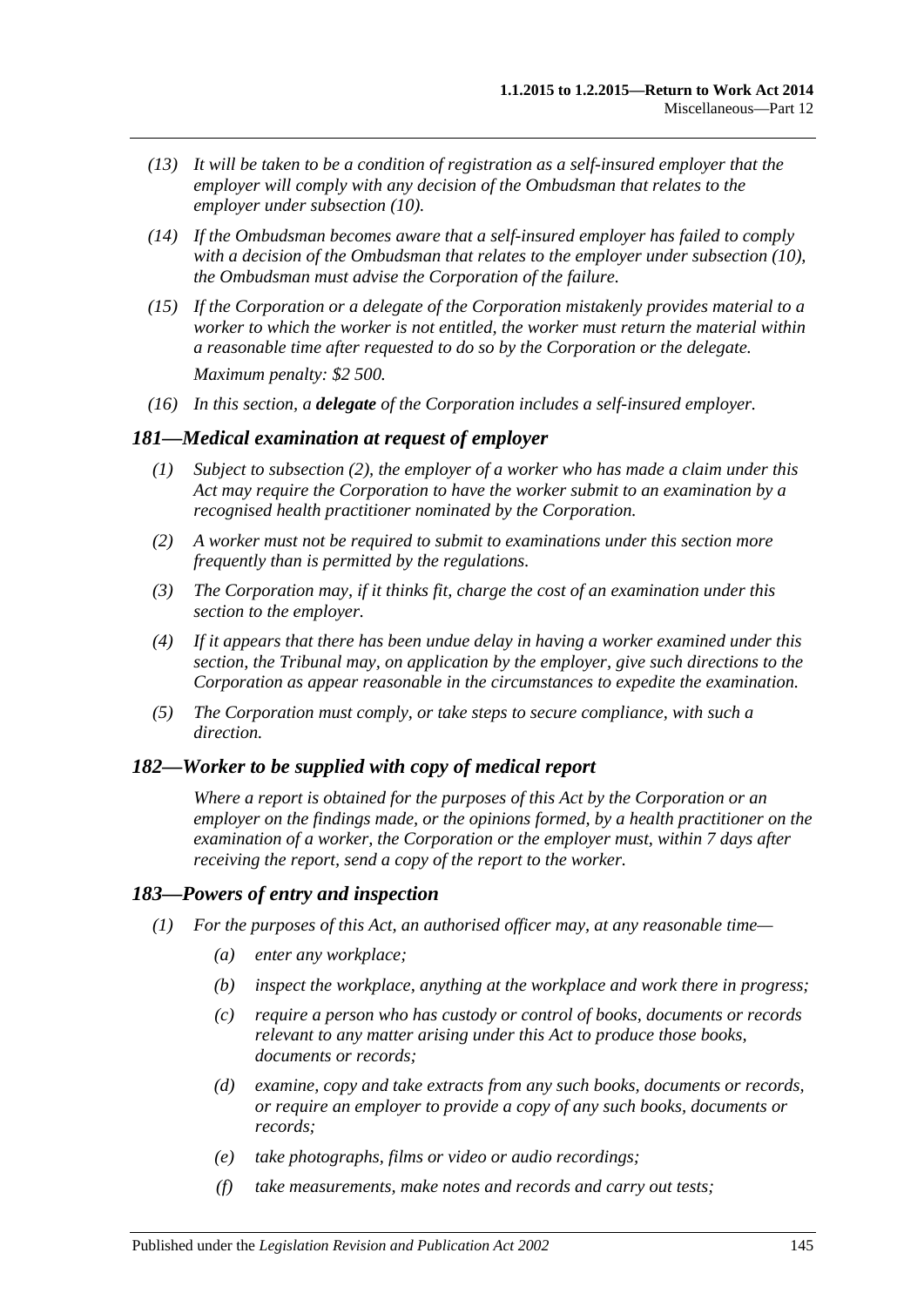- *(g) require (directly or through an interpreter) any person to answer, to the best of that person's knowledge, information and belief, any question relevant to any matter arising under this Act;*
- *(h) require an employer to produce any document, or a copy of any document, that is required to be prepared or kept under this Act;*
- *(i) seize any document that has been mistakenly provided by the Corporation under this Act.*
- *(2) If—*
	- *(a) a person whose native language is not English is suspected of having breached this Act; and*
	- *(b) the person is interviewed by an authorised officer in relation to that suspected breach; and*
	- *(c) the person is not reasonably fluent in English,*

*the person is entitled to be assisted by an interpreter during the interview.*

- *(3) A person is not required—*
	- *(a) to provide information under this section that is privileged on the ground of legal professional privilege; or*
	- *(b) to answer a question under this section if the answer would tend to incriminate that person of an offence.*
- <span id="page-145-0"></span>*(4) An authorised officer, who suspects on reasonable grounds that an offence against this Act has been committed, may seize and retain anything that affords evidence of that offence.*
- *(5) An authorised officer must, at the request of any person from whose possession evidentiary material is seized under [subsection](#page-145-0) (4), provide a receipt for that material.*
- <span id="page-145-3"></span><span id="page-145-2"></span><span id="page-145-1"></span>*(6) Where anything has been seized under [subsection](#page-145-0) (4) the following provisions apply:*
	- *(a) the thing seized must be held pending proceedings for an offence against this Act related to the thing seized, unless the Minister, on application, authorises its release to the person from whom it was seized, or any person who had legal title to it at the time of its seizure, subject to such conditions as the Minister thinks fit (including conditions as to the giving of security for satisfaction of an order under [paragraph](#page-145-1) (b)(ii));*
	- *(b) where proceedings for an offence against this Act relating to the thing seized are instituted within 6 months of its seizure and the person charged is found guilty of the offence, the court may—*
		- *(i) order that it be forfeited to the Crown; or*
		- *(ii) where it has been released pursuant to [paragraph](#page-145-2) (a)—order that it be forfeited to the Crown or that the person to whom it was released pay to the Minister an amount equal to its market value at the time of its seizure, as the court thinks fit;*
	- *(c) where—*
		- *(i) proceedings are not instituted for an offence against this Act relating to the thing seized within 6 months after its seizure; or*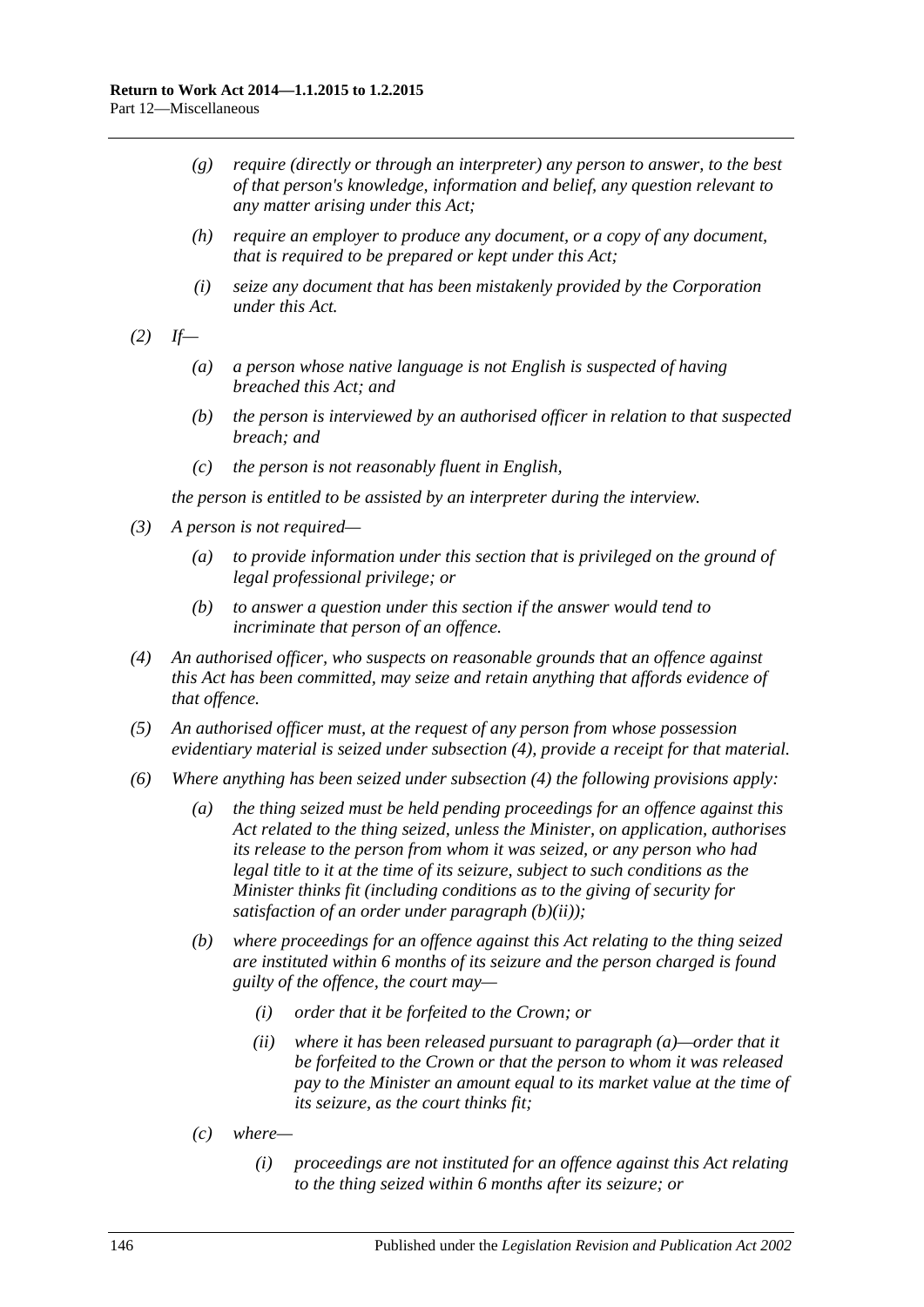- *(ii) proceedings having been so instituted—*
	- *(A) the person charged is found not guilty of the offence; or*
	- *(B) the person charged is found guilty of the offence but no order for forfeiture is made under [paragraph](#page-145-3) (b),*

*the person from whom the thing was seized, or any person with legal title to it, is entitled to recover from the Minister, by action in a court of competent jurisdiction, the thing itself, or if it has deteriorated or been destroyed, compensation of an amount equal to its market value at the time of its seizure.*

- *(7) In the exercise of powers under this section, an authorised officer may be accompanied by such assistants as may be necessary or desirable in the circumstances.*
- *(8) An employer whose workplace is subject to an inspection under this section must provide such assistance as may be necessary to facilitate the exercise of the powers conferred by this section.*
- *(9) A person must not—*
	- *(a) hinder or obstruct an authorised officer in the exercise of a power conferred by this section; or*
	- *(b) refuse or fail, without lawful excuse, to comply with a requirement under this section.*

*Maximum penalty: \$10 000.*

- <span id="page-146-1"></span><span id="page-146-0"></span>*(10) An authorised officer, or a person assisting an authorised officer, who in the course of exercising powers under this section in relation to an employer—*
	- *(a) unreasonably hinders or obstructs the employer in the day to day running of his or her business;*
	- *(b) addresses offensive language to the employer or to any other person at the workplace;*
	- *(c) assaults the employer or any other person at the workplace,*

<span id="page-146-2"></span>*is guilty of an offence.*

*Maximum penalty:* 

- *(a) for an offence against [paragraph](#page-146-0) (a) or [\(b\)—](#page-146-1)\$5 000;*
- *(b) for an offence against [paragraph](#page-146-2) (c)—\$5 000 or imprisonment for 1 year.*

#### <span id="page-146-4"></span>*184—Inspection of place of employment by recovery or return to work adviser*

- *(1) Subject to [subsection](#page-146-3) (2), a designated adviser may inspect the place of employment of an injured worker.*
- <span id="page-146-3"></span>*(2) A power of inspection under [subsection](#page-146-4) (1) must be exercised so as to avoid any unnecessary disruption of, or interference with, the performance of work at a place of employment.*
- *(3) A person must not hinder an inspection under this section. Maximum penalty: \$5 000.*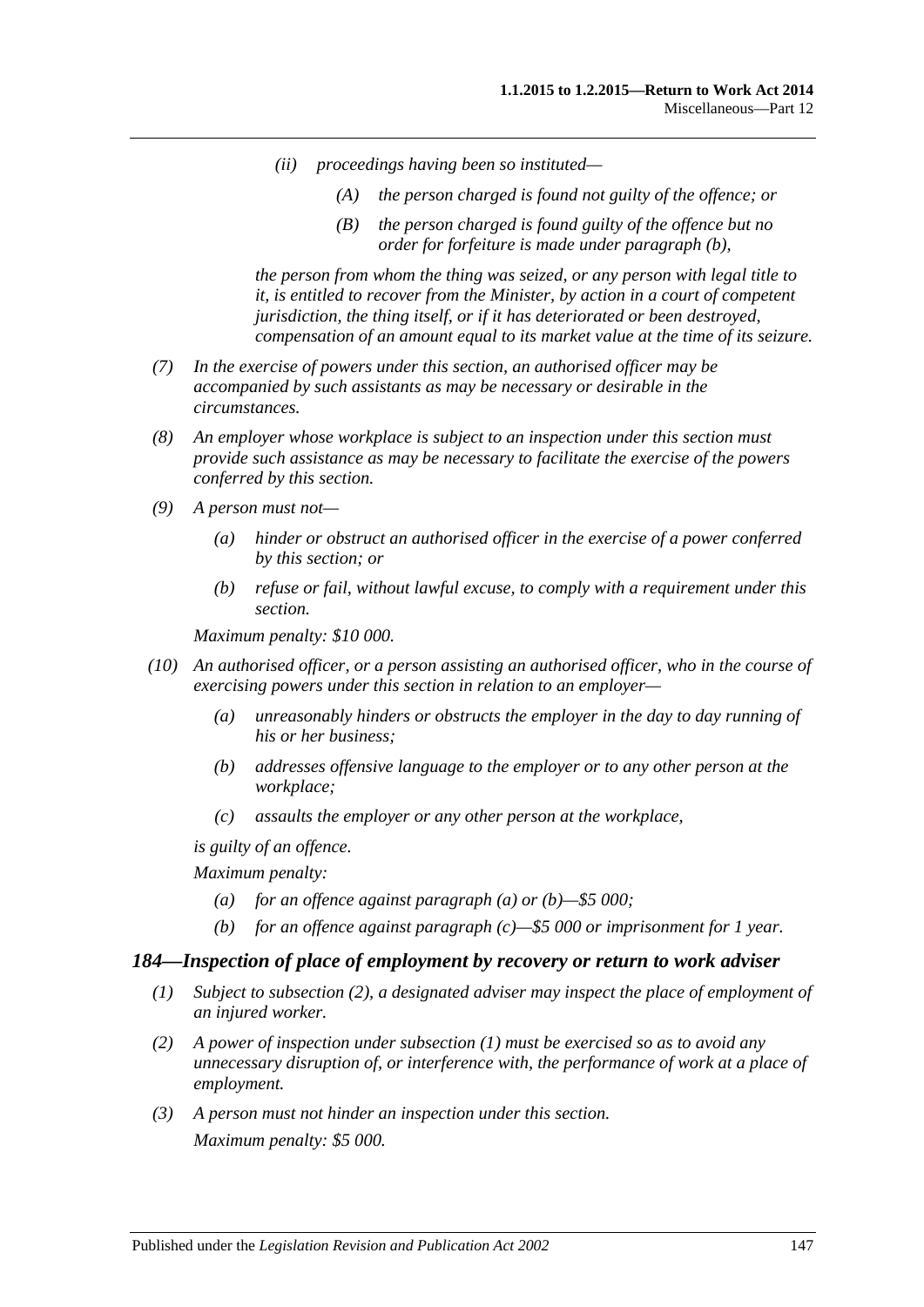*(4) A reference in this section to a designated adviser is a reference to a person who has been authorised by the Corporation to act under this section in connection with the provision of recovery/return to work services to a worker or workers for the purposes of this Act.*

## **185—Confidentiality to be maintained**

- (1) A person must not disclose information (except as permitted by [subsection](#page-147-0) (3)) if—
	- (a) the person obtained the information in the course of carrying out functions in, or in relation to, the administration, operation or enforcement of this Act; and
	- (b) the information is—
		- (i) about commercial or trading operations; or
		- (ii) about the physical or mental condition, or the personal circumstances or affairs, of a worker or other person; or
		- (iii) information provided in a return or in response to a request for information under this Act.

Maximum penalty: \$10 000.

- <span id="page-147-1"></span>(2) The Corporation may enter into arrangements with corresponding workers compensation authorities about sharing information obtained in the course of carrying out functions related to the administration, operation or enforcement of this Act or a corresponding law.
- <span id="page-147-2"></span><span id="page-147-0"></span>(3) A disclosure of information is permitted if it is—
	- (a) a disclosure in the course of official duties; or
	- (b) a disclosure of statistical information; or
	- (c) a disclosure made with the consent of the person to whom the information relates, or who furnished the information; or
	- (d) a disclosure made to a corresponding workers compensation authority in accordance with an arrangement entered into under [subsection](#page-147-1) (2); or
	- (e) a disclosure authorised or required under any other Act or law; or
	- (f) a disclosure required by a court or tribunal constituted by law, or before a review authority; or
	- (g) a disclosure to the Corporation or a self-insured employer; or
	- (h) a disclosure to an injured worker's employer in accordance with this Act; or
	- (i) a disclosure to the Lifetime Support Authority of South Australia (the *LSS Authority*)—
		- (i) for purposes associated with the operation of [section](#page-141-0) 176 of this Act, section 55 of the *[Motor Vehicle Accidents \(Lifetime Support Scheme\)](http://www.legislation.sa.gov.au/index.aspx?action=legref&type=act&legtitle=Motor%20Vehicle%20Accidents%20(Lifetime%20Support%20Scheme)%20Act%202013)  Act [2013](http://www.legislation.sa.gov.au/index.aspx?action=legref&type=act&legtitle=Motor%20Vehicle%20Accidents%20(Lifetime%20Support%20Scheme)%20Act%202013)*, or an agreement envisaged by those sections; or
		- (ii) without limiting [subparagraph](#page-147-2) (i), so that the LSS Authority may provide services and exercise powers and discretions under this Act or the *[Motor Vehicle Accidents \(Lifetime Support Scheme\) Act](http://www.legislation.sa.gov.au/index.aspx?action=legref&type=act&legtitle=Motor%20Vehicle%20Accidents%20(Lifetime%20Support%20Scheme)%20Act%202013) 2013*; or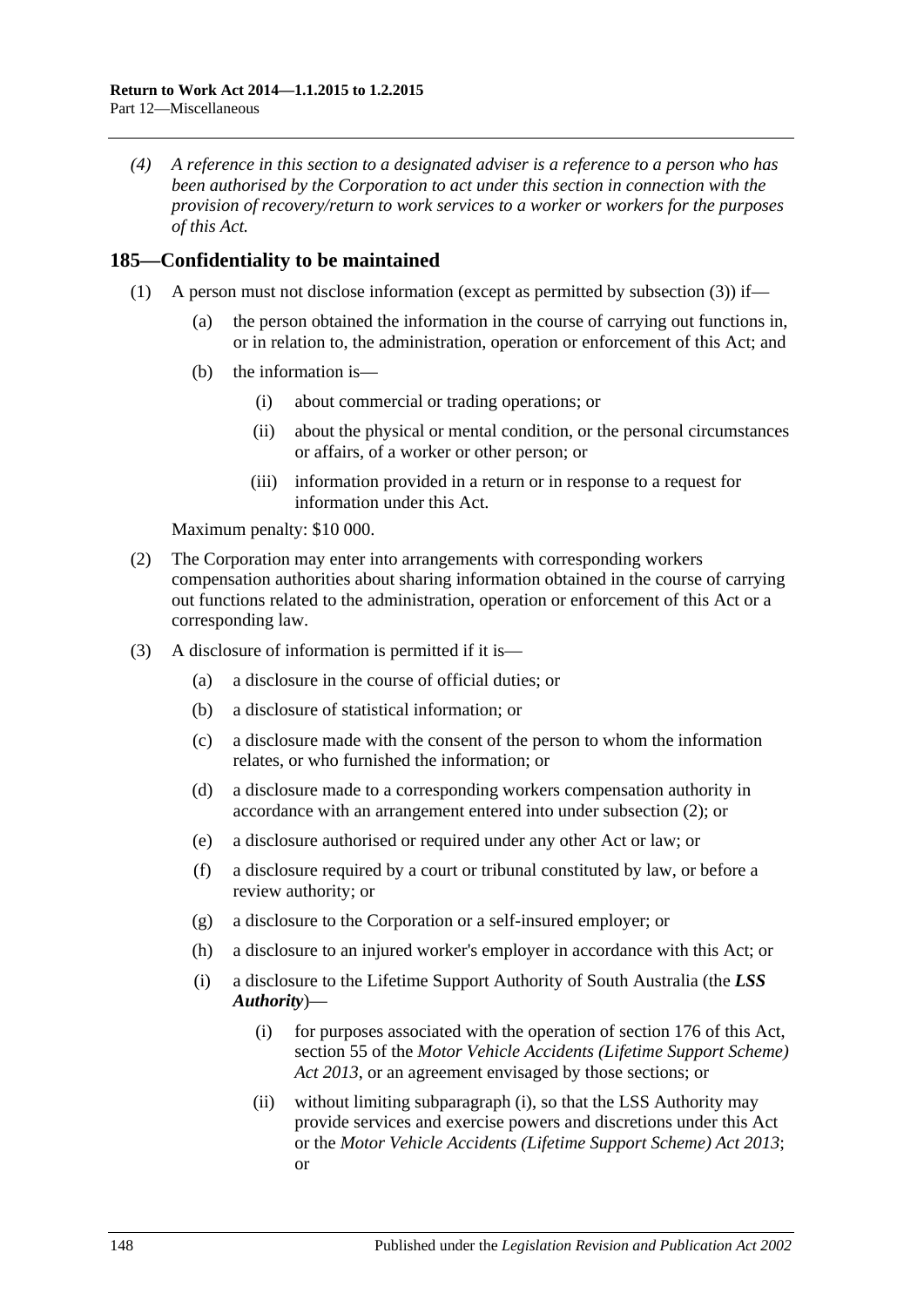- (j) a disclosure made under the authorisation of the Minister; or
- (k) a disclosure authorised by regulation.
- <span id="page-148-0"></span>(4) A regulation made for the purposes of [subsection](#page-148-0)  $(3)(k)$  cannot take effect unless it has been laid before both Houses of Parliament and—
	- (a) no motion for disallowance is moved within the time for such a motion; or
	- (b) every motion for disallowance of the regulation has been defeated or withdrawn, or has lapsed.
- (5) In this section—

*corresponding workers compensation authority* means any person or authority in another State or a Territory of the Commonwealth with power to determine or manage claims for compensation for injuries arising from employment.

#### *186—Confidentiality—employers*

- *(1) An employer who is registered under this Act, or a person employed by an employer who is registered under this Act, must not disclose information about the physical or mental condition of a worker unless the disclosure is—*
	- *(a) reasonably required for, or in connection with, the carrying out of the proper conduct of the business of the employer; or*
	- *(b) required in connection with the operation of this Act; or*
	- *(c) made with the consent of the person to whom the information relates, or who furnished the information; or*
	- *(d) required by a court or tribunal constituted by law, or before a review authority; or*
	- *(e) authorised or required under any other Act or law; or*
	- *(f) made—*
		- *(i) to the Corporation; or*
		- *(ii) to the worker's employer; or*
	- *(g) made to the Lifetime Support Authority of South Australia (the LSS Authority)—*
		- *(i) for purposes associated with the operation of [section](#page-141-0) 176 of this Act, section 55 of the [Motor Vehicle Accidents \(Lifetime Support Scheme\)](http://www.legislation.sa.gov.au/index.aspx?action=legref&type=act&legtitle=Motor%20Vehicle%20Accidents%20(Lifetime%20Support%20Scheme)%20Act%202013)  Act [2013,](http://www.legislation.sa.gov.au/index.aspx?action=legref&type=act&legtitle=Motor%20Vehicle%20Accidents%20(Lifetime%20Support%20Scheme)%20Act%202013) or an agreement envisaged by those sections; or*
		- *(ii) without limiting [subparagraph](#page-148-1) (i), so that the LSS Authority may provide services and exercise powers and discretions under this Act or the [Motor Vehicle Accidents \(Lifetime Support Scheme\) Act](http://www.legislation.sa.gov.au/index.aspx?action=legref&type=act&legtitle=Motor%20Vehicle%20Accidents%20(Lifetime%20Support%20Scheme)%20Act%202013) 2013; or*
	- *(h) made under the authorisation of the Minister; or*
	- *(i) authorised by regulation.*

<span id="page-148-2"></span><span id="page-148-1"></span>*Maximum penalty: \$10 000.*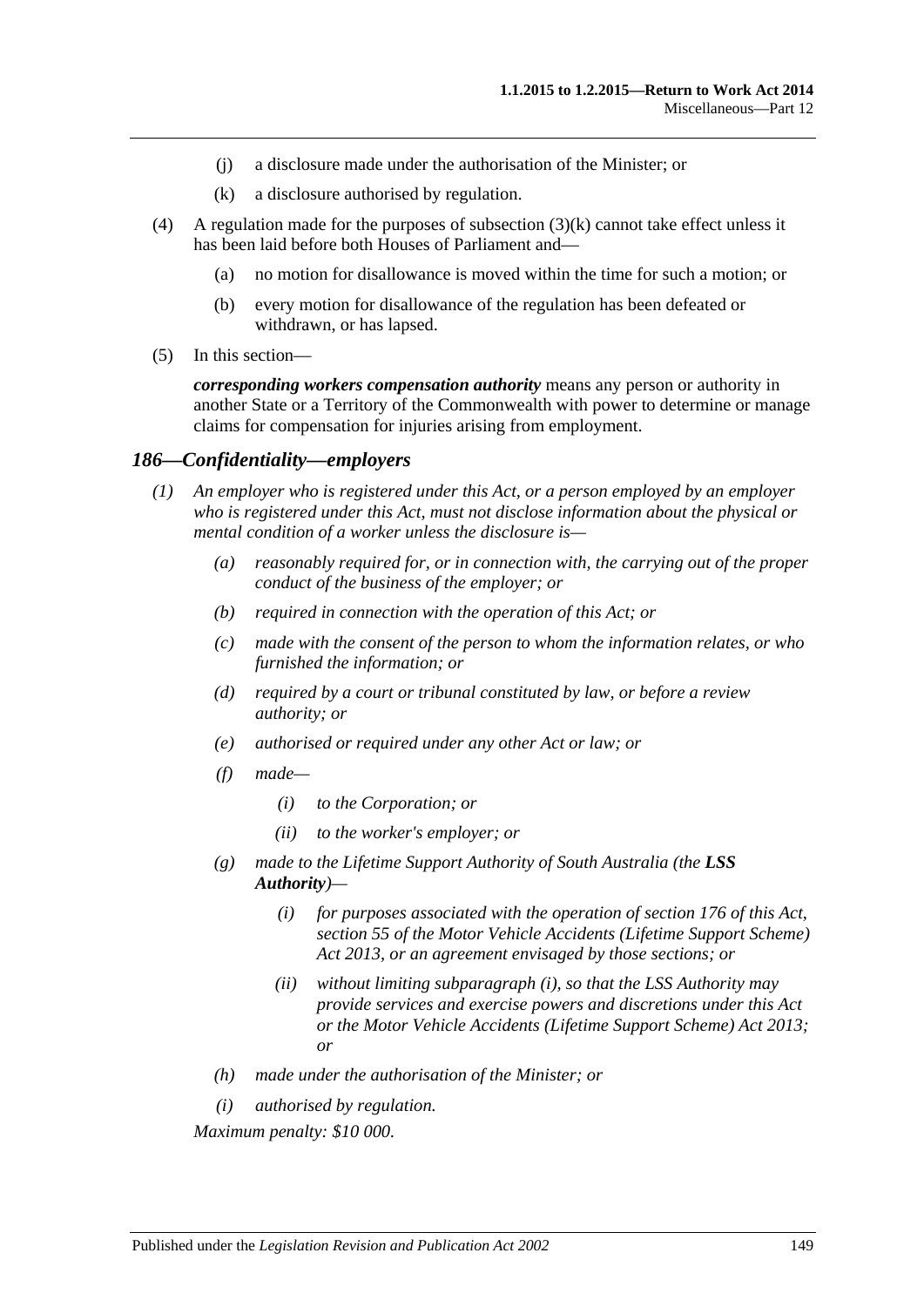- *(2) A regulation made for the purposes of [subsection](#page-148-2) (1)(i) cannot take effect unless it has been laid before both Houses of Parliament and—*
	- *(a) no motion for disallowance is moved within the time for such a motion; or*
	- *(b) every motion for disallowance of the regulation has been defeated or withdrawn, or has lapsed.*

#### *187—Employer information*

*The Corporation may, as it thinks fit, disclose the following information in relation to any employer registered (or previously registered) under this Act:*

- *(a) the number of claims (whether under this Act or at common law) in respect of work injuries made by the employer's workers in a particular period;*
- *(b) the cost of claims (whether under this Act or at common law) in respect of work injuries suffered by the employer's workers in a particular period;*
- *(c) the nature of work injuries suffered by the employer's workers;*
- *(d) details of any remission of premiums granted to the employer, or any supplementary payment imposed on the employer, under Part [9 Division](#page-125-0) 6.*

#### *188—Injuries that develop gradually*

- *(1) An injury (not being noise induced hearing loss) that develops gradually or is a disease will be taken to have occurred when the worker first becomes totally or partially incapacitated for work by the injury.*
- *(2) Subject to this section, where a claim is made under this Act in respect of noise induced hearing loss by a worker (not being a person who has retired from employment on account of age or ill-health), the whole of the loss will be taken to have occurred immediately before notice of the injury was given and, subject to any proof to the contrary, to have arisen out of employment in which the worker was last exposed to noise capable of causing noise induced hearing loss.*
- *(3) If a claim is made under this Act in respect of noise induced hearing loss by a person who has retired from employment on account of age or ill-health, the whole of the loss will be taken to have occurred immediately before the person retired and, subject to any proof to the contrary, to have arisen out of employment in which the person was last exposed to noise capable of causing noise induced hearing loss.*
- <span id="page-149-0"></span>*(4) If—*
	- *(a) a self-insured employer establishes in accordance with procedures laid down by the regulations that a worker was, at the time of undertaking employment with the employer, suffering from a particular injury; and*
	- *(b) the injury is of a prescribed class; and*
	- *(c) an aggravation, acceleration, exacerbation, deterioration or recurrence of the injury arises from employment by the employer referred to in [paragraph](#page-149-0) (a); and*
	- *(d) the employer pays compensation under this Act in respect of the injury,*

*the employer may, by action in the Industrial Relations Court of South Australia, recover a fair contribution, determined by the Court, towards the amount of the compensation—*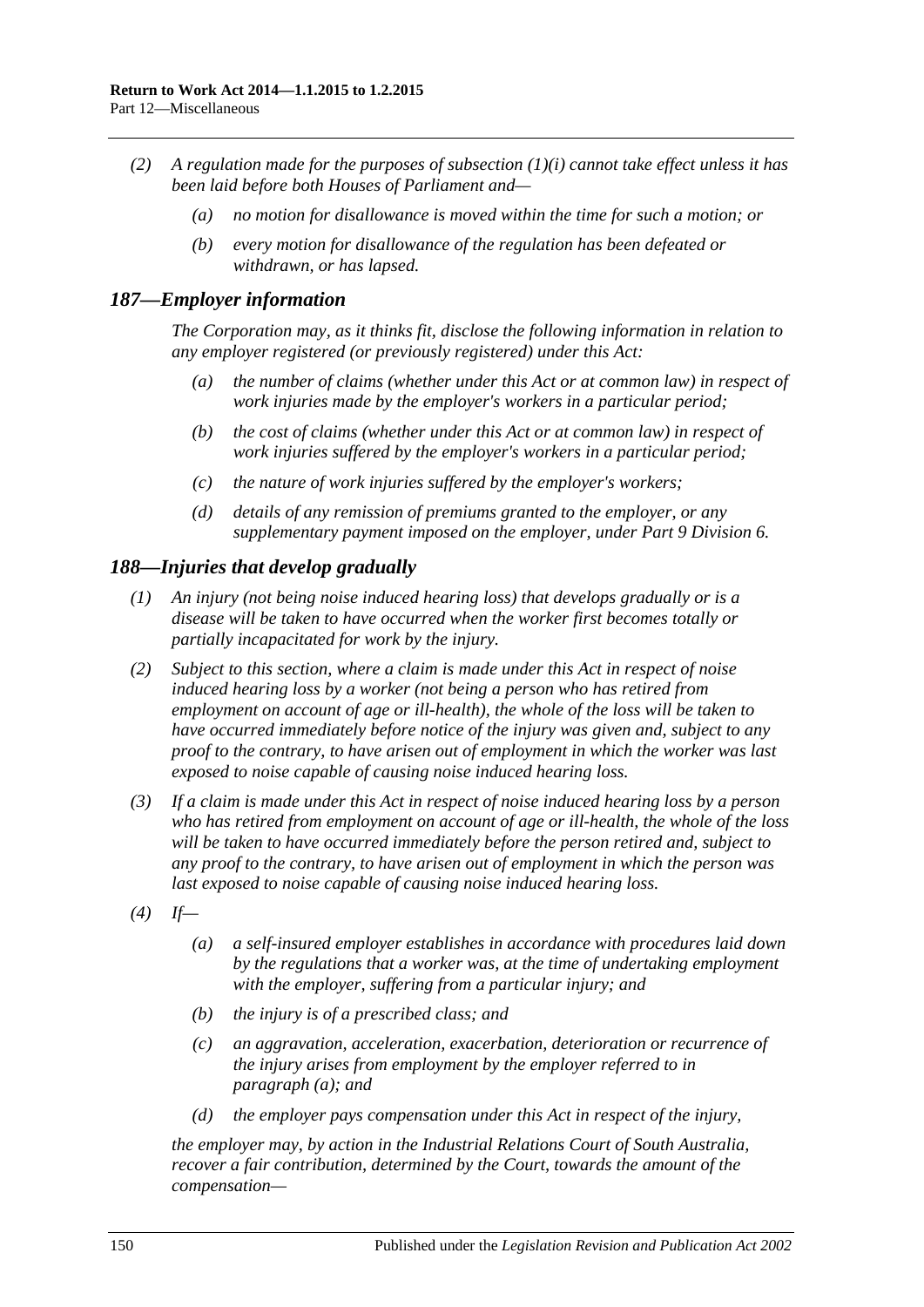- *(e) from any self-insured employer from whose employment the injury established under [paragraph](#page-149-0) (a) arose; or*
- *(f) if there is no such self-insured employer—from the Corporation.*
- <span id="page-150-0"></span>*(5) If—*
	- *(a) an employer (not being a self-insured employer) establishes in accordance with procedures laid down by the regulations that a worker was, at the time of undertaking employment with the employer, suffering from a particular injury; and*
	- *(b) the injury is of a prescribed class; and*
	- *(c) an aggravation, acceleration, exacerbation, deterioration or recurrence of the injury arises from employment by the employer referred to in [paragraph](#page-150-0) (a); and*
	- *(d) the Corporation pays compensation under this Act in respect of the injury,*

*the Corporation may, by action in the Industrial Relations Court of South Australia, recover a fair contribution, determined by the Court, towards the amount of the compensation from any self-insured employer from whose employment the injury established under [paragraph](#page-150-0) (a) arose.*

### *189—Certain payments not to affect benefits under this Act*

*Compensation provided to a person under this Act must not be reduced or otherwise affected by—*

- *(a) an ex gratia payment; or*
- *(b) an accident insurance payment; or*
- *(c) a payment or benefit of a class prescribed by regulation for the purposes of this section.*

#### *190—No contribution from workers*

- *(1) An employer must not deduct from the wages of a worker any part of any sum that the employer is or may become liable to pay under this Act.*
- *(2) An employer must not discriminate against a worker on the ground that the employer is liable to pay any sum under this Act to or in relation to the worker.*
- *(3) An employer must not require or permit a worker to contribute in any manner towards indemnifying the employer against any liability which the employer may incur under this Act.*
- *(4) A person who contravenes this section—*
	- *(a) is guilty of an offence and liable to a penalty not exceeding \$10 000; and*
	- *(b) is liable to compensate a worker for any monetary loss suffered by virtue of that contravention.*

#### <span id="page-150-1"></span>*191—No contracting out*

*(1) This Act applies despite any contract to the contrary.*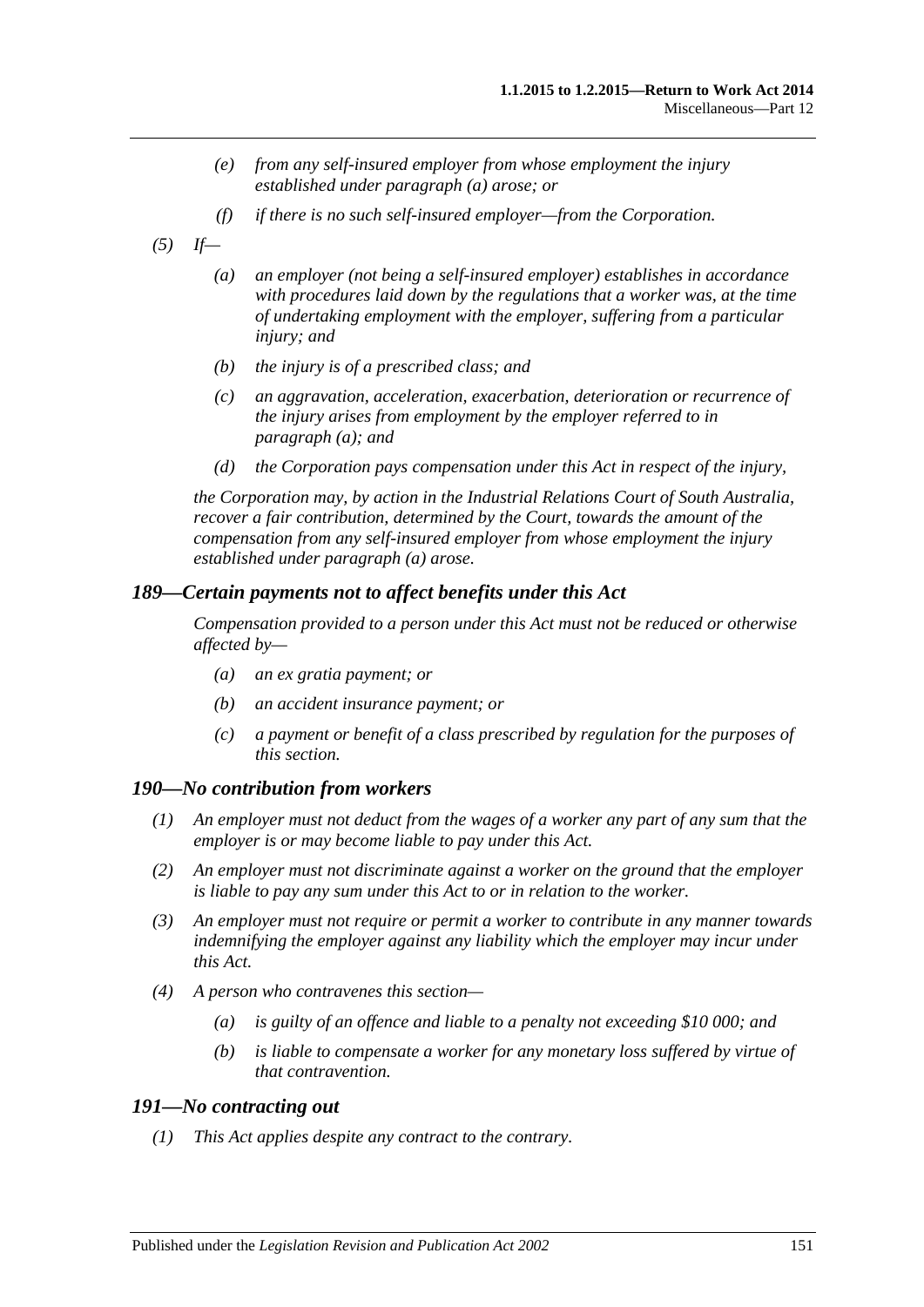- *(2) [Subsection](#page-150-1) (1) does not apply to or in relation to—*
	- *(a) a contract entered into with the consent of the Corporation; or*
	- *(b) any circumstances prescribed by the regulations.*

#### <span id="page-151-0"></span>*192—Non-assignability of benefits*

- *(1) Compensation under this Act—*
	- *(a) is not capable of being assigned, charged or attached; and*
	- *(b) does not pass to any other person by operation of law,*

*nor can any claim be set off against that compensation (except as may be otherwise provided under this Act).*

- *(2) [Subsection](#page-151-0) (1) has no effect to the extent to which (but for this subsection) it would operate to prevent—*
	- *(a) the satisfaction of an obligation by the worker to maintain another person pursuant to an order of a court of competent jurisdiction; or*
	- *(b) the passing of accrued rights of a deceased worker to a legal personal representative.*

#### *193—Payments if worker in prison*

- *(1) If a person who is in receipt of weekly payments under this Act is convicted of an offence and committed to prison, then during the period of imprisonment the weekly payments will be suspended by force of this section unless the Corporation determines that they should be paid to the dependants of the prisoner (and any determination of the Corporation is not reviewable).*
- *(2) If the Corporation determines that weekly payments should be paid to the dependants of a prisoner, they will be so paid in such proportions as the Corporation may determine.*

#### <span id="page-151-2"></span>**194—Service of documents**

- <span id="page-151-1"></span>(1) A notice or other document required or authorised by this Act to be served or given to any person may be served—
	- (a) personally; or
	- (b) by leaving the notice or document at an address for service; or
	- (c) by sending the notice or document or a sealed copy of the notice or document by post addressed to the person at an address for service; or
	- (d) by sending the notice or document in the form of an electronic document or communication to the person at an electronic address for service; or
	- (e) by such other method as is permitted by regulations under this Act or by any Act.
- (2) In any case to which [subsection](#page-151-1)  $(1)(c)$  applies, unless the contrary is proved, service of a notice or document will be taken to have been effected 2 business days after the date of posting.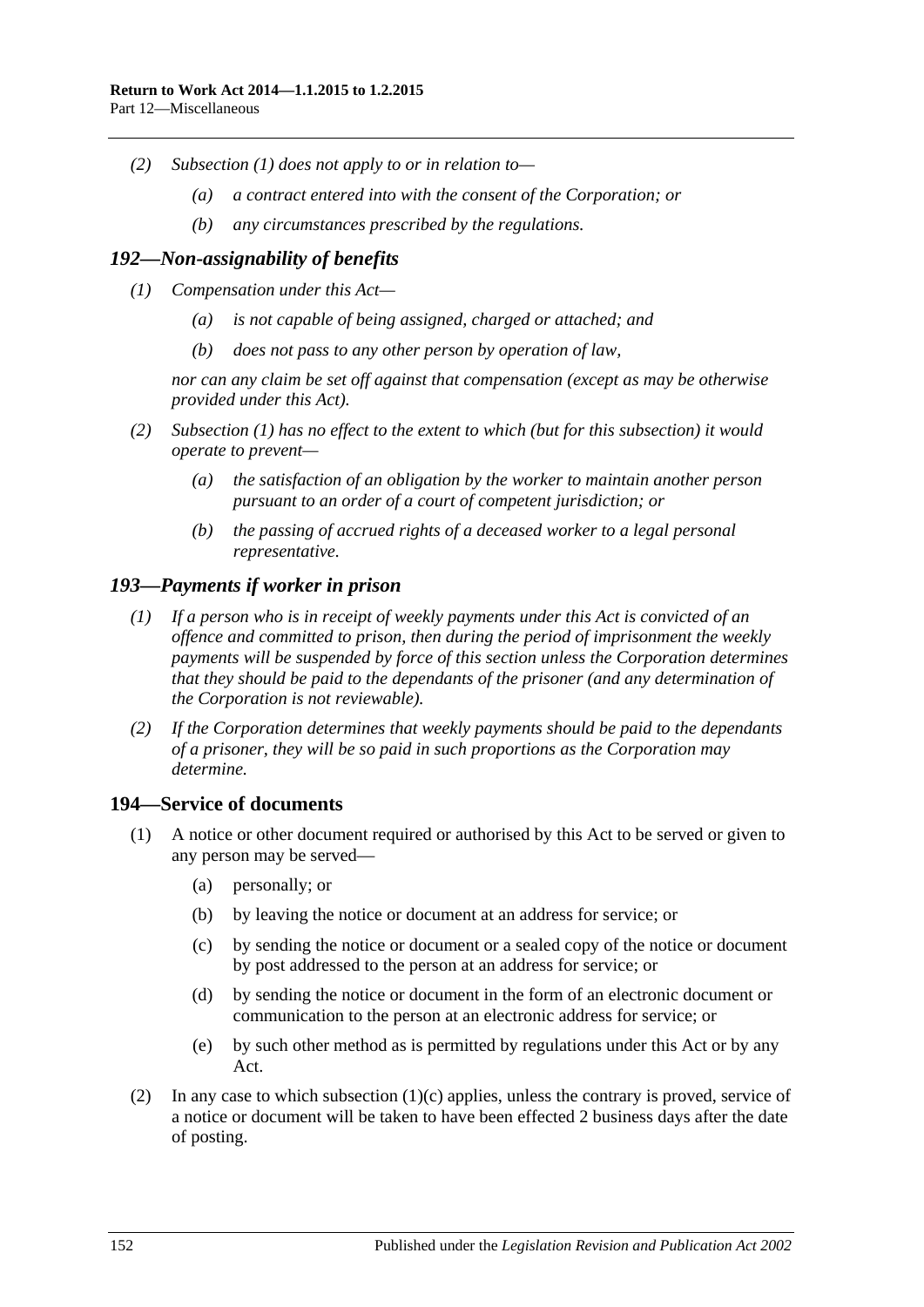(3) In [subsection](#page-151-2)  $(1)$ —

*address for service*, in relation to a person, means—

- (a) the person's last known place of residence or business; or
- (b) an address for service as shown on a claim or a return made or furnished by the person, or on the person's behalf, under this Act (not being an address superseded by a subsequent address for service shown on a later claim or return);

*electronic address for service*, in relation to a person, means—

- (a) the person's last known email address; or
- (b) another facility for the receipt of electronic documents that forms part of an electronic messaging system permitted by the regulations.

#### **195—Service of documents on Corporation**

Any claim, notice, return or form to be served on the Corporation for the purposes of this Act may be served by lodgment at an office of the Corporation with a person authorised by the Corporation to accept service of documents on its behalf.

#### <span id="page-152-0"></span>**196—Dishonesty**

- (1) A person who—
	- *(a) obtains by dishonest means a payment or other benefit under this Act; or*
	- *(b) dishonestly claims to be entitled to a payment or other benefit under this Act; or*
	- *(c) dishonestly makes a statement about a claim under this Act knowing the statement is false or misleading; or*
	- (d) dishonestly makes an application, or gives a return, under this Act knowing the application or return to be false or misleading,

is guilty of an offence.

Maximum penalty: \$50 000 or imprisonment for 2 years.

- (2) A person who—
	- (a) aids, abets, counsels or procures the commission of an offence against [subsection](#page-152-0) (1); or
	- (b) solicits or incites the commission of any such offence,

is guilty of an offence.

Maximum penalty: \$10 000 or imprisonment for 1 year.

- (3) If a court convicts a person of an offence against this section, or finds a person guilty of such an offence without recording a conviction, the court must, on application by the Corporation or a self-insured employer, order the person who committed the offence—
	- (a) to make good any loss to the applicant resulting from the commission of the offence; and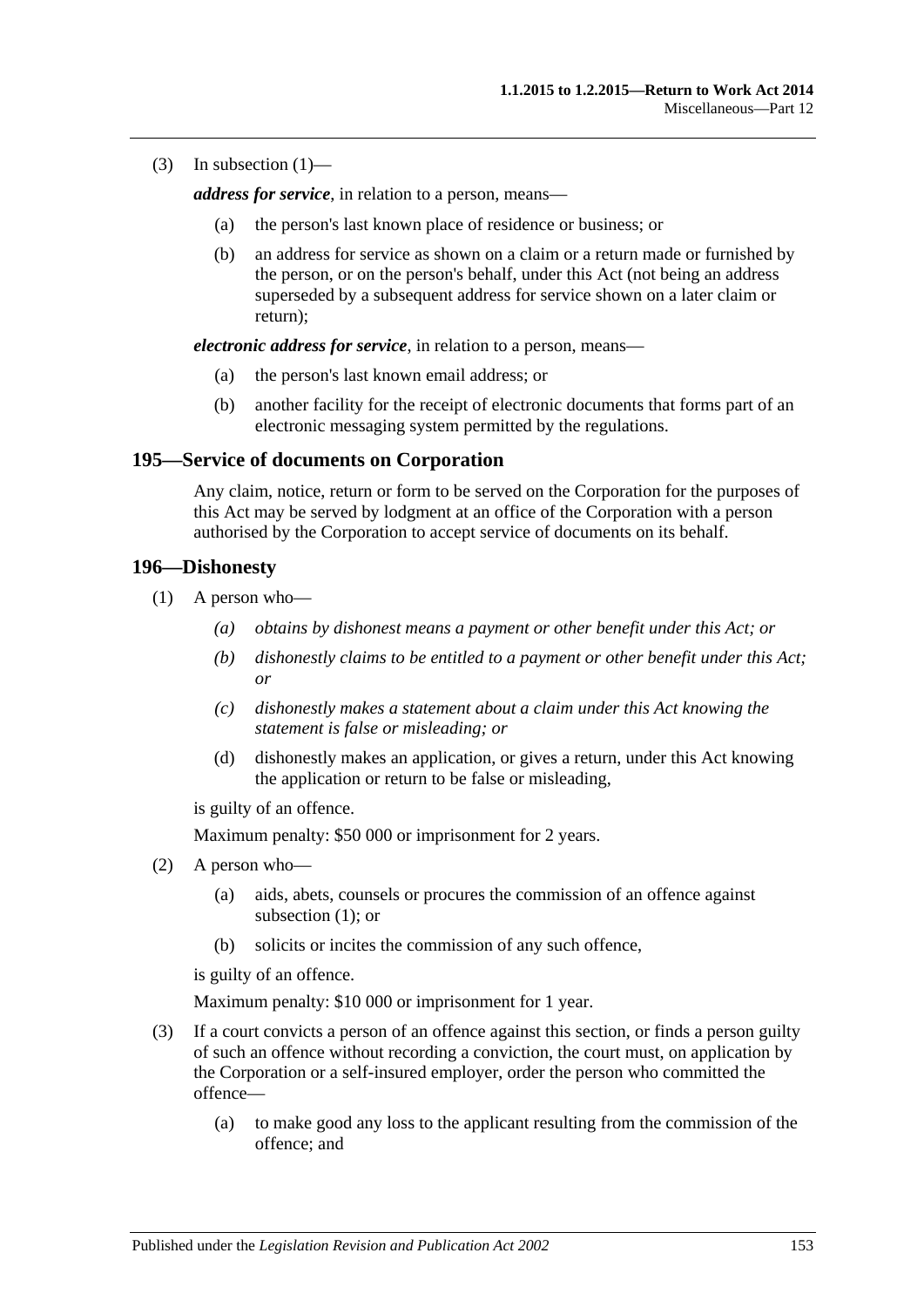(b) to reimburse costs incurred by the applicant in investigating and prosecuting the offence.

## *197—Evidence*

- *(1) In any legal proceedings, a certificate apparently signed by an officer of the Corporation, certifying—*
	- *(a) that a person was, on a day specified in the certificate, an employer;*
	- *(b) that a person was, on a day specified in the certificate, a worker,*

*will, in the absence of proof to the contrary, be proof of the matters stated in the certificate.*

- *(2) In any legal proceedings against a person for failing to register with the Corporation as an employer, a certificate apparently signed by an officer of the Corporation, certifying that the person was not, on a specified day, registered as an employer will, in the absence of proof to the contrary, be proof of the matters stated in the certificate.*
- *(3) In any legal proceedings, a certificate apparently signed by an officer of the Corporation, certifying that an amount specified in the certificate is payable to the Corporation, by way of premium, fee, supplementary payment or fine, by a person named in the certificate, will, in the absence of proof to the contrary, be proof of the liability.*
- *(4) In any proceedings against a person for failing to furnish a return under this Act, a certificate apparently signed by an officer of the Corporation certifying that the return was not received before the expiration of the period within which it was required to be furnished will, in the absence of evidence to the contrary, be proof that the defendant failed duly to furnish the return.*
- *(5) In any proceedings, a certificate apparently under the seal of the Corporation certifying that an officer of the Corporation named in the certificate was, on a day specified in the certificate, invested with specified delegated powers or functions will, in the absence of evidence to the contrary, be proof of the matters stated in the certificate.*
- *(6) In this section—*

*officer of the Corporation includes a person who, although not an officer of the Corporation, is acting under a delegation of the Corporation.*

## <span id="page-153-0"></span>*198—Offences*

- *(1) A person who contravenes or fails to comply with a provision of this Act is guilty of an offence.*
- *(2) A person who is guilty of an offence against this Act for which no penalty is specifically provided is liable to a fine not exceeding \$5 000.*
- *(3) Proceedings for an offence against this Act will be disposed of summarily.*
- *(4) A prosecution for an offence against this Act must be commenced within 3 years after the date on which the offence is alleged to have been committed.*
- *(5) [Subsection](#page-153-0) (1) does not render the Corporation, a member of the staff of the Corporation, or any person acting on behalf of the Corporation, liable to prosecution for any act or omission related to the administration or enforcement of this Act.*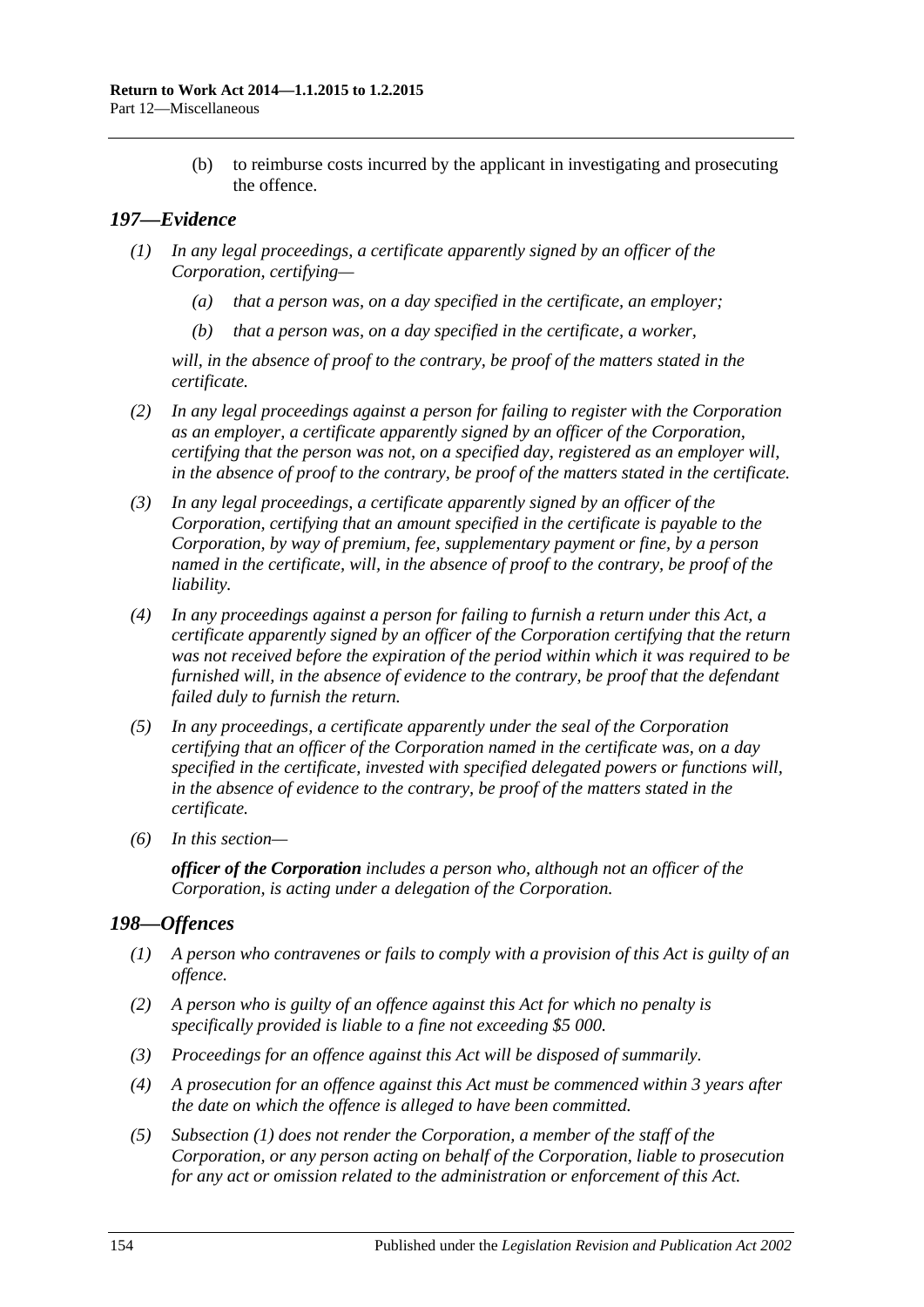## *199—Expiation fees*

*Expiation fees may be fixed, by regulation, for alleged offences against this Act.*

### *200—Right of intervention*

*The Corporation has a right to intervene and be heard in—*

- *(a) any proceedings under this Act before the Tribunal; or*
- *(b) any proceedings before a court—*
	- *(i) in which the interpretation or application of this Act or the repealed Act is in issue; or*
	- *(ii) in which the Corporation's interests may be directly or indirectly affected.*

#### <span id="page-154-0"></span>*201—Recovery of payments*

- *(1) In addition to the other provisions of this Act, the Corporation may recover (as a debt) from a worker, an employer or any other person any payment of compensation or other amount to which the worker, employer or other person is not entitled under this Act.*
- *(2) [Subsection](#page-154-0) (1) extends to a situation where the Corporation is correcting an error, mistake or oversight, or revising an assessment, previously made by the Corporation under this Act.*
- *(3) If the Corporation recovers or receives from a worker or other person an amount on account of compensation paid by the worker's employer, the Corporation may reimburse the amount to the employer.*
- *(4) This section does not limit any other right of a recovery under another section of this Act.*

## <span id="page-154-1"></span>**202—Regulations**

- (1) The Governor may make such regulations as are contemplated by this Act, or as are necessary or expedient for the purposes of this Act.
- (2) Without limiting the generality of [subsection](#page-154-1) (1), the regulations may—
	- (a) require the keeping of records, statistics or other information; and
	- (b) require the provision of reports, statements, documents or other forms of information to the Corporation; and
	- (c) require the giving of notice to the Corporation at specified intervals, or on the occurrence of any specified event; and
	- (d) specify any procedure associated with any process under this Act; and
	- (e) make provisions with respect to the operation of this Act in relation to self-insured employers; and
	- (f) provide for the waiver of any fee prescribed by the regulations; and
	- (g) impose penalties, not exceeding \$20 000, for a contravention of, or failure to comply with, a regulation; and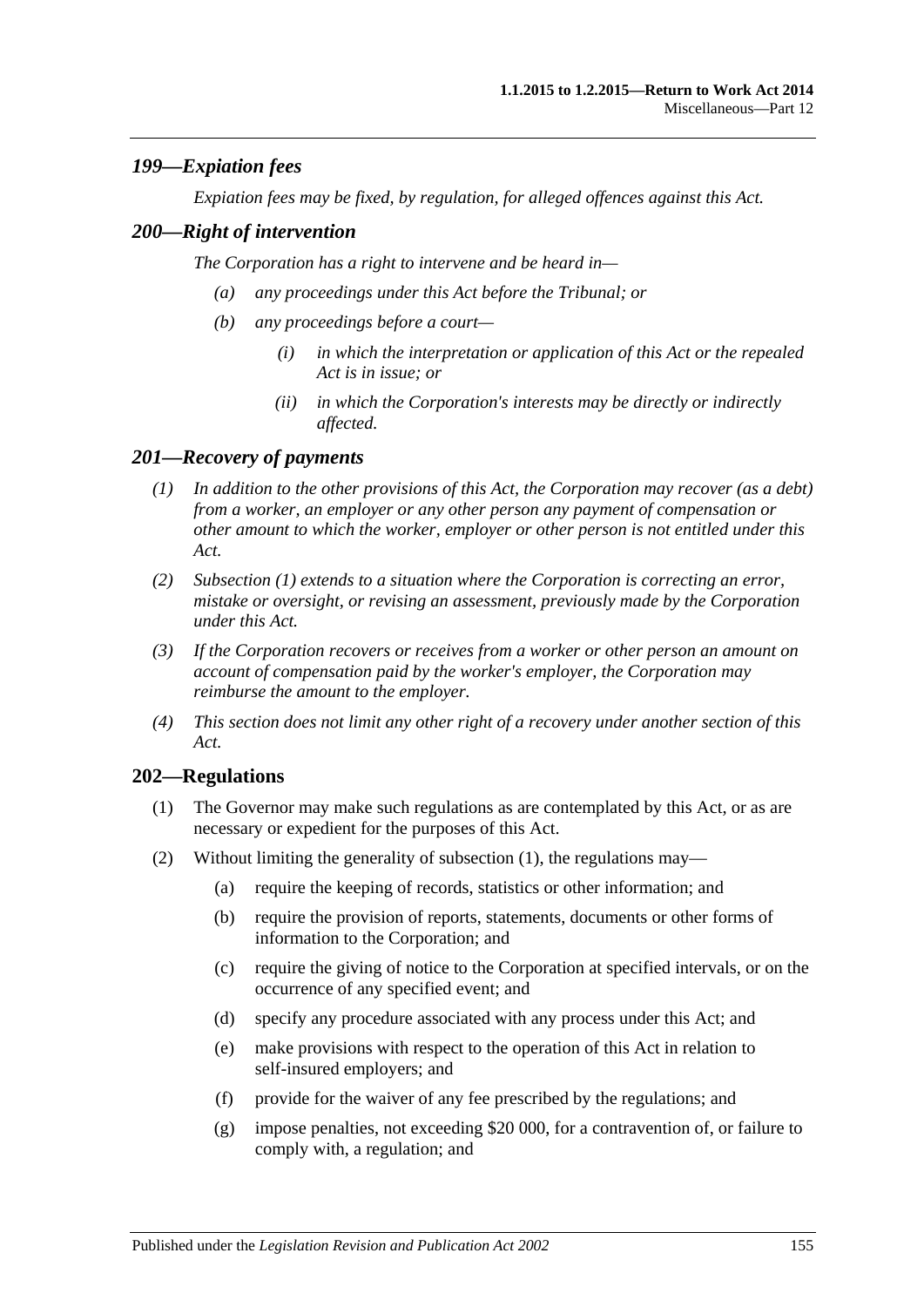- (h) provide that an amount prescribed by the regulations may be adjusted on an annual basis according to changes in the Consumer Price Index (with amounts being able to be rounded up under a scheme prescribed by the regulations).
- (3) A regulation may—
	- (a) refer to or incorporate, wholly or partially and with or without modification, a document prepared or published by a specified body, either as in force at the time the regulation is made or as in force from time to time; and
	- (b) be of general or limited application; and
	- (c) make different provision according to the persons or circumstances to which it is expressed to apply; and
	- (d) provide that a matter is to be determined according to the discretion of the Minister or the Corporation.

#### *203—Review of Act*

- *(1) The Minister must cause a review of this Act and its administration and operation to be conducted on the expiry of 3 years from its commencement.*
- <span id="page-155-0"></span>*(2) The review must include an assessment of—*
	- *(a) the extent to which the scheme established by this Act and the dispute resolution processes under this Act and the [South Australian Employment](http://www.legislation.sa.gov.au/index.aspx?action=legref&type=act&legtitle=South%20Australian%20Employment%20Tribunal%20Act%202014)  [Tribunal Act](http://www.legislation.sa.gov.au/index.aspx?action=legref&type=act&legtitle=South%20Australian%20Employment%20Tribunal%20Act%202014) 2014 have achieved a reduction in the number of disputed matters and a decrease in the time taken to resolve disputes (especially when compared to the scheme and processes applying under the repealed Act); and*
	- *(b) without limiting [paragraph](#page-155-0) (a), whether the jurisdiction of the South Australian Employment Tribunal under this Act should be transferred to the South Australian Civil and Administrative Tribunal; and*
	- *(c) the extent to which there has been an improvement in the determination or resolution of medical questions arising under this Act (especially when compared to the system applying under the repealed Act),*

*and may include any other matter that the Minister considers to be relevant to a review of this Act.*

- *(3) The review must be completed within 6 months and the results of the review embodied in a written report.*
- *(4) The Minister must cause a copy of the report to be laid before both Houses of Parliament within 12 sitting days after receiving the report.*

## *Schedule 1—Presumptive employment*

#### <span id="page-155-1"></span>*1—Presumptive employment*

*(1) The Crown is the presumptive employer of persons of a prescribed class who voluntarily perform work of a prescribed class that is of benefit to the State (and the Crown therefore has the liabilities of a self-insured employer in relation to persons of that class).*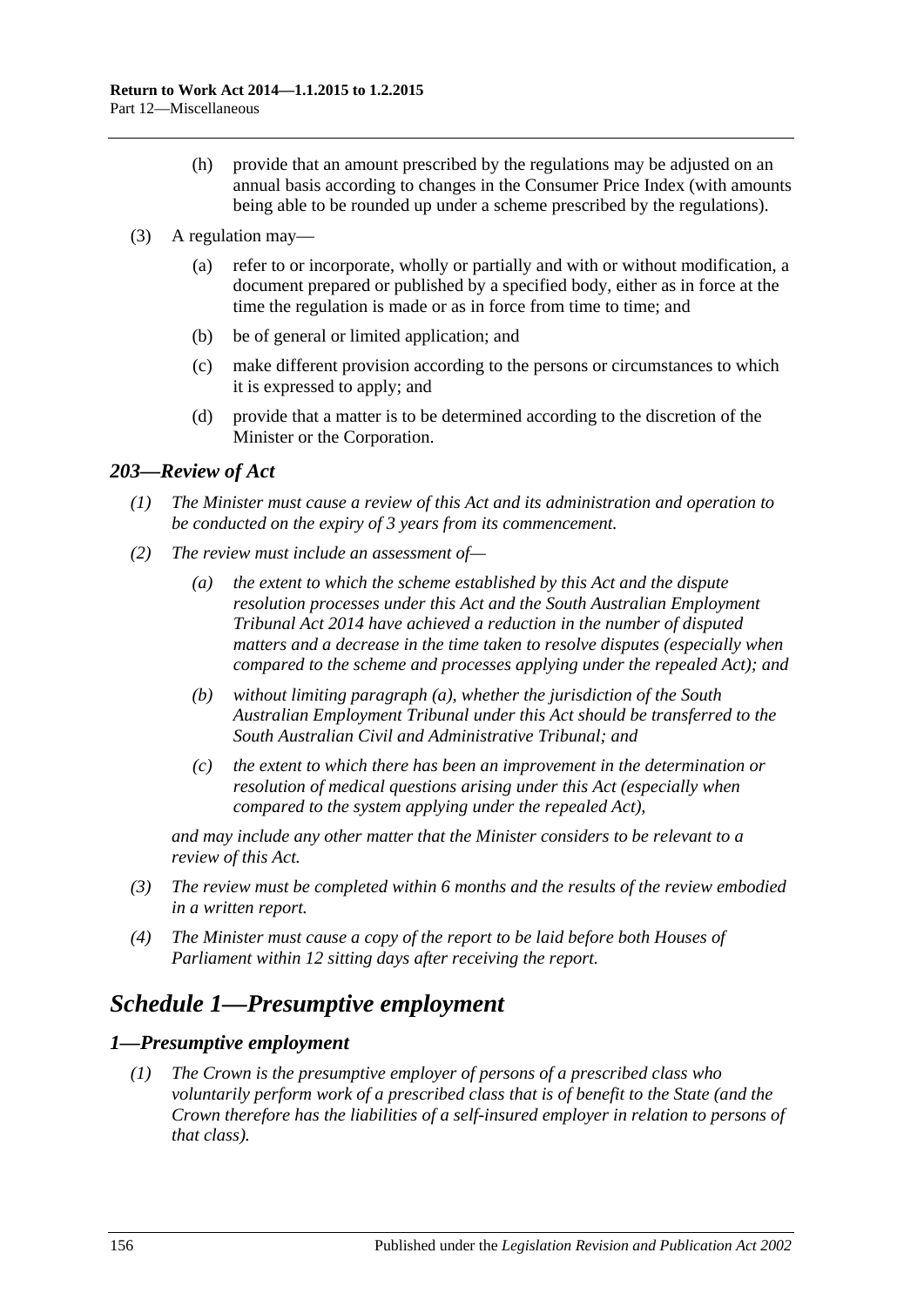- *(2) Where a person of a class prescribed under [subclause](#page-155-1) (1) suffers a work injury while performing the work to which the prescription relates—*
	- *(a) the question of whether and, if so, to what extent the person is incapacitated for work must be determined according to the employment (including self-employment) in which the person was otherwise engaged at the commencement of the incapacity or, if the person was not then engaged in other employment, by reference to employment for which he or she was then reasonably fitted; and*
	- *(b) subject to [paragraph](#page-156-0) (c), the average weekly earnings of the person must be determined—*
		- *(i) if the person was self-employed, by reference to the remuneration that the person would have received if he or she had been doing the same work in employment; or*
		- *(ii) if the person was not employed, by reference to the remuneration that the person would have received if he or she had been working in employment for which he or she was reasonably fitted,*

*and if there is an award or industrial agreement applicable to that class of employment, by reference to that award or agreement; and*

- <span id="page-156-0"></span>*(c) where—*
	- *(i) the person dies; and*
	- *(ii) a claim for compensation is made by a person claiming to be a dependant of the deceased; and*
	- *(iii) the deceased and the claimant were both members of a partnership or proprietary company and the predominant work of the deceased before the date of death was in the business of that partnership or company,*

*then for the purposes of determining whether the claimant was a dependant of the deceased and, if so, the extent of the dependency, any income derived by the claimant from the partnership or company during the deceased's lifetime will (to the extent that the income is attributable to the deceased's work on behalf of the partnership or company) be taken to be an allowance made by the deceased, out of the deceased's own income, for the maintenance of the claimant.*

- <span id="page-156-1"></span>*(3) For the purposes of this clause—*
	- *(a) each of the following is a prescribed class of persons:*
		- *(i) members of SACFS who voluntarily perform work in connection with that membership;*
		- *(ii) other persons of a class prescribed by the regulations; and*
	- *(b) work of a prescribed class is constituted by—*
		- *(i) in relation to a member of SACFS under [paragraph](#page-156-1) (a)(i)—*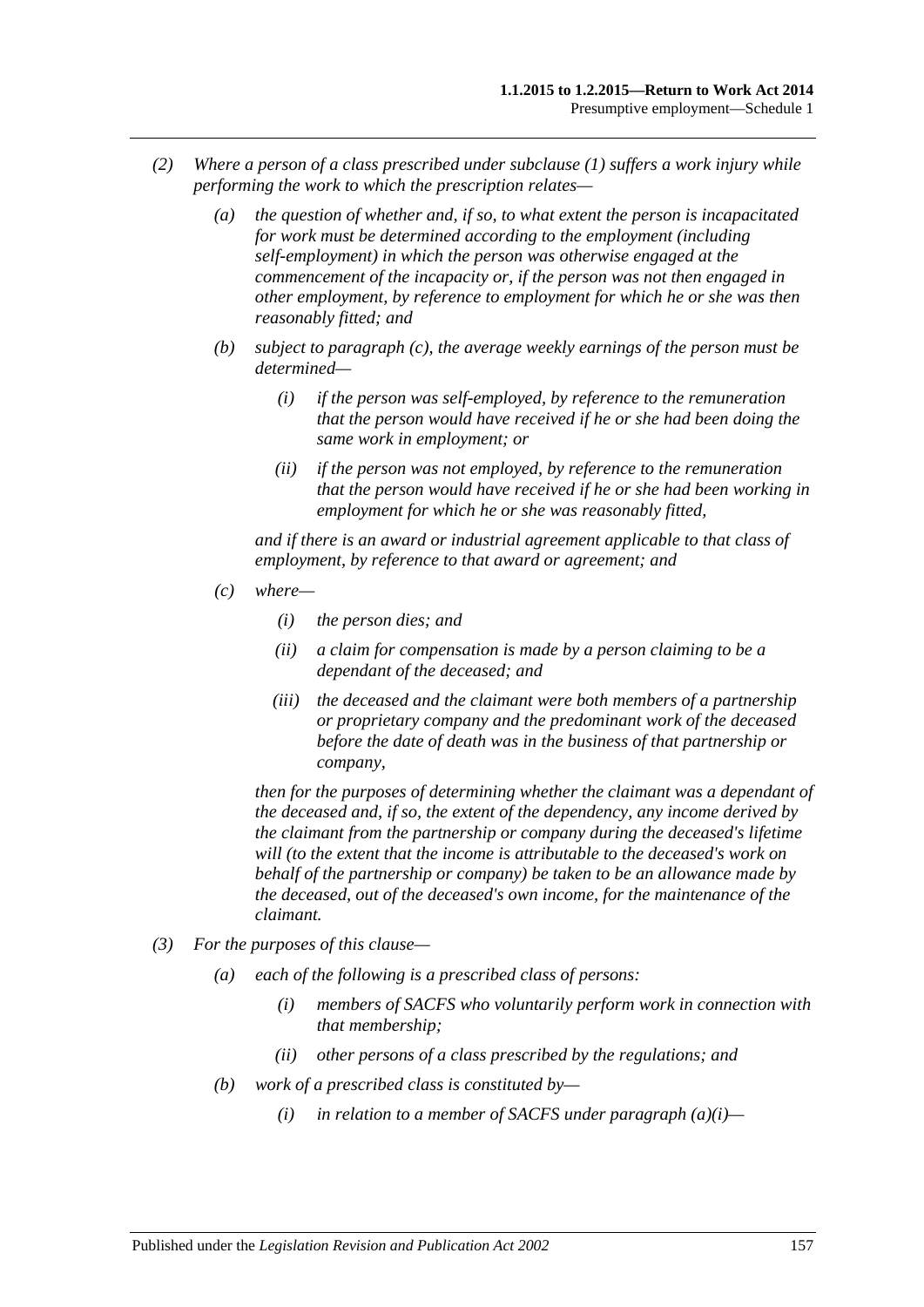| (A) | any activity directed towards preventing, controlling or    |
|-----|-------------------------------------------------------------|
|     | extinguishing a fire, or dealing with any other emergency   |
|     | that requires SACFS to act to protect life, property or the |
|     | environment; or                                             |

- *(B) attending in response to a call for assistance by SACFS; or*
- *(C) attending a SACFS meeting, competition, training exercise or other organised activity; or*
- *(D) any other activity carried out in relation to the functions of SACFS under the [Fire and Emergency Services Act](http://www.legislation.sa.gov.au/index.aspx?action=legref&type=act&legtitle=Fire%20and%20Emergency%20Services%20Act%202005) 2005; and*
- *(ii) other work of a class prescribed by the regulations.*

# *Schedule 2—Injuries presumed to arise from general employment*

| <b>Description of injury</b>                                                                                           |                | <b>Description of work</b>                                                                                                                         |  |
|------------------------------------------------------------------------------------------------------------------------|----------------|----------------------------------------------------------------------------------------------------------------------------------------------------|--|
| Ankylostomiasis                                                                                                        | Mining.        |                                                                                                                                                    |  |
| Anthrax                                                                                                                |                | Any work—                                                                                                                                          |  |
|                                                                                                                        | (a)            | in connection with animals infected with<br><i>anthrax:</i>                                                                                        |  |
|                                                                                                                        | (b)            | involving handling of animal carcasses or parts<br>of such carcasses;                                                                              |  |
|                                                                                                                        | (c)            | involving handling of wool, hair, bristles, hides<br>or skins;                                                                                     |  |
|                                                                                                                        | (d)            | involving loading or unloading, or transport, of<br>animals, animal carcasses or parts of such<br>carcasses, wool, hair, bristles, hides or skins. |  |
| Antimony poisoning or its sequelae                                                                                     | or compounds.  | Any work involving the use of antimony or its preparations                                                                                         |  |
| Arsenic poisoning or its sequelae                                                                                      | or compounds.  | Any work involving the use of arsenic or its preparations                                                                                          |  |
| Asbestosis                                                                                                             | <i>fibres.</i> | Any work involving exposure to inhalation of asbestos                                                                                              |  |
| Asthma or asthmatic attacks                                                                                            |                | Any work involving contact with, or the inhalation of, the<br>dust of red pine, western red cedar or blackwood.                                    |  |
|                                                                                                                        | or flour dust. | Any work involving contact with, or the inhalation of, flour                                                                                       |  |
| Benzene poisoning (ie poisoning by benzene or its Any work involving the production, liberation or<br>and its sequelae |                | homologues or their nitro- and amido-derivatives) utilisation of benzene or its homologues or their nitro- and<br>amido-derivatives.               |  |
| Brucellosis, leptospirosis, or Q fever                                                                                 | carcasses.     | Any work at, in, about, or in connection with, a meat<br>works or involving the handling of meat, hides, skins or                                  |  |
| Carbon monoxide poisoning or its sequelae                                                                              |                | Any work involving contact with, or the inhalation of,<br>carbon monoxide gas.                                                                     |  |
| Chrome ulceration or its sequelae                                                                                      |                | Any work involving the use of chromic acid or bi-chromate                                                                                          |  |
|                                                                                                                        |                |                                                                                                                                                    |  |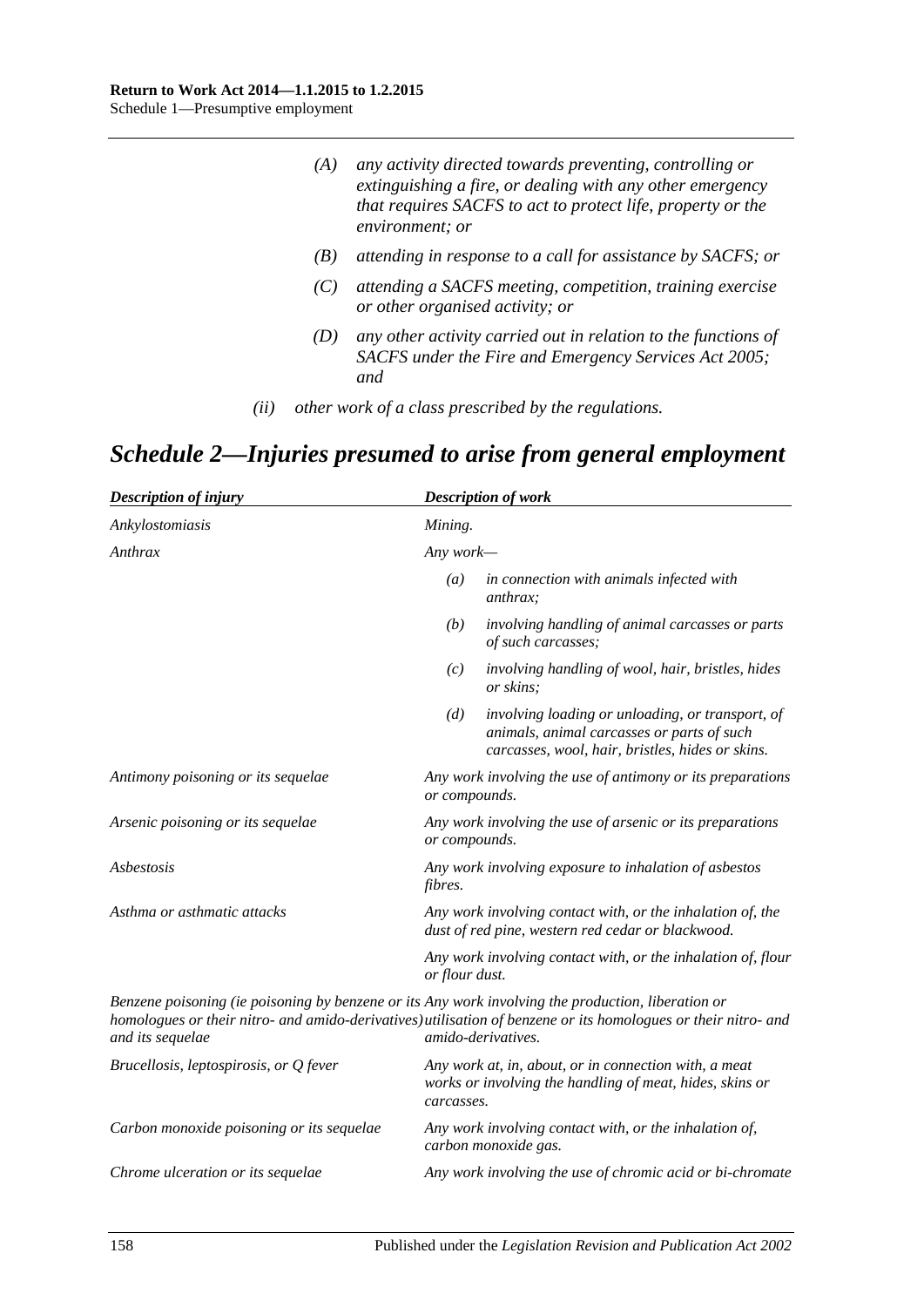#### **1.1.2015 to 1.2.2015—Return to Work Act 2014**

Injuries presumed to arise from general employment—Schedule 2

| <b>Description of injury</b>                                                                                               | <b>Description of work</b>                                                                                                                                                      |  |
|----------------------------------------------------------------------------------------------------------------------------|---------------------------------------------------------------------------------------------------------------------------------------------------------------------------------|--|
|                                                                                                                            | or ammonium potassium or sodium or their preparations.                                                                                                                          |  |
| Copper poisoning or its sequelae                                                                                           | Any work involving the use or handling of copper or its<br>preparations or compounds.                                                                                           |  |
| Dermatitis                                                                                                                 | Any work involving exposure to, or contact with, the dust<br>of blackwood.                                                                                                      |  |
| Halogen poisoning (ie poisoning by the halogen<br>derivatives of hydrocarbons of the aliphatic<br>series) and its sequelae | Any work involving the production, liberation or<br>utilisation of halogen derivatives or hydrocarbons of the<br>aliphatic series.                                              |  |
| Lead poisoning or its sequelae                                                                                             | Any work involving the use of lead or its preparations or<br>compounds.                                                                                                         |  |
| Mercury poisoning or its sequelae                                                                                          | Any work involving the use of mercury or its preparations<br>or compounds.                                                                                                      |  |
| Mesothelioma                                                                                                               | Any work involving exposure to inhalation of asbestos<br>fibres.                                                                                                                |  |
| Nitrous fumes poisoning and its sequelae                                                                                   | Any work involving contact with nitric acid or the<br>inhalation of nitrous fumes.                                                                                              |  |
| Noise induced hearing loss                                                                                                 | Any work involving exposure to noise.                                                                                                                                           |  |
| Pathological manifestations due to-                                                                                        | Any work involving exposure to the action of radium,                                                                                                                            |  |
| radium and other radioactive<br>(a)<br>substances;                                                                         | radioactive substances or X-rays.                                                                                                                                               |  |
| (b)<br>X-rays                                                                                                              |                                                                                                                                                                                 |  |
| Phosphorus, poisoning or its sequelae                                                                                      | Any work involving the use of phosphorus or its<br>preparations or compounds.                                                                                                   |  |
| Pneumoconiosis, including silicosis                                                                                        | Any work involving mining, quarrying, cutting, crushing,<br>grinding or pushing stone or melting, grinding or<br>polishing metal.                                               |  |
| Primary epitheliomatous cancer of the skin                                                                                 | Any work involving processes which involve the handling<br>or use of tar, pitch, bitumen, mineral oil, paraffin, or the<br>compounds, products or residues of those substances. |  |
| Septic poisoning or its sequelae                                                                                           | Any work involving the handling of meat or the<br>manufacture of meat products or animal by-products in<br>connection with the trade of butcher or slaughterman.                |  |
| Zinc poisoning or its sequelae                                                                                             | Any work involving the use of zinc or its preparations or<br>compounds.                                                                                                         |  |

## *Schedule 3—Injuries presumed to arise from employment as a firefighter*

## <span id="page-158-0"></span>*1—Substantive provisions*

 $(I)$  *If—* 

- *(a) a worker suffers an injury of a kind referred to in the first column of the table in this Schedule; and*
- *(b) the injury occurred on or after 1 July 2013; and*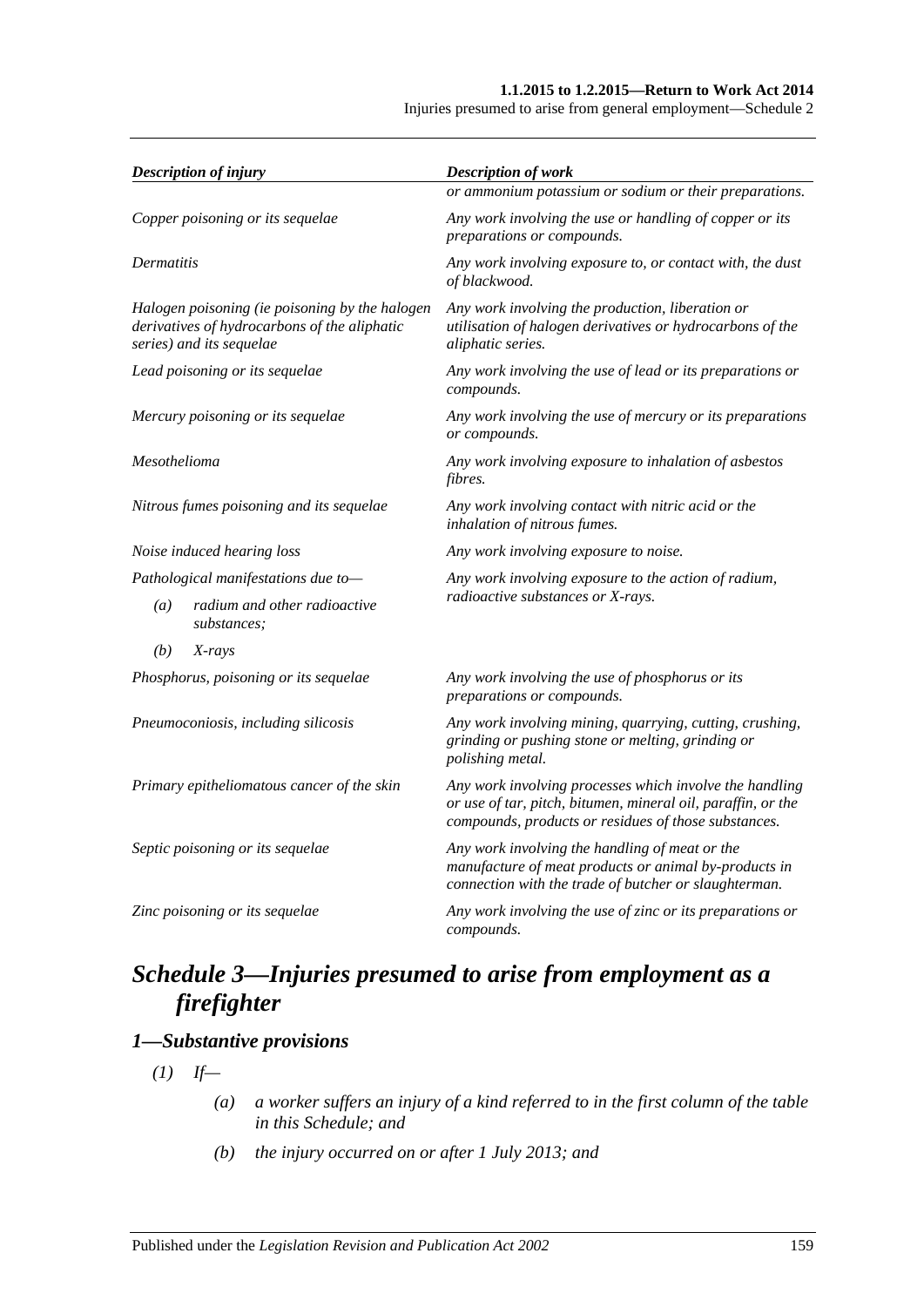Schedule 3—Injuries presumed to arise from employment as a firefighter

- *(c) before the injury occurred, the worker was employed by SAMFS as a firefighter for the qualifying period referred to in the second column of the table opposite the injury; and*
- *(d) during that period, the worker was exposed to the hazards of a fire scene (including exposure to a hazard of the fire that occurred away from the scene),*

*the worker's injury is presumed, in the absence of proof to the contrary, to have arisen from employment by SAMFS.*

<span id="page-159-1"></span>*(2) If—*

- *(a) a worker suffers an injury of a kind referred to in the first column of the table in this Schedule; and*
- *(b) the worker was a member of SACFS presumptively employed by the Crown as a firefighter—*
	- *(i) on or after 1 July 2013; and*
	- *(ii) before the injury occurred; and*
	- *(iii) for the qualifying period referred to in the second column of the table opposite the injury; and*
- <span id="page-159-0"></span>*(c) the injury occurred—*
	- *(i) on or after 1 July 2013; and*
	- *(ii) in the case of a worker who is no longer a member of SACFS presumptively employed by the Crown as a firefighter—no more than 10 years after the cessation of that presumptive employment; and*
- *(d) during the qualifying period referred to in [paragraph](#page-159-0) (b)(iii), the worker was exposed to the hazards of a fire scene (including exposure to a hazard of the fire that occurred away from the scene),*

*the worker's injury is presumed, in the absence of proof to the contrary, to have arisen from his or her presumptive employment by the Crown.*

- *(3) For the purposes of [subclauses \(1\)](#page-158-0) and [\(2\)—](#page-159-1)*
	- *(a) a worker is taken to have been employed as a firefighter if firefighting duties made up a substantial portion of his or her duties; and*
	- *(b) a worker who was so employed for 2 or more periods that add up to or exceed the qualifying period is taken to have been employed for the qualifying period; and*
	- *(c) the qualifying period may include a period or periods that commenced or occurred before 1 July 2013.*

| <b>Description of injury</b>  | <b>Qualifying period</b> |
|-------------------------------|--------------------------|
| Primary site brain cancer     | 5 years                  |
| Primary site bladder cancer   | 15 years                 |
| Primary site kidney cancer    | 15 years                 |
| Primary non-Hodgkins lymphoma | 15 years                 |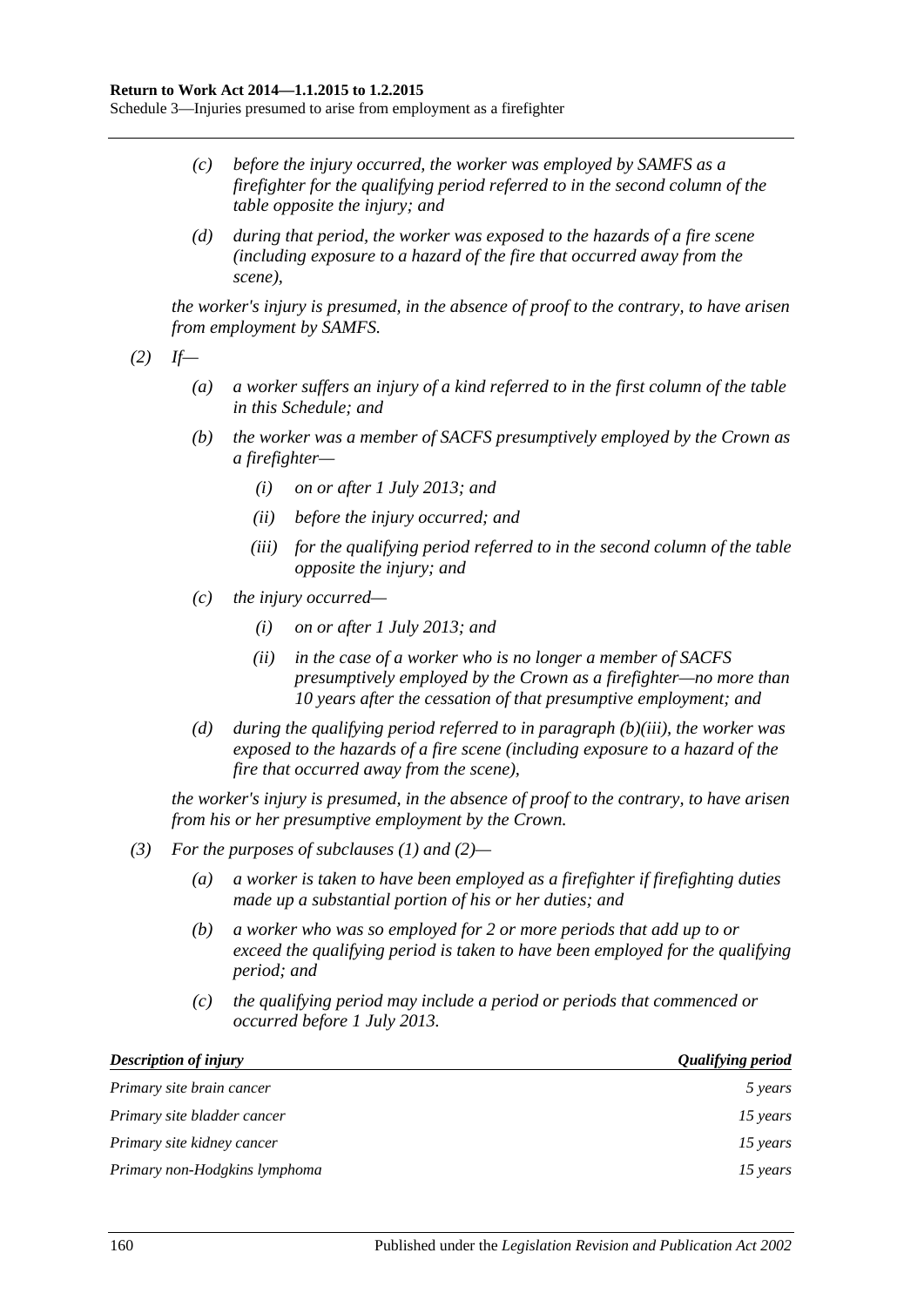#### **1.1.2015 to 1.2.2015—Return to Work Act 2014**

Injuries presumed to arise from employment as a firefighter—Schedule 3

| Description of injury           | <b>Qualifying period</b> |
|---------------------------------|--------------------------|
| Primary leukemia                | 5 years                  |
| Primary site breast cancer      | 10 years                 |
| Primary site testicular cancer  | 10 years                 |
| Multiple myeloma                | 15 years                 |
| Primary site prostate cancer    | 15 years                 |
| Primary site ureter cancer      | 15 years                 |
| Primary site colorectal cancer  | 15 years                 |
| Primary site oesophageal cancer | 25 years                 |

## *Schedule 4—Adjacent areas*

## *1—Interpretation*

*(1) In this Schedule—*

*continental shelf and territorial sea have the same meanings as those terms have in the Seas and Submerged Lands Act;*

*Petroleum Act means the Petroleum (Submerged Lands) Act 1967 of the Commonwealth;*

*Seas and Submerged Lands Act means the Seas and Submerged Lands Act 1973 of the Commonwealth.*

*(2) If the Petroleum Act is repealed and re-enacted (with or without modifications), a reference in this Schedule to that Act, or to a provision or Schedule of that Act, will be taken to include a reference to the new Commonwealth Act, or to the corresponding provision or Schedule in the new Commonwealth Act, (as the case requires).*

## *2—Adjacent areas*

- *(1) The adjacent area for South Australia, New South Wales, Victoria or Tasmania is so much of the area described in Schedule 2 to the Petroleum Act in relation to that State as is within the outer limits of the continental shelf and includes the space above and below that area.*
- <span id="page-160-1"></span><span id="page-160-0"></span>*(2) The adjacent area for Queensland is—*
	- *(a) so much of the area described in Schedule 2 to the Petroleum Act in relation to Queensland as is within the outer limits of the continental shelf; and*
	- *(b) the Coral Sea area (within the meaning of subsection (7) of section 5A of the Petroleum Act) other than the territorial sea within the Coral Sea area; and*
	- *(c) the areas within the outer limits of the territorial sea adjacent to certain islands of Queensland as determined by proclamation on 4 February 1983 under section 7 of the Seas and Submerged Lands Act; and*
	- *(d) the space above and below the areas described in [paragraphs](#page-160-0) (a), [\(b\)](#page-160-1) and [\(c\).](#page-160-2)*
- <span id="page-160-2"></span>*(3) The adjacent area for Western Australia is so much of the area described in Schedule 2 to the Petroleum Act in relation to Western Australia as—*
	- *(a) is within the outer limits of the continental shelf; and*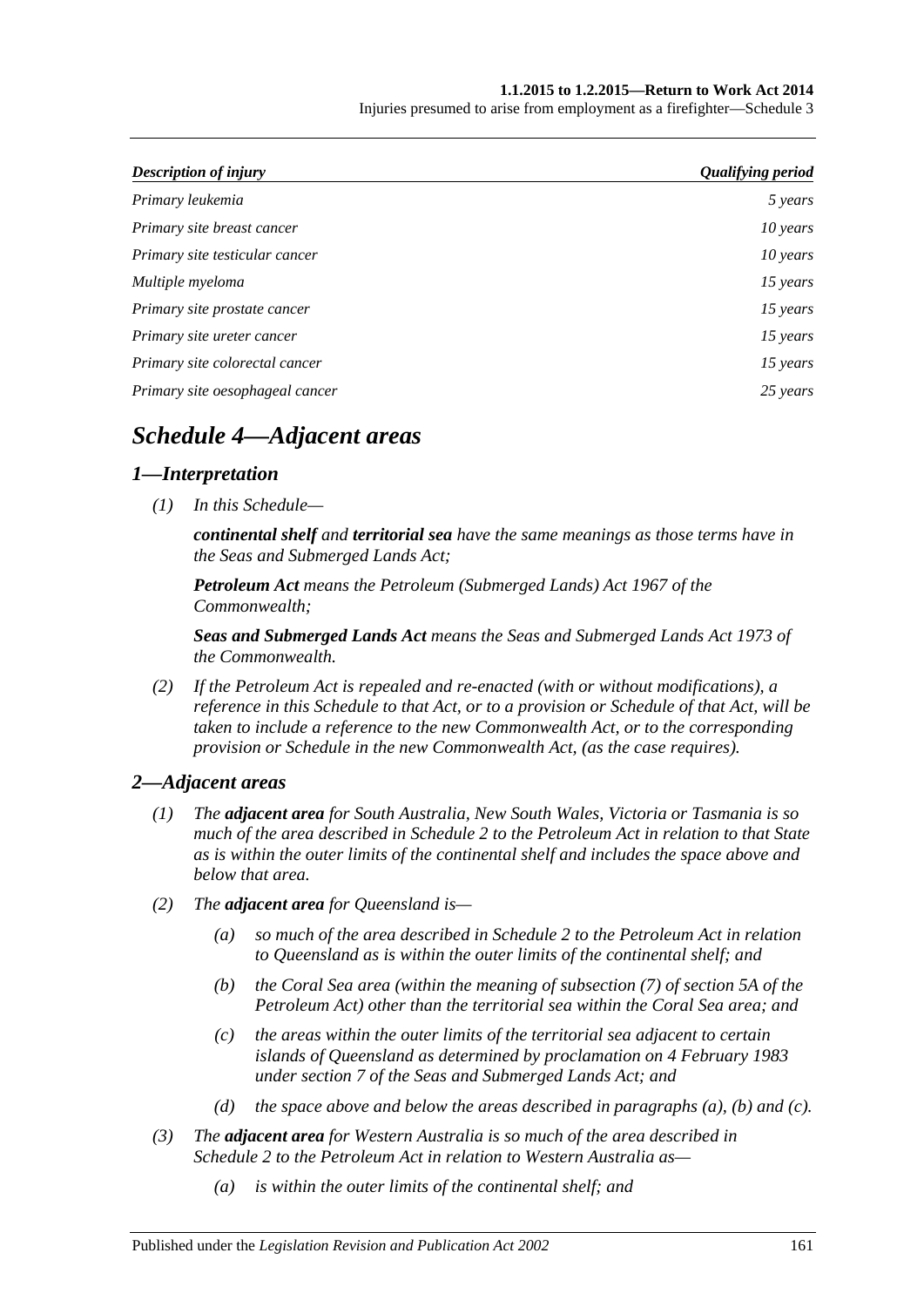*(b) is not within Area A of the Zone of Cooperation,*

*and includes the space above and below that area.*

- <span id="page-161-0"></span>*(4) The adjacent area for the Northern Territory is—*
	- *(a) so much of the area described in Schedule 2 to the Petroleum Act in relation to the Northern Territory as—*
		- *(i) is within the outer limits of the continental shelf; and*
		- *(ii) is not within Area A of the Zone of Cooperation; and*
	- *(b) the adjacent area for the Territory of Ashmore and Cartier Islands (within the meaning of subsection (3) of section 5A of the Petroleum Act) other than the territorial sea within that area; and*
	- *(c) the space above and below the areas described in [paragraphs](#page-161-0) (a) and [\(b\).](#page-161-1)*
- <span id="page-161-1"></span>*(5) However, the adjacent area for a State does not include any area inside the limits of any State or Territory.*

## *Schedule 5—Statement of service standards Part 1—Introduction*

## *1—Aim of these standards*

- *(1) These standards are intended to meet the reasonable expectations of workers and employers about how the Corporation should deal with them by—*
	- *(a) setting out principles that will be observed by the Corporation when it is dealing with a worker or an employer; and*
	- *(b) providing a procedure for lodging and dealing with complaints about breaches of these standards; and*
	- *(c) providing consequences and remedies for breaches of these standards.*
- *(2) These standards recognise that when a worker or an employer deals with the Corporation, it is reasonable for the worker and the employer to expect the highest standards of service and fairness.*

## *2—Interpretation*

*Unless the contrary intention appears, a reference in these standards to the Corporation includes—*

- *(a) a reference to a self-insured employer; and*
- *(b) a reference to a claims agent or to a provider of services engaged by the Corporation or a self-insured employer.*

## *3—Spirit of these standards*

*These standards encourage positive relationships between the Corporation, workers and employers and acknowledge that the Corporation, workers and employers need to work together in order to achieve the best outcomes for all, especially by adopting early intervention and return to work processes when a worker is injured at work.*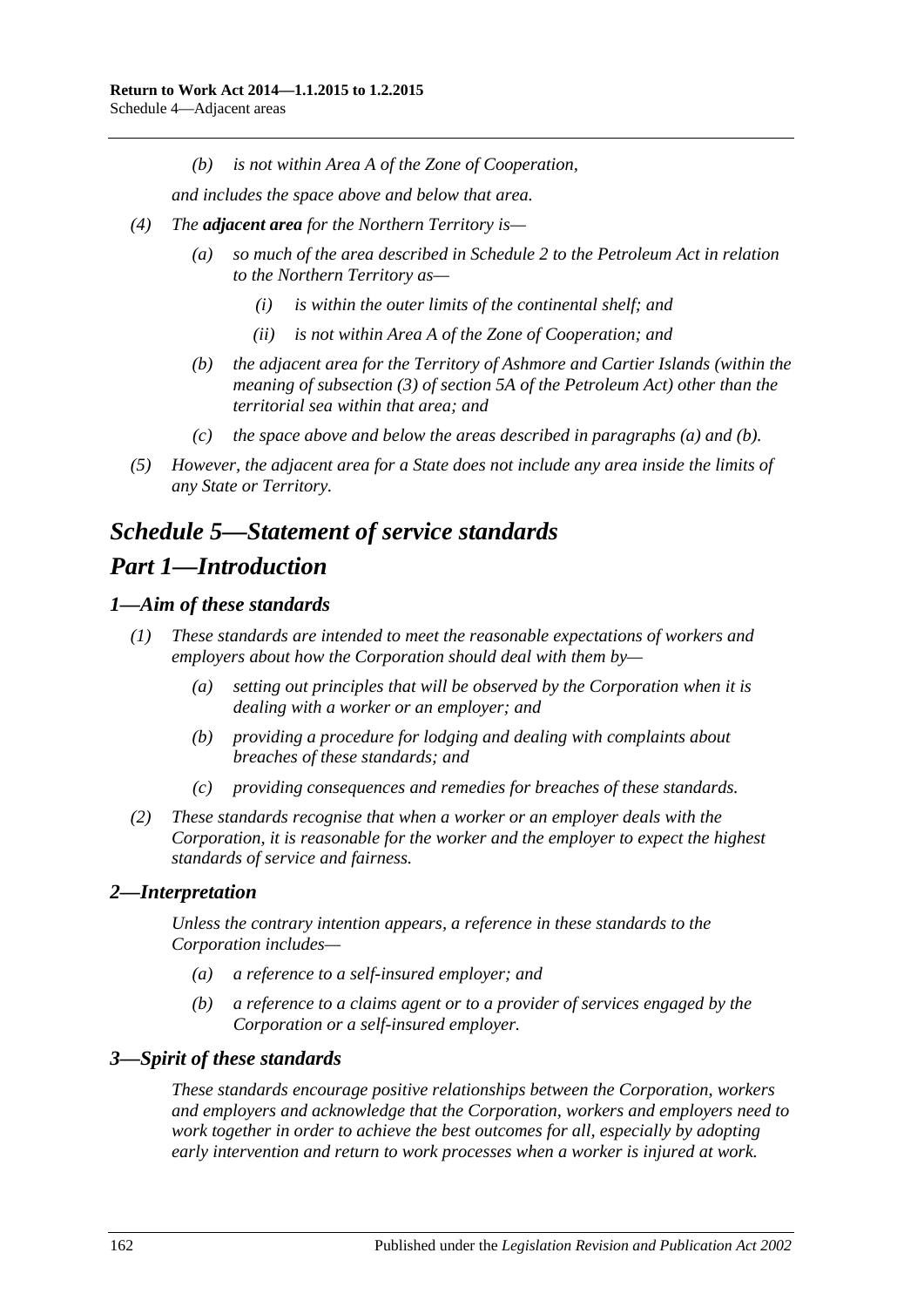## *Part 2—The standards*

## *4—The standards*

#### *The Corporation will—*

- *(a) view a worker's recovery and return to work as the primary goal if a worker is injured while at work;*
- *(b) ensure that early and timely intervention occurs to improve recovery and return to work outcomes including after retraining (if required);*
- *(c) with the active assistance and participation of the worker and the employer, consistent with their obligations under this Act, ensure that recovery and return to work processes focus on maintaining the relationship between the worker and the employer;*
- *(d) ensure that a worker's employer is made aware of, and fulfils, the employer's recovery and return to work obligations because early and effective workplace-based coordination of a timely and safe return to work benefits an injured worker's recovery;*
- *(e) treat a worker and an employer fairly and with integrity, respect and courtesy, and comply with stated timeframes;*
- *(f) be clear about how the Corporation can assist a worker and an employer to resolve any issues by providing accurate and complete information that is consistent and easy to understand (including options about any claim, entitlements, obligations and responsibilities);*
- *(g) assist a worker in making a claim and, if necessary, provide a worker with information about where the worker can access advice, advocacy services and support;*
- *(h) take all reasonable steps to provide services and information in a worker's or employer's preferred language and format, including through the use of interpreters if required, and to demonstrate respect and sensitivity to a person's cultural beliefs and values;*
- *(i) respect and maintain confidentiality and privacy in accordance with any legislative requirements;*
- *(j) provide avenues for feedback or for making complaints, and to be clear about what can be expected as a response;*
- *(k) recognise a right of a worker or an employer to be supported by another person and to be represented by a union, advocate or lawyer.*

## *Part 3—Complaints about breaches of these standards*

## <span id="page-162-0"></span>*5—Overview*

- *(1) A worker or an employer who has a concern about whether the Corporation has complied with any of these standards may—*
	- *(a) raise the issue or concern directly with the Corporation so that it can be dealt with in an immediate way; or*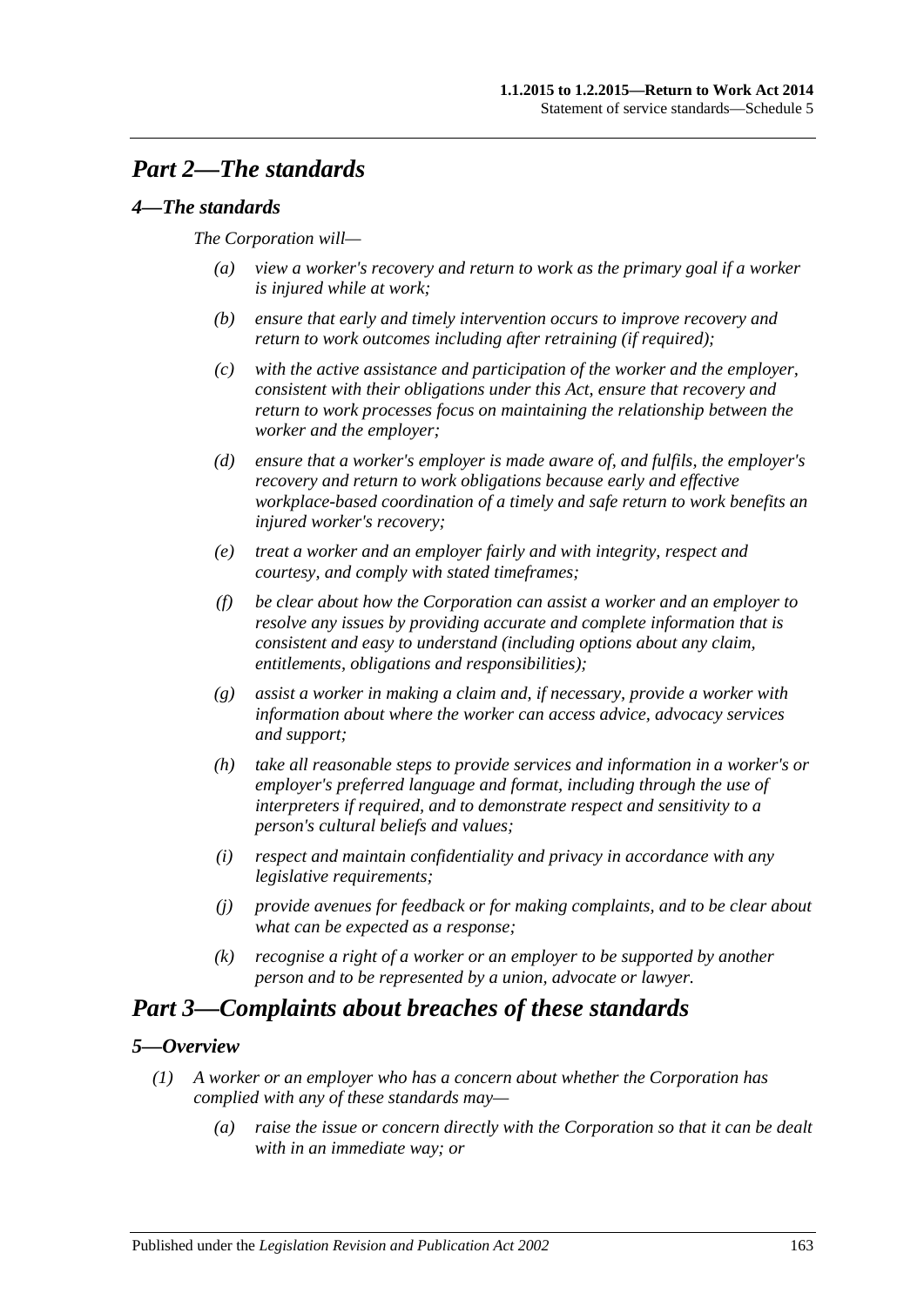- *(b) lodge a complaint with the Ombudsman (including in a case where the matter is a concern in relation to a self-insured employer or a provider of services engaged by a self-insured employer).*
- *(2) In connection with the operation of [subclause](#page-162-0) (1)—*
	- *(a) the preference is to attempt to resolve a matter directly with the Corporation; and*
	- *(b) if the matter is referred to the Ombudsman, the Corporation will comply with any recommendation of the Ombudsman in order to ensure compliance with these standards; and*
	- *(c) without limiting [subclause](#page-163-0) (3), sections 17(1) and 25 of the [Ombudsman](http://www.legislation.sa.gov.au/index.aspx?action=legref&type=act&legtitle=Ombudsman%20Act%201972)  Act [1972](http://www.legislation.sa.gov.au/index.aspx?action=legref&type=act&legtitle=Ombudsman%20Act%201972) do not apply in relation to a matter referred to the Ombudsman.*
- <span id="page-163-0"></span>*(3) If a complaint is lodged with the Ombudsman under [subclause](#page-162-0) (1) in relation to a self-insured employer or a provider of services engaged by a self-insured employer—*
	- *(a) the Ombudsman may, in investigating the complaint, exercise the powers of the Ombudsman under the [Ombudsman Act](http://www.legislation.sa.gov.au/index.aspx?action=legref&type=act&legtitle=Ombudsman%20Act%201972) 1972 as if carrying out an investigation under that Act, subject to such modifications as may be necessary, or as may be prescribed; and*
	- *(b) the self-insured employer or provider will be taken for the purposes of the investigation to be an agency to which the [Ombudsman Act](http://www.legislation.sa.gov.au/index.aspx?action=legref&type=act&legtitle=Ombudsman%20Act%201972) 1972 applies; and*
	- *(c) the Ombudsman must report to the Corporation on the outcome of the investigation.*

#### <span id="page-163-1"></span>*6—Procedures for the Corporation to deal with a complaint*

- *(1) The Corporation will work with a person who lodges a complaint to help him or her to address and resolve problems and concerns and to find a resolution to the matter in an effective way.*
- *(2) As an important part of the steps to be taken under [subclause](#page-163-1) (1), the Corporation will advise the person of—*
	- *(a) what steps have been taken in relation to the relevant problem or concern; and*
	- *(b) the procedure that can be followed to lodge a complaint with the State Ombudsman if the person is not satisfied with the resolution of the matter by the Corporation.*
- *(3) The Corporation will provide a response to a complaint within 10 business days after the complaint is lodged with the Corporation.*
- *(4) If a matter requires extended investigation, the person will, within 10 business days, receive an interim response and an indication of when a final response will be provided.*

#### *7—Remedies*

*If it is found that the Corporation has breached any of these standards, the Corporation is to do 1 or more of the following:*

*(a) provide a written or oral apology;*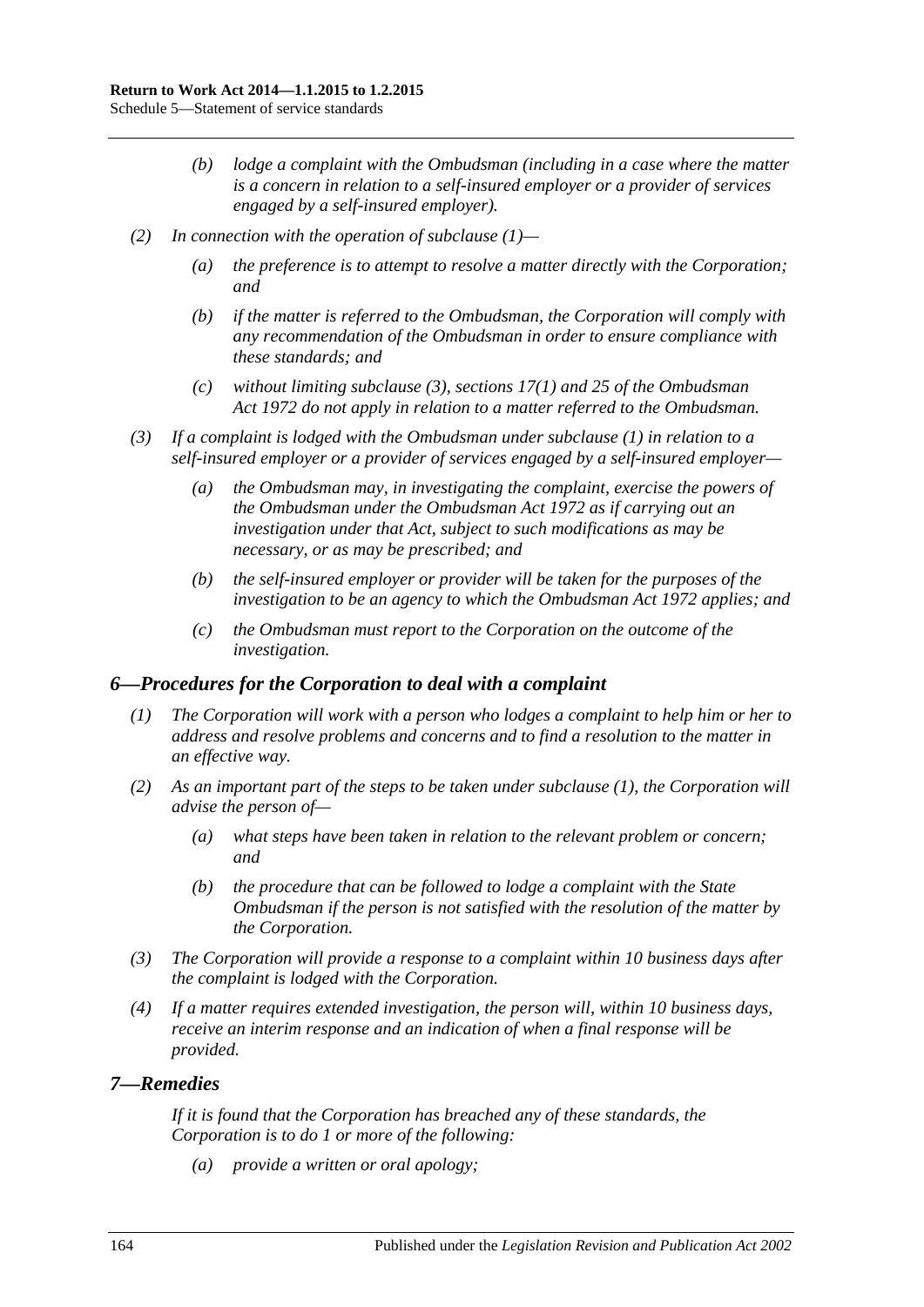- *(b) furnish a written explanation;*
- *(c) meet with the worker or employer to consider his or her views and to achieve a resolution of the matter;*
- *(d) furnish information to the worker or the employer, in an appropriate form, which outlines, where relevant—*
	- *(i) the status of any claim and extent of entitlements; and*
	- *(ii) the review rights that exist under this Act; and*
	- *(iii) the services that are available and the timeframes that should apply in relation to a dispute;*
- *(e) provide a worker with a copy of his or her file in accordance with [section](#page-142-0) 180 of this Act or under the [Freedom of Information Act](http://www.legislation.sa.gov.au/index.aspx?action=legref&type=act&legtitle=Freedom%20of%20Information%20Act%201991) 1991;*
- *(f) invite feedback about any response and ensure that any questions are answered or requests are responded to in an appropriate manner;*
- *(g) take any other reasonable steps to remedy the matter.*

## *Part 4—Wider issues*

#### *8—Wider issues*

*The Corporation will consider and address the wider implications associated with the operation and effectiveness of these standards and any complaints that arise under them by—*

- *(a) monitoring and analysing issues that arise from the complaints processes; and*
- *(b) identifying and addressing concerns with operational policies and processes; and*
- *(c) informing workers and employers about steps that have been taken under these standards to address their concerns and by taking steps to prevent the recurrence of breaches and complaints.*

## *Schedule 6—Age factor*

| Worker's age at the relevant date (in years) | Percentage to be applied |
|----------------------------------------------|--------------------------|
| 25 or less                                   | 100%                     |
| 26                                           | 99%                      |
| 27                                           | 98%                      |
| 28                                           | 97%                      |
| 29                                           | 96%                      |
| 30                                           | 95%                      |
| 31                                           | 94%                      |
| 32                                           | 93%                      |
| 33                                           | 92%                      |
| 34                                           | 91%                      |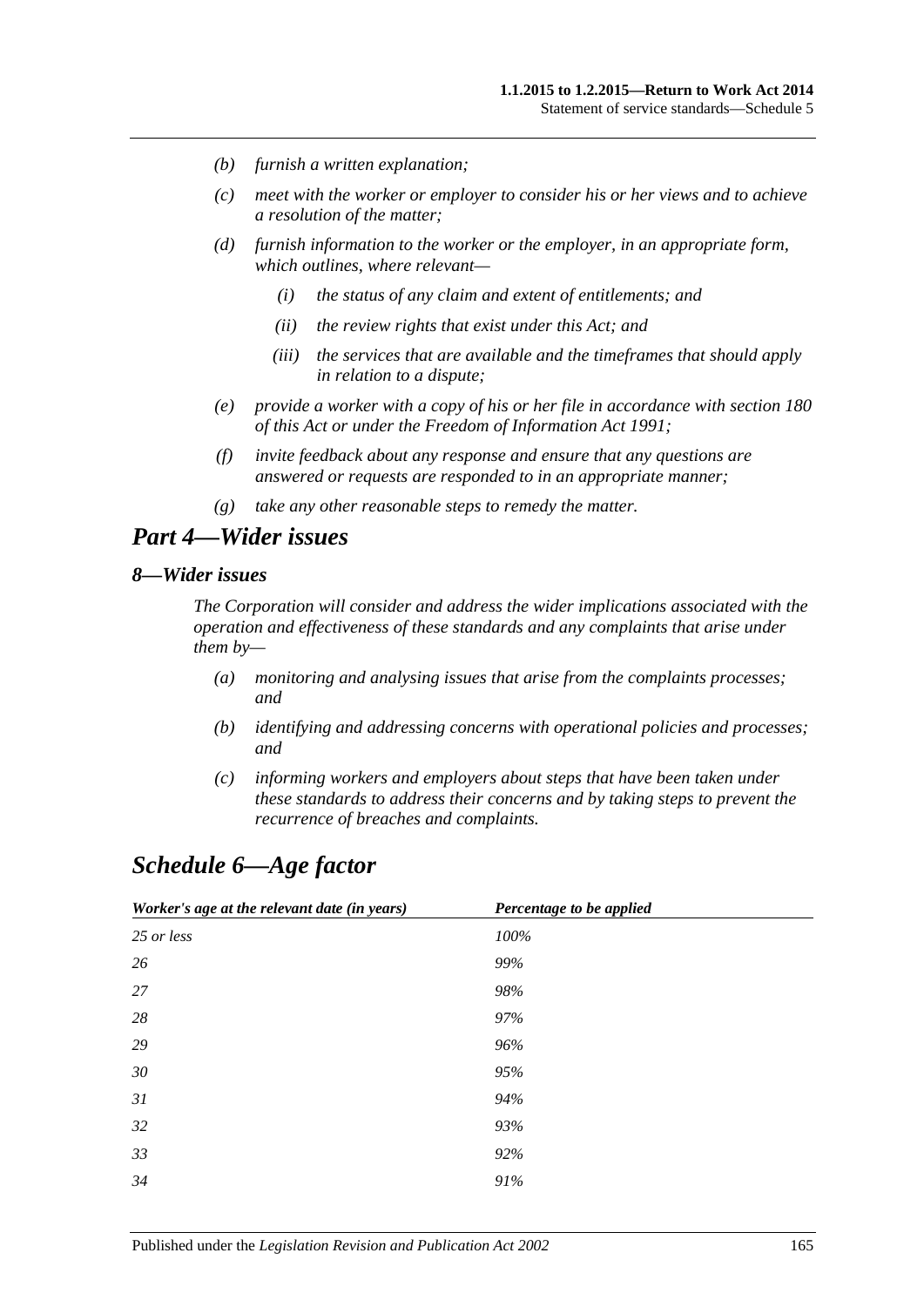## **Return to Work Act 2014—1.1.2015 to 1.2.2015**

Schedule 6—Age factor

| Worker's age at the relevant date (in years) | Percentage to be applied |
|----------------------------------------------|--------------------------|
| $35\,$                                       | 90%                      |
| $36\,$                                       | 89%                      |
| $37\,$                                       | $88\%$                   |
| $38\,$                                       | $87\%$                   |
| $39\,$                                       | $86\%$                   |
| $40\,$                                       | $85\%$                   |
| $4\mathcal{I}$                               | $84\%$                   |
| $42\,$                                       | $83\%$                   |
| 43                                           | $82\%$                   |
| $44\,$                                       | $81\%$                   |
| $45\,$                                       | $80\%$                   |
| $46\,$                                       | $78\%$                   |
| $47\,$                                       | 76%                      |
| $\sqrt{48}$                                  | 74%                      |
| $\sqrt{49}$                                  | 72%                      |
| $50\,$                                       | $70\%$                   |
| $5\mathfrak{l}$                              | $68\%$                   |
| 52                                           | $66\%$                   |
| 53                                           | $64\%$                   |
| 54                                           | 62%                      |
| 55                                           | $60\%$                   |
| 56                                           | 56%                      |
| 57                                           | 52%                      |
| $58\,$                                       | $48\%$                   |
| 59                                           | $44\%$                   |
| $60\,$                                       | $40\%$                   |
| $6\mathcal{I}$                               | 36%                      |
| $62\,$                                       | 32%                      |
| 63                                           | $28\%$                   |
| 64                                           | $24\%$                   |
| 65                                           | $20\%$                   |
| 66                                           | $16\%$                   |
| $67\,$                                       | $12\%$                   |
| $68\,$                                       | $8\%$                    |
| 69                                           | $4\%$                    |
| 70 or more                                   | $0\%$                    |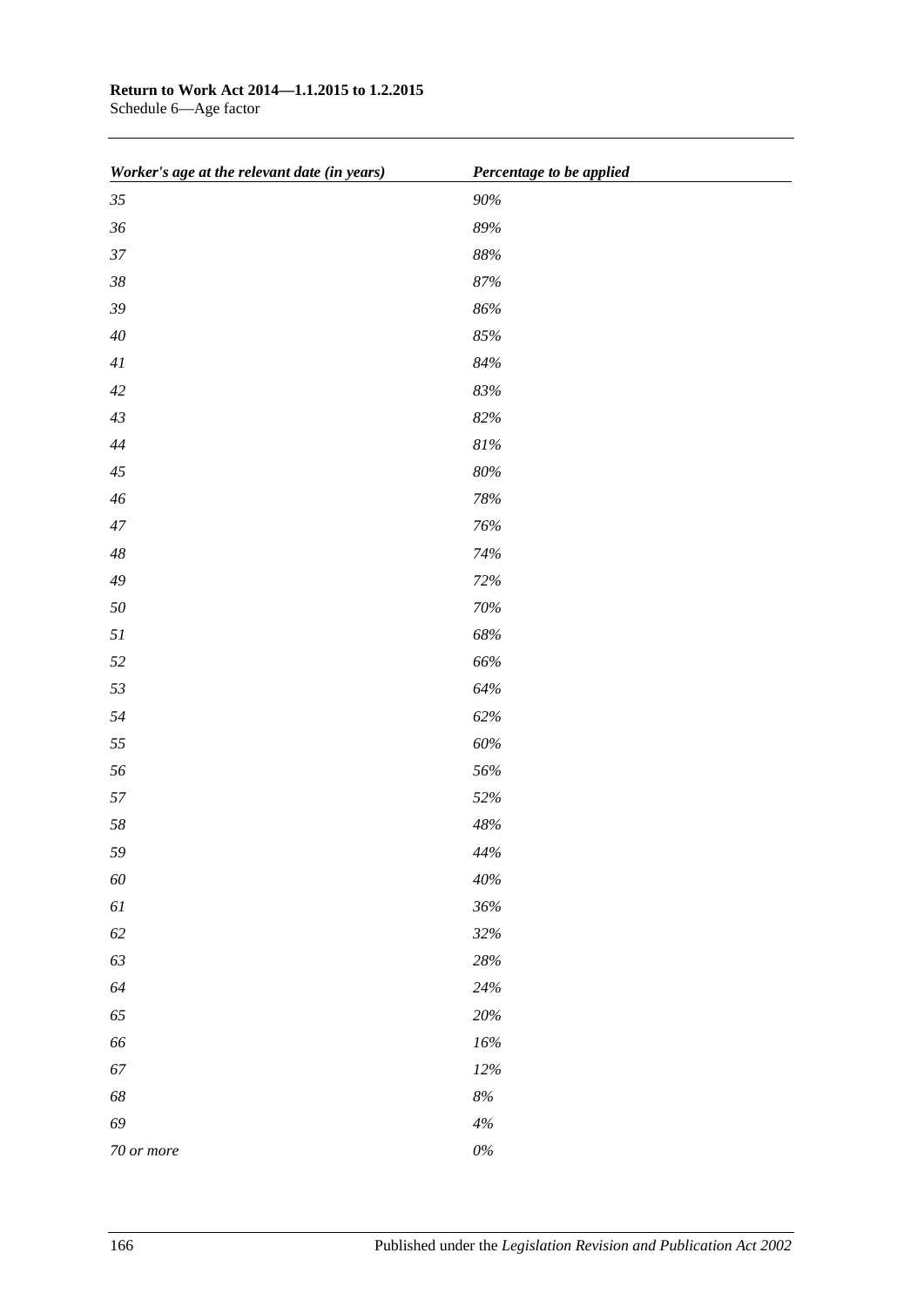| Degree of whole person impairment | <b>Prescribed sum</b> |
|-----------------------------------|-----------------------|
| 5%                                | \$5 000 (indexed)     |
| 6%                                | \$7 785 (indexed)     |
| 7%                                | \$12 027 (indexed)    |
| $8\%$                             | \$20 296 (indexed)    |
| 9%                                | \$30 067 (indexed)    |
| 10%                               | \$41 342 (indexed)    |
| 11%                               | \$48 437 (indexed)    |
| 12%                               | \$56 105 (indexed)    |
| 13%                               | \$63 572 (indexed)    |
| 14%                               | \$73 512 (indexed)    |
| 15%                               | \$86 453 (indexed)    |
| 16%                               | \$95 574 (indexed)    |
| 17%                               | \$106 178 (indexed)   |
| 18%                               | \$120 643 (indexed)   |
| 19%                               | \$135 731 (indexed)   |
| 20%                               | \$153 296 (indexed)   |
| 21%                               | \$168 781 (indexed)   |
| 22%                               | \$186 285 (indexed)   |
| 23%                               | \$204 170 (indexed)   |
| 24%                               | \$222 389 (indexed)   |
| 25%                               | \$242 659 (indexed)   |
| 26%                               | \$263 215 (indexed)   |
| 27%                               | \$290 602 (indexed)   |
| 28%                               | \$318 645 (indexed)   |
| 29%                               | \$350 000 (indexed)   |

## *Schedule 7—Prescribed sum—economic loss*

## *Schedule 8—Minimum amounts of compensation according to degree of impairment under regulations*

| Degree of whole person impairment | Minimum compensation payable under<br>regulations |
|-----------------------------------|---------------------------------------------------|
| $5\%$ - 9% (inclusive)            | $$11\,800$ (indexed)                              |
| $10\%$ - 29% (inclusive)          | \$20 768 (indexed)                                |
| $30\%$ - 49% (inclusive)          | $$117\,668$ (indexed)                             |
| 50% - 100% ( <i>inclusive</i> )   | \$472 000 (indexed)                               |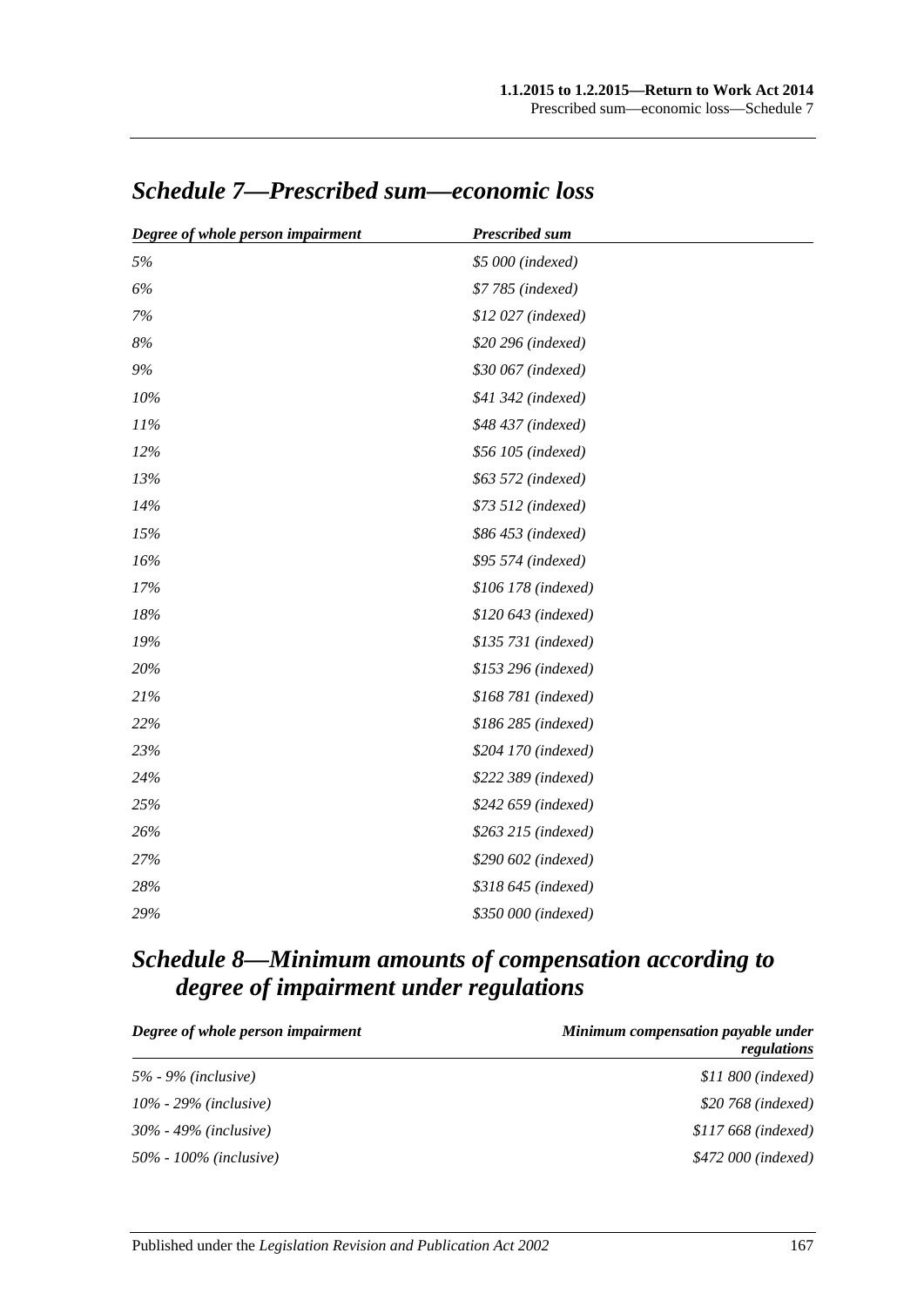## **Schedule 9—Repeal, amendments and transitional provisions** *Part 1—Preliminary*

## *1—Amendment provisions*

*In this Schedule, a provision under a heading referring to the amendment of a specified Act amends the Act so specified.*

## *Part 2—Repeal*

## *2—Repeal*

*The [Workers Rehabilitation and Compensation Act](http://www.legislation.sa.gov.au/index.aspx?action=legref&type=act&legtitle=Workers%20Rehabilitation%20and%20Compensation%20Act%201986) 1986 is repealed.*

## *Part 3—Amendment of Civil Liability Act 1936*

## *3—Amendment of section 4—Application of Act*

*Section 4(4)—delete "the [Workers Rehabilitation and Compensation Act](http://www.legislation.sa.gov.au/index.aspx?action=legref&type=act&legtitle=Workers%20Rehabilitation%20and%20Compensation%20Act%201986) 1986" and substitute:*

*Part 4 of the [Return to Work Act](http://www.legislation.sa.gov.au/index.aspx?action=legref&type=act&legtitle=Return%20to%20Work%20Act%202014) 2014*

## *Part 4—Amendment of Judicial Administration (Auxiliary Appointments and Powers) Act 1988*

## *4—Amendment of section 2—Interpretation*

*Section 2, definition of judicial office, (ba)—delete paragraph (ba) and substitute:*

*(ba) the office of Deputy President of the South Australian Employment Tribunal;*

## *Part 5—Amendment of Motor Vehicle Accidents (Lifetime Support Scheme) Act 2013*

## *5—Amendment of section 24—Eligibility for participation in Scheme*

*Section 24(5)(b)—delete paragraph (b) and substitute:*

*(b) a motor vehicle injury that is also a work injury under the [Return to](http://www.legislation.sa.gov.au/index.aspx?action=legref&type=act&legtitle=Return%20to%20Work%20Act%202014)  [Work Act](http://www.legislation.sa.gov.au/index.aspx?action=legref&type=act&legtitle=Return%20to%20Work%20Act%202014) 2014 (other than to such extent as applies under section 55).*

## *6—Amendment of section 55—Agreements with prescribed authorities*

- *(1) Section 55(1)(a) and (b)—delete paragraphs (a) and (b) and substitute:*
	- *(a) who have suffered work injuries under the [Return to Work Act](http://www.legislation.sa.gov.au/index.aspx?action=legref&type=act&legtitle=Return%20to%20Work%20Act%202014) 2014; and*
	- *(b) who, in the opinion of the prescribed authority, would benefit from participating in certain aspects of the Scheme relating to treatment, care and support needs and in having other services (whether under this Act or the [Return to Work Act](http://www.legislation.sa.gov.au/index.aspx?action=legref&type=act&legtitle=Return%20to%20Work%20Act%202014) 2014) provided by the Authority.*
- *(2) Section 55(2)(b)—delete "under this Act"*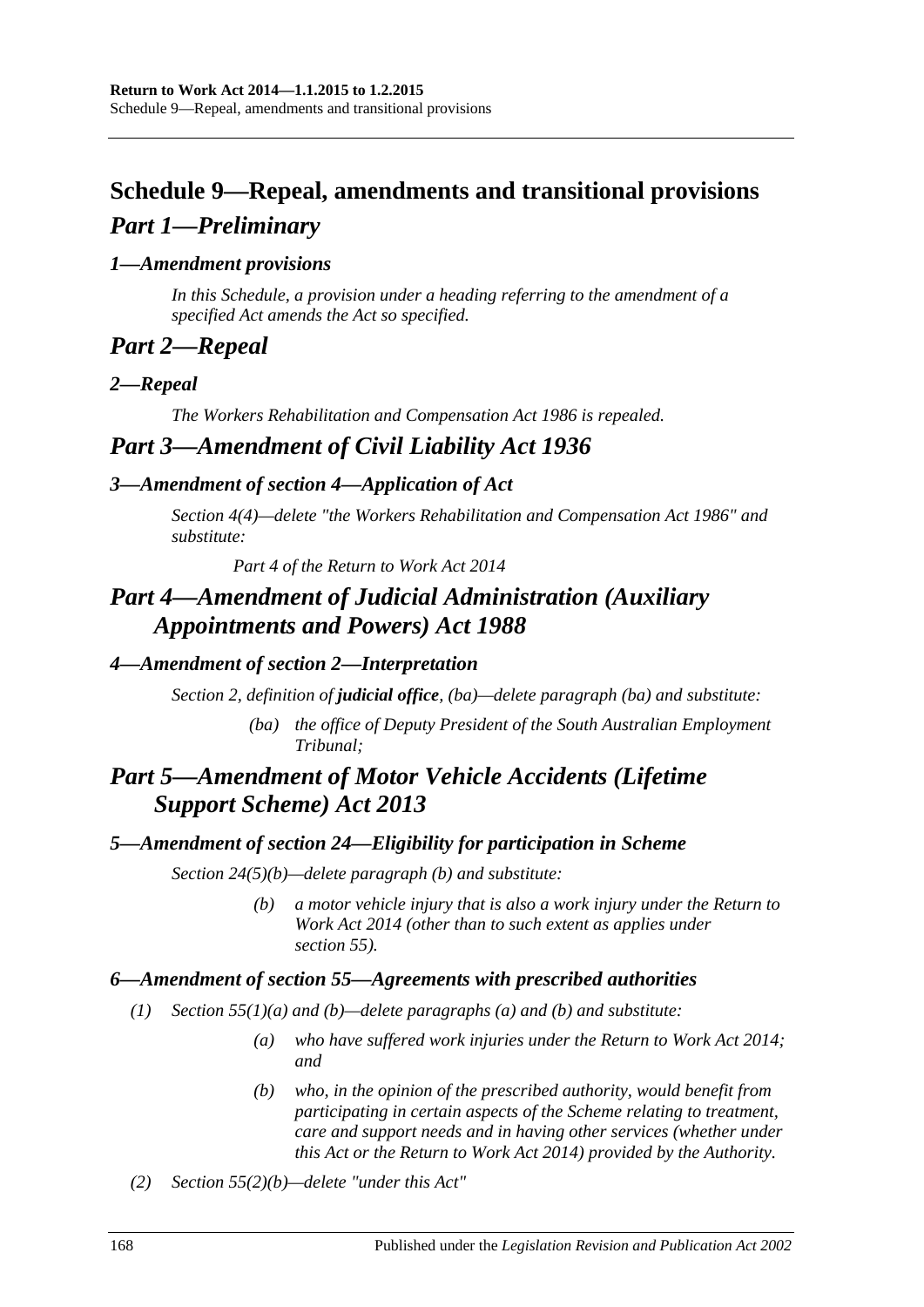- *(3) Section 55(3)—delete subsection (3) and substitute:*
	- *(3) The Authority is authorised to exercise any power or discretion delegated to the Authority under an agreement entered into under this section and contemplated by section 176 of the [Return to Work](http://www.legislation.sa.gov.au/index.aspx?action=legref&type=act&legtitle=Return%20to%20Work%20Act%202014)  Act [2014.](http://www.legislation.sa.gov.au/index.aspx?action=legref&type=act&legtitle=Return%20to%20Work%20Act%202014)*
- *(4) Section 55(4), definition of prescribed authority, (a)—delete paragraph (a) and substitute:*
	- *(a) in relation to a person who has suffered a work injury as a worker of a self-insured employer under the [Return to Work Act](http://www.legislation.sa.gov.au/index.aspx?action=legref&type=act&legtitle=Return%20to%20Work%20Act%202014) 2014—that self-insured employer; and*

## *Part 6—Amendment of Supreme Court Act 1935*

#### *7—Amendment of section 39—Vexatious proceedings*

*Section 39(6), definition of prescribed court, (c)—delete paragraph (c) and substitute:*

*(c) the South Australian Employment Tribunal; and*

## *Part 7—Amendment of WorkCover Corporation Act 1994*

#### *8—Amendment of long title*

*Long title—delete "WorkCover Corporation of South Australia" and substitute:*

*Return to Work Corporation of South Australia*

#### *9—Amendment of section 1—Short title*

*Section 1—delete ["WorkCover Corporation Act](http://www.legislation.sa.gov.au/index.aspx?action=legref&type=act&legtitle=WorkCover%20Corporation%20Act%201994) 1994" and substitute:*

*[Return to Work Corporation of South Australia Act](http://www.legislation.sa.gov.au/index.aspx?action=legref&type=act&legtitle=Return%20to%20Work%20Corporation%20of%20South%20Australia%20Act%201994) 1994*

#### *10—Amendment of section 3—Interpretation*

*Section 3, definition of Corporation—delete the definition and substitute:*

*Corporation means the Return to Work Corporation of South Australia;*

#### *11—Amendment of section 4—Continuation of Corporation*

*Section 4(1)—delete subsection (1) and substitute:*

*(1) The WorkCover Corporation of South Australia continues as the Return to Work Corporation of South Australia (with its principal trading name being ReturnToWorkSA).*

#### *12—Amendment of section 7—Allowances and expenses*

*Section 7(2)—delete ["Workers Rehabilitation and Compensation Act](http://www.legislation.sa.gov.au/index.aspx?action=legref&type=act&legtitle=Workers%20Rehabilitation%20and%20Compensation%20Act%201986) 1986" and substitute:*

*[Return to Work Act](http://www.legislation.sa.gov.au/index.aspx?action=legref&type=act&legtitle=Return%20to%20Work%20Act%202014) 2014*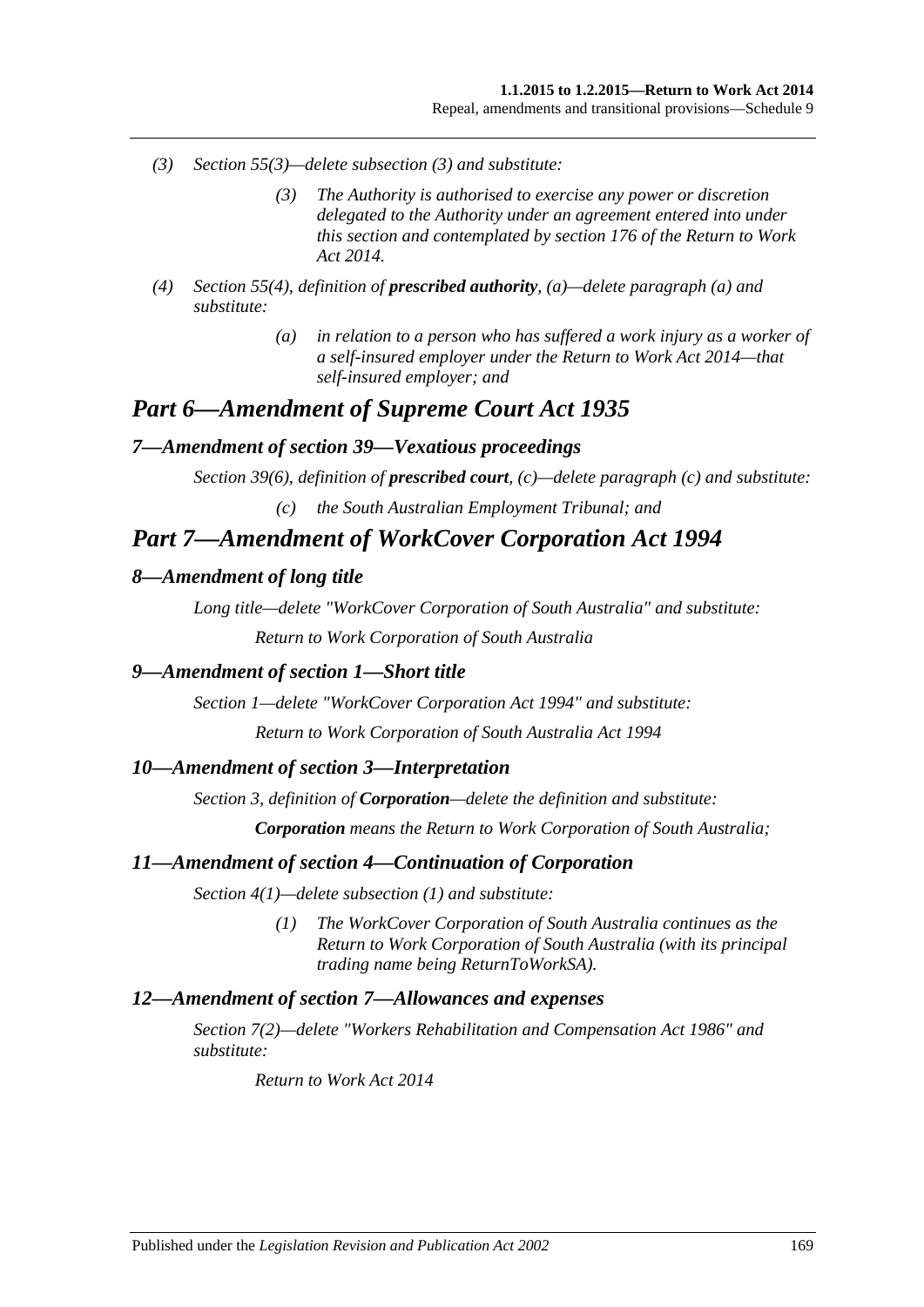#### **Return to Work Act 2014—1.1.2015 to 1.2.2015**

Schedule 9—Repeal, amendments and transitional provisions

#### *13—Amendment of section 12—Primary objects*

- *(1) Section 12(a) and (b)—delete paragraphs (a) and (b) and substitute:*
	- *(a) to ensure that the early intervention, recovery and return to work scheme under the [Return to Work Act](http://www.legislation.sa.gov.au/index.aspx?action=legref&type=act&legtitle=Return%20to%20Work%20Act%202014) 2014 operates in a fair, effective and efficient manner; and*
	- *(b) to regulate the activities of service providers that are relevant to the scheme referred to in paragraph (a); and*
- *(2) Section 12—after paragraph (d) insert:*

*and*

*(e) to take all reasonable steps to ensure that the scheme mentioned above is fully-funded on a fair basis.*

#### *14—Amendment of section 13—Functions*

*(1) Section 13—delete ["Workers Rehabilitation and Compensation Act](http://www.legislation.sa.gov.au/index.aspx?action=legref&type=act&legtitle=Workers%20Rehabilitation%20and%20Compensation%20Act%201986) 1986" wherever occurring and substitute, in each case:*

*[Return to Work Act](http://www.legislation.sa.gov.au/index.aspx?action=legref&type=act&legtitle=Return%20to%20Work%20Act%202014) 2014*

*(2) Section 13(1)(b)—delete "occupational" and substitute:*

*work*

- *(3) Section 13(1)(c)—delete "rehabilitation" and substitute: recovery*
- *(4) Section 13(1)(e)—delete "workers rehabilitation and compensation"*
- *(5) Section 13(1)(f)—delete "rehabilitation" and substitute:*

*recovery, return to work*

*(6) Section 13(1)(g)—delete "rehabilitation" and substitute:*

*recovery, return to work*

*(7) Section 13(1)(h)—delete "occupational" and substitute:*

*work*

- *(8) Section 13(1)(j)—delete paragraph (j) and substitute:*
	- *(j) to devise, promote or approve courses of training in early intervention, recovery and return to work in relation to workers who suffer injuries arising from employment; and*
- *(9) Section 13(1)(k)(i)—delete "occupational" and substitute:*

*work*

- *(10) Section 13(1)(k)(iii)—delete subparagraph (iii) and substitute:*
	- *(iii) workers recovery and return to work in cases involving work-related injuries; or*
- *(11) Section 13(1)(ka)—delete "occupational" and substitute:*

*work*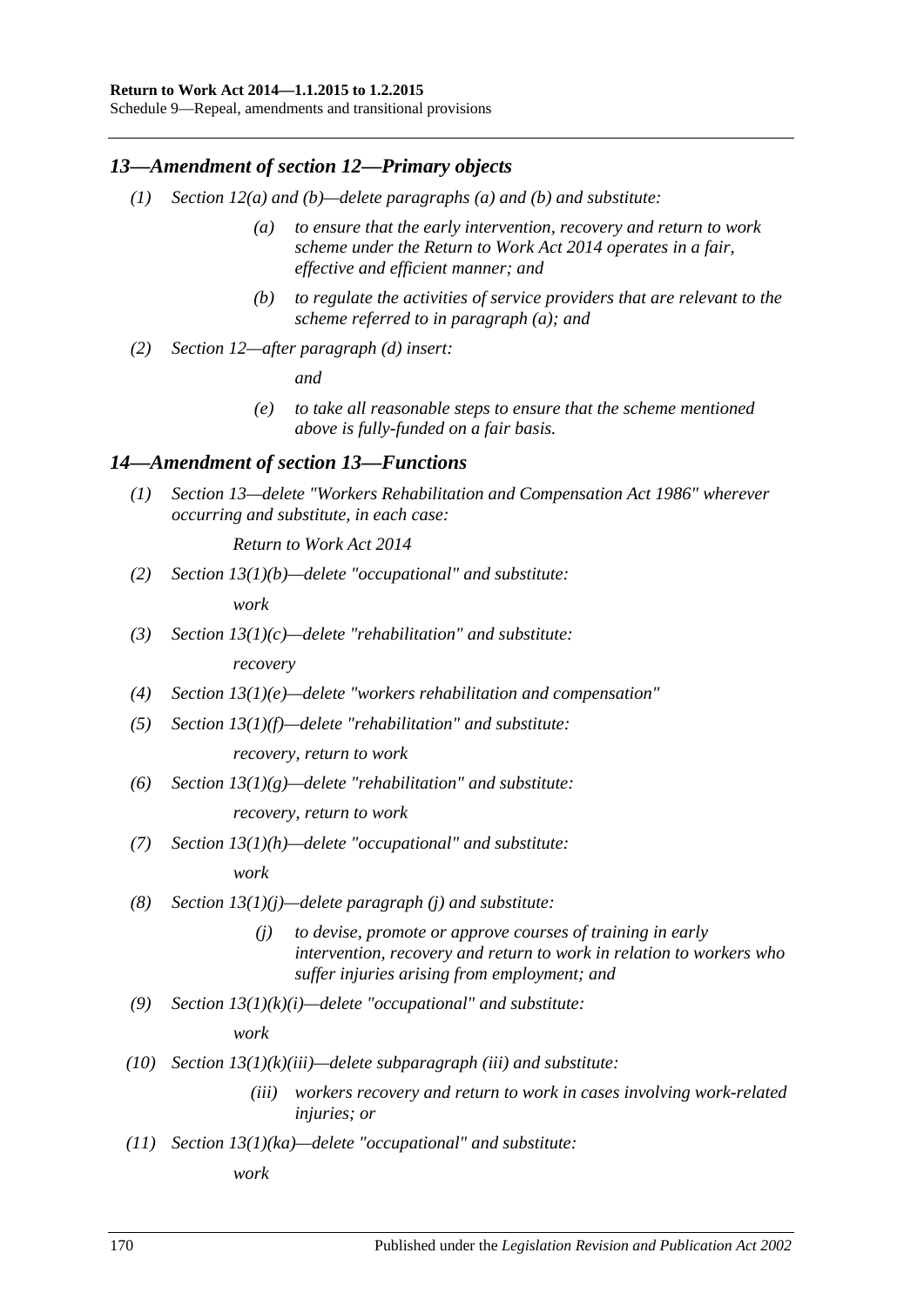- *(12) Section 13(1)(l)(i)—delete "occupational" and substitute: work*
- *(13) Section 13(1)(l)(ii)—delete subparagraph (ii) and substitute:*
	- *(ii) workers recovery and return to work in cases involving work-related injuries; and*

#### *15—Amendment of section 14—Powers*

- *(1) Section 14(3)(a)(ii)—delete subparagraph (ii) and substitute:*
	- *(ii) to provide recovery/return to work services; or*
- *(2) Section 14(3)(a)(iii)—delete "compensable disabilities" and substitute:*

*work injuries*

*(3) Section 14(4)(a)—delete ["Workers Rehabilitation and Compensation Act](http://www.legislation.sa.gov.au/index.aspx?action=legref&type=act&legtitle=Workers%20Rehabilitation%20and%20Compensation%20Act%201986) 1986" and substitute:*

*[Return to Work Act](http://www.legislation.sa.gov.au/index.aspx?action=legref&type=act&legtitle=Return%20to%20Work%20Act%202014) 2014*

- *(4) Section 14(4)(b)—delete paragraph (b) and substitute:*
	- *(b) a contract or arrangement with a person who holds an accreditation, approval or appointment by the Corporation for the provision of recovery/return to work services under Part 3 of the [Return to Work](http://www.legislation.sa.gov.au/index.aspx?action=legref&type=act&legtitle=Return%20to%20Work%20Act%202014)  Act [2014;](http://www.legislation.sa.gov.au/index.aspx?action=legref&type=act&legtitle=Return%20to%20Work%20Act%202014) or*
- *(5) Section 14—after subsection (4a) insert:*
	- *(4b) An authorised contract or arrangement cannot confer a power on a private sector body—*
		- *(a) to agree to a redemption under Part 4 Division 5 of the [Return to Work Act](http://www.legislation.sa.gov.au/index.aspx?action=legref&type=act&legtitle=Return%20to%20Work%20Act%202014) 2014; or*
		- *(b) to refuse a worker access to material under section 180(3)(c) of the [Return to Work Act](http://www.legislation.sa.gov.au/index.aspx?action=legref&type=act&legtitle=Return%20to%20Work%20Act%202014) 2014.*

#### *16—Amendment of section 14A—Direction of Minister*

*Section 14A(2)—delete ["Workers Rehabilitation and Compensation Act](http://www.legislation.sa.gov.au/index.aspx?action=legref&type=act&legtitle=Workers%20Rehabilitation%20and%20Compensation%20Act%201986) 1986" and substitute:*

*[Return to Work Act](http://www.legislation.sa.gov.au/index.aspx?action=legref&type=act&legtitle=Return%20to%20Work%20Act%202014) 2014*

#### *17—Amendment of section 16—Committees*

*Section 16(3)—delete ["Workers Rehabilitation and Compensation Act](http://www.legislation.sa.gov.au/index.aspx?action=legref&type=act&legtitle=Workers%20Rehabilitation%20and%20Compensation%20Act%201986) 1986" and substitute:*

*[Return to Work Act](http://www.legislation.sa.gov.au/index.aspx?action=legref&type=act&legtitle=Return%20to%20Work%20Act%202014) 2014*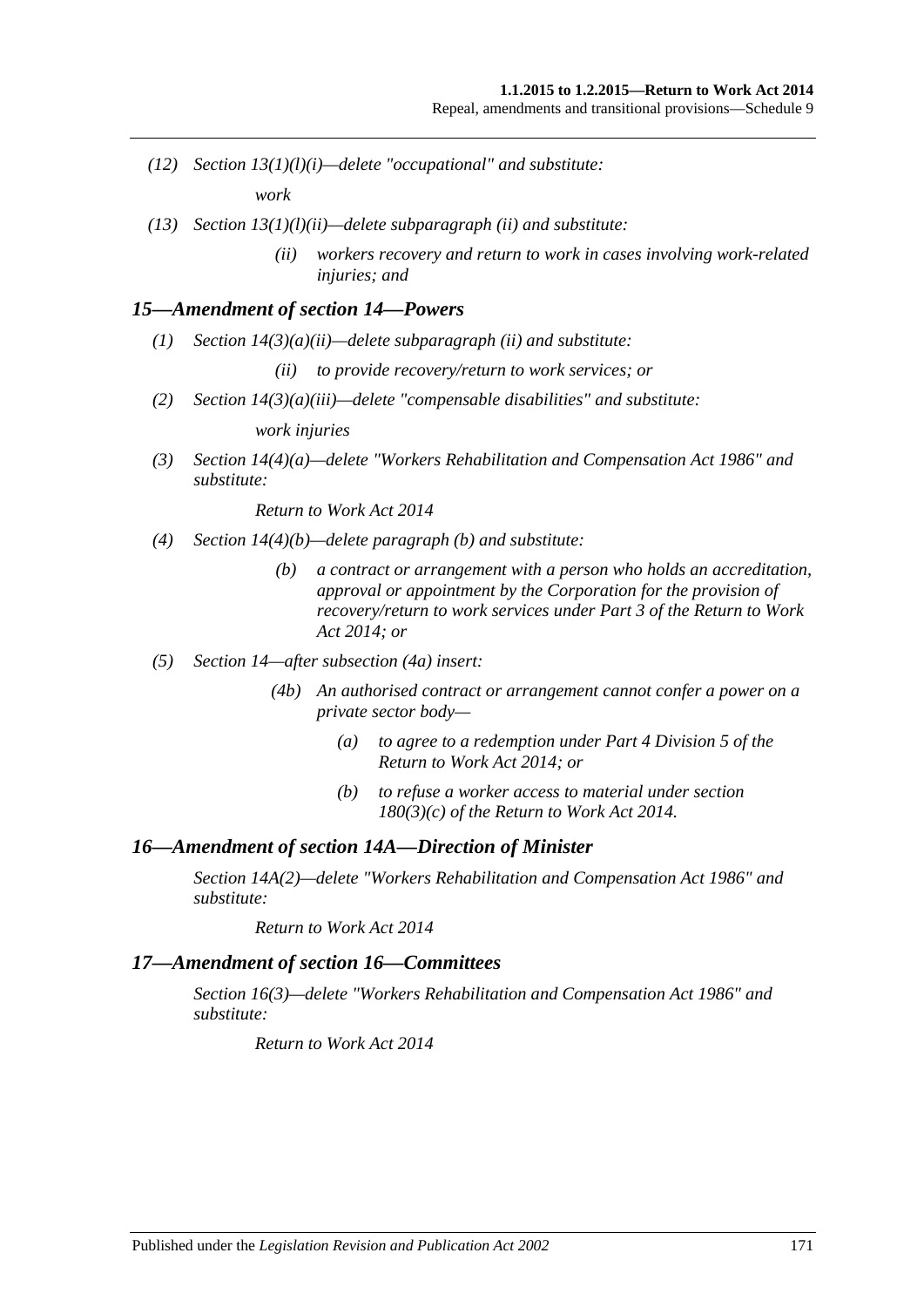Schedule 9—Repeal, amendments and transitional provisions

#### *18—Amendment of section 17A—Corporation's charter*

*Section 17A(2)(b)—delete paragraph (b) and substitute:*

*(b) without limiting paragraph (a)—the steps to be undertaken or the initiatives to be established to ensure that the Corporation has and maintains systems to provide for the effective recovery and return to work of workers who suffer work-related injuries, especially through early intervention and through the administration of section 18 of the [Return to Work Act](http://www.legislation.sa.gov.au/index.aspx?action=legref&type=act&legtitle=Return%20to%20Work%20Act%202014) 2014;*

#### *19—Amendment of section 20—Annual reports*

*Section 20(2)(b)—delete paragraph (b)*

#### *20—Amendment of section 21—Chief Executive Officer*

*Section 21(7)—delete ["Workers Rehabilitation and Compensation Act](http://www.legislation.sa.gov.au/index.aspx?action=legref&type=act&legtitle=Workers%20Rehabilitation%20and%20Compensation%20Act%201986) 1986" wherever occurring and substitute, in each case:*

*[Return to Work Act](http://www.legislation.sa.gov.au/index.aspx?action=legref&type=act&legtitle=Return%20to%20Work%20Act%202014) 2014*

#### *21—Amendment of section 26—Protection of special names*

*(1) Section 26(1), definition of prescribed name—delete the definition and substitute:*

## *prescribed name means—*

- *(a) WorkCover; or*
- *(b) ReturnToWorkSA; or*
- *(c) RTWSA; or*
- *(d) ReturnToWorkAssist; or*
- *(e) ReturnToWorkAssistSA; or*
- *(f) RTWAssistSA.*
- *(2) Section 26(2)—delete "the" and substitute:*

*a*

*(3) Section 26(3)—delete "the prescribed name" and substitute:*

*a prescribed name*

#### *22—Insertion of section 27A*

<span id="page-171-1"></span><span id="page-171-0"></span>*After section 27 insert:*

#### *27A—Application of public corporations provision*

- *(1) Subject to [subsections](#page-171-0) (2) and [\(3\),](#page-172-0) section 29(2)(a) and (3) of the [Public Corporations Act](http://www.legislation.sa.gov.au/index.aspx?action=legref&type=act&legtitle=Public%20Corporations%20Act%201993) 1993 applies to the Corporation.*
- *(2) A liability under [subsection](#page-171-1) (1) does not arise in respect of any financial year unless the Corporation has, in relation to the financial year in respect of which the liability is imposed—*
	- *(a) achieved a funding level of at least 100% at a probability of sufficiency of 75%; and*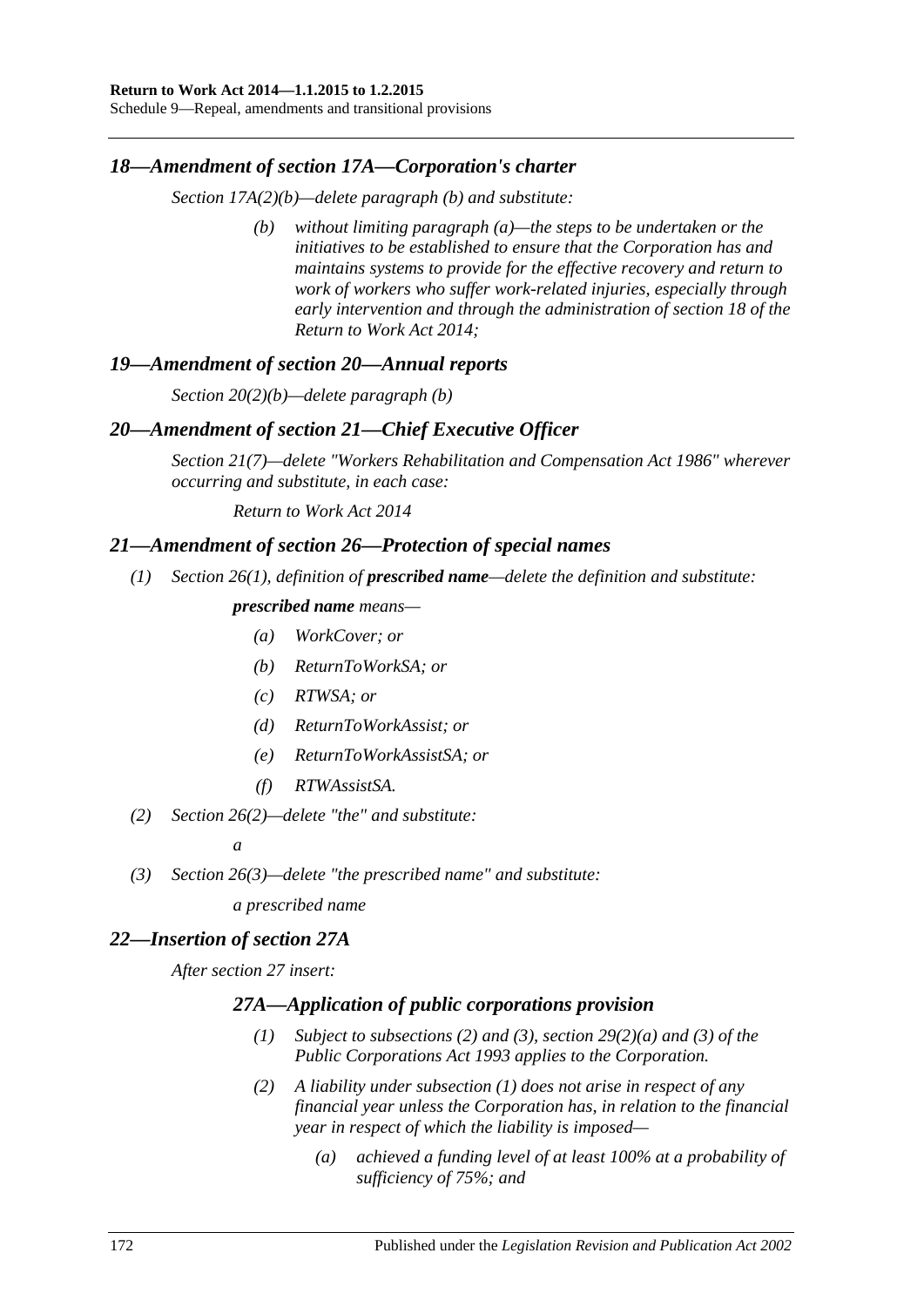- *(b) achieved a profit from its insurance operations.*
- <span id="page-172-0"></span>*(3) A liability under [subsection](#page-171-1) (1) also does not arise in respect of a financial year if the Minister, after consultation with the Treasurer, determines, from a prudential perspective, that such a liability should not be imposed in respect of that financial year.*
- *(4) Terms used in this section and also in Part 10 of the [Return to Work](http://www.legislation.sa.gov.au/index.aspx?action=legref&type=act&legtitle=Return%20to%20Work%20Act%202014)  Act [2014](http://www.legislation.sa.gov.au/index.aspx?action=legref&type=act&legtitle=Return%20to%20Work%20Act%202014) have the same meanings in this section as they have in that Part (unless the contrary intention appears).*

## **Part 8—Amendment of** *Workers Rehabilitation and Compensation Act 1986*

## **23—Amendment of section 31—Evidentiary provision**

- (1) Section 31(2b)(b), (c) and (d)—delete paragraphs (b), (c) and (d) and substitute:
	- (b) the worker was a member of the South Australian Country Fire Service (*SACFS*) presumptively employed by the Crown as a firefighter—
		- (i) on or after 1 July 2013; and
		- (ii) before the injury occurred; and
		- (iii) for the qualifying period referred to in the second column of Schedule 2A opposite the injury; and
	- (c) the injury occurred—
		- (i) on or after 1 July 2013; and
		- (ii) in the case of a worker who is no longer a member of SACFS presumptively employed by the Crown as a firefighter—no more than 10 years after the cessation of that presumptive employment; and
	- (d) during the qualifying period referred to in paragraph (b)(iii), the worker was exposed to the hazards of a fire scene (including exposure to a hazard of the fire that occurred away from the scene),
- (2) Section 31(4a)—delete "subsection (2a)" and substitute:

subsections (2a) and (2b)

(3) Section 31(4b)—delete subsection (4b)

## *Part 9—Amendment of Work Health and Safety Act 2012*

#### *24—Amendment of section 4—Definitions*

*(1) Section 4—after the definition reasonably practicable insert:*

*RTWSA means the Return to Work Corporation of South Australia;*

*(2) Section 4, definition of WorkCover—delete the definition*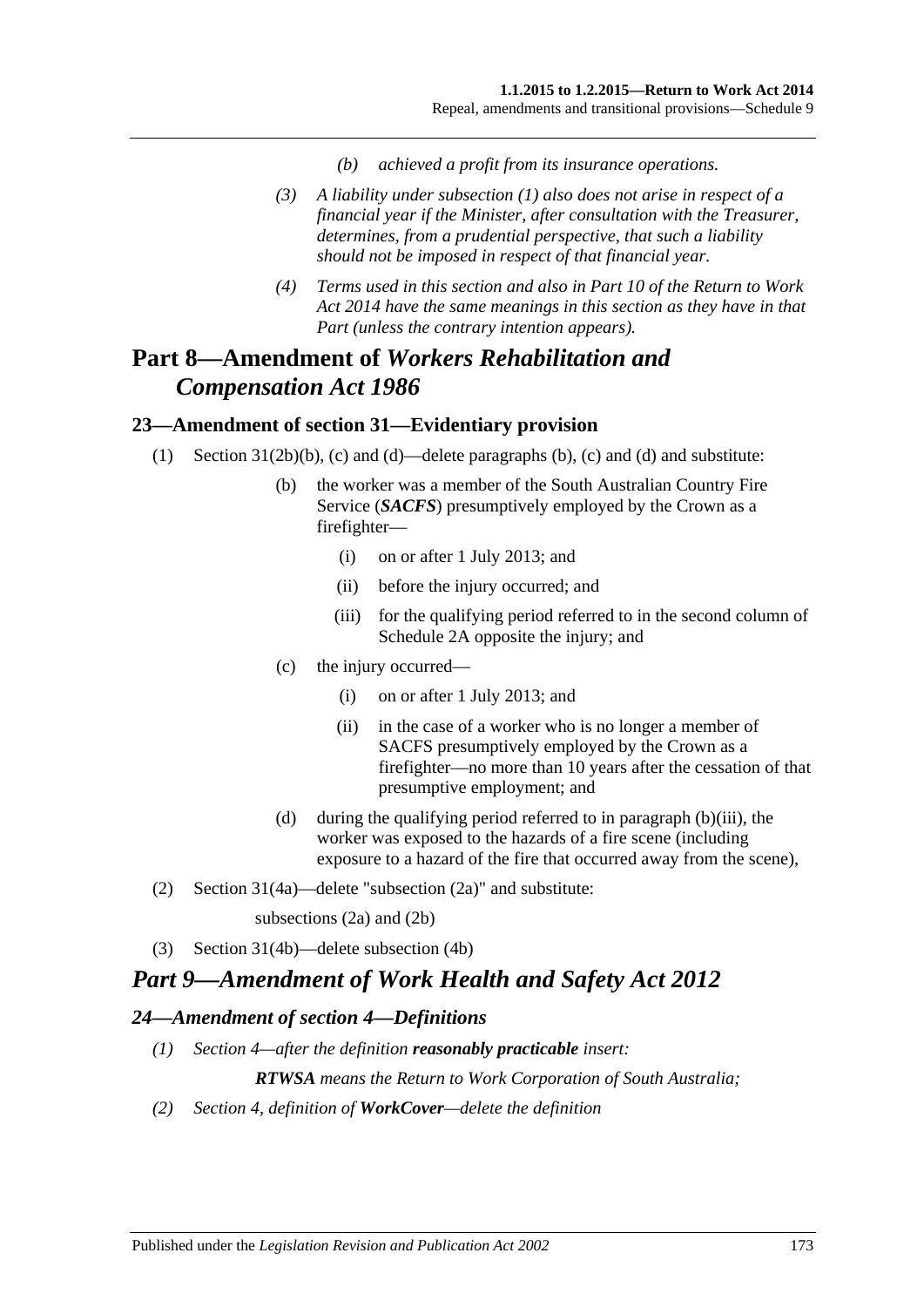Schedule 9—Repeal, amendments and transitional provisions

#### *25—Amendment of Schedule 2—Local tripartite consultation arrangements*

*Schedule 2, clause 13(1)—delete "Schedule 1 of the [Workers Rehabilitation and](http://www.legislation.sa.gov.au/index.aspx?action=legref&type=act&legtitle=Workers%20Rehabilitation%20and%20Compensation%20Act%201986)  [Compensation Act](http://www.legislation.sa.gov.au/index.aspx?action=legref&type=act&legtitle=Workers%20Rehabilitation%20and%20Compensation%20Act%201986) 1986" and substitute:*

*Schedule 9 of the [Return to Work Act](http://www.legislation.sa.gov.au/index.aspx?action=legref&type=act&legtitle=Return%20to%20Work%20Act%202014) 2014*

#### *26—Amendment of Schedule 5—Provisions of local application*

*(1) Schedule 5, clause 1(1)—delete "WorkCover" wherever occurring and substitute, in each case:*

#### *RTWSA*

*(2) Schedule 5, clause 1(2)—delete "section 112 of the [Workers Rehabilitation and](http://www.legislation.sa.gov.au/index.aspx?action=legref&type=act&legtitle=Workers%20Rehabilitation%20and%20Compensation%20Act%201986)  [Compensation Act](http://www.legislation.sa.gov.au/index.aspx?action=legref&type=act&legtitle=Workers%20Rehabilitation%20and%20Compensation%20Act%201986) 1986" and substitute:*

*section 185 of the [Return to Work Act](http://www.legislation.sa.gov.au/index.aspx?action=legref&type=act&legtitle=Return%20to%20Work%20Act%202014) 2014*

- *(3) Schedule 5, clause 1(3)—delete subclause (3) and substitute:*
	- *(3) In this clause—*

#### *related Act means—*

- *(a) the [Return to Work Act](http://www.legislation.sa.gov.au/index.aspx?action=legref&type=act&legtitle=Return%20to%20Work%20Act%202014) 2014; or*
- *(b) the [Return to Work Corporation of South Australia](http://www.legislation.sa.gov.au/index.aspx?action=legref&type=act&legtitle=Return%20to%20Work%20Corporation%20of%20South%20Australia%20Act%201994)  Act [1994.](http://www.legislation.sa.gov.au/index.aspx?action=legref&type=act&legtitle=Return%20to%20Work%20Corporation%20of%20South%20Australia%20Act%201994)*
- *(4) Schedule 5, clause 2—delete ["Workers Rehabilitation and Compensation Act](http://www.legislation.sa.gov.au/index.aspx?action=legref&type=act&legtitle=Workers%20Rehabilitation%20and%20Compensation%20Act%201986) 1986" wherever occurring and substitute, in each case:*

*[Return to Work Act](http://www.legislation.sa.gov.au/index.aspx?action=legref&type=act&legtitle=Return%20to%20Work%20Act%202014) 2014*

*(5) Schedule 5, clause 2—delete "WorkCover" wherever occurring and substitute, in each case:*

*RTWSA*

*(6) Schedule 5, clause 2(6)(c)—delete "section 67" and substitute:*

*section 139*

*(7) Schedule 5, clause 2(6)(c)—delete "levy" and substitute:*

*premium*

*(8) Schedule 5, clause 2(7)—after "the Treasurer" insert:*

*to be applied towards the costs associated with the administration of this Act*

- *(9) Schedule 5, clause 2(11)—delete "unpaid levy under Part 5" and substitute: unpaid premium under Part 9*
- *(10) Schedule 5, clause 3—delete clause 3*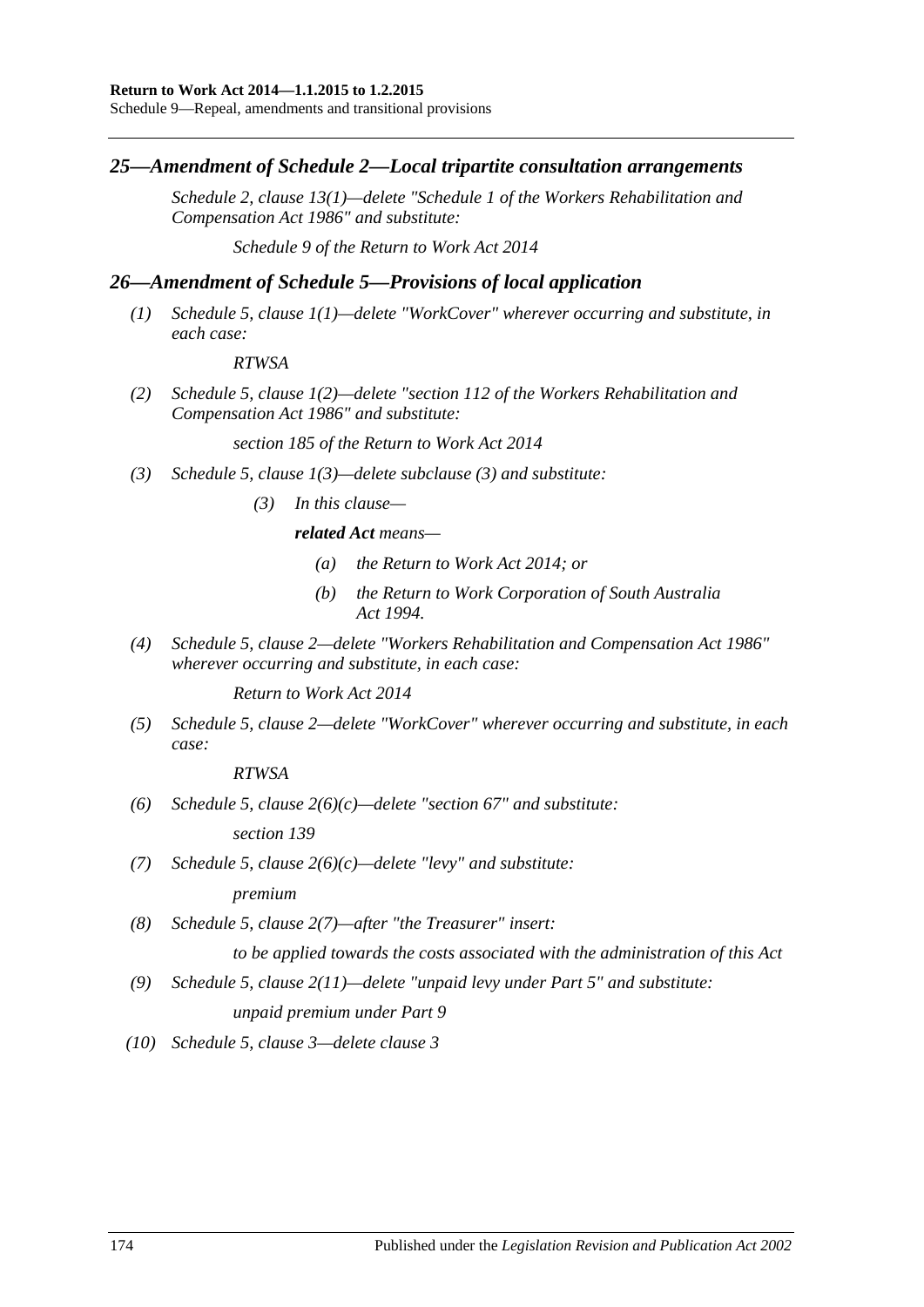## **Part 10—Transitional provisions**

## *Division 1—Interpretation*

### *27—Interpretation*

*(1) In this Part—*

*designated day means a day appointed by proclamation as the designated day for the purposes of the provision in which the term is used;*

*existing injury—see clause [29\(1\)\(a\);](#page-174-0)*

*new injury—see clause [29\(1\)\(b\);](#page-175-0)*

*SAET means the South Australian Employment Tribunal established under the [South](http://www.legislation.sa.gov.au/index.aspx?action=legref&type=act&legtitle=South%20Australian%20Employment%20Tribunal%20Act%202014)  [Australian Employment Tribunal Act](http://www.legislation.sa.gov.au/index.aspx?action=legref&type=act&legtitle=South%20Australian%20Employment%20Tribunal%20Act%202014) 2014;*

*WCT means the Workers Compensation Tribunal under the repealed Act.*

*(2) A reference in this Part to the Corporation in a clause prescribed by regulations made for the purposes of this subclause will be taken to include a reference to a self-insured employer.*

## **Division 2—CPI adjustment**

## <span id="page-174-1"></span>**28—CPI adjustment**

- (1) If a sum of money fixed by this Act at the time of enactment is followed by the word "(indexed)", that signifies—
	- (a) that the amount is to be adjusted as at 1 January 2015 so that the adjusted sum bears to the amount fixed by Parliament the same proportion as the Consumer Price Index for the September quarter 2014 bears to the Consumer Price Index for the September quarter 2013; and
	- (b) that the amount is to be adjusted as at 1 January in each subsequent year so that the adjusted sum bears to the amount fixed by the Parliament the same proportion as the Consumer Price Index for the September quarter of the immediately preceding financial year bears to the Consumer Price Index for the September quarter 2013.
- <span id="page-174-2"></span>(2) An amount determined under [subclause](#page-174-1) (1) will be rounded up to the nearest dollar.
- (3) [Subclauses](#page-174-1) (1) and [\(2\)](#page-174-2) apply to a sum fixed by a provision that has not come into operation on 1 January 2015 so that when the provision comes into operation then the sum as adjusted will apply.

## *Division 3—Application of Act*

## <span id="page-174-3"></span>*29—General provision*

- <span id="page-174-0"></span>*(1) Subject to the other provisions of this Part, this Act applies to and in relation to—*
	- *(a) an injury that is attributable to a trauma that occurred before the designated day and that is a compensable injury under the repealed Act (an existing injury); and*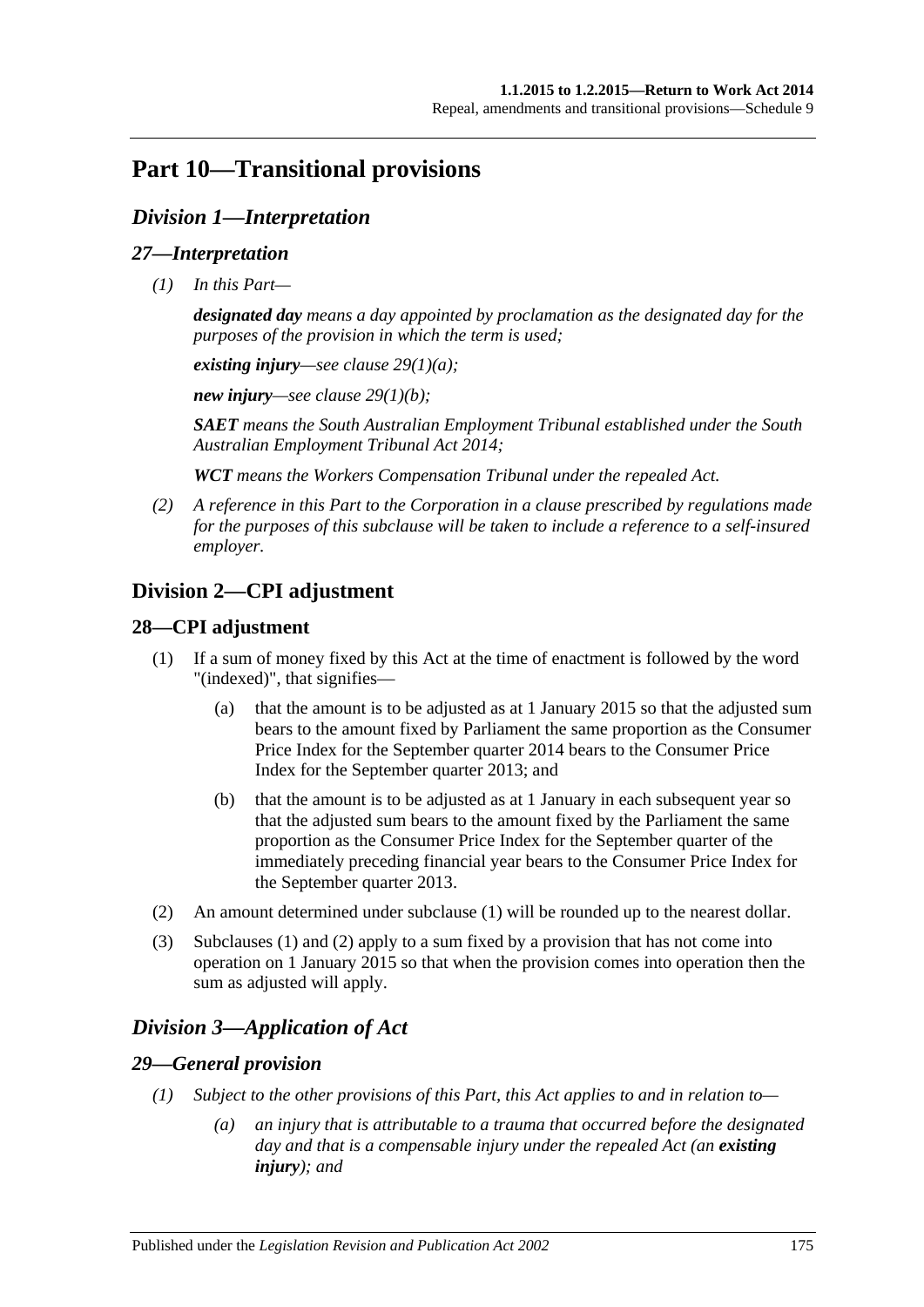- *(b) an injury that is attributable to a trauma that occurred on or after the designated day (a new injury).*
- <span id="page-175-0"></span>*(2) For the purposes of [subclause](#page-174-3) (1), an injury that is partially attributable to a trauma that occurred before the designated day and partially attributable to a trauma that occurred on or after the designated day will be taken to be a new injury within the ambit of [subclause](#page-175-0) (1)(b).*
- *(3) Subject to the other provisions of this Part—*
	- *(a) a reference in this Act to a work injury will be taken to include a reference to a compensable injury under the repealed Act; and*
	- *(b) this Act will apply to a compensable injury under the repealed Act as if this Act had been in operation before the injury occurred.*
- *(4) Nothing in this Part is intended to give rise to an entitlement under this Act and the repealed Act so as to give rise to double entitlements.*

#### *30—Connection with employment*

- *(1) The question about whether an existing injury is compensable will be determined under sections 30 and 30A of the repealed Act (as in existence immediately before the designated day).*
- *(2) However, [section](#page-24-0) 7(3) of this Act extends to an injury (the designated injury) that is, or results from, the aggravation, acceleration, exacerbation, deterioration or recurrence of a prior injury where—*
	- *(a) the prior injury is wholly or partially attributable to a trauma that occurred before the designated day; and*
	- *(b) the designated injury is wholly or partially attributable to a trauma that occurred on or after the designated day.*

#### *31—Notice of injury*

*A notice of an injury given by a worker under section 51 of the repealed Act will be taken to be a notice given under [section](#page-30-0) 16 of this Act.*

## *32—Employer's duty to provide work*

*[Section](#page-33-0) 18(3) of this Act extends to a worker who has been incapacitated for work before the designated day.*

#### *33—Recovery and return to work*

- *(1) A rehabilitation program in force under the repealed Act immediately before the designated day will continue for the purposes of this Act in connection with providing recovery/return to work services until reviewed or discontinued by the Corporation.*
- *(2) A rehabilitation and return to work plan in force under the repealed Act immediately before the designated day will, on the designated day, be taken to be a recovery/return to work plan under this Act.*
- *(3) A person who, immediately before the designated day, held an appointment as a co-ordinator under section 28D of the repealed Act will, on the designated day, be taken to be an accredited return to work co-ordinator under [section](#page-42-0) 26 of this Act.*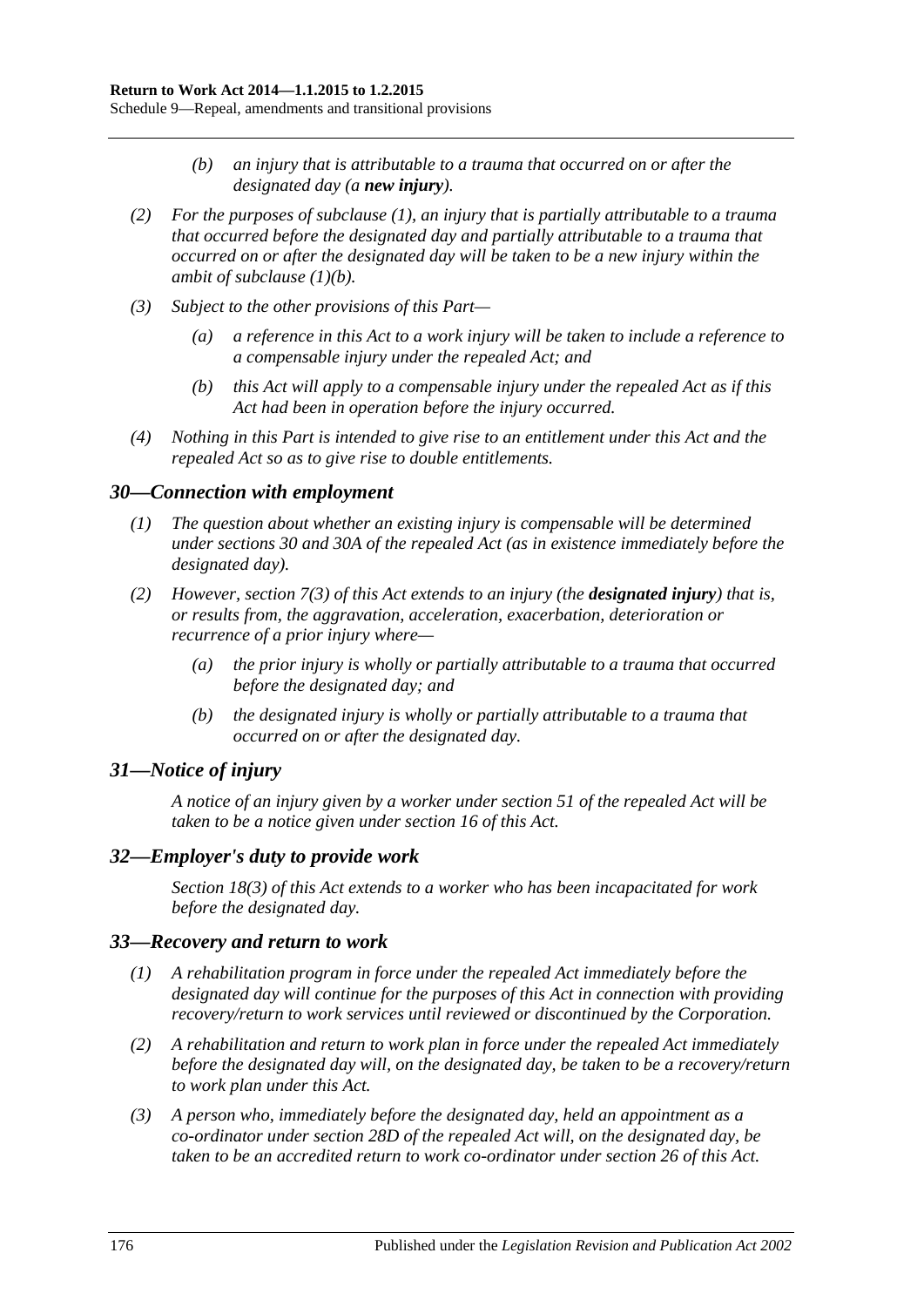*(4) A reference in any instrument or agreement to a rehabilitation and return to work co-ordinator will, on the designated day, be taken to be a reference to a return to work co-ordinator under [section](#page-42-0) 26 of this Act (unless the context otherwise requires).*

#### *34—Seriously injured workers*

- *(1) A person whose degree of whole person impairment has been assessed under Part 4 Division 5 of the repealed Act to be 30% or more will be taken to be a seriously injured worker under this Act.*
- <span id="page-176-0"></span>*(2) In addition, the Corporation may determine that a worker who has an existing injury will be taken to be a seriously injured worker for the purposes of this Act.*
- *(3) A determination under [subclause](#page-176-0) (2)—*
	- *(a) may be made on any basis determined by the Corporation (including in a case where the worker would not qualify to be a seriously injured worker under [section](#page-35-0) 21 of this Act); and*
	- *(b) will have effect according to its terms.*
- *(4) A decision to make, or not to make, a determination under [subclause](#page-176-0) (2) is not reviewable under this Act.*

#### *35—Medical expenses*

- <span id="page-176-1"></span>*(1) In relation to the application of [subsection](#page-50-0) (20) of [section](#page-47-0) 33 of this Act to an existing injury, a period of 12 months referred to in that subsection must be a period of 12 months—*
	- *(a) that runs from the designated day; or*
	- *(b) that commences on or after the designated day,*

<span id="page-176-2"></span>*(and so, in the case of an existing injury, a reference in [subsection](#page-50-1) (21) of [section](#page-47-0) 33 of this Act to the period referred to in [subsection](#page-50-0) (20) will be taken to be a reference to a period applying under [paragraph](#page-176-1) (a) or [\(b\)](#page-176-2) of this clause).*

*(2) Section [33\(21\)\(b\)\(ii\)](#page-50-2) of this Act does not apply in relation to an existing injury.*

#### *36—Provisional liability for medical expenses*

*A right of set off under section 32A(8) of the repealed Act may be exercised in relation to a right to the payment of compensation under this Act (including in relation to a new injury).*

#### <span id="page-176-3"></span>*37—Weekly payments for workers*

- *(1) In this clause—*
	- *(a) the first transitional period is the period of 52 weeks from the designated day; and*
	- *(b) the second transitional period is the period of 52 weeks beginning immediately after the end of the initial transitional period; and*
	- *(c) a reference to an entitlement period is a reference to an entitlement period under Part 4 Division 4 of the repealed Act; and*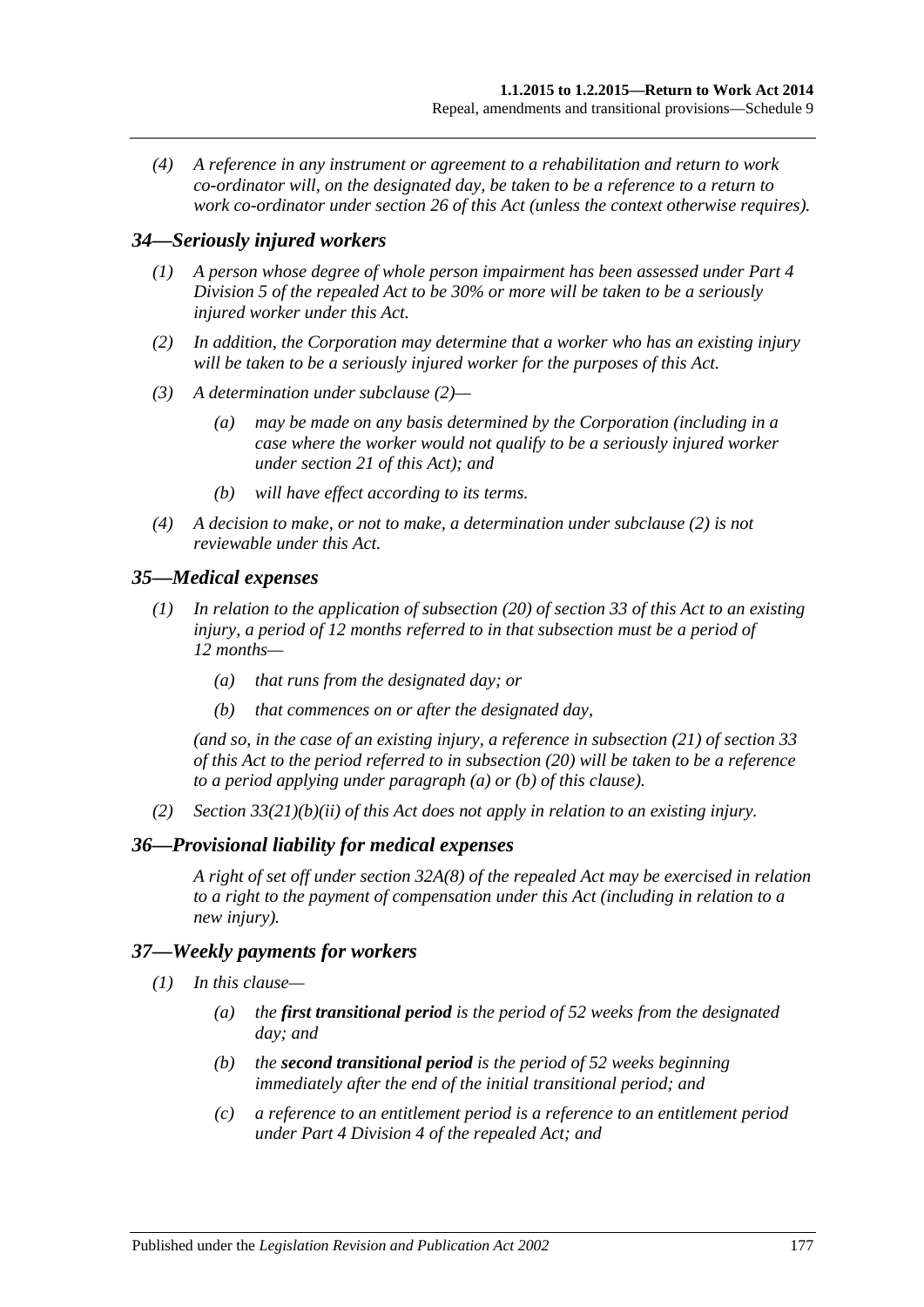- *(d) a Category A worker is, in respect of an existing injury, a worker who, immediately before the designated day, was still entitled to receive a weekly payment during the first entitlement period in respect of any incapacity for work in respect of that injury; and*
- *(e) a Category B worker is, in respect of an existing injury, a worker who, immediately before the designated day, was still entitled to receive a weekly payment during the second entitlement period in respect of any incapacity for work in respect of that injury; and*
- *(f) a Category C worker is, in respect of an existing injury, a worker who, immediately before the designated day, was still entitled to receive a weekly payment during a period occurring after the end of the second entitlement period in respect of any incapacity for work in respect of that injury.*
- *(2) Subject to this Part, a worker who, in respect of an existing injury, is incapacitated for work at any time during the period beginning on the designated day and ending 104 weeks from the designated day, will be entitled to weekly payments in respect of that incapacity in accordance with the following principles:*
	- *(a) if any incapacity for work occurs within the first transitional period—*
		- *(i) in the case of a Category A worker—the worker is entitled to weekly payments under section [39\(1\)\(a\)\(i\)](#page-52-0) or [\(ii\)](#page-52-1) of this Act as if references to the first designated period in section [39\(1\)\(a\)](#page-52-2) were references to the first transitional period; and*
		- *(ii) in the case of a Category B worker—the worker is entitled to weekly payments under section [39\(1\)\(b\)\(i\)](#page-52-3) or [\(ii\)](#page-53-0) as if references to the second designated period in section [39\(1\)\(b\)](#page-52-4) were references to the first transitional period and as if references to "80%" in section [39\(1\)\(b\)\(i\)](#page-52-3) or [\(ii\)](#page-53-0) were substituted with "90%"; and*
		- *(iii) in the case of a Category C worker—the worker is entitled to weekly payments under section [39\(1\)\(b\)\(i\)](#page-52-3) or [\(ii\)](#page-53-0) of this Act as if references to the second designated period in section [39\(1\)\(b\)](#page-52-4) were references to the first transitional period;*
	- *(b) if any incapacity for work occurs within the second transitional period—the worker is entitled to weekly payments under section [39\(1\)\(b\)\(i\)](#page-52-3) or [\(ii\)](#page-53-0) of this Act as if references to the second designated period in section [39\(1\)\(b\)](#page-52-4) were references to the second transitional period.*
- <span id="page-177-2"></span>*(3) Subject to [subclauses](#page-177-0) (4) and [\(5\),](#page-177-1) a worker has no entitlement to weekly payments under this Act or the repealed Act in respect of an existing injury after the end of the second transitional period (and this subclause will apply instead of [section](#page-53-1) 39(3) of this Act in relation to existing injuries).*
- <span id="page-177-0"></span>*(4) An entitlement under this clause has effect subject to any other provision of this Act (including any provision that applies under or subject to this Part) that provides for the suspension, reduction or discontinuance of weekly payments.*
- <span id="page-177-1"></span>*(5) [Subclause](#page-177-2) (3) does not apply in relation to a seriously injured worker.*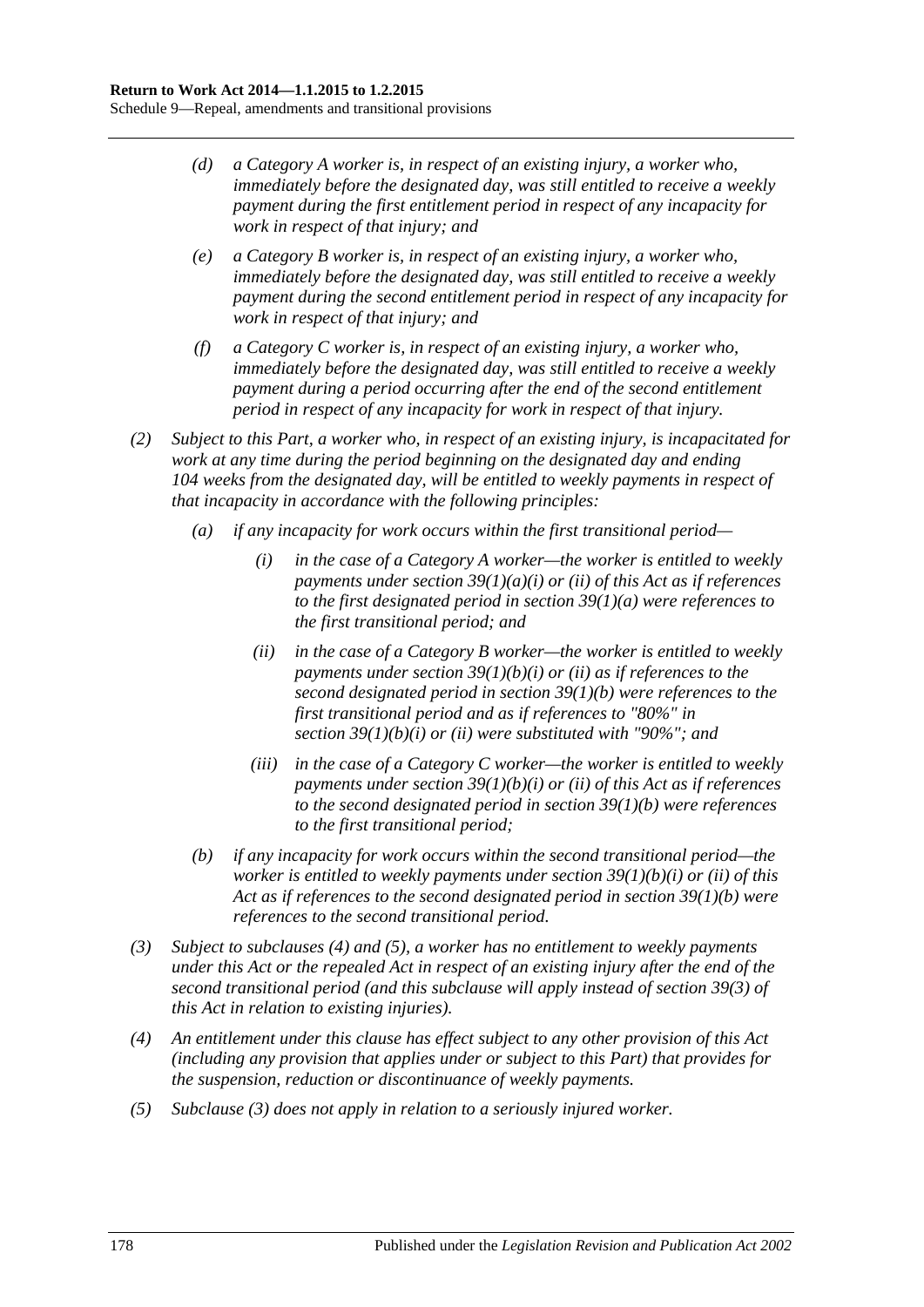*(6) To avoid doubt, a person who, before the designated day, has ceased to have an entitlement to weekly payments on account of a discontinuance under section 36 of the repealed Act is not entitled to weekly payments under this clause (or under the repealed Act).*

### <span id="page-178-0"></span>*38—Federal minimum wage safety net*

*[Section](#page-54-0) 42 of this Act extends to the amount of compensation payable under [Part](#page-52-5) 4 Division [4 Subdivision](#page-52-5) 2 of this Act on account of the operation of this Part.*

#### <span id="page-178-1"></span>*39—Management of transitional arrangements for income support*

- *(1) The Corporation may, in connection with the operation of [clauses](#page-176-3) 37 and [38](#page-178-0) (and the other relevant provisions of this Part), establish a scheme to provide for the transition from making weekly payments under the repealed Act to making weekly payments in accordance with those clauses and this Act more generally.*
- *(2) To the extent that the Corporation, in establishing and implementing the scheme referred to in [subclause](#page-178-1) (1), does not begin to make weekly payments to a worker at the rates that apply under this Act rather than the repealed Act on the designated day, the worker will, when weekly payments commence in accordance with the provisions of this Part, be entitled to—*
	- *(a) back payments to the extent necessary to ensure that the worker receives (in due course) his or her full entitlement (as applying from the designated day); and*
	- *(b) the payment of interest (at the prescribed rate) calculated and applied (from the designated day) in accordance with the regulations.*

#### *40—Retirement age*

*To avoid doubt, [section](#page-55-0) 44 of this Act extends to weekly payments being paid to a worker under this Part.*

#### *41—Discontinuance of weekly payments*

- *(1) [Subsection](#page-61-0) (9) of [section](#page-58-0) 48 of this Act extends to and in relation to a notice of a decision of the Corporation under section 36 of the repealed Act unless the worker has lodged a notice of dispute under section 36 of the repealed Act before the designated day (but subject to the operation of [subclause](#page-178-2) (2)(b)).*
- <span id="page-178-2"></span>*(2) If a worker has lodged a notice of dispute under section 36 of the repealed Act before the designated day—*
	- *(a) if the worker has made an application to the WorkCover Ombudsman under subsection (15) of section 36 of the repealed Act and the WorkCover Ombudsman has made a decision in relation to the application before the designated day—subsections (15), (16) and (17) of section 36 of the repealed Act, and all other relevant provisions of the repealed Act, will continue to apply to and in relation to the matter until the dispute is finally resolved as if the repealed Act had not been repealed by this Act; and*
	- *(b) in any other case—any application to the WorkCover Ombudsman under subsection (15) of section 36 of the repealed Act (if made) will lapse, but the worker may make an election under [subsection](#page-61-0) (9) of [section](#page-58-0) 48 of this Act.*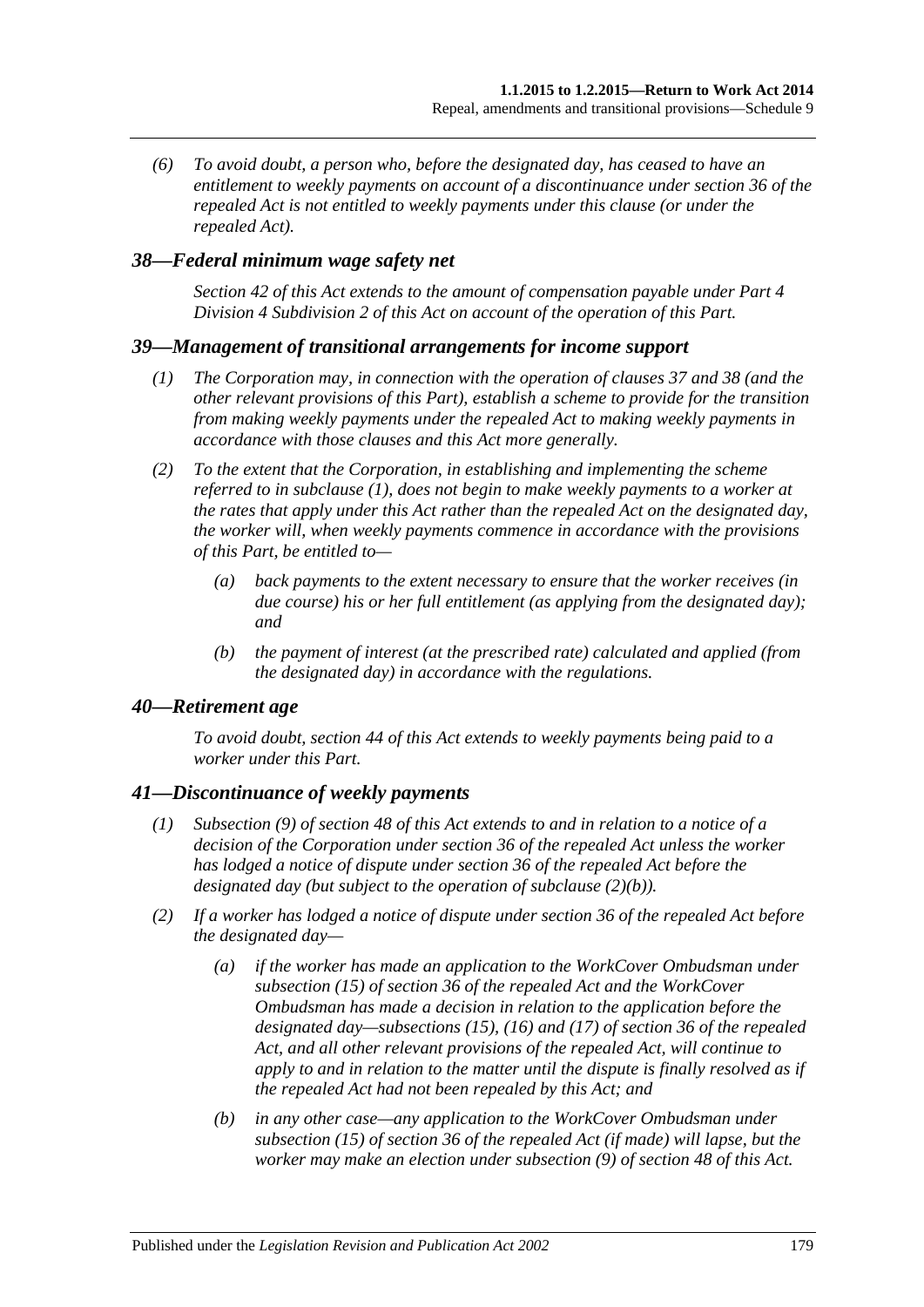- <span id="page-179-0"></span>*(3) In the case of a worker within the ambit of [subclause](#page-178-2) (2)(b)—*
	- *(a) the election must be made within 28 days after the designated day; and*
	- *(b) if the worker makes an election—*
		- *(i) if the dispute has already come before a conciliator—the Tribunal may act (if it thinks fit) under [subsection](#page-62-0) (9)(b) of [section](#page-58-0) 48 of this Act so as to provide for the reinstatement of weekly payments; and*
		- *(ii) the liability of the Corporation to make a payment for any weekly payments that have not been made will be limited to a period commencing on the date of the election.*
- *(4) [Subclause](#page-179-0) (3) operates subject to [section](#page-62-1) 48(10) of this Act.*

#### <span id="page-179-1"></span>*42—Redemptions*

- *(1) Nothing in this Part affects the application of section 42 of the repealed Act with respect to negotiations, and any agreement, for a redemption under the repealed Act commenced or entered into in accordance with that section before the designated day.*
- *(2) Except as provided by [subclause](#page-179-1) (1) (and to avoid doubt), section 42 of the repealed Act will not apply to or in relation to a liability under the repealed Act with respect to an existing injury.*

## *43—Loss of future earning capacity*

*To avoid doubt, Part [4 Division](#page-67-0) 6 of this Act does not apply to or in relation to an existing injury.*

#### *44—Permanent impairment assessment*

*A person whose entitlement for non-economic loss has been determined under Part 4 Division 5 of the repealed Act in respect of an existing injury is not entitled to an assessment under Part [2 Division](#page-36-0) 5 of this Act in relation to the same injury (or any other injury arising from the same trauma).*

#### <span id="page-179-2"></span>*45—Payments on death—lump sums*

- *(1) The Corporation may, in relation to the death of a worker occurring on or after 1 July 2008 and before the designated day, in its absolute discretion, on the application of a person who was the spouse or domestic partner of the worker at the time of death, make an ex gratia payment (of an amount determined by the Corporation) after taking into account the amount (or additional amount) that would have been payable under [section](#page-73-0) 61 of this Act had this Act been in operation before that trauma.*
- *(2) The Corporation may make a payment under [subclause](#page-179-2) (1) even if an amount has been paid under section 45A of the repealed Act in relation to the death of the worker (including an amount equal to the prescribed sum under that section).*
- *(3) The Corporation may, in relation to the death of a worker that is subject to a claim for compensation under section 45A of the repealed Act that has not been determined before the designated day (including by the resolution of any dispute by proceedings under the repealed Act), deal with the claim in all respects under [section](#page-73-0) 61 of this Act.*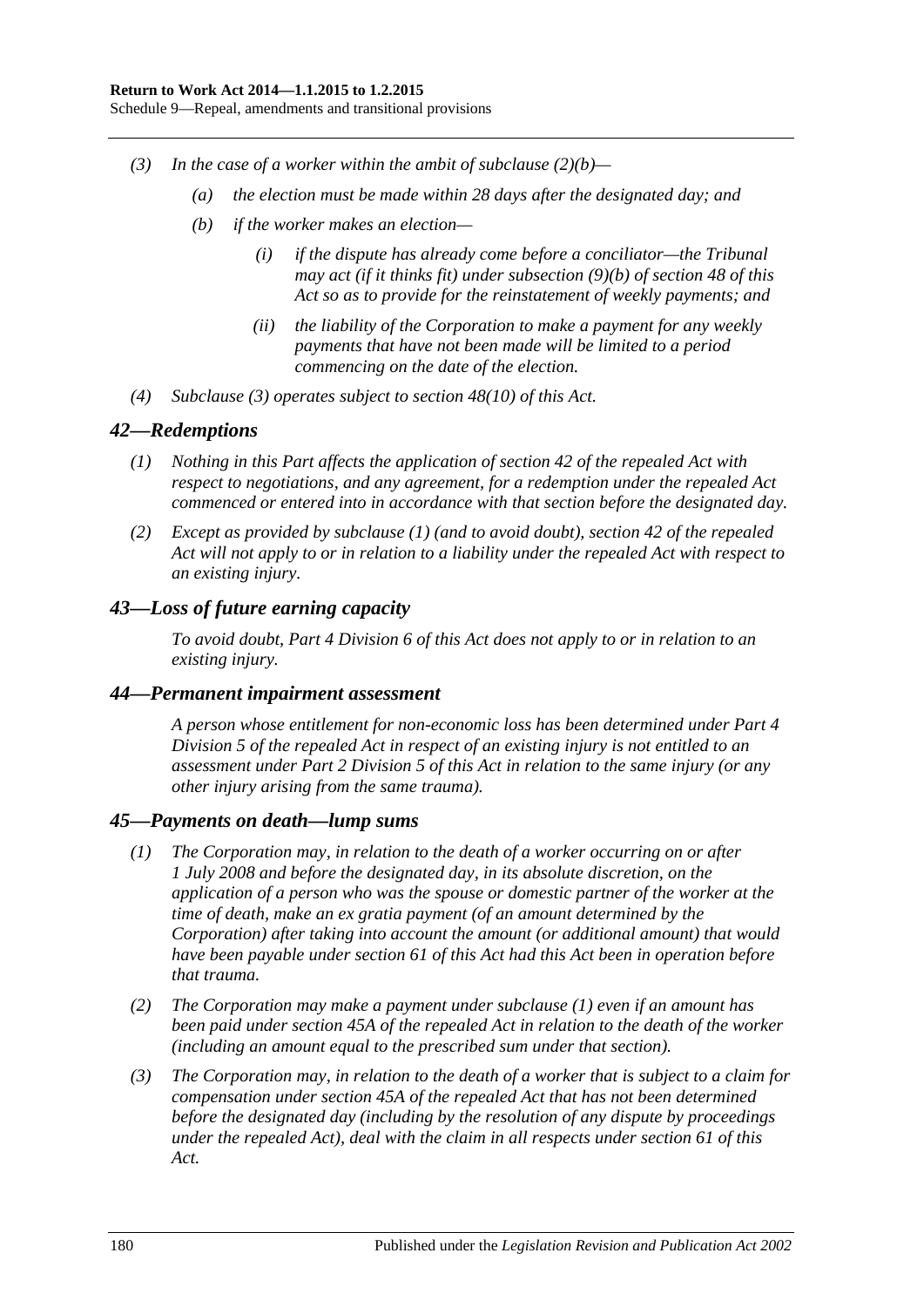*(4) A decision of the Corporation not to make a payment under [subclause](#page-179-0) (1) (or the amount of any such payment) is not reviewable under this Act (or under the repealed Act).*

## *46—Incidence of liability*

*[Section](#page-76-0) 64(3) and [\(4\)](#page-76-1) of this Act extends to outstanding payments of compensation under the repealed Act.*

#### <span id="page-180-0"></span>*47—Payments by employers*

- *(1) The Corporation may, if it thinks fit, on the application of an employer who has paid compensation by way of income maintenance under the repealed Act, being compensation that would otherwise have been payable by the Corporation, make a payment that would have been payable under [subsection](#page-78-0) (17) of [section](#page-76-2) 64 of this Act had [subsections](#page-77-0) (16) and [\(17\)](#page-78-0) of that section been in operation at the time of the payment by the employer.*
- *(2) An application under [subclause](#page-180-0) (1) must be made within 3 months after the designated day.*

#### *48—Provisional payments*

*A right of set off under section 50H of the repealed Act may be exercised in relation to a right to the payment of compensation under this Act (including in relation to a new injury).*

#### *Division 4—Common law*

#### *49—Common law*

*[Part](#page-83-0) 5 of this Act does not apply to or in relation to an existing injury or the death of a worker resulting from an existing injury (and section 54(1) of the repealed Act will continue to apply in respect of such an injury or death).*

#### *Division 5—Dispute resolution*

#### *50—Existing proceedings etc*

- *(1) Subject to this Part, an application or other proceedings commenced before WCT under the repealed Act before the designated day may be continued and completed (and any appeals initiated or completed) under the repealed Act (and, if relevant, after applying any provision of this Part that is relevant to the proceedings).*
- <span id="page-180-1"></span>*(2) A right to make an application or to bring proceedings before WCT under the repealed Act in existence before the designated day and not exercised before that day will be exercised as if [Part](#page-95-0) 6 of this Act were in operation before that right arose so that the relevant proceedings will be commenced before SAET rather than WCT.*
- *(3) Without limiting any other provision—*
	- *(a) the regulations may make provision for or with respect to the interaction between this Part and the repealed Act in order to ensure that SAET and WCT can operate under both sets of provisions (including, if necessary, by modifying any provision of the repealed Act or [section](#page-23-0) 7 of this Act so that SAET can exercise the jurisdiction conferred by [subclause](#page-180-1) (2)); and*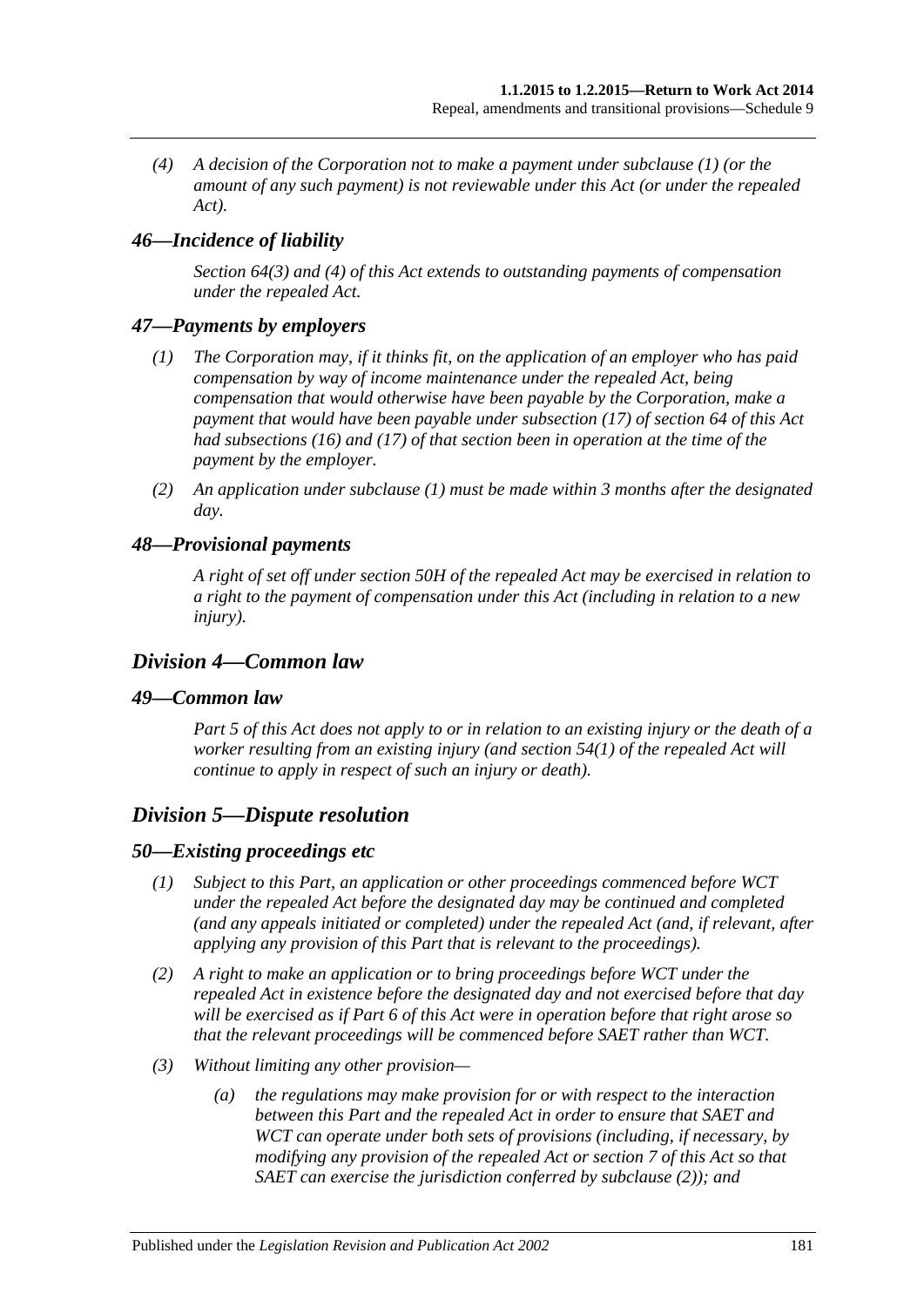*(b) the President of SAET may take other steps to ensure the smoothest possible transition from 1 jurisdiction to the other in connection with the operation of this clause (including by giving directions as to any procedural matter which will then have effect according to their terms).*

## *51—Adoption of WCT decisions*

*SAET may—*

- *(a) draw any conclusions of fact from evidence that has been before WCT; or*
- *(b) adopt any findings or determinations of WCT; or*
- *(c) adopt any decision, direction or order of WCT; or*
- *(d) set aside any decision, direction or order of WCT,*

*that may be relevant to proceedings before SAET.*

## <span id="page-181-0"></span>*52—Dissolution of WCT*

- *(1) The Governor may, when he or she thinks that it is appropriate to do so, by proclamation, dissolve WCT.*
- *(2) When a proclamation is made under [subclause](#page-181-0) (1)—*
	- *(a) subject to subclause (3), any member of WCT (being either a presidential member or a conciliation officer) holding office under the repealed Act at the time of the making of the proclamation will cease to hold that office and any contract, agreement or arrangement relating to that office held by the member is terminated by force of this paragraph at the same time (and no right of action will arise against the Minister or the State on account of that termination); and*
	- *(b) any proceedings before the WCT will be dealt with in accordance with provisions made by the regulations.*
- *(3) A member of WCT who is a Judge of the Industrial Relations Court of South Australia will continue as a member of SAET under the provisions of the South Australian Employment Tribunal Act 2014.*

## *Division 6—Registration and funding*

#### <span id="page-181-1"></span>*53—Continuation of registration*

- *(1) An employer registered under the repealed Act immediately before the designated day will be taken to be registered under this Act (and, in the case of a self-insured employer under the repealed Act the employer will continue as a self-insured employer under this Act).*
- *(2) A registration under this Act under [subclause](#page-181-1) (1) is subject to any conditions specified by this Act and is subject to the other provisions of this Act in all respects.*

### *54—Premiums and payments*

*(1) [Section](#page-117-0) 137 of this Act does not apply in relation to the 2015/2016 or 2016/2017 financial years.*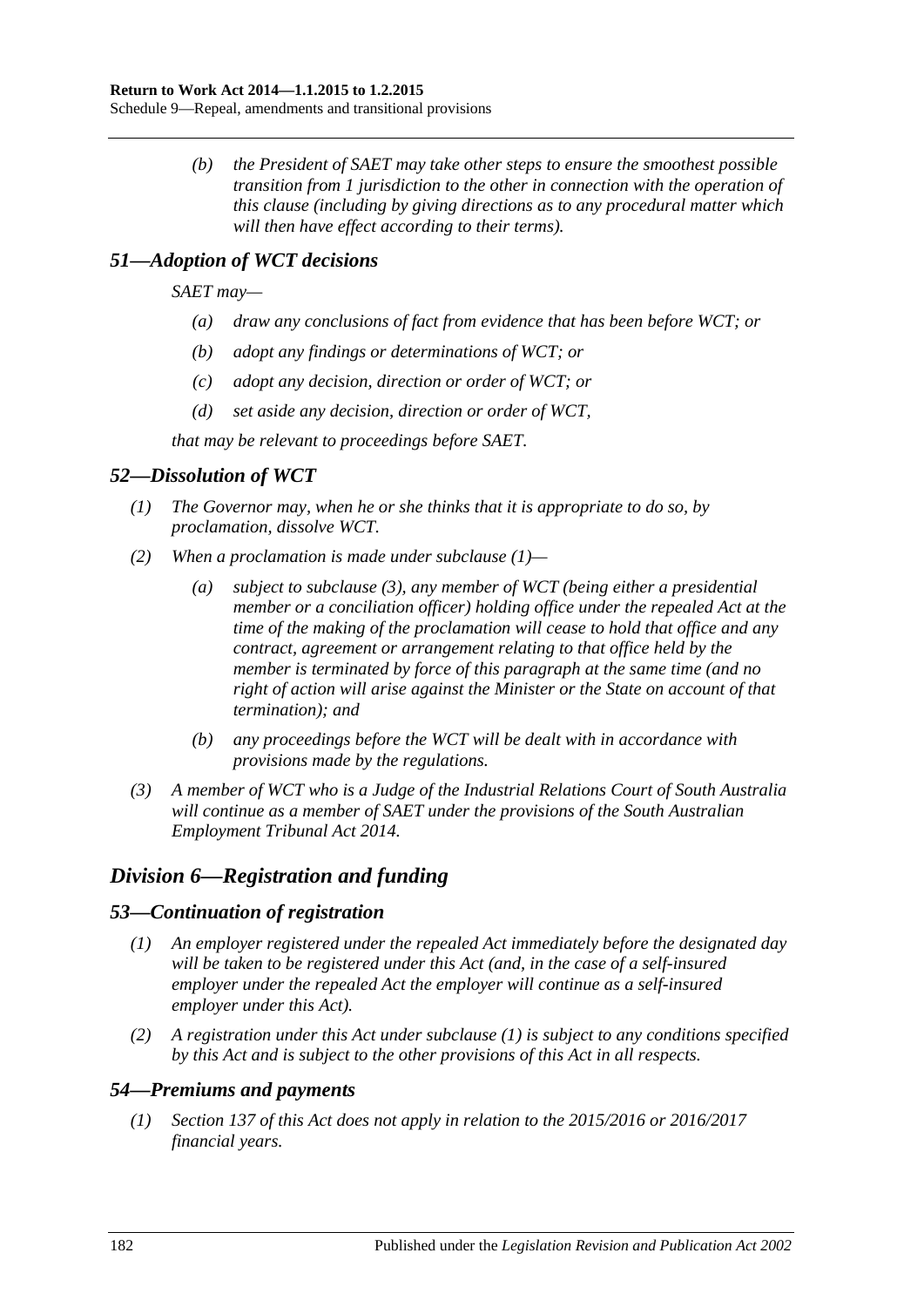- *(2) A RTWSA premium order under this Act may take into account the claims experience of any employer under the repealed Act.*
- *(3) A hindsight premium under the repealed Act is payable as if the relevant period applied under this Act (and will be payable by a date specified by the Corporation).*
- *(4) Unless otherwise determined by the Corporation, a group constituted under section 72A of the repealed Act will continue as a group under [section](#page-123-0) 145 of this Act.*
- *(5) In acting under [section](#page-125-0) 147 of this Act, the Corporation may have regard to matters that arose during the time that the repealed Act was in operation.*
- <span id="page-182-0"></span>*(6) Any right of recovery, fine, penalty or other step that may be exercised, imposed, taken or enforced under Part 5 of the repealed Act in relation to any assessment, default or failure may, on and from the designated day, be exercised, imposed, taken or enforced under [Part](#page-108-0) 9 of this Act.*
- *(7) Without limiting [subclause](#page-182-0) (6), the Corporation may exercise any power or do any thing in relation to a matter under Part 5 of the repealed Act as if this Act had been in operation at the time that the matter under Part 5 of the repealed Act arose.*

#### *55—Scheme reviews*

- *(1) A reference in [Part](#page-135-0) 10 of this Act to a financial year is a reference to a financial year commencing on or after the designated day.*
- *(2) In addition, the Minister cannot initiate a review under [section](#page-137-0) 170 of this Act until after the expiration of 3 financial years from the designated day.*

#### *Division 7—Medical Panels*

#### *56—Medical Panels*

- <span id="page-182-2"></span>*(1) If a Medical Panel is, immediately before the designated day, still considering a medical question on a reference under Part 6C of the repealed Act—*
	- *(a) the Medical Panel must give its opinion as quickly as is reasonably practicable after the designated day; and*
	- *(b) in any event the reference will, subject to [subclause](#page-182-1) (2), be brought to an end, by operation of this clause, 60 days after the designated day (even if the Medical Panel has not given its opinion on the relevant medical question by then and even if a longer period would otherwise apply due to an extension of time under section 98H(1) of the repealed Act).*
- <span id="page-182-1"></span>*(2) WCT may grant an extension of the period that applies under [subclause](#page-182-2) (1)(b).*
- *(3) WCT may grant an extension of time under [subclause](#page-182-1) (2) on such conditions as it thinks fit.*
- *(4) The costs of Medical Panels will be payable out of the Compensation Fund until the Medical Panels cease operations in all respects.*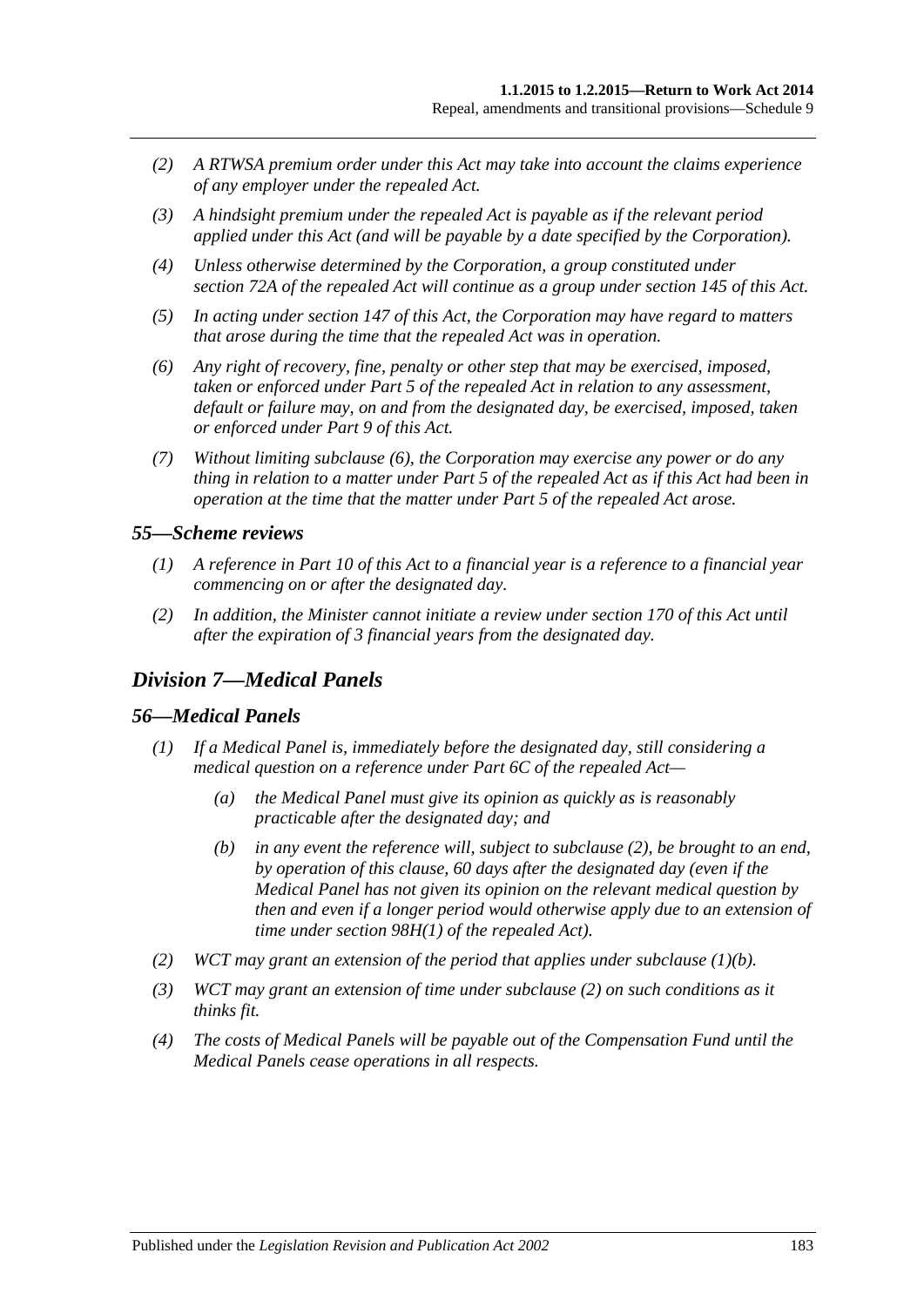Schedule 9—Repeal, amendments and transitional provisions

#### *Division 8—WorkCover Ombudsman*

#### *57—WorkCover Ombudsman*

*The person holding office as the WorkCover Ombudsman immediately before the designated day will, on the designated day, cease to hold office and any contract, agreement or arrangement relating to the office is terminated by force of this clause at the same time (and no right of action will arise against the Minister or the State on account of that termination).*

#### *Division 9—1971/1986 Acts*

#### *58—Interpretation*

*In this Division—*

*appointed day means the day on which the 1971 Act was repealed by the [Workers](http://www.legislation.sa.gov.au/index.aspx?action=legref&type=act&legtitle=Workers%20Rehabilitation%20and%20Compensation%20Act%201986)  [Rehabilitation and Compensation Act](http://www.legislation.sa.gov.au/index.aspx?action=legref&type=act&legtitle=Workers%20Rehabilitation%20and%20Compensation%20Act%201986) 1986;*

*compensating authority means the Corporation or a self-insured employer;*

*1971 Act means the [Workers Compensation Act](http://www.legislation.sa.gov.au/index.aspx?action=legref&type=act&legtitle=Workers%20Compensation%20Act%201971) 1971.*

#### *59—Application of 1971 Act*

- *(1) Subject to this clause, the 1971 Act continues to apply in respect of an injury that is attributable to a trauma that occurred before the appointed day.*
- *(2) This Act applies in relation to an injury (referred to in this clause as a transitional injury) that is partially attributable to a trauma that occurred before the appointed day and partially attributable to a trauma that occurred on or after the appointed day, but does not affect rights (referred to in this clause as antecedent rights) that had accrued before the appointed day in respect of a transitional injury.*
- <span id="page-183-1"></span><span id="page-183-0"></span>*(3) The following provisions apply in relation to a transitional injury:*
	- *(a) where a compensating authority pays or is liable to pay compensation to a claimant under this Act in relation to a transitional injury, the compensating authority is subrogated, to an appropriate extent, to the antecedent rights of the claimant;*
	- *(b) where the claimant has received, in pursuance of antecedent rights, damages or compensation (not being weekly payments for a period of incapacity that concluded before the appointed day), there will be an appropriate reduction in the amount of compensation payable under this Act in respect of the injury;*
	- *(c) the extent of a subrogation under [paragraph](#page-183-0) (a), or a reduction in the amount of compensation under [paragraph](#page-183-1) (b), will be determined having regard to—*
		- *(i) the amount of the compensation payable (apart from this subclause) under this Act in respect of the transitional injury; and*
		- *(ii) the extent to which the transitional injury is attributable to a trauma that occurred before the appointed day; and*
		- *(iii) any other relevant factors.*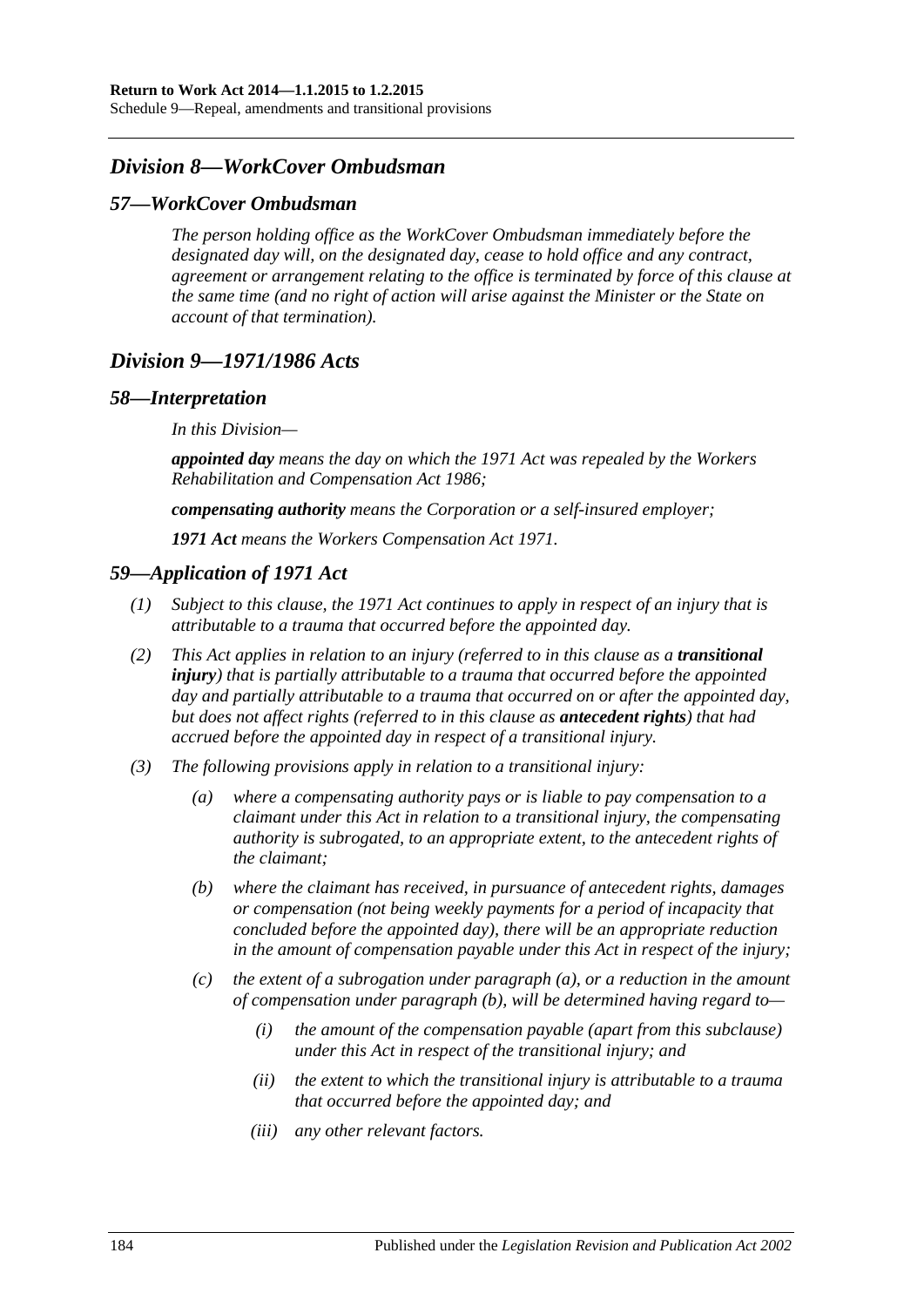- *(4) Where a compensating authority—*
	- *(a) pays compensation to a claimant under this Act; and*
	- *(b) becomes entitled to recover a proportion of the payment from an employer by virtue of subrogation to the rights of the claimant under [subclause](#page-183-0) (3)(a); and*
	- *(c) notifies that employer in writing of the payment,*

*the amount recoverable from the employer will be increased by interest at the prescribed rate as from the date of the notification.*

- *(5) The Corporation will, in the first instance, make a determination of—*
	- *(a) the extent of a subrogation under [subclause](#page-183-0) (3)(a) or a reduction in the amount of compensation under [subclause](#page-183-1) (3)(b); and*
	- *(b) the amount of any consequential liability.*
- *(6) Before making such a determination the Corporation must allow any person whose interests may be affected by the determination a reasonable opportunity to make representations to the Corporation on the subject matter of the determination and when the determination is made the Corporation must give written notification of the terms of the determination to every person whose interests are affected by it.*
- *(7) Any such person may, by written notice served personally or by post on the Corporation within 1 month after receiving notice of the determination or such longer period as the Corporation may allow, dispute the determination.*
- *(8) Any such dispute may be referred on the application of any party affected by the determination to SAET.*
- *(9) Where a dispute is so referred, SAET will review the Corporation's determination and may confirm, vary or revoke it.*
- *(10) Subject to the regulations, a determination by the Corporation under this clause may be enforced in the same way as a decision of SAET.*
- *(11) A determination by the Corporation may be enforced notwithstanding that it is disputed, but if it appears from the result of a review that a compensating authority has recovered an amount in pursuance of the determination to which the compensating authority is not entitled, that amount must be repaid together with interest at the prescribed rate.*

#### <span id="page-184-0"></span>*60—Mining and Quarrying Industries Fund*

- *(1) The scheme established under Part 9 of the 1971 Act continues in existence for the settlement of claims and other matters arising in relation to death or disablement from silicosis suffered before the appointed day except that the Corporation will be liable to satisfy any claim made under the scheme.*
- *(2) The money held by the Corporation in connection with the operation of [subclause](#page-184-0) (1) must be held in a special account entitled the Mining and Quarrying Industries Fund.*
- *(3) The Mining and Quarrying Industries Fund is to be notionally divided into 2 parts (Part A and Part B), 1 part (Part A) to be available to the Corporation to satisfy its liabilities under [subclause](#page-184-0) (1) and the balance (Part B) to be available to the Mining and Quarrying Occupational Health and Safety Committee under Schedule 2 of the [Work Health and Safety Act](http://www.legislation.sa.gov.au/index.aspx?action=legref&type=act&legtitle=Work%20Health%20and%20Safety%20Act%202012) 2012 for the purposes referred to in that Schedule.*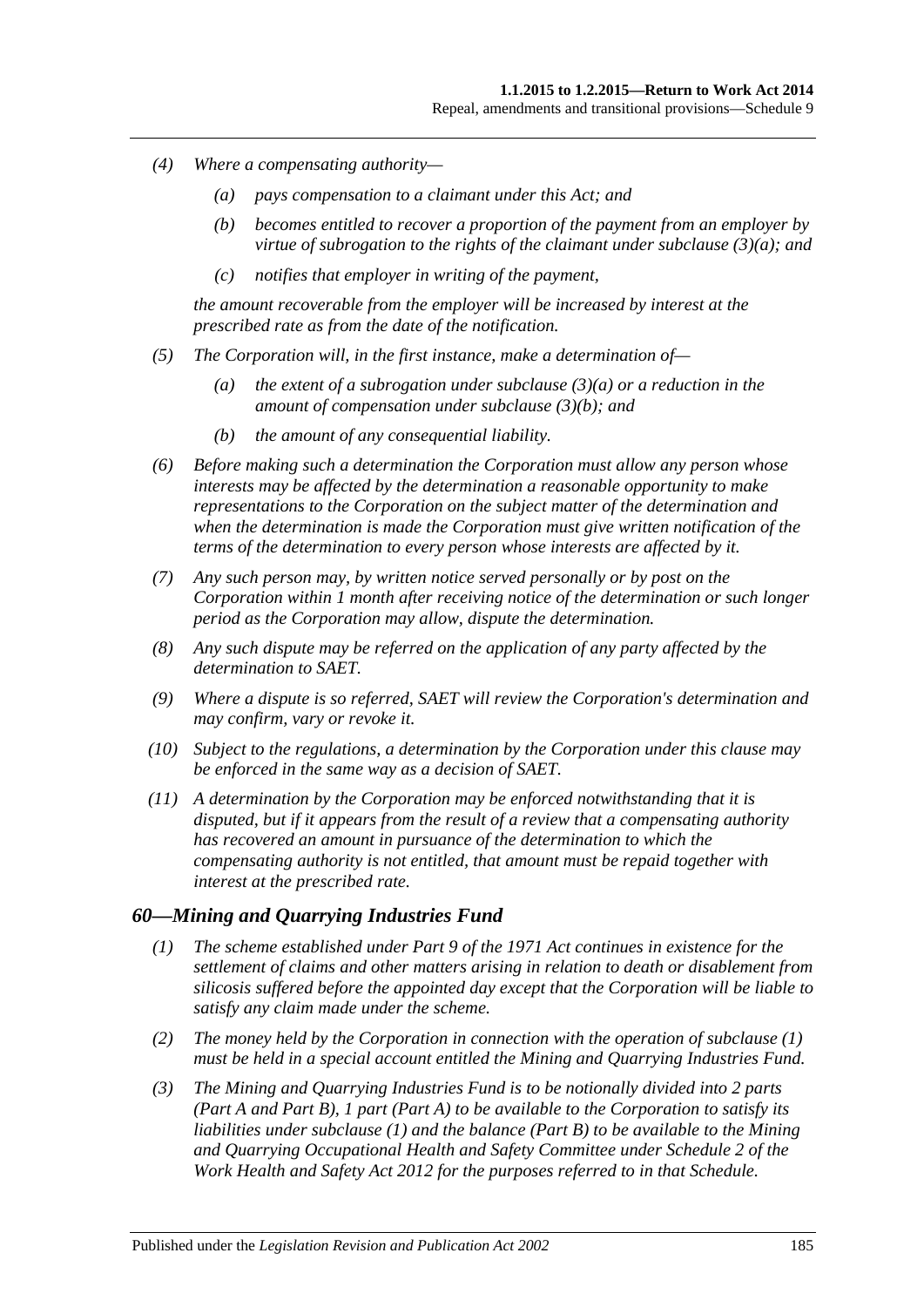Schedule 9—Repeal, amendments and transitional provisions

- *(4) For the purposes of the division of the Mining and Quarrying Industries Fund into 2 parts—*
	- *(a) the Corporation must at 3 yearly intervals arrange for an actuary to estimate the extent of the Corporation's existing and prospective liabilities under [subclause](#page-184-0) (1) at that date; and*
	- *(b) —*
- *(i) if it appears from any such estimate that the amount standing to the credit of Part A exceeds the amount required to satisfy the Corporation's liabilities under [subclause](#page-184-0) (1), the amount of the excess must be transferred from Part A to Part B;*
- *(ii) if it appears from any such estimate that the amount standing to the credit of Part A is less than the amount required to satisfy the Corporation's liabilities under [subclause](#page-184-0) (1), the amount required to make up the deficiency must be transferred from Part B to Part A.*
- *(5) The Corporation must keep separate accounting records for Parts A and B.*
- *(6) Money standing to the credit of the Mining and Quarrying Industries Fund (and not immediately required for the purposes of the fund) may be invested as if it were part of the Compensation Fund.*
- *(7) Income and accretions produced by the investment of the money must be shared between Parts A and B (the amount of the shares being determined according to the extent to which money held on each account has contributed to the amount invested).*
- *(8) The Corporation may debit the Mining and Quarrying Industries Fund with the reasonable costs of administering the fund.*

#### <span id="page-185-0"></span>*61—Statutory Reserve Fund*

- *(1) The Statutory Reserve Fund (referred to in section 118c of the 1971 Act) must continue to be held as a separate part of the Compensation Fund.*
- *(2) Division 4 of Part 10A (ie sections 118d to 118e) of the 1971 Act, and related interpretative provisions, continue in force subject to the following modifications:*
	- *(a) references to the Commission are to be read as references to the Corporation;*
	- *(b) references to the fund are to be read as references to the Statutory Reserve Fund held under [subclause](#page-185-0) (1);*
	- *(c) references to the Treasurer are to be read as references to the Corporation;*
	- *(d) references to the Court are to be read as references to SAET;*
	- *(e) section 118d(10) is modified to read as follows:*
		- *(10) On an appeal under this section, SAET has power to review all aspects of the Corporation's determination.;*
	- *(f) after section 118d(12) subsections are inserted in the following terms:*
		- *(13) Any amounts recovered by the Corporation in the exercise of rights to which it is subrogated under subsection (12) must be paid into the fund.*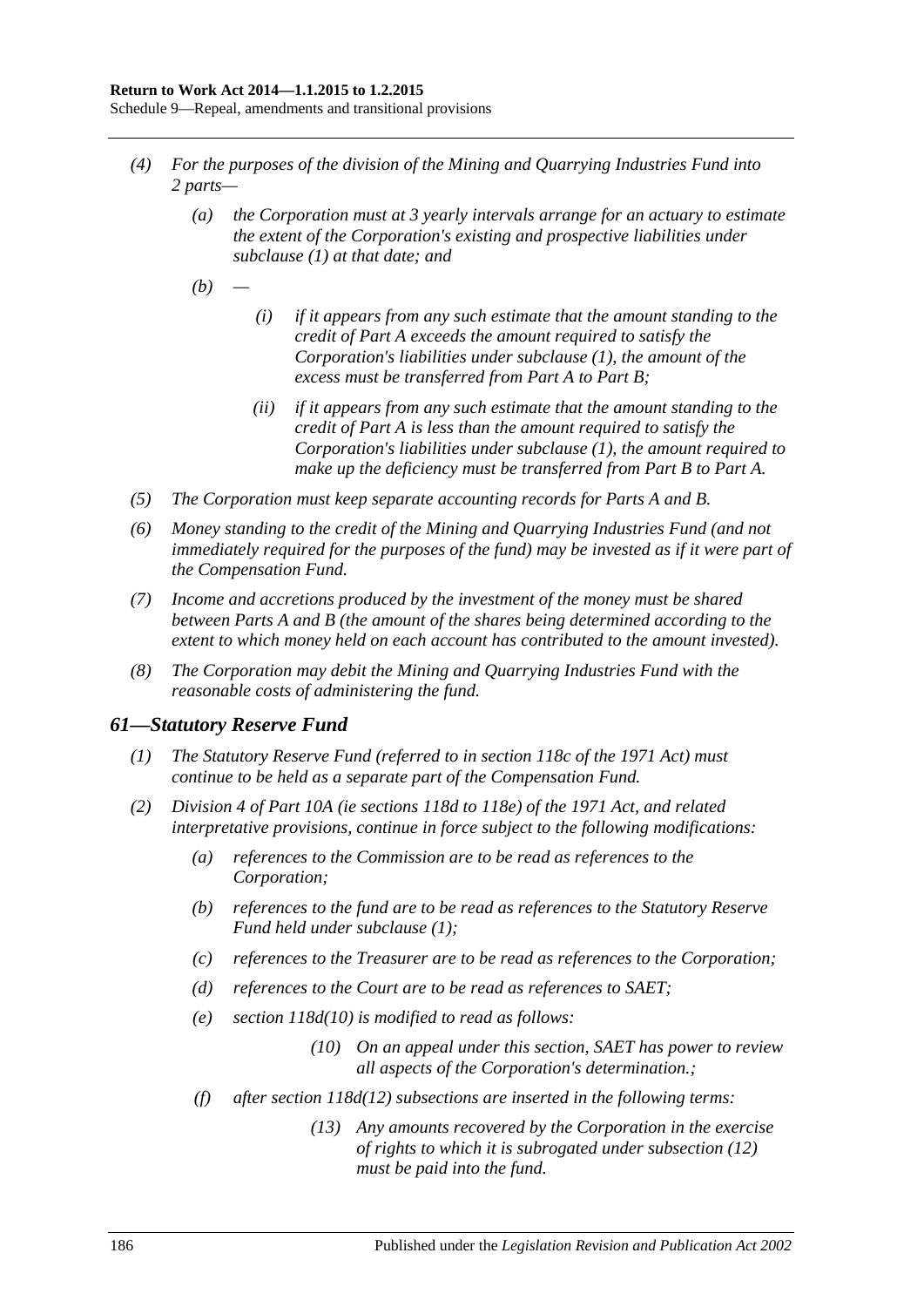- *(14) A claim made under this section before the date of transition that had not been disposed of at the date of transition (a pre-transition claim), is taken to have been made against the Corporation as if this section had been in force in its modified form when the claim was made and it was then made against the Corporation.*
- *(15) It follows that the Corporation assumes responsibility for administering pre-transition claims and is substituted for the Commission or the Treasurer (as the case requires) in any legal proceedings relating to such claims.*
- *(16) Any rights of subrogation that existed in favour of the Treasurer immediately before the date of transition are transferred to the Corporation.*
- *(17) The Corporation may recoup administrative expenses and legal costs related to claims under this section from the fund.*
- *(18) The Corporation may intervene and be heard in proceedings before a court if there is a prospect that a claim before the court, or a judgment of the court, may lead to a claim under this section.*
- *(19) In this section—*

*date of transition means the date on which the [Workers](http://www.legislation.sa.gov.au/index.aspx?action=legref&type=act&legtitle=Workers%20Rehabilitation%20and%20Compensation%20(SGIC)%20Amendment%20Act%201996)  [Rehabilitation and Compensation \(SGIC\) Amendment](http://www.legislation.sa.gov.au/index.aspx?action=legref&type=act&legtitle=Workers%20Rehabilitation%20and%20Compensation%20(SGIC)%20Amendment%20Act%201996)  Act [1996](http://www.legislation.sa.gov.au/index.aspx?action=legref&type=act&legtitle=Workers%20Rehabilitation%20and%20Compensation%20(SGIC)%20Amendment%20Act%201996) came into operation.*

#### *62—Insurance Assistance Fund*

- *(1) The Insurance Assistance Fund must continue to be held as a separate part of the Compensation Fund.*
- <span id="page-186-0"></span>*(2) The Governor may, by proclamation, transfer rights and liabilities of the insurer under a section 118g policy from the Motor Accident Commission to the Corporation.*
- <span id="page-186-1"></span>*(3) The Motor Accident Commission may delegate to the Corporation its responsibility for administering claims under section 118g policies.*
- *(4) The Corporation may, by an authorised contract or arrangement—*
	- *(a) delegate its responsibility for administering claims under section 118g policies in relation to which the rights and liabilities of the insurer have been transferred to the Corporation under [subclause](#page-186-0) (2); or*
	- *(b) subdelegate a responsibility for administering claims under section 118g policies delegated to it under [subclause](#page-186-1) (3).*
- *(5) The Motor Accident Commission or the Corporation (as the case requires) may recoup expenditure covering liabilities under section 118g policies and associated administrative and legal costs (other than expenditure and costs covered by a contract of reinsurance) from the Insurance Assistance Fund and, if that proves insufficient, from the Statutory Reserve Fund.*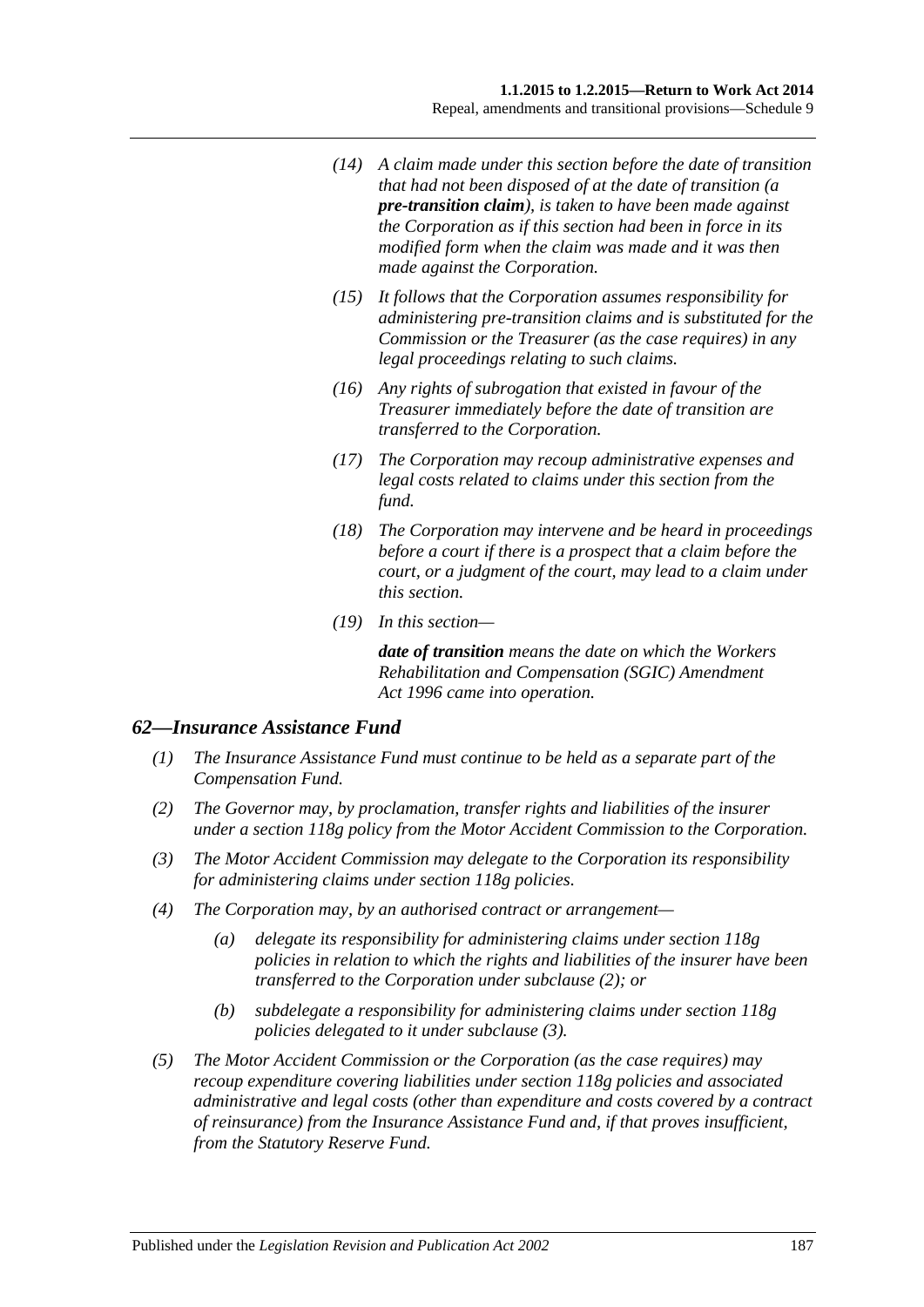*(6) In this clause—*

*authorised contract or arrangement means a contract or arrangement authorised by regulation under section 14 of the [WorkCover Corporation Act](http://www.legislation.sa.gov.au/index.aspx?action=legref&type=act&legtitle=WorkCover%20Corporation%20Act%201994) 1994;*

*section 118g policy means a policy of insurance issued under section 118g(3) of the 1971 Act.*

#### *63—Management of funds*

- *(1) The Statutory Reserve Fund and the Insurance Assistance Fund may be invested in common with the Compensation Fund as if they formed part of the Compensation Fund.*
- *(2) For the purposes of financial reporting and actuarial valuations, the Statutory Reserve Fund and the Insurance Assistance Fund will be taken to form part of the Compensation Fund.*
- *(3) If the Corporation is of the opinion that the balance of the Statutory Reserve Fund or the Insurance Assistance Fund exceeds the amount reasonably required for the purposes for which the relevant fund exists, the Corporation may, with the Minister's consent, transfer the surplus to the Compensation Fund.*

#### *64—Entitlement to documents*

*The Corporation is entitled to possession of all documents and other materials in the possession or power of the Motor Accident Commission relevant to claims against the Statutory Reserve Fund or to liabilities under policies of insurance transferred to the Corporation in connection with the scheme continued under this Schedule.*

#### <span id="page-187-0"></span>*65—Loss of earning capacity—capital loss assessments*

- *(1) Division 4B of Part 4 of the repealed Act, as in existence immediately before the designated day, will be taken to continue to apply with respect to any case where the Corporation or a self-insured employer has made any assessment (including an interim assessment) under section 42A of the repealed Act before the designated day.*
- *(2) If a worker to whom [subclause](#page-187-0) (1) applies has not, immediately before the commencement of this clause, received a final assessment of loss under the Division of the repealed Act referred to in [subclause](#page-187-0) (1), any further assessment under that Division will be made on the basis that the worker is taken to be a seriously injured worker for the purposes of the assessment.*

## *Division 10—Work health and safety administration costs*

#### *66—Work health and safety administration costs*

*(1) In this clause—*

*WHS Act means the [Work Health and Safety Act](http://www.legislation.sa.gov.au/index.aspx?action=legref&type=act&legtitle=Work%20Health%20and%20Safety%20Act%202012) 2012.*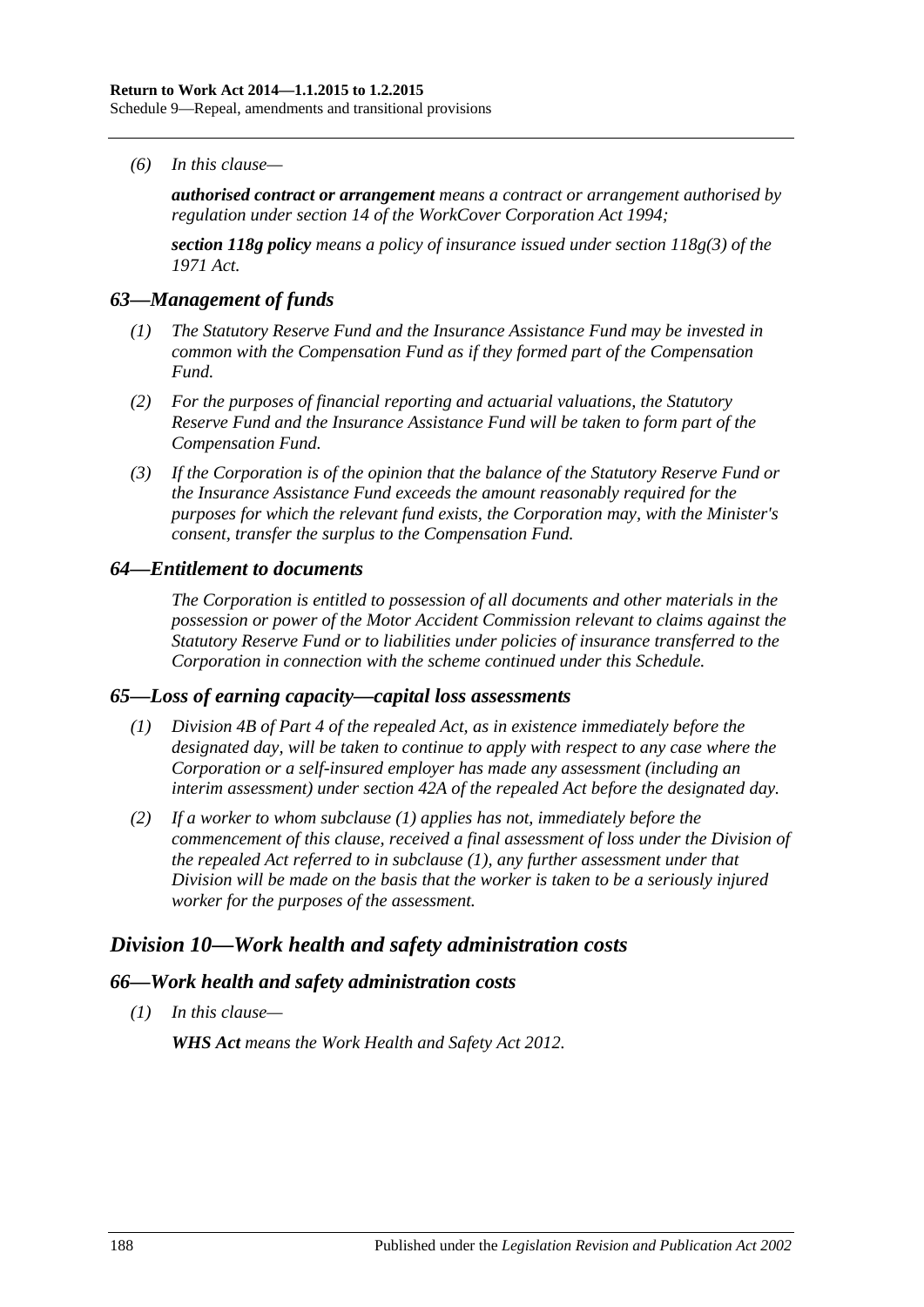*(2) The prescribed percentage of the prescribed amount under Schedule 5, clause 2(7) and (8) of the WHS Act (as amended by this Act) for the 2015/2016 financial year must be at least equal to the total of the prescribed percentage of the prescribed amount under Schedule 5, clause 2(7) and (8) of the WHS Act for the 2014/2015 financial year and the amount payable under Schedule 5, clause 3 of the WHS Act for the 2014/2015 financial year (and if a regulation is not made under Schedule 5, clause 2(7) or (8) of the WHS Act (as amended by this Act) for the 2015/2016 financial year then the total amount described in this subclause will apply under that clause).*

## *Division 11—Renewal of authorised contracts*

#### *67—Renewal of authorised contracts*

*Section 14(4a)(a) of the [WorkCover Corporation Act](http://www.legislation.sa.gov.au/index.aspx?action=legref&type=act&legtitle=WorkCover%20Corporation%20Act%201994) 1994 does not apply to a regulation under section 14(4)(d) of that Act that is expressed to come into operation on 1 July 2015.*

## *Division 12—Review of provisions relating to firefighters*

#### <span id="page-188-0"></span>*68—Review*

- *(1) In addition to causing a review of this Act to be conducted as required under [section](#page-155-0) 203, the Minister must, as soon as possible after 1 July 2018, appoint a person to carry out a review concerning the operation and impact of—*
	- *(a) the amendments to the [Workers Rehabilitation and Compensation Act](http://www.legislation.sa.gov.au/index.aspx?action=legref&type=act&legtitle=Workers%20Rehabilitation%20and%20Compensation%20Act%201986) 1986 made by the [Workers Rehabilitation and Compensation \(Firefighters\)](http://www.legislation.sa.gov.au/index.aspx?action=legref&type=act&legtitle=Workers%20Rehabilitation%20and%20Compensation%20(Firefighters)%20Amendment%20Act%202013)  [Amendment Act 2013](http://www.legislation.sa.gov.au/index.aspx?action=legref&type=act&legtitle=Workers%20Rehabilitation%20and%20Compensation%20(Firefighters)%20Amendment%20Act%202013) and Part 8 of this Schedule; and*
	- *(b) [Schedule](#page-158-0) 3 of this Act.*
- *(2) The person appointed by the Minister under [subclause](#page-188-0) (1) must present to the Minister a report on the outcome of the review no later than 4 months following his or her appointment.*
- *(3) The Minister must, within 6 sitting days after receiving the report, have copies of the report laid before both Houses of Parliament.*

## **Division 13—Regulations**

#### <span id="page-188-1"></span>**69—Additional transitional provisions—regulations**

- (1) The Governor may, by regulation, make additional provisions of a saving or transitional nature consequent on the enactment of this Act.
- <span id="page-188-2"></span>(2) A provision of a regulation made under [subclause](#page-188-1) (1) may, if the regulations so provide, take effect from the commencement of this Act or from a later day.
- (3) To the extent that a provision takes effect under [subclause](#page-188-2) (2) from a day earlier than the day of the regulation's publication in the Gazette, the provision does not operate to the disadvantage of a worker by decreasing a right that existed immediately before that date of publication in the Gazette.